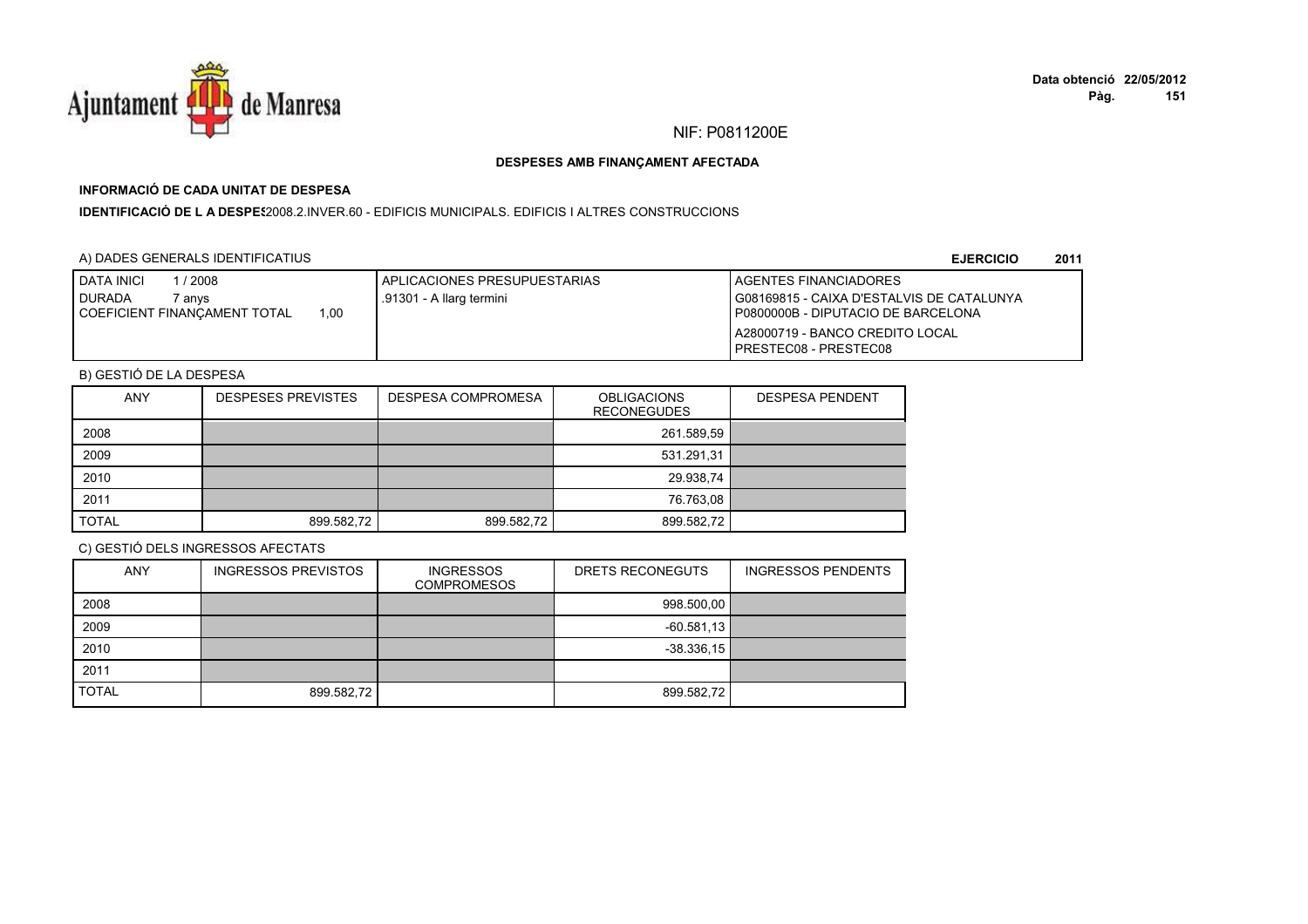

#### DESPESES AMB FINANÇAMENT AFECTADA

## INFORMACIÓ DE CADA UNITAT DE DESPESA

**IDENTIFICACIÓ DE LA DESPESA** 

#### 2008.2.INVER.60 - EDIFICIS MUNICIPALS. EDIFICIS I ALTRES CONSTRUCCIONS

### D) DESVIACIONS DE FINANÇAMENT PER AGENTS

|                                     |      |                             | DRETS RECONEGUTS | <b>COEFICIENT</b> | DESVIACIONS DE FINANÇAMENT |                   |
|-------------------------------------|------|-----------------------------|------------------|-------------------|----------------------------|-------------------|
| IDENTIFICACIÓ AGENT                 | ANY  | <b>INGRESSOS PREVISTOS</b>  |                  | FINANÇAMENT       | A L'EXERCICI               | <b>ACUMULADES</b> |
| G08169815 - CAIXA D'ESTALVIS DE CAT | 2008 |                             | 213.638,33       |                   |                            |                   |
| <b>ALUNYA</b>                       | 2009 |                             |                  |                   |                            |                   |
|                                     | 2010 |                             |                  |                   |                            |                   |
|                                     | 2011 |                             |                  |                   |                            |                   |
| <b>TOTAL AGENT</b>                  |      | 213.638,33                  | 213.638,33       | 0,24              | $-18.230,16$               |                   |
| P0800000B - DIPUTACIO DE BARCELONA  | 2008 |                             | 150.000,00       |                   |                            |                   |
|                                     | 2009 |                             |                  |                   |                            |                   |
|                                     | 2010 |                             |                  |                   |                            |                   |
|                                     | 2011 |                             |                  |                   |                            |                   |
| <b>TOTAL AGENT</b>                  |      | 150.000,00                  | 150.000,00       | 0,17              | $-12.799.78$               |                   |
| A28000719 - BANCO CREDITO LOCAL     | 2008 |                             | 634.861,67       |                   |                            |                   |
|                                     | 2009 |                             | $-60.581,13$     |                   |                            |                   |
|                                     | 2010 |                             | $-38.336,15$     |                   |                            |                   |
|                                     | 2011 |                             |                  |                   |                            |                   |
| <b>TOTAL AGENT</b>                  |      | 535.944,39                  | 535.944,39       | 0,60              | $-45.733, 14$              |                   |
| PRESTEC08 - PRESTEC08               | 2008 |                             |                  |                   |                            |                   |
|                                     | 2009 |                             |                  |                   |                            |                   |
|                                     | 2010 |                             |                  |                   |                            |                   |
|                                     | 2011 |                             |                  |                   |                            |                   |
| <b>TOTAL AGENT</b>                  |      |                             |                  | 0,00              |                            |                   |
|                                     |      | TOTAL DESVIACIONS POSITIVES |                  |                   |                            |                   |
|                                     |      | TOTAL DESVIACIONS NEGATIVES |                  |                   | 76.763,08                  |                   |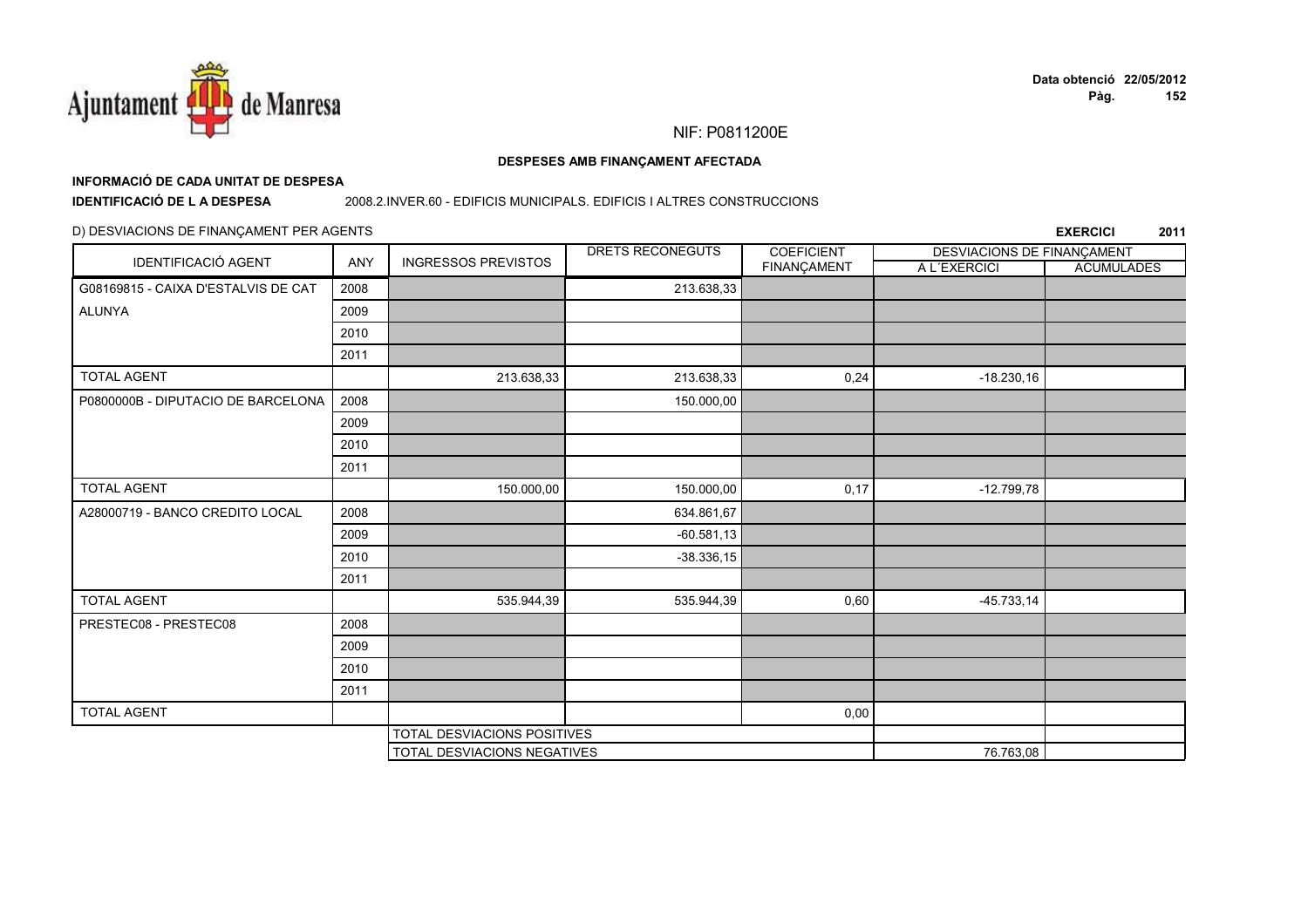

## **INFORMACIÓ DE CADA UNITAT DE DESPESA**

**IDENTIFICACIÓ DE L A DESPES**2008.2.INVER.61 - CENTRES ED. INFANTIL I PRIM.ESCOLA ARTS.CONSERVATORI.LLAR INFANTS.EDIFICIS ALTRES CONSTR

### A) DADES GENERALS IDENTIFICATIUS

**EJERCICIO<sup>2011</sup>**

| <b>I DATA INICI</b><br>/2008<br><b>DURADA</b><br>anvs | <b>APLICACIONES PRESUPUESTARIAS</b><br>.91301 - A llarg termini | <b>I AGENTES FINANCIADORES</b><br>I A28000719 - BANCO CREDITO LOCAL |
|-------------------------------------------------------|-----------------------------------------------------------------|---------------------------------------------------------------------|
| 1.00<br>COEFICIENT FINANCAMENT TOTAL                  |                                                                 |                                                                     |
|                                                       |                                                                 |                                                                     |

## B) GESTIÓ DE LA DESPESA

| <b>ANY</b>   | <b>DESPESES PREVISTES</b> | <b>DESPESA COMPROMESA</b> | <b>OBLIGACIONS</b><br><b>RECONEGUDES</b> | <b>DESPESA PENDENT</b> |
|--------------|---------------------------|---------------------------|------------------------------------------|------------------------|
| 2008         |                           |                           | 110.708,80                               |                        |
| 2009         |                           |                           | 162.955,31                               |                        |
| 2010         |                           |                           | 14.894,57                                |                        |
| 2011         |                           |                           |                                          |                        |
| <b>TOTAL</b> | 288.558,68                | 288.558,68                | 288.558,68                               |                        |

| <b>ANY</b>   | <b>INGRESSOS PREVISTOS</b> | <b>INGRESSOS</b><br><b>COMPROMESOS</b> | DRETS RECONEGUTS | <b>INGRESSOS PENDENTS</b> |
|--------------|----------------------------|----------------------------------------|------------------|---------------------------|
| 2008         |                            |                                        | 290.288.44       |                           |
| 2009         |                            |                                        |                  |                           |
| 2010         |                            |                                        | $-1.729,76$      |                           |
| 2011         |                            |                                        |                  |                           |
| <b>TOTAL</b> | 288.558,68                 |                                        | 288.558,68       |                           |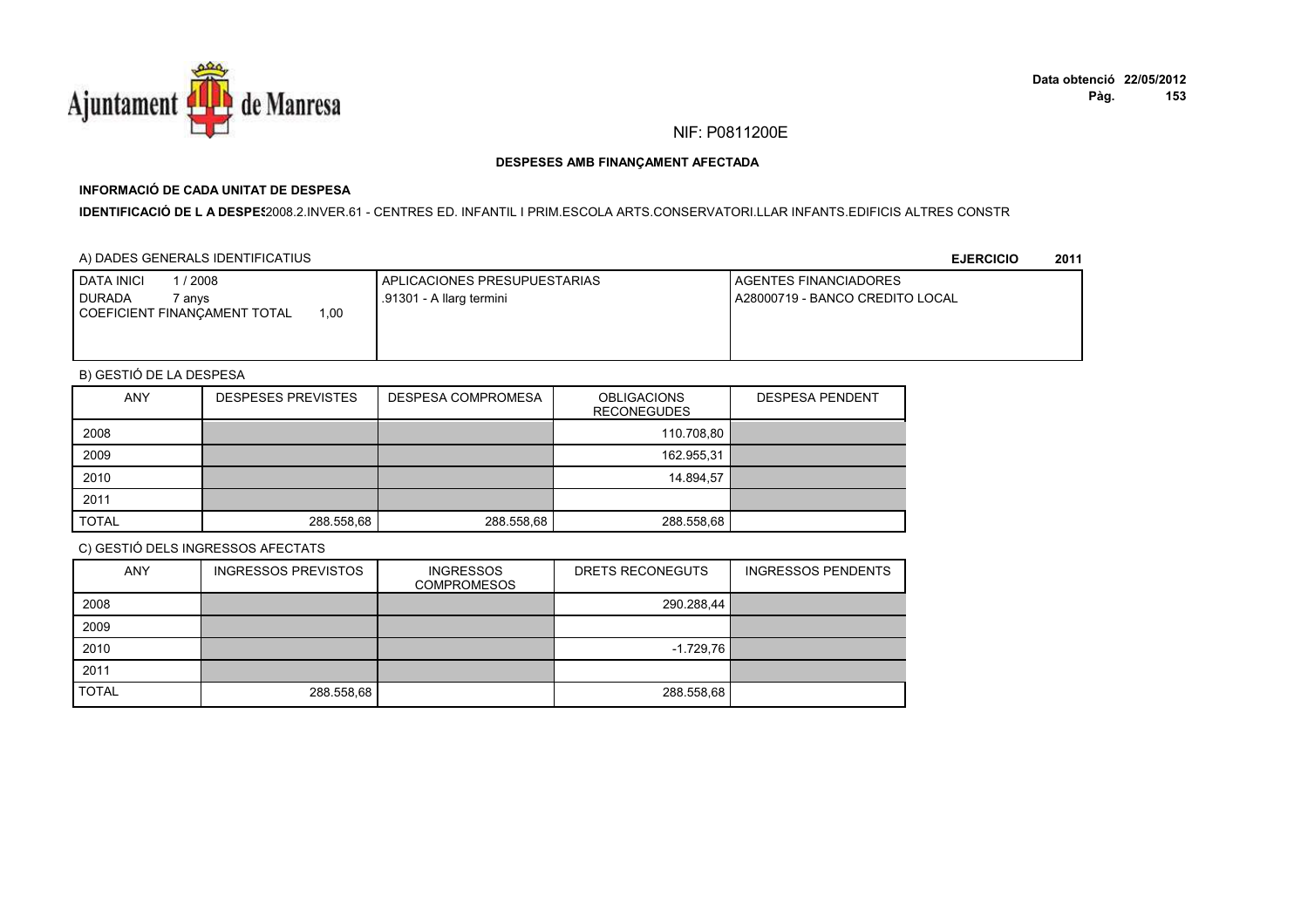

## **INFORMACIÓ DE CADA UNITAT DE DESPESA**

**IDENTIFICACIÓ DE L A DESPESA**

2008.2.INVER.61 - CENTRES ED. INFANTIL I PRIM.ESCOLA ARTS.CONSERVATORI.LLAR INFANTS.EDIFICIS ALTRES CONSTR

D) DESVIACIONS DE FINANÇAMENT PER AGENTS

| IDENTIFICACIÓ AGENT<br><b>ANY</b> |                             | <b>INGRESSOS PREVISTOS</b>  | DRETS RECONEGUTS | <b>COEFICIENT</b>  | DESVIACIONS DE FINANCAMENT |            |
|-----------------------------------|-----------------------------|-----------------------------|------------------|--------------------|----------------------------|------------|
|                                   |                             |                             |                  | <b>FINANÇAMENT</b> | A L'EXERCICI               | ACUMULADES |
| A28000719 - BANCO CREDITO LOCAL   | 2008                        |                             | 290.288,44       |                    |                            |            |
|                                   | 2009                        |                             |                  |                    |                            |            |
|                                   | 2010                        |                             | $-1.729.76$      |                    |                            |            |
|                                   | 2011                        |                             |                  |                    |                            |            |
| <b>TOTAL AGENT</b>                |                             | 288.558,68                  | 288.558,68       | 1,00               |                            |            |
|                                   |                             | TOTAL DESVIACIONS POSITIVES |                  |                    |                            |            |
|                                   | TOTAL DESVIACIONS NEGATIVES |                             |                  |                    |                            |            |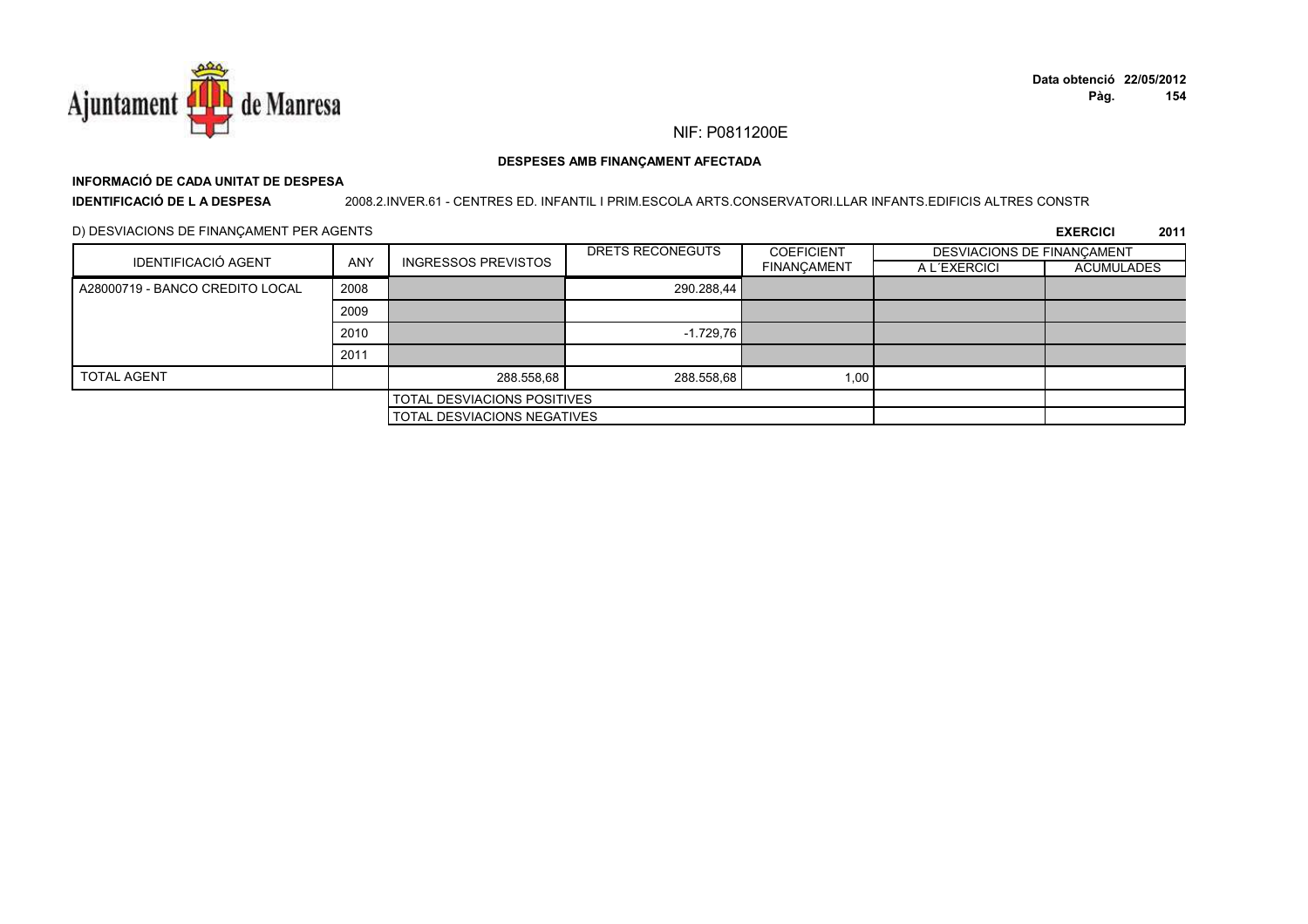

## **INFORMACIÓ DE CADA UNITAT DE DESPESA**

**IDENTIFICACIÓ DE L A DESPE**\$2008.2.INVER.63 - MANTENIMENT I MILLORA. EDIFICIS I ALTRES CONSTRUCCIONS

## A) DADES GENERALS IDENTIFICATIUS

**EJERCICIO<sup>2011</sup>**

| <b>DATA INICI</b><br>1 / 2008<br>I DURADA<br>7 anvs<br>0,99<br>COEFICIENT FINANCAMENT TOTAL | APLICACIONES PRESUPUESTARIAS<br>.91301 - A llarg termini<br>1.75080 - Altres transf. de capital de la GENCAT | AGENTES FINANCIADORES<br>G08169815 - CAIXA D'ESTALVIS DE CATALUNYA<br>I A28000719 - BANCO CREDITO LOCAL |
|---------------------------------------------------------------------------------------------|--------------------------------------------------------------------------------------------------------------|---------------------------------------------------------------------------------------------------------|
|                                                                                             |                                                                                                              | S0811001G - GENERALITAT DE CATALUNYA                                                                    |

## B) GESTIÓ DE LA DESPESA

| <b>ANY</b>   | <b>DESPESES PREVISTES</b> | <b>DESPESA COMPROMESA</b> | <b>OBLIGACIONS</b><br><b>RECONEGUDES</b> | <b>DESPESA PENDENT</b> |
|--------------|---------------------------|---------------------------|------------------------------------------|------------------------|
| 2008         |                           |                           | 474.947,40                               |                        |
| 2009         |                           |                           | 335.813,06                               |                        |
| 2010         |                           |                           | 84.114,54                                |                        |
| 2011         |                           |                           |                                          |                        |
| <b>TOTAL</b> | 894.875,00                | 894.875,00                | 894.875,00                               |                        |

| <b>ANY</b>   | <b>INGRESSOS PREVISTOS</b> | <b>INGRESSOS</b><br><b>COMPROMESOS</b> | DRETS RECONEGUTS | <b>INGRESSOS PENDENTS</b> |
|--------------|----------------------------|----------------------------------------|------------------|---------------------------|
| 2008         |                            |                                        | 894.875,00       |                           |
| 2009         |                            |                                        |                  |                           |
| 2010         |                            |                                        |                  |                           |
| 2011         |                            |                                        | $-5.440,00$      |                           |
| <b>TOTAL</b> | 889.435,00                 |                                        | 889.435,00       |                           |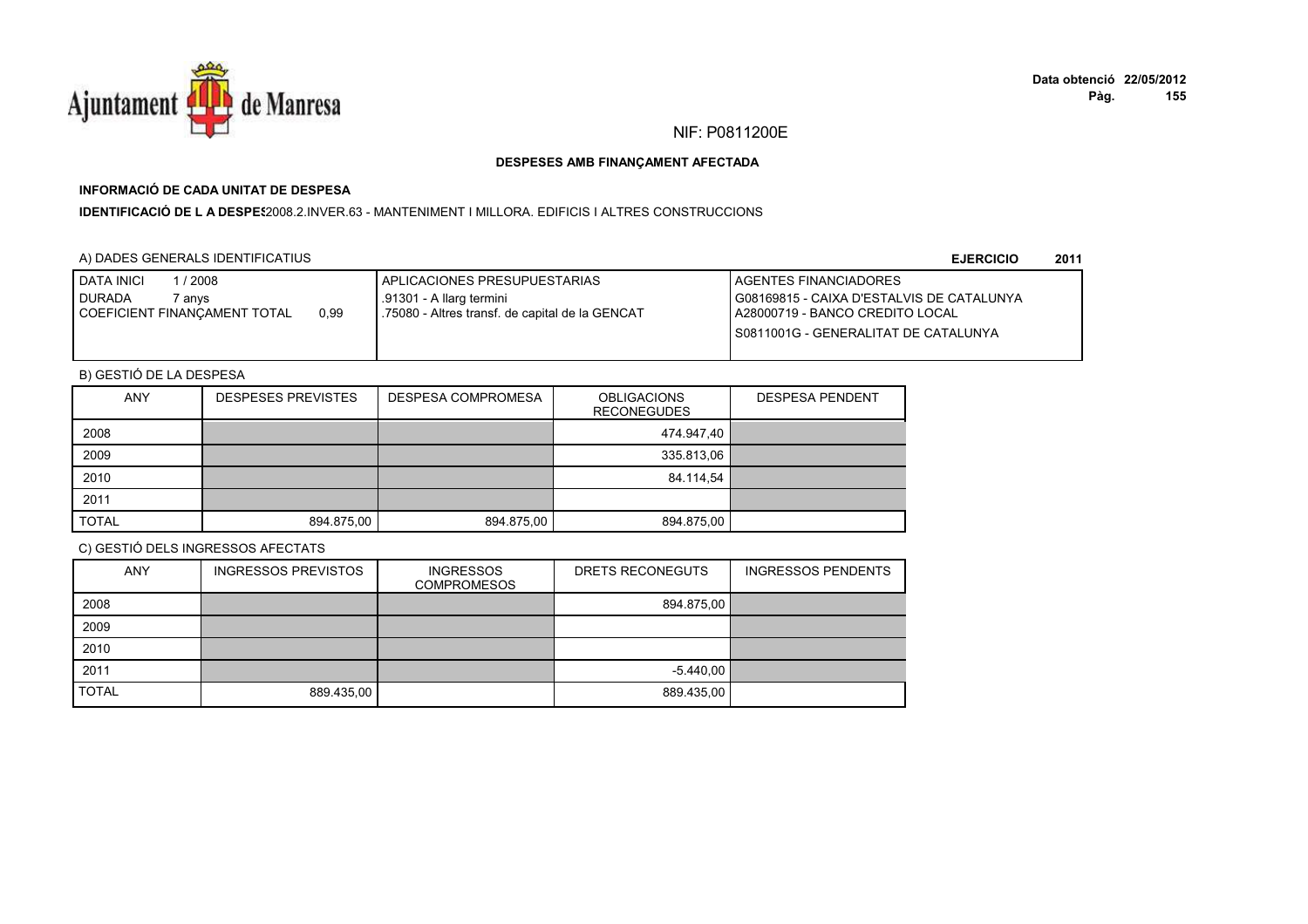

## **INFORMACIÓ DE CADA UNITAT DE DESPESA**

**IDENTIFICACIÓ DE L A DESPESA**

#### 2008.2.INVER.63 - MANTENIMENT I MILLORA. EDIFICIS I ALTRES CONSTRUCCIONS

### D) DESVIACIONS DE FINANÇAMENT PER AGENTS

|                                     |      |                             | DRETS RECONEGUTS | <b>COEFICIENT</b> | DESVIACIONS DE FINANÇAMENT |                   |
|-------------------------------------|------|-----------------------------|------------------|-------------------|----------------------------|-------------------|
| <b>IDENTIFICACIÓ AGENT</b>          | ANY  | <b>INGRESSOS PREVISTOS</b>  |                  | FINANÇAMENT       | A L'EXERCICI               | <b>ACUMULADES</b> |
| G08169815 - CAIXA D'ESTALVIS DE CAT | 2008 |                             | 45.000,00        |                   |                            |                   |
| <b>ALUNYA</b>                       | 2009 |                             |                  |                   |                            |                   |
|                                     | 2010 |                             |                  |                   |                            |                   |
|                                     | 2011 |                             |                  |                   |                            |                   |
| <b>TOTAL AGENT</b>                  |      | 45.000,00                   | 45.000,00        | 0,05              |                            |                   |
| A28000719 - BANCO CREDITO LOCAL     | 2008 |                             | 542.775,00       |                   |                            |                   |
|                                     | 2009 |                             |                  |                   |                            |                   |
|                                     | 2010 |                             |                  |                   |                            |                   |
|                                     | 2011 |                             |                  |                   |                            |                   |
| <b>TOTAL AGENT</b>                  |      | 542.775,00                  | 542.775,00       | 0,61              |                            |                   |
| S0811001G - GENERALITAT DE CATALUN  | 2008 |                             | 307.100,00       |                   |                            |                   |
| A                                   | 2009 |                             |                  |                   |                            |                   |
|                                     | 2010 |                             |                  |                   |                            |                   |
|                                     | 2011 |                             | $-5.440,00$      |                   |                            |                   |
| <b>TOTAL AGENT</b>                  |      | 301.660,00                  | 301.660,00       | 0,34              |                            |                   |
|                                     |      | TOTAL DESVIACIONS POSITIVES |                  |                   |                            |                   |
|                                     |      | TOTAL DESVIACIONS NEGATIVES |                  |                   |                            |                   |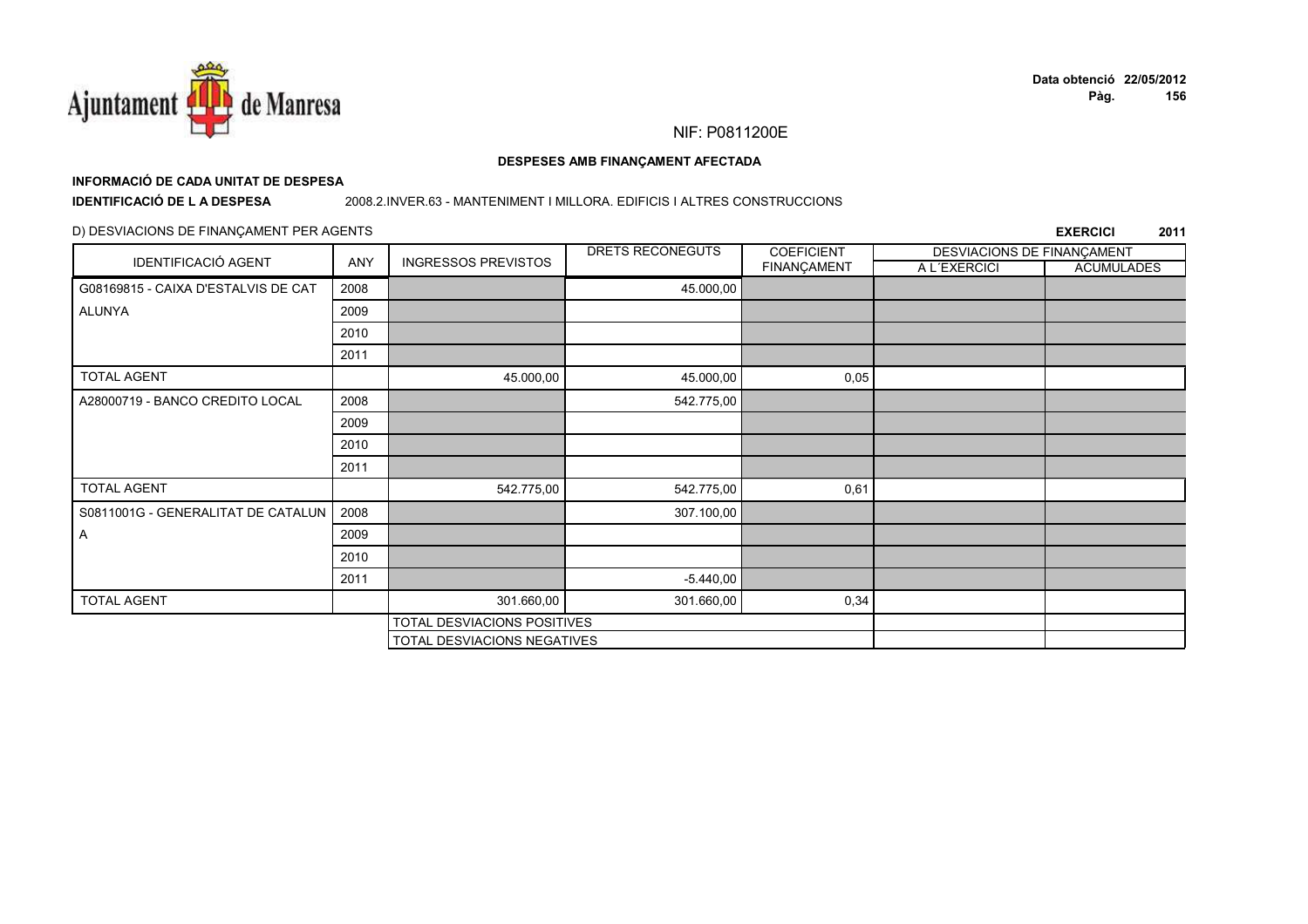

## **INFORMACIÓ DE CADA UNITAT DE DESPESA**

I**DENTIFICACIÓ DE L A DESPE**\$2008.2.INVER.78 - APORTACIÓ A ESES MUN.REHAB.URBANA ( FORUM ). A EMPRESES E.L.

### A) DADES GENERALS IDENTIFICATIUS

**EJERCICIO<sup>2011</sup>**

| <b>DATA INICI</b><br>2008<br><b>I DURADA</b><br>' anvs<br>0,85<br>COEFICIENT FINANCAMENT TOTAL | APLICACIONES PRESUPUESTARIAS<br>.75081 - Subvenció Pla de Barris<br>.91301 - A llarg termini<br>.75080 - Altres transf. de capital de la GENCAT | <b>LAGENTES FINANCIADORES</b><br>I S0811001G - GENERALITAT DE CATALUNYA<br>A28000719 - BANCO CREDITO LOCAL |
|------------------------------------------------------------------------------------------------|-------------------------------------------------------------------------------------------------------------------------------------------------|------------------------------------------------------------------------------------------------------------|
|                                                                                                |                                                                                                                                                 |                                                                                                            |

## B) GESTIÓ DE LA DESPESA

| <b>ANY</b>   | <b>DESPESES PREVISTES</b> | <b>DESPESA COMPROMESA</b> | <b>OBLIGACIONS</b><br><b>RECONEGUDES</b> | <b>DESPESA PENDENT</b> |
|--------------|---------------------------|---------------------------|------------------------------------------|------------------------|
| 2008         |                           |                           | 1.474.585,00                             |                        |
| 2009         |                           |                           | -97.548.00                               |                        |
| 2010         |                           |                           |                                          |                        |
| 2011         |                           |                           |                                          |                        |
| <b>TOTAL</b> | 1.377.037,00              | 1.474.585,00              | 1.377.037,00                             |                        |

| <b>ANY</b>   | <b>INGRESSOS PREVISTOS</b> | <b>INGRESSOS</b><br><b>COMPROMESOS</b> | DRETS RECONEGUTS | <b>INGRESSOS PENDENTS</b> |
|--------------|----------------------------|----------------------------------------|------------------|---------------------------|
| 2008         |                            |                                        | 1.274.585,00     |                           |
| 2009         |                            |                                        | $-97.548,00$     |                           |
| 2010         |                            |                                        |                  |                           |
| 2011         |                            |                                        |                  |                           |
| <b>TOTAL</b> | 1.177.037,00               |                                        | 1.177.037,00     |                           |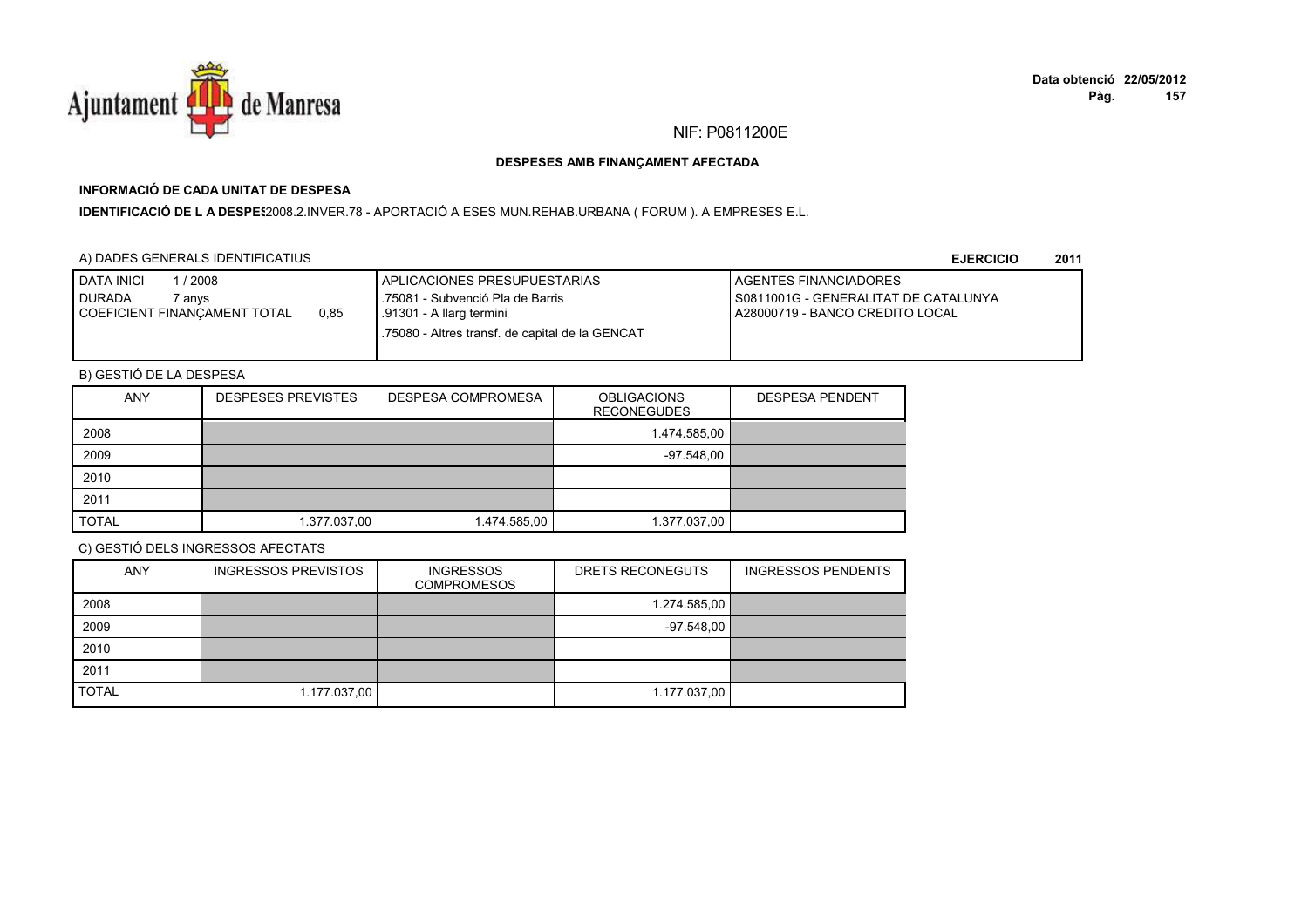

# **INFORMACIÓ DE CADA UNITAT DE DESPESA**

**IDENTIFICACIÓ DE L A DESPESA**

#### 2008.2.INVER.78 - APORTACIÓ A ESES MUN.REHAB.URBANA ( FORUM ). A EMPRESES E.L.

### D) DESVIACIONS DE FINANÇAMENT PER AGENTS

|                                    |            |                             | DRETS RECONEGUTS | <b>COEFICIENT</b> | DESVIACIONS DE FINANÇAMENT |                   |
|------------------------------------|------------|-----------------------------|------------------|-------------------|----------------------------|-------------------|
| <b>IDENTIFICACIÓ AGENT</b>         | <b>ANY</b> | <b>INGRESSOS PREVISTOS</b>  |                  | FINANÇAMENT       | A L'EXERCICI               | <b>ACUMULADES</b> |
| A28000719 - BANCO CREDITO LOCAL    | 2008       |                             | 592.414,00       |                   |                            |                   |
|                                    | 2009       |                             |                  |                   |                            |                   |
|                                    | 2010       |                             |                  |                   |                            |                   |
|                                    | 2011       |                             |                  |                   |                            |                   |
| <b>TOTAL AGENT</b>                 |            | 592.414,00                  | 592.414,00       | 0,43              |                            |                   |
| S0811001G - GENERALITAT DE CATALUN | 2008       |                             | 682.171,00       |                   |                            |                   |
| A                                  | 2009       |                             | $-97.548,00$     |                   |                            |                   |
|                                    | 2010       |                             |                  |                   |                            |                   |
|                                    | 2011       |                             |                  |                   |                            |                   |
| <b>TOTAL AGENT</b>                 |            | 584.623,00                  | 584.623,00       | 0,42              |                            |                   |
|                                    |            | TOTAL DESVIACIONS POSITIVES |                  |                   |                            |                   |
|                                    |            | TOTAL DESVIACIONS NEGATIVES |                  |                   |                            |                   |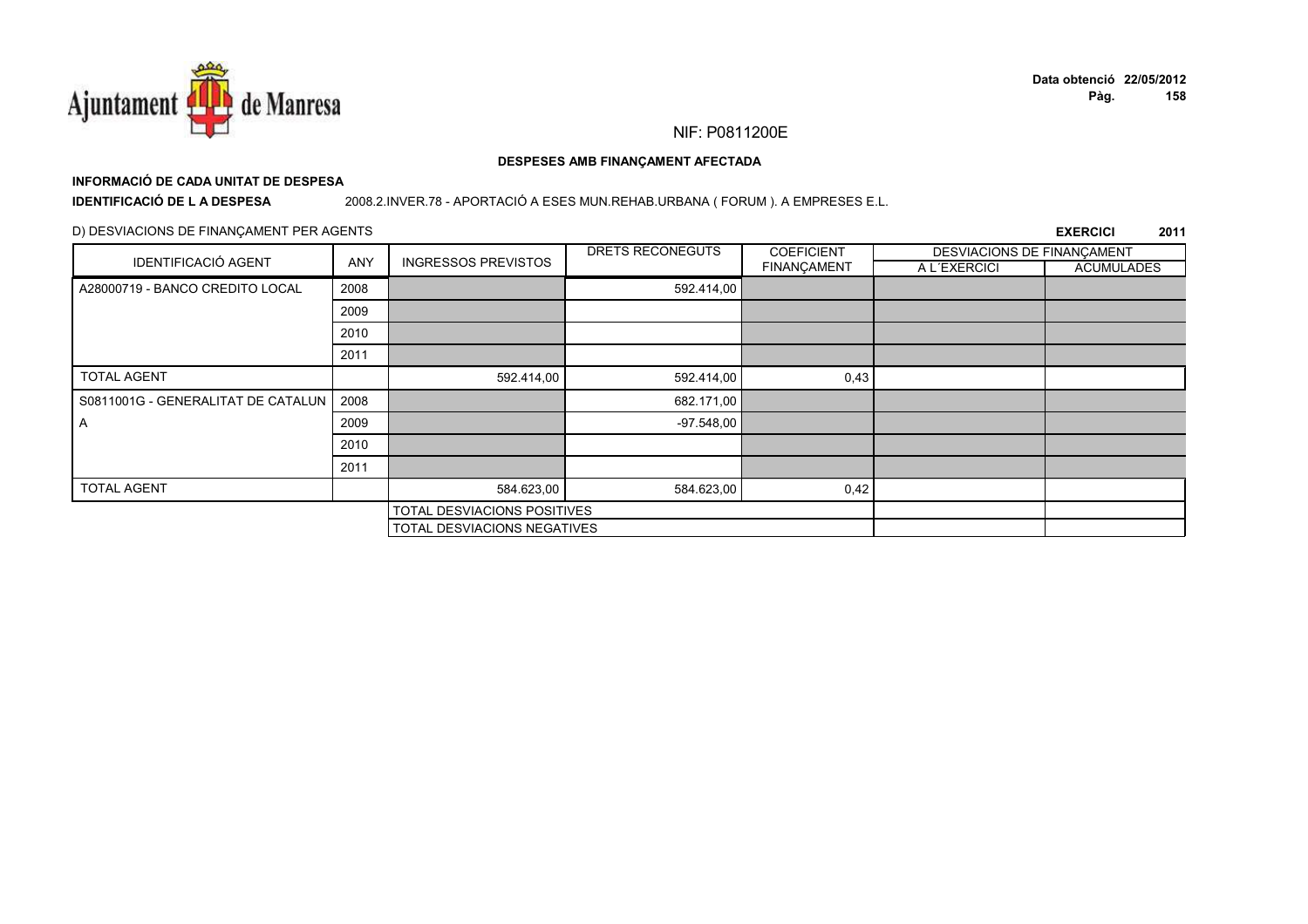

## **INFORMACIÓ DE CADA UNITAT DE DESPESA**

**IDENTIFICACIÓ DE L A DESPES**2008.2.INVER.86 - AIGÜES DE MANRESA ( CAN FONT )

### A) DADES GENERALS IDENTIFICATIUS

**EJERCICIO<sup>2011</sup>**

| DATA INICI<br>2008                  | APLICACIONES PRESUPUESTARIAS | <b>LAGENTES FINANCIADORES</b>   |
|-------------------------------------|------------------------------|---------------------------------|
| <b>DURADA</b><br>7 anvs             | .91301 - A llarg termini     | A28000719 - BANCO CREDITO LOCAL |
| .00<br>COEFICIENT FINANÇAMENT TOTAL |                              |                                 |
|                                     |                              |                                 |
|                                     |                              |                                 |

## B) GESTIÓ DE LA DESPESA

| ANY          | <b>DESPESES PREVISTES</b> | <b>DESPESA COMPROMESA</b> | <b>OBLIGACIONS</b><br><b>RECONEGUDES</b> | <b>DESPESA PENDENT</b> |
|--------------|---------------------------|---------------------------|------------------------------------------|------------------------|
| 2008         |                           |                           | 78.855,31                                |                        |
| 2009         |                           |                           |                                          |                        |
| 2010         |                           |                           | 86.144,69                                |                        |
| 2011         |                           |                           |                                          |                        |
| <b>TOTAL</b> | 165.000.00                | 165.000,00                | 165.000,00                               |                        |

| <b>ANY</b>   | <b>INGRESSOS PREVISTOS</b> | <b>INGRESSOS</b><br><b>COMPROMESOS</b> | DRETS RECONEGUTS | <b>INGRESSOS PENDENTS</b> |
|--------------|----------------------------|----------------------------------------|------------------|---------------------------|
| 2008         |                            |                                        | 165.000,00       |                           |
| 2009         |                            |                                        |                  |                           |
| 2010         |                            |                                        |                  |                           |
| 2011         |                            |                                        |                  |                           |
| <b>TOTAL</b> | 165.000,00                 |                                        | 165.000,00       |                           |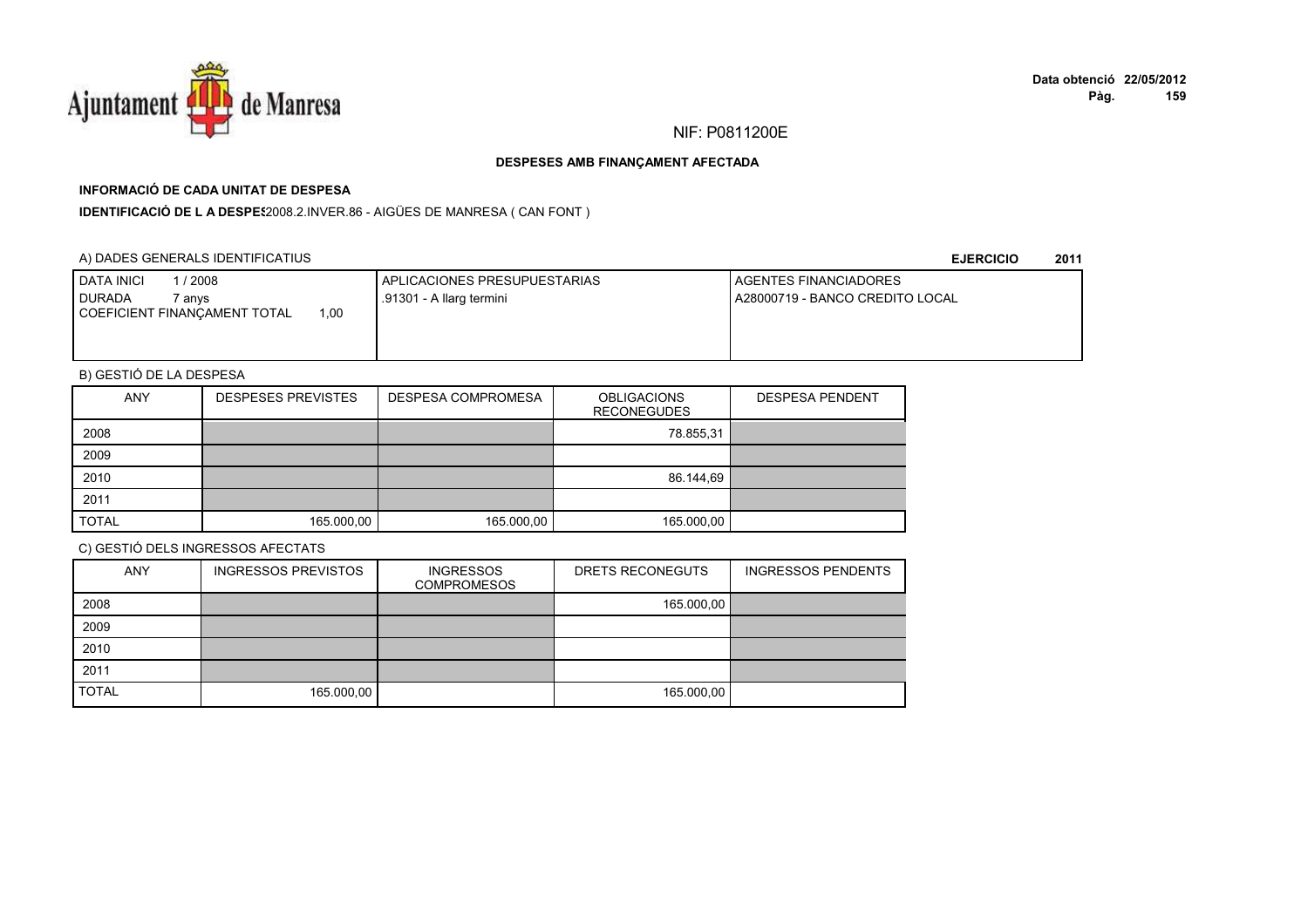

## **INFORMACIÓ DE CADA UNITAT DE DESPESAIDENTIFICACIÓ DE L A DESPESA**

2008.2.INVER.86 - AIGÜES DE MANRESA ( CAN FONT )

D) DESVIACIONS DE FINANÇAMENT PER AGENTS

| <b>IDENTIFICACIÓ AGENT</b>      |      | <b>ANY</b><br><b>INGRESSOS PREVISTOS</b> | DRETS RECONEGUTS | <b>COEFICIENT</b>  | DESVIACIONS DE FINANCAMENT |                   |
|---------------------------------|------|------------------------------------------|------------------|--------------------|----------------------------|-------------------|
|                                 |      |                                          |                  | <b>FINANÇAMENT</b> | A L'EXERCICI               | <b>ACUMULADES</b> |
| A28000719 - BANCO CREDITO LOCAL | 2008 |                                          | 165.000,00       |                    |                            |                   |
|                                 | 2009 |                                          |                  |                    |                            |                   |
|                                 | 2010 |                                          |                  |                    |                            |                   |
|                                 | 2011 |                                          |                  |                    |                            |                   |
| <b>TOTAL AGENT</b>              |      | 165.000,00                               | 165.000,00       | 1,00               |                            |                   |
|                                 |      | TOTAL DESVIACIONS POSITIVES              |                  |                    |                            |                   |
| TOTAL DESVIACIONS NEGATIVES     |      |                                          |                  |                    |                            |                   |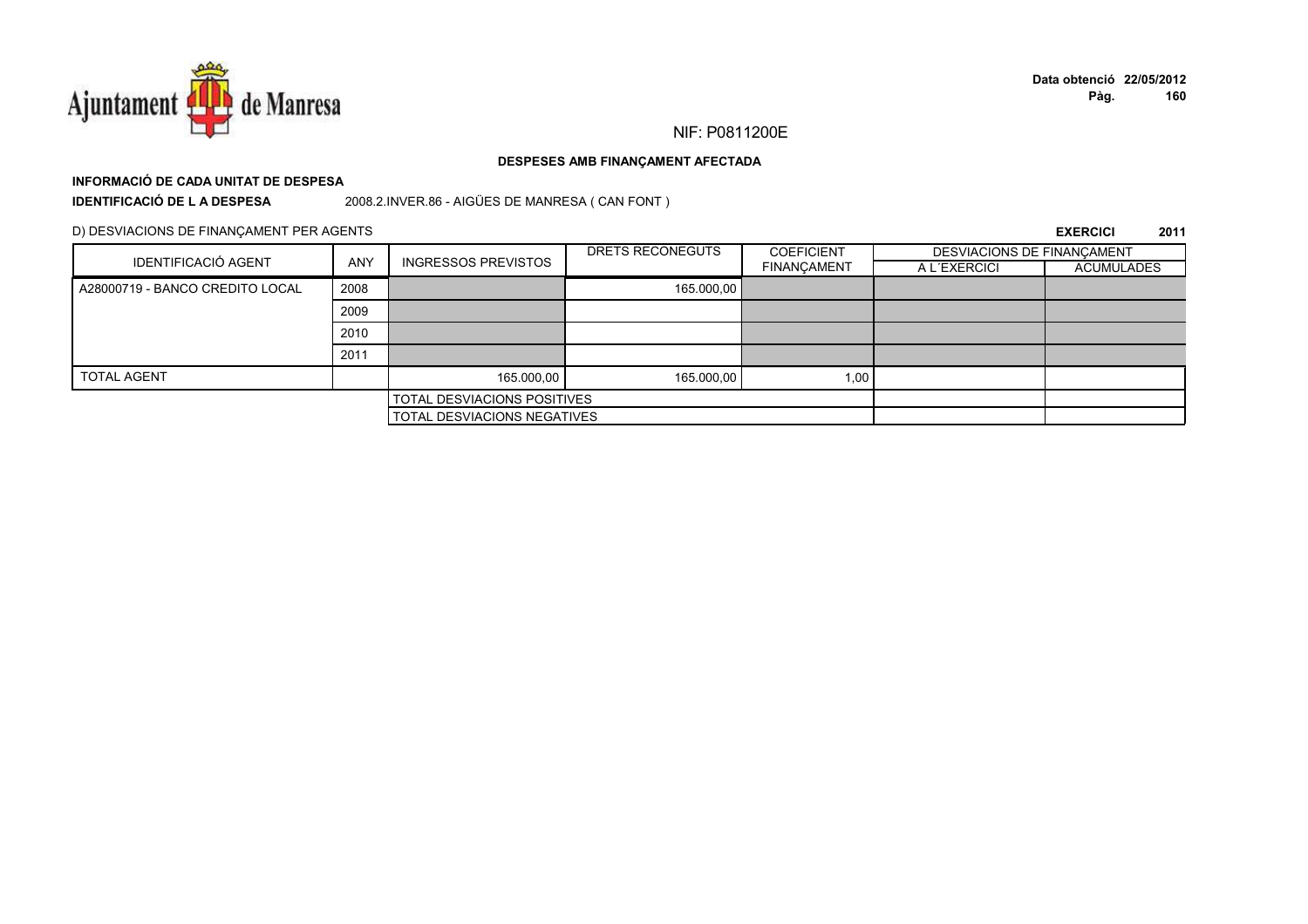

## **INFORMACIÓ DE CADA UNITAT DE DESPESA**

**IDENTIFICACIÓ DE L A DESPES**2008.2.INVER.89 - Urb. Pla parcial Pont Nou

### A) DADES GENERALS IDENTIFICATIUS

**EJERCICIO<sup>2011</sup>**

| <b>I DATA INICI</b><br>/ 2008<br><b>DURADA</b><br>` anvs<br>1.00<br>COEFICIENT FINANCAMENT TOTAL | I APLICACIONES PRESUPUESTARIAS<br>.91301 - A llarg termini<br>.39613 - Quotes urb. Pla parcial Pont Nou | <b>I AGENTES FINANCIADORES</b><br>A28000719 - BANCO CREDITO LOCAL<br><b>I DV - DEUTORS VARIS</b> |
|--------------------------------------------------------------------------------------------------|---------------------------------------------------------------------------------------------------------|--------------------------------------------------------------------------------------------------|
|                                                                                                  |                                                                                                         |                                                                                                  |

## B) GESTIÓ DE LA DESPESA

| <b>ANY</b>   | <b>DESPESES PREVISTES</b> | <b>DESPESA COMPROMESA</b> | <b>OBLIGACIONS</b><br><b>RECONEGUDES</b> | <b>DESPESA PENDENT</b> |
|--------------|---------------------------|---------------------------|------------------------------------------|------------------------|
| 2008         |                           |                           |                                          |                        |
| 2009         |                           |                           |                                          |                        |
| 2010         |                           |                           |                                          |                        |
| 2011         |                           |                           | 31.000,00                                |                        |
| <b>TOTAL</b> | 12.025.000,00             | 31.000,00                 | 31.000,00                                | 11.994.000,00          |

| <b>ANY</b>   | <b>INGRESSOS PREVISTOS</b> | <b>INGRESSOS</b><br><b>COMPROMESOS</b> | DRETS RECONEGUTS | <b>INGRESSOS PENDENTS</b> |
|--------------|----------------------------|----------------------------------------|------------------|---------------------------|
| 2008         |                            |                                        | 274.396,12       |                           |
| 2009         |                            |                                        |                  |                           |
| 2010         |                            |                                        |                  |                           |
| 2011         |                            |                                        |                  |                           |
| <b>TOTAL</b> | 12.025.000,00              | 11.750.603,88                          | 274.396,12       | 11.750.603,88             |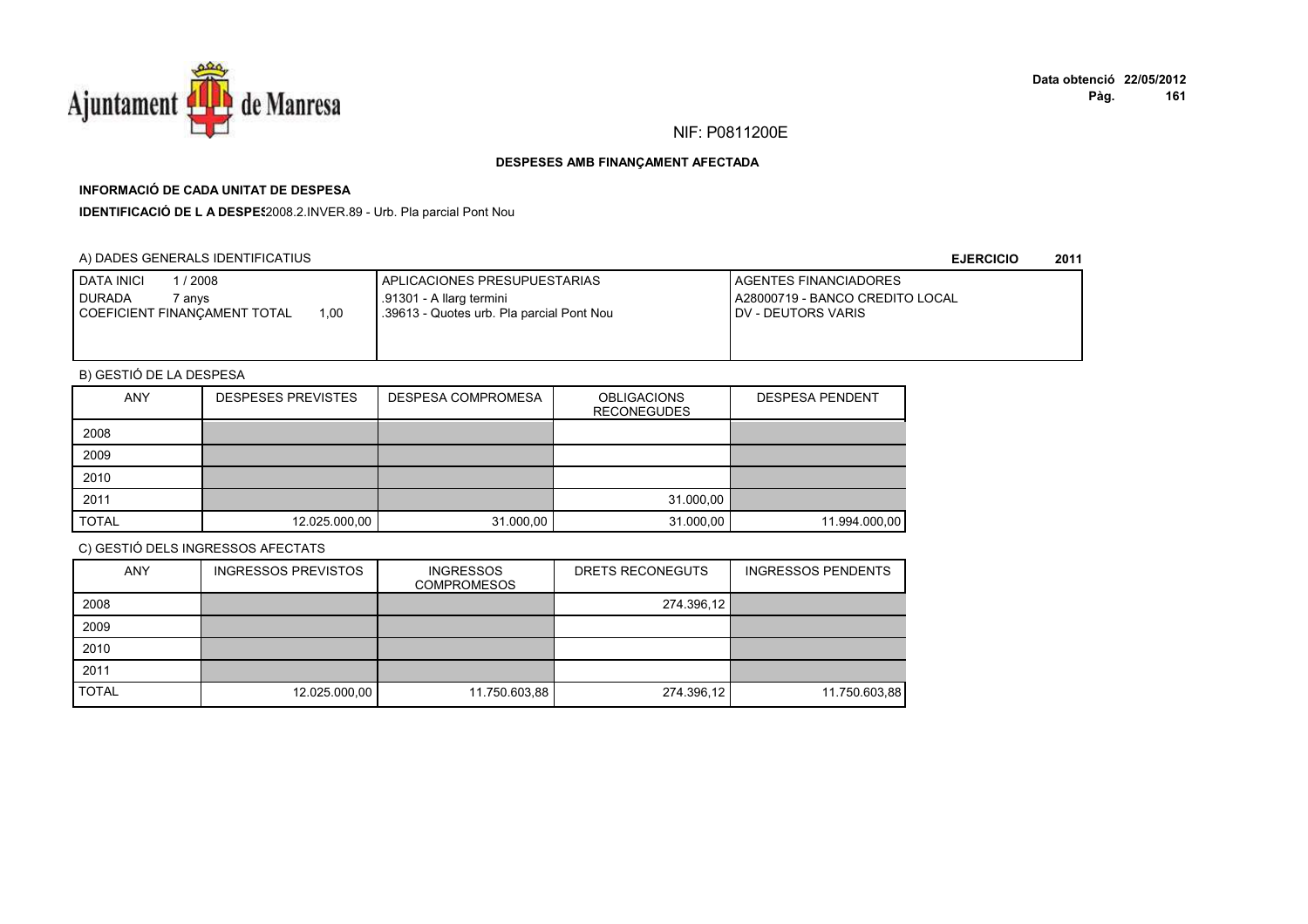

#### DESPESES AMB FINANÇAMENT AFECTADA

## INFORMACIÓ DE CADA UNITAT DE DESPESA

**IDENTIFICACIÓ DE LA DESPESA** 

2008.2.INVER.89 - Urb. Pla parcial Pont Nou

#### D) DESVIACIONS DE FINANÇAMENT PER AGENTS

| <b>IDENTIFICACIÓ AGENT</b>      |            |                                    | DRETS RECONEGUTS | <b>COEFICIENT</b> | DESVIACIONS DE FINANCAMENT |                   |
|---------------------------------|------------|------------------------------------|------------------|-------------------|----------------------------|-------------------|
|                                 | <b>ANY</b> | <b>INGRESSOS PREVISTOS</b>         |                  | FINANÇAMENT       | A L'EXERCICI               | <b>ACUMULADES</b> |
| A28000719 - BANCO CREDITO LOCAL | 2008       |                                    | 240.000,00       |                   |                            |                   |
|                                 | 2009       |                                    |                  |                   |                            |                   |
|                                 | 2010       |                                    |                  |                   |                            |                   |
|                                 | 2011       |                                    |                  |                   |                            |                   |
| <b>TOTAL AGENT</b>              |            | 240.000,00                         | 240.000,00       | 0,02              | $-618,71$                  | 239.381,29        |
| DV - DEUTORS VARIS              | 2008       |                                    | 34.396,12        |                   |                            |                   |
|                                 | 2009       |                                    |                  |                   |                            |                   |
|                                 | 2010       |                                    |                  |                   |                            |                   |
|                                 | 2011       |                                    |                  |                   |                            |                   |
| <b>TOTAL AGENT</b>              |            | 11.785.000,00                      | 34.396,12        | 0,98              | $-30.381,29$               | 4.014,83          |
|                                 |            | <b>TOTAL DESVIACIONS POSITIVES</b> |                  |                   |                            | 243.396,12        |
|                                 |            | TOTAL DESVIACIONS NEGATIVES        |                  |                   | 31.000,00                  |                   |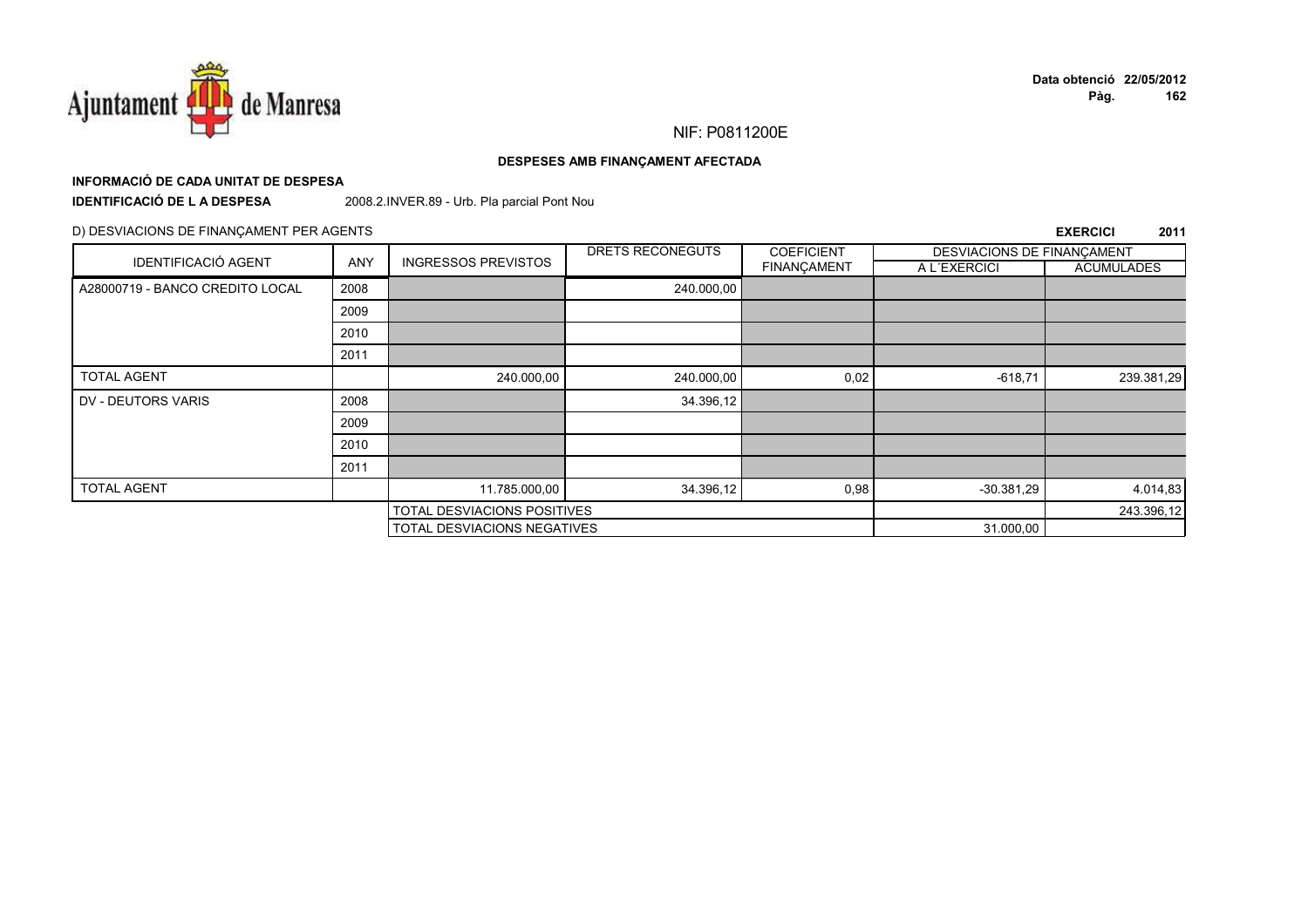

## **INFORMACIÓ DE CADA UNITAT DE DESPESA**

**IDENTIFICACIÓ DE L A DESPES**2008.2.INVER.91 - Urbanització Magraner-Mel

### A) DADES GENERALS IDENTIFICATIUS

#### **EJERCICIO<sup>2011</sup>**

| <b>DATA INICI</b><br>/2008<br>I DURADA<br>7 anvs<br>0,91<br>COEFICIENT FINANCAMENT TOTAL | APLICACIONES PRESUPUESTARIAS<br>.91301 - A llarg termini<br>.35082 - Urbanització c. Barreras, Mel i Magraner | <b>I AGENTES FINANCIADORES</b><br>I A48265169 - BANCO BILBAO VIZCAYA ARGENTARIA S.A.<br><b>IDV - DEUTORS VARIS</b> |
|------------------------------------------------------------------------------------------|---------------------------------------------------------------------------------------------------------------|--------------------------------------------------------------------------------------------------------------------|
|                                                                                          |                                                                                                               |                                                                                                                    |

## B) GESTIÓ DE LA DESPESA

| <b>ANY</b>   | <b>DESPESES PREVISTES</b> | <b>DESPESA COMPROMESA</b> | <b>OBLIGACIONS</b><br><b>RECONEGUDES</b> | <b>DESPESA PENDENT</b> |
|--------------|---------------------------|---------------------------|------------------------------------------|------------------------|
| 2008         |                           |                           |                                          |                        |
| 2009         |                           |                           | 38.495,28                                |                        |
| 2010         |                           |                           | 19.061,24                                |                        |
| 2011         |                           |                           |                                          |                        |
| <b>TOTAL</b> | 57.556,52                 | 57.556,52                 | 57.556,52                                |                        |

| <b>ANY</b>   | <b>INGRESSOS PREVISTOS</b> | <b>INGRESSOS</b><br><b>COMPROMESOS</b> | DRETS RECONEGUTS | <b>INGRESSOS PENDENTS</b> |
|--------------|----------------------------|----------------------------------------|------------------|---------------------------|
| 2008         |                            |                                        | 36.808,93        |                           |
| 2009         |                            |                                        |                  |                           |
| 2010         |                            |                                        | 15.828,54        |                           |
| 2011         |                            |                                        |                  |                           |
| <b>TOTAL</b> | 52.637,47                  | 15.988,15                              | 52.637,47        |                           |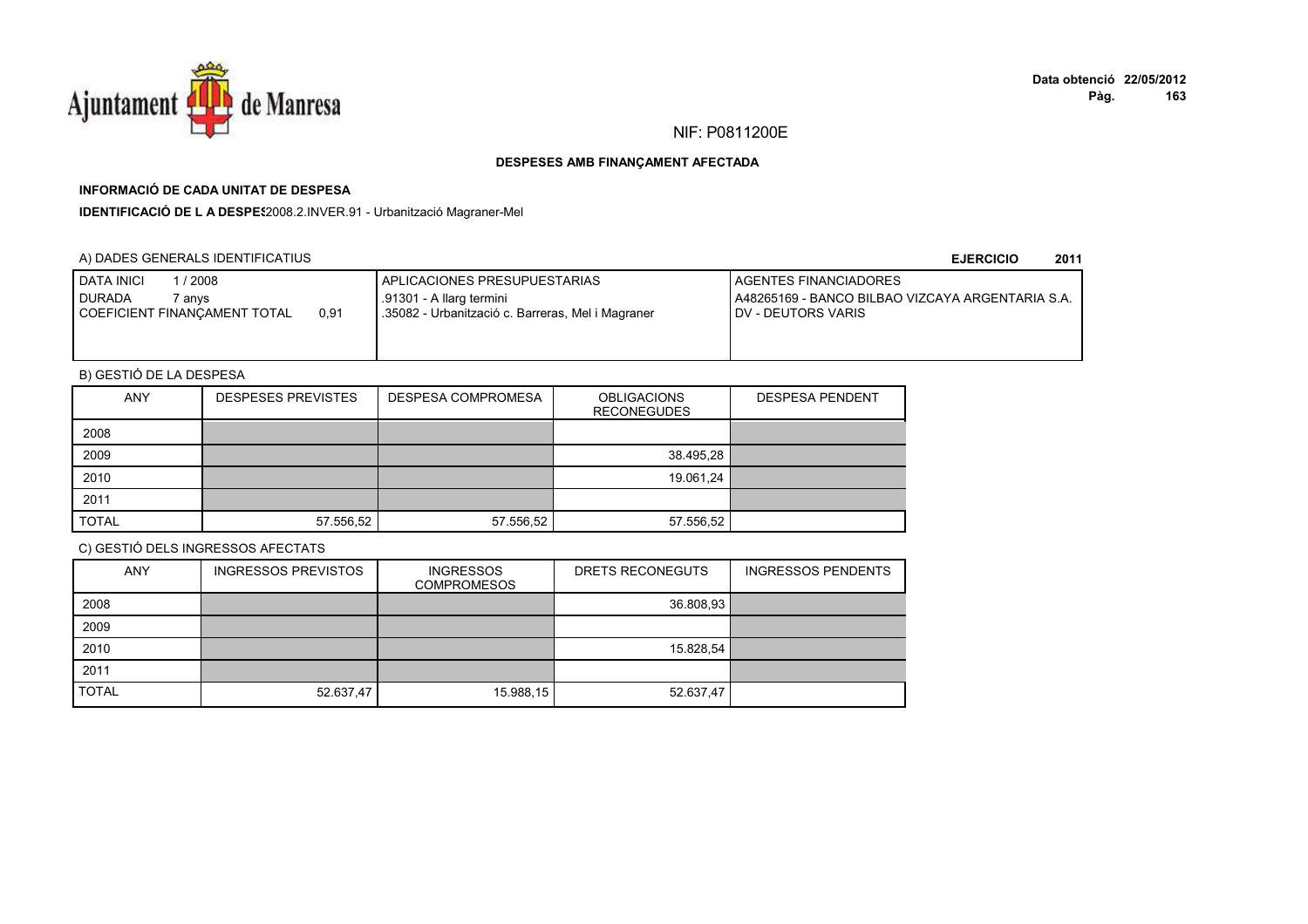

#### DESPESES AMB FINANÇAMENT AFECTADA

## INFORMACIÓ DE CADA UNITAT DE DESPESA

**IDENTIFICACIÓ DE LA DESPESA** 

2008.2.INVER.91 - Urbanització Magraner-Mel

#### D) DESVIACIONS DE FINANÇAMENT PER AGENTS

| <b>IDENTIFICACIÓ AGENT</b>          |            | <b>INGRESSOS PREVISTOS</b>  | DRETS RECONEGUTS | <b>COEFICIENT</b> | DESVIACIONS DE FINANCAMENT |                   |
|-------------------------------------|------------|-----------------------------|------------------|-------------------|----------------------------|-------------------|
|                                     | <b>ANY</b> |                             |                  | FINANÇAMENT       | A L'EXERCICI               | <b>ACUMULADES</b> |
| A48265169 - BANCO BILBAO VIZCAYA AR | 2008       |                             | 36.808,93        |                   |                            |                   |
| <b>GENTARIA S.A.</b>                | 2009       |                             |                  |                   |                            |                   |
|                                     | 2010       |                             |                  |                   |                            |                   |
|                                     | 2011       |                             |                  |                   |                            |                   |
| <b>TOTAL AGENT</b>                  |            | 36.808,93                   | 36.808,93        | 0,64              |                            |                   |
| DV - DEUTORS VARIS                  | 2008       |                             |                  |                   |                            |                   |
|                                     | 2009       |                             |                  |                   |                            |                   |
|                                     | 2010       |                             | 15.828,54        |                   |                            |                   |
|                                     | 2011       |                             |                  |                   |                            |                   |
| <b>TOTAL AGENT</b>                  |            | 15.828,54                   | 15.828,54        | 0,28              | 159,61                     |                   |
|                                     |            | TOTAL DESVIACIONS POSITIVES |                  |                   | 159,61                     |                   |
| TOTAL DESVIACIONS NEGATIVES         |            |                             |                  |                   |                            |                   |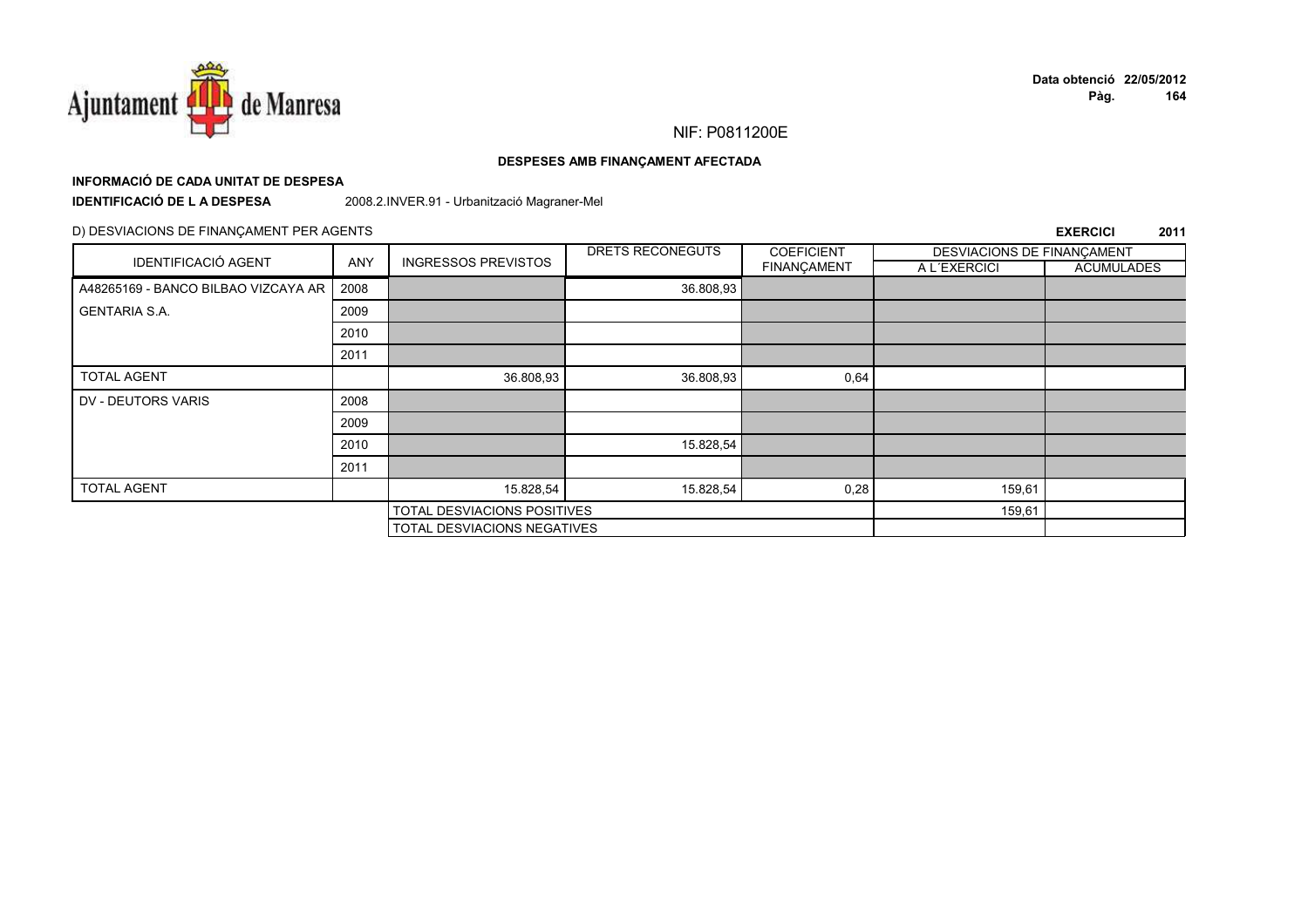

## **INFORMACIÓ DE CADA UNITAT DE DESPESA**

**IDENTIFICACIÓ DE L A DESPES**2008.2.INVER.92 - Rehabilitació Kursaal

### A) DADES GENERALS IDENTIFICATIUS

**EJERCICIO<sup>2011</sup>**

| <b>I DATA INICI</b><br>2008            | I APLICACIONES PRESUPUESTARIAS | <b>I AGENTES FINANCIADORES</b>                    |
|----------------------------------------|--------------------------------|---------------------------------------------------|
| <b>DURADA</b><br>anvs                  | .91301 - A llarg termini       | LA48265169 - BANCO BILBAO VIZCAYA ARGENTARIA S.A. |
| 1.00<br>I COEFICIENT FINANCAMENT TOTAL |                                |                                                   |
|                                        |                                |                                                   |
|                                        |                                |                                                   |

## B) GESTIÓ DE LA DESPESA

| ANY          | <b>DESPESES PREVISTES</b> | <b>DESPESA COMPROMESA</b> | <b>OBLIGACIONS</b><br><b>RECONEGUDES</b> | <b>DESPESA PENDENT</b> |
|--------------|---------------------------|---------------------------|------------------------------------------|------------------------|
| 2008         |                           |                           | 281.085,54                               |                        |
| 2009         |                           |                           |                                          |                        |
| 2010         |                           |                           | 21.269,50                                |                        |
| 2011         |                           |                           |                                          |                        |
| <b>TOTAL</b> | 302.355,04                | 302.355,04                | 302.355,04                               |                        |

| <b>ANY</b>   | <b>INGRESSOS PREVISTOS</b> | <b>INGRESSOS</b><br><b>COMPROMESOS</b> | DRETS RECONEGUTS | <b>INGRESSOS PENDENTS</b> |
|--------------|----------------------------|----------------------------------------|------------------|---------------------------|
| 2008         |                            |                                        | 303.730,48       |                           |
| 2009         |                            |                                        |                  |                           |
| 2010         |                            |                                        | $-1.375,44$      |                           |
| 2011         |                            |                                        |                  |                           |
| <b>TOTAL</b> | 302.355,04                 |                                        | 302.355,04       | $-0.00$                   |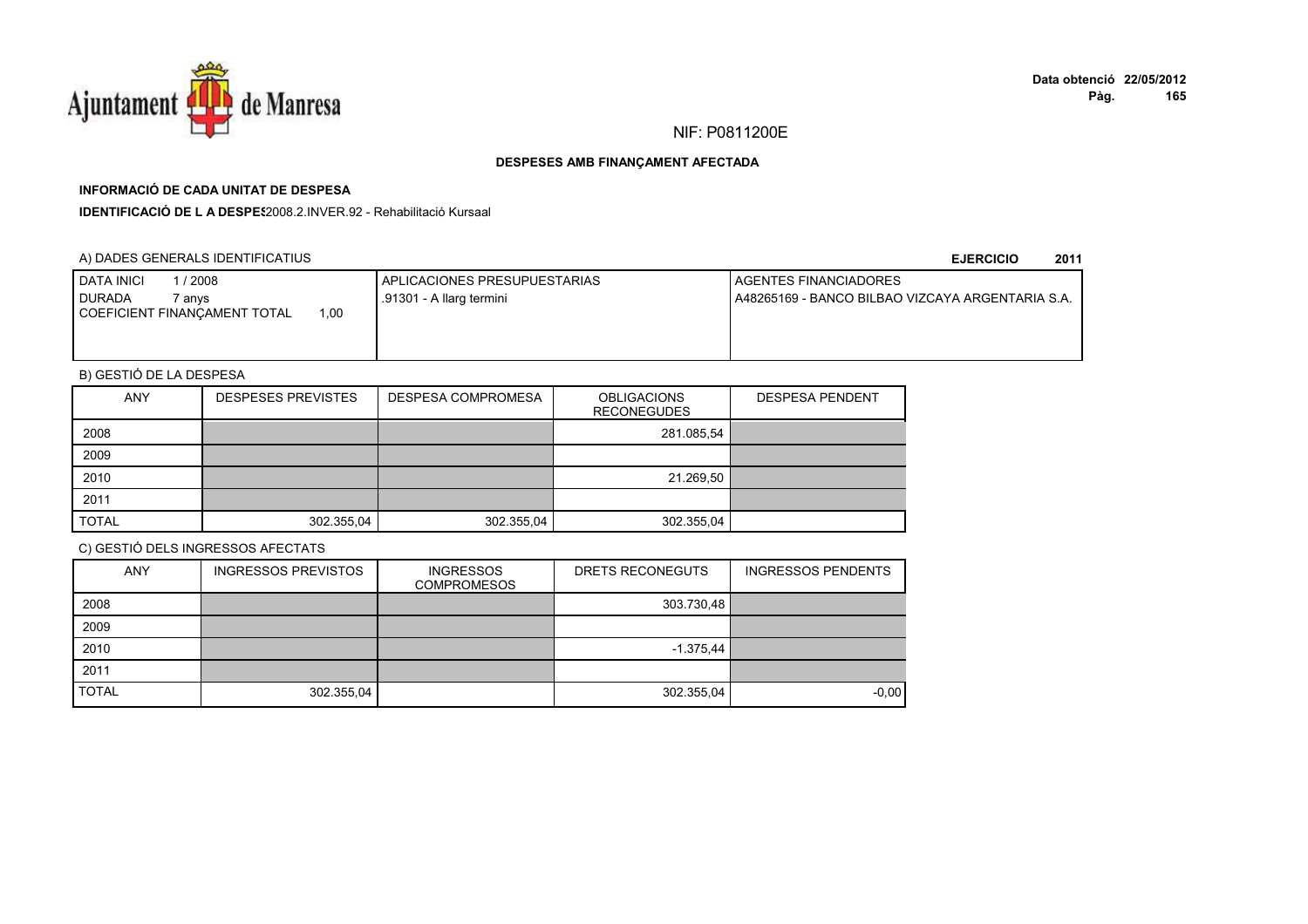

# **INFORMACIÓ DE CADA UNITAT DE DESPESA**

**IDENTIFICACIÓ DE L A DESPESA**

2008.2.INVER.92 - Rehabilitació Kursaal

D) DESVIACIONS DE FINANÇAMENT PER AGENTS

| <b>IDENTIFICACIÓ AGENT</b>                 |                                    |                            | DRETS RECONEGUTS | <b>COEFICIENT</b>  | DESVIACIONS DE FINANCAMENT |                   |
|--------------------------------------------|------------------------------------|----------------------------|------------------|--------------------|----------------------------|-------------------|
|                                            | <b>ANY</b>                         | <b>INGRESSOS PREVISTOS</b> |                  | <b>FINANCAMENT</b> | A L'EXERCICI               | <b>ACUMULADES</b> |
| A48265169 - BANCO BILBAO VIZCAYA AR   2008 |                                    |                            | 303.730,48       |                    |                            |                   |
| <b>GENTARIA S.A.</b>                       | 2009                               |                            |                  |                    |                            |                   |
|                                            | 2010                               |                            | $-1.375,44$      |                    |                            |                   |
|                                            | 2011                               |                            |                  |                    |                            |                   |
| <b>TOTAL AGENT</b>                         |                                    | 302.355,04                 | 302.355,04       | 1,00               |                            |                   |
| <b>TOTAL DESVIACIONS POSITIVES</b>         |                                    |                            |                  |                    |                            |                   |
|                                            | <b>TOTAL DESVIACIONS NEGATIVES</b> |                            |                  |                    |                            |                   |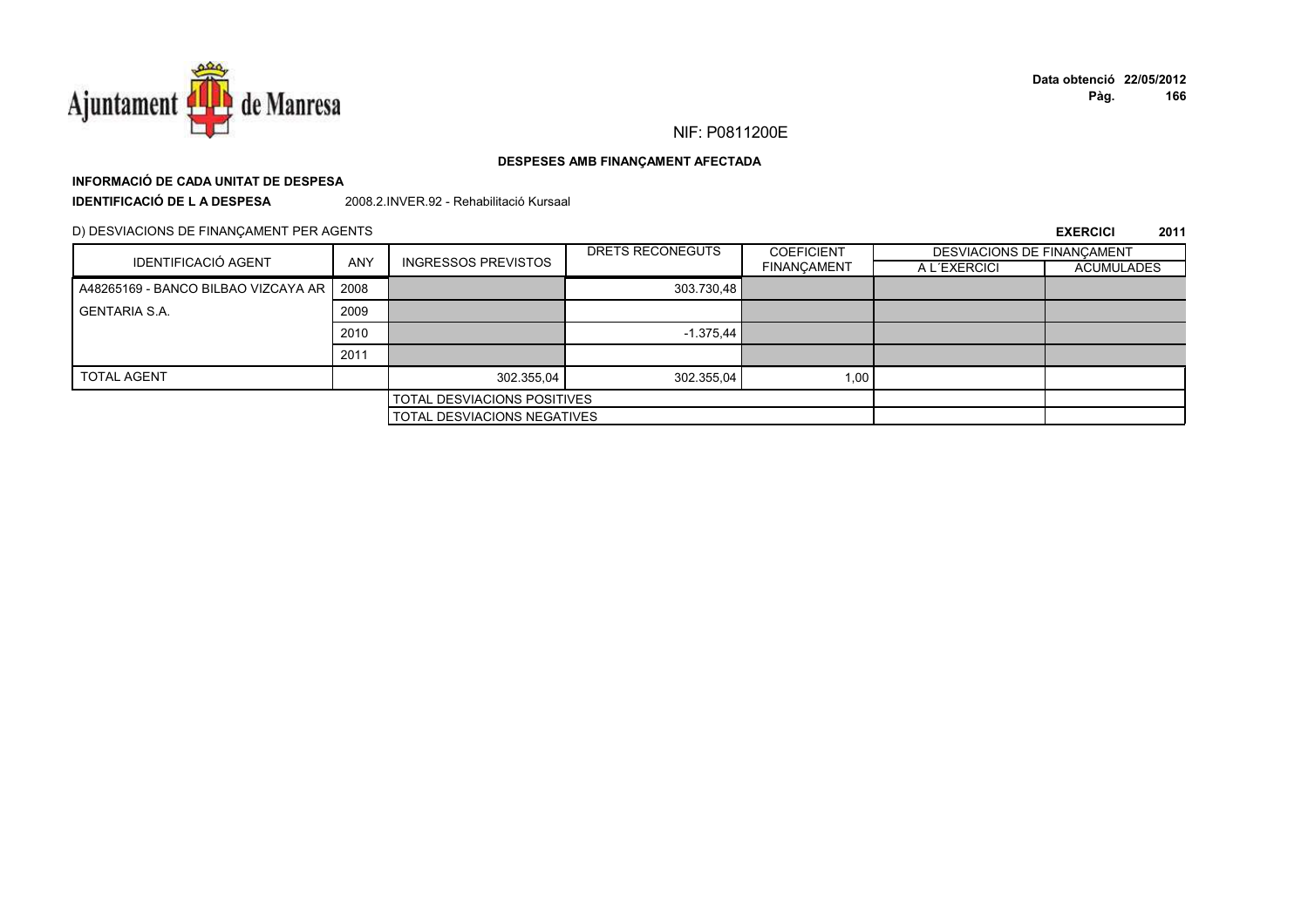

## **INFORMACIÓ DE CADA UNITAT DE DESPESA**

**IDENTIFICACIÓ DE L A DESPES**2008.2.INVER.93 - ENDERROCS I ALTRES EXECUCIONS SUBSIDIARIES

### A) DADES GENERALS IDENTIFICATIUS

**EJERCICIO<sup>2011</sup>**

| 2008<br><b>DATA INICI</b><br><b>I DURADA</b><br>7 an∨s | <b>I APLICACIONES PRESUPUESTARIAS</b><br>.91301 - A llarg termini | <b>I AGENTES FINANCIADORES</b><br>G08169815 - CAIXA D'ESTALVIS DE CATALUNYA |
|--------------------------------------------------------|-------------------------------------------------------------------|-----------------------------------------------------------------------------|
| .00.<br>COEFICIENT FINANCAMENT TOTAL                   |                                                                   |                                                                             |
|                                                        |                                                                   |                                                                             |

## B) GESTIÓ DE LA DESPESA

| <b>ANY</b>   | <b>DESPESES PREVISTES</b> | <b>DESPESA COMPROMESA</b> | <b>OBLIGACIONS</b><br><b>RECONEGUDES</b> | <b>DESPESA PENDENT</b> |
|--------------|---------------------------|---------------------------|------------------------------------------|------------------------|
| 2008         |                           |                           | 0,01                                     |                        |
| 2009         |                           |                           | 5.828,68                                 |                        |
| 2010         |                           |                           | 71.629.59                                |                        |
| 2011         |                           |                           | 17.275,16                                |                        |
| <b>TOTAL</b> | 94.733,44                 | 94.733,44                 | 94.733,44                                |                        |

| <b>ANY</b>   | <b>INGRESSOS PREVISTOS</b> | <b>INGRESSOS</b><br><b>COMPROMESOS</b> | DRETS RECONEGUTS | <b>INGRESSOS PENDENTS</b> |
|--------------|----------------------------|----------------------------------------|------------------|---------------------------|
| 2008         |                            |                                        | 98.353,12        |                           |
| 2009         |                            |                                        | $-3.619.68$      |                           |
| 2010         |                            |                                        |                  |                           |
| 2011         |                            |                                        |                  |                           |
| <b>TOTAL</b> | 94.733,44                  |                                        | 94.733,44        |                           |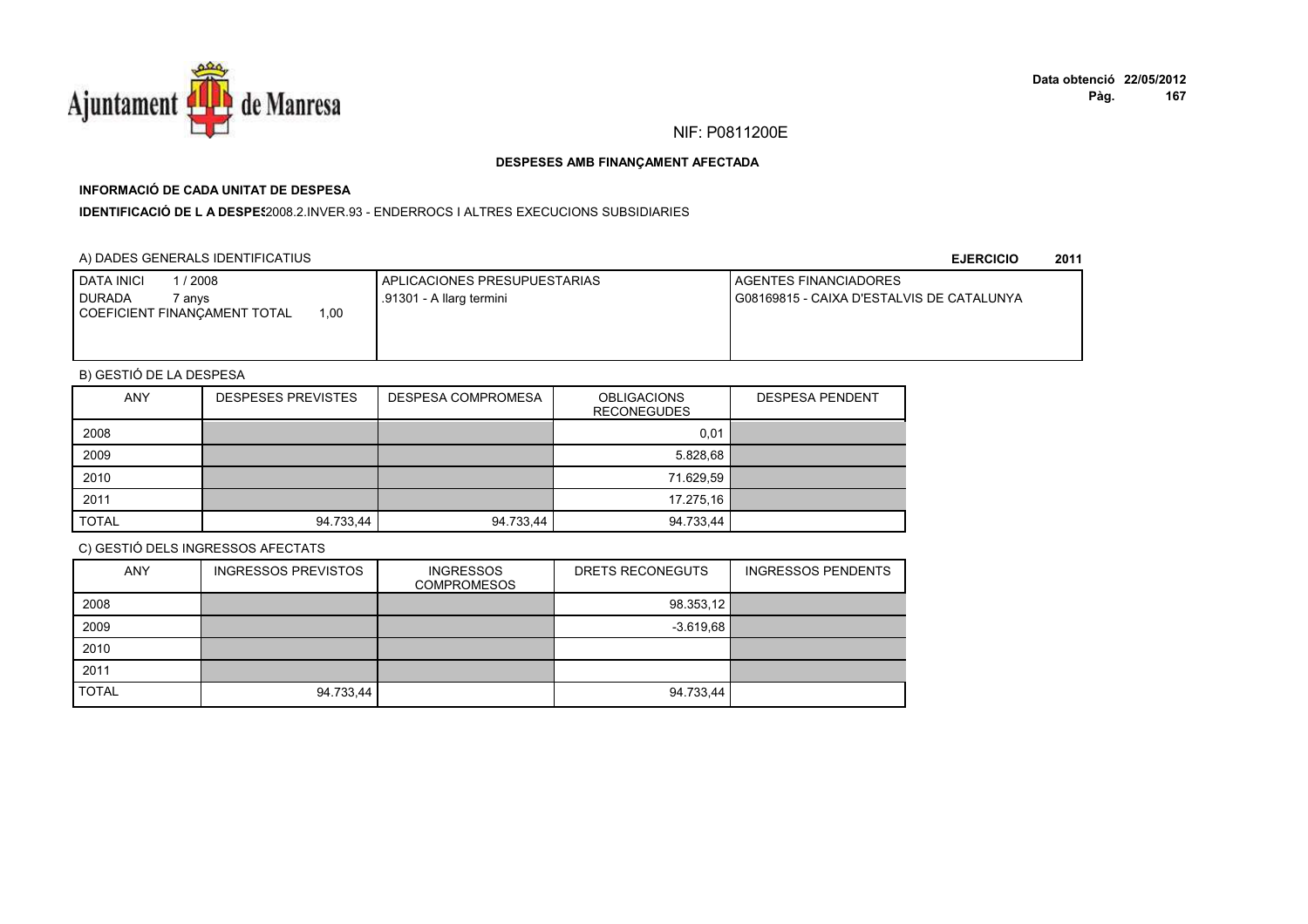

## **INFORMACIÓ DE CADA UNITAT DE DESPESA**

**IDENTIFICACIÓ DE L A DESPESA**

2008.2.INVER.93 - ENDERROCS I ALTRES EXECUCIONS SUBSIDIARIES

D) DESVIACIONS DE FINANÇAMENT PER AGENTS

| <b>IDENTIFICACIÓ AGENT</b>          |            |                             | DRETS RECONEGUTS | <b>COEFICIENT</b>  | DESVIACIONS DE FINANCAMENT |                   |
|-------------------------------------|------------|-----------------------------|------------------|--------------------|----------------------------|-------------------|
|                                     | <b>ANY</b> | <b>INGRESSOS PREVISTOS</b>  |                  | <b>FINANÇAMENT</b> | A L'EXERCICI               | <b>ACUMULADES</b> |
| G08169815 - CAIXA D'ESTALVIS DE CAT | 2008       |                             | 98.353,12        |                    |                            |                   |
| ALUNYA                              | 2009       |                             | $-3.619.68$      |                    |                            |                   |
|                                     | 2010       |                             |                  |                    |                            |                   |
|                                     | 2011       |                             |                  |                    |                            |                   |
| <b>TOTAL AGENT</b>                  |            | 94.733,44                   | 94.733,44        | 1,00               | $-17.275.16$               |                   |
|                                     |            | TOTAL DESVIACIONS POSITIVES |                  |                    |                            |                   |
|                                     |            | TOTAL DESVIACIONS NEGATIVES |                  |                    | 17.275,16                  |                   |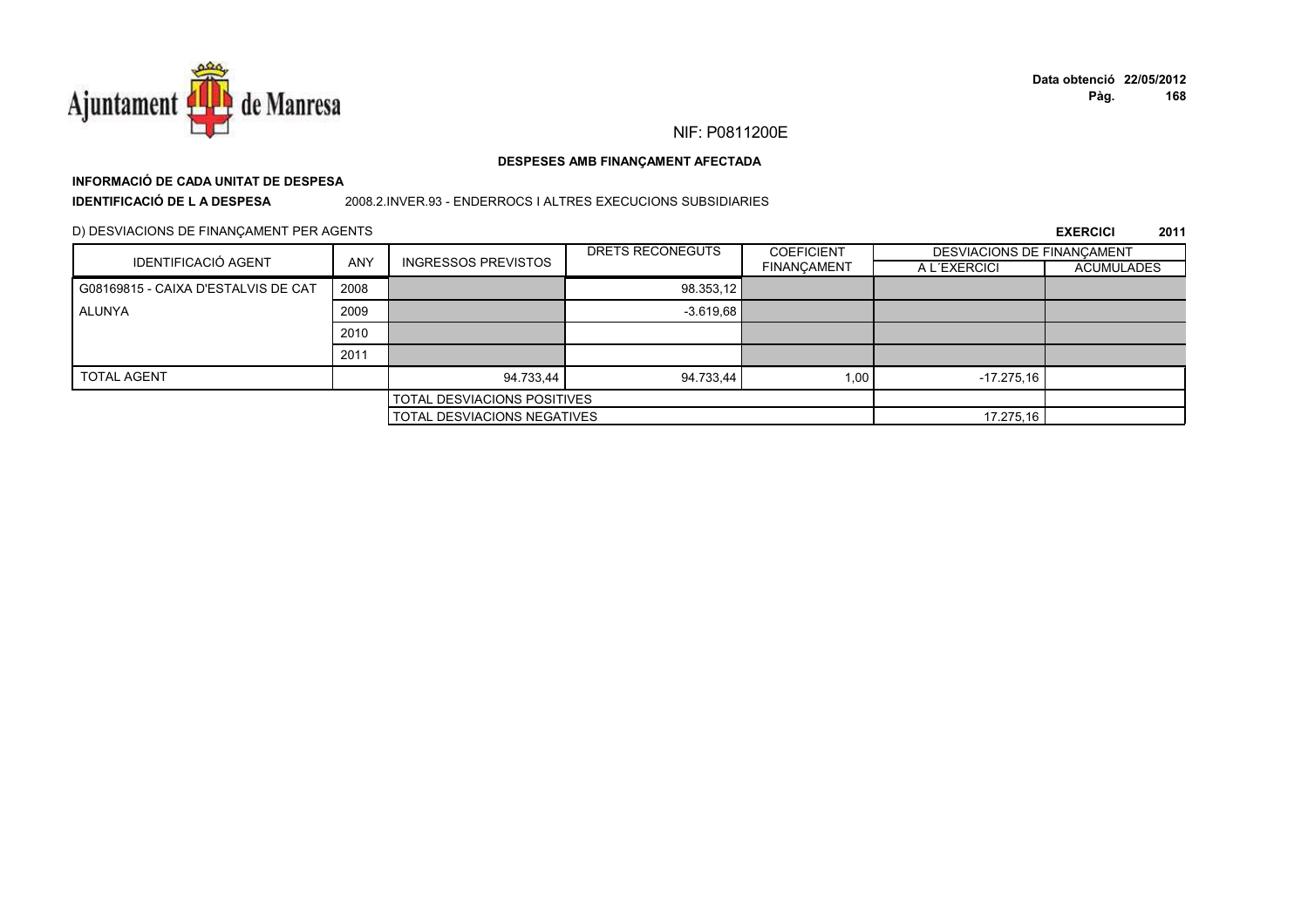

## **INFORMACIÓ DE CADA UNITAT DE DESPESA**

I**DENTIFICACIÓ DE L A DESPES**2009.2.INVER.2 - GESTIO URBANISTICA.- INVERSIONS TERRENYS.- PATRIMONI MUNICIPAL DEL SOL

### A) DADES GENERALS IDENTIFICATIUS

**EJERCICIO<sup>2011</sup>**

| / 2009<br><b>I DATA INICI</b><br><b>DURADA</b><br>6 anvs<br>1.00<br>COEFICIENT FINANCAMENT TOTAL | APLICACIONES PRESUPUESTARIAS<br>.39710 - Aprofitaments urbanístics<br>.91301 - A llarg termini  | <b>I AGENTES FINANCIADORES</b><br><b>IB61482972 - MANRESANA DE PROMOCIONS VIDAL SL</b><br>I A82892993 - DEXIA SABADELL BANCO LOCAL |
|--------------------------------------------------------------------------------------------------|-------------------------------------------------------------------------------------------------|------------------------------------------------------------------------------------------------------------------------------------|
|                                                                                                  | .60001 - Alienació de solars patrimoni del sòl<br>.39104 - Multes (patrimoni municipal del sòl) | Q0840001B - INSTITUT CATALÀ DEL SÒL<br><b>IDV - DEUTORS VARIS</b>                                                                  |

## B) GESTIÓ DE LA DESPESA

| <b>ANY</b>   | <b>DESPESES PREVISTES</b> | DESPESA COMPROMESA | <b>OBLIGACIONS</b><br><b>RECONEGUDES</b> | <b>DESPESA PENDENT</b> |
|--------------|---------------------------|--------------------|------------------------------------------|------------------------|
| 2009         |                           |                    |                                          |                        |
| 2010         |                           |                    | 57.488,86                                |                        |
| 2011         |                           |                    |                                          |                        |
| <b>TOTAL</b> | 57.488,86                 | 57.488,86          | 57.488,86                                |                        |

| <b>ANY</b>   | <b>INGRESSOS PREVISTOS</b> | <b>INGRESSOS</b><br><b>COMPROMESOS</b> | DRETS RECONEGUTS | <b>INGRESSOS PENDENTS</b> |
|--------------|----------------------------|----------------------------------------|------------------|---------------------------|
| 2009         |                            |                                        | 57.488,86        |                           |
| 2010         |                            |                                        |                  |                           |
| 2011         |                            |                                        |                  |                           |
| <b>TOTAL</b> | 57.488,86                  | 42.005,95                              | 57.488,86        |                           |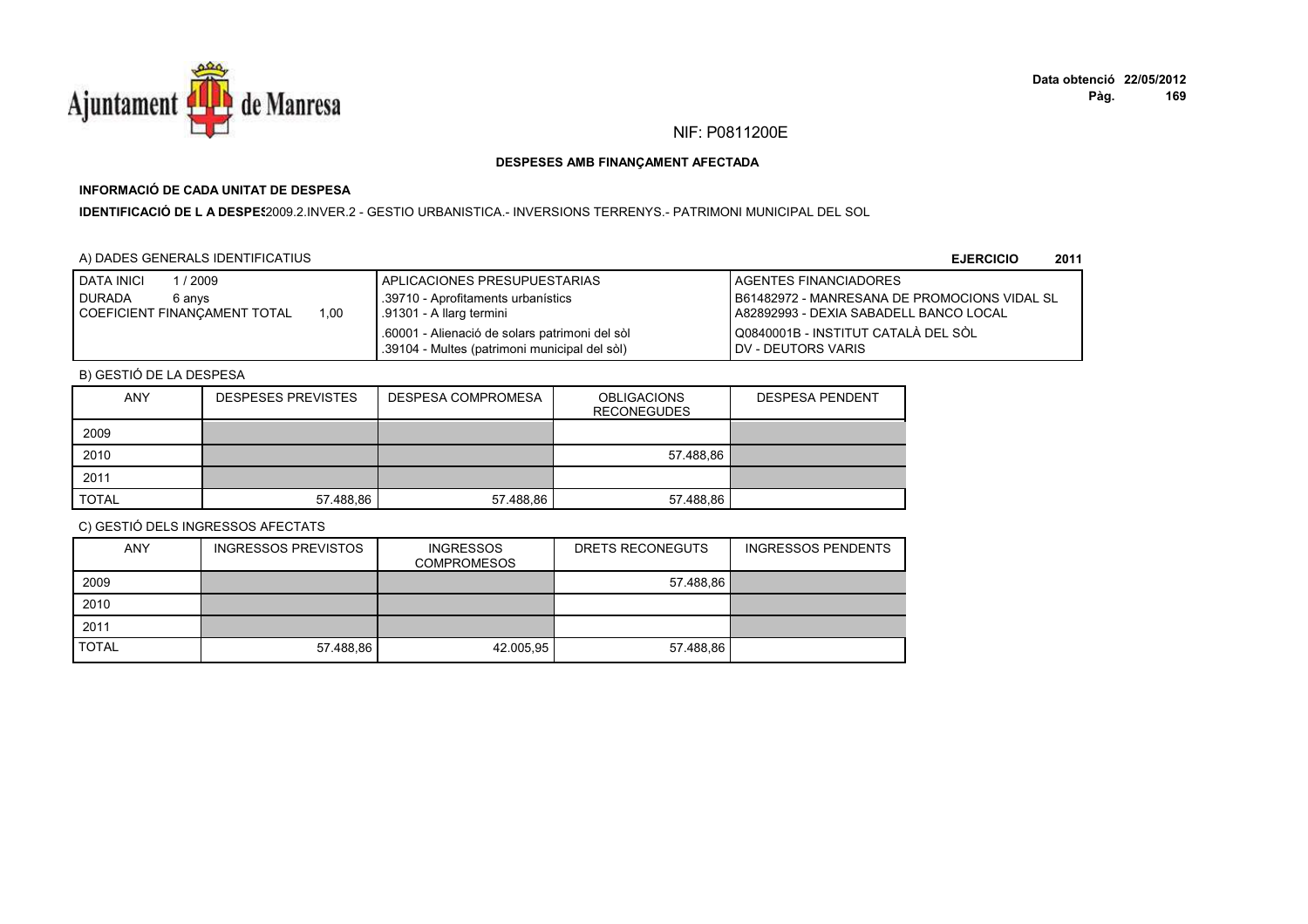

#### DESPESES AMB FINANÇAMENT AFECTADA

## INFORMACIÓ DE CADA UNITAT DE DESPESA

**IDENTIFICACIÓ DE LA DESPESA** 

#### 2009.2.INVER.2 - GESTIO URBANISTICA.- INVERSIONS TERRENYS.- PATRIMONI MUNICIPAL DEL SOL

### D) DESVIACIONS DE FINANÇAMENT PER AGENTS

| IDENTIFICACIÓ AGENT                 | ANY  | <b>INGRESSOS PREVISTOS</b>         | DRETS RECONEGUTS | <b>COEFICIENT</b> | <b>DESVIACIONS DE FINANÇAMENT</b> |                   |
|-------------------------------------|------|------------------------------------|------------------|-------------------|-----------------------------------|-------------------|
|                                     |      |                                    |                  | FINANÇAMENT       | A L'EXERCICI                      | <b>ACUMULADES</b> |
| B61482972 - MANRESANA DE PROMOCIOI  | 2009 |                                    | 4.606,91         |                   |                                   |                   |
| <b>VIDAL SL</b>                     | 2010 |                                    |                  |                   |                                   |                   |
|                                     | 2011 |                                    |                  |                   |                                   |                   |
| <b>TOTAL AGENT</b>                  |      | 4.606,91                           | 4.606,91         | 0,08              |                                   |                   |
| A82892993 - DEXIA SABADELL BANCO LO | 2009 |                                    | 10.876,00        |                   |                                   |                   |
| CAL                                 | 2010 |                                    |                  |                   |                                   |                   |
|                                     | 2011 |                                    |                  |                   |                                   |                   |
| <b>TOTAL AGENT</b>                  |      | 10.876,00                          | 10.876,00        | 0, 19             |                                   |                   |
| Q0840001B - INSTITUT CATALÀ DEL SÒL | 2009 |                                    |                  |                   |                                   |                   |
|                                     | 2010 |                                    |                  |                   |                                   |                   |
|                                     | 2011 |                                    |                  |                   |                                   |                   |
| <b>TOTAL AGENT</b>                  |      |                                    |                  | 0,00              |                                   |                   |
| DV - DEUTORS VARIS                  | 2009 |                                    | 42.005,95        |                   |                                   |                   |
|                                     | 2010 |                                    |                  |                   |                                   |                   |
|                                     | 2011 |                                    |                  |                   |                                   |                   |
| <b>TOTAL AGENT</b>                  |      | 42.005,95                          | 42.005,95        | 0,73              |                                   |                   |
| ALIENACIONS - ALIENACIONS           | 2009 |                                    |                  |                   |                                   |                   |
|                                     | 2010 |                                    |                  |                   |                                   |                   |
|                                     | 2011 |                                    |                  |                   |                                   |                   |
| <b>TOTAL AGENT</b>                  |      |                                    |                  | 0,00              |                                   |                   |
|                                     |      | <b>TOTAL DESVIACIONS POSITIVES</b> |                  |                   |                                   |                   |
|                                     |      | TOTAL DESVIACIONS NEGATIVES        |                  |                   |                                   |                   |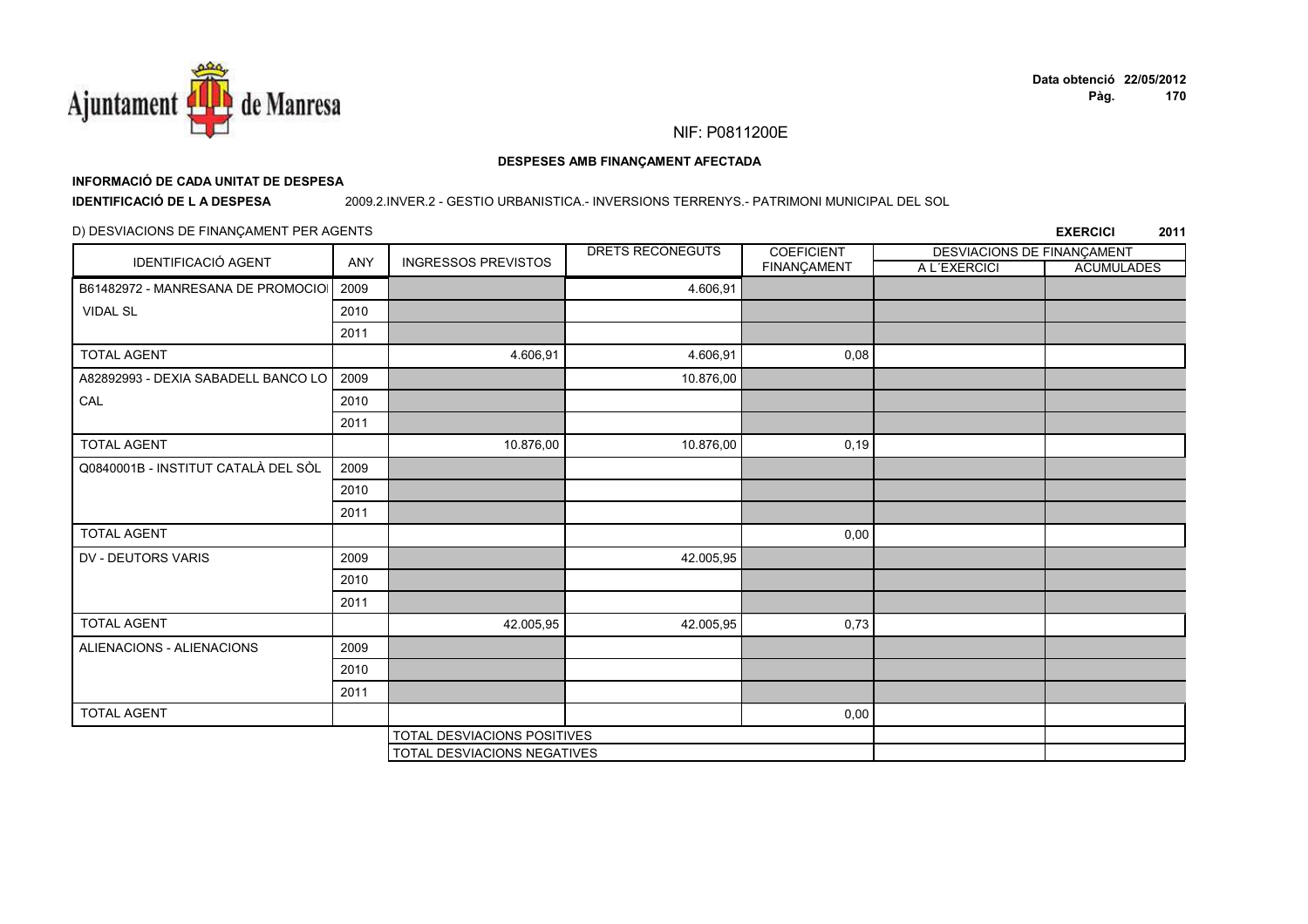

## **INFORMACIÓ DE CADA UNITAT DE DESPESA**

I**DENTIFICACIÓ DE L A DESPE**\$2009.2.INVER.3 - PLANEJAMENT URBANISTIC.- HONORARIS REDACCIO PROJECTES

### A) DADES GENERALS IDENTIFICATIUS

**EJERCICIO<sup>2011</sup>**

| 2009<br><b>DATA INICI</b><br><b>DURADA</b><br>6 anvs<br>.00.<br>COEFICIENT FINANCAMENT TOTAL | APLICACIONES PRESUPUESTARIAS<br>.75080 - Altres transf. de capital de la GENCAT | <b>LAGENTES FINANCIADORES</b><br>I S0811001G - GENERALITAT DE CATALUNYA |
|----------------------------------------------------------------------------------------------|---------------------------------------------------------------------------------|-------------------------------------------------------------------------|
|                                                                                              |                                                                                 |                                                                         |

## B) GESTIÓ DE LA DESPESA

| <b>ANY</b>   | <b>DESPESES PREVISTES</b> | <b>DESPESA COMPROMESA</b> | <b>OBLIGACIONS</b><br><b>RECONEGUDES</b> | <b>DESPESA PENDENT</b> |
|--------------|---------------------------|---------------------------|------------------------------------------|------------------------|
| 2009         |                           |                           | 119.695,23                               |                        |
| 2010         |                           |                           |                                          |                        |
| 2011         |                           |                           | 17.739.76                                |                        |
| <b>TOTAL</b> | 178.613,17                | 137.434,99                | 137.434,99                               | 41.178,18              |

| <b>ANY</b>   | <b>INGRESSOS PREVISTOS</b> | <b>INGRESSOS</b><br><b>COMPROMESOS</b> | DRETS RECONEGUTS | <b>INGRESSOS PENDENTS</b> |
|--------------|----------------------------|----------------------------------------|------------------|---------------------------|
| 2009         |                            |                                        | 229.008,75       |                           |
| 2010         |                            |                                        |                  |                           |
| 2011         |                            |                                        | $-50.395,58$     |                           |
| <b>TOTAL</b> | 178.613,17                 |                                        | 178.613,17       |                           |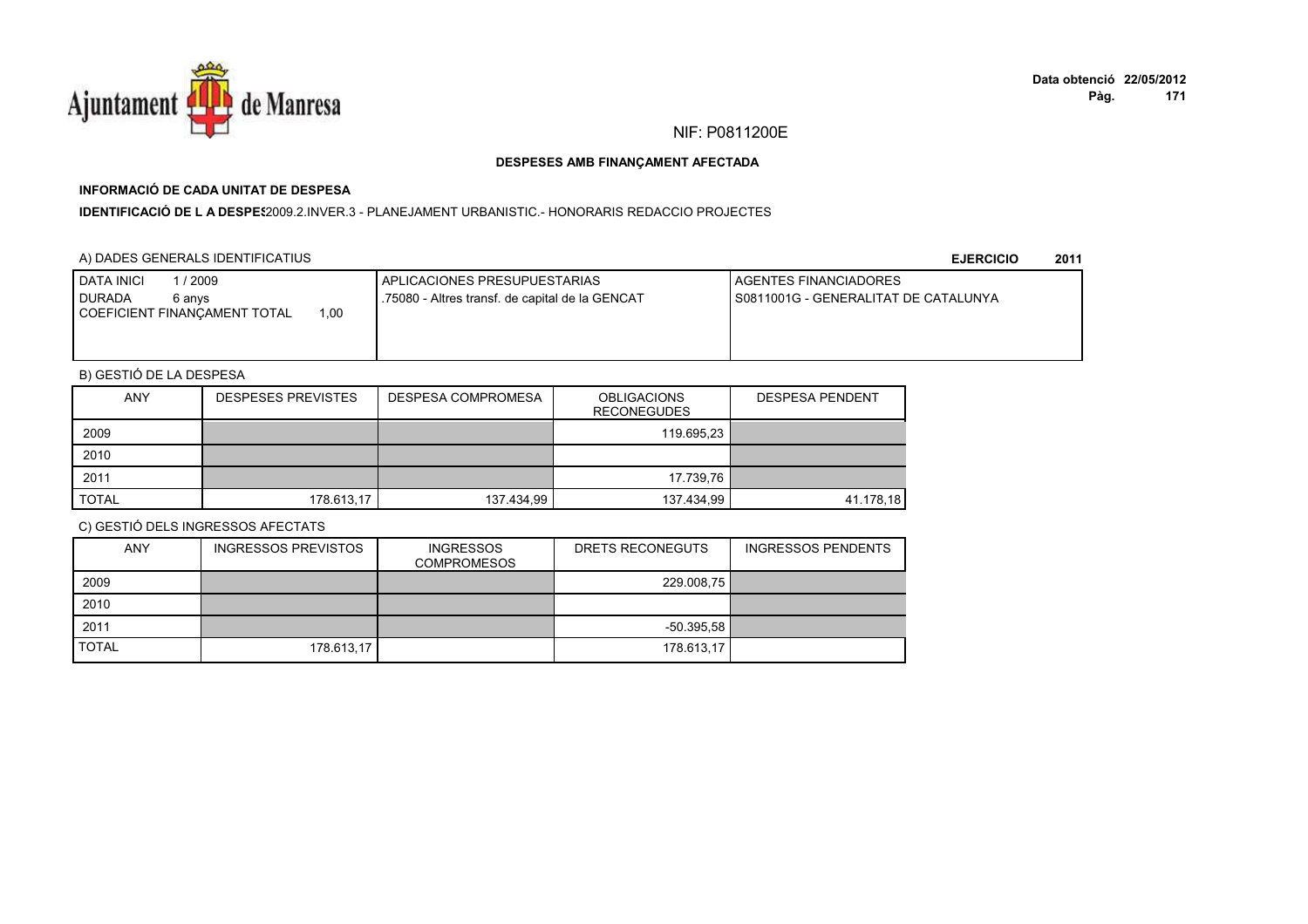

## **INFORMACIÓ DE CADA UNITAT DE DESPESA**

**IDENTIFICACIÓ DE L A DESPESA**

#### 2009.2.INVER.3 - PLANEJAMENT URBANISTIC.- HONORARIS REDACCIO PROJECTES

D) DESVIACIONS DE FINANÇAMENT PER AGENTS

|                                           |            |                                    | DRETS RECONEGUTS                   | <b>COEFICIENT</b>  | DESVIACIONS DE FINANCAMENT |                   |
|-------------------------------------------|------------|------------------------------------|------------------------------------|--------------------|----------------------------|-------------------|
| IDENTIFICACIÓ AGENT                       | <b>ANY</b> | <b>INGRESSOS PREVISTOS</b>         |                                    | <b>FINANCAMENT</b> | A L'EXERCICI               | <b>ACUMULADES</b> |
| S0811001G - GENERALITAT DE CATALUN   2009 |            |                                    | 229.008.75                         |                    |                            |                   |
| A                                         | 2010       |                                    |                                    |                    |                            |                   |
|                                           | 2011       |                                    | $-50.395.58$                       |                    |                            |                   |
| <b>TOTAL AGENT</b>                        |            | 178.613.17                         | 178.613.17                         | 1.00               | $-17.739.76$               | 41.178,18         |
|                                           |            | <b>TOTAL DESVIACIONS POSITIVES</b> |                                    |                    | 41.178,18                  |                   |
|                                           |            |                                    | <b>TOTAL DESVIACIONS NEGATIVES</b> |                    |                            |                   |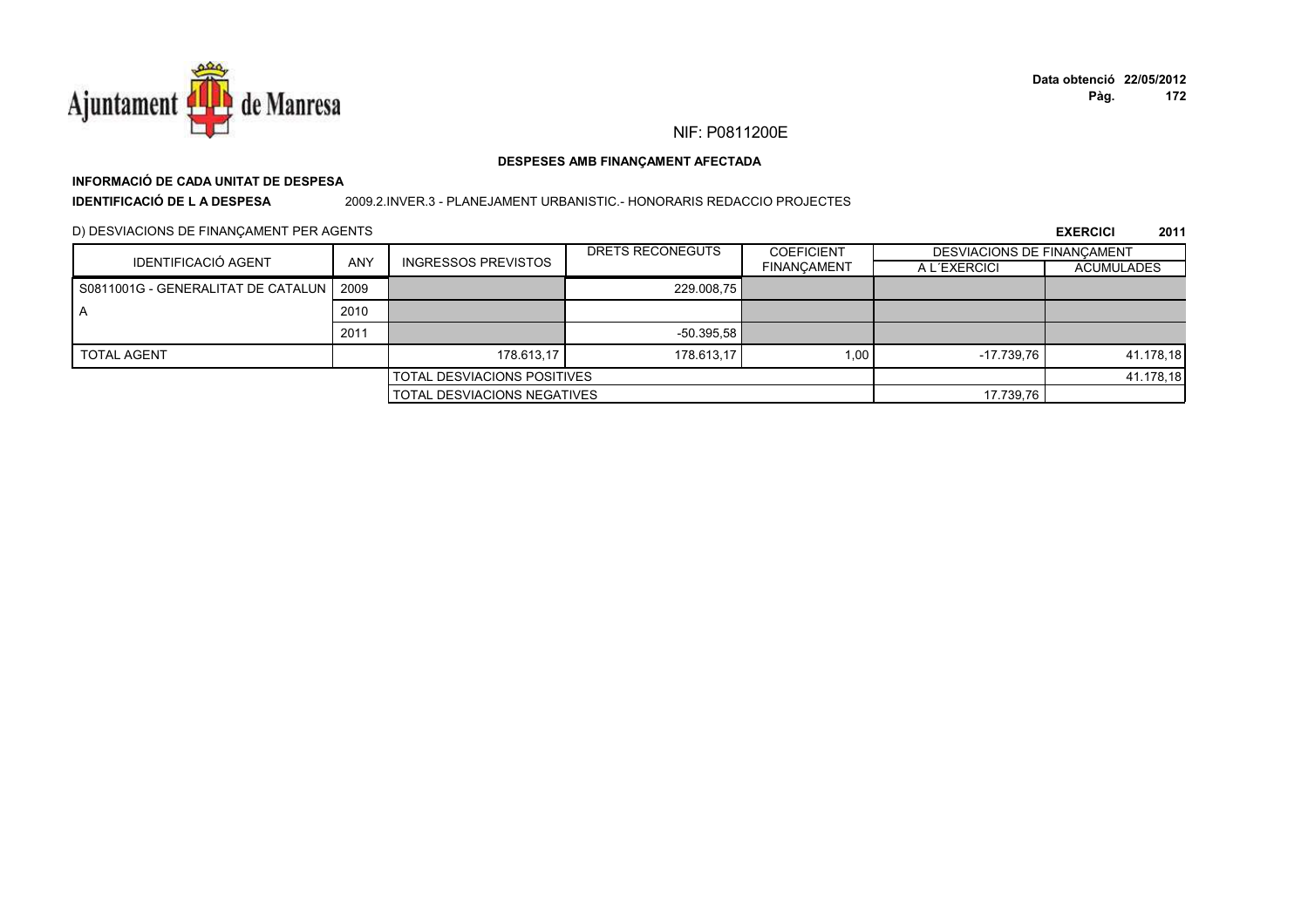

## **INFORMACIÓ DE CADA UNITAT DE DESPESA**

**IDENTIFICACIÓ DE L A DESPE**\$2009.2.INVER.4 - PLANEJAMENT URBANISTIC.- HONORARIS REDACCIÓ PROJECTES

## A) DADES GENERALS IDENTIFICATIUS

**EJERCICIO<sup>2011</sup>**

| <b>I DATA INICI</b><br>2009            | APLICACIONES PRESUPUESTARIAS                     | <b>I AGENTES FINANCIADORES</b>         |
|----------------------------------------|--------------------------------------------------|----------------------------------------|
| <b>DURADA</b><br>6 anvs                | .91301 - A llarg termini                         | A82892993 - DEXIA SABADELL BANCO LOCAL |
| 1,00<br>I COEFICIENT FINANÇAMENT TOTAL | 1.75080 - Altres transf. de capital de la GENCAT | I S0811001G - GENERALITAT DE CATALUNYA |
|                                        | .78000 - Altres                                  | <b>I ALTRES - ALTRES SUBVENCIONS</b>   |
|                                        |                                                  |                                        |

## B) GESTIÓ DE LA DESPESA

| <b>ANY</b>   | <b>DESPESES PREVISTES</b> | <b>DESPESA COMPROMESA</b> | <b>OBLIGACIONS</b><br><b>RECONEGUDES</b> | <b>DESPESA PENDENT</b> |
|--------------|---------------------------|---------------------------|------------------------------------------|------------------------|
| 2009         |                           |                           | 21.890,59                                |                        |
| 2010         |                           |                           | 28.786,42                                |                        |
| 2011         |                           |                           | 34.963,76                                |                        |
| <b>TOTAL</b> | 99.778,65                 | 99.778,65                 | 85.640,77                                | 14.137.88              |

| <b>ANY</b>   | <b>INGRESSOS PREVISTOS</b> | <b>INGRESSOS</b><br><b>COMPROMESOS</b> | DRETS RECONEGUTS | <b>INGRESSOS PENDENTS</b> |
|--------------|----------------------------|----------------------------------------|------------------|---------------------------|
| 2009         |                            |                                        | 126.102,00       |                           |
| 2010         |                            |                                        | $-26.323.35$     |                           |
| 2011         |                            |                                        |                  |                           |
| <b>TOTAL</b> | 99.778,65                  |                                        | 99.778,65        |                           |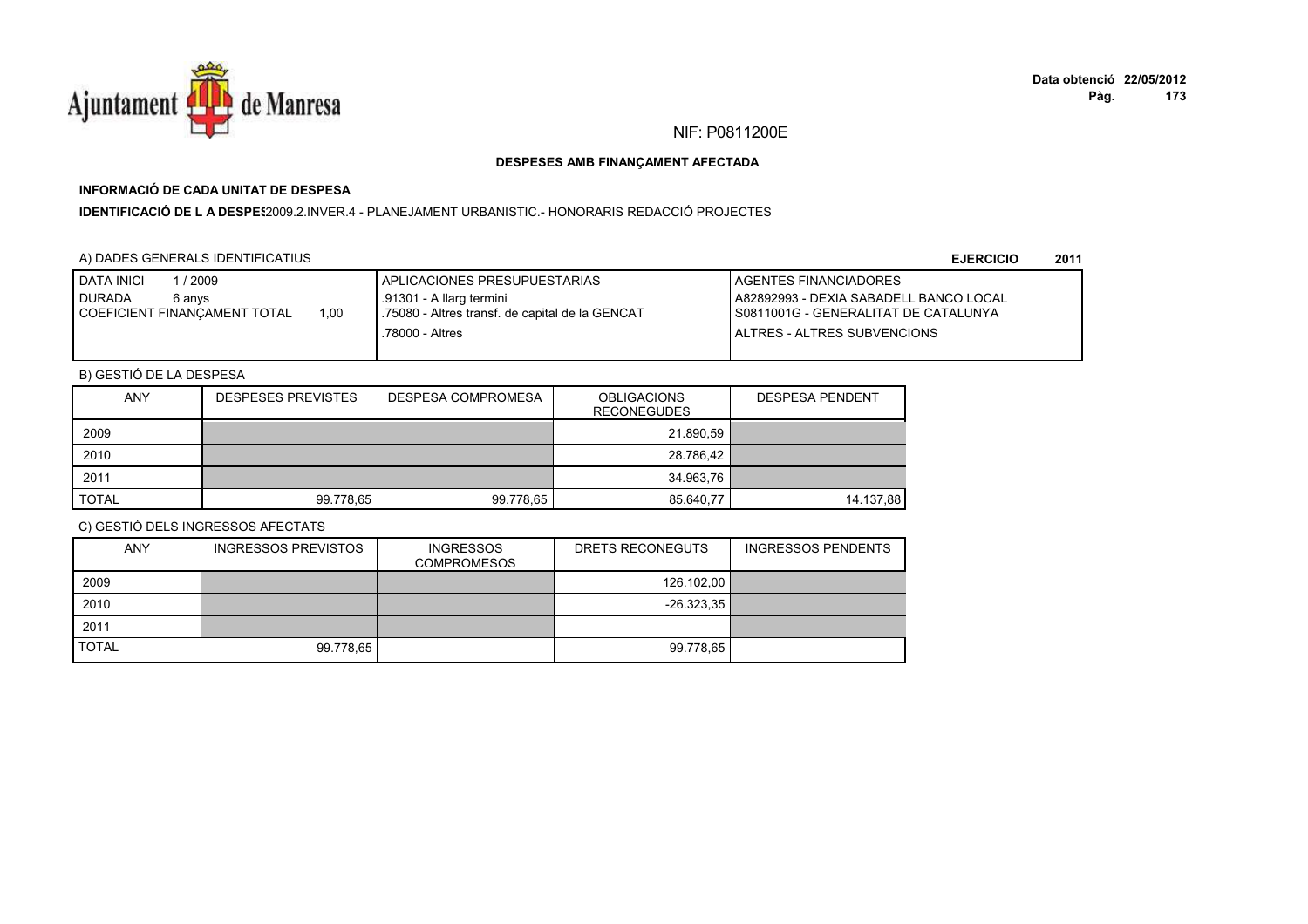

# **INFORMACIÓ DE CADA UNITAT DE DESPESA**

**IDENTIFICACIÓ DE L A DESPESA**

#### 2009.2.INVER.4 - PLANEJAMENT URBANISTIC.- HONORARIS REDACCIÓ PROJECTES

#### D) DESVIACIONS DE FINANÇAMENT PER AGENTS

|                                     |      |                                    | DRETS RECONEGUTS | <b>COEFICIENT</b> | DESVIACIONS DE FINANÇAMENT |                   |
|-------------------------------------|------|------------------------------------|------------------|-------------------|----------------------------|-------------------|
| <b>IDENTIFICACIÓ AGENT</b>          | ANY  | <b>INGRESSOS PREVISTOS</b>         |                  | FINANÇAMENT       | A L'EXERCICI               | <b>ACUMULADES</b> |
| A82892993 - DEXIA SABADELL BANCO LO | 2009 |                                    | 77.000,00        |                   |                            |                   |
| CAL                                 | 2010 |                                    | $-38.323,35$     |                   |                            |                   |
|                                     | 2011 |                                    |                  |                   |                            |                   |
| <b>TOTAL AGENT</b>                  |      | 38.676,65                          | 38.676,65        | 0,39              | $-13.552.81$               | 5.480,19          |
| S0811001G - GENERALITAT DE CATALUN  | 2010 |                                    | 12.000,00        |                   |                            |                   |
| A                                   | 2011 |                                    |                  |                   |                            |                   |
| <b>TOTAL AGENT</b>                  |      | 12.000,00                          | 12.000,00        | 0,12              | $-4.204,96$                | 1.700,31          |
| ALTRES - ALTRES SUBVENCIONS         | 2009 |                                    | 49.102,00        |                   |                            |                   |
|                                     | 2010 |                                    |                  |                   |                            |                   |
|                                     | 2011 |                                    |                  |                   |                            |                   |
| <b>TOTAL AGENT</b>                  |      | 49.102,00                          | 49.102,00        | 0,49              | $-17.205.99$               | 6.957,38          |
| TOTAL DESVIACIONS POSITIVES         |      |                                    |                  | 14.137,88         |                            |                   |
|                                     |      | <b>TOTAL DESVIACIONS NEGATIVES</b> |                  |                   | 34.963,76                  |                   |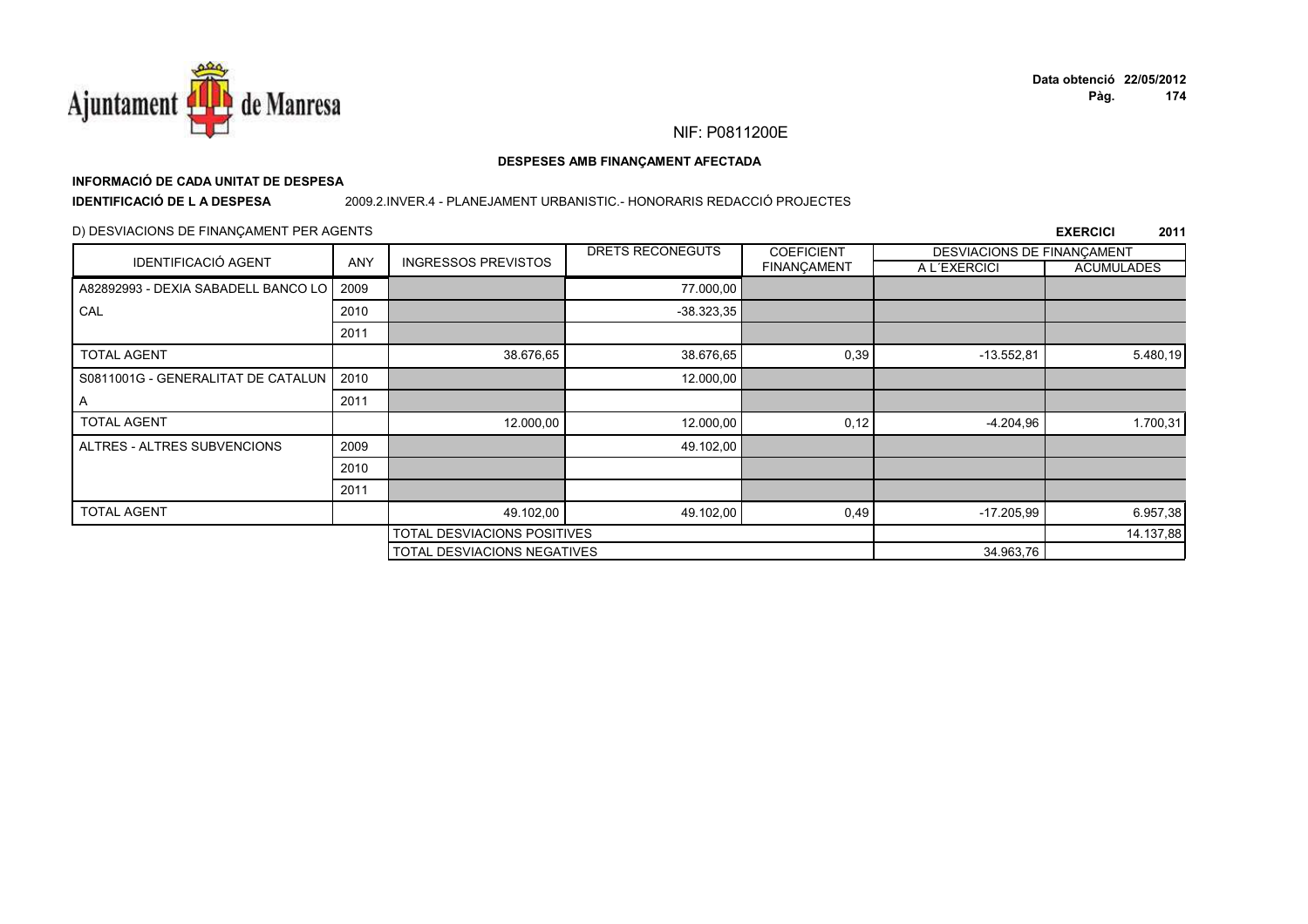

## **INFORMACIÓ DE CADA UNITAT DE DESPESA**

**IDENTIFICACIÓ DE L A DESPES**2009.2.INVER.5 - ESPAIS PUBLICS.- HONORARIS REDACCIÓ PROJECTES

### A) DADES GENERALS IDENTIFICATIUS

**EJERCICIO<sup>2011</sup>**

| <b>I DATA INICI</b><br>2009          | APLICACIONES PRESUPUESTARIAS                                                                                 | <b>LAGENTES FINANCIADORES</b>             |
|--------------------------------------|--------------------------------------------------------------------------------------------------------------|-------------------------------------------|
| <b>DURADA</b><br>6 anvs              | .91301 - A llarg termini                                                                                     | A28000719 - BANCO CREDITO LOCAL           |
| 1.00<br>COEFICIENT FINANCAMENT TOTAL | .78003 - Junta Compensació Pla Parcial Els Comtals                                                           | G08169815 - CAIXA D'ESTALVIS DE CATALUNYA |
|                                      | .78002 - Junta Compensació Parc Tecnològic Catalunya Centri A48265169 - BANCO BILBAO VIZCAYA ARGENTARIA S.A. |                                           |
|                                      |                                                                                                              | A82892993 - DEXIA SABADELL BANCO LOCAL    |

## B) GESTIÓ DE LA DESPESA

| <b>ANY</b>   | <b>DESPESES PREVISTES</b> | DESPESA COMPROMESA | <b>OBLIGACIONS</b><br><b>RECONEGUDES</b> | <b>DESPESA PENDENT</b> |
|--------------|---------------------------|--------------------|------------------------------------------|------------------------|
| 2009         |                           |                    | 102.263,67                               |                        |
| 2010         |                           |                    | 78.520,95                                |                        |
| 2011         |                           |                    | 16.212.60                                |                        |
| <b>TOTAL</b> | 196.997,22                | 196.997,22         | 196.997,22                               |                        |

| <b>ANY</b>   | <b>INGRESSOS PREVISTOS</b> | <b>INGRESSOS</b><br><b>COMPROMESOS</b> | DRETS RECONEGUTS | <b>INGRESSOS PENDENTS</b> |
|--------------|----------------------------|----------------------------------------|------------------|---------------------------|
| 2009         |                            |                                        | 232.454,64       |                           |
| 2010         |                            |                                        | $-34.560,90$     |                           |
| 2011         |                            |                                        | $-896.52$        |                           |
| <b>TOTAL</b> | 196.997,22                 |                                        | 196.997,22       |                           |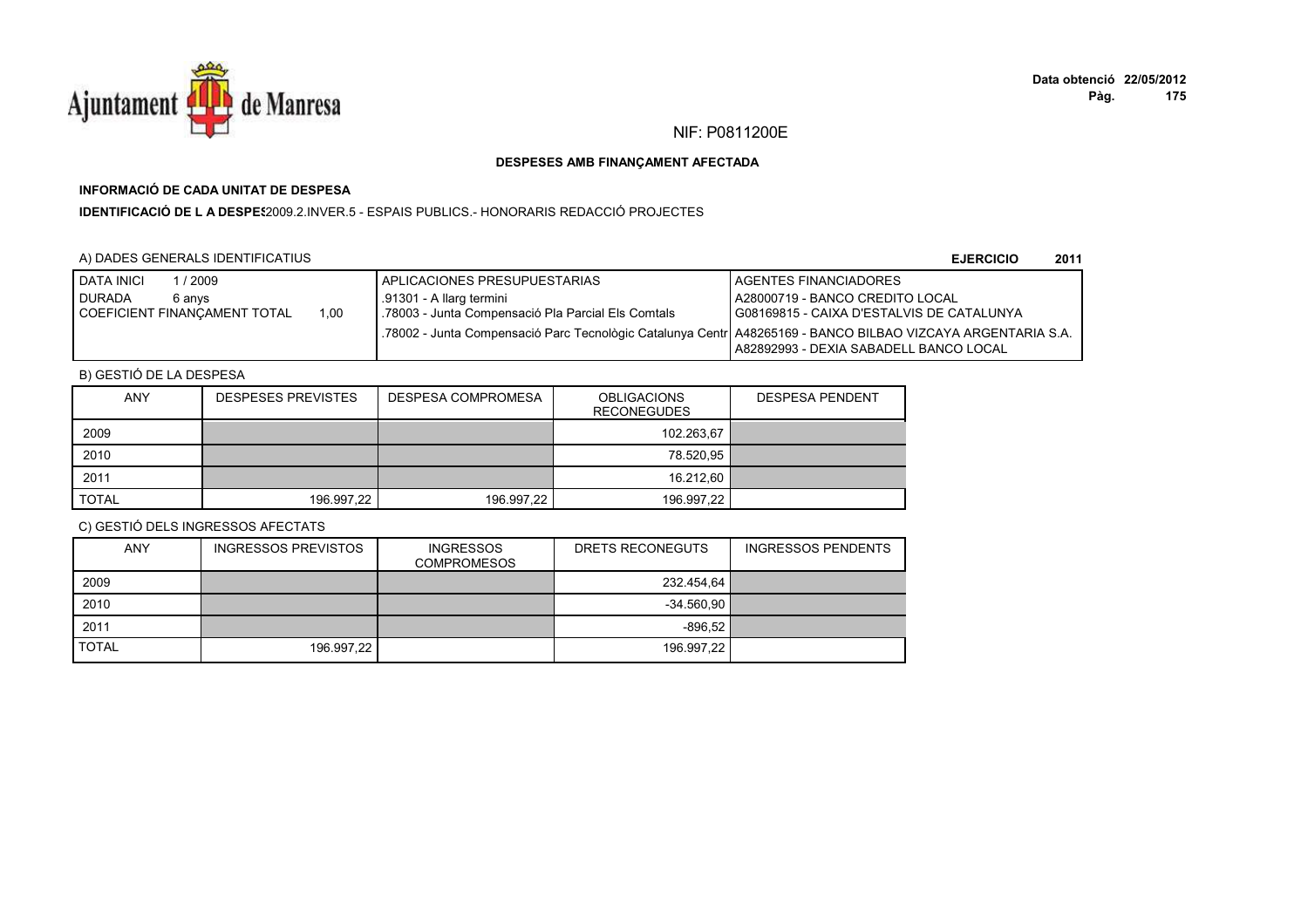

# **INFORMACIÓ DE CADA UNITAT DE DESPESA**

**IDENTIFICACIÓ DE L A DESPESA**

#### 2009.2.INVER.5 - ESPAIS PUBLICS.- HONORARIS REDACCIÓ PROJECTES

#### D) DESVIACIONS DE FINANÇAMENT PER AGENTS

| <b>IDENTIFICACIÓ AGENT</b>          | ANY  | <b>INGRESSOS PREVISTOS</b>  | DRETS RECONEGUTS | <b>COEFICIENT</b> | DESVIACIONS DE FINANÇAMENT |                   |
|-------------------------------------|------|-----------------------------|------------------|-------------------|----------------------------|-------------------|
|                                     |      |                             |                  | FINANÇAMENT       | A L'EXERCICI               | <b>ACUMULADES</b> |
| A48265169 - BANCO BILBAO VIZCAYA AR | 2009 |                             | 63.376,92        |                   |                            |                   |
| <b>GENTARIA S.A.</b>                | 2010 |                             |                  |                   |                            |                   |
|                                     | 2011 |                             | $-896.52$        |                   |                            |                   |
| <b>TOTAL AGENT</b>                  |      | 62.480,40                   | 62.480,40        | 0,32              | $-6.038,57$                |                   |
| G08169815 - CAIXA D'ESTALVIS DE CAT | 2009 |                             | 63.986,53        |                   |                            |                   |
| <b>ALUNYA</b>                       | 2010 |                             |                  |                   |                            |                   |
|                                     | 2011 |                             |                  |                   |                            |                   |
| <b>TOTAL AGENT</b>                  |      | 63.986,53                   | 63.986,53        | 0,32              | $-5.266,00$                |                   |
| A28000719 - BANCO CREDITO LOCAL     | 2009 |                             | 94.636,55        |                   |                            |                   |
|                                     | 2010 |                             | $-34.560,90$     |                   |                            |                   |
|                                     | 2011 |                             |                  |                   |                            |                   |
| <b>TOTAL AGENT</b>                  |      | 60.075,65                   | 60.075,65        | 0,31              | $-4.944, 14$               |                   |
| A82892993 - DEXIA SABADELL BANCO LO | 2009 |                             | 3.000,00         |                   |                            |                   |
| CAL                                 | 2010 |                             |                  |                   |                            |                   |
|                                     | 2011 |                             |                  |                   |                            |                   |
| <b>TOTAL AGENT</b>                  |      | 3.000,00                    | 3.000,00         | 0,02              | $-246,90$                  |                   |
| V62100771 - JUNTA DE COMPENSACIÓ D  | 2009 |                             | 4.100,40         |                   |                            |                   |
| L PPO ELS COMTALS SUBSECTOR 1       | 2010 |                             |                  |                   |                            |                   |
|                                     | 2011 |                             |                  |                   |                            |                   |
| <b>TOTAL AGENT</b>                  |      | 4.100,40                    | 4.100,40         | 0,02              | $-337,46$                  |                   |
| V64752082 - JUNTA COMPENSACIÓ PP P  | 2009 |                             | 3.354,24         |                   |                            |                   |
| RC TECNOLÒGIC CATALUNYA CENTRAL     | 2010 |                             |                  |                   |                            |                   |
|                                     | 2011 |                             |                  |                   |                            |                   |
| <b>TOTAL AGENT</b>                  |      | 3.354,24                    | 3.354,24         | 0,02              | $-276,05$                  |                   |
|                                     |      | TOTAL DESVIACIONS POSITIVES |                  |                   |                            |                   |
|                                     |      | TOTAL DESVIACIONS NEGATIVES |                  |                   | 17.109,12                  |                   |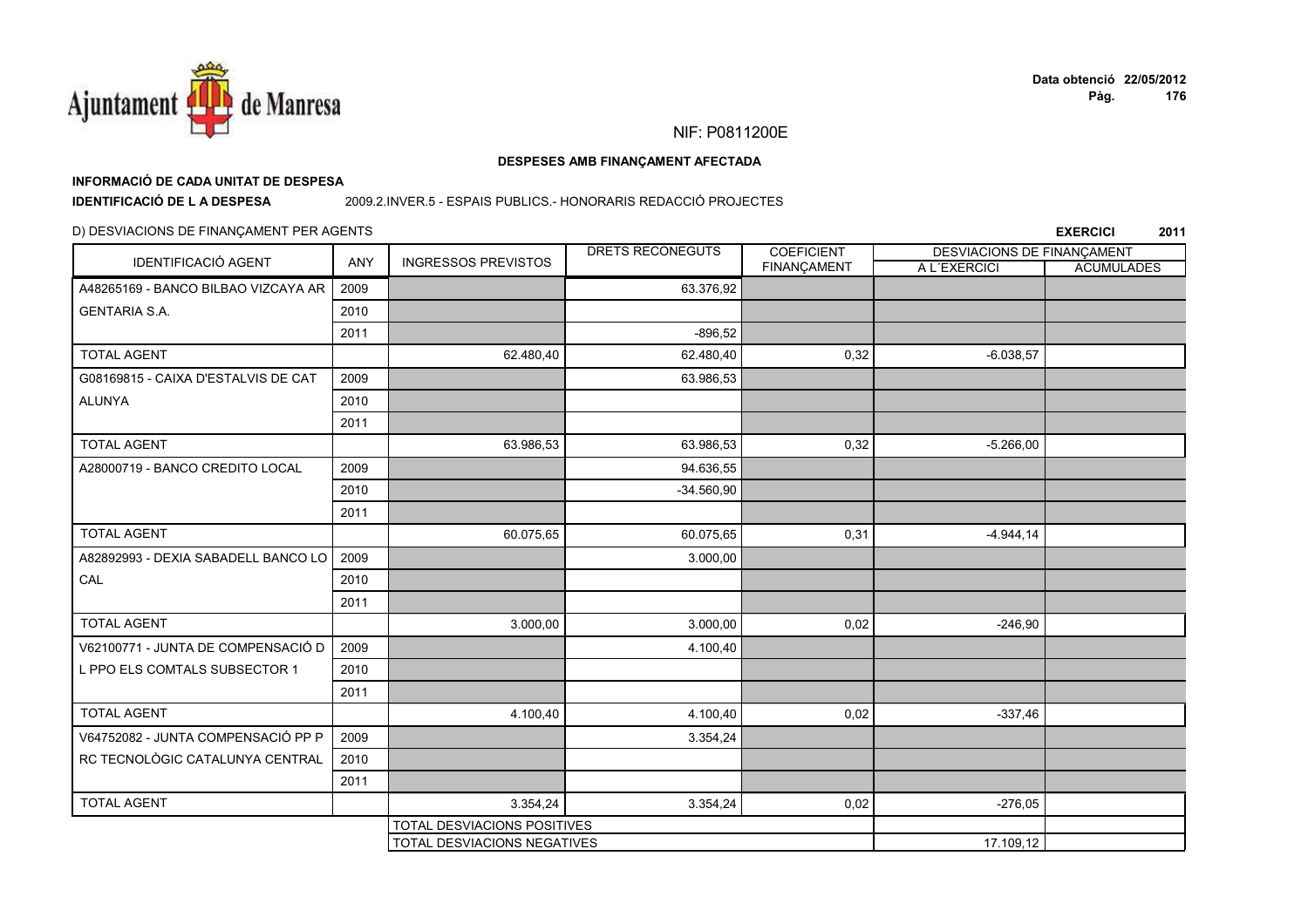

## **INFORMACIÓ DE CADA UNITAT DE DESPESA**

**IDENTIFICACIÓ DE L A DESPES**2009.2.INVER.6 - EDIFICIS MUNICIPALS.- HONORARIS REDACCIÓ PROJECTES

### A) DADES GENERALS IDENTIFICATIUS

**EJERCICIO<sup>2011</sup>**

| 2009<br><b>I DATA INICI</b>          | I APLICACIONES PRESUPUESTARIAS | <b>I AGENTES FINANCIADORES</b>                    |
|--------------------------------------|--------------------------------|---------------------------------------------------|
| <b>DURADA</b><br>6 anvs              | .91301 - A llarg termini       | A28000719 - BANCO CREDITO LOCAL                   |
| 1.00<br>COEFICIENT FINANCAMENT TOTAL |                                | LA48265169 - BANCO BILBAO VIZCAYA ARGENTARIA S.A. |
|                                      |                                | I G08169815 - CAIXA D'ESTALVIS DE CATALUNYA       |
|                                      |                                |                                                   |

## B) GESTIÓ DE LA DESPESA

| <b>ANY</b>   | <b>DESPESES PREVISTES</b> | DESPESA COMPROMESA | OBLIGACIONS<br><b>RECONEGUDES</b> | <b>DESPESA PENDENT</b> |
|--------------|---------------------------|--------------------|-----------------------------------|------------------------|
| 2009         |                           |                    | 25.044,40                         |                        |
| 2010         |                           |                    | 2.320,00                          |                        |
| 2011         |                           |                    | 18.515.60                         |                        |
| <b>TOTAL</b> | 45.880,00                 | 45.880,00          | 45.880,00                         |                        |

| <b>ANY</b>   | <b>INGRESSOS PREVISTOS</b> | <b>INGRESSOS</b><br><b>COMPROMESOS</b> | DRETS RECONEGUTS | <b>INGRESSOS PENDENTS</b> |
|--------------|----------------------------|----------------------------------------|------------------|---------------------------|
| 2009         |                            |                                        | 45.880.00        |                           |
| 2010         |                            |                                        |                  |                           |
| 2011         |                            |                                        |                  |                           |
| <b>TOTAL</b> | 45.880,00                  |                                        | 45.880,00        |                           |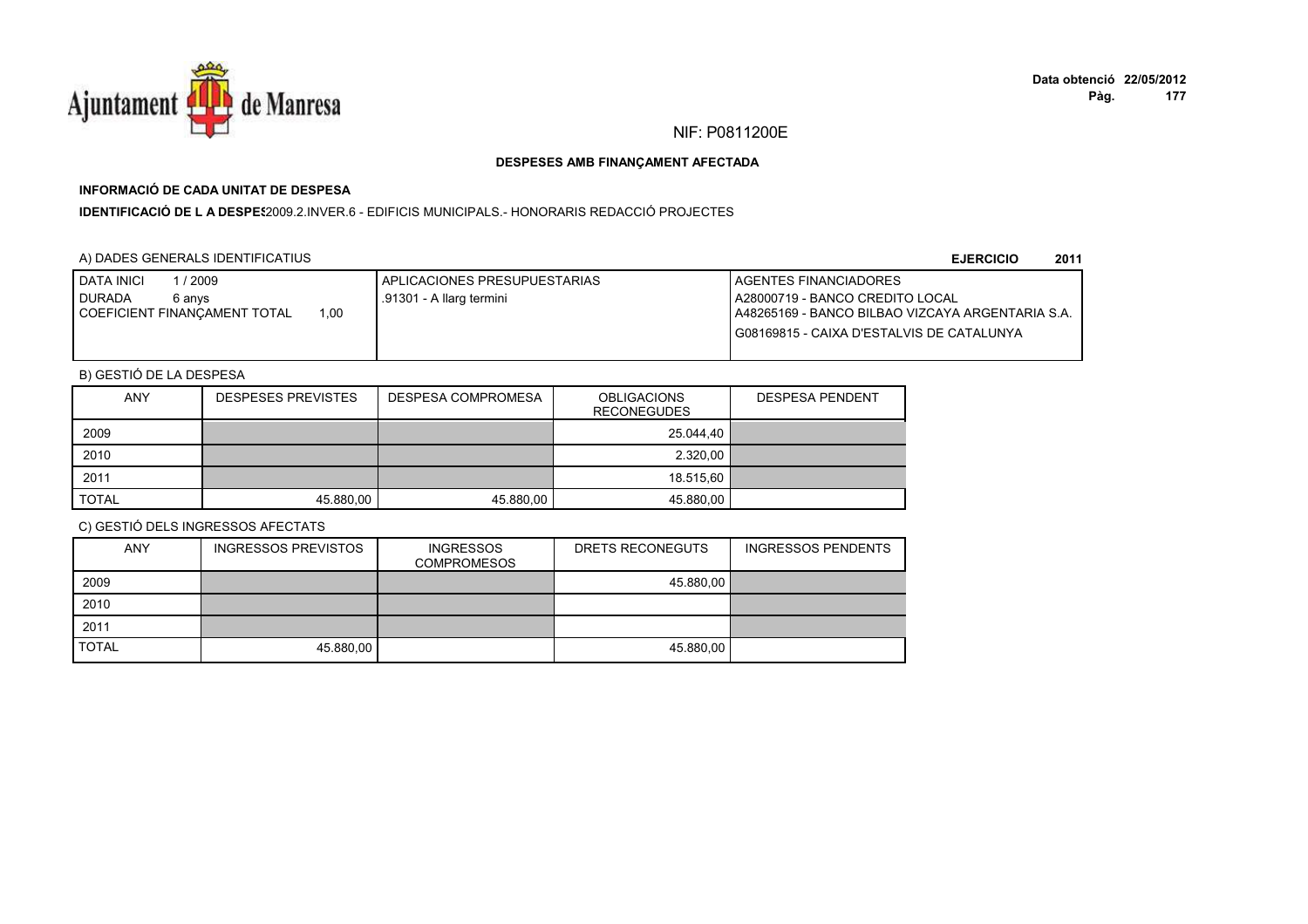

# **INFORMACIÓ DE CADA UNITAT DE DESPESA**

**IDENTIFICACIÓ DE L A DESPESA**

#### 2009.2.INVER.6 - EDIFICIS MUNICIPALS.- HONORARIS REDACCIÓ PROJECTES

### D) DESVIACIONS DE FINANÇAMENT PER AGENTS

|                                     |            |                             | DRETS RECONEGUTS | <b>COEFICIENT</b>  | DESVIACIONS DE FINANCAMENT |                   |
|-------------------------------------|------------|-----------------------------|------------------|--------------------|----------------------------|-------------------|
| <b>IDENTIFICACIÓ AGENT</b>          | <b>ANY</b> | <b>INGRESSOS PREVISTOS</b>  |                  | <b>FINANÇAMENT</b> | A L'EXERCICI               | <b>ACUMULADES</b> |
| A48265169 - BANCO BILBAO VIZCAYA AR | 2009       |                             | 36.118,53        |                    |                            |                   |
| <b>GENTARIA S.A.</b>                | 2010       |                             |                  |                    |                            |                   |
|                                     | 2011       |                             |                  |                    |                            |                   |
| <b>TOTAL AGENT</b>                  |            | 36.118,53                   | 36.118,53        | 0,79               | $-14.576,20$               |                   |
| G08169815 - CAIXA D'ESTALVIS DE CAT | 2009       |                             | 4.120,00         |                    |                            |                   |
| ALUNYA                              | 2010       |                             |                  |                    |                            |                   |
|                                     | 2011       |                             |                  |                    |                            |                   |
| <b>TOTAL AGENT</b>                  |            | 4.120,00                    | 4.120,00         | 0,09               | $-1.662,69$                |                   |
| A28000719 - BANCO CREDITO LOCAL     | 2009       |                             | 5.641,47         |                    |                            |                   |
|                                     | 2010       |                             |                  |                    |                            |                   |
|                                     | 2011       |                             |                  |                    |                            |                   |
| <b>TOTAL AGENT</b>                  |            | 5.641,47                    | 5.641,47         | 0,12               | $-2.276,70$                |                   |
| TOTAL DESVIACIONS POSITIVES         |            |                             |                  |                    |                            |                   |
|                                     |            | TOTAL DESVIACIONS NEGATIVES |                  |                    | 18.515,59                  |                   |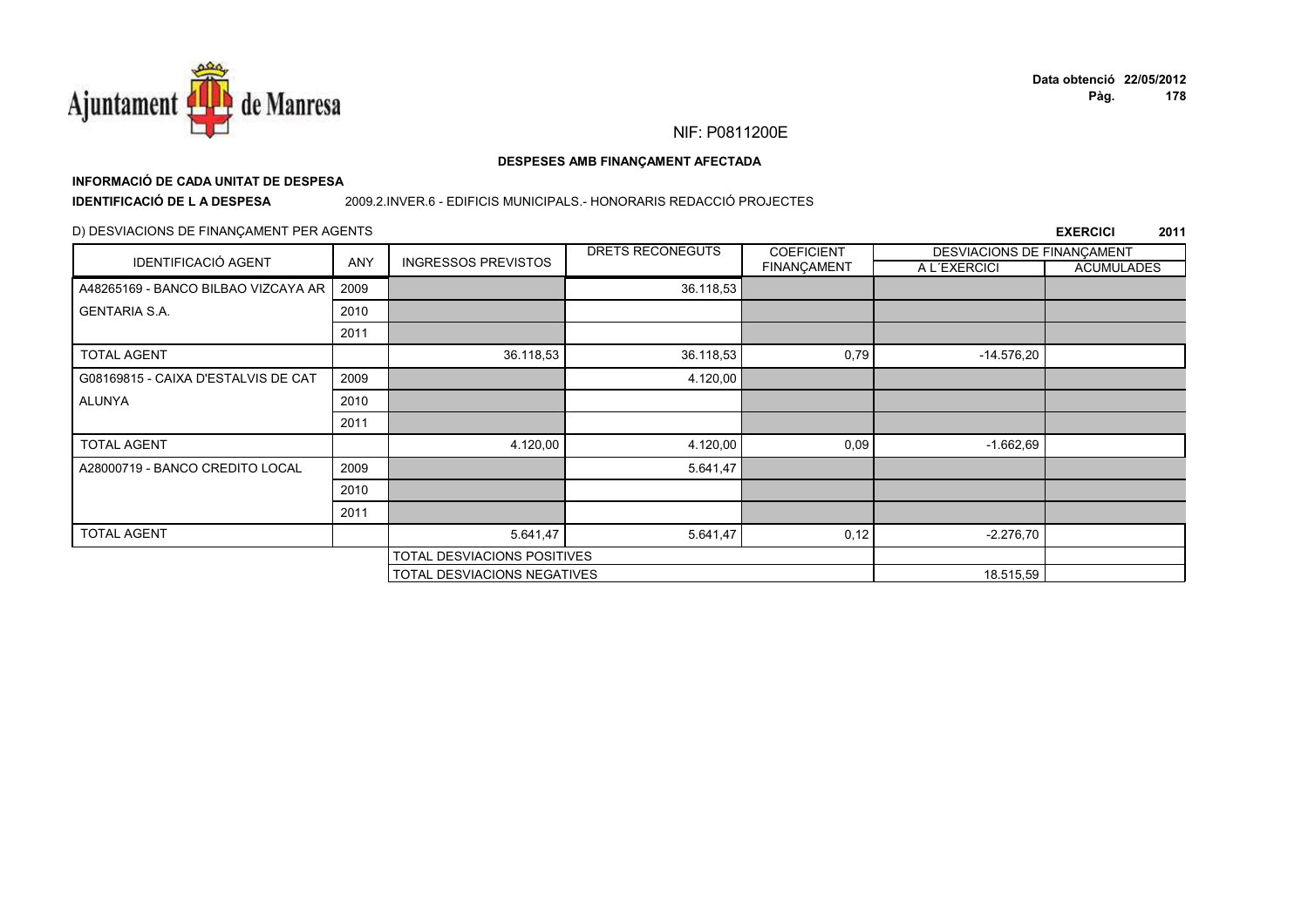

## **INFORMACIÓ DE CADA UNITAT DE DESPESA**

**IDENTIFICACIÓ DE L A DESPE**\$2009.2.INVER.7 - MEDI AMBIENT I SOSTENIBILITAT.- URBANITZACIO ESPAIS PUBLICS

### A) DADES GENERALS IDENTIFICATIUS

**EJERCICIO<sup>2011</sup>**

| <b>I DATA INICI</b><br>/ 2009<br><b>I</b> DURADA<br>6 anvs<br>1.00<br>COEFICIENT FINANCAMENT TOTAL | <b>I APLICACIONES PRESUPUESTARIAS</b><br>.91301 - A llarg termini<br>1.75080 - Altres transf. de capital de la GENCAT | <b>LAGENTES FINANCIADORES</b><br>A82892993 - DEXIA SABADELL BANCO LOCAL<br>I Q0801031F - AGENCIA CATALANA DE L'AIGUA |
|----------------------------------------------------------------------------------------------------|-----------------------------------------------------------------------------------------------------------------------|----------------------------------------------------------------------------------------------------------------------|
|----------------------------------------------------------------------------------------------------|-----------------------------------------------------------------------------------------------------------------------|----------------------------------------------------------------------------------------------------------------------|

## B) GESTIÓ DE LA DESPESA

| <b>ANY</b>   | <b>DESPESES PREVISTES</b> | DESPESA COMPROMESA | <b>OBLIGACIONS</b><br><b>RECONEGUDES</b> | <b>DESPESA PENDENT</b> |
|--------------|---------------------------|--------------------|------------------------------------------|------------------------|
| 2009         |                           |                    | 27.088,94                                |                        |
| 2010         |                           |                    | 87.473,16                                |                        |
| 2011         |                           |                    | 31.598,93                                |                        |
| <b>TOTAL</b> | 146.161,03                | 146.161,03         | 146.161,03                               |                        |

| <b>ANY</b>   | <b>INGRESSOS PREVISTOS</b> | <b>INGRESSOS</b><br><b>COMPROMESOS</b> | DRETS RECONEGUTS | <b>INGRESSOS PENDENTS</b> |
|--------------|----------------------------|----------------------------------------|------------------|---------------------------|
| 2009         |                            |                                        | 146.161,70       |                           |
| 2010         |                            |                                        |                  |                           |
| 2011         |                            |                                        |                  |                           |
| <b>TOTAL</b> | 146.161,70                 |                                        | 146.161,70       |                           |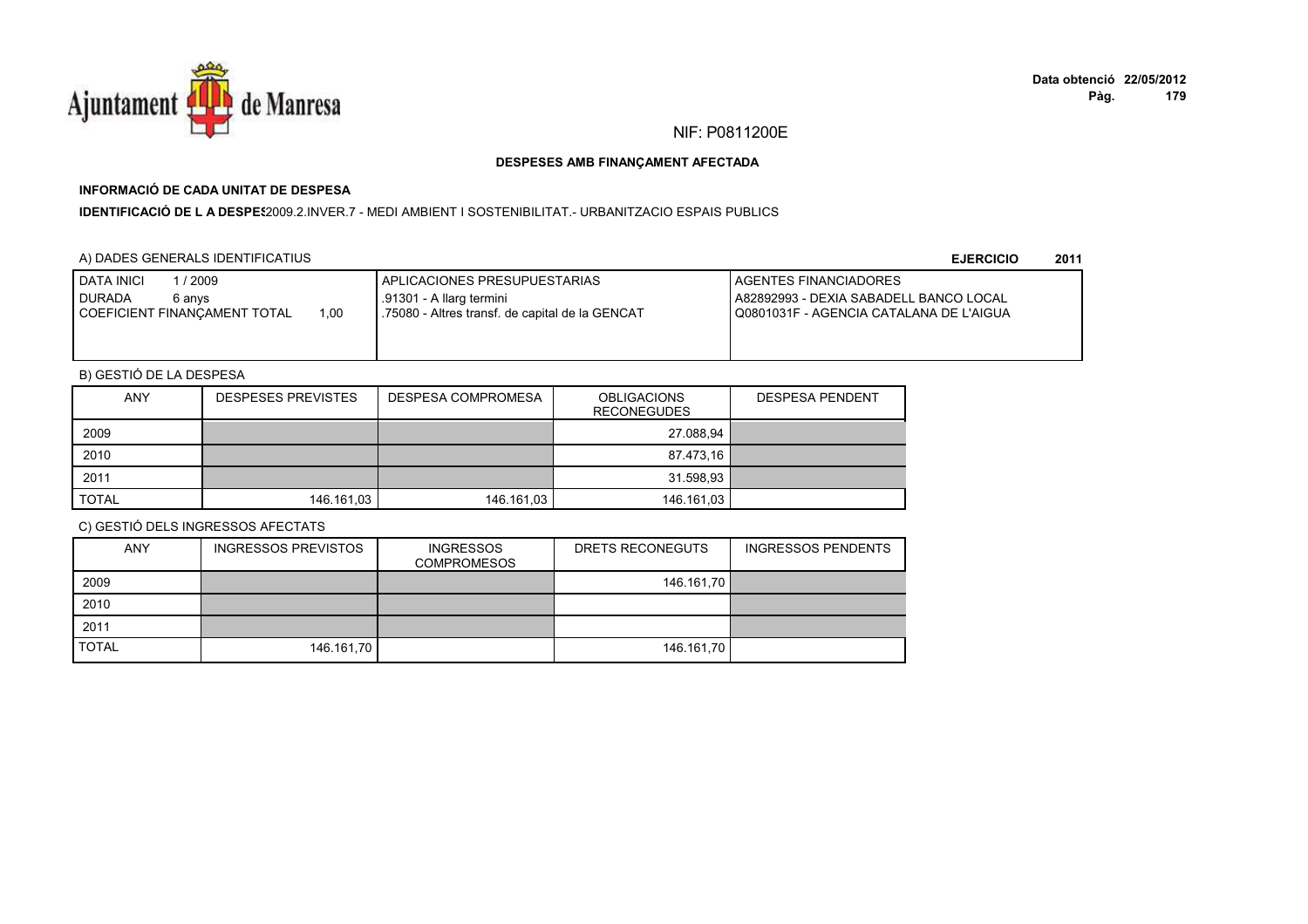

#### DESPESES AMB FINANÇAMENT AFECTADA

## INFORMACIÓ DE CADA UNITAT DE DESPESA

**IDENTIFICACIÓ DE LA DESPESA** 

#### 2009.2.INVER.7 - MEDI AMBIENT I SOSTENIBILITAT. - URBANITZACIO ESPAIS PUBLICS

#### D) DESVIACIONS DE FINANÇAMENT PER AGENTS

|                                     |            |                             | DRETS RECONEGUTS | <b>COEFICIENT</b>  | DESVIACIONS DE FINANCAMENT |                   |
|-------------------------------------|------------|-----------------------------|------------------|--------------------|----------------------------|-------------------|
| <b>IDENTIFICACIÓ AGENT</b>          | <b>ANY</b> | <b>INGRESSOS PREVISTOS</b>  |                  | <b>FINANÇAMENT</b> | A L'EXERCICI               | <b>ACUMULADES</b> |
| Q0801031F - AGENCIA CATALANA DE L'A | 2009       |                             | 66.161,70        |                    |                            |                   |
| <b>IGUA</b>                         | 2010       |                             |                  |                    |                            |                   |
|                                     | 2011       |                             |                  |                    |                            |                   |
| <b>TOTAL AGENT</b>                  |            | 66.161.70                   | 66.161,70        | 0,45               | $-14.303.67$               |                   |
| A82892993 - DEXIA SABADELL BANCO LO | 2009       |                             | 80.000,00        |                    |                            |                   |
| CAL                                 | 2010       |                             |                  |                    |                            |                   |
|                                     | 2011       |                             |                  |                    |                            |                   |
| <b>TOTAL AGENT</b>                  |            | 80.000,00                   | 80.000,00        | 0,55               | $-17.295.41$               |                   |
|                                     |            | TOTAL DESVIACIONS POSITIVES |                  |                    |                            |                   |
|                                     |            | TOTAL DESVIACIONS NEGATIVES |                  |                    | 31.599,08                  |                   |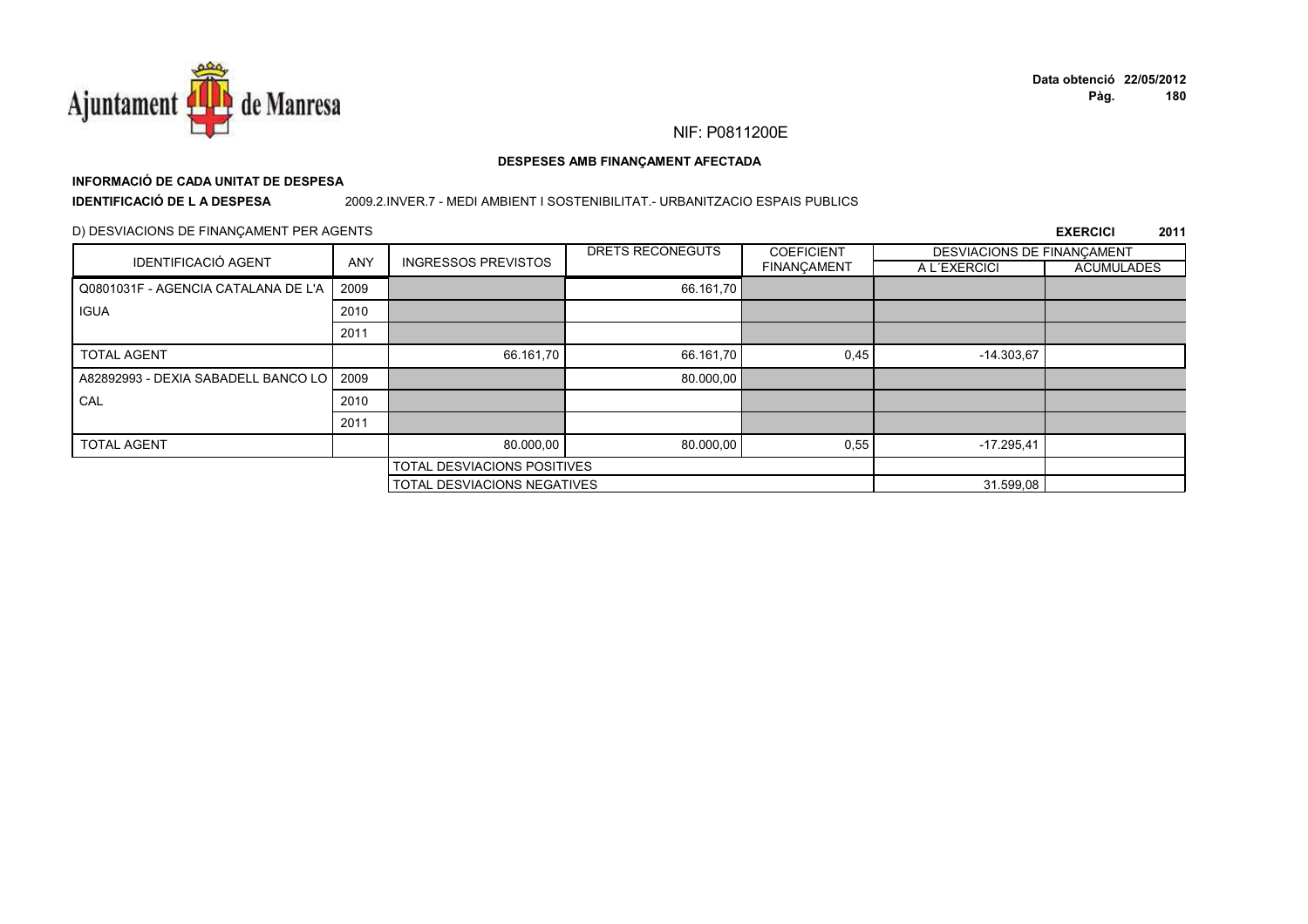

## **INFORMACIÓ DE CADA UNITAT DE DESPESA**

**IDENTIFICACIÓ DE L A DESPES**2009.2.INVER.8 - ALCALDIA.- MILLORA DIVERSES URBANITZACIONS

### A) DADES GENERALS IDENTIFICATIUS

**EJERCICIO<sup>2011</sup>**

| <b>I DATA INICI</b><br>1 / 2009<br><b>DURADA</b><br>6 anvs<br>00.1<br>COEFICIENT FINANCAMENT TOTAL | APLICACIONES PRESUPUESTARIAS<br>.91301 - A llarg termini | <b>I AGENTES FINANCIADORES</b><br>l A82892993 - DEXIA SABADELL BANCO LOCAL |
|----------------------------------------------------------------------------------------------------|----------------------------------------------------------|----------------------------------------------------------------------------|
|                                                                                                    |                                                          |                                                                            |

## B) GESTIÓ DE LA DESPESA

| <b>ANY</b>   | <b>DESPESES PREVISTES</b> | DESPESA COMPROMESA | <b>OBLIGACIONS</b><br><b>RECONEGUDES</b> | <b>DESPESA PENDENT</b> |
|--------------|---------------------------|--------------------|------------------------------------------|------------------------|
| 2009         |                           |                    | 11.234.30                                |                        |
| 2010         |                           |                    | 85.406,05                                |                        |
| 2011         |                           |                    | 2.790.94                                 |                        |
| <b>TOTAL</b> | 99.431,29                 | 99.431,29          | 99.431,29                                |                        |

| <b>ANY</b>   | <b>INGRESSOS PREVISTOS</b> | <b>INGRESSOS</b><br><b>COMPROMESOS</b> | DRETS RECONEGUTS | <b>INGRESSOS PENDENTS</b> |
|--------------|----------------------------|----------------------------------------|------------------|---------------------------|
| 2009         |                            |                                        | 100.000,00       |                           |
| 2010         |                            |                                        | $-450.37$        |                           |
| 2011         |                            |                                        | $-118.34$        |                           |
| <b>TOTAL</b> | 99.431,29                  |                                        | 99.431,29        |                           |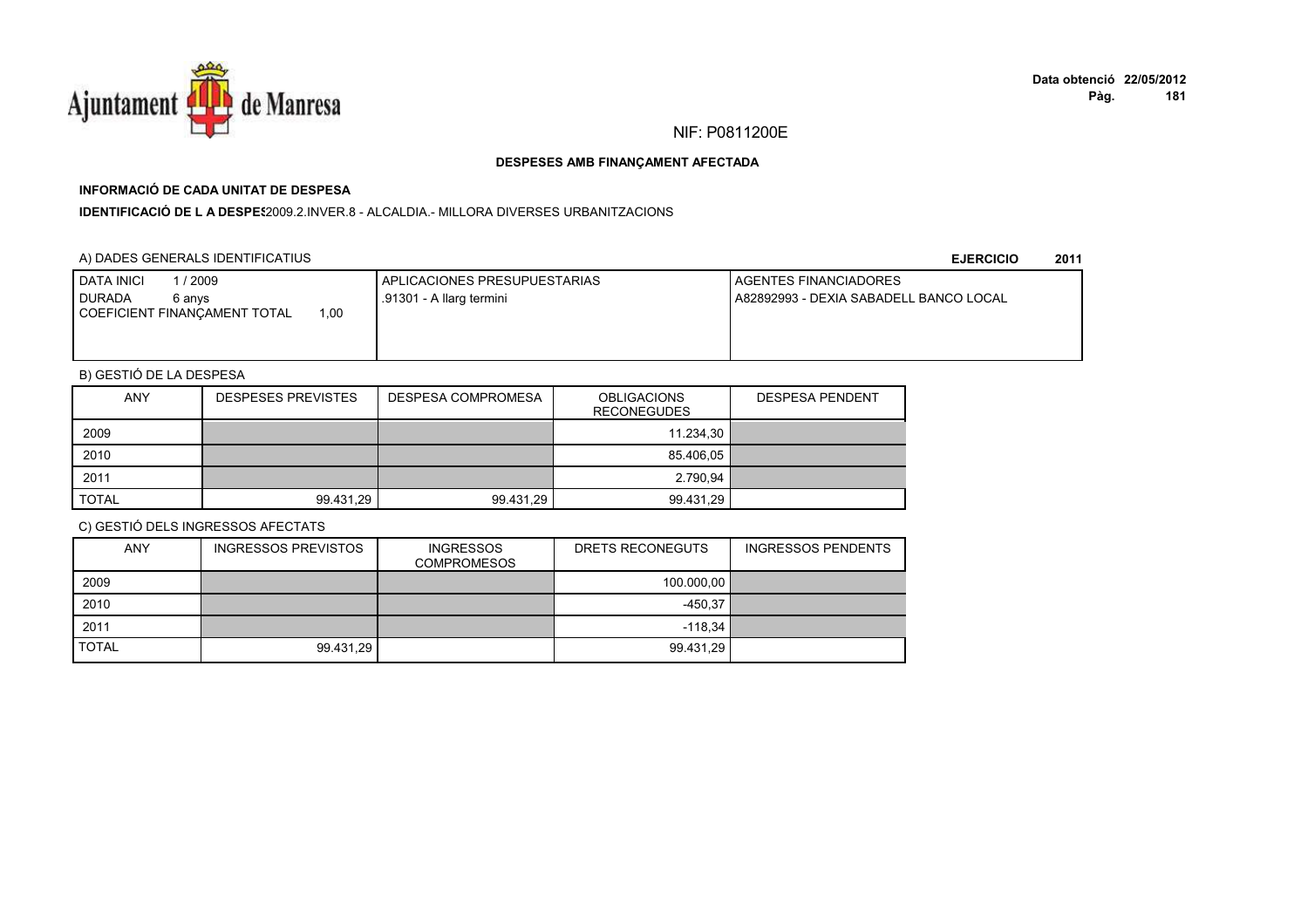

#### DESPESES AMB FINANÇAMENT AFECTADA

## INFORMACIÓ DE CADA UNITAT DE DESPESA **IDENTIFICACIÓ DE LA DESPESA**

2009.2.INVER.8 - ALCALDIA.- MILLORA DIVERSES URBANITZACIONS

D) DESVIACIONS DE FINANÇAMENT PER AGENTS

|                                            |            |                                    | DRETS RECONEGUTS | <b>COEFICIENT</b>  | DESVIACIONS DE FINANCAMENT |                   |
|--------------------------------------------|------------|------------------------------------|------------------|--------------------|----------------------------|-------------------|
| <b>IDENTIFICACIÓ AGENT</b>                 | <b>ANY</b> | <b>INGRESSOS PREVISTOS</b>         |                  | <b>FINANÇAMENT</b> | A L'EXERCICI               | <b>ACUMULADES</b> |
| A82892993 - DEXIA SABADELL BANCO LO   2009 |            |                                    | 100.000.00       |                    |                            |                   |
| CAL                                        | 2010       |                                    | $-450.37$        |                    |                            |                   |
|                                            | 2011       |                                    | $-118.34$        |                    |                            |                   |
| <b>TOTAL AGENT</b>                         |            | 99.431.29                          | 99.431.29        | 1,00               | $-2.909,28$                |                   |
|                                            |            | <b>TOTAL DESVIACIONS POSITIVES</b> |                  |                    |                            |                   |
| <b>TOTAL DESVIACIONS NEGATIVES</b>         |            |                                    | 2.909,28         |                    |                            |                   |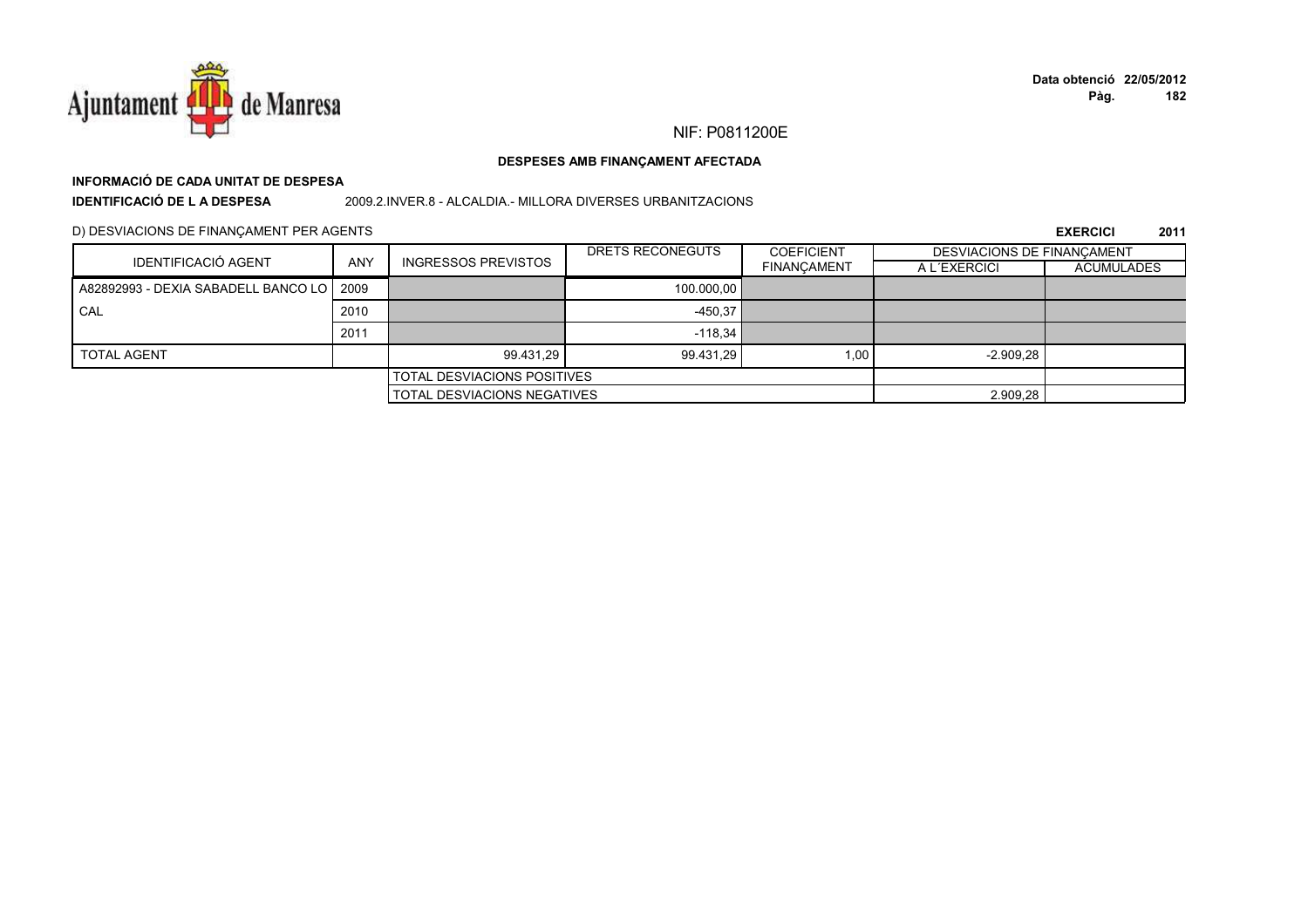

## **INFORMACIÓ DE CADA UNITAT DE DESPESA**

#### I**DENTIFICACIÓ DE L A DESPE**\$2009.2.INVER.10 - INVERSIONS ESPAIS URBANS.- MILLORA DIVERSES URBANITZACIONS

### A) DADES GENERALS IDENTIFICATIUS

**EJERCICIO<sup>2011</sup>**

| <b>DATA INICI</b><br>1 / 2009<br><b>DURADA</b><br>6 anvs | APLICACIONES PRESUPUESTARIAS<br>.91301 - A llarg termini | <b>I AGENTES FINANCIADORES</b><br>l A82892993 - DEXIA SABADELL BANCO LOCAL |
|----------------------------------------------------------|----------------------------------------------------------|----------------------------------------------------------------------------|
| 0.00<br>COEFICIENT FINANCAMENT TOTAL                     |                                                          |                                                                            |
|                                                          |                                                          |                                                                            |

## B) GESTIÓ DE LA DESPESA

| <b>ANY</b>   | <b>DESPESES PREVISTES</b> | DESPESA COMPROMESA | <b>OBLIGACIONS</b><br><b>RECONEGUDES</b> | <b>DESPESA PENDENT</b> |
|--------------|---------------------------|--------------------|------------------------------------------|------------------------|
| 2009         |                           |                    | 43.538,23                                |                        |
| 2010         |                           |                    | 60.240,40                                |                        |
| 2011         |                           |                    | 7.890.54                                 |                        |
| <b>TOTAL</b> | 121.562,37                | 121.562,37         | 111.669,17                               | 9.893.20               |

| <b>ANY</b>   | <b>INGRESSOS PREVISTOS</b> | <b>INGRESSOS</b><br><b>COMPROMESOS</b> | DRETS RECONEGUTS | <b>INGRESSOS PENDENTS</b> |
|--------------|----------------------------|----------------------------------------|------------------|---------------------------|
| 2009         |                            |                                        | 125.000,00       |                           |
| 2010         |                            |                                        | $-3.394.13$      |                           |
| 2011         |                            |                                        | $-43,50$         |                           |
| <b>TOTAL</b> | 121.562,37                 |                                        | 121.562,37       |                           |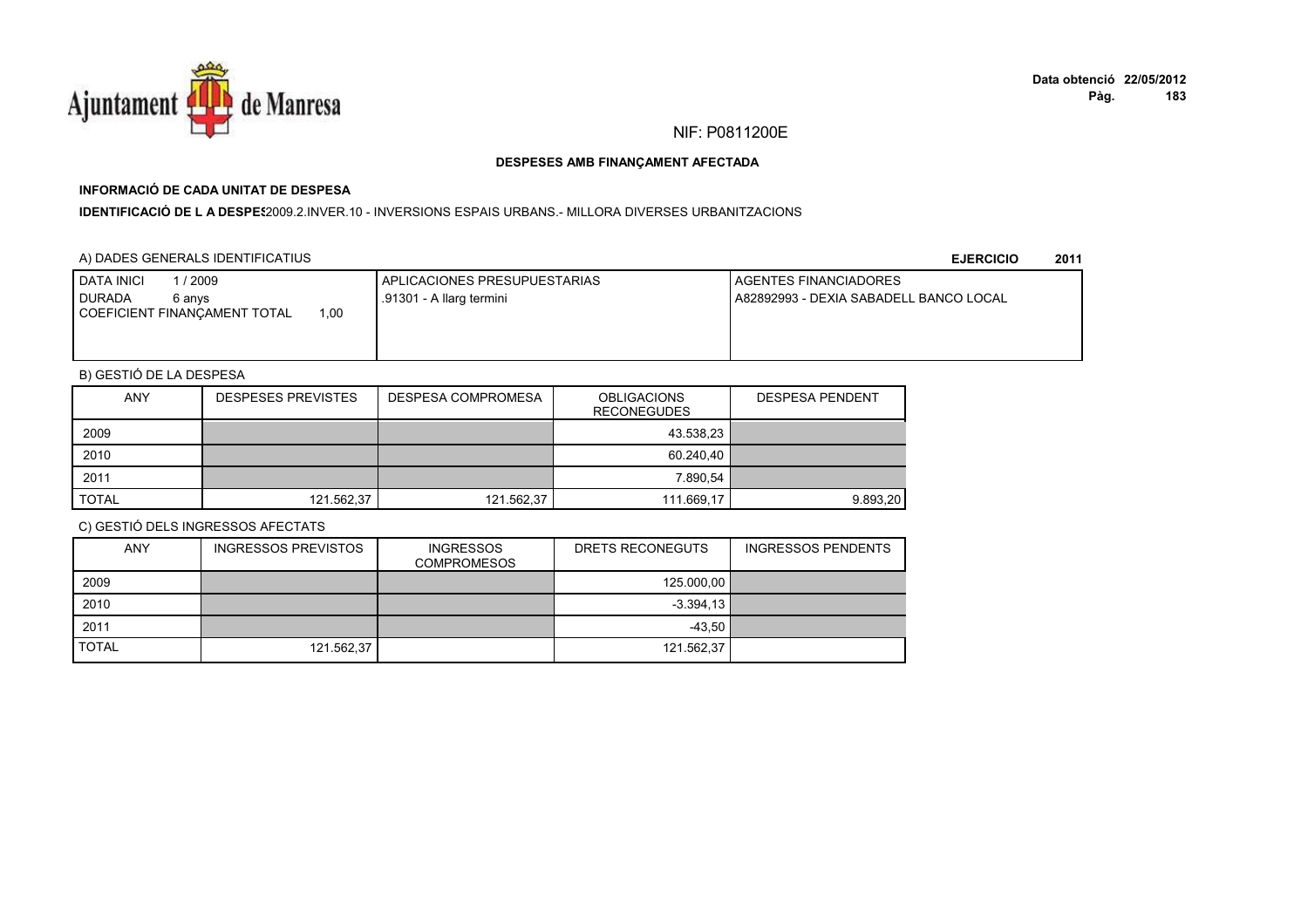

#### DESPESES AMB FINANÇAMENT AFECTADA

## INFORMACIÓ DE CADA UNITAT DE DESPESA **IDENTIFICACIÓ DE LA DESPESA**

#### 2009.2.INVER.10 - INVERSIONS ESPAIS URBANS.- MILLORA DIVERSES URBANITZACIONS

D) DESVIACIONS DE FINANÇAMENT PER AGENTS

| IDENTIFICACIÓ AGENT                        |            |                                    | DRETS RECONEGUTS | <b>COEFICIENT</b>  |              | <b>DESVIACIONS DE FINANCAMENT</b> |  |
|--------------------------------------------|------------|------------------------------------|------------------|--------------------|--------------|-----------------------------------|--|
|                                            | <b>ANY</b> | <b>INGRESSOS PREVISTOS</b>         |                  | <b>FINANCAMENT</b> | A L'EXERCICI | <b>ACUMULADES</b>                 |  |
| A82892993 - DEXIA SABADELL BANCO LO   2009 |            |                                    | 125,000.00       |                    |              |                                   |  |
| CAL                                        | 2010       |                                    | $-3.394.13$      |                    |              |                                   |  |
|                                            | 2011       |                                    | $-43.50$         |                    |              |                                   |  |
| <b>TOTAL AGENT</b>                         |            | 121.562.37                         | 121.562.37       | 1.00               | $-7.934.04$  | 9.893,20                          |  |
| <b>TOTAL DESVIACIONS POSITIVES</b>         |            |                                    |                  | 9.893,20           |              |                                   |  |
|                                            |            | <b>TOTAL DESVIACIONS NEGATIVES</b> |                  |                    | 7.934,04     |                                   |  |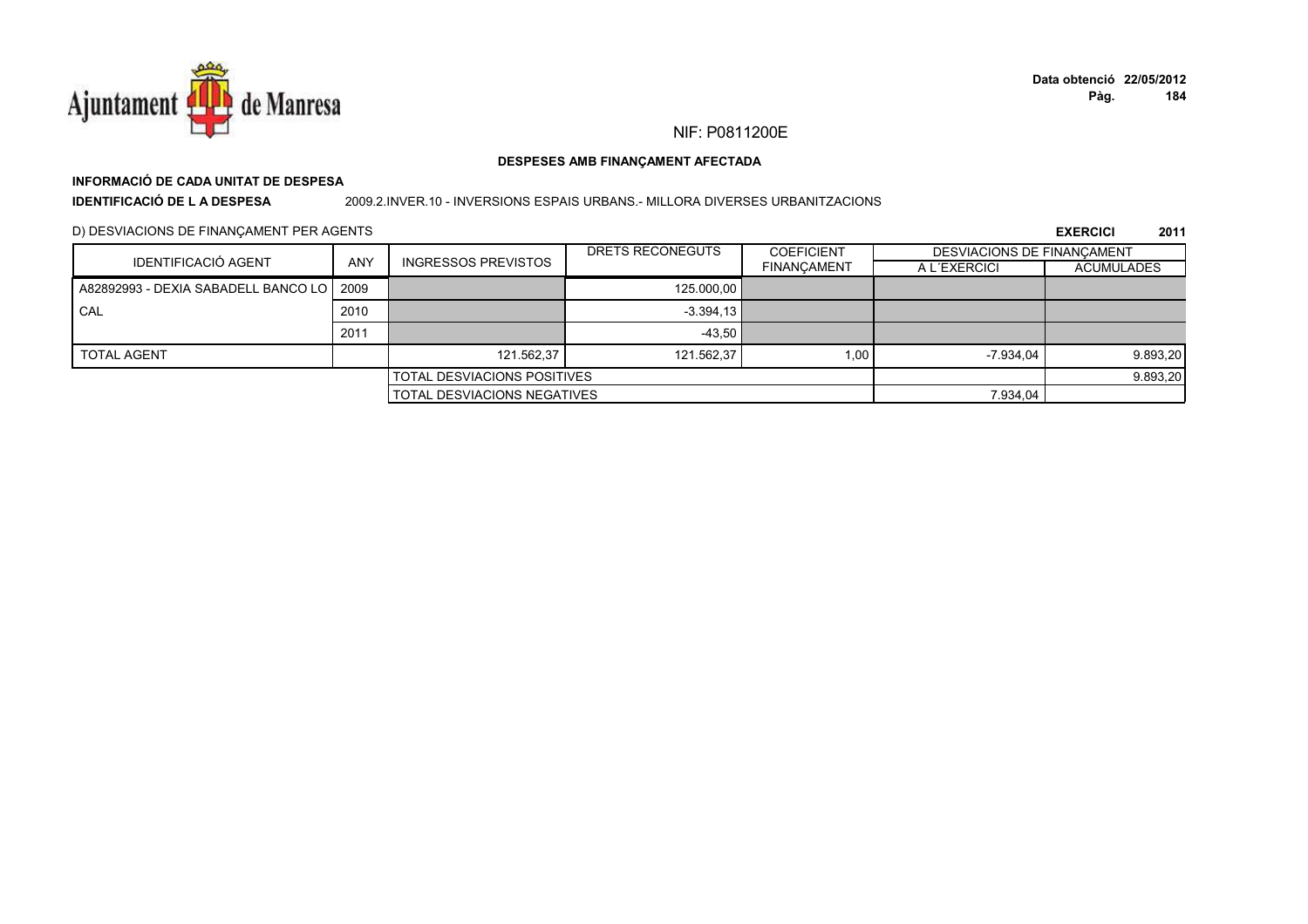

## **INFORMACIÓ DE CADA UNITAT DE DESPESA**

**IDENTIFICACIÓ DE L A DESPE**\$2009.2.INVER.11 - INVERSIONS ESPAIS URBANS.-URBANIT. ROTONDA SANT MARC

### A) DADES GENERALS IDENTIFICATIUS

**EJERCICIO<sup>2011</sup>**

| <b>DATA INICI</b><br>/2009                                      | I APLICACIONES PRESUPUESTARIAS                               | AGENTES FINANCIADORES                                                                 |
|-----------------------------------------------------------------|--------------------------------------------------------------|---------------------------------------------------------------------------------------|
| <b>DURADA</b><br>6 anvs<br>1.00<br>COEFICIENT FINANCAMENT TOTAL | .91301 - A llarg termini<br>.75081 - Subvenció Pla de Barris | A82892993 - DEXIA SABADELL BANCO LOCAL<br>I G08169815 - CAIXA D'ESTALVIS DE CATALUNYA |
|                                                                 |                                                              | I A48265169 - BANCO BILBAO VIZCAYA ARGENTARIA S.A.<br>A28000719 - BANCO CREDITO LOCAL |

## B) GESTIÓ DE LA DESPESA

| <b>ANY</b>   | <b>DESPESES PREVISTES</b> | DESPESA COMPROMESA | <b>OBLIGACIONS</b><br><b>RECONEGUDES</b> | <b>DESPESA PENDENT</b> |
|--------------|---------------------------|--------------------|------------------------------------------|------------------------|
| 2009         |                           |                    | 1.094.063,53                             |                        |
| 2010         |                           |                    | 624.689,36                               |                        |
| 2011         |                           |                    | 179.857.94                               |                        |
| <b>TOTAL</b> | 1.898.612,00              | 1.898.610,83       | 1.898.610,83                             | 1.17                   |

| <b>ANY</b>   | <b>INGRESSOS PREVISTOS</b> | <b>INGRESSOS</b><br><b>COMPROMESOS</b> | DRETS RECONEGUTS | <b>INGRESSOS PENDENTS</b> |
|--------------|----------------------------|----------------------------------------|------------------|---------------------------|
| 2009         |                            |                                        | 1.898.612,00     |                           |
| 2010         |                            |                                        |                  |                           |
| 2011         |                            |                                        |                  |                           |
| <b>TOTAL</b> | 1.898.612,00               |                                        | 1.898.612,00     |                           |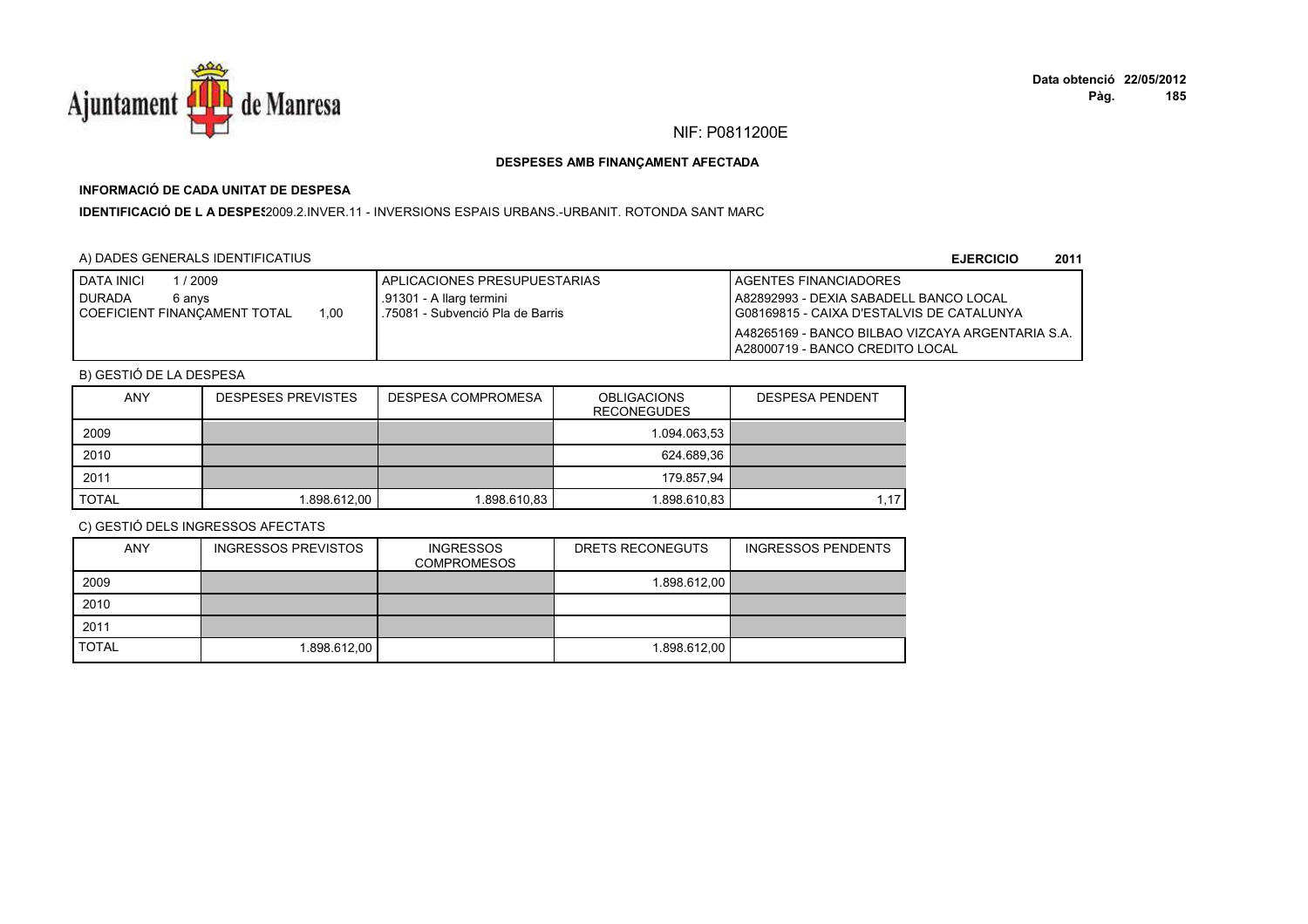

#### DESPESES AMB FINANÇAMENT AFECTADA

## INFORMACIÓ DE CADA UNITAT DE DESPESA

**IDENTIFICACIÓ DE LA DESPESA** 

#### 2009.2.INVER.11 - INVERSIONS ESPAIS URBANS.-URBANIT. ROTONDA SANT MARC

#### D) DESVIACIONS DE FINANÇAMENT PER AGENTS

|                                     | <b>ANY</b> |                                    | DRETS RECONEGUTS | <b>COEFICIENT</b> | DESVIACIONS DE FINANÇAMENT |                   |
|-------------------------------------|------------|------------------------------------|------------------|-------------------|----------------------------|-------------------|
| IDENTIFICACIÓ AGENT                 |            | <b>INGRESSOS PREVISTOS</b>         |                  | FINANÇAMENT       | A L'EXERCICI               | <b>ACUMULADES</b> |
| A48265169 - BANCO BILBAO VIZCAYA AR | 2009       |                                    | 3.593,66         |                   |                            |                   |
| <b>GENTARIA S.A.</b>                | 2010       |                                    |                  |                   |                            |                   |
|                                     | 2011       |                                    |                  |                   |                            |                   |
| <b>TOTAL AGENT</b>                  |            | 3.593,66                           | 3.593,66         | 0,00              | $-340,43$                  |                   |
| G08169815 - CAIXA D'ESTALVIS DE CAT | 2009       |                                    | 153.466,34       |                   |                            |                   |
| <b>ALUNYA</b>                       | 2010       |                                    |                  |                   |                            |                   |
|                                     | 2011       |                                    |                  |                   |                            |                   |
| <b>TOTAL AGENT</b>                  |            | 153.466,34                         | 153.466,34       | 0,08              | $-14.538,06$               | 0,09              |
| A28000719 - BANCO CREDITO LOCAL     | 2009       |                                    | 499.643,00       |                   |                            |                   |
|                                     | 2010       |                                    |                  |                   |                            |                   |
|                                     | 2011       |                                    |                  |                   |                            |                   |
| <b>TOTAL AGENT</b>                  |            | 499.643,00                         | 499.643,00       | 0,26              | $-47.331,82$               | 0,31              |
| A82892993 - DEXIA SABADELL BANCO LO | 2009       |                                    | 402.274,00       |                   |                            |                   |
| CAL                                 | 2010       |                                    |                  |                   |                            |                   |
|                                     | 2011       |                                    |                  |                   |                            |                   |
| <b>TOTAL AGENT</b>                  |            | 402.274,00                         | 402.274,00       | 0,21              | $-38.107,93$               | 0,25              |
| S0811001G - GENERALITAT DE CATALUN  | 2009       |                                    | 839.635,00       |                   |                            |                   |
| A                                   | 2010       |                                    |                  |                   |                            |                   |
|                                     | 2011       |                                    |                  |                   |                            |                   |
| <b>TOTAL AGENT</b>                  |            | 839.635,00                         | 839.635,00       | 0,44              | -79.539,70                 | 0,52              |
|                                     |            | <b>TOTAL DESVIACIONS POSITIVES</b> |                  |                   |                            | 1,17              |
|                                     |            | TOTAL DESVIACIONS NEGATIVES        |                  |                   | 179.857,94                 |                   |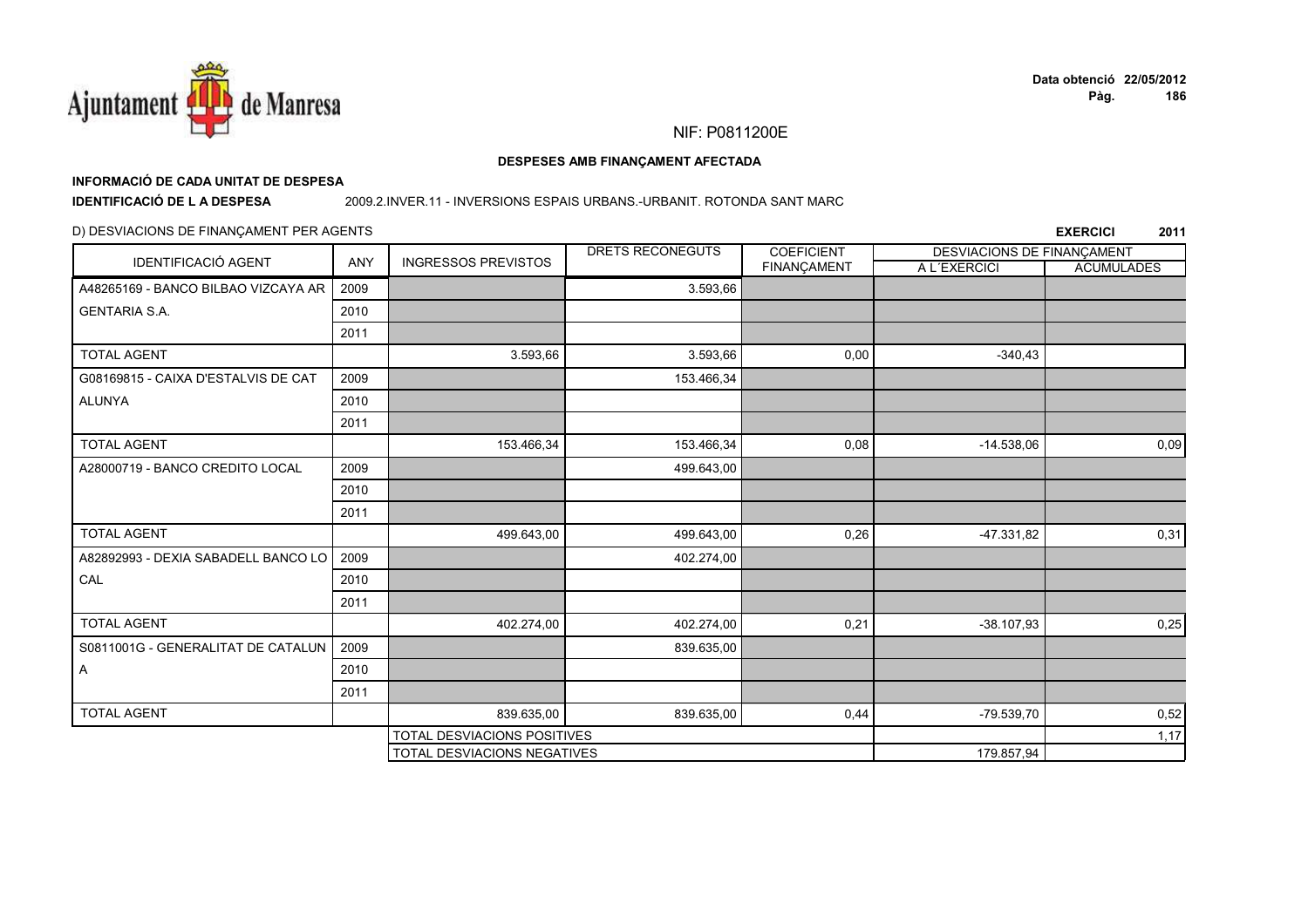

## **INFORMACIÓ DE CADA UNITAT DE DESPESA**

I**DENTIFICACIÓ DE L A DESPE**\$2009.2.INVER.14 - INVERSIONS ESPAIS URBANS.- URBANIT. PASSEIG DEL RIU

### A) DADES GENERALS IDENTIFICATIUS

**EJERCICIO<sup>2011</sup>**

| <b>DATA INICI</b><br>1/2009<br><b>DURADA</b><br>6 anvs | APLICACIONES PRESUPUESTARIAS<br>.91301 - A llarg termini | <b>I AGENTES FINANCIADORES</b><br>I A82892993 - DEXIA SABADELL BANCO LOCAL |
|--------------------------------------------------------|----------------------------------------------------------|----------------------------------------------------------------------------|
| 1.00<br>I COEFICIENT FINANCAMENT TOTAL                 | L.75081 - Subvenció Pla de Barris                        | G08169815 - CAIXA D'ESTALVIS DE CATALUNYA                                  |
|                                                        |                                                          | I S0811001G - GENERALITAT DE CATALUNYA                                     |
|                                                        |                                                          |                                                                            |

## B) GESTIÓ DE LA DESPESA

| <b>ANY</b>   | <b>DESPESES PREVISTES</b> | DESPESA COMPROMESA | <b>OBLIGACIONS</b><br><b>RECONEGUDES</b> | <b>DESPESA PENDENT</b> |
|--------------|---------------------------|--------------------|------------------------------------------|------------------------|
| 2009         |                           |                    | 461.690,01                               |                        |
| 2010         |                           |                    |                                          |                        |
| 2011         |                           |                    | 38.309.99                                |                        |
| <b>TOTAL</b> | 500.000,00                | 500.000,00         | 500.000,00                               |                        |

| <b>ANY</b>   | <b>INGRESSOS PREVISTOS</b> | <b>INGRESSOS</b><br><b>COMPROMESOS</b> | DRETS RECONEGUTS | <b>INGRESSOS PENDENTS</b> |
|--------------|----------------------------|----------------------------------------|------------------|---------------------------|
| 2009         |                            |                                        | 500.000,00       |                           |
| 2010         |                            |                                        |                  |                           |
| 2011         |                            |                                        |                  |                           |
| <b>TOTAL</b> | 500.000,00                 |                                        | 500.000,00       |                           |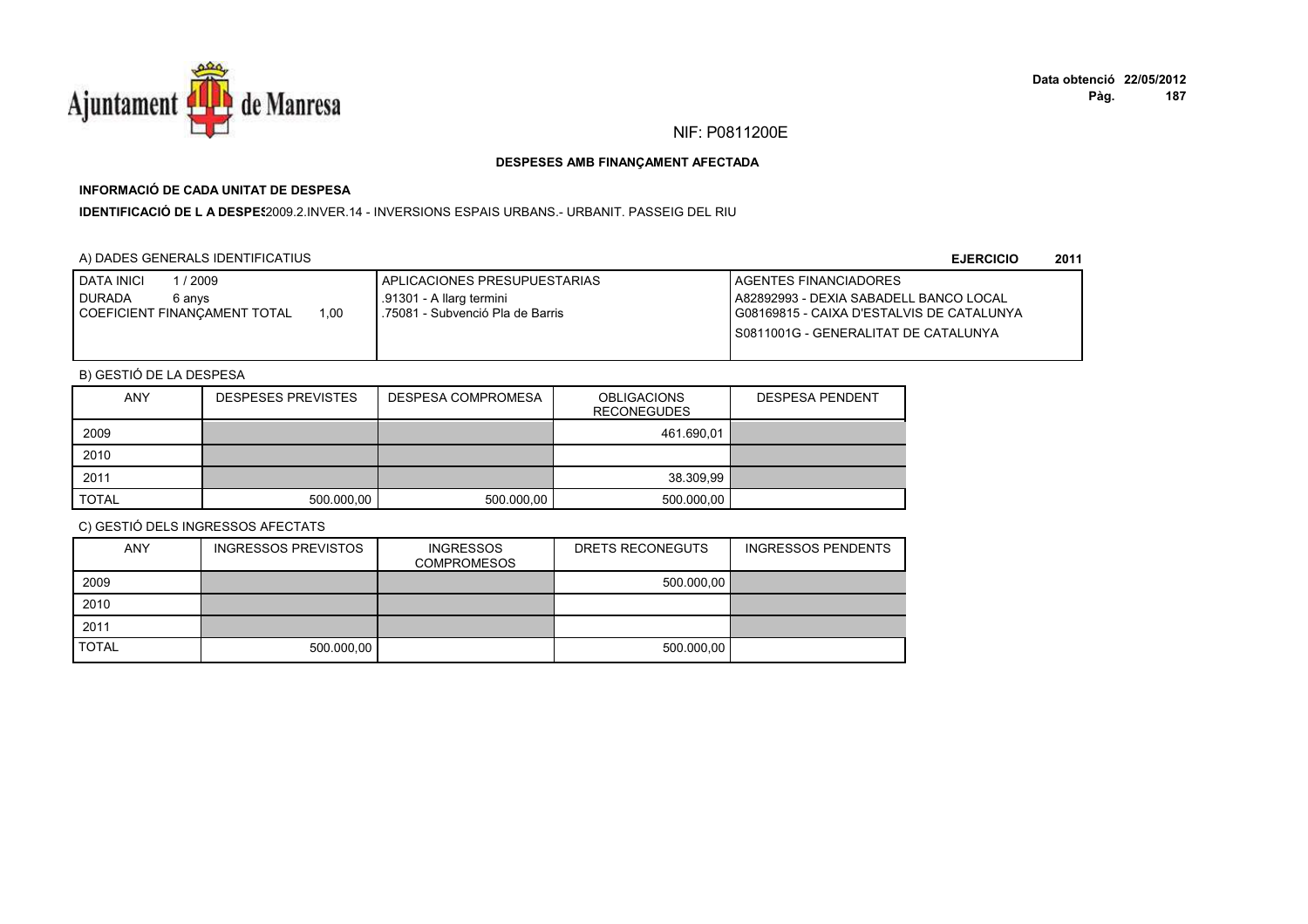

# **INFORMACIÓ DE CADA UNITAT DE DESPESA**

**IDENTIFICACIÓ DE L A DESPESA**

#### 2009.2.INVER.14 - INVERSIONS ESPAIS URBANS.- URBANIT. PASSEIG DEL RIU

### D) DESVIACIONS DE FINANÇAMENT PER AGENTS

|                                     |            |                                    | DRETS RECONEGUTS | <b>COEFICIENT</b>  | DESVIACIONS DE FINANÇAMENT |                   |
|-------------------------------------|------------|------------------------------------|------------------|--------------------|----------------------------|-------------------|
| <b>IDENTIFICACIÓ AGENT</b>          | <b>ANY</b> | <b>INGRESSOS PREVISTOS</b>         |                  | <b>FINANÇAMENT</b> | A L'EXERCICI               | <b>ACUMULADES</b> |
| G08169815 - CAIXA D'ESTALVIS DE CAT | 2009       |                                    | 100.000,00       |                    |                            |                   |
| <b>ALUNYA</b>                       | 2010       |                                    |                  |                    |                            |                   |
|                                     | 2011       |                                    |                  |                    |                            |                   |
| <b>TOTAL AGENT</b>                  |            | 100.000,00                         | 100.000,00       | 0,20               | $-7.662,00$                |                   |
| A82892993 - DEXIA SABADELL BANCO LO | 2009       |                                    | 200.000,00       |                    |                            |                   |
| CAL                                 | 2010       |                                    |                  |                    |                            |                   |
|                                     | 2011       |                                    |                  |                    |                            |                   |
| <b>TOTAL AGENT</b>                  |            | 200.000,00                         | 200.000,00       | 0,40               | $-15.324,00$               |                   |
| S0811001G - GENERALITAT DE CATALUN  | 2009       |                                    | 200.000,00       |                    |                            |                   |
| $\mathsf{A}$                        | 2010       |                                    |                  |                    |                            |                   |
|                                     | 2011       |                                    |                  |                    |                            |                   |
| <b>TOTAL AGENT</b>                  |            | 200.000,00                         | 200.000,00       | 0,40               | $-15.324,00$               |                   |
|                                     |            | <b>TOTAL DESVIACIONS POSITIVES</b> |                  |                    |                            |                   |
|                                     |            | <b>TOTAL DESVIACIONS NEGATIVES</b> |                  |                    | 38.310,00                  |                   |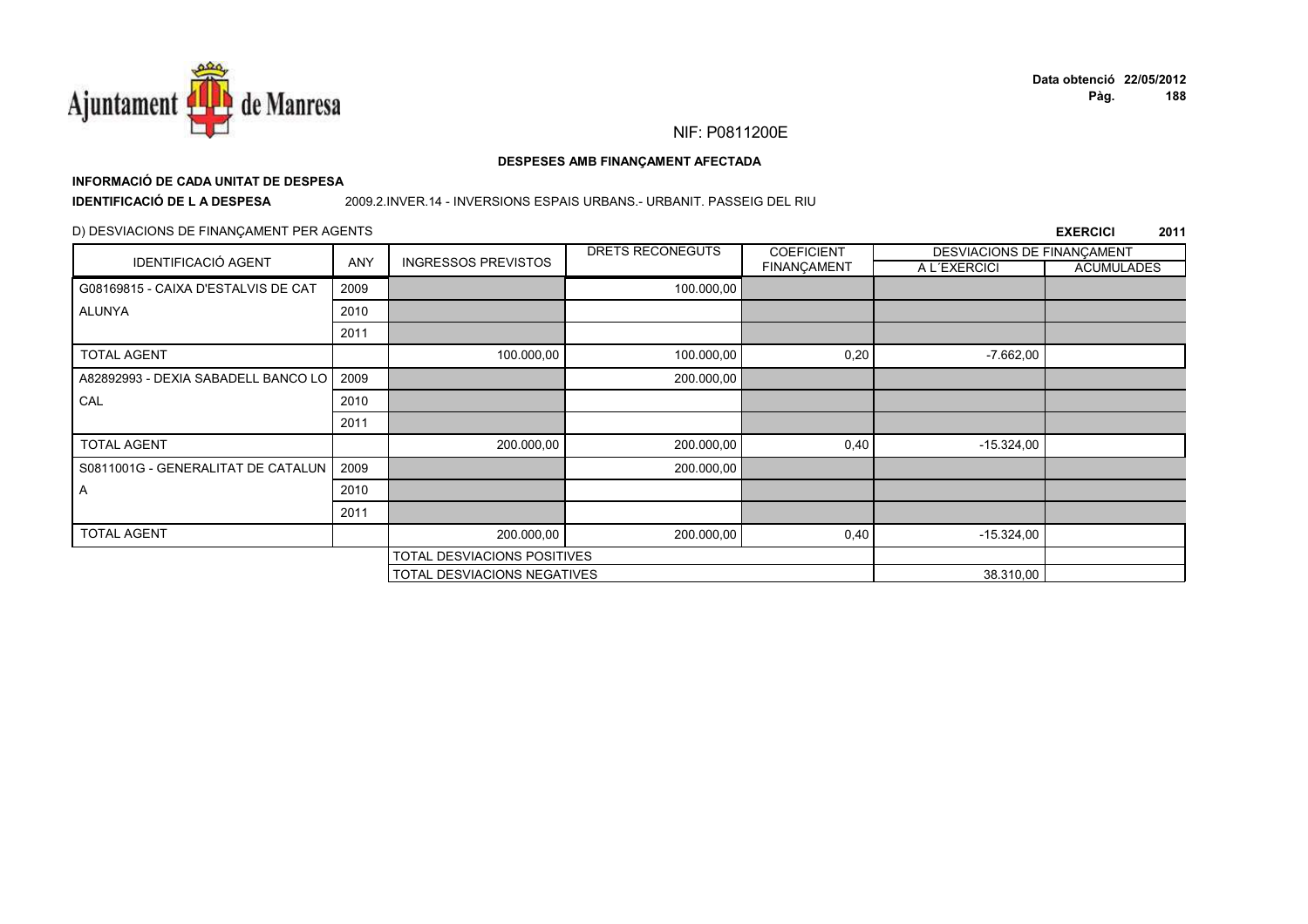

## **INFORMACIÓ DE CADA UNITAT DE DESPESA**

**IDENTIFICACIÓ DE L A DESPE\$**2009.2.INVER.19 - INVERSIONS ESPAIS URBANS.- URBANITZACIÓ CAMINS

### A) DADES GENERALS IDENTIFICATIUS

**EJERCICIO<sup>2011</sup>**

| <b>DATA INICI</b><br>2009<br><b>DURADA</b><br>6 anvs<br>.00<br>COEFICIENT FINANCAMENT TOTAL | APLICACIONES PRESUPUESTARIAS<br>.91301 - A llarg termini | <b>I AGENTES FINANCIADORES</b><br>I G08169815 - CAIXA D'ESTALVIS DE CATALUNYA |
|---------------------------------------------------------------------------------------------|----------------------------------------------------------|-------------------------------------------------------------------------------|
|                                                                                             |                                                          |                                                                               |

## B) GESTIÓ DE LA DESPESA

| <b>ANY</b>   | <b>DESPESES PREVISTES</b> | DESPESA COMPROMESA | <b>OBLIGACIONS</b><br><b>RECONEGUDES</b> | <b>DESPESA PENDENT</b> |
|--------------|---------------------------|--------------------|------------------------------------------|------------------------|
| 2009         |                           |                    | 14.503.04                                |                        |
| 2010         |                           |                    | 34.598,75                                |                        |
| 2011         |                           |                    |                                          |                        |
| <b>TOTAL</b> | 49.101,79                 | 49.101,79          | 49.101,79                                |                        |

| <b>ANY</b>   | <b>INGRESSOS PREVISTOS</b> | <b>INGRESSOS</b><br><b>COMPROMESOS</b> | DRETS RECONEGUTS | <b>INGRESSOS PENDENTS</b> |
|--------------|----------------------------|----------------------------------------|------------------|---------------------------|
| 2009         |                            |                                        | 49.868,82        |                           |
| 2010         |                            |                                        | $-767.03$        |                           |
| 2011         |                            |                                        |                  |                           |
| <b>TOTAL</b> | 49.101,79                  |                                        | 49.101,79        |                           |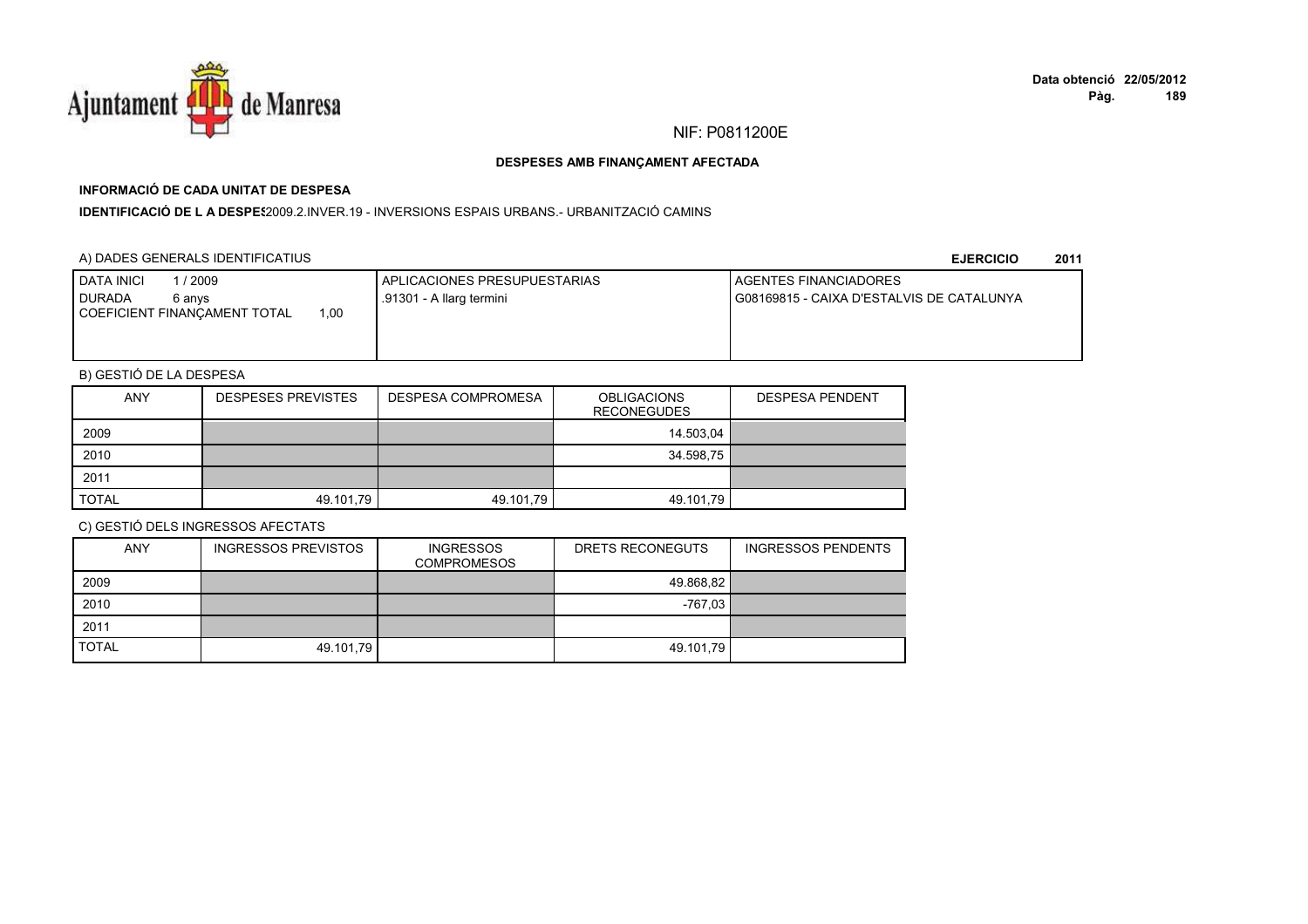

# **INFORMACIÓ DE CADA UNITAT DE DESPESA**

**IDENTIFICACIÓ DE L A DESPESA**

2009.2.INVER.19 - INVERSIONS ESPAIS URBANS.- URBANITZACIÓ CAMINS

D) DESVIACIONS DE FINANÇAMENT PER AGENTS

|                                     |            |                                    | DRETS RECONEGUTS | <b>COEFICIENT</b>  | <b>DESVIACIONS DE FINANCAMENT</b> |                   |
|-------------------------------------|------------|------------------------------------|------------------|--------------------|-----------------------------------|-------------------|
| <b>IDENTIFICACIÓ AGENT</b>          | <b>ANY</b> | <b>INGRESSOS PREVISTOS</b>         |                  | <b>FINANÇAMENT</b> | A L'EXERCICI                      | <b>ACUMULADES</b> |
| G08169815 - CAIXA D'ESTALVIS DE CAT | 2009       |                                    | 49.868.82        |                    |                                   |                   |
| ALUNYA                              | 2010       |                                    | $-767.03$        |                    |                                   |                   |
|                                     | 2011       |                                    |                  |                    |                                   |                   |
| <b>TOTAL AGENT</b>                  |            | 49.101.79                          | 49.101.79        | 1,00               |                                   |                   |
|                                     |            | <b>TOTAL DESVIACIONS POSITIVES</b> |                  |                    |                                   |                   |
| <b>TOTAL DESVIACIONS NEGATIVES</b>  |            |                                    |                  |                    |                                   |                   |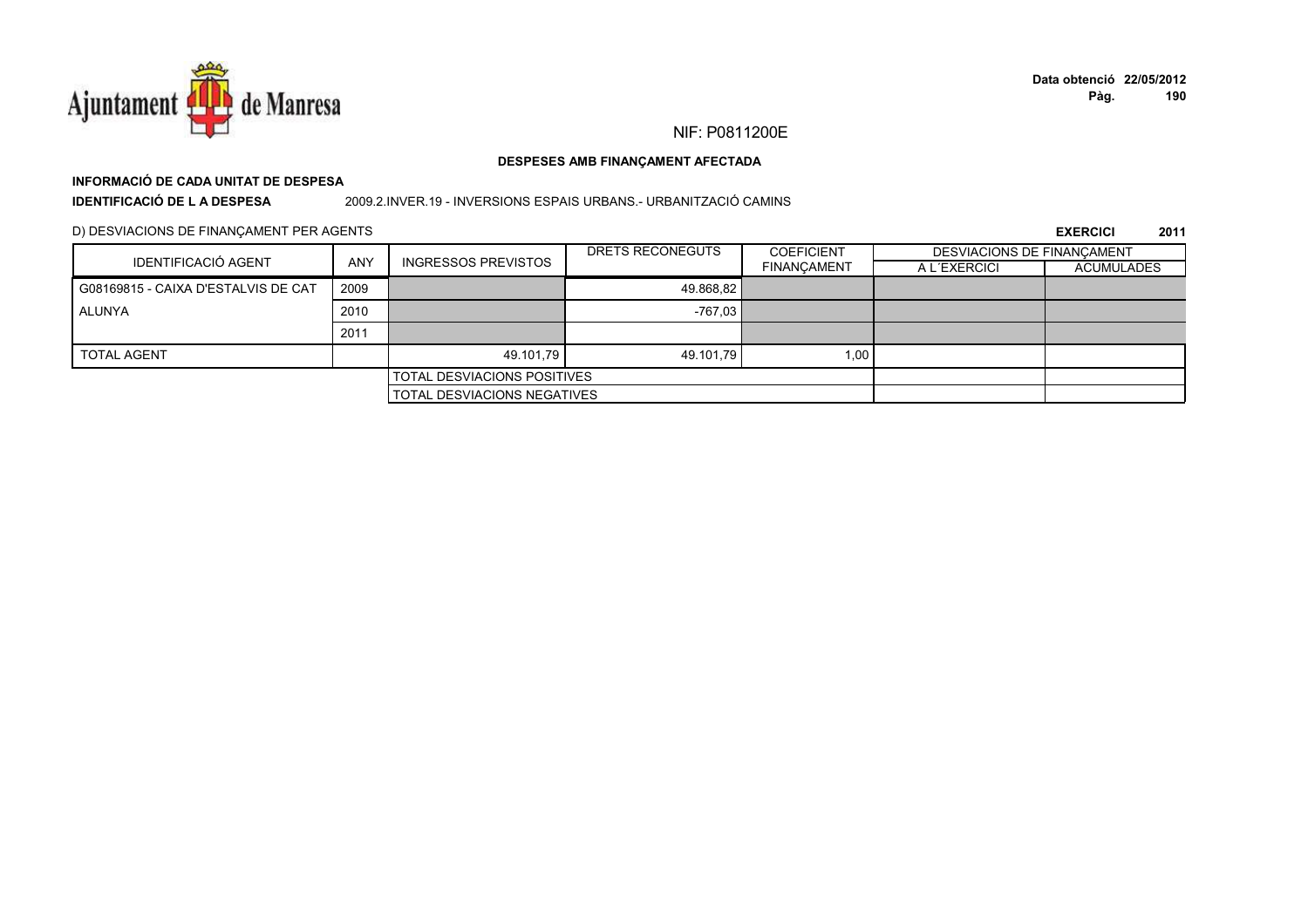

## **INFORMACIÓ DE CADA UNITAT DE DESPESA**

**IDENTIFICACIÓ DE L A DESPES**2009.2.INVER.20 - MERCAT MUNICIPAL PUIGMERCADAL.- EDIFICIS I ALTRES CONSTRUCCIONS

### A) DADES GENERALS IDENTIFICATIUS

**EJERCICIO<sup>2011</sup>**

| <b>DATA INICI</b><br>/ 2009<br><b>I DURADA</b><br>6 anvs<br>1.00<br>I COEFICIENT FINANCAMENT TOTAL | I APLICACIONES PRESUPUESTARIAS<br>.75081 - Subvenció Pla de Barris<br>.91301 - A llarg termini | <b>LAGENTES FINANCIADORES</b><br>I S0811001G - GENERALITAT DE CATALUNYA<br>A82892993 - DEXIA SABADELL BANCO LOCAL |
|----------------------------------------------------------------------------------------------------|------------------------------------------------------------------------------------------------|-------------------------------------------------------------------------------------------------------------------|
|                                                                                                    |                                                                                                |                                                                                                                   |

## B) GESTIÓ DE LA DESPESA

| <b>ANY</b>   | <b>DESPESES PREVISTES</b> | DESPESA COMPROMESA | <b>OBLIGACIONS</b><br><b>RECONEGUDES</b> | <b>DESPESA PENDENT</b> |
|--------------|---------------------------|--------------------|------------------------------------------|------------------------|
| 2009         |                           |                    | 99.761,01                                |                        |
| 2010         |                           |                    |                                          |                        |
| 2011         |                           |                    |                                          |                        |
| <b>TOTAL</b> | 99.761,01                 | 99.761,01          | 99.761.01                                |                        |

| <b>ANY</b>   | <b>INGRESSOS PREVISTOS</b> | <b>INGRESSOS</b><br><b>COMPROMESOS</b> | DRETS RECONEGUTS | <b>INGRESSOS PENDENTS</b> |
|--------------|----------------------------|----------------------------------------|------------------|---------------------------|
| 2009         |                            |                                        | 100.000,00       |                           |
| 2010         |                            |                                        |                  |                           |
| 2011         |                            |                                        |                  |                           |
| <b>TOTAL</b> | 100.000,00                 |                                        | 100.000,00       |                           |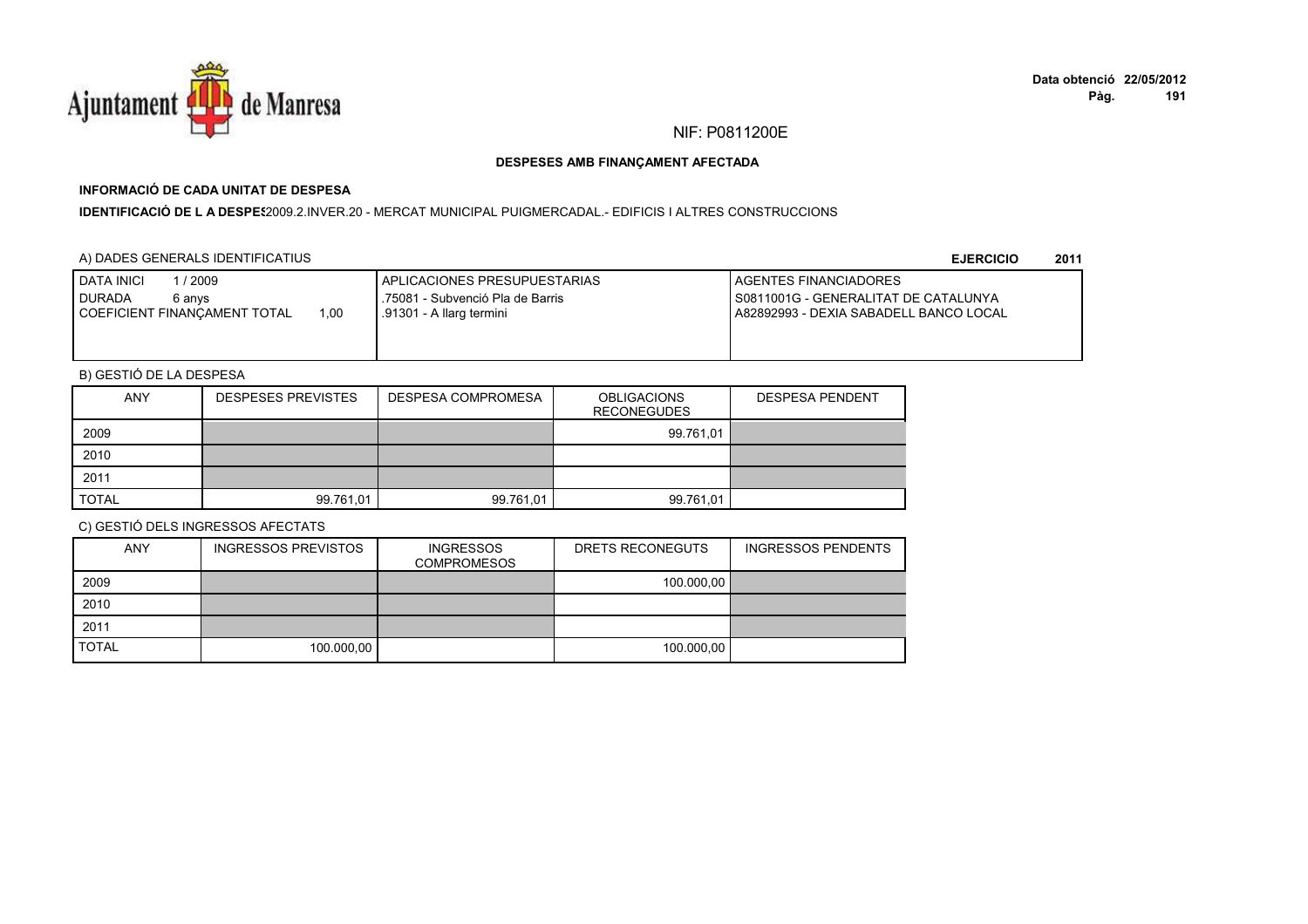

#### DESPESES AMB FINANÇAMENT AFECTADA

# INFORMACIÓ DE CADA UNITAT DE DESPESA

**IDENTIFICACIÓ DE LA DESPESA** 

#### 2009.2.INVER.20 - MERCAT MUNICIPAL PUIGMERCADAL.- EDIFICIS I ALTRES CONSTRUCCIONS

### D) DESVIACIONS DE FINANÇAMENT PER AGENTS

| <b>IDENTIFICACIÓ AGENT</b>          |      |                                    | DRETS RECONEGUTS | <b>COEFICIENT</b>  | DESVIACIONS DE FINANÇAMENT |                   |
|-------------------------------------|------|------------------------------------|------------------|--------------------|----------------------------|-------------------|
|                                     | ANY  | <b>INGRESSOS PREVISTOS</b>         |                  | <b>FINANÇAMENT</b> | A L'EXERCICI               | <b>ACUMULADES</b> |
| A82892993 - DEXIA SABADELL BANCO LO | 2009 |                                    | 50.000,00        |                    |                            |                   |
| CAL                                 | 2010 |                                    |                  |                    |                            |                   |
|                                     | 2011 |                                    |                  |                    |                            |                   |
| <b>TOTAL AGENT</b>                  |      | 50.000,00                          | 50.000,00        | 0,50               |                            |                   |
| S0811001G - GENERALITAT DE CATALUN  | 2009 |                                    | 50.000,00        |                    |                            |                   |
| A                                   | 2010 |                                    |                  |                    |                            |                   |
|                                     | 2011 |                                    |                  |                    |                            |                   |
| <b>TOTAL AGENT</b>                  |      | 50.000,00                          | 50.000,00        | 0,50               |                            |                   |
|                                     |      | TOTAL DESVIACIONS POSITIVES        |                  |                    |                            |                   |
|                                     |      | <b>TOTAL DESVIACIONS NEGATIVES</b> |                  |                    |                            |                   |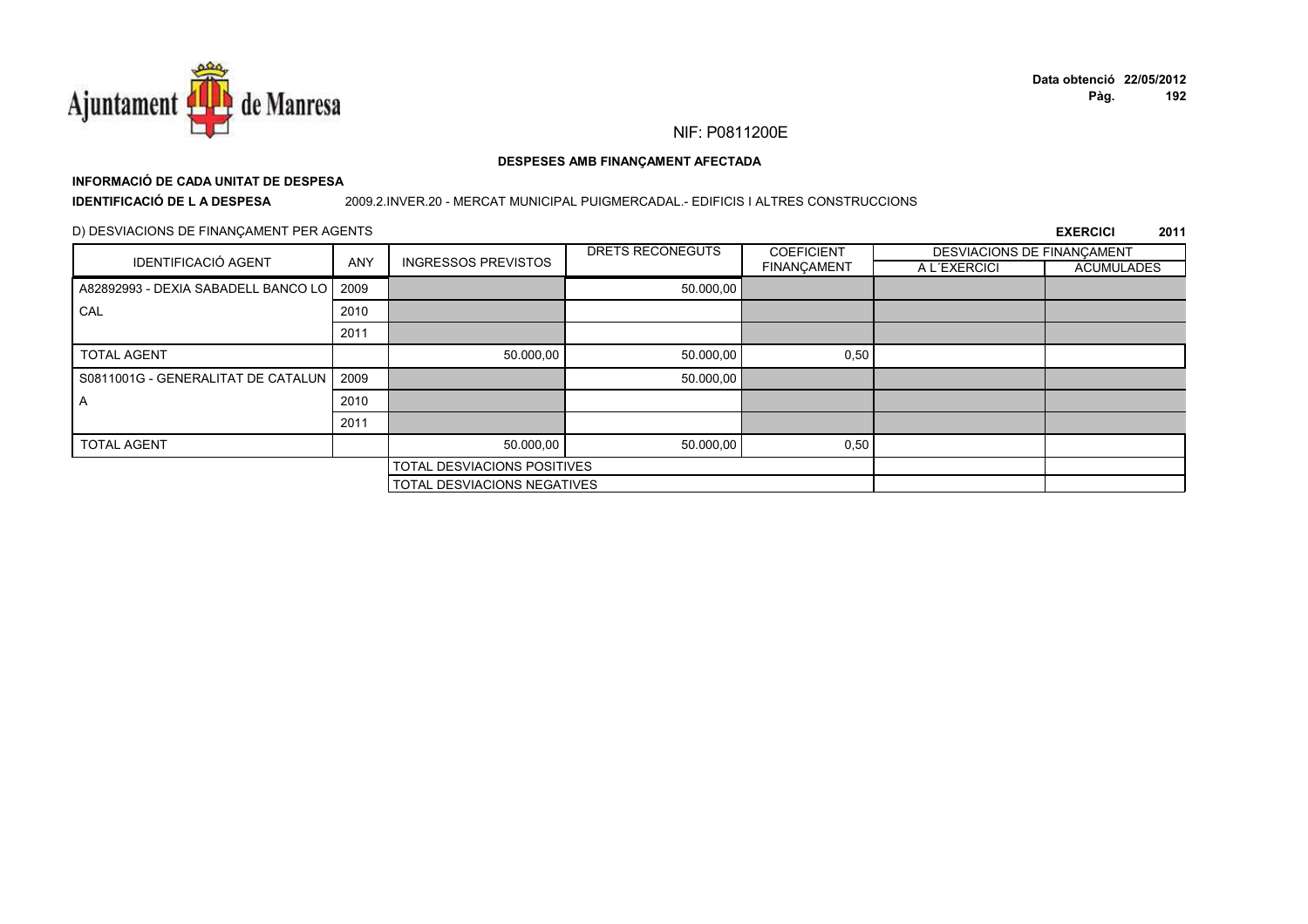

## **INFORMACIÓ DE CADA UNITAT DE DESPESA**

I**DENTIFICACIÓ DE L A DESPE**\$2009.2.INVER.22 - EDIFICIS MUNICIPALS.- MAQUINARAI, INSTAL. UTILLATGE

### A) DADES GENERALS IDENTIFICATIUS

**EJERCICIO<sup>2011</sup>**

| <b>DATA INICI</b><br>2009<br><b>DURADA</b><br>6 anvs<br>.00<br>COEFICIENT FINANCAMENT TOTAL | APLICACIONES PRESUPUESTARIAS<br>.91301 - A llarg termini | <b>I AGENTES FINANCIADORES</b><br>I G08169815 - CAIXA D'ESTALVIS DE CATALUNYA |
|---------------------------------------------------------------------------------------------|----------------------------------------------------------|-------------------------------------------------------------------------------|
|                                                                                             |                                                          |                                                                               |

## B) GESTIÓ DE LA DESPESA

| <b>ANY</b>   | <b>DESPESES PREVISTES</b> | DESPESA COMPROMESA | <b>OBLIGACIONS</b><br><b>RECONEGUDES</b> | <b>DESPESA PENDENT</b> |
|--------------|---------------------------|--------------------|------------------------------------------|------------------------|
| 2009         |                           |                    | 51.303,27                                |                        |
| 2010         |                           |                    | 40.965,82                                |                        |
| 2011         |                           |                    |                                          |                        |
| <b>TOTAL</b> | 94.566.27                 | 94.566.27          | 92.269.09                                | 2.297.18               |

| <b>ANY</b>   | <b>INGRESSOS PREVISTOS</b> | <b>INGRESSOS</b><br><b>COMPROMESOS</b> | DRETS RECONEGUTS | <b>INGRESSOS PENDENTS</b> |
|--------------|----------------------------|----------------------------------------|------------------|---------------------------|
| 2009         |                            |                                        | 94.566,27        |                           |
| 2010         |                            |                                        |                  |                           |
| 2011         |                            |                                        |                  |                           |
| <b>TOTAL</b> | 94.566,27                  |                                        | 94.566,27        |                           |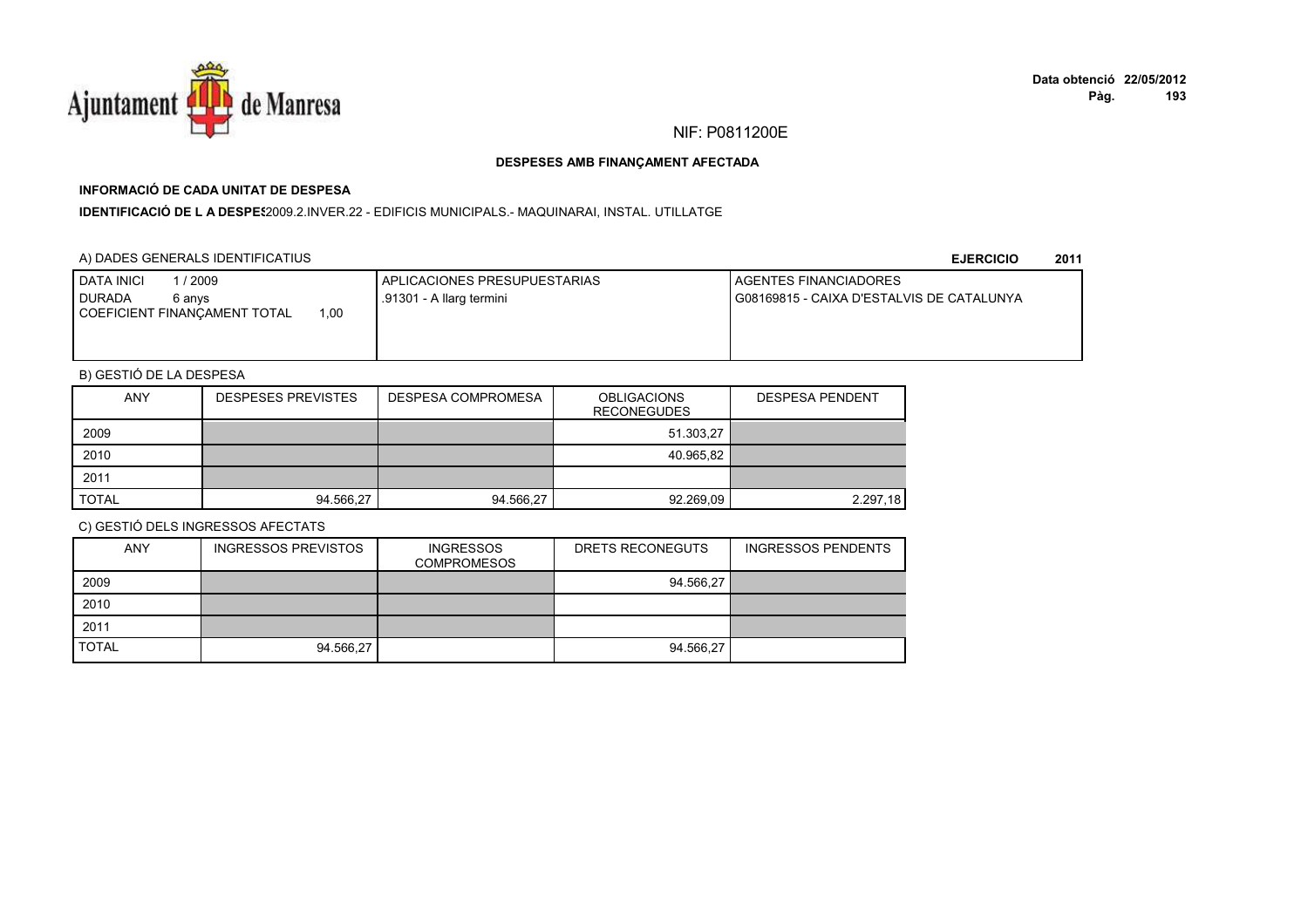

# **INFORMACIÓ DE CADA UNITAT DE DESPESA**

**IDENTIFICACIÓ DE L A DESPESA**

2009.2.INVER.22 - EDIFICIS MUNICIPALS.- MAQUINARAI, INSTAL. UTILLATGE

D) DESVIACIONS DE FINANÇAMENT PER AGENTS

|                                     |            |                                    | DRETS RECONEGUTS | <b>COEFICIENT</b>  | DESVIACIONS DE FINANCAMENT |                   |
|-------------------------------------|------------|------------------------------------|------------------|--------------------|----------------------------|-------------------|
| IDENTIFICACIÓ AGENT                 | <b>ANY</b> | INGRESSOS PREVISTOS                |                  | <b>FINANCAMENT</b> | A L'EXERCICI               | <b>ACUMULADES</b> |
| G08169815 - CAIXA D'ESTALVIS DE CAT | 2009       |                                    | 94.566.27        |                    |                            |                   |
| ALUNYA                              | 2010       |                                    |                  |                    |                            |                   |
|                                     | 2011       |                                    |                  |                    |                            |                   |
| <b>TOTAL AGENT</b>                  |            | 94.566.27                          | 94.566.27        | 1,00               |                            | 2.297,18          |
|                                     |            | <b>TOTAL DESVIACIONS POSITIVES</b> |                  |                    | 2.297,18                   |                   |
| TOTAL DESVIACIONS NEGATIVES         |            |                                    |                  |                    |                            |                   |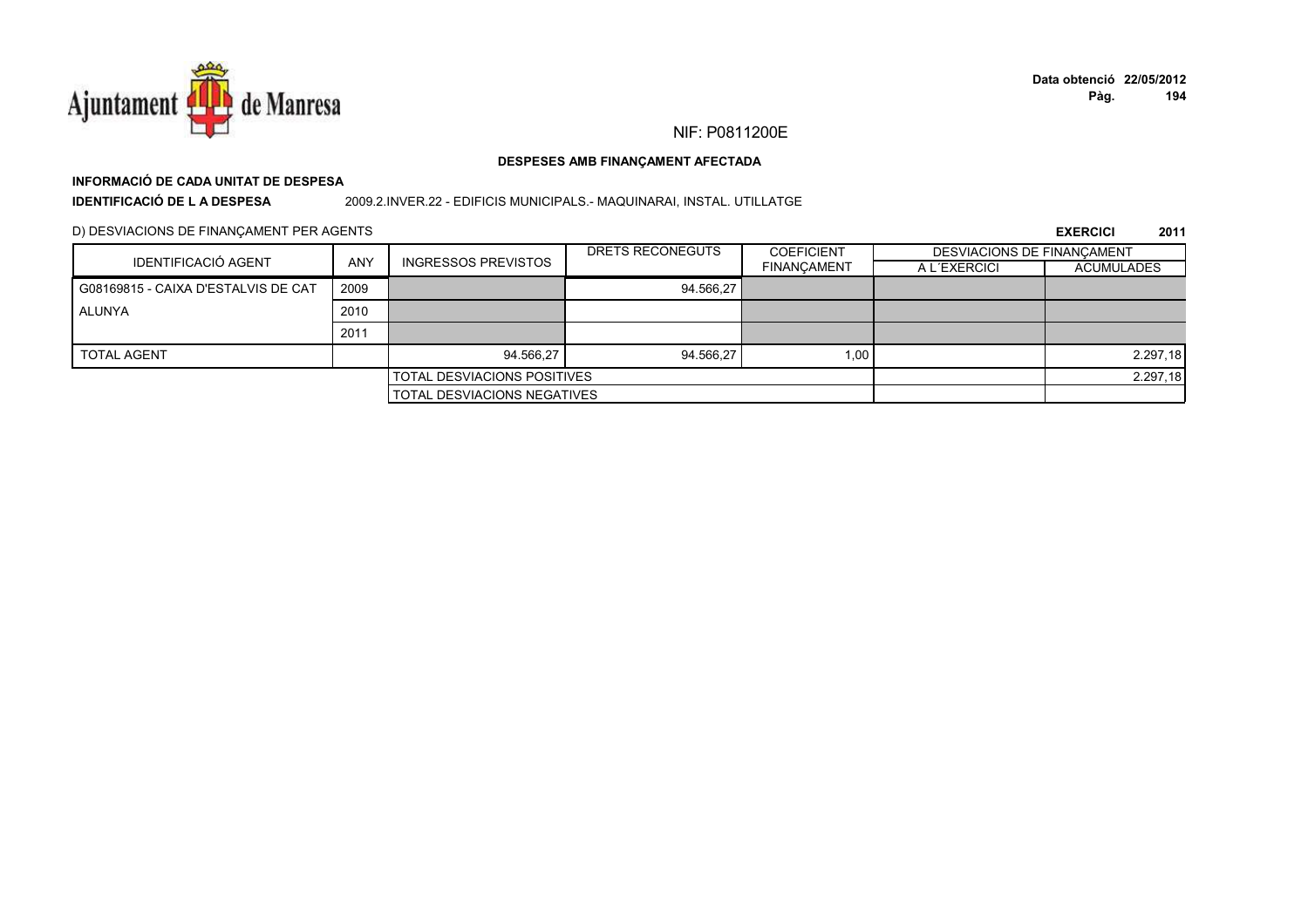

## **INFORMACIÓ DE CADA UNITAT DE DESPESA**

#### I**DENTIFICACIÓ DE L A DESPE**\$2009.2.INVER.25 - CENTRES EDUCACIO INFANTIL I PRIMARIA.- MAQUINARIA, INSATL. UTILLATGE

### A) DADES GENERALS IDENTIFICATIUS

**EJERCICIO<sup>2011</sup>**

| <b>I DATA INICI</b><br>1/2009        | APLICACIONES PRESUPUESTARIAS | <b>I AGENTES FINANCIADORES</b>         |
|--------------------------------------|------------------------------|----------------------------------------|
| <b>I DURADA</b><br>6 anvs            | .91301 - A llarg termini     | A82892993 - DEXIA SABADELL BANCO LOCAL |
| 1,00<br>COEFICIENT FINANCAMENT TOTAL |                              |                                        |
|                                      |                              |                                        |
|                                      |                              |                                        |

## B) GESTIÓ DE LA DESPESA

| <b>ANY</b>   | <b>DESPESES PREVISTES</b> | DESPESA COMPROMESA | <b>OBLIGACIONS</b><br><b>RECONEGUDES</b> | <b>DESPESA PENDENT</b> |
|--------------|---------------------------|--------------------|------------------------------------------|------------------------|
| 2009         |                           |                    | 86.092,15                                |                        |
| 2010         |                           |                    | 20.971,70                                |                        |
| 2011         |                           |                    |                                          |                        |
| <b>TOTAL</b> | 107.063,85                | 107.063,85         | 107.063,85                               |                        |

| <b>ANY</b>   | <b>INGRESSOS PREVISTOS</b> | <b>INGRESSOS</b><br><b>COMPROMESOS</b> | DRETS RECONEGUTS | <b>INGRESSOS PENDENTS</b> |
|--------------|----------------------------|----------------------------------------|------------------|---------------------------|
| 2009         |                            |                                        | 107.063,85       |                           |
| 2010         |                            |                                        |                  |                           |
| 2011         |                            |                                        |                  |                           |
| <b>TOTAL</b> | 107.063,85                 |                                        | 107.063,85       |                           |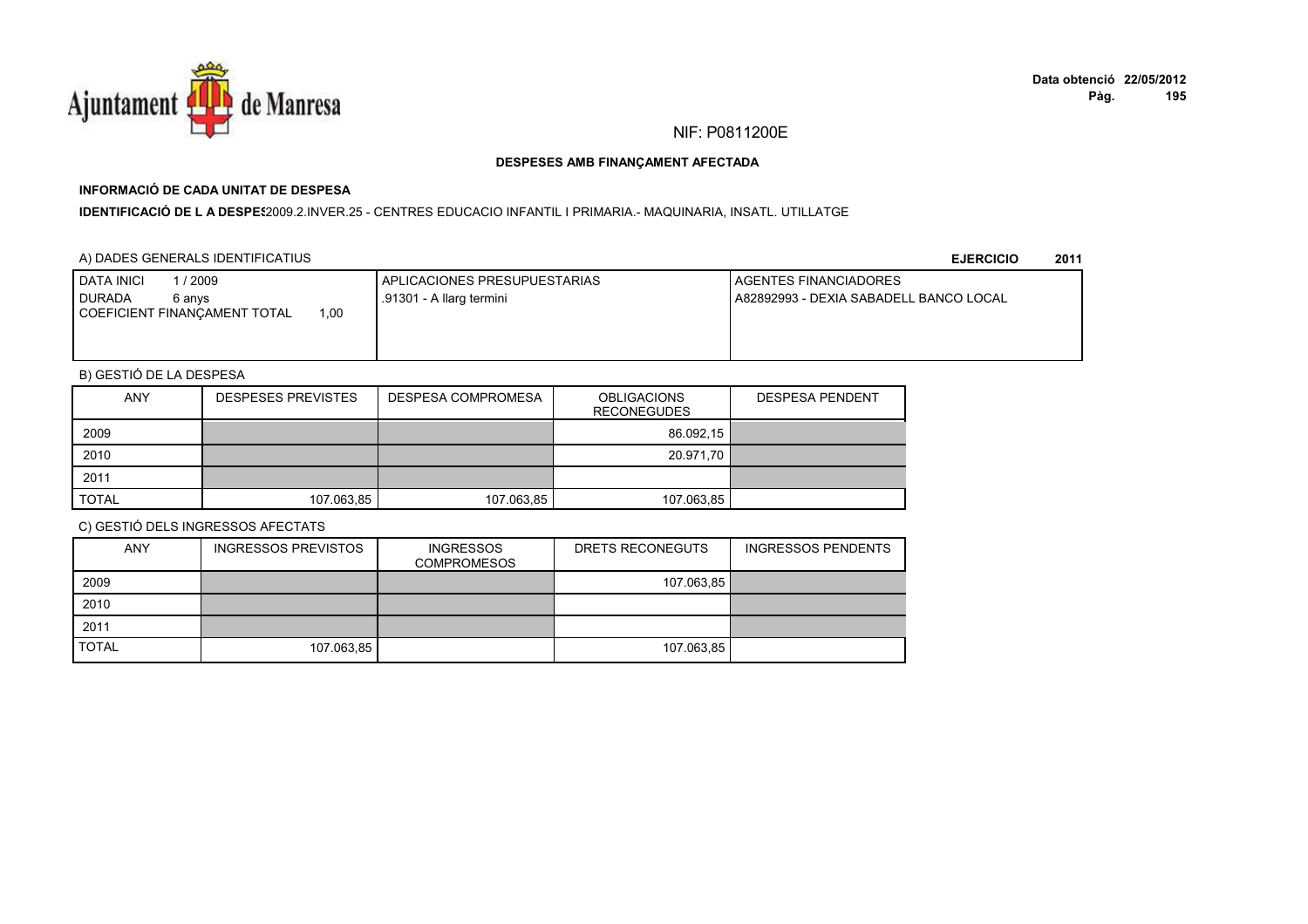

#### DESPESES AMB FINANÇAMENT AFECTADA

# INFORMACIÓ DE CADA UNITAT DE DESPESA

**IDENTIFICACIÓ DE L A DESPESA** 

#### 2009.2.INVER.25 - CENTRES EDUCACIO INFANTIL I PRIMARIA.- MAQUINARIA, INSATL. UTILLATGE

D) DESVIACIONS DE FINANÇAMENT PER AGENTS

|                                            |            |                            | DRETS RECONEGUTS | <b>COEFICIENT</b>  | DESVIACIONS DE FINANCAMENT |            |
|--------------------------------------------|------------|----------------------------|------------------|--------------------|----------------------------|------------|
| <b>IDENTIFICACIÓ AGENT</b>                 | <b>ANY</b> | <b>INGRESSOS PREVISTOS</b> |                  | <b>FINANÇAMENT</b> | A L'EXERCICI               | ACUMULADES |
| A82892993 - DEXIA SABADELL BANCO LO   2009 |            |                            | 107.063,85       |                    |                            |            |
| CAL                                        | 2010       |                            |                  |                    |                            |            |
|                                            | 2011       |                            |                  |                    |                            |            |
| <b>TOTAL AGENT</b>                         |            | 107.063.85                 | 107.063.85       | 1,00               |                            |            |
| <b>TOTAL DESVIACIONS POSITIVES</b>         |            |                            |                  |                    |                            |            |
| <b>TOTAL DESVIACIONS NEGATIVES</b>         |            |                            |                  |                    |                            |            |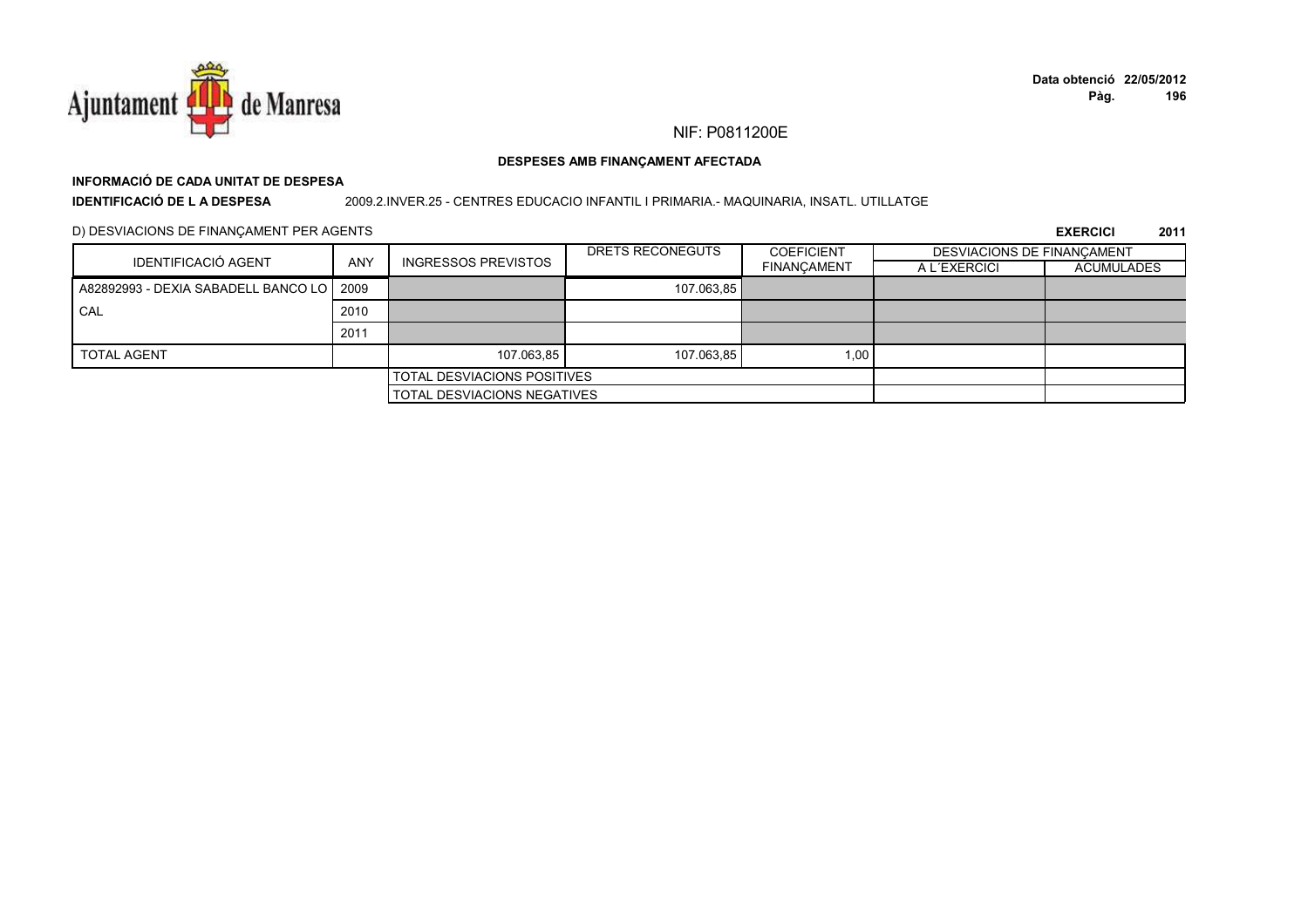

## **INFORMACIÓ DE CADA UNITAT DE DESPESA**

I**DENTIFICACIÓ DE L A DESPE**\$2009.2.INVER.26 - ATENCIO SOCIAL BASICA.- MAQUINARIA, INSTAL. UTILLATGE

### A) DADES GENERALS IDENTIFICATIUS

**EJERCICIO<sup>2011</sup>**

| <b>DATA INICI</b><br>2009<br>I DURADA<br>6 anvs<br>00،،<br>COEFICIENT FINANCAMENT TOTAL | APLICACIONES PRESUPUESTARIAS<br>.91301 - A llarg termini | <b>I AGENTES FINANCIADORES</b><br>A82892993 - DEXIA SABADELL BANCO LOCAL |
|-----------------------------------------------------------------------------------------|----------------------------------------------------------|--------------------------------------------------------------------------|
|                                                                                         |                                                          |                                                                          |

## B) GESTIÓ DE LA DESPESA

| <b>ANY</b>   | <b>DESPESES PREVISTES</b> | DESPESA COMPROMESA | <b>OBLIGACIONS</b><br><b>RECONEGUDES</b> | <b>DESPESA PENDENT</b> |
|--------------|---------------------------|--------------------|------------------------------------------|------------------------|
| 2009         |                           |                    | 33.164,68                                |                        |
| 2010         |                           |                    |                                          |                        |
| 2011         |                           |                    | 5.663.29                                 |                        |
| <b>TOTAL</b> | 38.827.97                 | 38.827.97          | 38.827.97                                |                        |

| <b>ANY</b>   | <b>INGRESSOS PREVISTOS</b> | <b>INGRESSOS</b><br><b>COMPROMESOS</b> | DRETS RECONEGUTS | <b>INGRESSOS PENDENTS</b> |
|--------------|----------------------------|----------------------------------------|------------------|---------------------------|
| 2009         |                            |                                        | 38.827,97        |                           |
| 2010         |                            |                                        |                  |                           |
| 2011         |                            |                                        |                  |                           |
| <b>TOTAL</b> | 38.827,97                  |                                        | 38.827.97        |                           |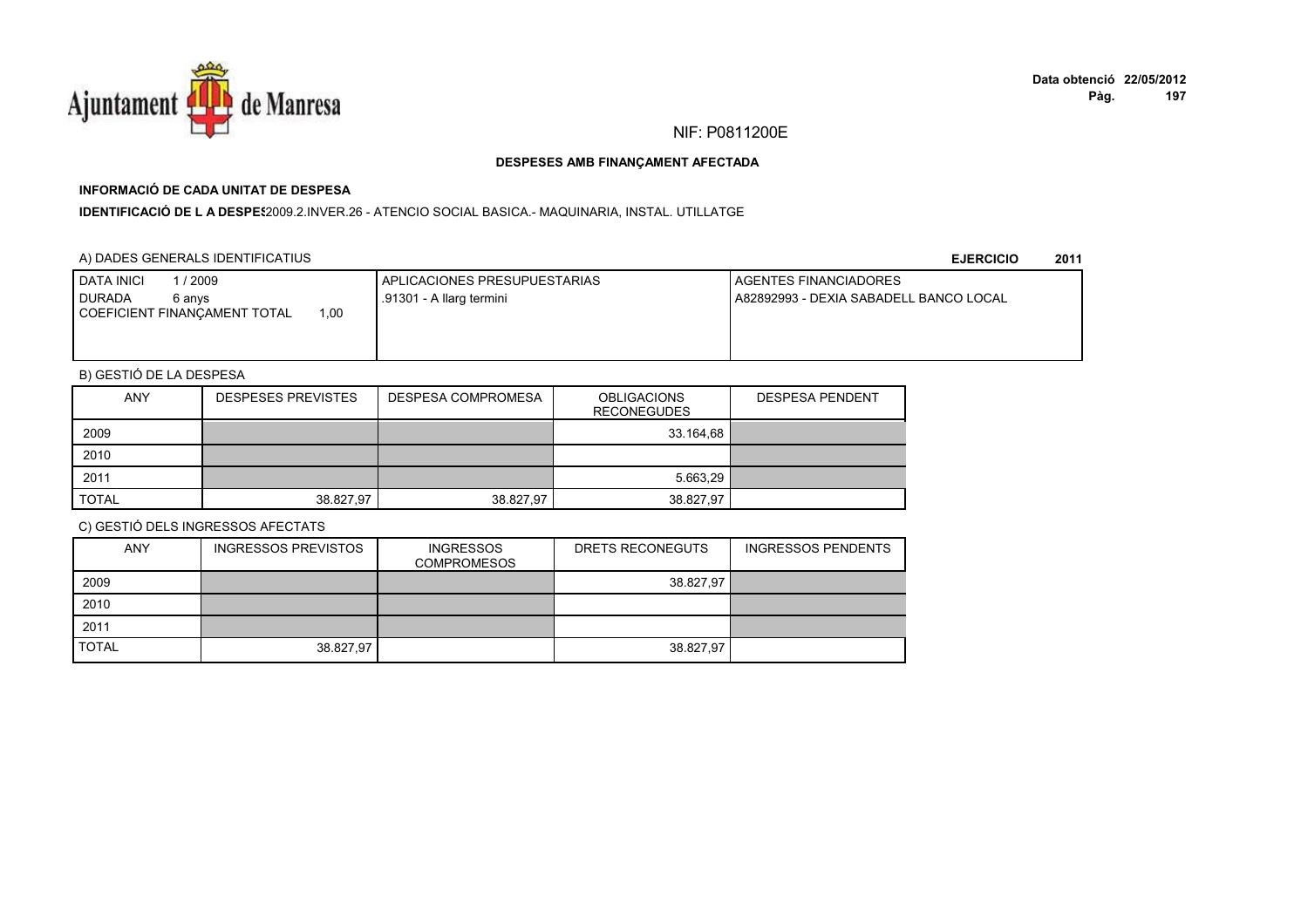

## **INFORMACIÓ DE CADA UNITAT DE DESPESA**

**IDENTIFICACIÓ DE L A DESPESA**

2009.2.INVER.26 - ATENCIO SOCIAL BASICA.- MAQUINARIA, INSTAL. UTILLATGE

D) DESVIACIONS DE FINANÇAMENT PER AGENTS

|                                            |            |                                    | DRETS RECONEGUTS | <b>COEFICIENT</b>  | DESVIACIONS DE FINANCAMENT |                   |
|--------------------------------------------|------------|------------------------------------|------------------|--------------------|----------------------------|-------------------|
| <b>IDENTIFICACIÓ AGENT</b>                 | <b>ANY</b> | <b>INGRESSOS PREVISTOS</b>         |                  | <b>FINANÇAMENT</b> | A L'EXERCICI               | <b>ACUMULADES</b> |
| A82892993 - DEXIA SABADELL BANCO LO 1 2009 |            |                                    | 38.827,97        |                    |                            |                   |
| CAL                                        | 2010       |                                    |                  |                    |                            |                   |
|                                            | 2011       |                                    |                  |                    |                            |                   |
| <b>TOTAL AGENT</b>                         |            | 38.827.97                          | 38.827.97        | 1,00               | $-5.663.29$                |                   |
| <b>TOTAL DESVIACIONS POSITIVES</b>         |            |                                    |                  |                    |                            |                   |
|                                            |            | <b>TOTAL DESVIACIONS NEGATIVES</b> |                  |                    | 5.663,29                   |                   |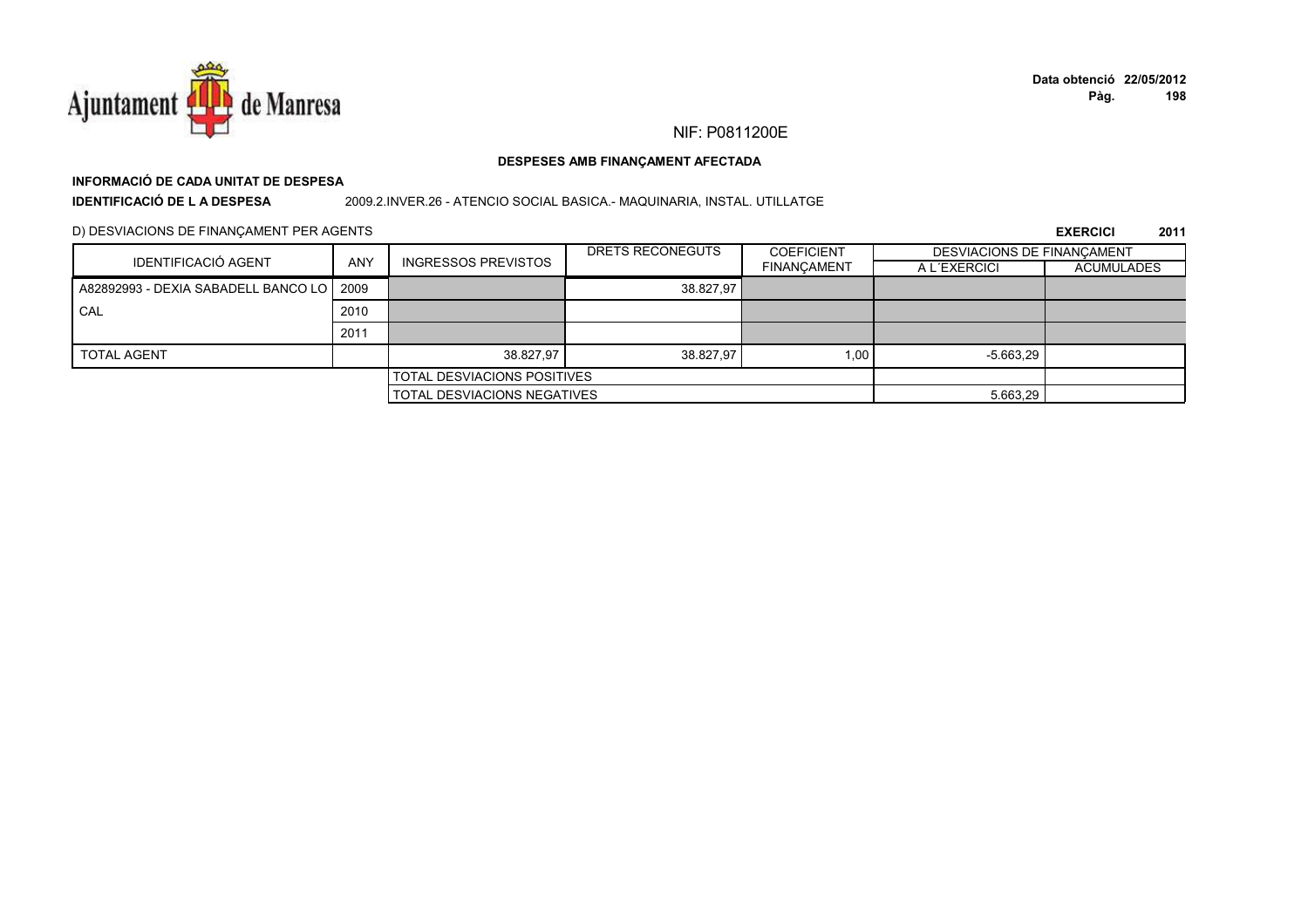

## **INFORMACIÓ DE CADA UNITAT DE DESPESA**

IDENTIFICACIÓ DE L A DESPE\$2009.2.INVER.32 - CEMENTIR.- MAQUINARIA, INSTAL. UTILLATGE.-

### A) DADES GENERALS IDENTIFICATIUS

**EJERCICIO<sup>2011</sup>**

| <b>I DATA INICI</b><br>/ 2009<br><b>DURADA</b><br>6 anvs | I APLICACIONES PRESUPUESTARIAS<br>1.91301 - A llarg termini | <b>LAGENTES FINANCIADORES</b><br>A82892993 - DEXIA SABADELL BANCO LOCAL |
|----------------------------------------------------------|-------------------------------------------------------------|-------------------------------------------------------------------------|
| 1.00<br>COEFICIENT FINANCAMENT TOTAL                     |                                                             |                                                                         |
|                                                          |                                                             |                                                                         |

## B) GESTIÓ DE LA DESPESA

| <b>ANY</b>   | <b>DESPESES PREVISTES</b> | DESPESA COMPROMESA | <b>OBLIGACIONS</b><br><b>RECONEGUDES</b> | <b>DESPESA PENDENT</b> |
|--------------|---------------------------|--------------------|------------------------------------------|------------------------|
| 2009         |                           |                    | 607.64                                   |                        |
| 2010         |                           |                    | 2.392,00                                 |                        |
| 2011         |                           |                    |                                          |                        |
| <b>TOTAL</b> | 2.999.64                  | 2.999.64           | 2.999.64                                 |                        |

| <b>ANY</b>   | INGRESSOS PREVISTOS | <b>INGRESSOS</b><br><b>COMPROMESOS</b> | DRETS RECONEGUTS | <b>INGRESSOS PENDENTS</b> |
|--------------|---------------------|----------------------------------------|------------------|---------------------------|
| 2009         |                     |                                        | 2.999.64         |                           |
| 2010         |                     |                                        |                  |                           |
| 2011         |                     |                                        |                  |                           |
| <b>TOTAL</b> | 2.999,64            |                                        | 2.999,64         |                           |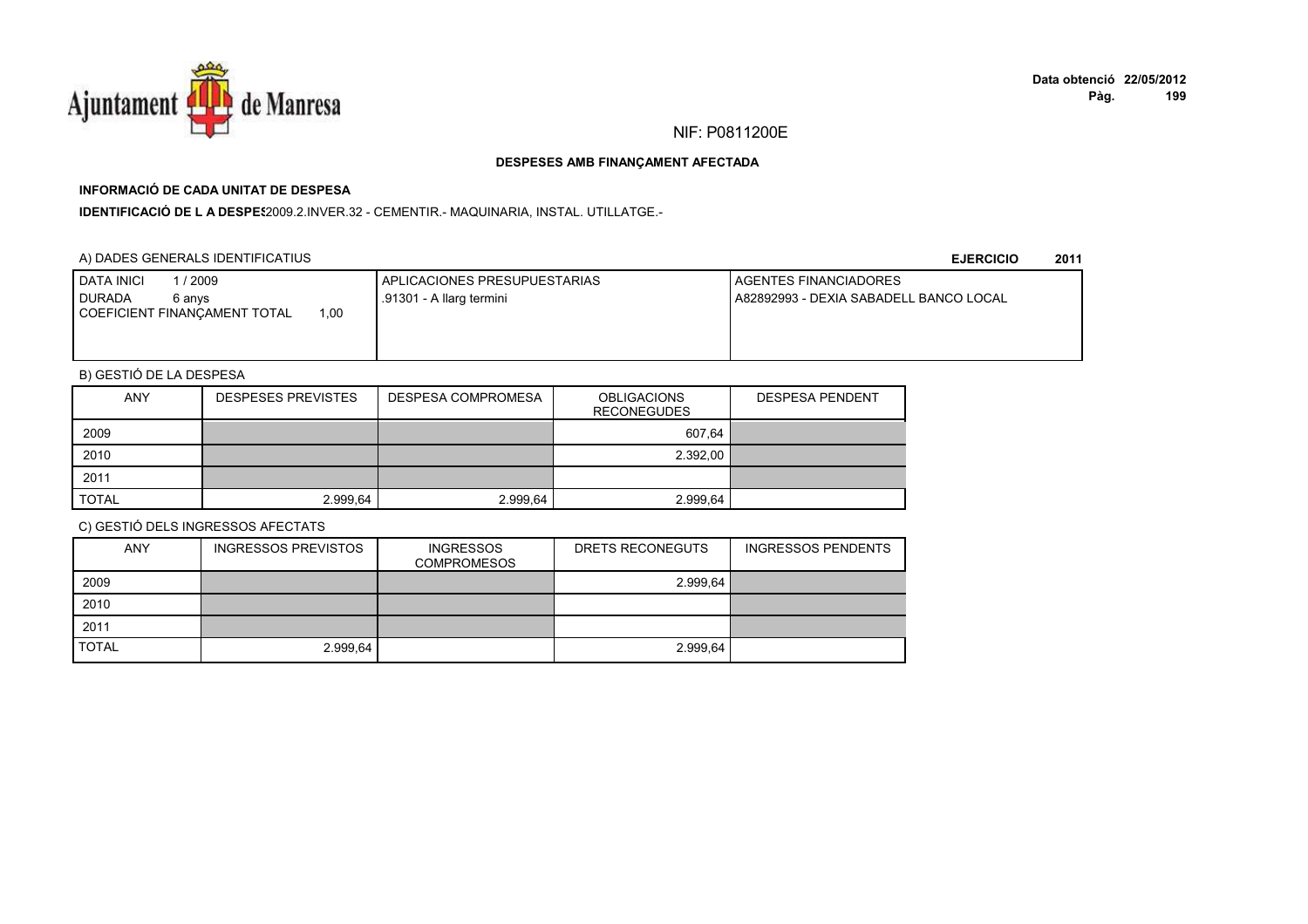

#### DESPESES AMB FINANÇAMENT AFECTADA

# INFORMACIÓ DE CADA UNITAT DE DESPESA

**IDENTIFICACIÓ DE LA DESPESA** 

2009.2.INVER.32 - CEMENTIR.- MAQUINARIA, INSTAL. UTILLATGE.-

D) DESVIACIONS DE FINANÇAMENT PER AGENTS

| IDENTIFICACIÓ AGENT                        |                                    |                            | DRETS RECONEGUTS | <b>COEFICIENT</b>  | <b>DESVIACIONS DE FINANCAMENT</b> |                   |
|--------------------------------------------|------------------------------------|----------------------------|------------------|--------------------|-----------------------------------|-------------------|
|                                            | <b>ANY</b>                         | <b>INGRESSOS PREVISTOS</b> |                  | <b>FINANÇAMENT</b> | A L'EXERCICI                      | <b>ACUMULADES</b> |
| A82892993 - DEXIA SABADELL BANCO LO   2009 |                                    |                            | 2.999.64         |                    |                                   |                   |
| CAL                                        | 2010                               |                            |                  |                    |                                   |                   |
|                                            | 2011                               |                            |                  |                    |                                   |                   |
| <b>TOTAL AGENT</b>                         |                                    | 2.999.64                   | 2.999.64         | 1,00               |                                   |                   |
| <b>TOTAL DESVIACIONS POSITIVES</b>         |                                    |                            |                  |                    |                                   |                   |
|                                            | <b>TOTAL DESVIACIONS NEGATIVES</b> |                            |                  |                    |                                   |                   |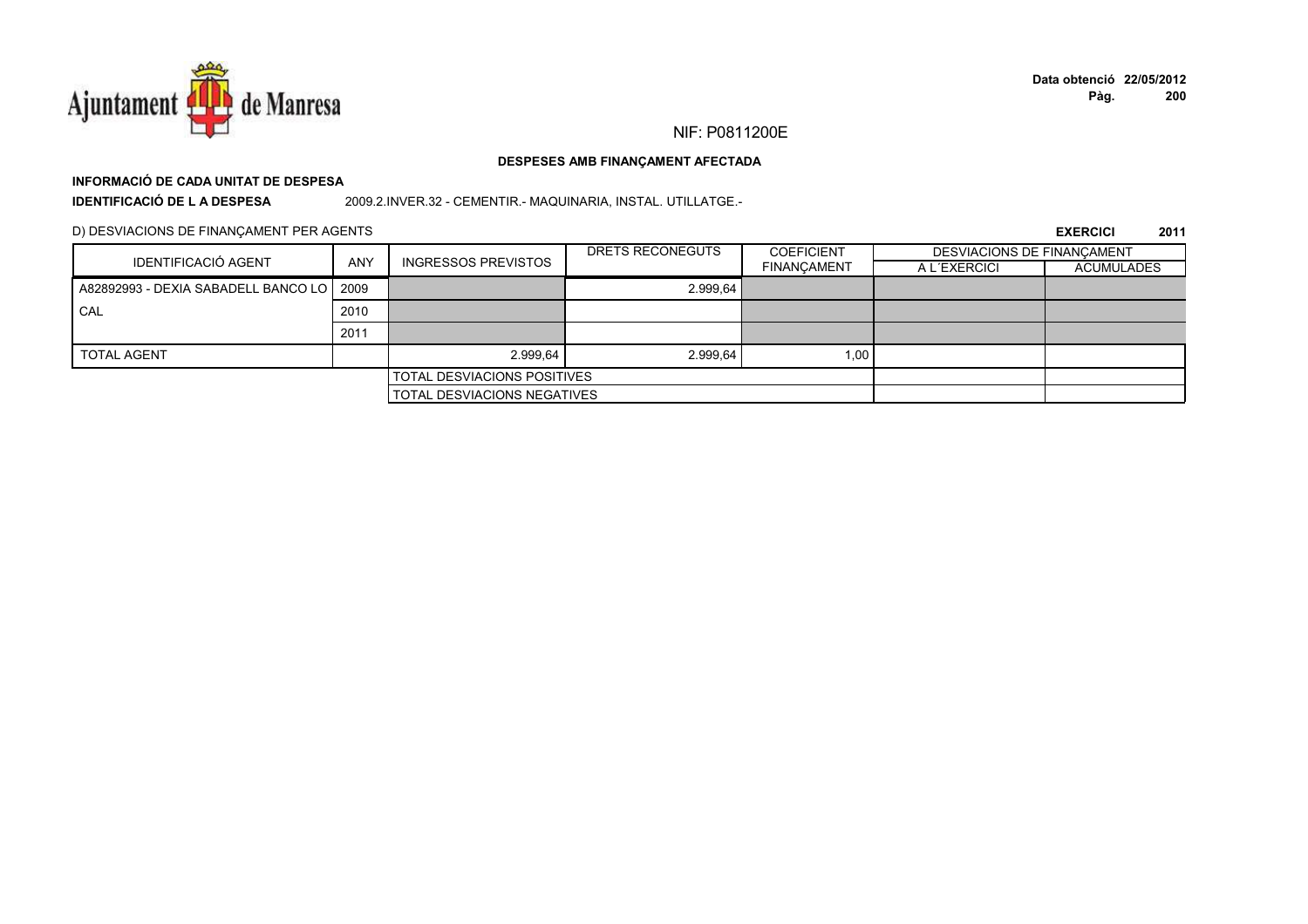

## **INFORMACIÓ DE CADA UNITAT DE DESPESA**

**IDENTIFICACIÓ DE L A DESPES**2009.2.INVER.34 - EDIFICIS MUNICIPALS.- PROJECTES COMPLEXOS

### A) DADES GENERALS IDENTIFICATIUS

**EJERCICIO<sup>2011</sup>**

| <b>DATA INICI</b><br>/ 2009<br>I DURADA<br>6 anvs<br>1.00<br>COEFICIENT FINANCAMENT TOTAL | APLICACIONES PRESUPUESTARIAS<br>.91301 - A llarg termini<br>.76100 - Diputació de Barcelona | <b>I AGENTES FINANCIADORES</b><br>A82892993 - DEXIA SABADELL BANCO LOCAL<br>P0800000B - DIPUTACIO DE BARCELONA |
|-------------------------------------------------------------------------------------------|---------------------------------------------------------------------------------------------|----------------------------------------------------------------------------------------------------------------|
|-------------------------------------------------------------------------------------------|---------------------------------------------------------------------------------------------|----------------------------------------------------------------------------------------------------------------|

## B) GESTIÓ DE LA DESPESA

| <b>ANY</b>   | <b>DESPESES PREVISTES</b> | DESPESA COMPROMESA | <b>OBLIGACIONS</b><br><b>RECONEGUDES</b> | <b>DESPESA PENDENT</b> |
|--------------|---------------------------|--------------------|------------------------------------------|------------------------|
| 2009         |                           |                    | 2.719,84                                 |                        |
| 2010         |                           |                    |                                          |                        |
| 2011         |                           |                    |                                          |                        |
| <b>TOTAL</b> | 2.719,84                  | 2.719.84           | 2.719,84                                 |                        |

| <b>ANY</b>   | <b>INGRESSOS PREVISTOS</b> | <b>INGRESSOS</b><br><b>COMPROMESOS</b> | DRETS RECONEGUTS | <b>INGRESSOS PENDENTS</b> |
|--------------|----------------------------|----------------------------------------|------------------|---------------------------|
| 2009         |                            |                                        | 5.439.68         |                           |
| 2010         |                            |                                        |                  |                           |
| 2011         |                            |                                        | $-2.719.84$      |                           |
| <b>TOTAL</b> | 2.719,84                   |                                        | 2.719,84         |                           |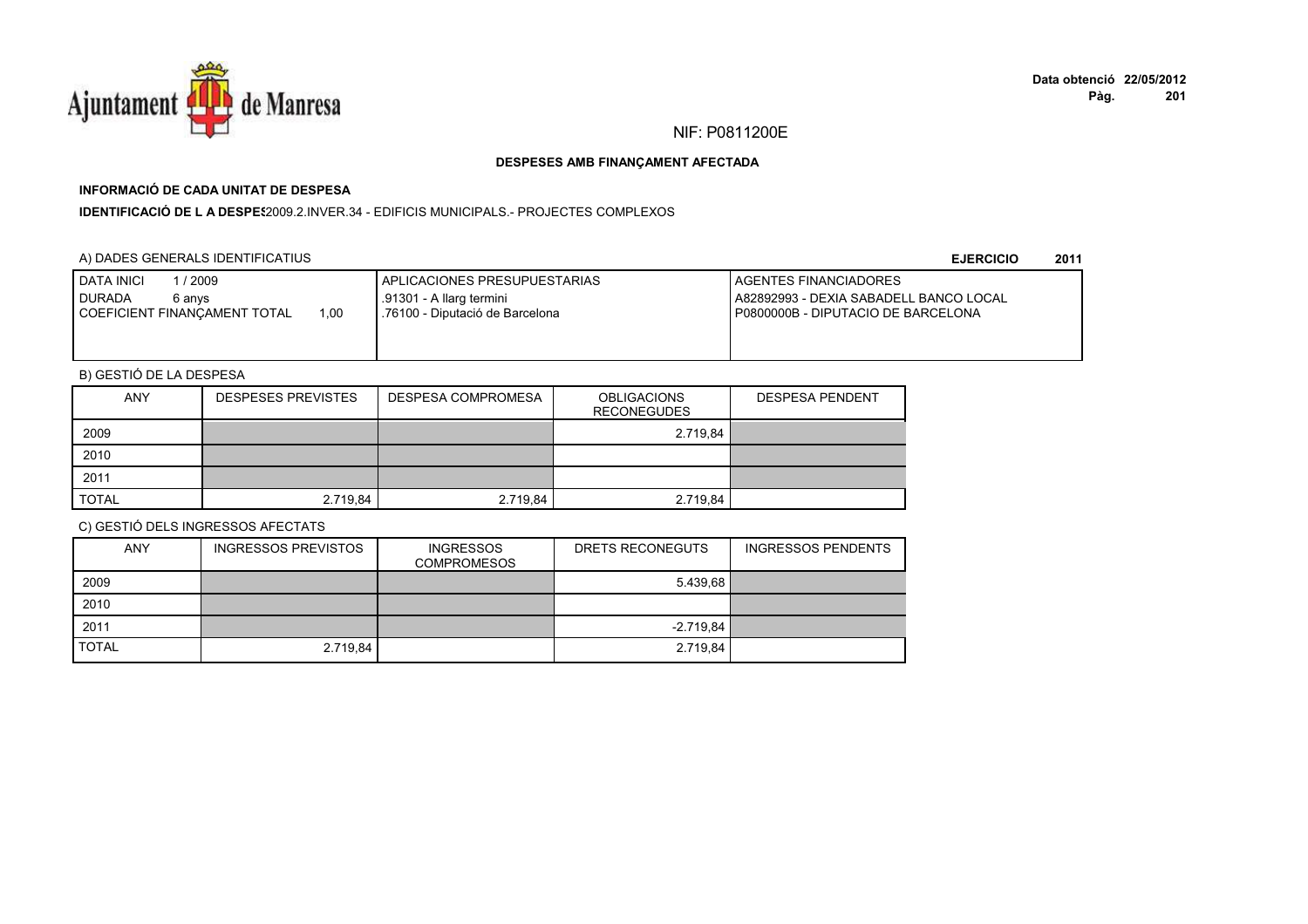

# **INFORMACIÓ DE CADA UNITAT DE DESPESA**

**IDENTIFICACIÓ DE L A DESPESA**

#### 2009.2.INVER.34 - EDIFICIS MUNICIPALS.- PROJECTES COMPLEXOS

#### D) DESVIACIONS DE FINANÇAMENT PER AGENTS

|                                          |            |                                    | DRETS RECONEGUTS | <b>COEFICIENT</b>  | DESVIACIONS DE FINANCAMENT |                   |
|------------------------------------------|------------|------------------------------------|------------------|--------------------|----------------------------|-------------------|
| <b>IDENTIFICACIÓ AGENT</b>               | <b>ANY</b> | <b>INGRESSOS PREVISTOS</b>         |                  | <b>FINANÇAMENT</b> | A L'EXERCICI               | <b>ACUMULADES</b> |
| P0800000B - DIPUTACIO DE BARCELONA       | 2009       |                                    |                  |                    |                            |                   |
|                                          | 2010       |                                    |                  |                    |                            |                   |
|                                          | 2011       |                                    |                  |                    |                            |                   |
| <b>TOTAL AGENT</b>                       |            |                                    |                  | 0,00               |                            |                   |
| A82892993 - DEXIA SABADELL BANCO LO 2009 |            |                                    | 5.439.68         |                    |                            |                   |
| CAL                                      | 2010       |                                    |                  |                    |                            |                   |
|                                          | 2011       |                                    | $-2.719.84$      |                    |                            |                   |
| <b>TOTAL AGENT</b>                       |            | 2.719,84                           | 2.719,84         | 1,00               | $-2.719.84$                |                   |
|                                          |            | <b>TOTAL DESVIACIONS POSITIVES</b> |                  |                    |                            |                   |
|                                          |            | <b>TOTAL DESVIACIONS NEGATIVES</b> |                  |                    | 2.719,84                   |                   |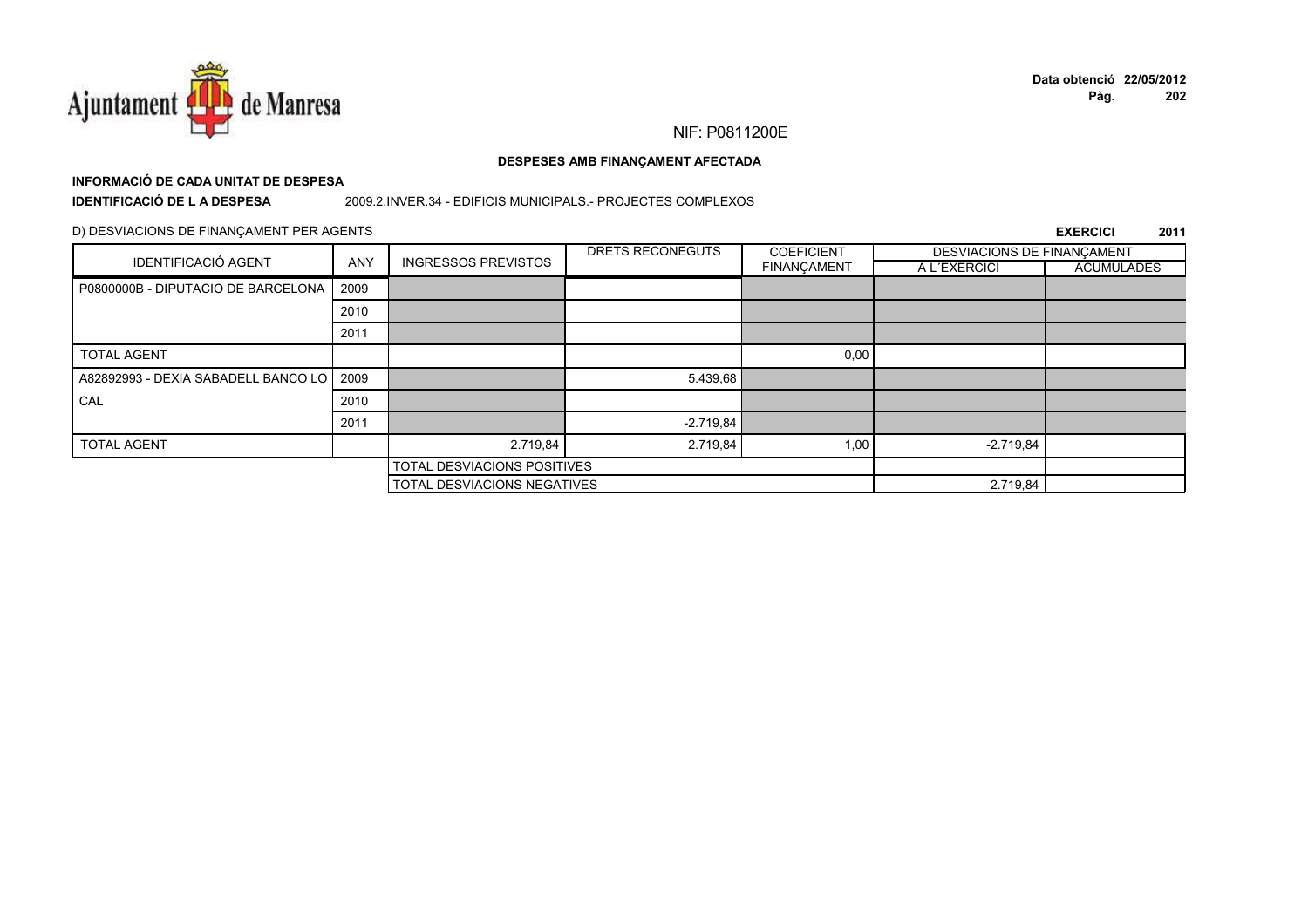

## **INFORMACIÓ DE CADA UNITAT DE DESPESA**

**IDENTIFICACIÓ DE L A DESPE\$**2009.2.INVER.35 - MANTENIMENT I MILLORA.- PROJECTES COMPLEXOS

### A) DADES GENERALS IDENTIFICATIUS

**EJERCICIO<sup>2011</sup>**

| <b>DATA INICI</b><br>1 / 2009<br><b>I</b> DURADA<br>6 anvs<br>1.00<br>I COEFICIENT FINANCAMENT TOTAL | I APLICACIONES PRESUPUESTARIAS<br>.76100 - Diputació de Barcelona<br>.91301 - A llarg termini | <b>I AGENTES FINANCIADORES</b><br>P0800000B - DIPUTACIO DE BARCELONA<br>I A48265169 - BANCO BILBAO VIZCAYA ARGENTARIA S.A.<br>G08169815 - CAIXA D'ESTALVIS DE CATALUNYA |
|------------------------------------------------------------------------------------------------------|-----------------------------------------------------------------------------------------------|-------------------------------------------------------------------------------------------------------------------------------------------------------------------------|
|                                                                                                      |                                                                                               | A82892993 - DEXIA SABADELL BANCO LOCAL                                                                                                                                  |

## B) GESTIÓ DE LA DESPESA

| <b>ANY</b>   | <b>DESPESES PREVISTES</b> | DESPESA COMPROMESA | <b>OBLIGACIONS</b><br><b>RECONEGUDES</b> | <b>DESPESA PENDENT</b> |
|--------------|---------------------------|--------------------|------------------------------------------|------------------------|
| 2009         |                           |                    | 173.944.20                               |                        |
| 2010         |                           |                    | 171.400,93                               |                        |
| 2011         |                           |                    | 105.355.65                               |                        |
| <b>TOTAL</b> | 557.000,11                | 453.128,29         | 450.700,78                               | 106.299,33             |

| <b>ANY</b>   | <b>INGRESSOS PREVISTOS</b> | <b>INGRESSOS</b><br><b>COMPROMESOS</b> | DRETS RECONEGUTS | <b>INGRESSOS PENDENTS</b> |
|--------------|----------------------------|----------------------------------------|------------------|---------------------------|
| 2009         |                            |                                        | 611.535,32       |                           |
| 2010         |                            |                                        | $-54.535.21$     |                           |
| 2011         |                            |                                        |                  |                           |
| <b>TOTAL</b> | 557.000,11                 |                                        | 557.000,11       |                           |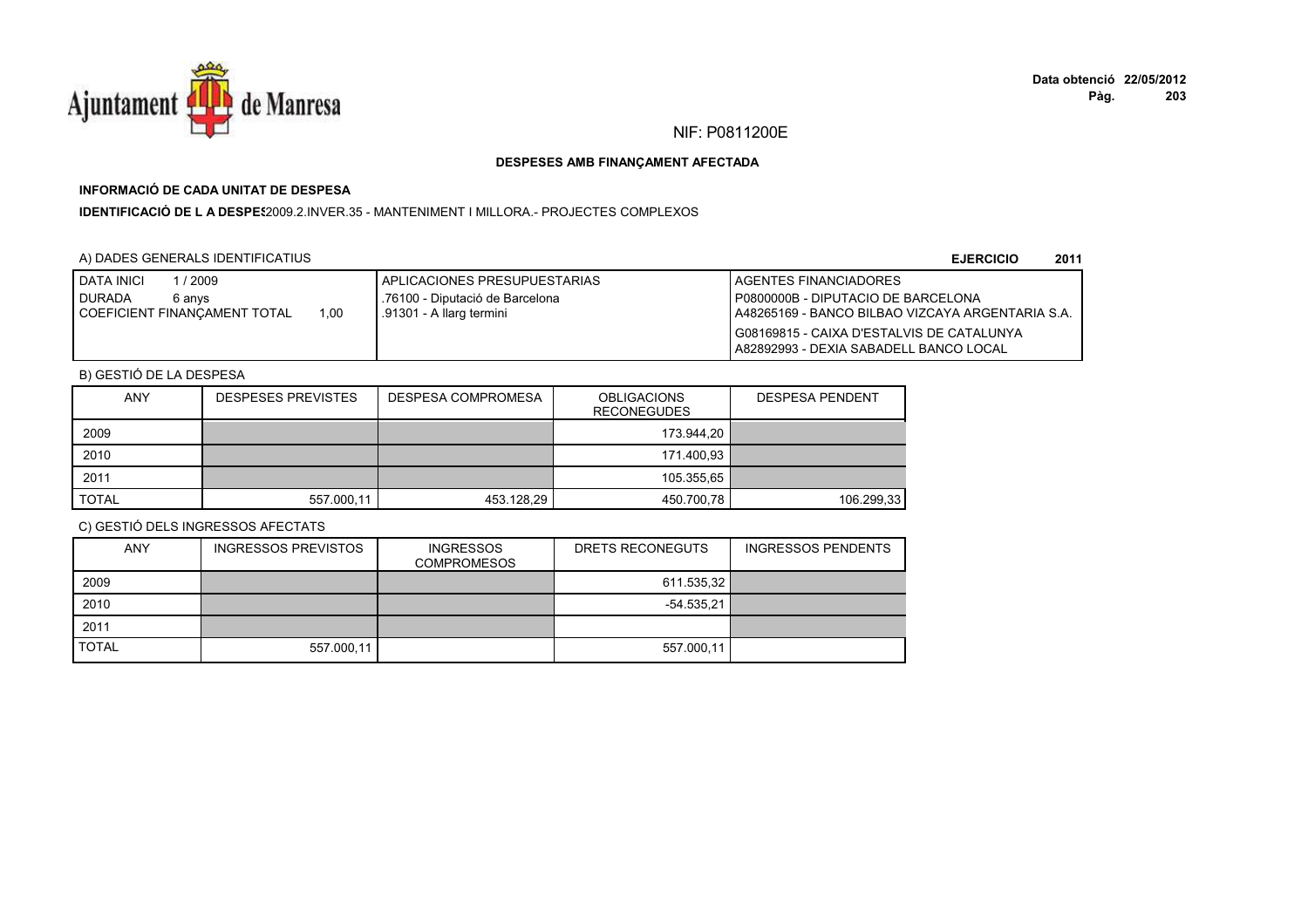

#### DESPESES AMB FINANÇAMENT AFECTADA

# INFORMACIÓ DE CADA UNITAT DE DESPESA

**IDENTIFICACIÓ DE LA DESPESA** 

#### 2009.2.INVER.35 - MANTENIMENT I MILLORA.- PROJECTES COMPLEXOS

### D) DESVIACIONS DE FINANÇAMENT PER AGENTS

|                                     |      |                             | DRETS RECONEGUTS | <b>COEFICIENT</b>  | DESVIACIONS DE FINANCAMENT |                   |
|-------------------------------------|------|-----------------------------|------------------|--------------------|----------------------------|-------------------|
| <b>IDENTIFICACIÓ AGENT</b>          | ANY  | <b>INGRESSOS PREVISTOS</b>  |                  | <b>FINANÇAMENT</b> | A L'EXERCICI               | <b>ACUMULADES</b> |
| A48265169 - BANCO BILBAO VIZCAYA AR | 2009 |                             | 65.239,52        |                    |                            |                   |
| <b>GENTARIA S.A.</b>                | 2010 |                             |                  |                    |                            |                   |
|                                     | 2011 |                             |                  |                    |                            |                   |
| <b>TOTAL AGENT</b>                  |      | 65.239,52                   | 65.239,52        | 0,12               | $-12.339,95$               | 12.450,48         |
| G08169815 - CAIXA D'ESTALVIS DE CAT | 2009 |                             | 84.760,48        |                    |                            |                   |
| <b>ALUNYA</b>                       | 2010 |                             |                  |                    |                            |                   |
|                                     | 2011 |                             |                  |                    |                            |                   |
| <b>TOTAL AGENT</b>                  |      | 84.760,48                   | 84.760,48        | 0,15               | $-16.032,30$               | 16.175,91         |
| P0800000B - DIPUTACIO DE BARCELONA  | 2009 |                             | 416.975,00       |                    |                            |                   |
|                                     | 2010 |                             | $-54.535,21$     |                    |                            |                   |
|                                     | 2011 |                             |                  |                    |                            |                   |
| <b>TOTAL AGENT</b>                  |      | 362.439,79                  | 362.439,79       | 0,65               | $-68.554.89$               | 69.168,94         |
| A82892993 - DEXIA SABADELL BANCO LO | 2009 |                             | 44.560,32        |                    |                            |                   |
| CAL                                 | 2010 |                             |                  |                    |                            |                   |
|                                     | 2011 |                             |                  |                    |                            |                   |
| <b>TOTAL AGENT</b>                  |      | 44.560,32                   | 44.560,32        | 0,08               | $-8.428,51$                | 8.504,01          |
|                                     |      | TOTAL DESVIACIONS POSITIVES |                  |                    |                            | 106.299,34        |
|                                     |      | TOTAL DESVIACIONS NEGATIVES |                  |                    | 105.355,65                 |                   |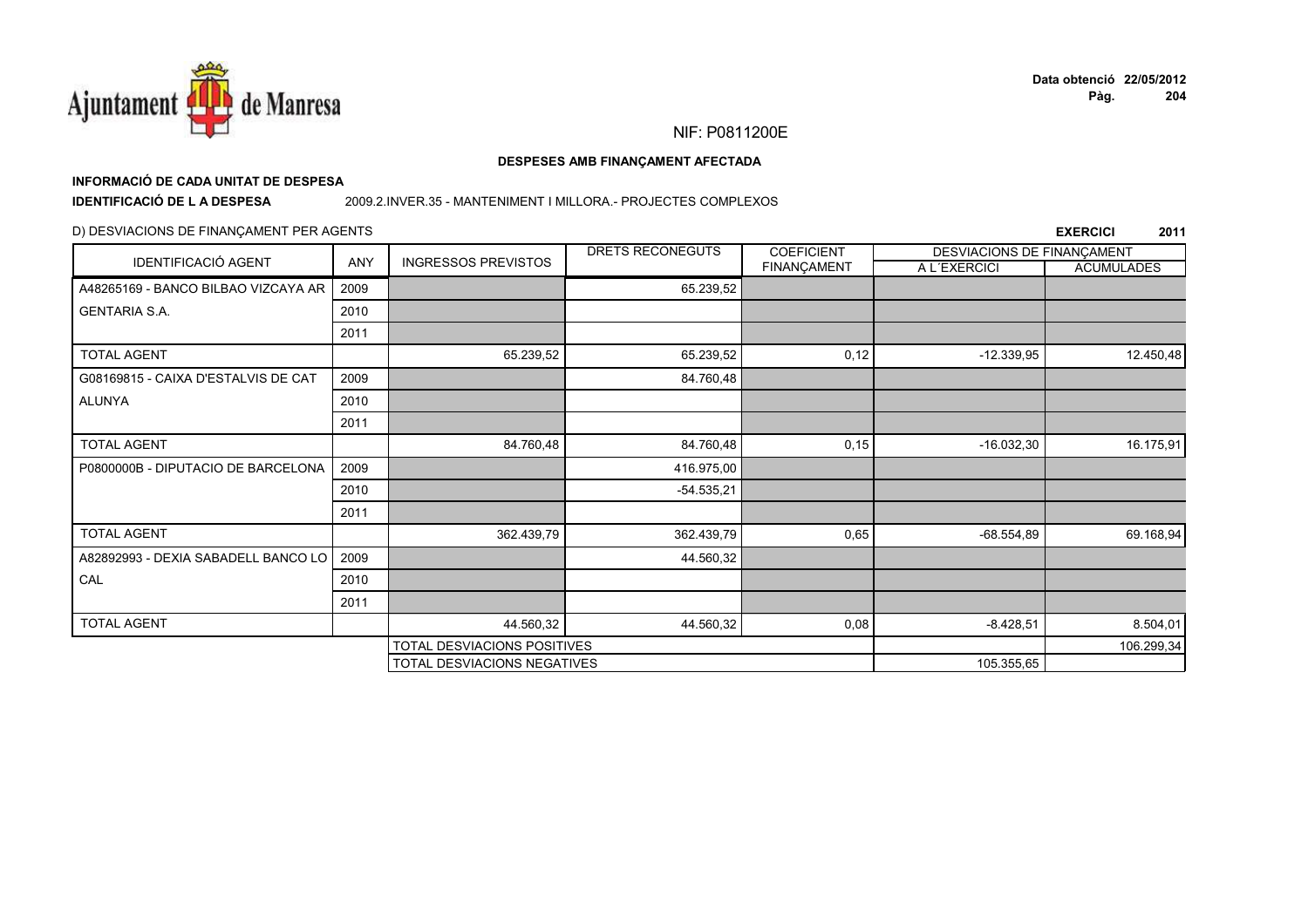

## **INFORMACIÓ DE CADA UNITAT DE DESPESA**

**IDENTIFICACIÓ DE L A DESPES**2009.2.INVER.36 - EDIFICIS MUNICIPALS.- EDIFICIS I ALTRES CONSTRUCCIONS

### A) DADES GENERALS IDENTIFICATIUS

**EJERCICIO<sup>2011</sup>**

| 2009<br><b>I DATA INICI</b><br><b>DURADA</b><br>6 anvs | I APLICACIONES PRESUPUESTARIAS<br>.91301 - A llarg termini | <b>I AGENTES FINANCIADORES</b><br>LA48265169 - BANCO BILBAO VIZCAYA ARGENTARIA S.A. |
|--------------------------------------------------------|------------------------------------------------------------|-------------------------------------------------------------------------------------|
| 1.00<br>I COEFICIENT FINANCAMENT TOTAL                 |                                                            | I G08169815 - CAIXA D'ESTALVIS DE CATALUNYA                                         |

## B) GESTIÓ DE LA DESPESA

| <b>ANY</b>   | <b>DESPESES PREVISTES</b> | DESPESA COMPROMESA | <b>OBLIGACIONS</b><br><b>RECONEGUDES</b> | <b>DESPESA PENDENT</b> |
|--------------|---------------------------|--------------------|------------------------------------------|------------------------|
| 2009         |                           |                    | 163.984,38                               |                        |
| 2010         |                           |                    | 96.953.91                                |                        |
| 2011         |                           |                    |                                          |                        |
| <b>TOTAL</b> | 260.938,29                | 260.938,29         | 260.938,29                               |                        |

| <b>ANY</b>   | <b>INGRESSOS PREVISTOS</b> | <b>INGRESSOS</b><br><b>COMPROMESOS</b> | DRETS RECONEGUTS | <b>INGRESSOS PENDENTS</b> |
|--------------|----------------------------|----------------------------------------|------------------|---------------------------|
| 2009         |                            |                                        | 260.997,63       |                           |
| 2010         |                            |                                        | $-59.34$         |                           |
| 2011         |                            |                                        |                  |                           |
| <b>TOTAL</b> | 260.938,29                 |                                        | 260.938,29       |                           |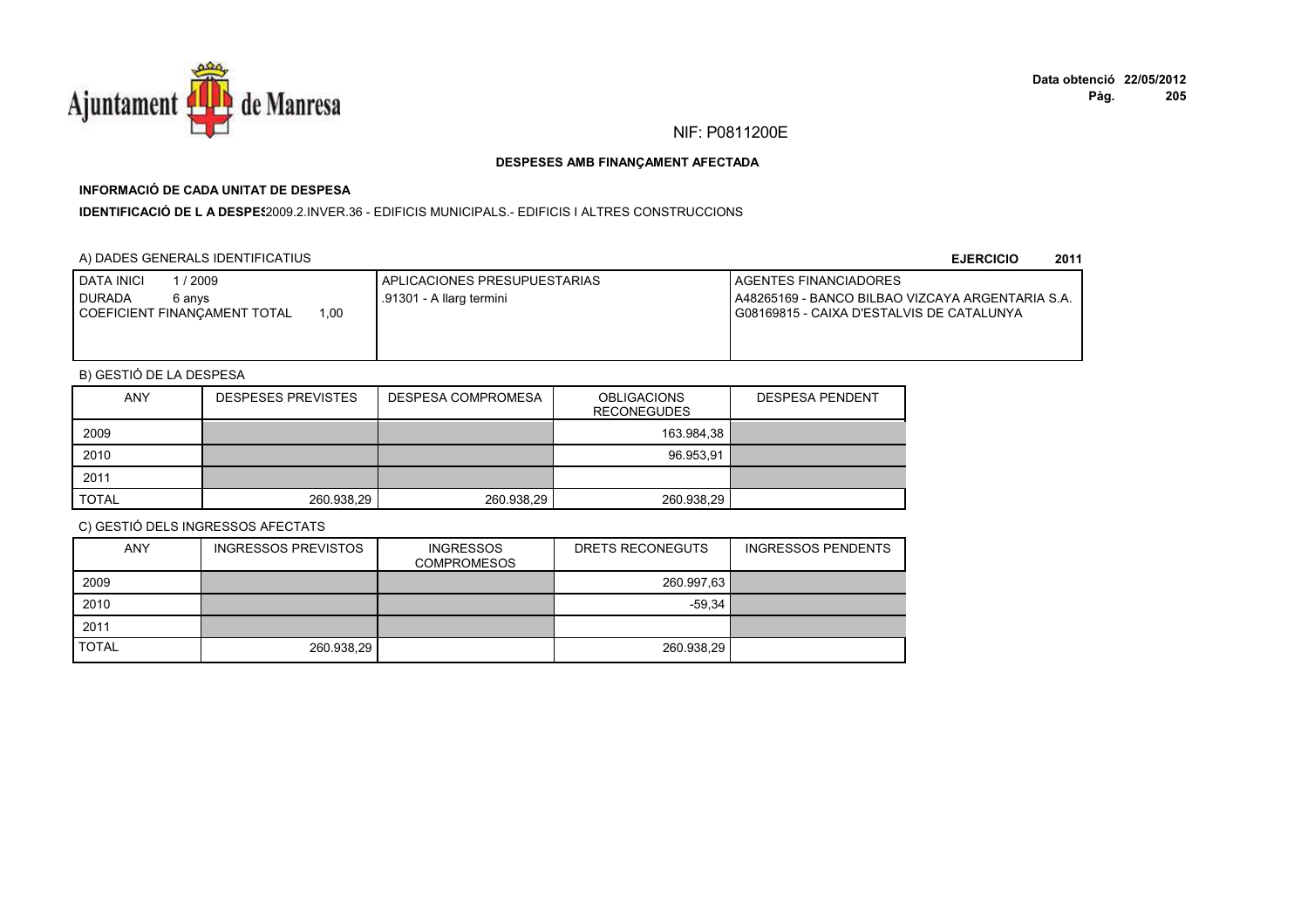

# **INFORMACIÓ DE CADA UNITAT DE DESPESA**

**IDENTIFICACIÓ DE L A DESPESA**

#### 2009.2.INVER.36 - EDIFICIS MUNICIPALS.- EDIFICIS I ALTRES CONSTRUCCIONS

### D) DESVIACIONS DE FINANÇAMENT PER AGENTS

|                                     |            |                                    | DRETS RECONEGUTS | <b>COEFICIENT</b>  | DESVIACIONS DE FINANCAMENT |                   |
|-------------------------------------|------------|------------------------------------|------------------|--------------------|----------------------------|-------------------|
| <b>IDENTIFICACIÓ AGENT</b>          | <b>ANY</b> | <b>INGRESSOS PREVISTOS</b>         |                  | <b>FINANÇAMENT</b> | A L'EXERCICI               | <b>ACUMULADES</b> |
| A48265169 - BANCO BILBAO VIZCAYA AR | 2009       |                                    | 70.997,63        |                    |                            |                   |
| <b>GENTARIA S.A.</b>                | 2010       |                                    |                  |                    |                            |                   |
|                                     | 2011       |                                    |                  |                    |                            |                   |
| <b>TOTAL AGENT</b>                  |            | 70.997,63                          | 70.997,63        | 0,27               |                            |                   |
| G08169815 - CAIXA D'ESTALVIS DE CAT | 2009       |                                    | 190.000,00       |                    |                            |                   |
| ALUNYA                              | 2010       |                                    | $-59,34$         |                    |                            |                   |
|                                     | 2011       |                                    |                  |                    |                            |                   |
| <b>TOTAL AGENT</b>                  |            | 189.940.66                         | 189.940,66       | 0,73               |                            |                   |
|                                     |            | TOTAL DESVIACIONS POSITIVES        |                  |                    |                            |                   |
|                                     |            | <b>TOTAL DESVIACIONS NEGATIVES</b> |                  |                    |                            |                   |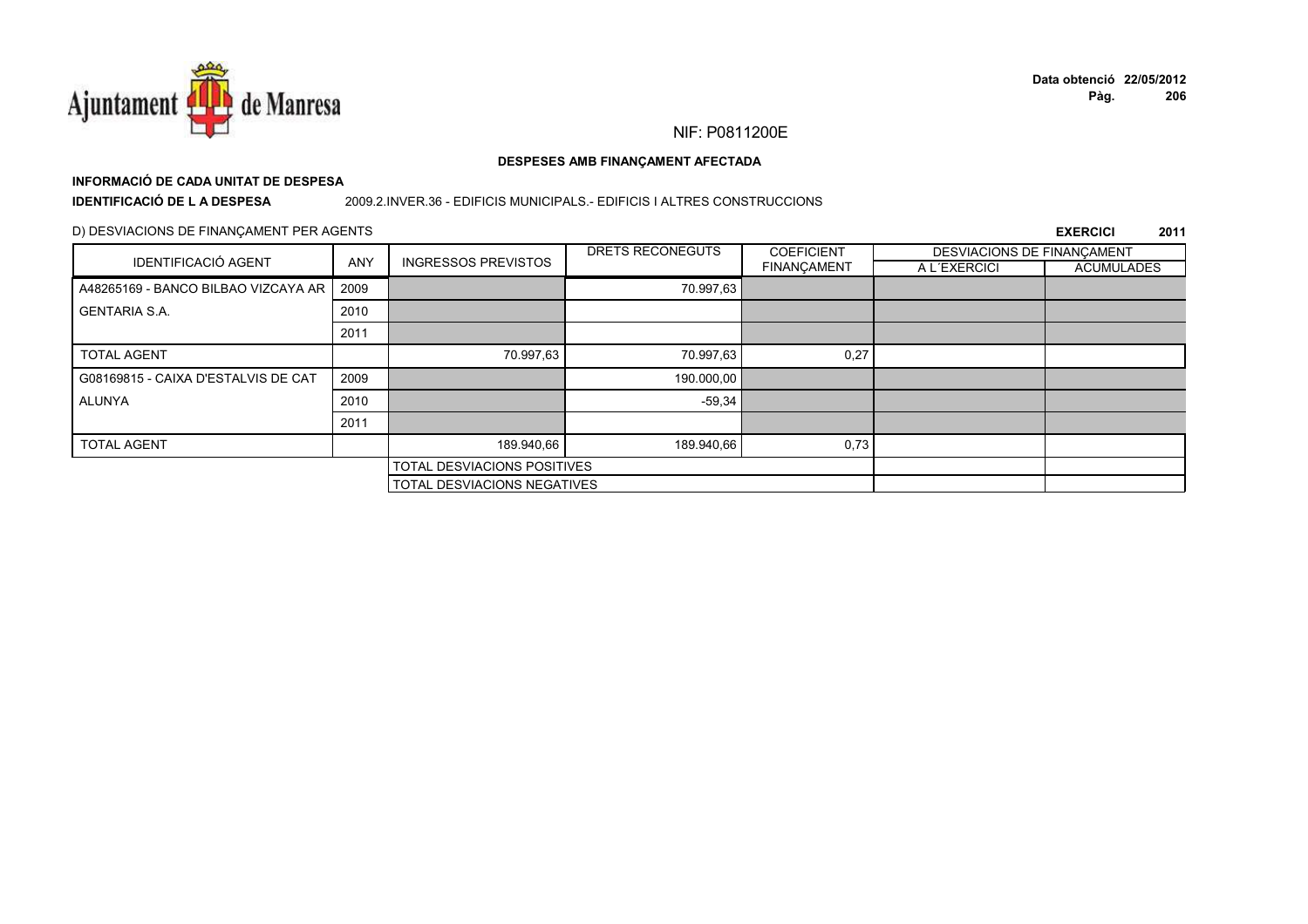

## **INFORMACIÓ DE CADA UNITAT DE DESPESA**

**IDENTIFICACIÓ DE L A DESPES**2009.2.INVER.39 - LLARS INFANTS.- EDIFICIS I ALTRES CONSTRUCCIONS

### A) DADES GENERALS IDENTIFICATIUS

**EJERCICIO<sup>2011</sup>**

| <b>DATA INICI</b><br>2009            | I APLICACIONES PRESUPUESTARIAS                  | AGENTES FINANCIADORES                             |
|--------------------------------------|-------------------------------------------------|---------------------------------------------------|
| <b>DURADA</b><br>6 anvs              | .75080 - Altres transf. de capital de la GENCAT | I S0811001G - GENERALITAT DE CATALUNYA            |
| 1.00<br>COEFICIENT FINANCAMENT TOTAL | .91301 - A llarg termini                        | LA48265169 - BANCO BILBAO VIZCAYA ARGENTARIA S.A. |
|                                      |                                                 | A82892993 - DEXIA SABADELL BANCO LOCAL            |
|                                      |                                                 |                                                   |

## B) GESTIÓ DE LA DESPESA

| <b>ANY</b>   | <b>DESPESES PREVISTES</b> | DESPESA COMPROMESA | <b>OBLIGACIONS</b><br><b>RECONEGUDES</b> | <b>DESPESA PENDENT</b> |
|--------------|---------------------------|--------------------|------------------------------------------|------------------------|
| 2009         |                           |                    | 639.300.21                               |                        |
| 2010         |                           |                    | 404.688,05                               |                        |
| 2011         |                           |                    |                                          |                        |
| <b>TOTAL</b> | 1.045.000,00              | 1.043.988,26       | 1.043.988,26                             | 1.011.74               |

| <b>ANY</b>   | <b>INGRESSOS PREVISTOS</b> | <b>INGRESSOS</b><br><b>COMPROMESOS</b> | DRETS RECONEGUTS | <b>INGRESSOS PENDENTS</b> |
|--------------|----------------------------|----------------------------------------|------------------|---------------------------|
| 2009         |                            |                                        | 1.045.000,00     |                           |
| 2010         |                            |                                        |                  |                           |
| 2011         |                            |                                        |                  |                           |
| <b>TOTAL</b> | 1.045.000,00               |                                        | 1.045.000.00     |                           |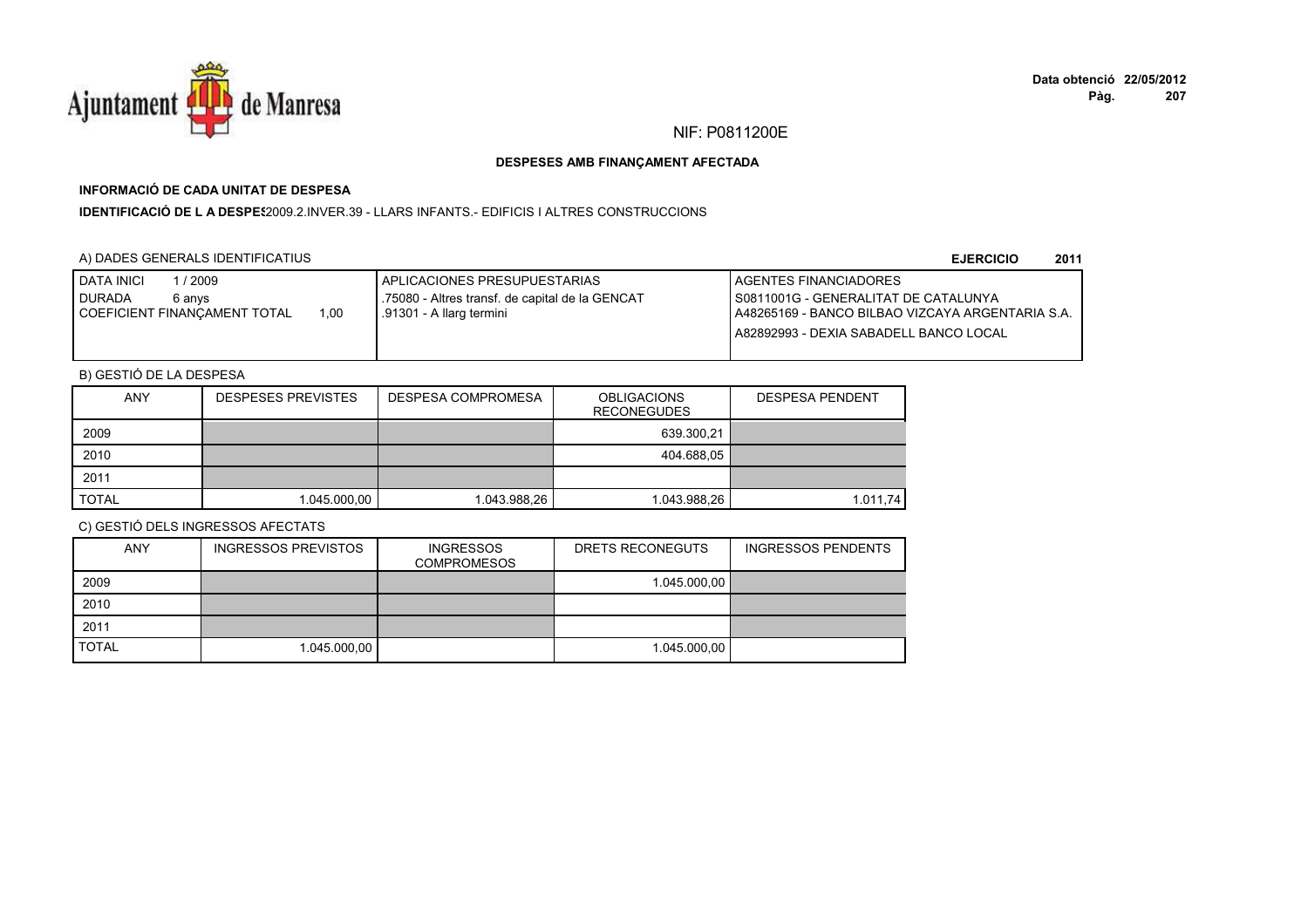

#### DESPESES AMB FINANÇAMENT AFECTADA

## INFORMACIÓ DE CADA UNITAT DE DESPESA

**IDENTIFICACIÓ DE LA DESPESA** 

#### 2009.2.INVER.39 - LLARS INFANTS.- EDIFICIS I ALTRES CONSTRUCCIONS

### D) DESVIACIONS DE FINANÇAMENT PER AGENTS

| <b>IDENTIFICACIÓ AGENT</b>          |            |                                    | DRETS RECONEGUTS | <b>COEFICIENT</b>  | DESVIACIONS DE FINANCAMENT |                   |
|-------------------------------------|------------|------------------------------------|------------------|--------------------|----------------------------|-------------------|
|                                     | <b>ANY</b> | <b>INGRESSOS PREVISTOS</b>         |                  | <b>FINANÇAMENT</b> | A L'EXERCICI               | <b>ACUMULADES</b> |
| A48265169 - BANCO BILBAO VIZCAYA AR | 2009       |                                    | 177.374,00       |                    |                            |                   |
| <b>GENTARIA S.A.</b>                | 2010       |                                    |                  |                    |                            |                   |
|                                     | 2011       |                                    |                  |                    |                            |                   |
| <b>TOTAL AGENT</b>                  |            | 177.374,00                         | 177.374,00       | 0,17               |                            | 171,73            |
| A82892993 - DEXIA SABADELL BANCO LO | 2009       |                                    | 147.626,00       |                    |                            |                   |
| CAL                                 | 2010       |                                    |                  |                    |                            |                   |
|                                     | 2011       |                                    |                  |                    |                            |                   |
| <b>TOTAL AGENT</b>                  |            | 147.626,00                         | 147.626,00       | 0,14               |                            | 142,93            |
| S0811001G - GENERALITAT DE CATALUN  | 2009       |                                    | 720.000,00       |                    |                            |                   |
| A                                   | 2010       |                                    |                  |                    |                            |                   |
|                                     | 2011       |                                    |                  |                    |                            |                   |
| <b>TOTAL AGENT</b>                  |            | 720.000,00                         | 720.000,00       | 0,69               |                            | 697,08            |
|                                     |            | <b>TOTAL DESVIACIONS POSITIVES</b> |                  |                    |                            | 1.011,74          |
|                                     |            | TOTAL DESVIACIONS NEGATIVES        |                  |                    |                            |                   |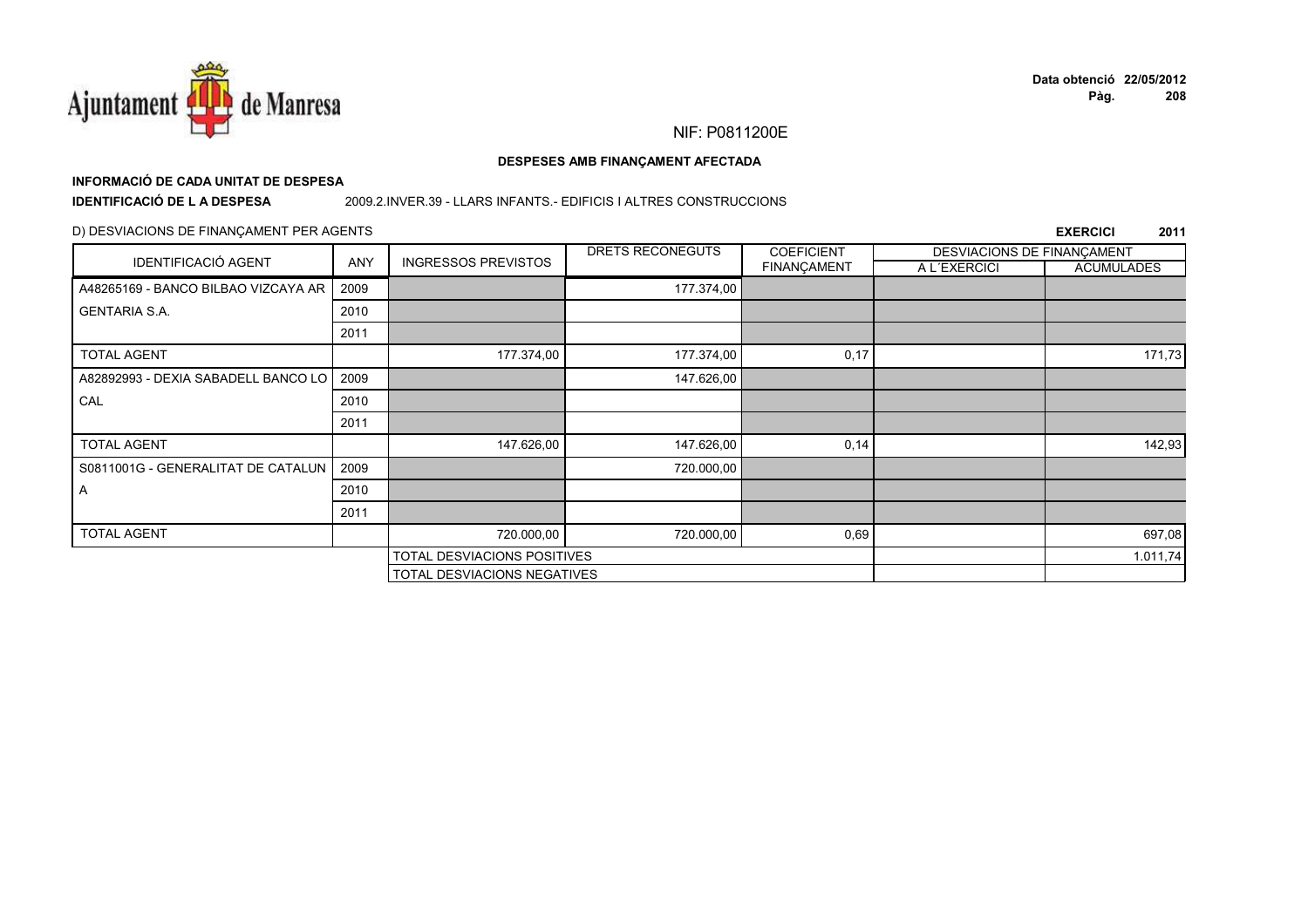

## **INFORMACIÓ DE CADA UNITAT DE DESPESA**

IDENTIFICACIÓ DE L A DESPE\$2009.2.INVER.40 - MUSEUS.- MAQUINARIA, INSTAL.UTILLATGE

### A) DADES GENERALS IDENTIFICATIUS

**EJERCICIO<sup>2011</sup>**

| 2009<br><b>DATA INICI</b><br><b>DURADA</b><br>6 anvs | I APLICACIONES PRESUPUESTARIAS<br>.91301 - A llarg termini | <b>I AGENTES FINANCIADORES</b><br>A82892993 - DEXIA SABADELL BANCO LOCAL |
|------------------------------------------------------|------------------------------------------------------------|--------------------------------------------------------------------------|
| .00<br>COEFICIENT FINANCAMENT TOTAL                  |                                                            |                                                                          |
|                                                      |                                                            |                                                                          |

## B) GESTIÓ DE LA DESPESA

| <b>ANY</b>   | <b>DESPESES PREVISTES</b> | DESPESA COMPROMESA | <b>OBLIGACIONS</b><br><b>RECONEGUDES</b> | <b>DESPESA PENDENT</b> |
|--------------|---------------------------|--------------------|------------------------------------------|------------------------|
| 2009         |                           |                    | 2.212,70                                 |                        |
| 2010         |                           |                    | 4.387,29                                 |                        |
| 2011         |                           |                    |                                          |                        |
| <b>TOTAL</b> | 6.599.99                  | 6.599.99           | 6.599.99                                 |                        |

| <b>ANY</b>   | <b>INGRESSOS PREVISTOS</b> | <b>INGRESSOS</b><br><b>COMPROMESOS</b> | DRETS RECONEGUTS | <b>INGRESSOS PENDENTS</b> |
|--------------|----------------------------|----------------------------------------|------------------|---------------------------|
| 2009         |                            |                                        | 6.600,00         |                           |
| 2010         |                            |                                        |                  |                           |
| 2011         |                            |                                        | $-0.01$          |                           |
| <b>TOTAL</b> | 6.599,99                   |                                        | 6.599,99         |                           |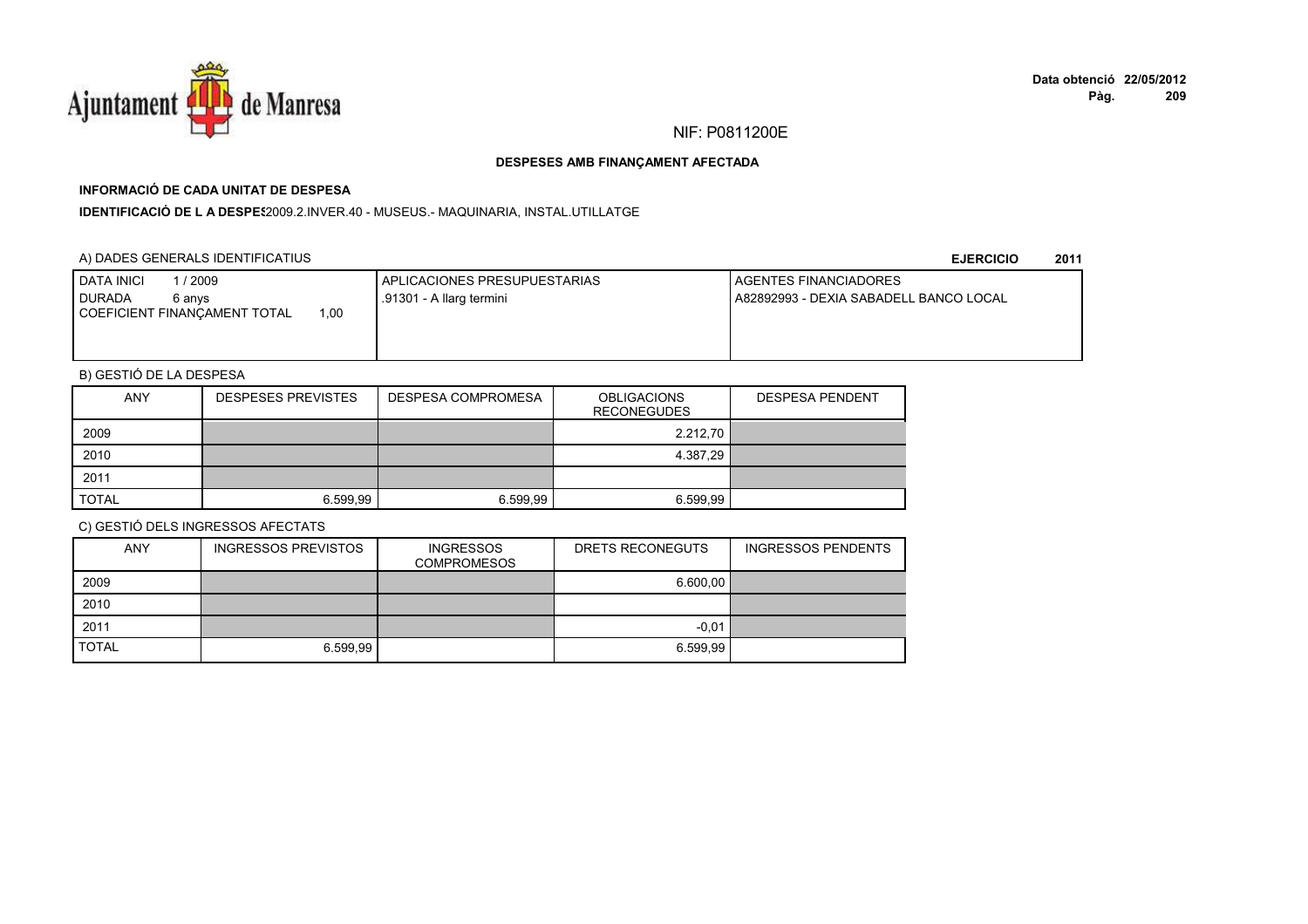

#### DESPESES AMB FINANÇAMENT AFECTADA

## INFORMACIÓ DE CADA UNITAT DE DESPESA

**IDENTIFICACIÓ DE LA DESPESA** 

2009.2.INVER.40 - MUSEUS.- MAQUINARIA, INSTAL.UTILLATGE

D) DESVIACIONS DE FINANÇAMENT PER AGENTS

|                                            |                                    |                            | DRETS RECONEGUTS | <b>COEFICIENT</b>  |              | DESVIACIONS DE FINANCAMENT |  |
|--------------------------------------------|------------------------------------|----------------------------|------------------|--------------------|--------------|----------------------------|--|
| <b>IDENTIFICACIÓ AGENT</b>                 | <b>ANY</b>                         | <b>INGRESSOS PREVISTOS</b> |                  | <b>FINANCAMENT</b> | A L'EXERCICI | ACUMULADES                 |  |
| A82892993 - DEXIA SABADELL BANCO LO   2009 |                                    |                            | 6,600.00         |                    |              |                            |  |
| CAL                                        | 2010                               |                            |                  |                    |              |                            |  |
|                                            | 2011                               |                            | $-0.01$          |                    |              |                            |  |
| <b>TOTAL AGENT</b>                         |                                    | 6.599.99                   | 6.599.99         | 1,00               | $-0.01$      |                            |  |
| TOTAL DESVIACIONS POSITIVES                |                                    |                            |                  |                    |              |                            |  |
|                                            | <b>TOTAL DESVIACIONS NEGATIVES</b> |                            |                  | 0,01               |              |                            |  |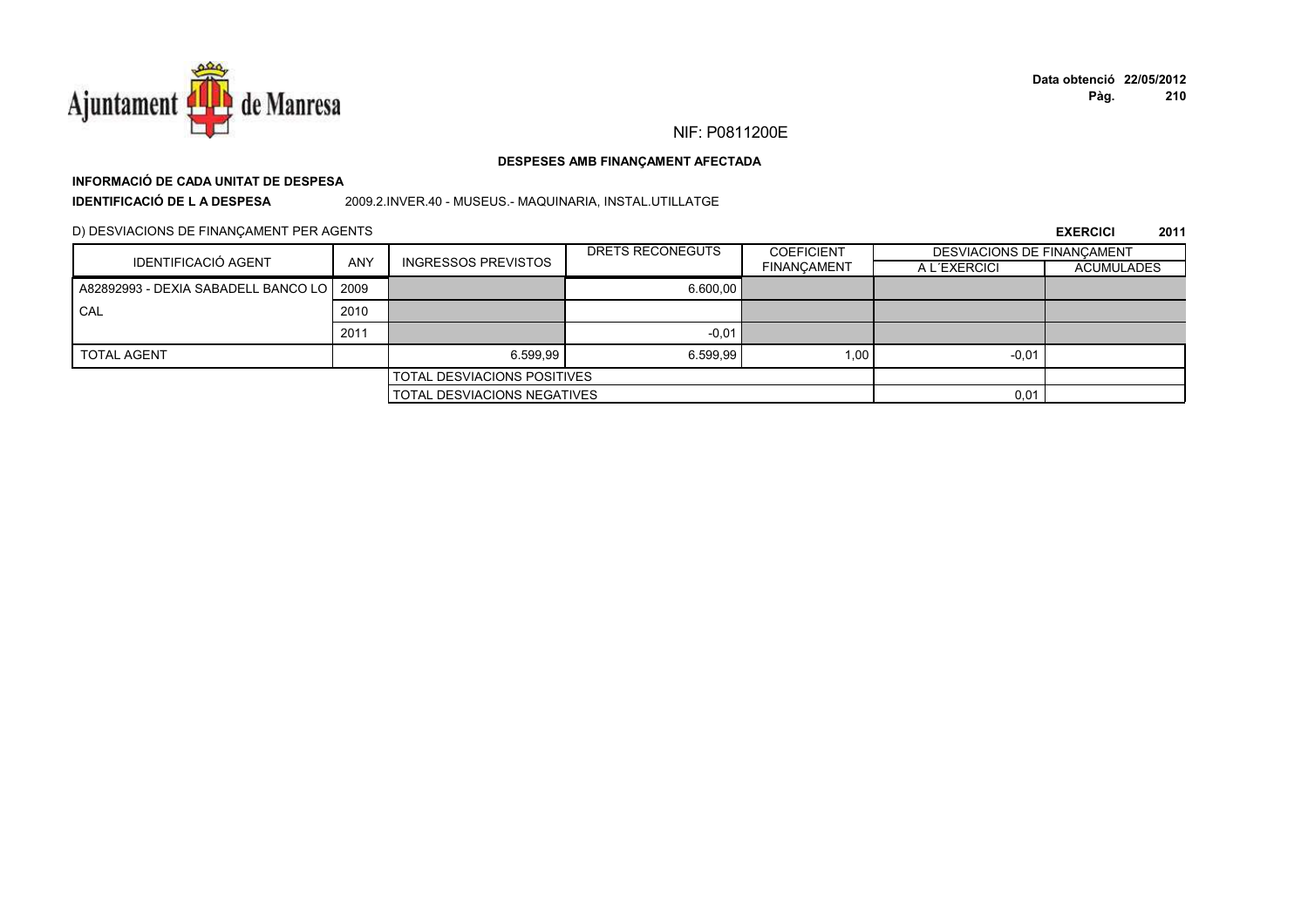

## **INFORMACIÓ DE CADA UNITAT DE DESPESA**

**IDENTIFICACIÓ DE L A DESPES**2009.2.INVER.41 - MANTENIMENT I MILLORA.- EDIFICIS I ALTRES CONSTRUCCIONS

### A) DADES GENERALS IDENTIFICATIUS

**EJERCICIO<sup>2011</sup>**

| <b>I DATA INICI</b><br>2009    |      | APLICACIONES PRESUPUESTARIAS | <b>AGENTES FINANCIADORES</b>                      |
|--------------------------------|------|------------------------------|---------------------------------------------------|
| <b>DURADA</b><br>6 anvs        |      | .91301 - A llarg termini     | LA48265169 - BANCO BILBAO VIZCAYA ARGENTARIA S.A. |
| I COEFICIENT FINANCAMENT TOTAL | 0.00 | .78000 - Altres              | I G08169815 - CAIXA D'ESTALVIS DE CATALUNYA       |
|                                |      |                              | LA28000719 - BANCO CREDITO LOCAL                  |
|                                |      |                              | <b>IALTRES - ALTRES SUBVENCIONS</b>               |

## B) GESTIÓ DE LA DESPESA

| <b>ANY</b>   | <b>DESPESES PREVISTES</b> | DESPESA COMPROMESA | <b>OBLIGACIONS</b><br><b>RECONEGUDES</b> | <b>DESPESA PENDENT</b> |
|--------------|---------------------------|--------------------|------------------------------------------|------------------------|
| 2009         |                           |                    |                                          |                        |
| 2010         |                           |                    | 60.880,54                                |                        |
| 2011         |                           |                    |                                          |                        |
| <b>TOTAL</b> | 60.880.54                 | 60.880,54          | 60.880.54                                |                        |

| <b>ANY</b>   | <b>INGRESSOS PREVISTOS</b> | <b>INGRESSOS</b><br><b>COMPROMESOS</b> | DRETS RECONEGUTS | <b>INGRESSOS PENDENTS</b> |
|--------------|----------------------------|----------------------------------------|------------------|---------------------------|
| 2009         |                            |                                        | 119.028,97       |                           |
| 2010         |                            |                                        | $-58.148.43$     |                           |
| 2011         |                            |                                        |                  |                           |
| <b>TOTAL</b> | 60.880,54                  |                                        | 60.880,54        |                           |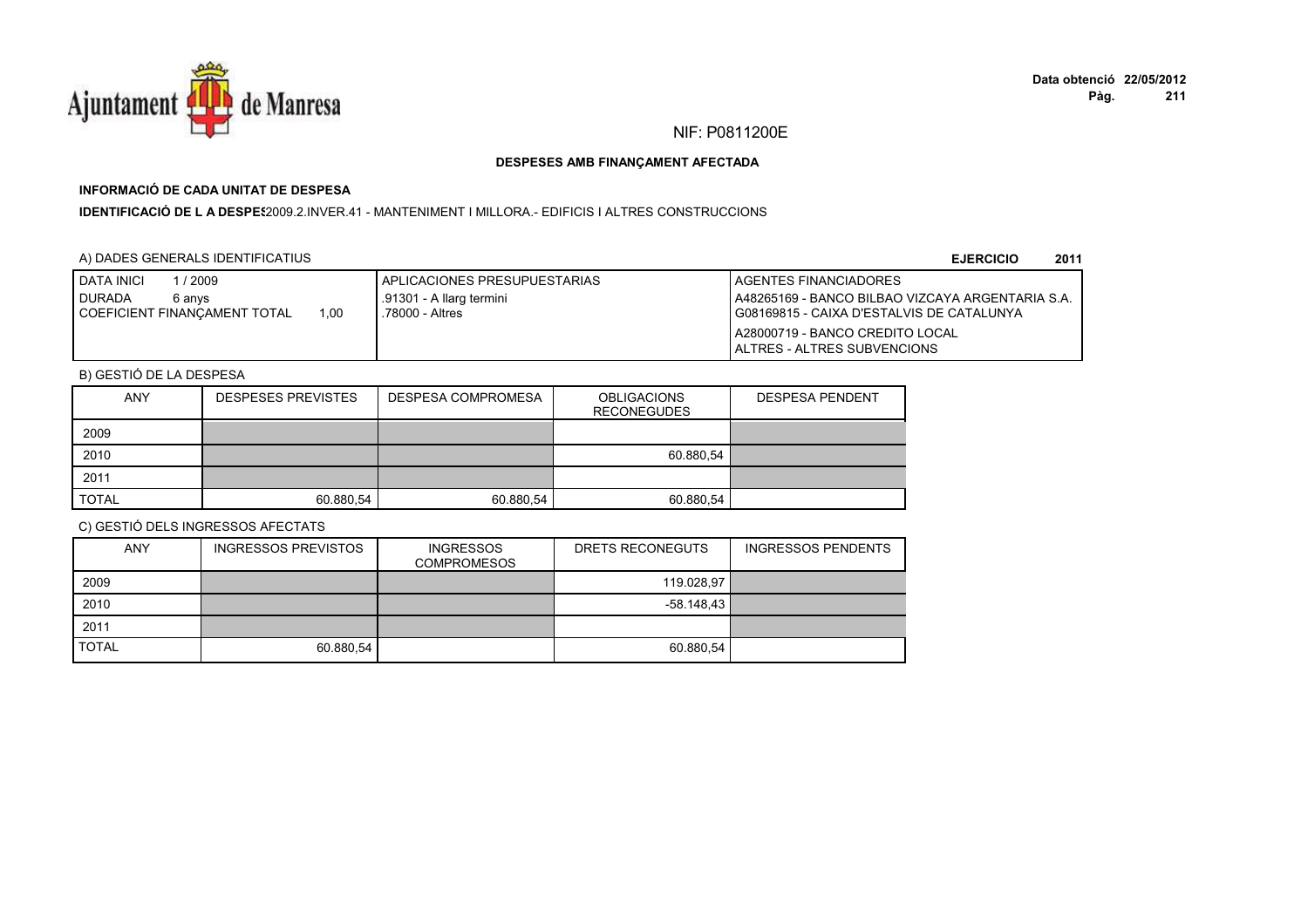

#### DESPESES AMB FINANÇAMENT AFECTADA

# INFORMACIÓ DE CADA UNITAT DE DESPESA

**IDENTIFICACIÓ DE LA DESPESA** 

#### 2009.2.INVER.41 - MANTENIMENT I MILLORA.- EDIFICIS I ALTRES CONSTRUCCIONS

### D) DESVIACIONS DE FINANÇAMENT PER AGENTS

|                                     |      |                                    | DRETS RECONEGUTS | <b>COEFICIENT</b> | DESVIACIONS DE FINANÇAMENT |                   |
|-------------------------------------|------|------------------------------------|------------------|-------------------|----------------------------|-------------------|
| <b>IDENTIFICACIÓ AGENT</b>          | ANY  | <b>INGRESSOS PREVISTOS</b>         |                  | FINANÇAMENT       | A L'EXERCICI               | <b>ACUMULADES</b> |
| A48265169 - BANCO BILBAO VIZCAYA AR | 2009 |                                    | 20.000,00        |                   |                            |                   |
| <b>GENTARIA S.A.</b>                | 2010 |                                    |                  |                   |                            |                   |
|                                     | 2011 |                                    |                  |                   |                            |                   |
| <b>TOTAL AGENT</b>                  |      | 20.000,00                          | 20.000,00        | 0,33              |                            |                   |
| G08169815 - CAIXA D'ESTALVIS DE CAT | 2009 |                                    | 61.447,84        |                   |                            |                   |
| ALUNYA                              | 2010 |                                    | $-58.148,43$     |                   |                            |                   |
|                                     | 2011 |                                    |                  |                   |                            |                   |
| <b>TOTAL AGENT</b>                  |      | 3.299,41                           | 3.299,41         | 0,05              |                            |                   |
| A28000719 - BANCO CREDITO LOCAL     | 2009 |                                    | 37.581,13        |                   |                            |                   |
|                                     | 2010 |                                    |                  |                   |                            |                   |
|                                     | 2011 |                                    |                  |                   |                            |                   |
| <b>TOTAL AGENT</b>                  |      | 37.581,13                          | 37.581,13        | 0,62              |                            |                   |
| ALTRES - ALTRES SUBVENCIONS         | 2009 |                                    |                  |                   |                            |                   |
|                                     | 2010 |                                    |                  |                   |                            |                   |
|                                     | 2011 |                                    |                  |                   |                            |                   |
| <b>TOTAL AGENT</b>                  |      |                                    |                  | 0,00              |                            |                   |
| TOTAL DESVIACIONS POSITIVES         |      |                                    |                  |                   |                            |                   |
|                                     |      | <b>TOTAL DESVIACIONS NEGATIVES</b> |                  |                   |                            |                   |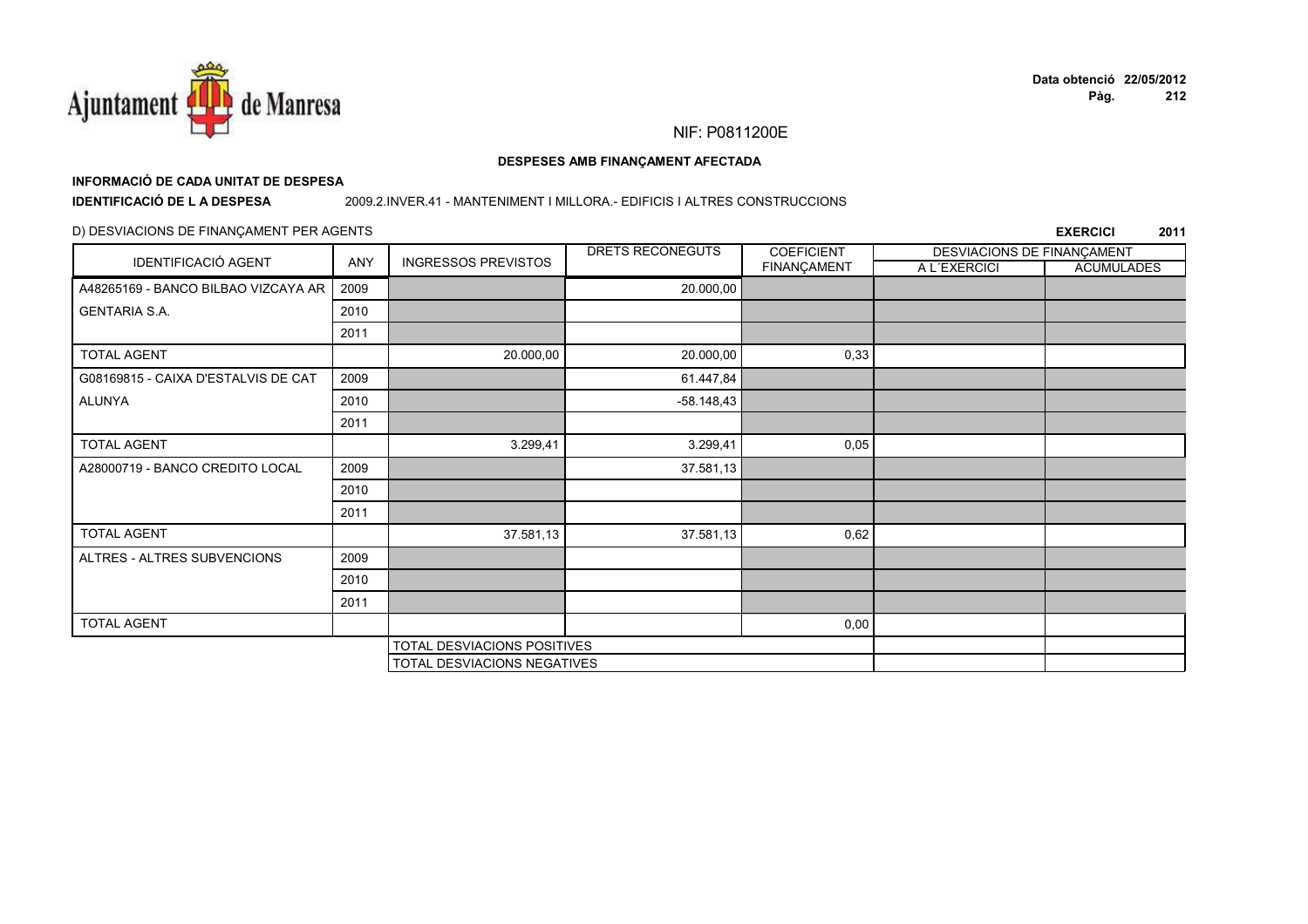

## **INFORMACIÓ DE CADA UNITAT DE DESPESA**

**IDENTIFICACIÓ DE L A DESPES**2009.2.INVER.50 - PROGRAMA PROMOCIÓ DE LA DONA.- EDIFICIS I ALTRES CONSTRUCCIONS

## A) DADES GENERALS IDENTIFICATIUS

**EJERCICIO<sup>2011</sup>**

| <b>I DATA INICI</b><br>/ 2009<br><b>I DURADA</b><br>6 anvs<br>1.00<br>I COEFICIENT FINANCAMENT TOTAL | APLICACIONES PRESUPUESTARIAS<br>.91301 - A llarg termini<br>.75081 - Subvenció Pla de Barris | <b>I AGENTES FINANCIADORES</b><br>LA48265169 - BANCO BILBAO VIZCAYA ARGENTARIA S.A.<br>I S0811001G - GENERALITAT DE CATALUNYA |
|------------------------------------------------------------------------------------------------------|----------------------------------------------------------------------------------------------|-------------------------------------------------------------------------------------------------------------------------------|
|------------------------------------------------------------------------------------------------------|----------------------------------------------------------------------------------------------|-------------------------------------------------------------------------------------------------------------------------------|

## B) GESTIÓ DE LA DESPESA

| <b>ANY</b>   | <b>DESPESES PREVISTES</b> | <b>DESPESA COMPROMESA</b> | <b>OBLIGACIONS</b><br><b>RECONEGUDES</b> | <b>DESPESA PENDENT</b> |
|--------------|---------------------------|---------------------------|------------------------------------------|------------------------|
| 2009         |                           |                           | 68.452.76                                |                        |
| 2010         |                           |                           | 195.583,30                               |                        |
| 2011         |                           |                           | 5.959.77                                 |                        |
| <b>TOTAL</b> | 270.000,00                | 269.995,83                | 269.995,83                               | 4.17                   |

| <b>ANY</b>   | <b>INGRESSOS PREVISTOS</b> | <b>INGRESSOS</b><br><b>COMPROMESOS</b> | DRETS RECONEGUTS | <b>INGRESSOS PENDENTS</b> |
|--------------|----------------------------|----------------------------------------|------------------|---------------------------|
| 2009         |                            |                                        | 270.000,00       |                           |
| 2010         |                            |                                        |                  |                           |
| 2011         |                            |                                        |                  |                           |
| <b>TOTAL</b> | 270.000,00                 |                                        | 270.000,00       |                           |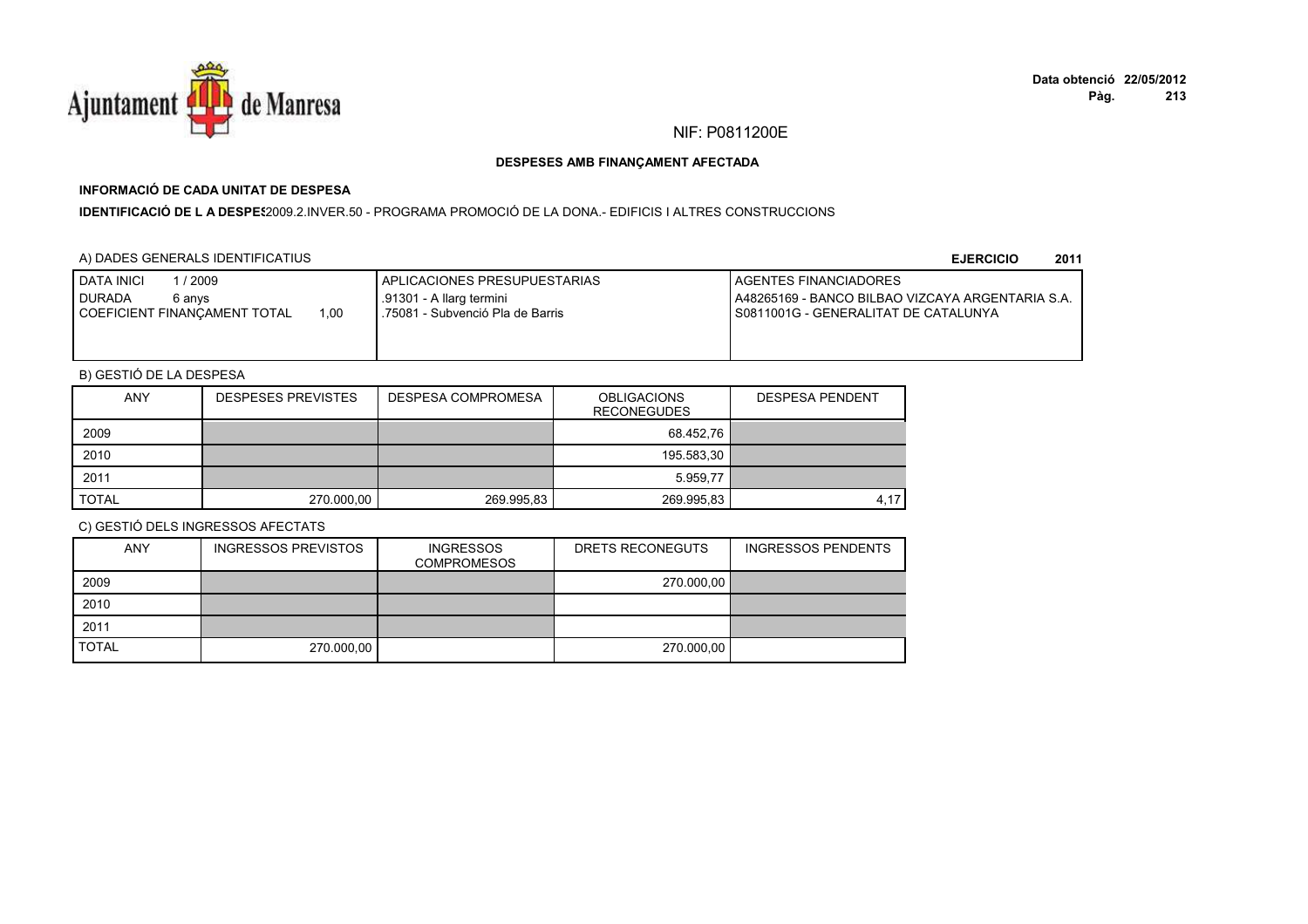

# **INFORMACIÓ DE CADA UNITAT DE DESPESA**

**IDENTIFICACIÓ DE L A DESPESA**

#### 2009.2.INVER.50 - PROGRAMA PROMOCIÓ DE LA DONA.- EDIFICIS I ALTRES CONSTRUCCIONS

### D) DESVIACIONS DE FINANÇAMENT PER AGENTS

|                                     |            |                             | DRETS RECONEGUTS                   | <b>COEFICIENT</b> | DESVIACIONS DE FINANCAMENT |                   |
|-------------------------------------|------------|-----------------------------|------------------------------------|-------------------|----------------------------|-------------------|
| <b>IDENTIFICACIÓ AGENT</b>          | <b>ANY</b> | <b>INGRESSOS PREVISTOS</b>  |                                    | FINANÇAMENT       | A L'EXERCICI               | <b>ACUMULADES</b> |
| A48265169 - BANCO BILBAO VIZCAYA AR | 2009       |                             | 135.000,00                         |                   |                            |                   |
| <b>GENTARIA S.A.</b>                | 2010       |                             |                                    |                   |                            |                   |
|                                     | 2011       |                             |                                    |                   |                            |                   |
| <b>TOTAL AGENT</b>                  |            | 135.000,00                  | 135.000,00                         | 0,50              | $-2.979.89$                | 2,09              |
| S0811001G - GENERALITAT DE CATALUN  | 2009       |                             | 135.000,00                         |                   |                            |                   |
| A                                   | 2010       |                             |                                    |                   |                            |                   |
|                                     | 2011       |                             |                                    |                   |                            |                   |
| <b>TOTAL AGENT</b>                  |            | 135.000.00                  | 135.000.00                         | 0,50              | $-2.979.89$                | 2,09              |
|                                     |            | TOTAL DESVIACIONS POSITIVES |                                    |                   |                            | 4,18              |
|                                     |            |                             | <b>TOTAL DESVIACIONS NEGATIVES</b> |                   |                            |                   |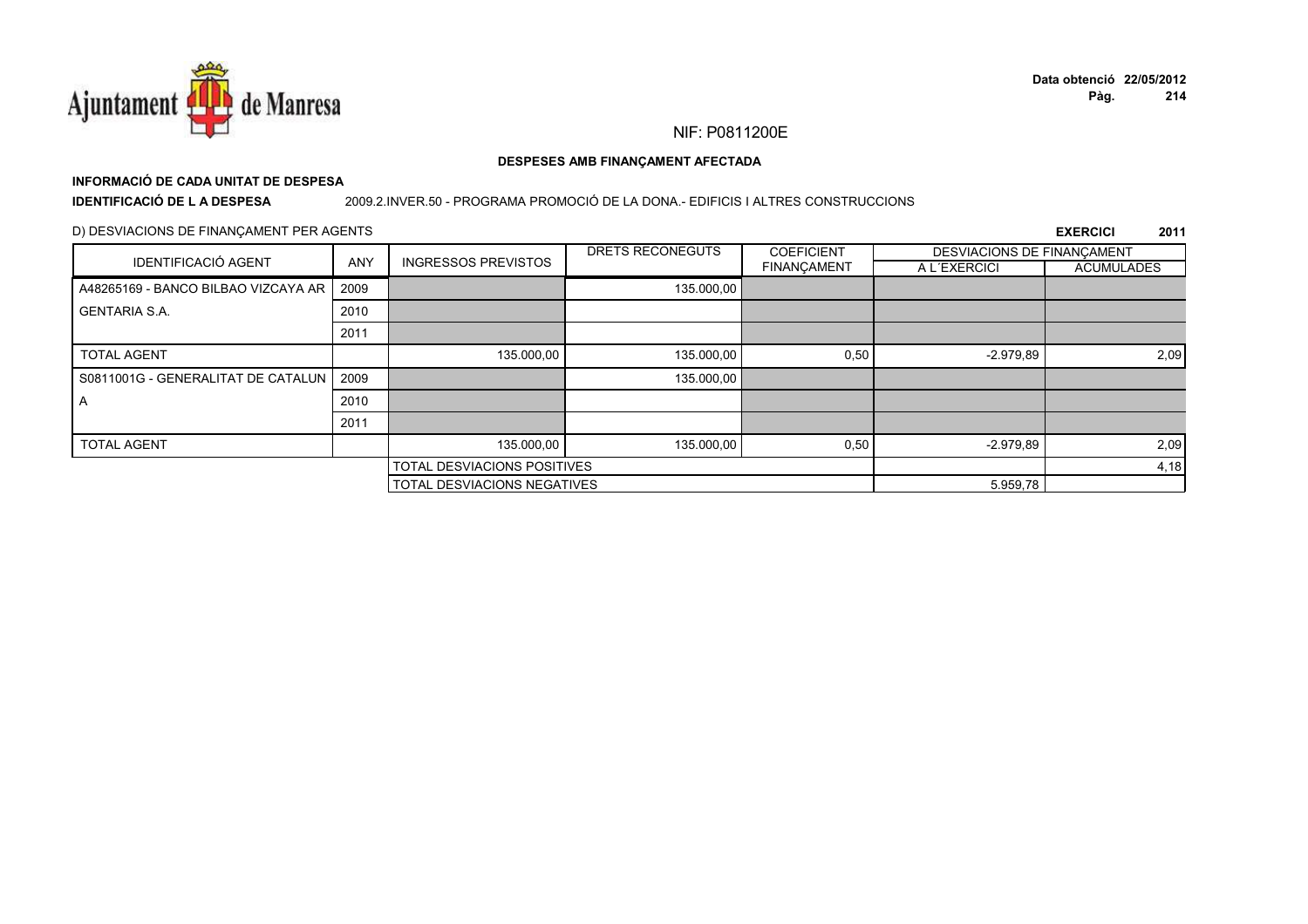

## **INFORMACIÓ DE CADA UNITAT DE DESPESA**

I**DENTIFICACIÓ DE L A DESPE**\$2009.2.INVER.58 - CENTRES EDUCACIÓ INFANTIL I PRIMARIA.- MOBILIARI I ESTRIS

### A) DADES GENERALS IDENTIFICATIUS

**EJERCICIO<sup>2011</sup>**

| <b>I DATA INICI</b><br>1 / 2009<br><b>I DURADA</b><br>6 anvs<br>0.00<br>COEFICIENT FINANCAMENT TOTAL | APLICACIONES PRESUPUESTARIAS<br>.91301 - A llarg termini | AGENTES FINANCIADORES<br>A82892993 - DEXIA SABADELL BANCO LOCAL |
|------------------------------------------------------------------------------------------------------|----------------------------------------------------------|-----------------------------------------------------------------|
|                                                                                                      |                                                          |                                                                 |

## B) GESTIÓ DE LA DESPESA

| <b>ANY</b>   | <b>DESPESES PREVISTES</b> | DESPESA COMPROMESA | <b>OBLIGACIONS</b><br><b>RECONEGUDES</b> | <b>DESPESA PENDENT</b> |
|--------------|---------------------------|--------------------|------------------------------------------|------------------------|
| 2009         |                           |                    | 28.273,33                                |                        |
| 2010         |                           |                    | 3.793,75                                 |                        |
| 2011         |                           |                    | 3.363,00                                 |                        |
| <b>TOTAL</b> | 35.604,08                 | 35.604,08          | 35.430,08                                | 174,00                 |

| <b>ANY</b>   | <b>INGRESSOS PREVISTOS</b> | <b>INGRESSOS</b><br><b>COMPROMESOS</b> | DRETS RECONEGUTS | <b>INGRESSOS PENDENTS</b> |
|--------------|----------------------------|----------------------------------------|------------------|---------------------------|
| 2009         |                            |                                        | 40.600,00        |                           |
| 2010         |                            |                                        | -4.995.92        |                           |
| 2011         |                            |                                        |                  |                           |
| <b>TOTAL</b> | 35.604,08                  |                                        | 35.604,08        |                           |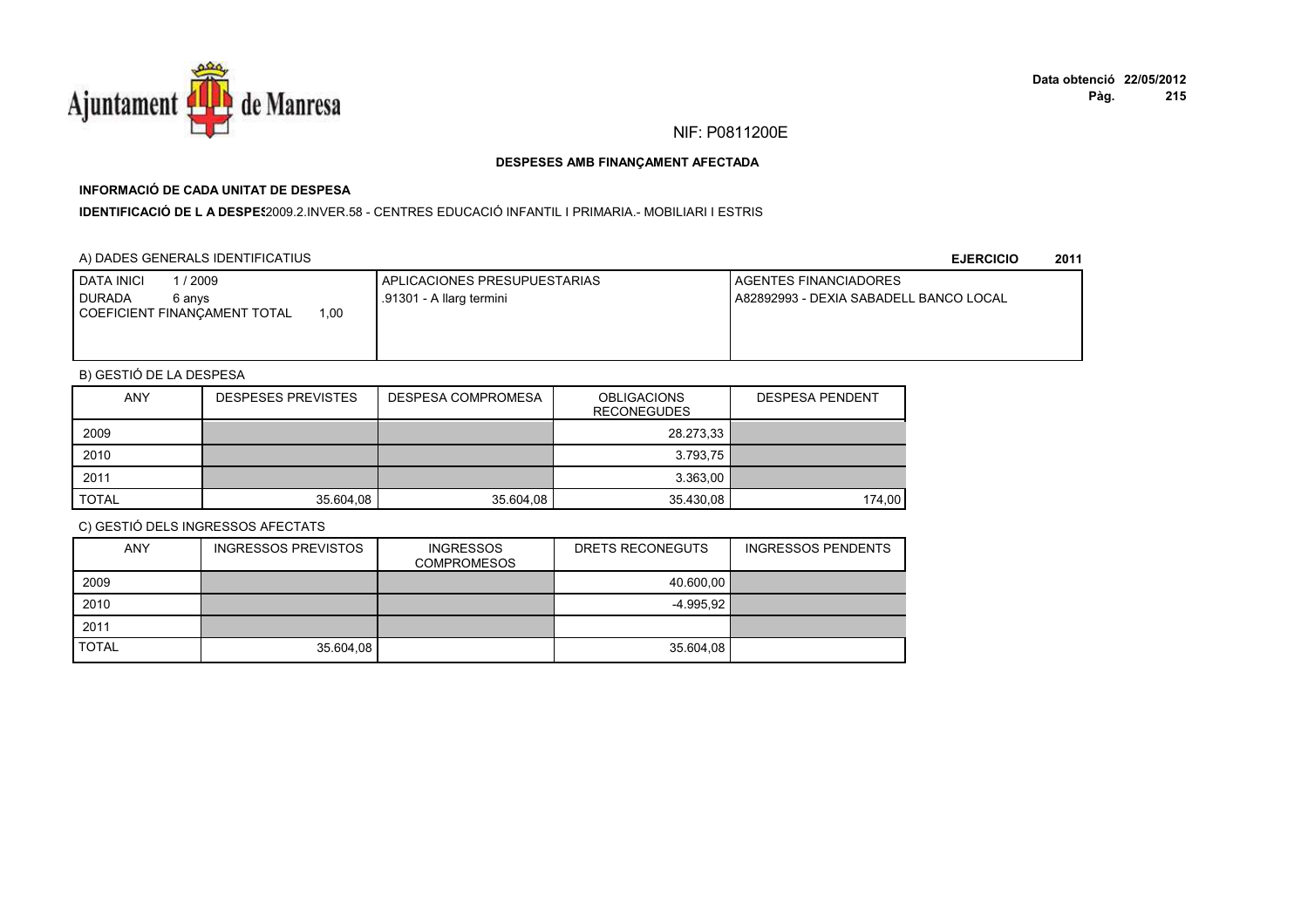

#### DESPESES AMB FINANÇAMENT AFECTADA

# INFORMACIÓ DE CADA UNITAT DE DESPESA

**IDENTIFICACIÓ DE LA DESPESA** 

#### 2009.2.INVER.58 - CENTRES EDUCACIÓ INFANTIL I PRIMARIA.- MOBILIARI I ESTRIS

### D) DESVIACIONS DE FINANÇAMENT PER AGENTS

| <b>IDENTIFICACIÓ AGENT</b>                 |                                    |                            | DRETS RECONEGUTS | <b>COEFICIENT</b>  | DESVIACIONS DE FINANCAMENT |                   |
|--------------------------------------------|------------------------------------|----------------------------|------------------|--------------------|----------------------------|-------------------|
|                                            | <b>ANY</b>                         | <b>INGRESSOS PREVISTOS</b> |                  | <b>FINANCAMENT</b> | A L'EXERCICI               | <b>ACUMULADES</b> |
| A82892993 - DEXIA SABADELL BANCO LO   2009 |                                    |                            | 40.600.00        |                    |                            |                   |
| CAL                                        | 2010                               |                            | $-4.995.92$      |                    |                            |                   |
|                                            | 2011                               |                            |                  |                    |                            |                   |
| <b>TOTAL AGENT</b>                         |                                    | 35.604.08                  | 35.604.08        | 1.00               | $-3.363.00$                | 174,00            |
| <b>TOTAL DESVIACIONS POSITIVES</b>         |                                    |                            |                  |                    |                            | 174,00            |
|                                            | <b>TOTAL DESVIACIONS NEGATIVES</b> |                            |                  | 3.363,00           |                            |                   |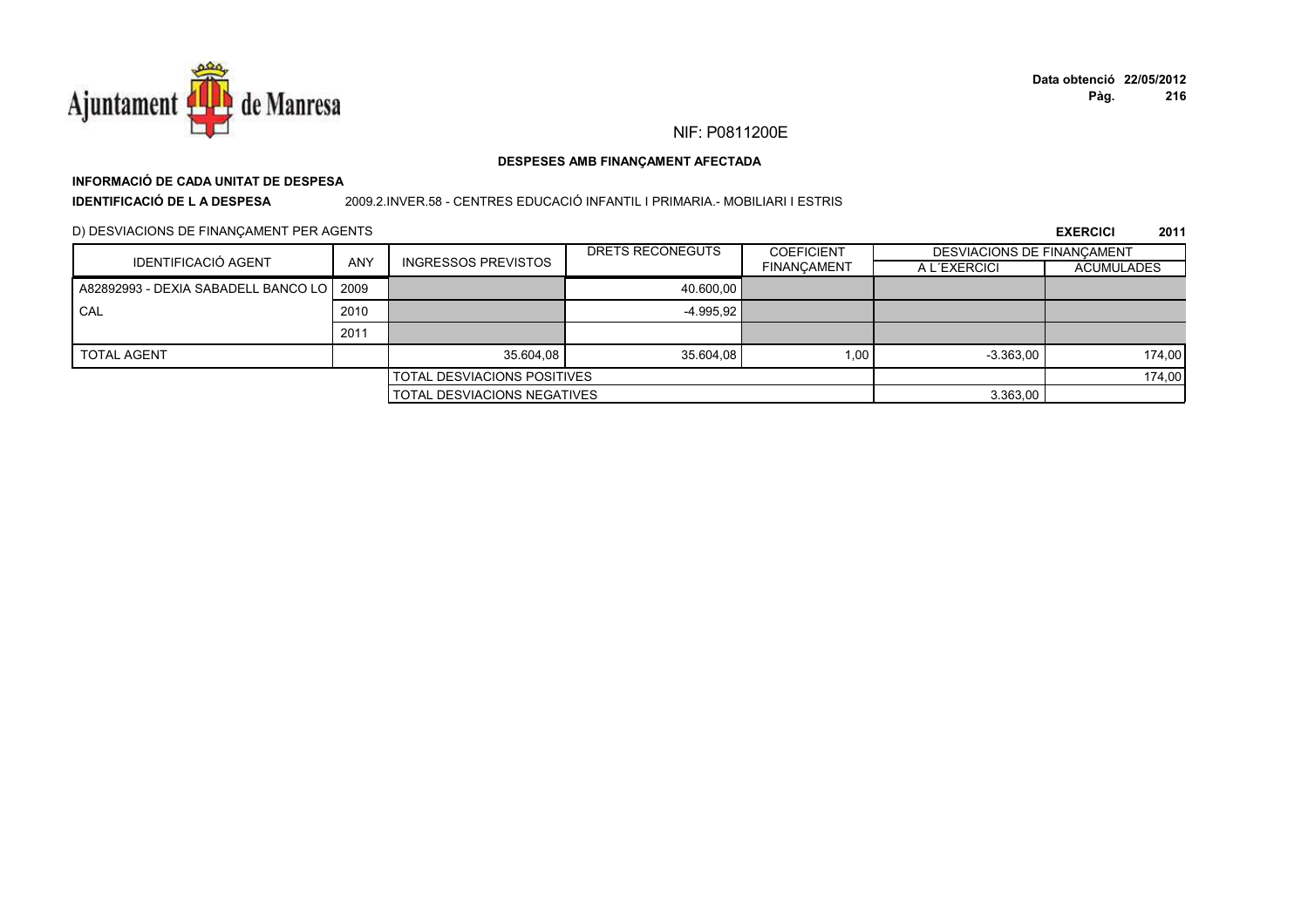

## **INFORMACIÓ DE CADA UNITAT DE DESPESA**

I**DENTIFICACIÓ DE L A DESPE**\$2009.2.INVER.60 - RECOLLIDA ESCOMBRARIES I NETEJA VIARIA.- MOBILIARI I ESTRIS

### A) DADES GENERALS IDENTIFICATIUS

**EJERCICIO<sup>2011</sup>**

| <b>DATA INICI</b><br>2009<br>I DURADA<br>6 anvs<br>00،،<br>COEFICIENT FINANCAMENT TOTAL | APLICACIONES PRESUPUESTARIAS<br>.91301 - A llarg termini | <b>I AGENTES FINANCIADORES</b><br>A82892993 - DEXIA SABADELL BANCO LOCAL |
|-----------------------------------------------------------------------------------------|----------------------------------------------------------|--------------------------------------------------------------------------|
|                                                                                         |                                                          |                                                                          |

## B) GESTIÓ DE LA DESPESA

| <b>ANY</b>   | <b>DESPESES PREVISTES</b> | DESPESA COMPROMESA | <b>OBLIGACIONS</b><br><b>RECONEGUDES</b> | <b>DESPESA PENDENT</b> |
|--------------|---------------------------|--------------------|------------------------------------------|------------------------|
| 2009         |                           |                    | 1.768.77                                 |                        |
| 2010         |                           |                    | 20.347,93                                |                        |
| 2011         |                           |                    |                                          |                        |
| <b>TOTAL</b> | 22.116,70                 | 22.116,70          | 22.116,70                                |                        |

| <b>ANY</b>   | <b>INGRESSOS PREVISTOS</b> | <b>INGRESSOS</b><br><b>COMPROMESOS</b> | DRETS RECONEGUTS | <b>INGRESSOS PENDENTS</b> |
|--------------|----------------------------|----------------------------------------|------------------|---------------------------|
| 2009         |                            |                                        | 22.117,84        |                           |
| 2010         |                            |                                        | $-1.14$          |                           |
| 2011         |                            |                                        |                  |                           |
| <b>TOTAL</b> | 22.116,70                  |                                        | 22.116,70        |                           |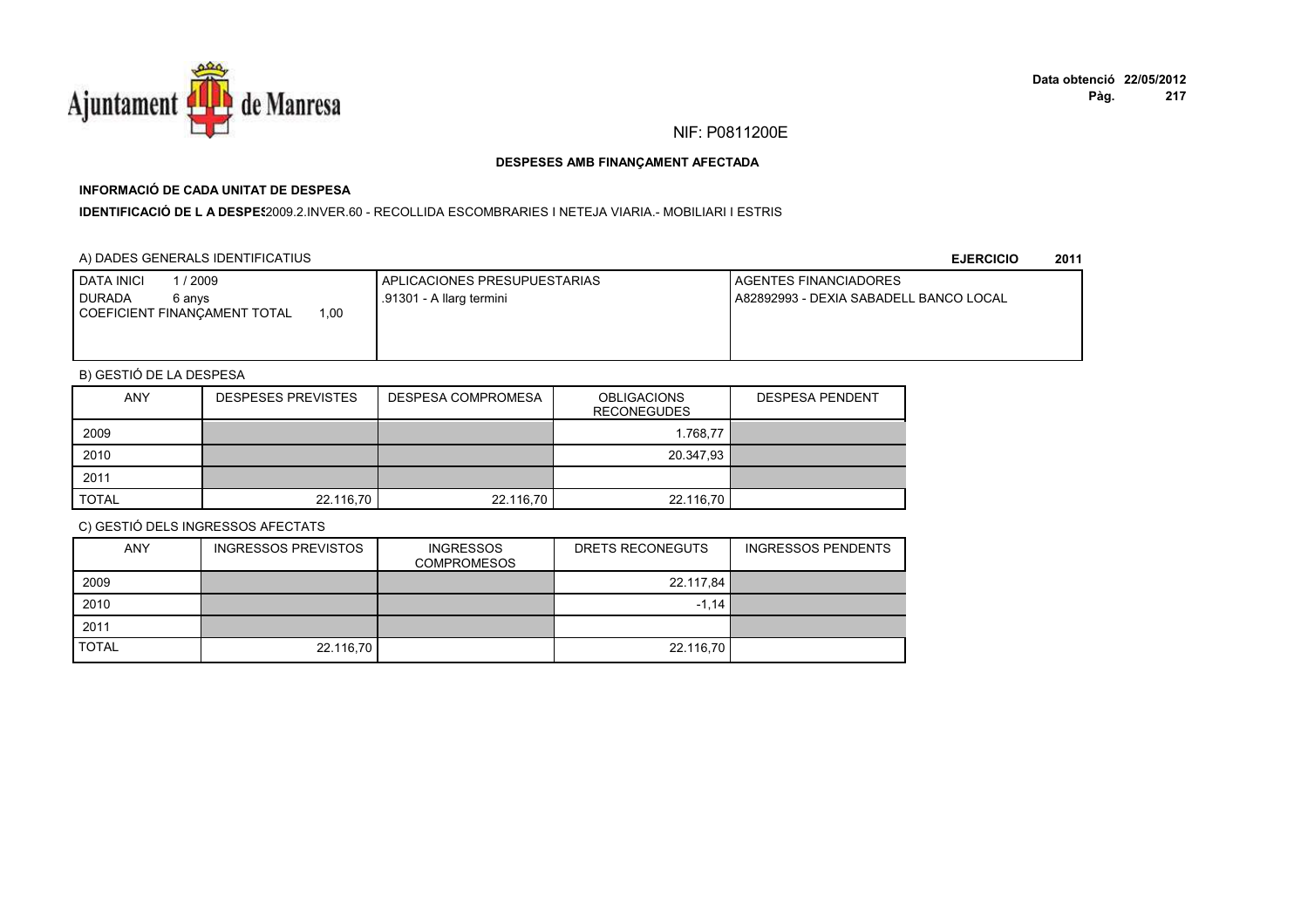

#### DESPESES AMB FINANÇAMENT AFECTADA

## INFORMACIÓ DE CADA UNITAT DE DESPESA **IDENTIFICACIÓ DE LA DESPESA**

#### 2009.2.INVER.60 - RECOLLIDA ESCOMBRARIES I NETEJA VIARIA.- MOBILIARI I ESTRIS

### D) DESVIACIONS DE FINANÇAMENT PER AGENTS

| IDENTIFICACIÓ AGENT                        |            |                            | DRETS RECONEGUTS | <b>COEFICIENT</b>  | DESVIACIONS DE FINANCAMENT |                   |
|--------------------------------------------|------------|----------------------------|------------------|--------------------|----------------------------|-------------------|
|                                            | <b>ANY</b> | <b>INGRESSOS PREVISTOS</b> |                  | <b>FINANCAMENT</b> | A L'EXERCICI               | <b>ACUMULADES</b> |
| A82892993 - DEXIA SABADELL BANCO LO   2009 |            |                            | 22.117.84        |                    |                            |                   |
| CAL                                        | 2010       |                            | $-1.14$          |                    |                            |                   |
|                                            | 2011       |                            |                  |                    |                            |                   |
| <b>TOTAL AGENT</b>                         |            | 22.116.70                  | 22.116.70        | 1,00               |                            |                   |
| <b>TOTAL DESVIACIONS POSITIVES</b>         |            |                            |                  |                    |                            |                   |
| <b>TOTAL DESVIACIONS NEGATIVES</b>         |            |                            |                  |                    |                            |                   |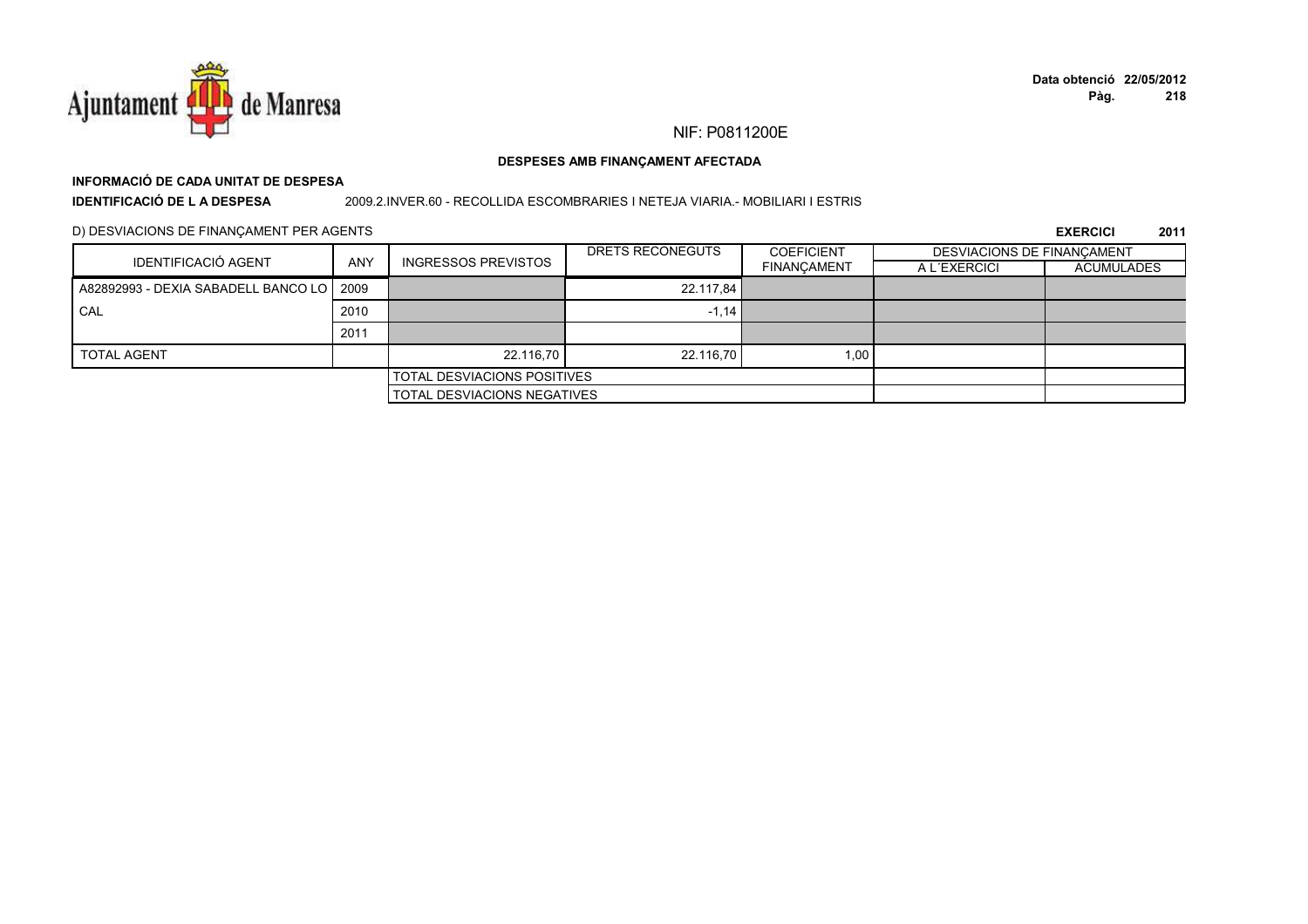

## **INFORMACIÓ DE CADA UNITAT DE DESPESA**

**IDENTIFICACIÓ DE L A DESPES**2009.2.INVER.64 - ESPORT ESCOLAR.- MOBILIARI I ESTRIS

### A) DADES GENERALS IDENTIFICATIUS

#### **EJERCICIO<sup>2011</sup>**

| <b>DATA INICI</b><br>/ 2009<br>I DURADA<br>6 anvs<br>1.00<br>COEFICIENT FINANCAMENT TOTAL | I APLICACIONES PRESUPUESTARIAS<br>.91301 - A llarg termini<br>76100 - Diputació de Barcelona | <b>I AGENTES FINANCIADORES</b><br>A82892993 - DEXIA SABADELL BANCO LOCAL<br>I P0800000B - DIPUTACIO DE BARCELONA |
|-------------------------------------------------------------------------------------------|----------------------------------------------------------------------------------------------|------------------------------------------------------------------------------------------------------------------|
|-------------------------------------------------------------------------------------------|----------------------------------------------------------------------------------------------|------------------------------------------------------------------------------------------------------------------|

## B) GESTIÓ DE LA DESPESA

| <b>ANY</b>   | <b>DESPESES PREVISTES</b> | DESPESA COMPROMESA | <b>OBLIGACIONS</b><br><b>RECONEGUDES</b> | <b>DESPESA PENDENT</b> |
|--------------|---------------------------|--------------------|------------------------------------------|------------------------|
| 2009         |                           |                    | 49.589.67                                |                        |
| 2010         |                           |                    | 15.406,55                                |                        |
| 2011         |                           |                    | 546.63                                   |                        |
| <b>TOTAL</b> | 65.664.38                 | 65.542,85          | 65.542,85                                | 121,53                 |

| <b>ANY</b>   | <b>INGRESSOS PREVISTOS</b> | <b>INGRESSOS</b><br><b>COMPROMESOS</b> | DRETS RECONEGUTS | <b>INGRESSOS PENDENTS</b> |
|--------------|----------------------------|----------------------------------------|------------------|---------------------------|
| 2009         |                            |                                        | 65.664,38        |                           |
| 2010         |                            |                                        |                  |                           |
| 2011         |                            |                                        |                  |                           |
| <b>TOTAL</b> | 65.664,38                  |                                        | 65.664,38        |                           |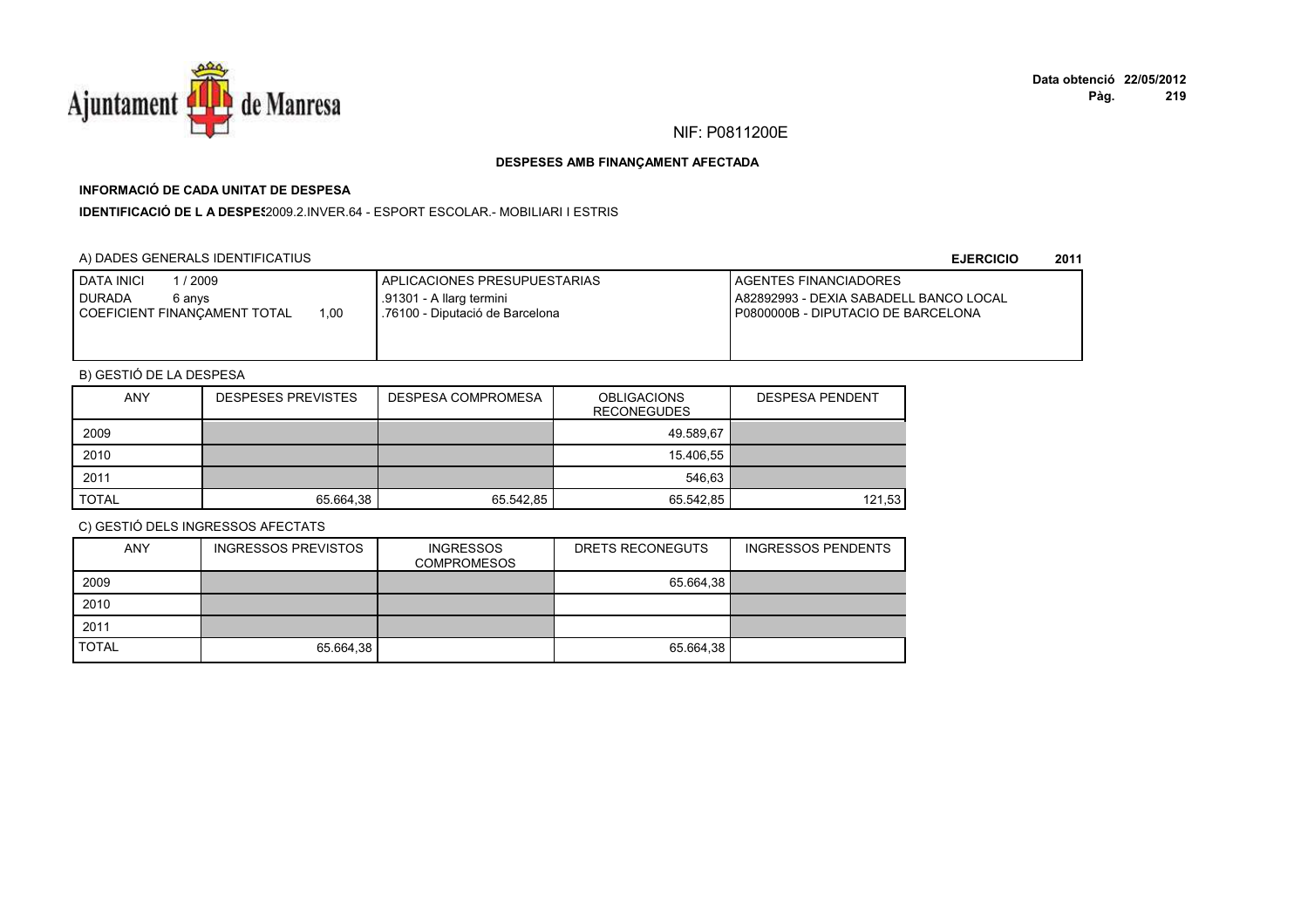

#### DESPESES AMB FINANÇAMENT AFECTADA

# INFORMACIÓ DE CADA UNITAT DE DESPESA

**IDENTIFICACIÓ DE LA DESPESA** 

2009.2.INVER.64 - ESPORT ESCOLAR.- MOBILIARI I ESTRIS

#### D) DESVIACIONS DE FINANÇAMENT PER AGENTS

|                                          |            |                             | DRETS RECONEGUTS                   | <b>COEFICIENT</b> | DESVIACIONS DE FINANCAMENT |                   |
|------------------------------------------|------------|-----------------------------|------------------------------------|-------------------|----------------------------|-------------------|
| <b>IDENTIFICACIÓ AGENT</b>               | <b>ANY</b> | <b>INGRESSOS PREVISTOS</b>  |                                    | FINANÇAMENT       | A L'EXERCICI               | <b>ACUMULADES</b> |
| P0800000B - DIPUTACIO DE BARCELONA       | 2009       |                             | 15.000,00                          |                   |                            |                   |
|                                          | 2010       |                             |                                    |                   |                            |                   |
|                                          | 2011       |                             |                                    |                   |                            |                   |
| <b>TOTAL AGENT</b>                       |            | 15.000,00                   | 15.000,00                          | 0,23              | $-124,87$                  | 27,76             |
| A82892993 - DEXIA SABADELL BANCO LO 2009 |            |                             | 50.664,38                          |                   |                            |                   |
| CAL                                      | 2010       |                             |                                    |                   |                            |                   |
|                                          | 2011       |                             |                                    |                   |                            |                   |
| <b>TOTAL AGENT</b>                       |            | 50.664,38                   | 50.664,38                          | 0,77              | $-421,76$                  | 93,77             |
|                                          |            | TOTAL DESVIACIONS POSITIVES |                                    |                   | 121,53                     |                   |
|                                          |            |                             | <b>TOTAL DESVIACIONS NEGATIVES</b> |                   |                            |                   |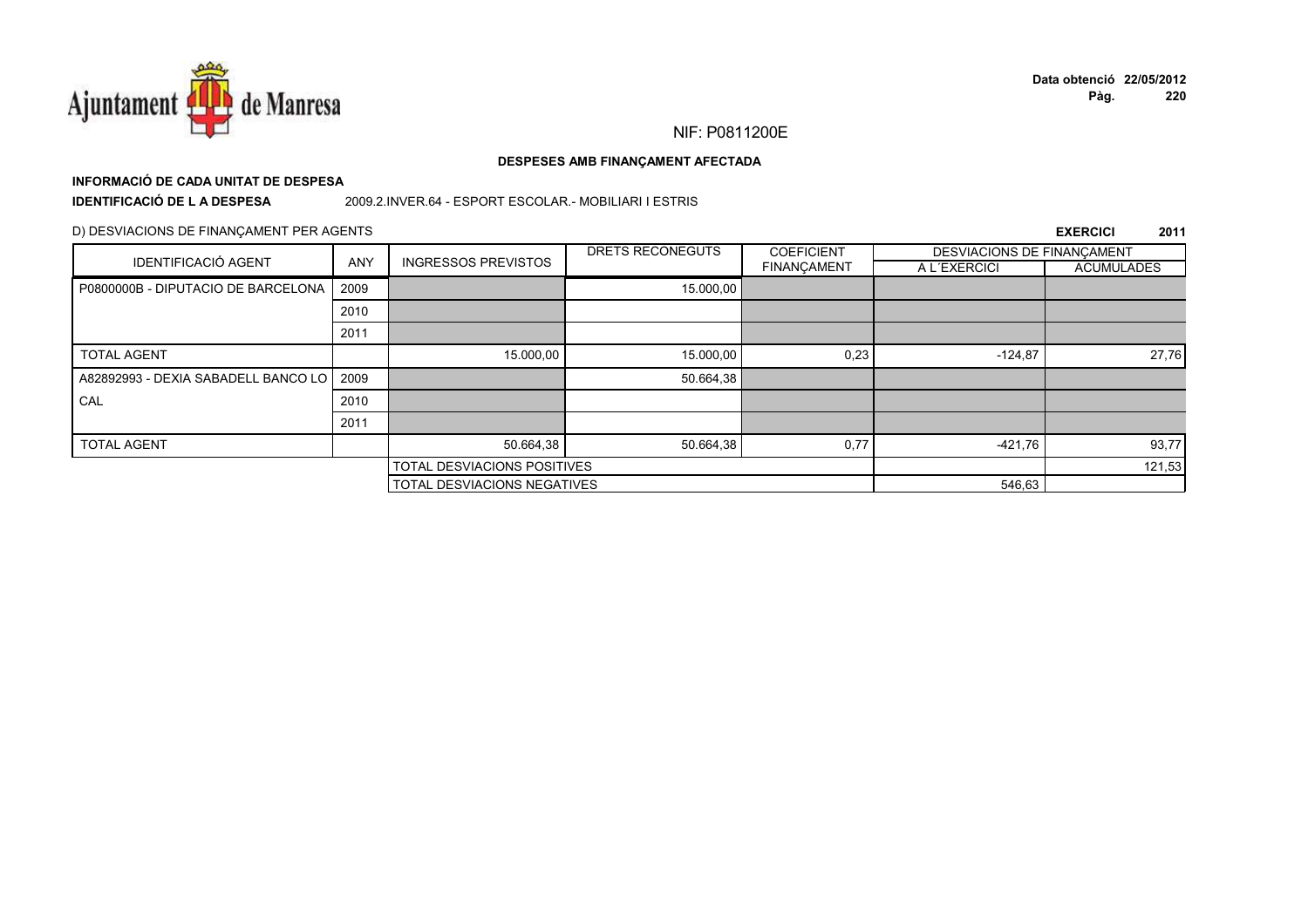

## **INFORMACIÓ DE CADA UNITAT DE DESPESA**

#### I**DENTIFICACIÓ DE L A DESPES**2009.2.INVER.65 - MANTENIMENT DE MONUMENTS.- EDIFICIS I ALTRES CONSTRUCCIONS

### A) DADES GENERALS IDENTIFICATIUS

**EJERCICIO<sup>2011</sup>**

| / 2009<br><b>DATA INICI</b><br><b>I</b> DURADA<br>6 anvs<br>1.00<br>COEFICIENT FINANCAMENT TOTAL | APLICACIONES PRESUPUESTARIAS<br>.91301 - A llarg termini | <b>LAGENTES FINANCIADORES</b><br>LA48265169 - BANCO BILBAO VIZCAYA ARGENTARIA S.A. |
|--------------------------------------------------------------------------------------------------|----------------------------------------------------------|------------------------------------------------------------------------------------|
|                                                                                                  |                                                          |                                                                                    |

## B) GESTIÓ DE LA DESPESA

| <b>ANY</b>   | <b>DESPESES PREVISTES</b> | DESPESA COMPROMESA | <b>OBLIGACIONS</b><br><b>RECONEGUDES</b> | <b>DESPESA PENDENT</b> |
|--------------|---------------------------|--------------------|------------------------------------------|------------------------|
| 2009         |                           |                    | 4.271.43                                 |                        |
| 2010         |                           |                    | 11.196,32                                |                        |
| 2011         |                           |                    |                                          |                        |
| <b>TOTAL</b> | 15.467,75                 | 15.467,75          | 15.467,75                                |                        |

| <b>ANY</b>   | INGRESSOS PREVISTOS | <b>INGRESSOS</b><br><b>COMPROMESOS</b> | DRETS RECONEGUTS | <b>INGRESSOS PENDENTS</b> |
|--------------|---------------------|----------------------------------------|------------------|---------------------------|
| 2009         |                     |                                        | 15.467,75        |                           |
| 2010         |                     |                                        |                  |                           |
| 2011         |                     |                                        |                  |                           |
| <b>TOTAL</b> | 15.467,75           |                                        | 15.467,75        |                           |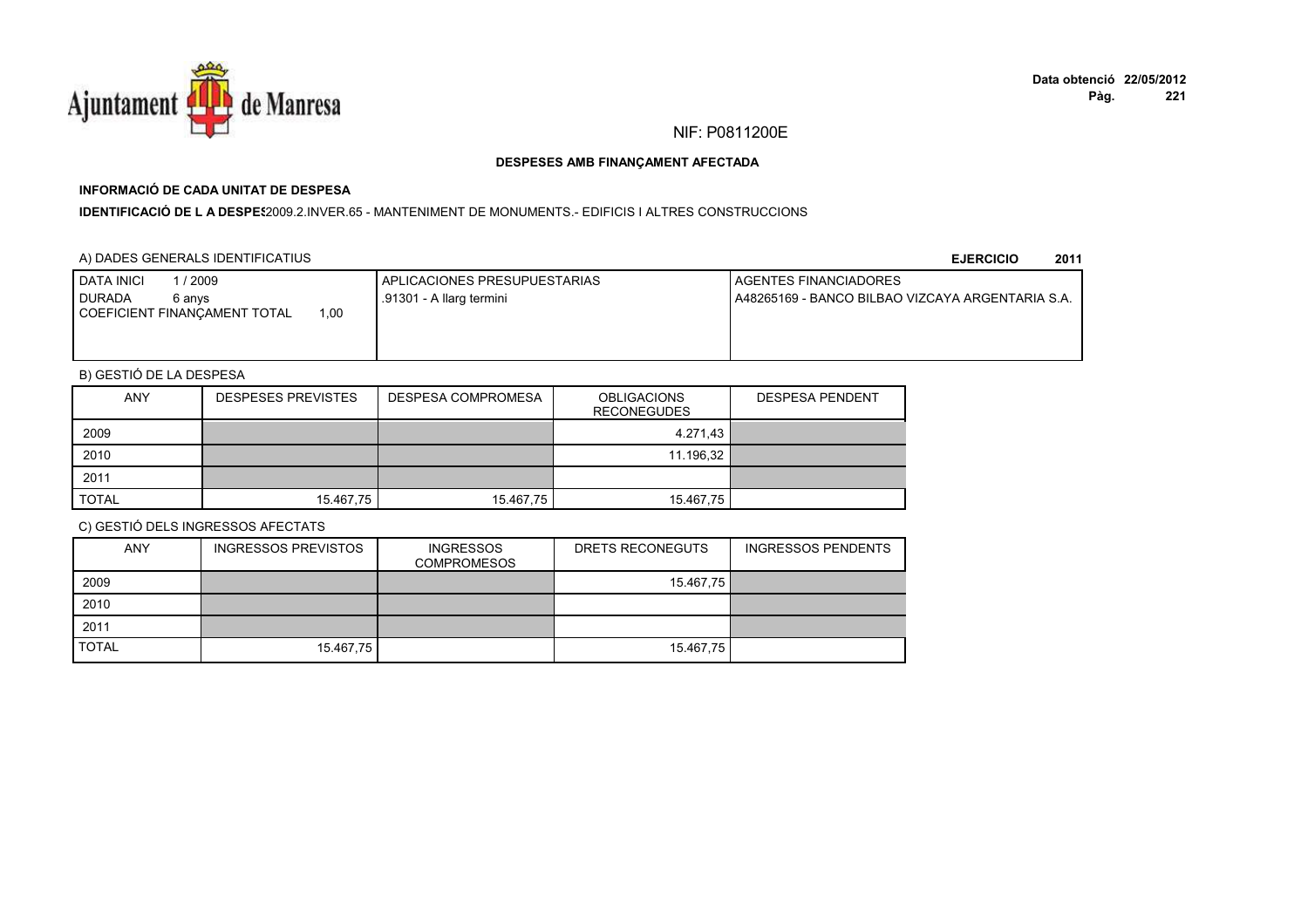

# **INFORMACIÓ DE CADA UNITAT DE DESPESA**

**IDENTIFICACIÓ DE L A DESPESA**

#### 2009.2.INVER.65 - MANTENIMENT DE MONUMENTS.- EDIFICIS I ALTRES CONSTRUCCIONS

D) DESVIACIONS DE FINANÇAMENT PER AGENTS

|                                            |                                    |                            | DRETS RECONEGUTS | <b>COEFICIENT</b>  | DESVIACIONS DE FINANCAMENT |            |
|--------------------------------------------|------------------------------------|----------------------------|------------------|--------------------|----------------------------|------------|
| <b>IDENTIFICACIÓ AGENT</b>                 | <b>ANY</b>                         | <b>INGRESSOS PREVISTOS</b> |                  | <b>FINANCAMENT</b> | A L'EXERCICI               | ACUMULADES |
| A48265169 - BANCO BILBAO VIZCAYA AR 1 2009 |                                    |                            | 15.467.75        |                    |                            |            |
| GENTARIA S.A.                              | 2010                               |                            |                  |                    |                            |            |
|                                            | 2011                               |                            |                  |                    |                            |            |
| <b>TOTAL AGENT</b>                         |                                    | 15.467,75                  | 15.467.75        | 1,00               |                            |            |
|                                            | <b>TOTAL DESVIACIONS POSITIVES</b> |                            |                  |                    |                            |            |
|                                            | <b>TOTAL DESVIACIONS NEGATIVES</b> |                            |                  |                    |                            |            |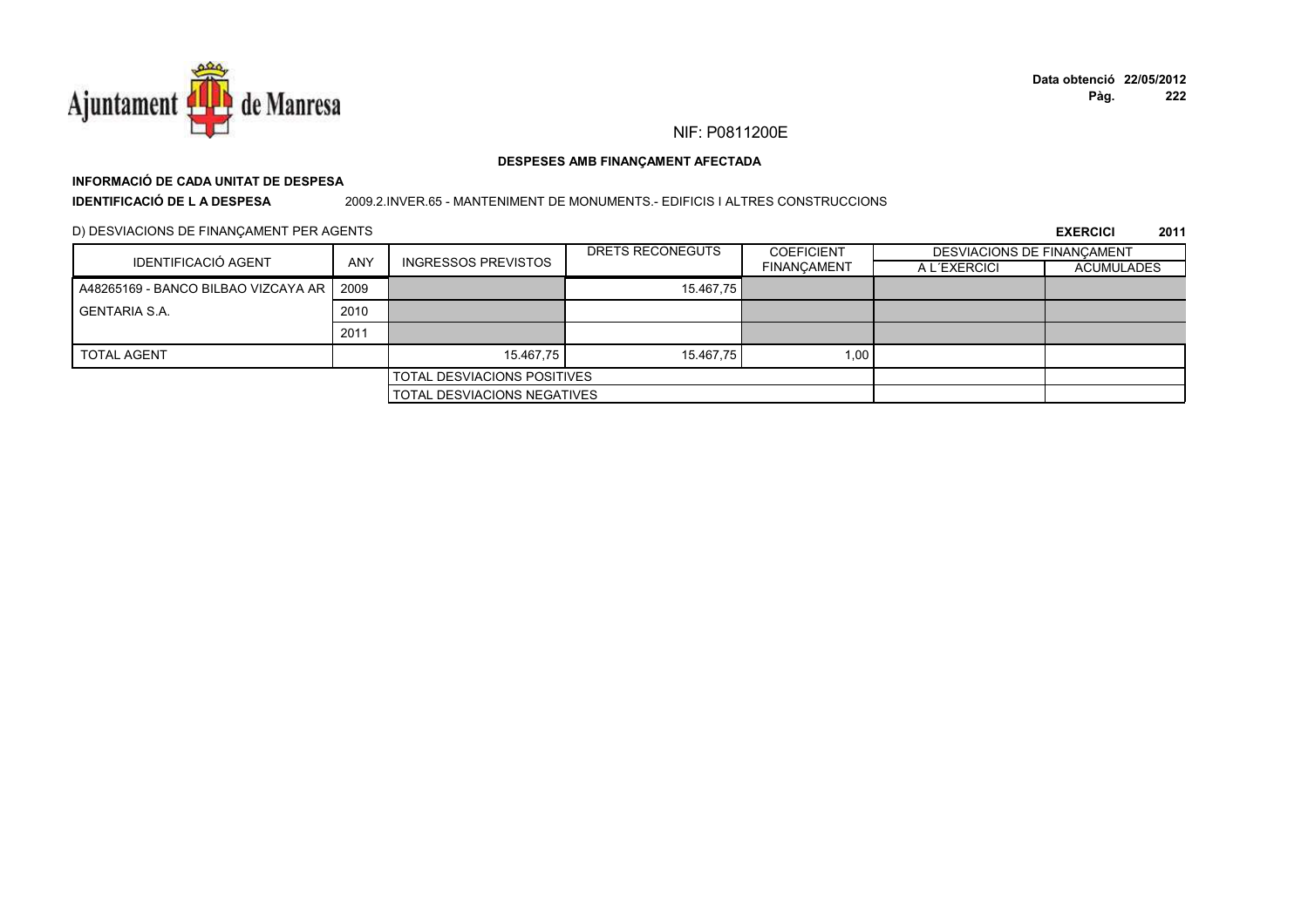

# **INFORMACIÓ DE CADA UNITAT DE DESPESA**

**IDENTIFICACIÓ DE L A DESPES**2009.2.INVER.77 - MUSEUS .- EDIFICIS I ALTRES CONSTRUCCIONS

# A) DADES GENERALS IDENTIFICATIUS

**EJERCICIO<sup>2011</sup>**

| <b>I DATA INICI</b><br>/ 2009<br><b>I DURADA</b><br>6 anvs<br>1.00<br>I COEFICIENT FINANCAMENT TOTAL | I APLICACIONES PRESUPUESTARIAS<br>.91301 - A llarg termini<br>75080 - Altres transf. de capital de la GENCAT | <b>I AGENTES FINANCIADORES</b><br>LA48265169 - BANCO BILBAO VIZCAYA ARGENTARIA S.A.<br>I S0811001G - GENERALITAT DE CATALUNYA |
|------------------------------------------------------------------------------------------------------|--------------------------------------------------------------------------------------------------------------|-------------------------------------------------------------------------------------------------------------------------------|
|                                                                                                      |                                                                                                              |                                                                                                                               |

# B) GESTIÓ DE LA DESPESA

| <b>ANY</b>   | <b>DESPESES PREVISTES</b> | DESPESA COMPROMESA | <b>OBLIGACIONS</b><br><b>RECONEGUDES</b> | <b>DESPESA PENDENT</b> |
|--------------|---------------------------|--------------------|------------------------------------------|------------------------|
| 2009         |                           |                    |                                          |                        |
| 2010         |                           |                    | 65.563,02                                |                        |
| 2011         |                           |                    |                                          |                        |
| <b>TOTAL</b> | 65.679,03                 | 65.563,02          | 65.563,02                                | 116.01                 |

| <b>ANY</b>   | <b>INGRESSOS PREVISTOS</b> | <b>INGRESSOS</b><br><b>COMPROMESOS</b> | DRETS RECONEGUTS | <b>INGRESSOS PENDENTS</b> |
|--------------|----------------------------|----------------------------------------|------------------|---------------------------|
| 2009         |                            |                                        | 65.679,03        |                           |
| 2010         |                            |                                        |                  |                           |
| 2011         |                            |                                        |                  |                           |
| <b>TOTAL</b> | 65.679,03                  |                                        | 65.679,03        |                           |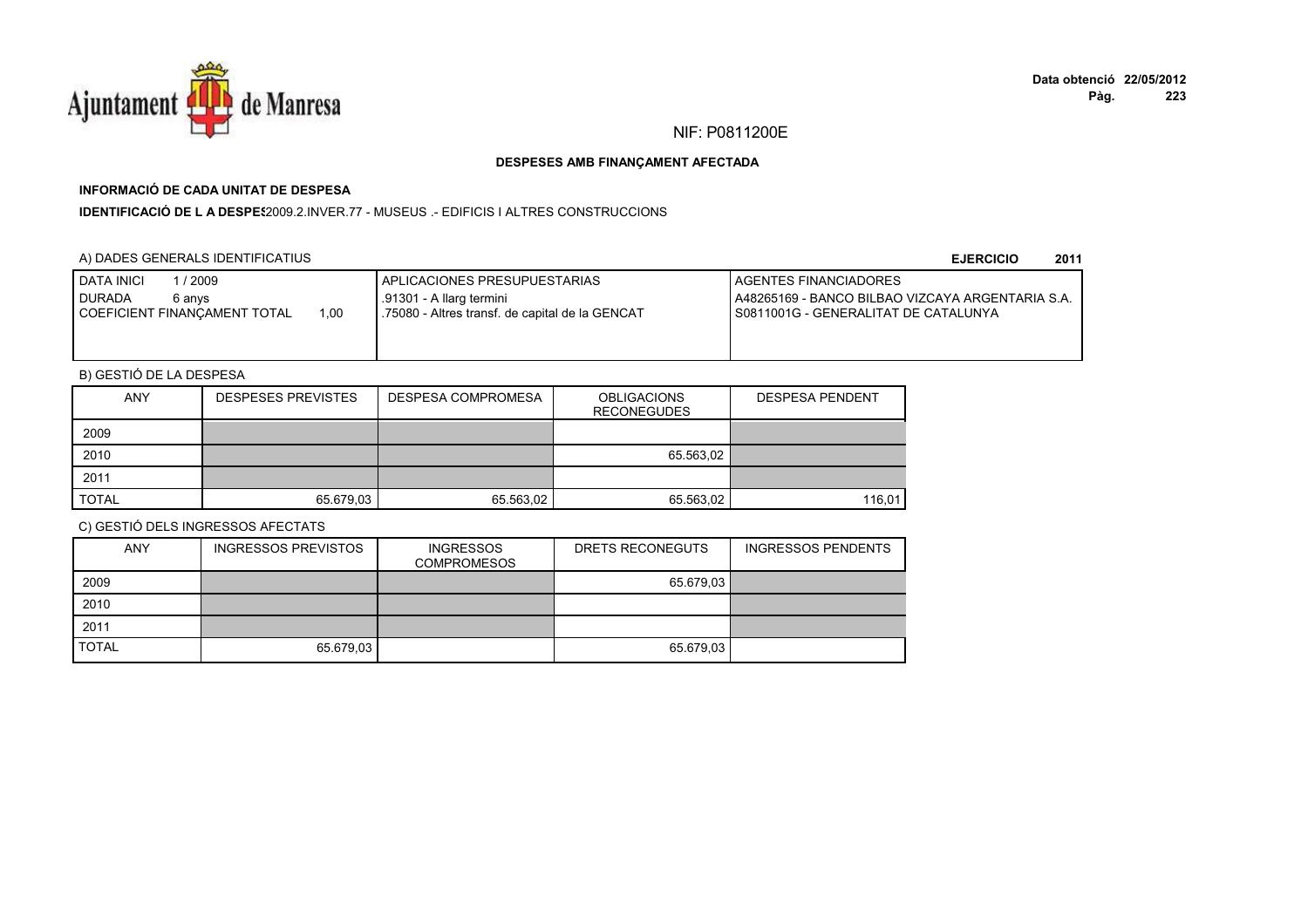

# **INFORMACIÓ DE CADA UNITAT DE DESPESA**

**IDENTIFICACIÓ DE L A DESPESA**

2009.2.INVER.77 - MUSEUS .- EDIFICIS I ALTRES CONSTRUCCIONS

### D) DESVIACIONS DE FINANÇAMENT PER AGENTS

|                                     |            |                                    | DRETS RECONEGUTS | <b>COEFICIENT</b>  | DESVIACIONS DE FINANCAMENT |                   |
|-------------------------------------|------------|------------------------------------|------------------|--------------------|----------------------------|-------------------|
| <b>IDENTIFICACIÓ AGENT</b>          | <b>ANY</b> | <b>INGRESSOS PREVISTOS</b>         |                  | <b>FINANÇAMENT</b> | A L'EXERCICI               | <b>ACUMULADES</b> |
| A48265169 - BANCO BILBAO VIZCAYA AR | 2009       |                                    | 23.984,03        |                    |                            |                   |
| <b>GENTARIA S.A.</b>                | 2010       |                                    |                  |                    |                            |                   |
|                                     | 2011       |                                    |                  |                    |                            |                   |
| <b>TOTAL AGENT</b>                  |            | 23.984,03                          | 23.984,03        | 0,37               |                            | 42,36             |
| S0811001G - GENERALITAT DE CATALUN  | 2009       |                                    | 41.695,00        |                    |                            |                   |
| A                                   | 2010       |                                    |                  |                    |                            |                   |
|                                     | 2011       |                                    |                  |                    |                            |                   |
| <b>TOTAL AGENT</b>                  |            | 41.695.00                          | 41.695,00        | 0,63               |                            | 73,65             |
|                                     |            | TOTAL DESVIACIONS POSITIVES        |                  |                    |                            | 116,01            |
|                                     |            | <b>TOTAL DESVIACIONS NEGATIVES</b> |                  |                    |                            |                   |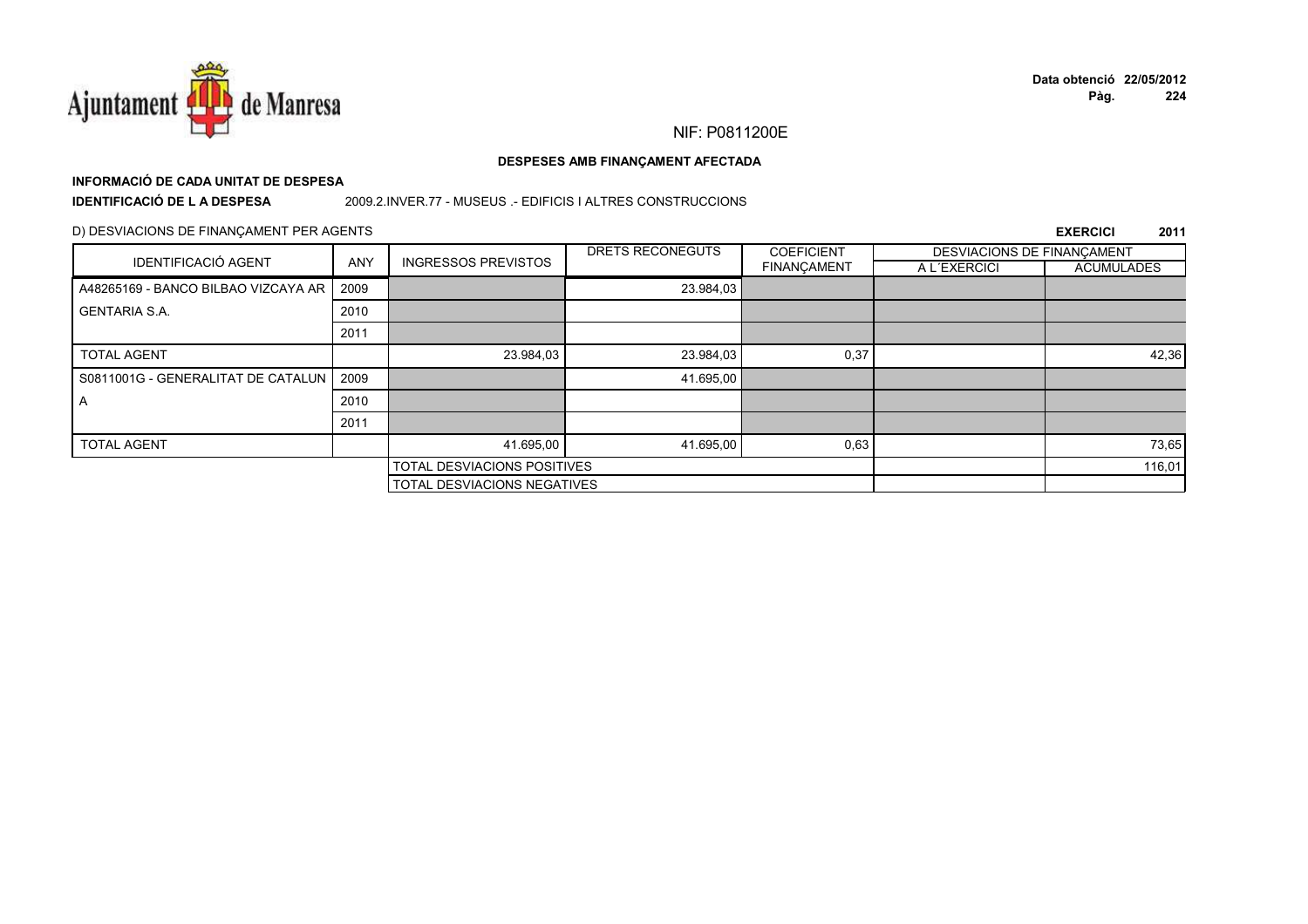

# **INFORMACIÓ DE CADA UNITAT DE DESPESA**

I**DENTIFICACIÓ DE L A DESPE**\$2009.2.INVER.82 - APORTACIÓ EMPRESA MUNICIPAL REHABILITACIÓ URBANA (FORUM)

## A) DADES GENERALS IDENTIFICATIUS

**EJERCICIO<sup>2011</sup>**

| <b>DATA INICI</b><br>/2009<br><b>I DURADA</b><br>6 anvs<br>1.00<br>I COEFICIENT FINANCAMENT TOTAL | APLICACIONES PRESUPUESTARIAS<br>.75081 - Subvenció Pla de Barris<br>.91301 - A llarg termini | <b>I AGENTES FINANCIADORES</b><br>I S0811001G - GENERALITAT DE CATALUNYA<br>I G08169815 - CAIXA D'ESTALVIS DE CATALUNYA<br>G43003938 - CAIXA TARRAGONA |
|---------------------------------------------------------------------------------------------------|----------------------------------------------------------------------------------------------|--------------------------------------------------------------------------------------------------------------------------------------------------------|
|                                                                                                   |                                                                                              |                                                                                                                                                        |

# B) GESTIÓ DE LA DESPESA

| <b>ANY</b>   | <b>DESPESES PREVISTES</b> | DESPESA COMPROMESA | <b>OBLIGACIONS</b><br><b>RECONEGUDES</b> | <b>DESPESA PENDENT</b> |
|--------------|---------------------------|--------------------|------------------------------------------|------------------------|
| 2009         |                           |                    | 898.526.94                               |                        |
| 2010         |                           |                    |                                          |                        |
| 2011         |                           |                    |                                          |                        |
| <b>TOTAL</b> | 898.526,94                | 898.526,94         | 898.526,94                               |                        |

| <b>ANY</b>   | <b>INGRESSOS PREVISTOS</b> | <b>INGRESSOS</b><br><b>COMPROMESOS</b> | DRETS RECONEGUTS | <b>INGRESSOS PENDENTS</b> |
|--------------|----------------------------|----------------------------------------|------------------|---------------------------|
| 2009         |                            |                                        | 898.526,94       |                           |
| 2010         |                            |                                        |                  |                           |
| 2011         |                            |                                        |                  |                           |
| <b>TOTAL</b> | 898.526,94                 |                                        | 898.526,94       |                           |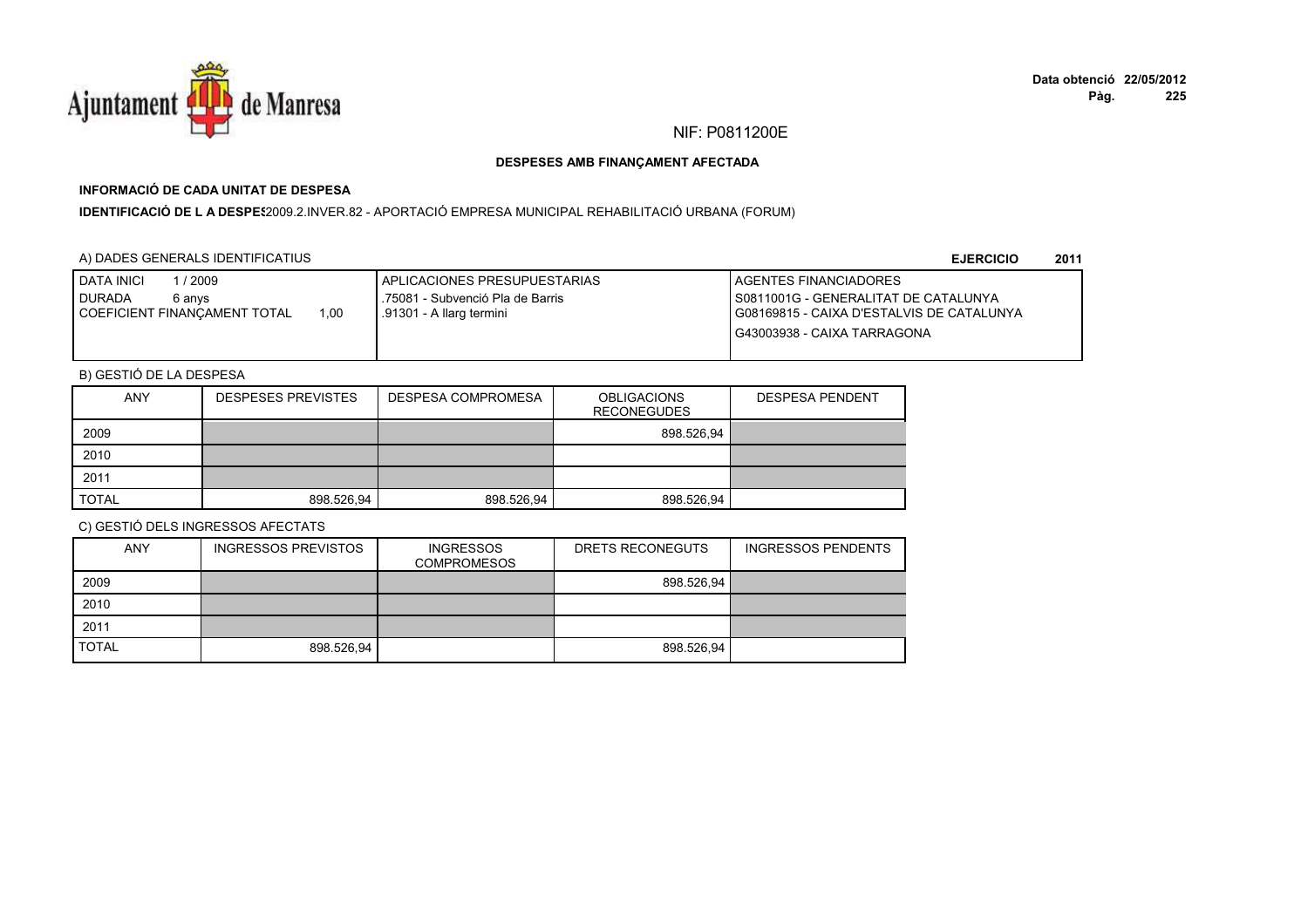

# **INFORMACIÓ DE CADA UNITAT DE DESPESA**

**IDENTIFICACIÓ DE L A DESPESA**

## 2009.2.INVER.82 - APORTACIÓ EMPRESA MUNICIPAL REHABILITACIÓ URBANA (FORUM)

## D) DESVIACIONS DE FINANÇAMENT PER AGENTS

|                                     |      |                             | DRETS RECONEGUTS | <b>COEFICIENT</b>  | DESVIACIONS DE FINANCAMENT |                   |
|-------------------------------------|------|-----------------------------|------------------|--------------------|----------------------------|-------------------|
| <b>IDENTIFICACIÓ AGENT</b>          | ANY  | <b>INGRESSOS PREVISTOS</b>  |                  | <b>FINANÇAMENT</b> | A L'EXERCICI               | <b>ACUMULADES</b> |
| G08169815 - CAIXA D'ESTALVIS DE CAT | 2009 |                             | 460.742,00       |                    |                            |                   |
| ALUNYA                              | 2010 |                             |                  |                    |                            |                   |
|                                     | 2011 |                             |                  |                    |                            |                   |
| <b>TOTAL AGENT</b>                  |      | 460.742,00                  | 460.742,00       | 0,51               |                            |                   |
| G43003938 - CAIXA TARRAGONA         | 2009 |                             | 189.258,00       |                    |                            |                   |
|                                     | 2010 |                             |                  |                    |                            |                   |
|                                     | 2011 |                             |                  |                    |                            |                   |
| <b>TOTAL AGENT</b>                  |      | 189.258,00                  | 189.258,00       | 0,21               |                            |                   |
| S0811001G - GENERALITAT DE CATALUN  | 2009 |                             | 248.526,94       |                    |                            |                   |
| A                                   | 2010 |                             |                  |                    |                            |                   |
|                                     | 2011 |                             |                  |                    |                            |                   |
| <b>TOTAL AGENT</b>                  |      | 248.526,94                  | 248.526,94       | 0,28               |                            |                   |
|                                     |      | TOTAL DESVIACIONS POSITIVES |                  |                    |                            |                   |
|                                     |      | TOTAL DESVIACIONS NEGATIVES |                  |                    |                            |                   |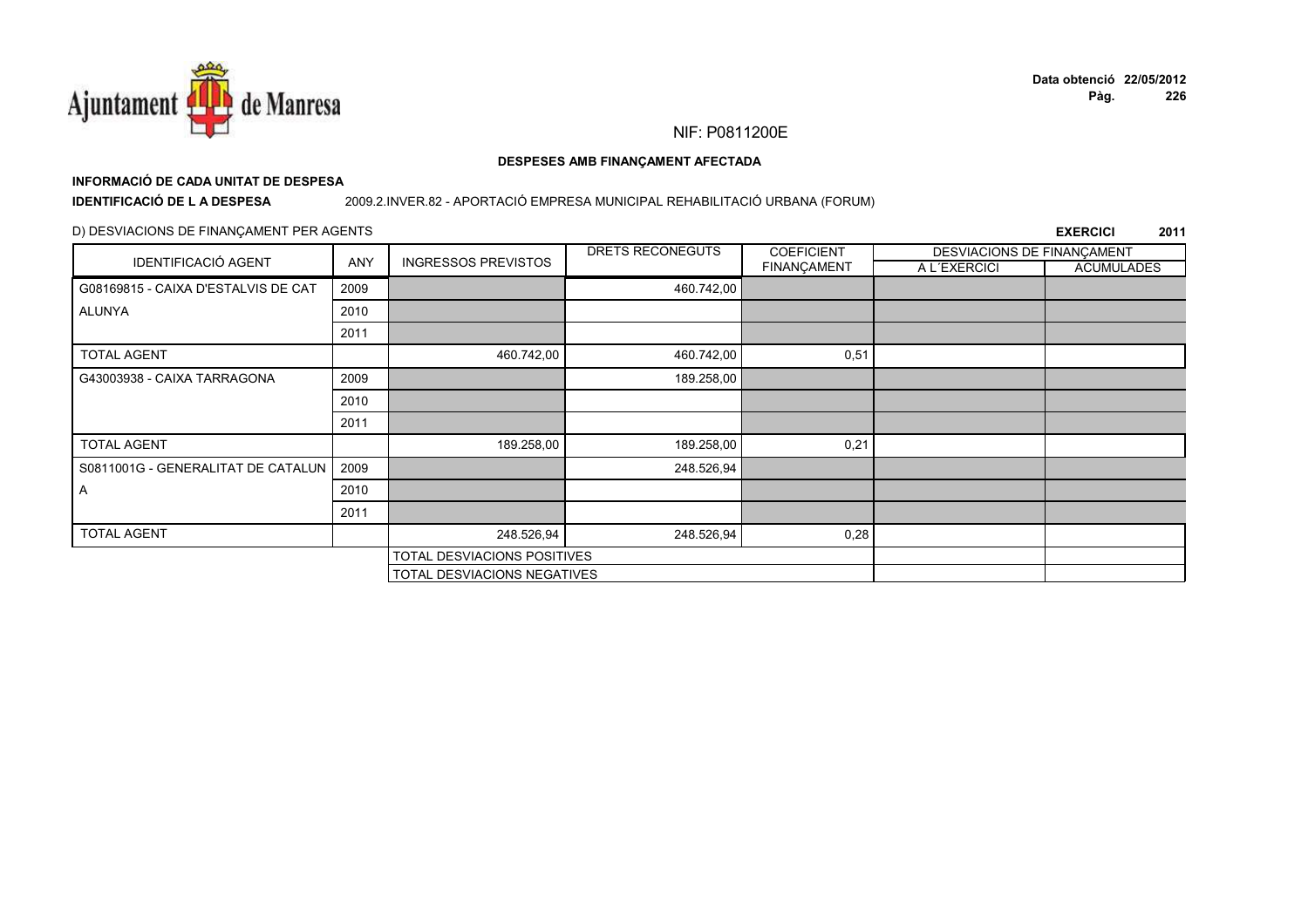

# **INFORMACIÓ DE CADA UNITAT DE DESPESA**

**IDENTIFICACIÓ DE L A DESPES**2009.2.INVER.88 - ALCALDIA.- ALTRES TRANSFERÈNCIES

## A) DADES GENERALS IDENTIFICATIUS

**EJERCICIO<sup>2011</sup>**

| <b>DATA INICI</b><br>/ 2009<br><b>I DURADA</b><br>6 anvs<br>1.00<br>COEFICIENT FINANCAMENT TOTAL | I APLICACIONES PRESUPUESTARIAS<br>.91301 - A llarg termini | <b>LAGENTES FINANCIADORES</b><br>G43003938 - CAIXA TARRAGONA |
|--------------------------------------------------------------------------------------------------|------------------------------------------------------------|--------------------------------------------------------------|
|                                                                                                  |                                                            |                                                              |

# B) GESTIÓ DE LA DESPESA

| <b>ANY</b>   | <b>DESPESES PREVISTES</b> | DESPESA COMPROMESA | <b>OBLIGACIONS</b><br><b>RECONEGUDES</b> | <b>DESPESA PENDENT</b> |
|--------------|---------------------------|--------------------|------------------------------------------|------------------------|
| 2009         |                           |                    |                                          |                        |
| 2010         |                           |                    |                                          |                        |
| 2011         |                           |                    | 95.000.00                                |                        |
| <b>TOTAL</b> | 95.000,00                 | 95.000,00          | 95.000,00                                |                        |

| <b>ANY</b>   | <b>INGRESSOS PREVISTOS</b> | <b>INGRESSOS</b><br><b>COMPROMESOS</b> | DRETS RECONEGUTS | <b>INGRESSOS PENDENTS</b> |
|--------------|----------------------------|----------------------------------------|------------------|---------------------------|
| 2009         |                            |                                        | 95.000,00        |                           |
| 2010         |                            |                                        |                  |                           |
| 2011         |                            |                                        |                  |                           |
| <b>TOTAL</b> | 95.000,00                  |                                        | 95.000,00        |                           |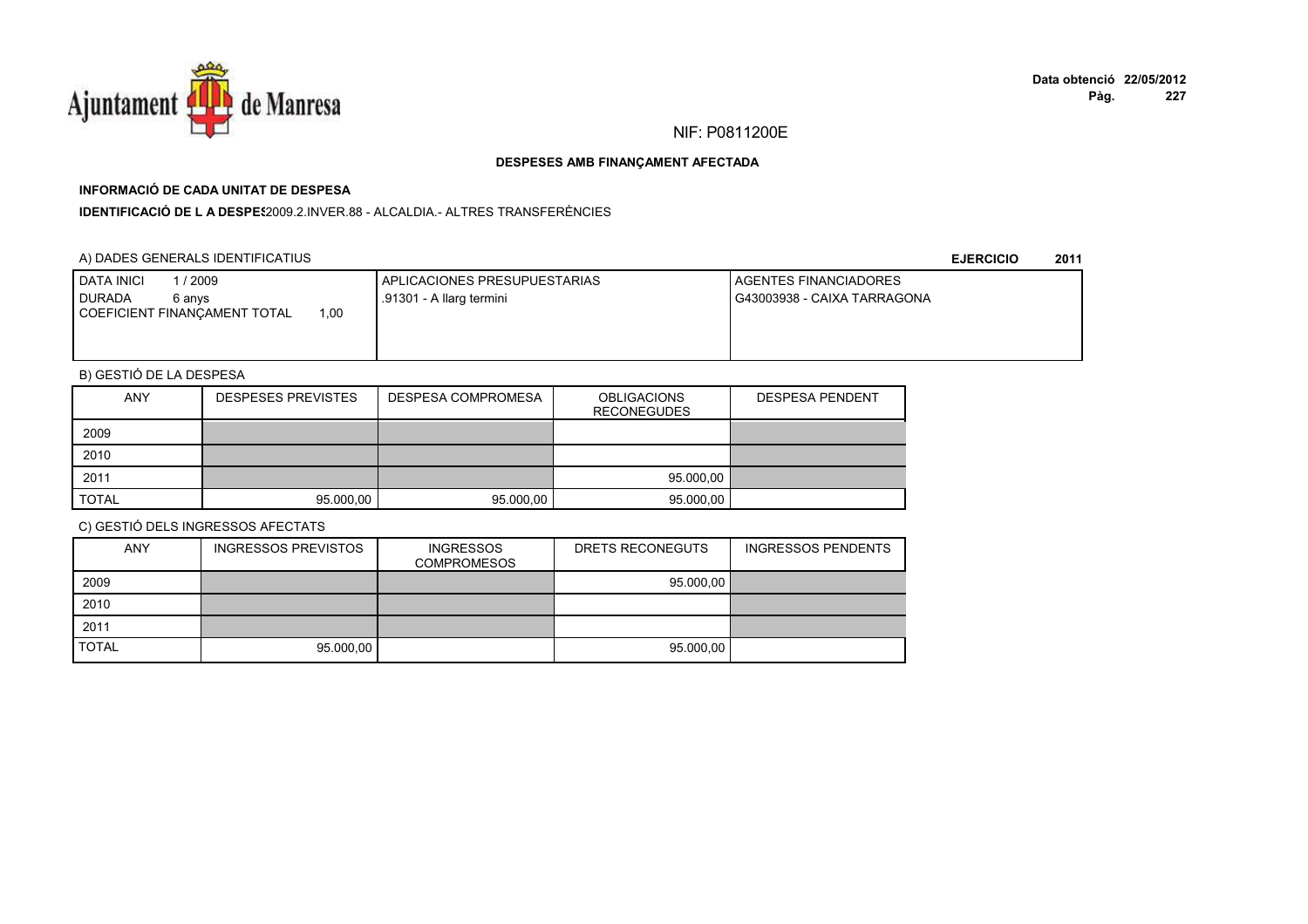

# **INFORMACIÓ DE CADA UNITAT DE DESPESA**

**IDENTIFICACIÓ DE L A DESPESA**

2009.2.INVER.88 - ALCALDIA.- ALTRES TRANSFERÈNCIES

D) DESVIACIONS DE FINANÇAMENT PER AGENTS

|                             |            |                                    | DRETS RECONEGUTS | <b>COEFICIENT</b>  | DESVIACIONS DE FINANCAMENT |                   |
|-----------------------------|------------|------------------------------------|------------------|--------------------|----------------------------|-------------------|
| <b>IDENTIFICACIÓ AGENT</b>  | <b>ANY</b> | <b>INGRESSOS PREVISTOS</b>         |                  | <b>FINANCAMENT</b> | A L'EXERCICI               | <b>ACUMULADES</b> |
| G43003938 - CAIXA TARRAGONA | 2009       |                                    | 95.000,00        |                    |                            |                   |
|                             | 2010       |                                    |                  |                    |                            |                   |
|                             | 2011       |                                    |                  |                    |                            |                   |
| <b>TOTAL AGENT</b>          |            | 95.000.00                          | 95.000.00        | 1.00               | $-95.000.00$               |                   |
|                             |            | <b>TOTAL DESVIACIONS POSITIVES</b> |                  |                    |                            |                   |
|                             |            | <b>TOTAL DESVIACIONS NEGATIVES</b> |                  |                    | 95.000,00                  |                   |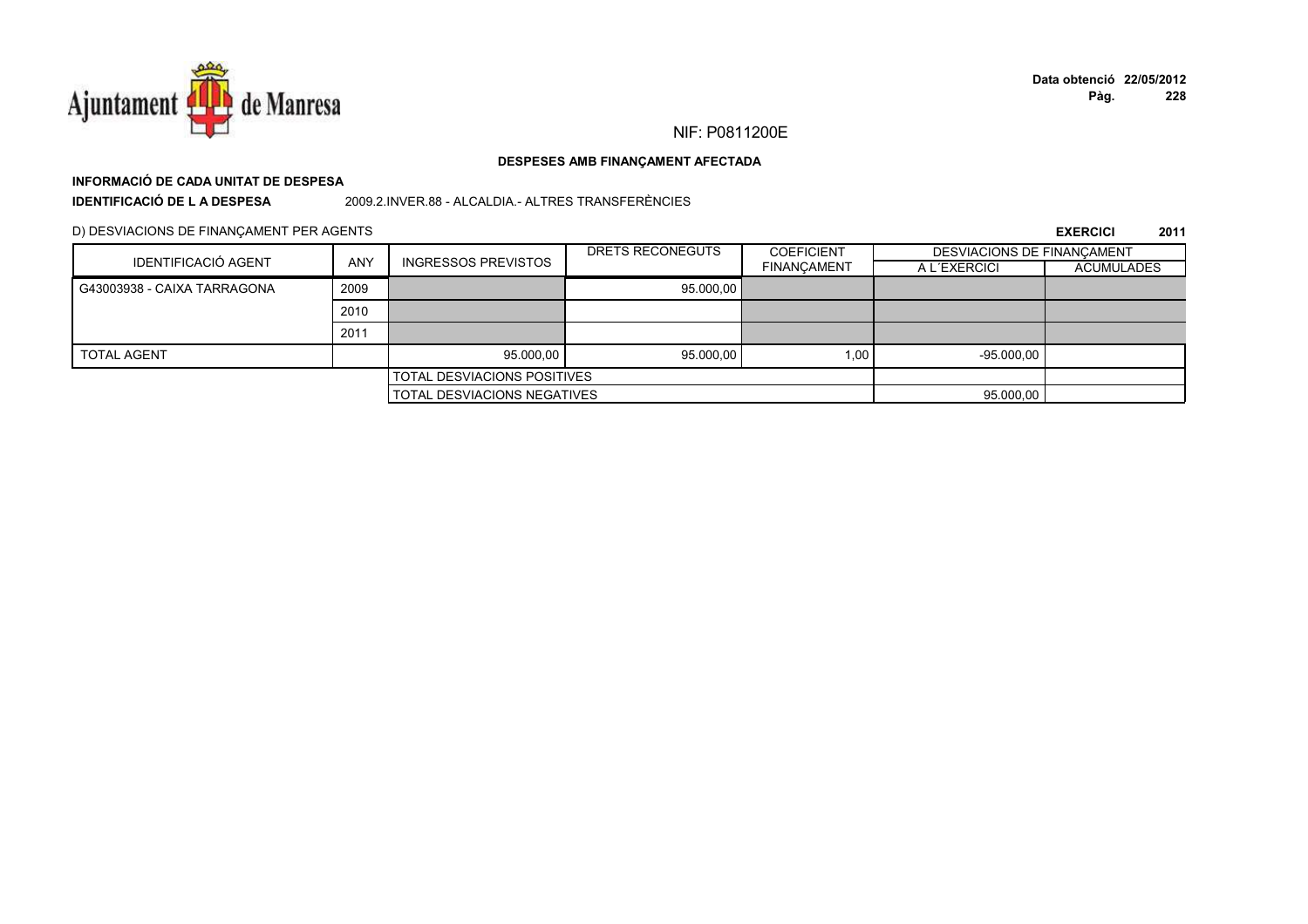

# **INFORMACIÓ DE CADA UNITAT DE DESPESA**

I**DENTIFICACIÓ DE L A DESPE**\$2009.2.INVER.89 - CONSERVACIÓ, REHABILITACIÓ I DIFUSIÓ DEL PATRIMONI.- ALTRES TRANSFERÈNCIES

## A) DADES GENERALS IDENTIFICATIUS

**EJERCICIO<sup>2011</sup>**

| <b>DATA INICI</b><br>2009                                         | <b>APLICACIONES PRESUPUESTARIAS</b> | <b>LAGENTES FINANCIADORES</b> |
|-------------------------------------------------------------------|-------------------------------------|-------------------------------|
| <b>I</b> DURADA<br>6 anvs<br>1,00<br>COEFICIENT FINANCAMENT TOTAL | .91301 - A llarg termini            | I G43003938 - CAIXA TARRAGONA |
|                                                                   |                                     |                               |

# B) GESTIÓ DE LA DESPESA

| <b>ANY</b>   | <b>DESPESES PREVISTES</b> | DESPESA COMPROMESA | <b>OBLIGACIONS</b><br><b>RECONEGUDES</b> | <b>DESPESA PENDENT</b> |
|--------------|---------------------------|--------------------|------------------------------------------|------------------------|
| 2009         |                           |                    |                                          |                        |
| 2010         |                           |                    | 65.250,00                                |                        |
| 2011         |                           |                    |                                          |                        |
| <b>TOTAL</b> | 65.250.00                 | 65.250,00          | 65.250,00                                |                        |

| <b>ANY</b>   | <b>INGRESSOS PREVISTOS</b> | <b>INGRESSOS</b><br><b>COMPROMESOS</b> | DRETS RECONEGUTS | <b>INGRESSOS PENDENTS</b> |
|--------------|----------------------------|----------------------------------------|------------------|---------------------------|
| 2009         |                            |                                        | 65.250,00        |                           |
| 2010         |                            |                                        |                  |                           |
| 2011         |                            |                                        |                  |                           |
| <b>TOTAL</b> | 65.250,00                  |                                        | 65.250,00        |                           |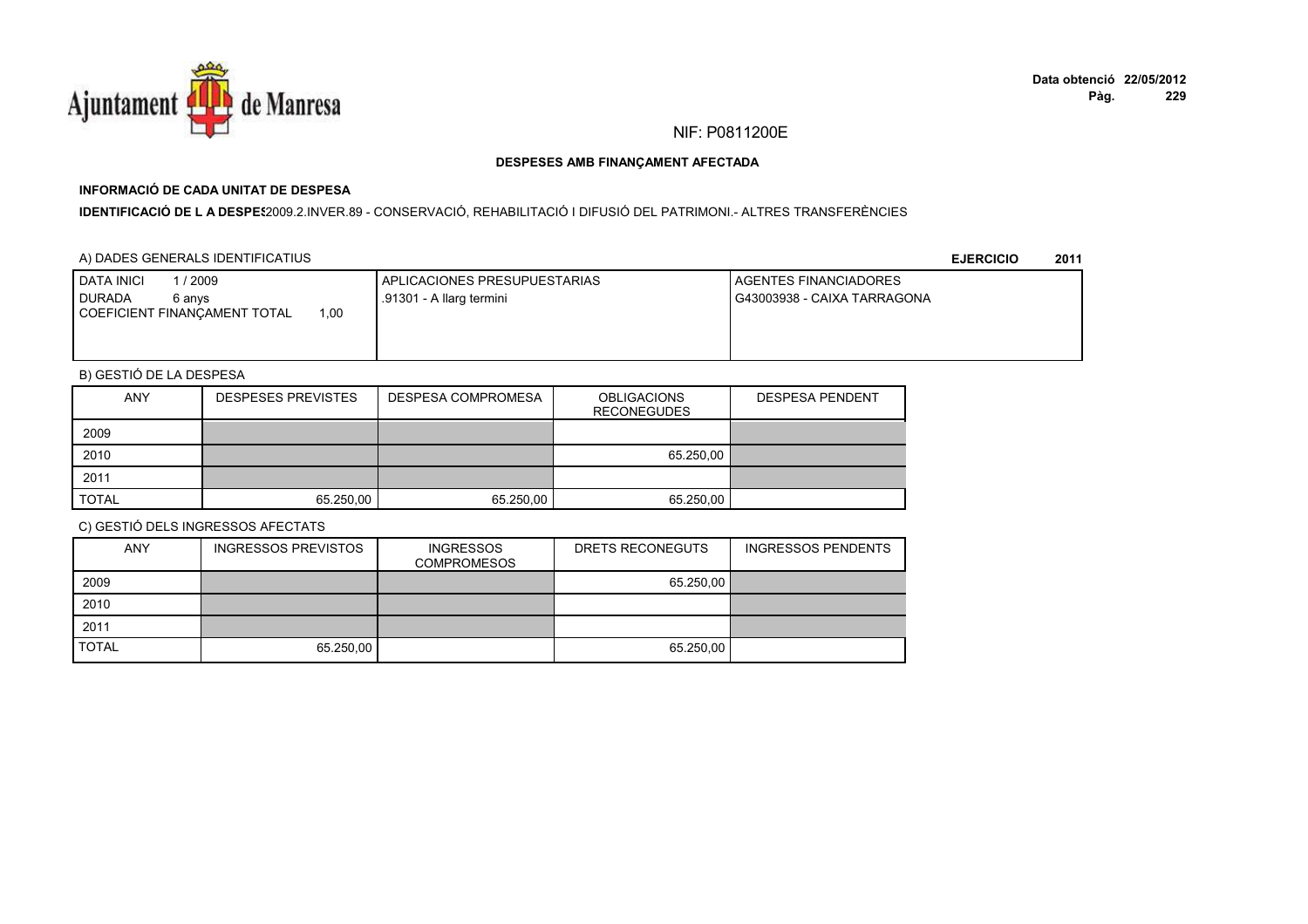

# **INFORMACIÓ DE CADA UNITAT DE DESPESA**

**IDENTIFICACIÓ DE L A DESPESA**2009.2.INVER.89 - CONSERVACIÓ, REHABILITACIÓ I DIFUSIÓ DEL PATRIMONI.- ALTRES TRANSFERÈNCIES

D) DESVIACIONS DE FINANÇAMENT PER AGENTS

|                                    |            |                                    | DRETS RECONEGUTS | <b>COEFICIENT</b>  | DESVIACIONS DE FINANCAMENT |                   |
|------------------------------------|------------|------------------------------------|------------------|--------------------|----------------------------|-------------------|
| <b>IDENTIFICACIÓ AGENT</b>         | <b>ANY</b> | <b>INGRESSOS PREVISTOS</b>         |                  | <b>FINANCAMENT</b> | A L'EXERCICI               | <b>ACUMULADES</b> |
| G43003938 - CAIXA TARRAGONA        | 2009       |                                    | 65.250.00        |                    |                            |                   |
|                                    | 2010       |                                    |                  |                    |                            |                   |
|                                    | 2011       |                                    |                  |                    |                            |                   |
| <b>TOTAL AGENT</b>                 |            | 65.250.00                          | 65.250.00        | 1,00               |                            |                   |
|                                    |            | <b>TOTAL DESVIACIONS POSITIVES</b> |                  |                    |                            |                   |
| <b>TOTAL DESVIACIONS NEGATIVES</b> |            |                                    |                  |                    |                            |                   |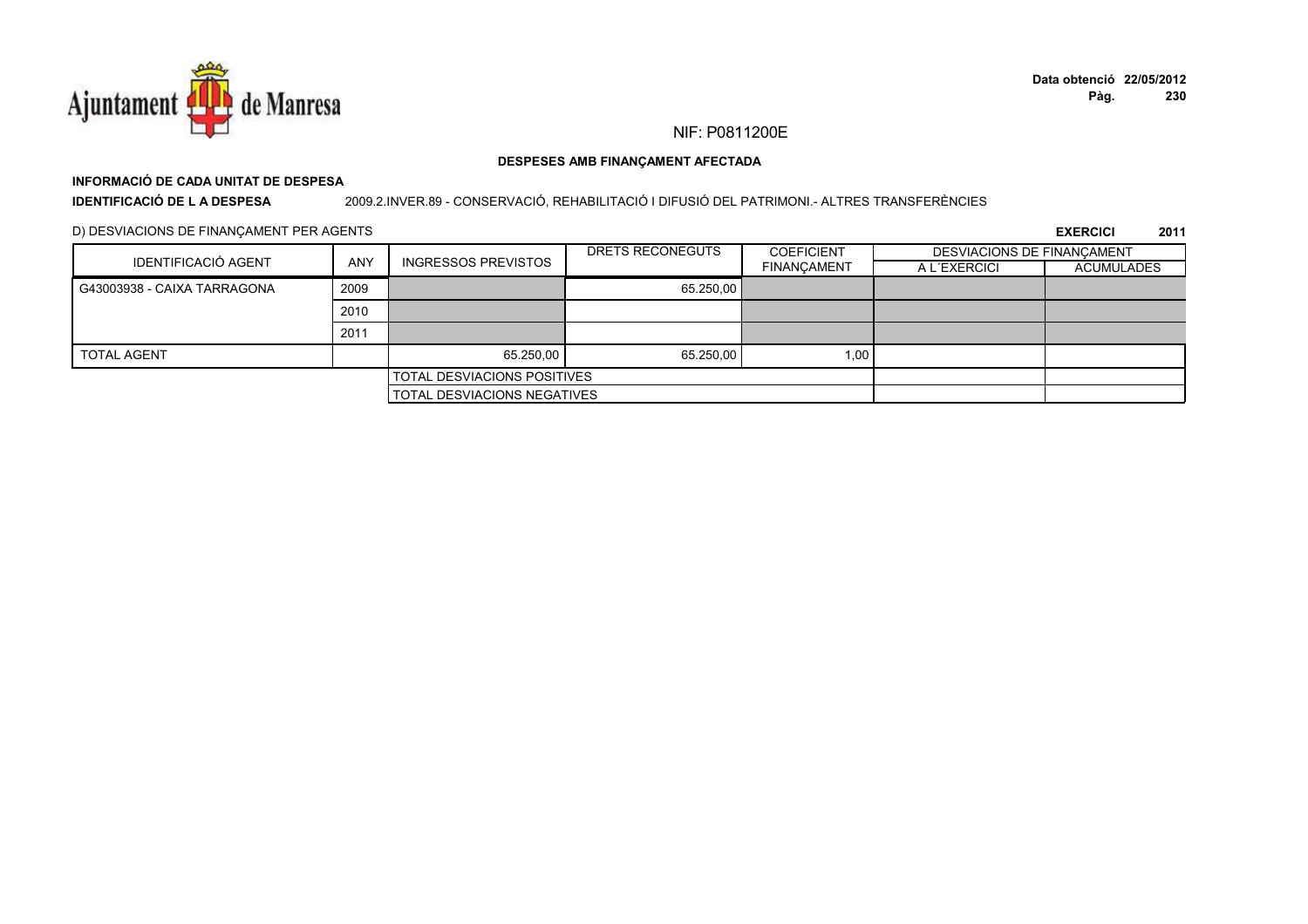

# **INFORMACIÓ DE CADA UNITAT DE DESPESA**

**IDENTIFICACIÓ DE L A DESPES**2009.2.INVER.90 - FONS ESTATAL D'INVERSIÓ LOCAL

## A) DADES GENERALS IDENTIFICATIUS

#### **EJERCICIO<sup>2011</sup>**

| 2009<br><b>DATA INICI</b><br><b>I DURADA</b><br>6 anvs<br>1.00<br>COEFICIENT FINANCAMENT TOTAL | I APLICACIONES PRESUPUESTARIAS<br>.72000 - De l'Adm.Gral. de l'Estat | <b>I AGENTES FINANCIADORES</b><br>I S2833002E - MINISTERIO DE ADMINISTRACIONES PUBLIO |
|------------------------------------------------------------------------------------------------|----------------------------------------------------------------------|---------------------------------------------------------------------------------------|
|                                                                                                |                                                                      |                                                                                       |

# B) GESTIÓ DE LA DESPESA

| <b>ANY</b>   | <b>DESPESES PREVISTES</b> | DESPESA COMPROMESA | <b>OBLIGACIONS</b><br><b>RECONEGUDES</b> | <b>DESPESA PENDENT</b> |
|--------------|---------------------------|--------------------|------------------------------------------|------------------------|
| 2009         |                           |                    | 12.321.368,51                            |                        |
| 2010         |                           |                    | 618.288,86                               |                        |
| 2011         |                           |                    |                                          |                        |
| <b>TOTAL</b> | 12.939.657,37             | 12.939.657,37      | 12.939.657,37                            |                        |

| <b>ANY</b>   | <b>INGRESSOS PREVISTOS</b> | <b>INGRESSOS</b><br><b>COMPROMESOS</b> | DRETS RECONEGUTS | <b>INGRESSOS PENDENTS</b> |
|--------------|----------------------------|----------------------------------------|------------------|---------------------------|
| 2009         |                            |                                        | 12.321.368,51    |                           |
| 2010         |                            |                                        | 618.288,86       |                           |
| 2011         |                            |                                        |                  |                           |
| <b>TOTAL</b> | 12.939.657,37              | 618.288,86                             | 12.939.657,37    |                           |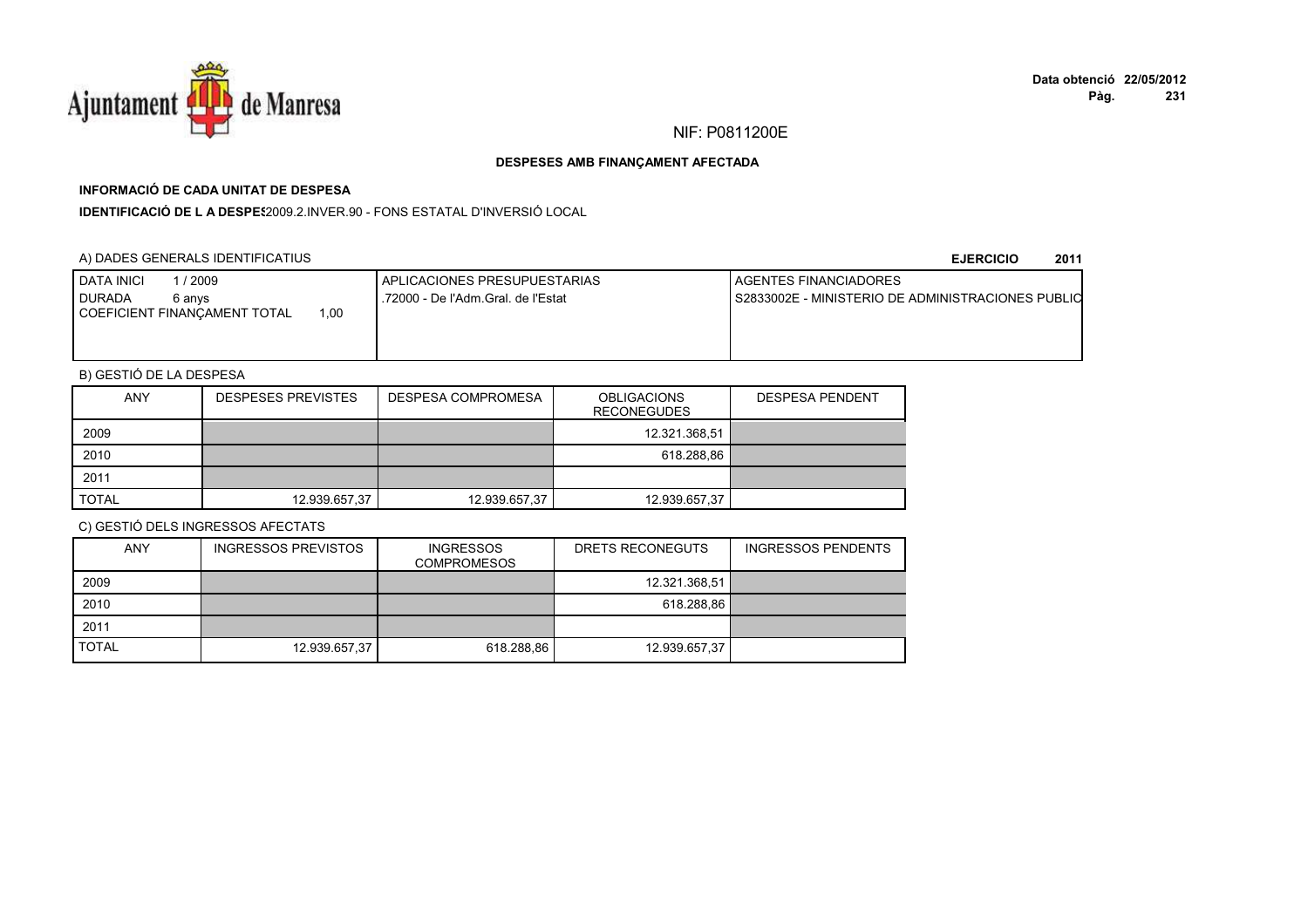

# **INFORMACIÓ DE CADA UNITAT DE DESPESAIDENTIFICACIÓ DE L A DESPESA**

2009.2.INVER.90 - FONS ESTATAL D'INVERSIÓ LOCAL

D) DESVIACIONS DE FINANÇAMENT PER AGENTS

|                                     |                                    |                                    | DRETS RECONEGUTS | <b>COEFICIENT</b>  | DESVIACIONS DE FINANCAMENT |                   |
|-------------------------------------|------------------------------------|------------------------------------|------------------|--------------------|----------------------------|-------------------|
| <b>IDENTIFICACIÓ AGENT</b>          | <b>ANY</b>                         | <b>INGRESSOS PREVISTOS</b>         |                  | <b>FINANCAMENT</b> | A L'EXERCICI               | <b>ACUMULADES</b> |
| S2833002E - MINISTERIO DE ADMINISTR | 2009                               |                                    | 12.321.368,51    |                    |                            |                   |
| ACIONES PUBLICAS.                   | 2010                               |                                    | 618.288.86       |                    |                            |                   |
|                                     | 2011                               |                                    |                  |                    |                            |                   |
| <b>TOTAL AGENT</b>                  |                                    | 12.939.657,37                      | 12.939.657,37    | 1.00               |                            |                   |
|                                     |                                    | <b>TOTAL DESVIACIONS POSITIVES</b> |                  |                    |                            |                   |
|                                     | <b>TOTAL DESVIACIONS NEGATIVES</b> |                                    |                  |                    |                            |                   |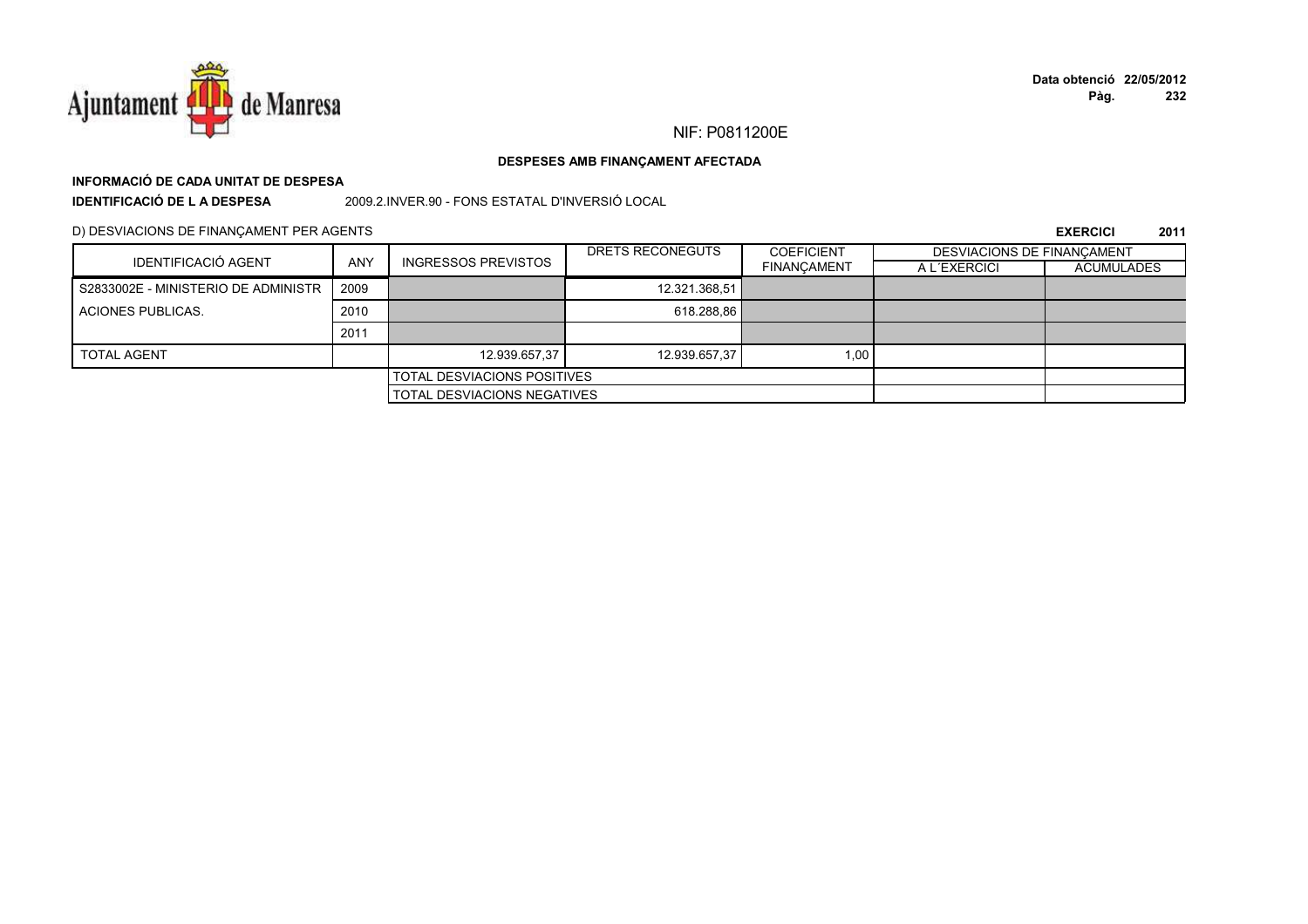

# **INFORMACIÓ DE CADA UNITAT DE DESPESA**

**IDENTIFICACIÓ DE L A DESPE\$**2009.2.INVER.96 - MUSEUS.- OBRES REHABILITACIO SALAS DE RESERVA

## A) DADES GENERALS IDENTIFICATIUS

**EJERCICIO<sup>2011</sup>**

| <b>DATA INICI</b><br>1 / 2009<br><b>I</b> DURADA<br>6 anvs | APLICACIONES PRESUPUESTARIAS<br>.75080 - Altres transf. de capital de la GENCAT | <b>LAGENTES FINANCIADORES</b><br>I S0811001G - GENERALITAT DE CATALUNYA |
|------------------------------------------------------------|---------------------------------------------------------------------------------|-------------------------------------------------------------------------|
| 1.00<br>COEFICIENT FINANCAMENT TOTAL                       |                                                                                 |                                                                         |
|                                                            |                                                                                 |                                                                         |

# B) GESTIÓ DE LA DESPESA

| <b>ANY</b>   | <b>DESPESES PREVISTES</b> | DESPESA COMPROMESA | <b>OBLIGACIONS</b><br><b>RECONEGUDES</b> | <b>DESPESA PENDENT</b> |
|--------------|---------------------------|--------------------|------------------------------------------|------------------------|
| 2009         |                           |                    | 20.653,66                                |                        |
| 2010         |                           |                    | 17.917,52                                |                        |
| 2011         |                           |                    |                                          |                        |
| <b>TOTAL</b> | 38.700,00                 | 38.571,18          | 38.571,18                                | 128,82                 |

| <b>ANY</b>   | <b>INGRESSOS PREVISTOS</b> | <b>INGRESSOS</b><br><b>COMPROMESOS</b> | DRETS RECONEGUTS | <b>INGRESSOS PENDENTS</b> |
|--------------|----------------------------|----------------------------------------|------------------|---------------------------|
| 2009         |                            |                                        | 38.700,00        |                           |
| 2010         |                            |                                        |                  |                           |
| 2011         |                            |                                        |                  |                           |
| <b>TOTAL</b> | 38.700,00                  |                                        | 38.700,00        |                           |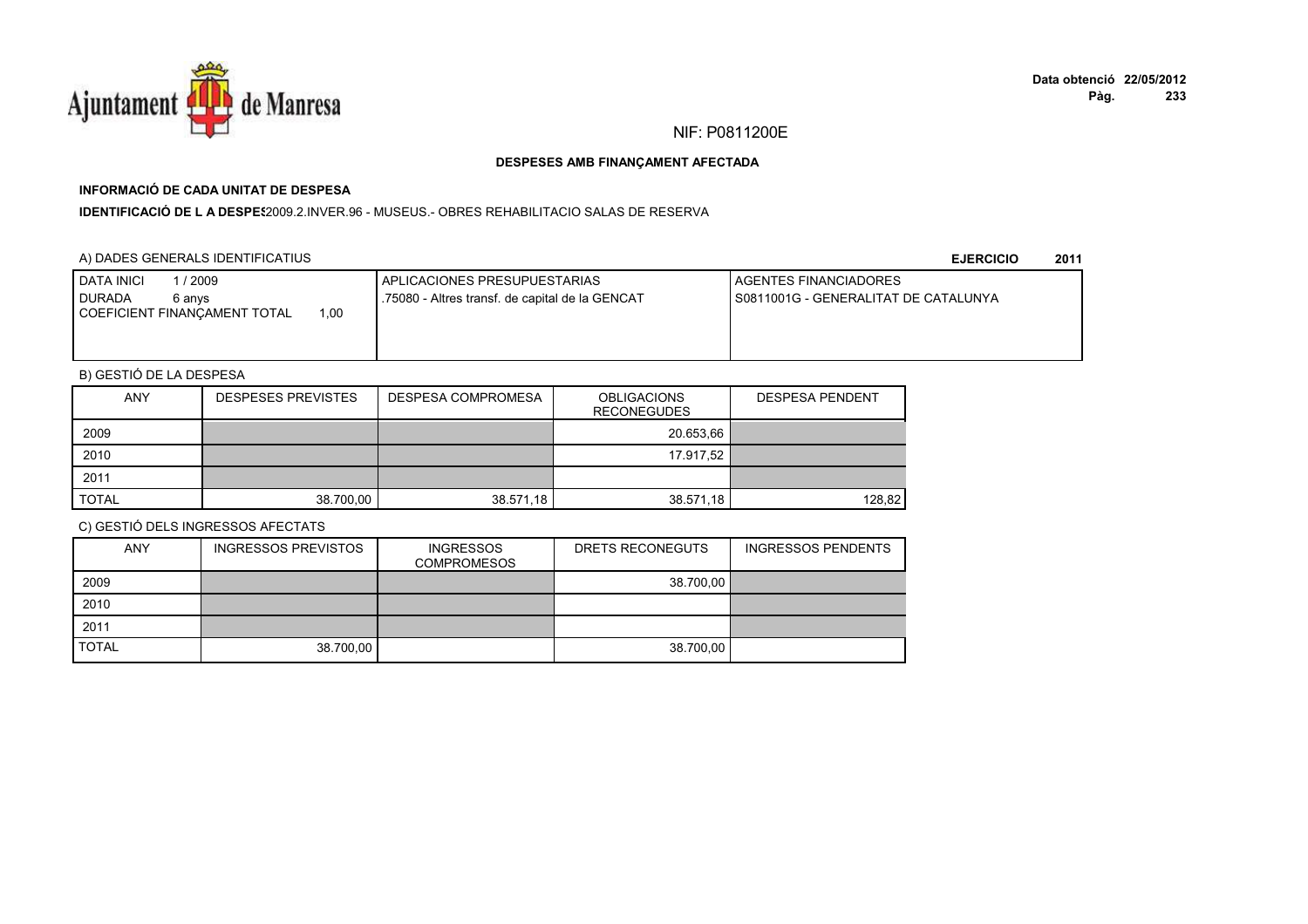

# **INFORMACIÓ DE CADA UNITAT DE DESPESA**

**IDENTIFICACIÓ DE L A DESPESA**

2009.2.INVER.96 - MUSEUS.- OBRES REHABILITACIO SALAS DE RESERVA

D) DESVIACIONS DE FINANÇAMENT PER AGENTS

|                                           |            |                                    | DRETS RECONEGUTS | <b>COEFICIENT</b>  | <b>DESVIACIONS DE FINANCAMENT</b> |                   |
|-------------------------------------------|------------|------------------------------------|------------------|--------------------|-----------------------------------|-------------------|
| <b>IDENTIFICACIÓ AGENT</b>                | <b>ANY</b> | <b>INGRESSOS PREVISTOS</b>         |                  | <b>FINANCAMENT</b> | A L'EXERCICI                      | <b>ACUMULADES</b> |
| S0811001G - GENERALITAT DE CATALUN   2009 |            |                                    | 38.700.00        |                    |                                   |                   |
| ΙA                                        | 2010       |                                    |                  |                    |                                   |                   |
|                                           | 2011       |                                    |                  |                    |                                   |                   |
| <b>TOTAL AGENT</b>                        |            | 38.700.00                          | 38.700.00        | 1,00               |                                   | 128,82            |
|                                           |            | <b>TOTAL DESVIACIONS POSITIVES</b> |                  |                    |                                   | 128,82            |
|                                           |            | TOTAL DESVIACIONS NEGATIVES        |                  |                    |                                   |                   |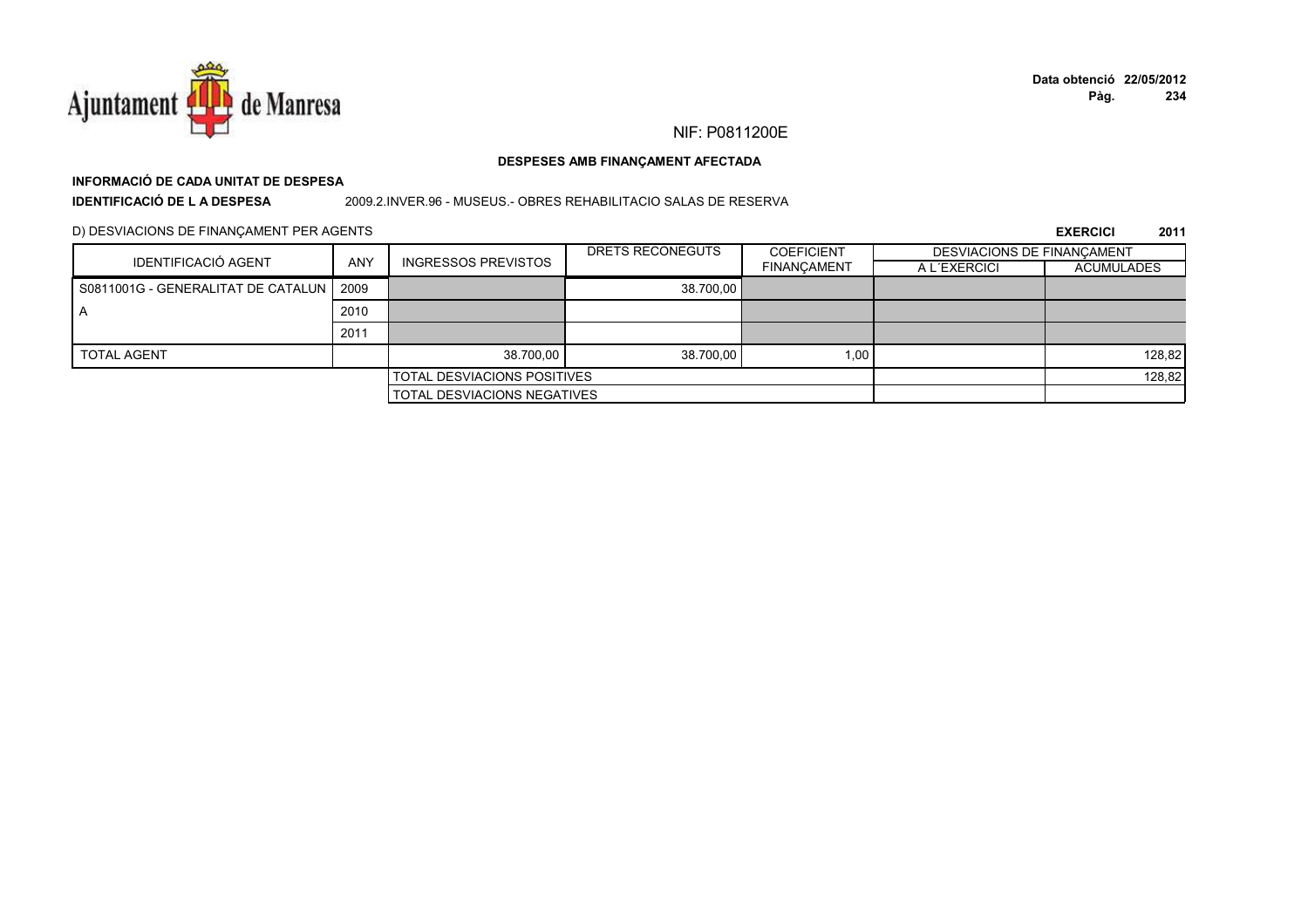

# **INFORMACIÓ DE CADA UNITAT DE DESPESA**

**IDENTIFICACIÓ DE L A DESPE**\$2009.2.INVER.98 - RENOVACIO VORERES.- AIGÜES DE MANRESA, S.A.

# A) DADES GENERALS IDENTIFICATIUS

**EJERCICIO<sup>2011</sup>**

| <b>DATA INICI</b><br>1/2009<br><b>I</b> DURADA<br>6 anvs<br>1.00<br>I COEFICIENT FINANCAMENT TOTAL | APLICACIONES PRESUPUESTARIAS<br>.91301 - A llarg termini | <b>LAGENTES FINANCIADORES</b><br>G08169815 - CAIXA D'ESTALVIS DE CATALUNYA<br>A82892993 - DEXIA SABADELL BANCO LOCAL |
|----------------------------------------------------------------------------------------------------|----------------------------------------------------------|----------------------------------------------------------------------------------------------------------------------|
|                                                                                                    |                                                          |                                                                                                                      |

# B) GESTIÓ DE LA DESPESA

| <b>ANY</b>   | <b>DESPESES PREVISTES</b> | DESPESA COMPROMESA | <b>OBLIGACIONS</b><br><b>RECONEGUDES</b> | <b>DESPESA PENDENT</b> |
|--------------|---------------------------|--------------------|------------------------------------------|------------------------|
| 2009         |                           |                    |                                          |                        |
| 2010         |                           |                    | 239.986,63                               |                        |
| 2011         |                           |                    |                                          |                        |
| <b>TOTAL</b> | 239.986,63                | 239.986,63         | 239.986,63                               |                        |

| <b>ANY</b>   | <b>INGRESSOS PREVISTOS</b> | <b>INGRESSOS</b><br><b>COMPROMESOS</b> | DRETS RECONEGUTS | <b>INGRESSOS PENDENTS</b> |
|--------------|----------------------------|----------------------------------------|------------------|---------------------------|
| 2009         |                            |                                        | 240.000,00       |                           |
| 2010         |                            |                                        | $-13.37$         |                           |
| 2011         |                            |                                        |                  |                           |
| <b>TOTAL</b> | 239.986,63                 |                                        | 239.986,63       |                           |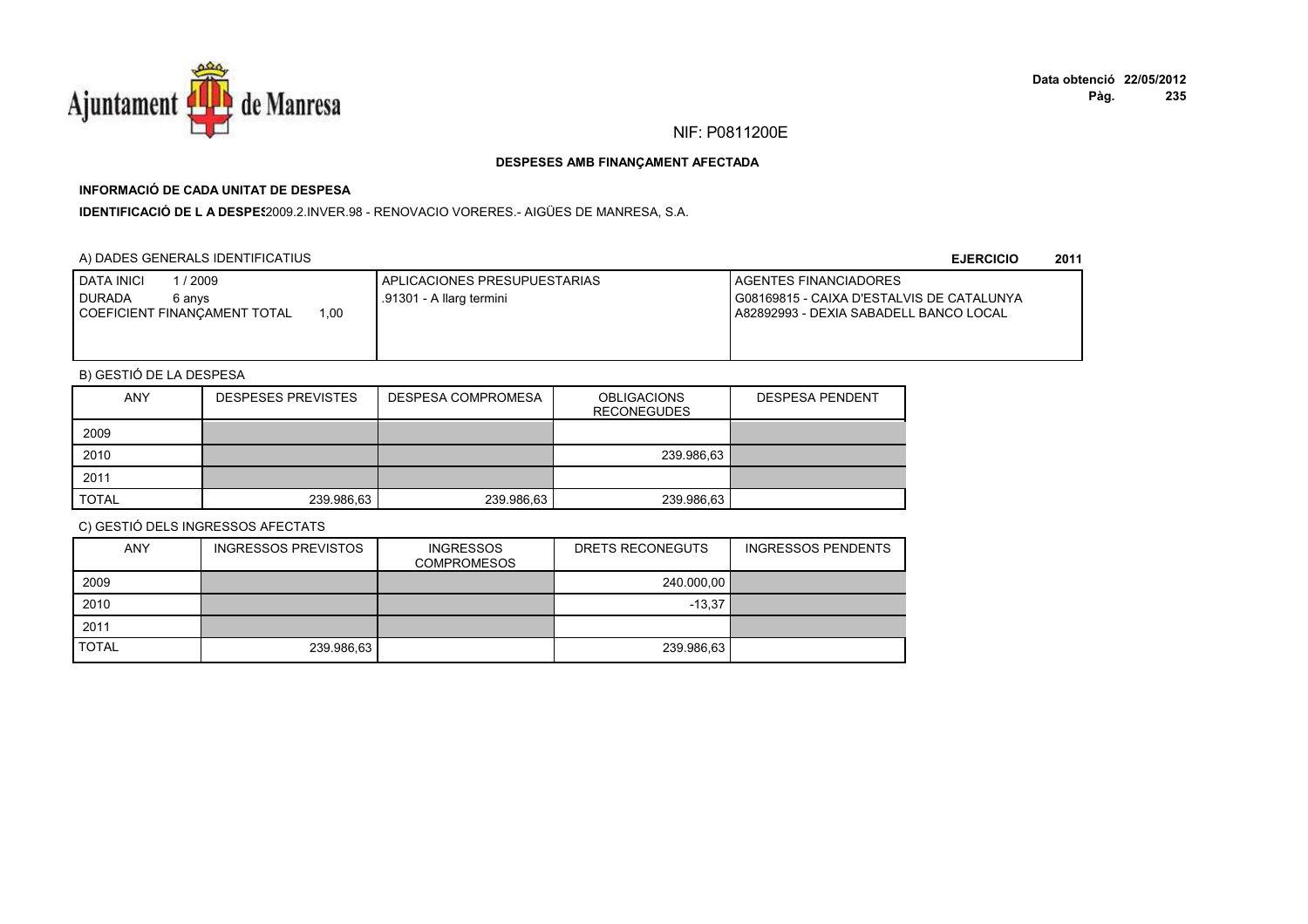

# **INFORMACIÓ DE CADA UNITAT DE DESPESA**

**IDENTIFICACIÓ DE L A DESPESA**

2009.2.INVER.98 - RENOVACIO VORERES.- AIGÜES DE MANRESA, S.A.

## D) DESVIACIONS DE FINANÇAMENT PER AGENTS

| IDENTIFICACIÓ AGENT                 |            |                                    | <b>DRETS RECONEGUTS</b>            | <b>COEFICIENT</b>  | DESVIACIONS DE FINANÇAMENT |                   |
|-------------------------------------|------------|------------------------------------|------------------------------------|--------------------|----------------------------|-------------------|
|                                     | <b>ANY</b> | <b>INGRESSOS PREVISTOS</b>         |                                    | <b>FINANÇAMENT</b> | A L'EXERCICI               | <b>ACUMULADES</b> |
| G08169815 - CAIXA D'ESTALVIS DE CAT | 2009       |                                    | 33.816,52                          |                    |                            |                   |
| ALUNYA                              | 2010       |                                    | $-1,88$                            |                    |                            |                   |
|                                     | 2011       |                                    |                                    |                    |                            |                   |
| <b>TOTAL AGENT</b>                  |            | 33.814,64                          | 33.814,64                          | 0,14               |                            |                   |
| A82892993 - DEXIA SABADELL BANCO LO | 2009       |                                    | 206.183,48                         |                    |                            |                   |
| CAL                                 | 2010       |                                    | $-11,49$                           |                    |                            |                   |
|                                     | 2011       |                                    |                                    |                    |                            |                   |
| <b>TOTAL AGENT</b>                  |            | 206.171,99                         | 206.171,99                         | 0,86               |                            |                   |
|                                     |            | <b>TOTAL DESVIACIONS POSITIVES</b> |                                    |                    |                            |                   |
|                                     |            |                                    | <b>TOTAL DESVIACIONS NEGATIVES</b> |                    |                            |                   |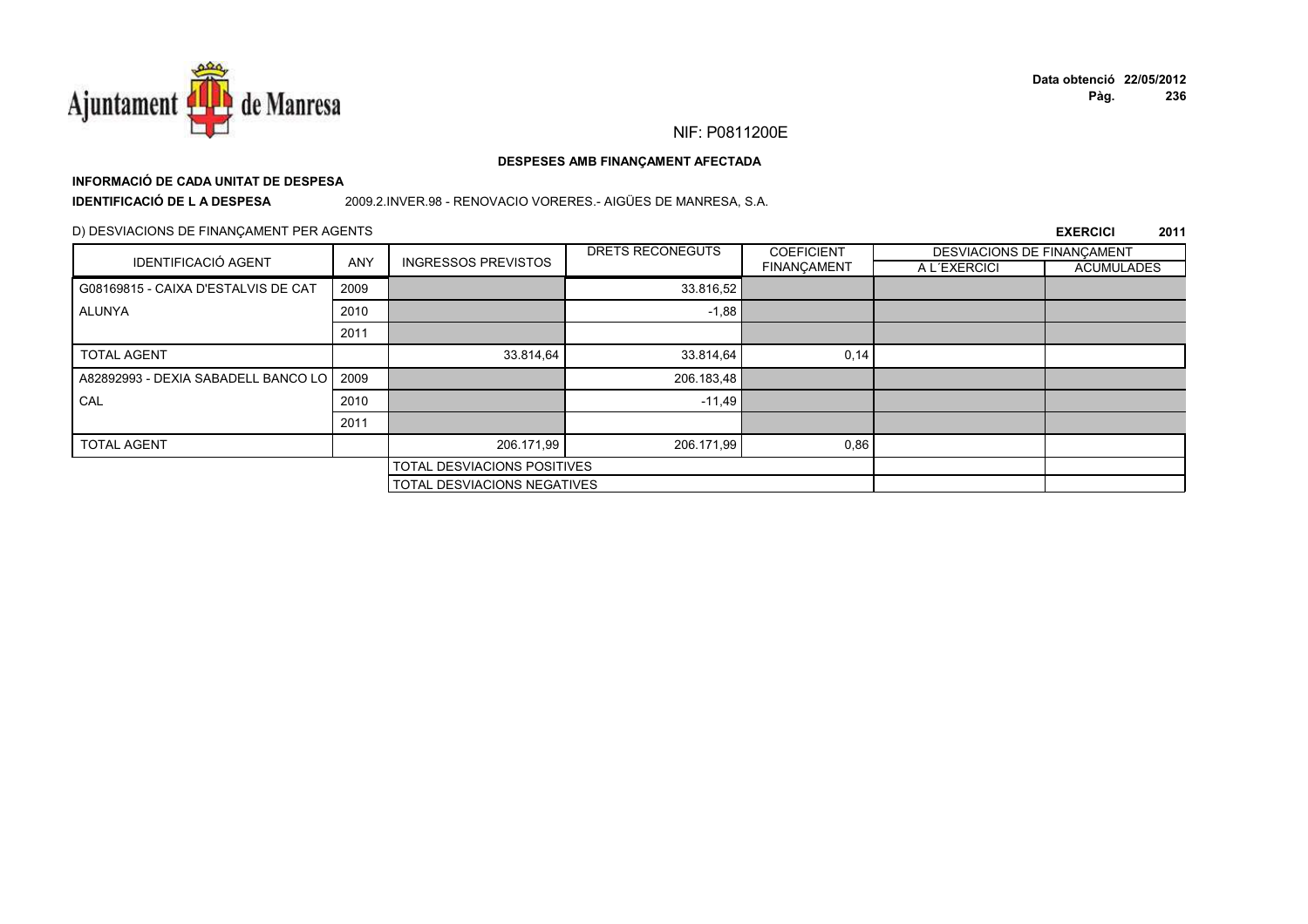

# **INFORMACIÓ DE CADA UNITAT DE DESPESA**

IDENTIFICACIÓ DE L A DESPES2009.2.INVER.100 - Promoció Turística.- Aportació a Aigües de Manresa (c. del Balç)

## A) DADES GENERALS IDENTIFICATIUS

**EJERCICIO<sup>2011</sup>**

| <b>DATA INICI</b><br>'2009<br><b>DURADA</b><br>6 anvs<br>1.00<br>I COEFICIENT FINANCAMENT TOTAL | I APLICACIONES PRESUPUESTARIAS<br>.75080 - Altres transf. de capital de la GENCAT<br>.75081 - Subvenció Pla de Barris<br>.91301 - A llarg termini | <b>I AGENTES FINANCIADORES</b><br>I S0811001G - GENERALITAT DE CATALUNYA<br>G43003938 - CAIXA TARRAGONA |
|-------------------------------------------------------------------------------------------------|---------------------------------------------------------------------------------------------------------------------------------------------------|---------------------------------------------------------------------------------------------------------|
|                                                                                                 |                                                                                                                                                   |                                                                                                         |

# B) GESTIÓ DE LA DESPESA

| <b>ANY</b>   | <b>DESPESES PREVISTES</b> | DESPESA COMPROMESA | <b>OBLIGACIONS</b><br><b>RECONEGUDES</b> | <b>DESPESA PENDENT</b> |
|--------------|---------------------------|--------------------|------------------------------------------|------------------------|
| 2009         |                           |                    |                                          |                        |
| 2010         |                           |                    | 200.000,00                               |                        |
| 2011         |                           |                    | 260.288.58                               |                        |
| <b>TOTAL</b> | 559.174.17                | 559.174,17         | 460.288,58                               | 98.885.59              |

| <b>ANY</b>   | <b>INGRESSOS PREVISTOS</b> | <b>INGRESSOS</b><br><b>COMPROMESOS</b> | DRETS RECONEGUTS | <b>INGRESSOS PENDENTS</b> |
|--------------|----------------------------|----------------------------------------|------------------|---------------------------|
| 2009         |                            |                                        | 559.174,17       |                           |
| 2010         |                            |                                        |                  |                           |
| 2011         |                            |                                        |                  |                           |
| <b>TOTAL</b> | 559.174,17                 |                                        | 559.174,17       |                           |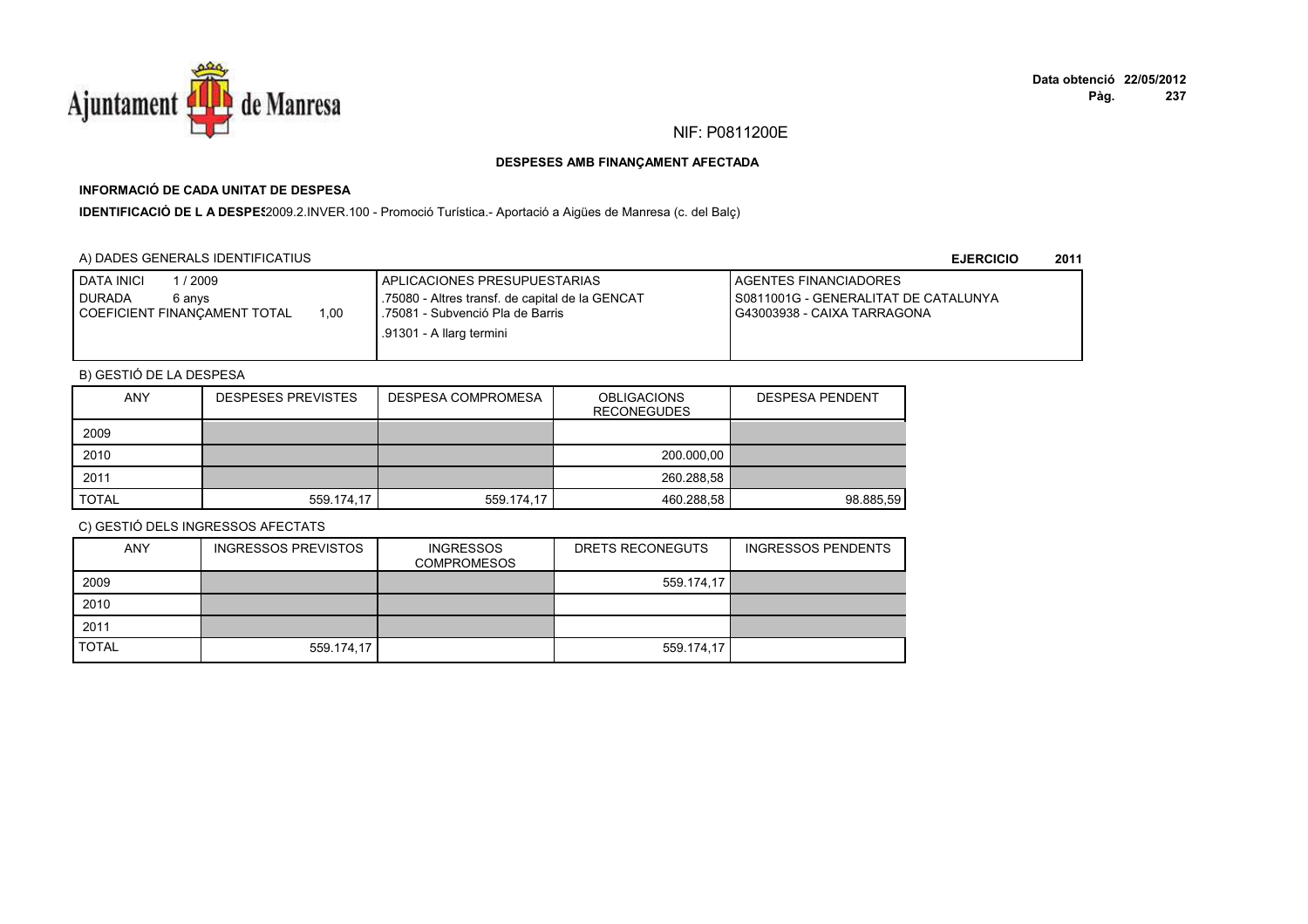

# **INFORMACIÓ DE CADA UNITAT DE DESPESA**

**IDENTIFICACIÓ DE L A DESPESA**

2009.2.INVER.100 - Promoció Turística.- Aportació a Aigües de Manresa (c. del Balç)

## D) DESVIACIONS DE FINANÇAMENT PER AGENTS

|                                           |            |                             | DRETS RECONEGUTS | <b>COEFICIENT</b>  | DESVIACIONS DE FINANCAMENT |                   |
|-------------------------------------------|------------|-----------------------------|------------------|--------------------|----------------------------|-------------------|
| <b>IDENTIFICACIÓ AGENT</b>                | <b>ANY</b> | <b>INGRESSOS PREVISTOS</b>  |                  | <b>FINANCAMENT</b> | A L'EXERCICI               | <b>ACUMULADES</b> |
| G43003938 - CAIXA TARRAGONA               | 2009       |                             | 180.000,00       |                    |                            |                   |
|                                           | 2010       |                             |                  |                    |                            |                   |
|                                           | 2011       |                             |                  |                    |                            |                   |
| <b>TOTAL AGENT</b>                        |            | 180.000,00                  | 180.000,00       | 0,32               | $-83.787,75$               | 31.831,60         |
| S0811001G - GENERALITAT DE CATALUN   2009 |            |                             | 379.174.17       |                    |                            |                   |
| A                                         | 2010       |                             |                  |                    |                            |                   |
|                                           | 2011       |                             |                  |                    |                            |                   |
| <b>TOTAL AGENT</b>                        |            | 379.174,17                  | 379.174,17       | 0,68               | $-176.500.83$              | 67.053,99         |
|                                           |            | TOTAL DESVIACIONS POSITIVES |                  |                    | 98.885,59                  |                   |
|                                           |            | TOTAL DESVIACIONS NEGATIVES |                  |                    | 260.288,58                 |                   |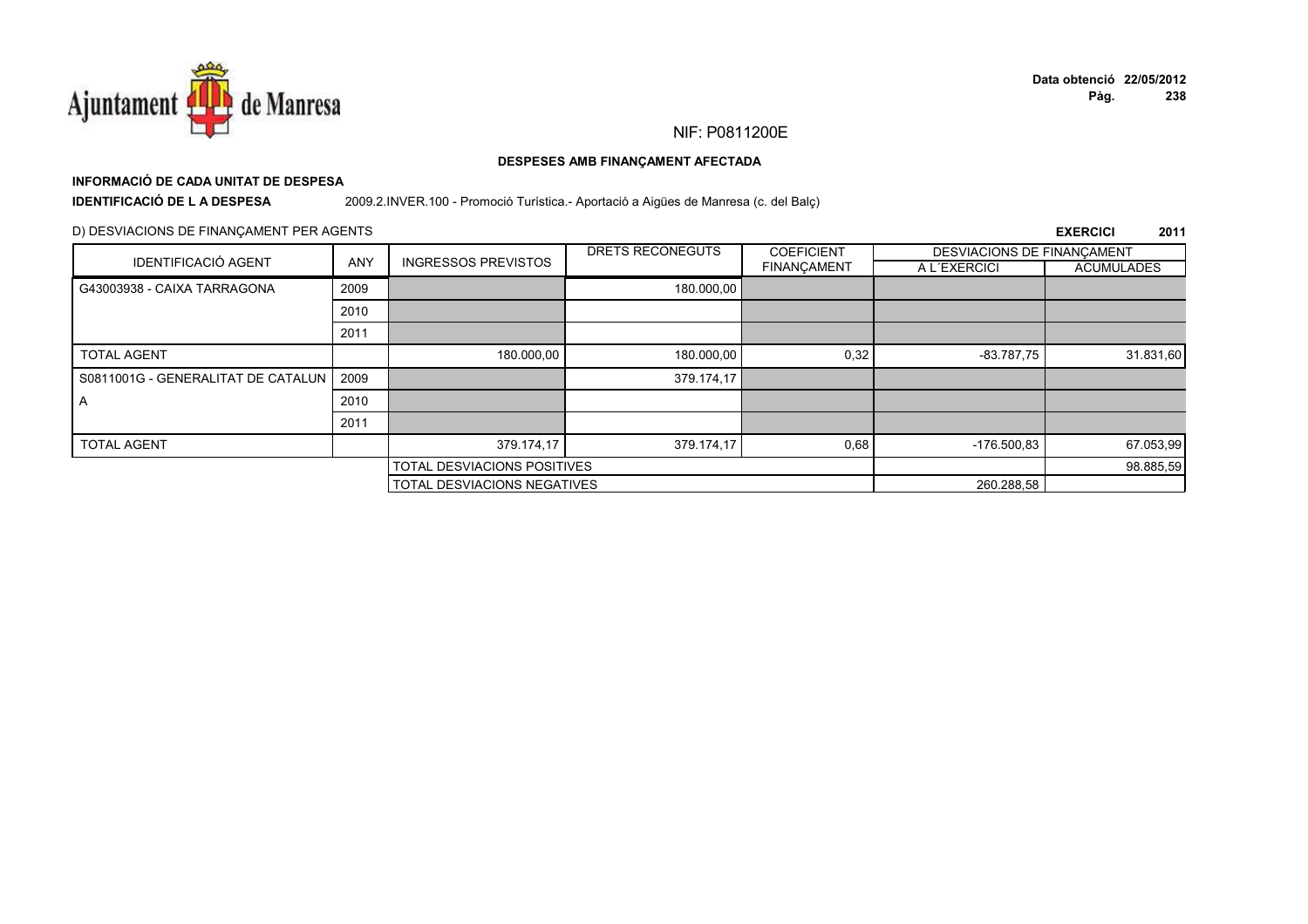

# **INFORMACIÓ DE CADA UNITAT DE DESPESA**

**IDENTIFICACIÓ DE L A DESPES**2010.2.INVER.3 - GESTIO URBANISTICA.- PATRIMONI MUNICIPAL DEL SOL

# A) DADES GENERALS IDENTIFICATIUS

**EJERCICIO<sup>2011</sup>**

| <b>I DATA INICI</b><br>1/2010<br><b>I DURADA</b><br>5 anvs | APLICACIONES PRESUPUESTARIAS<br>.91301 - A llarg termini | <b>I AGENTES FINANCIADORES</b><br>G08169815 - CAIXA D'ESTALVIS DE CATALUNYA |
|------------------------------------------------------------|----------------------------------------------------------|-----------------------------------------------------------------------------|
| 1.00<br><b>I COEFICIENT FINANCAMENT TOTAL</b>              | .39104 - Multes (patrimoni municipal del sòl)            | <b>IDV - DEUTORS VARIS</b>                                                  |
|                                                            | .60300 - Patrimoni públic del sòl                        | ALIENACIONS - ALIENACIONS                                                   |

# B) GESTIÓ DE LA DESPESA

| <b>ANY</b> | <b>DESPESES PREVISTES</b> | DESPESA COMPROMESA | <b>OBLIGACIONS</b><br><b>RECONEGUDES</b> | <b>DESPESA PENDENT</b> |
|------------|---------------------------|--------------------|------------------------------------------|------------------------|
| 2010       |                           |                    | 276.031,59                               |                        |
| 2011       |                           |                    | 262.990,30                               |                        |
| TOTAL      | 539.021.89                | 539.021.89         | 539.021.89                               |                        |

| <b>ANY</b>   | <b>INGRESSOS PREVISTOS</b> | <b>INGRESSOS</b><br>COMPROMESOS | DRETS RECONEGUTS | <b>INGRESSOS PENDENTS</b> |
|--------------|----------------------------|---------------------------------|------------------|---------------------------|
| 2010         |                            |                                 | 539.021,89       |                           |
| 2011         |                            |                                 |                  |                           |
| <b>TOTAL</b> | 539.021.89                 | 1.601.00                        | 539.021.89       |                           |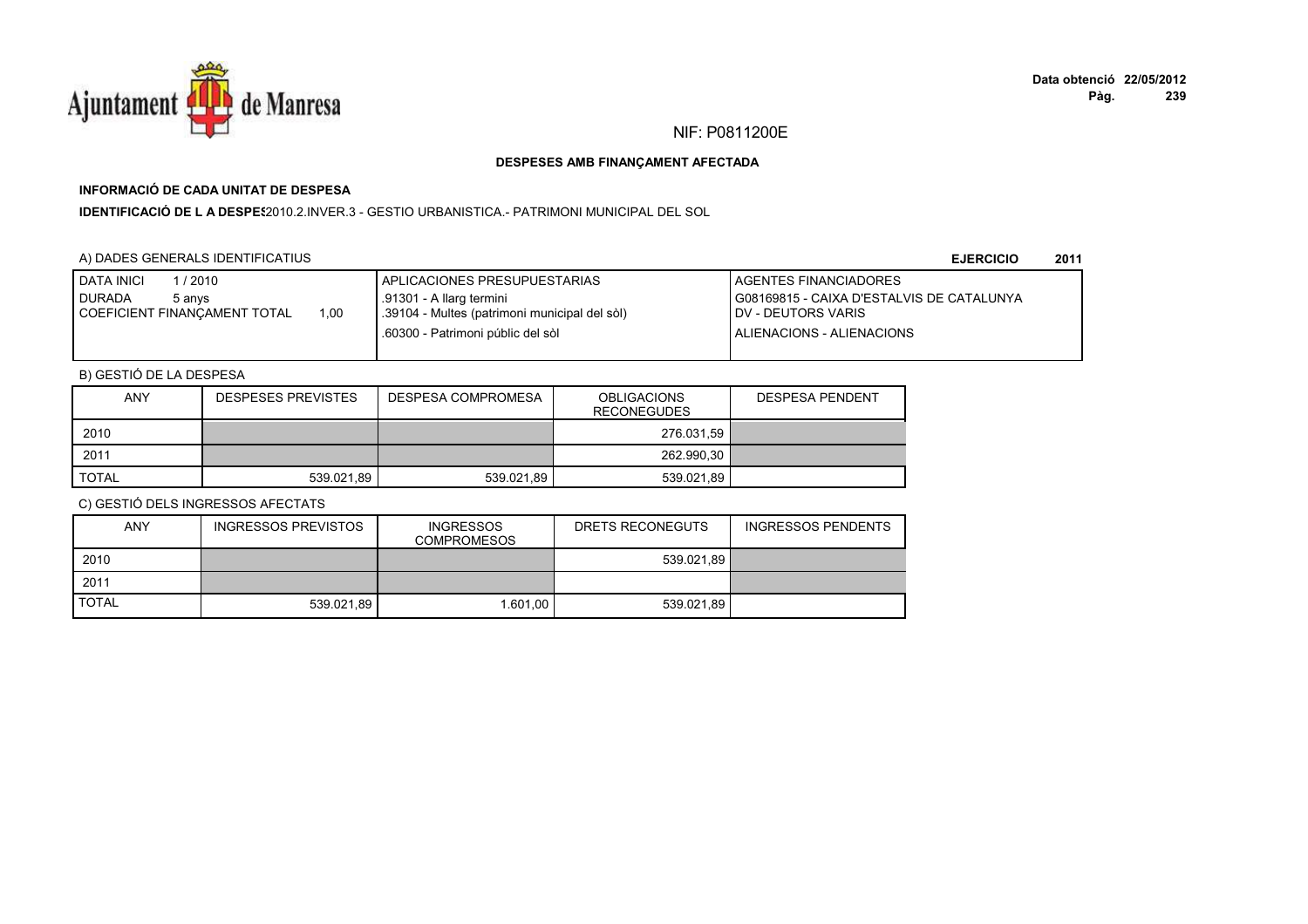

# **INFORMACIÓ DE CADA UNITAT DE DESPESA**

**IDENTIFICACIÓ DE L A DESPESA**

#### 2010.2.INVER.3 - GESTIO URBANISTICA.- PATRIMONI MUNICIPAL DEL SOL

## D) DESVIACIONS DE FINANÇAMENT PER AGENTS

|                                     |            |                             | DRETS RECONEGUTS | <b>COEFICIENT</b>  | DESVIACIONS DE FINANCAMENT |                   |
|-------------------------------------|------------|-----------------------------|------------------|--------------------|----------------------------|-------------------|
| <b>IDENTIFICACIÓ AGENT</b>          | <b>ANY</b> | <b>INGRESSOS PREVISTOS</b>  |                  | <b>FINANÇAMENT</b> | A L'EXERCICI               | <b>ACUMULADES</b> |
| G08169815 - CAIXA D'ESTALVIS DE CAT | 2010       |                             |                  |                    |                            |                   |
| ALUNYA                              | 2011       |                             |                  |                    |                            |                   |
| <b>TOTAL AGENT</b>                  |            |                             |                  | 0,00               |                            |                   |
| DV - DEUTORS VARIS                  | 2010       |                             |                  |                    |                            |                   |
|                                     | 2011       |                             |                  |                    |                            |                   |
| <b>TOTAL AGENT</b>                  |            |                             |                  | 0,00               |                            |                   |
| ALIENACIONS - ALIENACIONS           | 2010       |                             | 539.021,89       |                    |                            |                   |
|                                     | 2011       |                             |                  |                    |                            |                   |
| <b>TOTAL AGENT</b>                  |            | 539.021,89                  | 539.021,89       | 1,00               | -262.990,30                |                   |
|                                     |            | TOTAL DESVIACIONS POSITIVES |                  |                    |                            |                   |
|                                     |            | TOTAL DESVIACIONS NEGATIVES |                  |                    | 262.990,30                 |                   |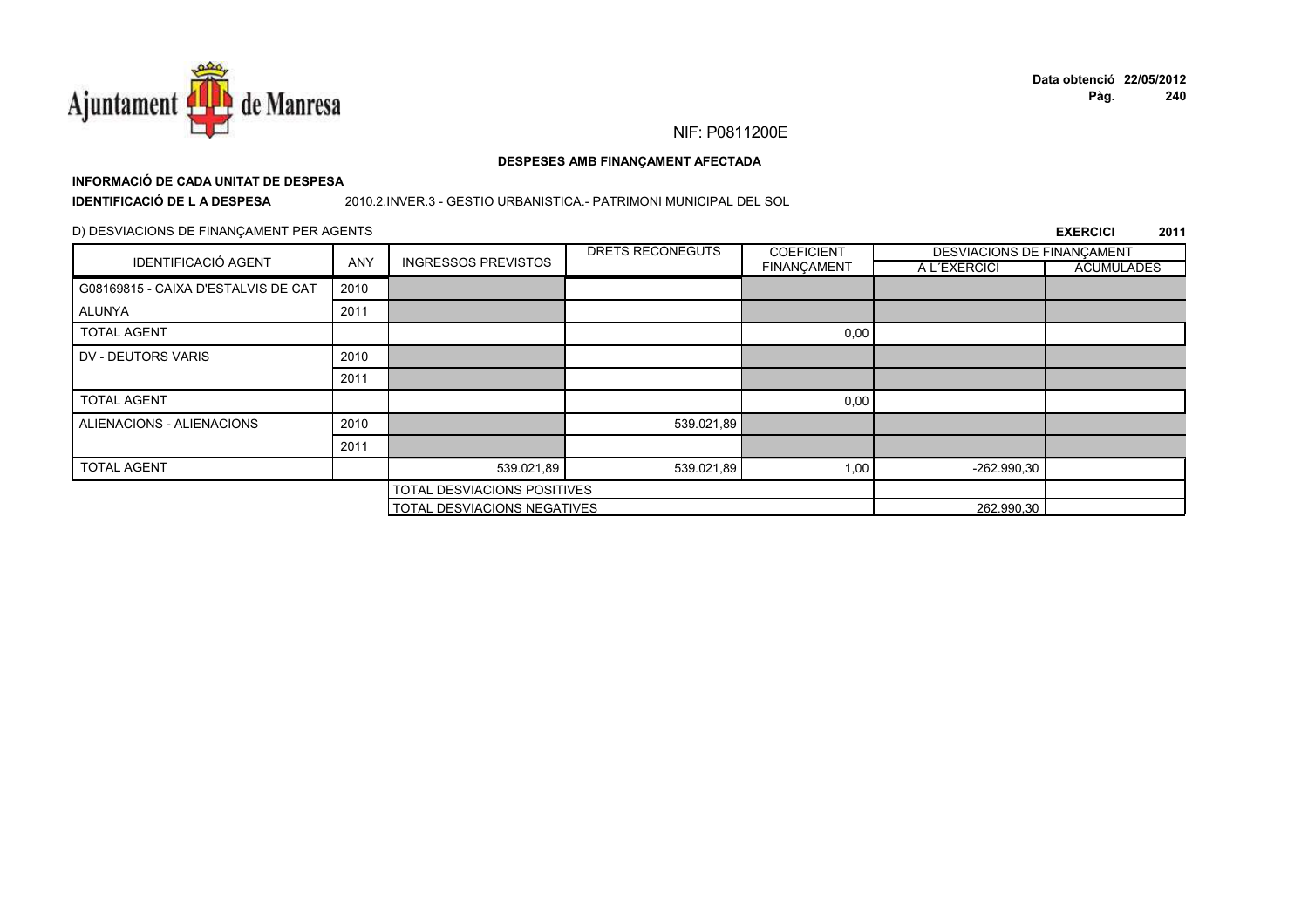

# **INFORMACIÓ DE CADA UNITAT DE DESPESA**

**IDENTIFICACIÓ DE L A DESPE**\$2010.2.INVER.4 - PLANEJAMENT URBANISTIC.- HONORARIS REDACCIO PROJECTES

## A) DADES GENERALS IDENTIFICATIUS

**EJERCICIO<sup>2011</sup>**

| <b>DATA INICI</b><br>1 / 2010<br><b>I DURADA</b><br>5 anvs<br>.00<br>COEFICIENT FINANCAMENT TOTAL | I APLICACIONES PRESUPUESTARIAS<br>.91301 - A llarg termini | AGENTES FINANCIADORES<br>I G08169815 - CAIXA D'ESTALVIS DE CATALUNYA |
|---------------------------------------------------------------------------------------------------|------------------------------------------------------------|----------------------------------------------------------------------|
|                                                                                                   |                                                            |                                                                      |

# B) GESTIÓ DE LA DESPESA

| <b>ANY</b> | <b>DESPESES PREVISTES</b> | DESPESA COMPROMESA | <b>OBLIGACIONS</b><br><b>RECONEGUDES</b> | <b>DESPESA PENDENT</b> |
|------------|---------------------------|--------------------|------------------------------------------|------------------------|
| 2010       |                           |                    | 32.403,30                                |                        |
| 2011       |                           |                    | 37.033,92                                |                        |
| TOTAL      | 69.437.22                 | 69.437.22          | 69.437.22                                |                        |

| ANY          | <b>INGRESSOS PREVISTOS</b> | <b>INGRESSOS</b><br><b>COMPROMESOS</b> | DRETS RECONEGUTS | INGRESSOS PENDENTS |
|--------------|----------------------------|----------------------------------------|------------------|--------------------|
| 2010         |                            |                                        | 69.437.35        |                    |
| 2011         |                            |                                        | $-0.13$ I        |                    |
| <b>TOTAL</b> | 69.437,22                  |                                        | 69.437.22        |                    |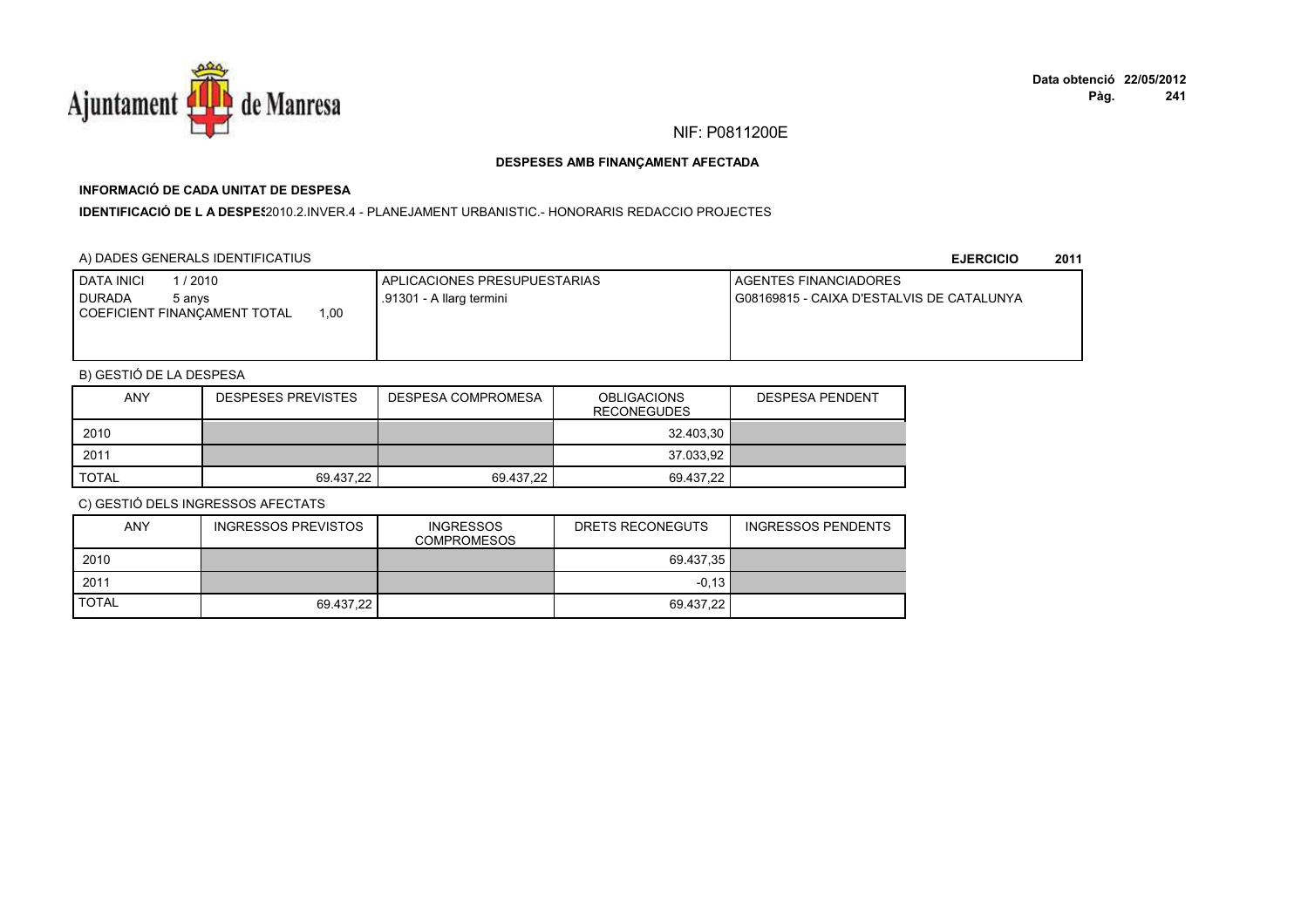

# **INFORMACIÓ DE CADA UNITAT DE DESPESA**

**IDENTIFICACIÓ DE L A DESPESA**

#### 2010.2.INVER.4 - PLANEJAMENT URBANISTIC.- HONORARIS REDACCIO PROJECTES

D) DESVIACIONS DE FINANÇAMENT PER AGENTS

|                                     |                                    |                                    | DRETS RECONEGUTS | COEFICIENT         | DESVIACIONS DE FINANCAMENT |                   |
|-------------------------------------|------------------------------------|------------------------------------|------------------|--------------------|----------------------------|-------------------|
| IDENTIFICACIÓ AGENT                 | ANY                                | <b>INGRESSOS PREVISTOS</b>         |                  | <b>FINANCAMENT</b> | A L'EXERCICI               | <b>ACUMULADES</b> |
| G08169815 - CAIXA D'ESTALVIS DE CAT | 2010                               |                                    | 69.437.35        |                    |                            |                   |
| ALUNYA                              | 2011                               |                                    | $-0,13$          |                    |                            |                   |
| <b>TOTAL AGENT</b>                  |                                    | 69.437.22                          | 69.437.22        | 1.00               | $-37.034.05$               |                   |
|                                     |                                    | <b>TOTAL DESVIACIONS POSITIVES</b> |                  |                    |                            |                   |
|                                     | <b>TOTAL DESVIACIONS NEGATIVES</b> |                                    |                  | 37.034,05          |                            |                   |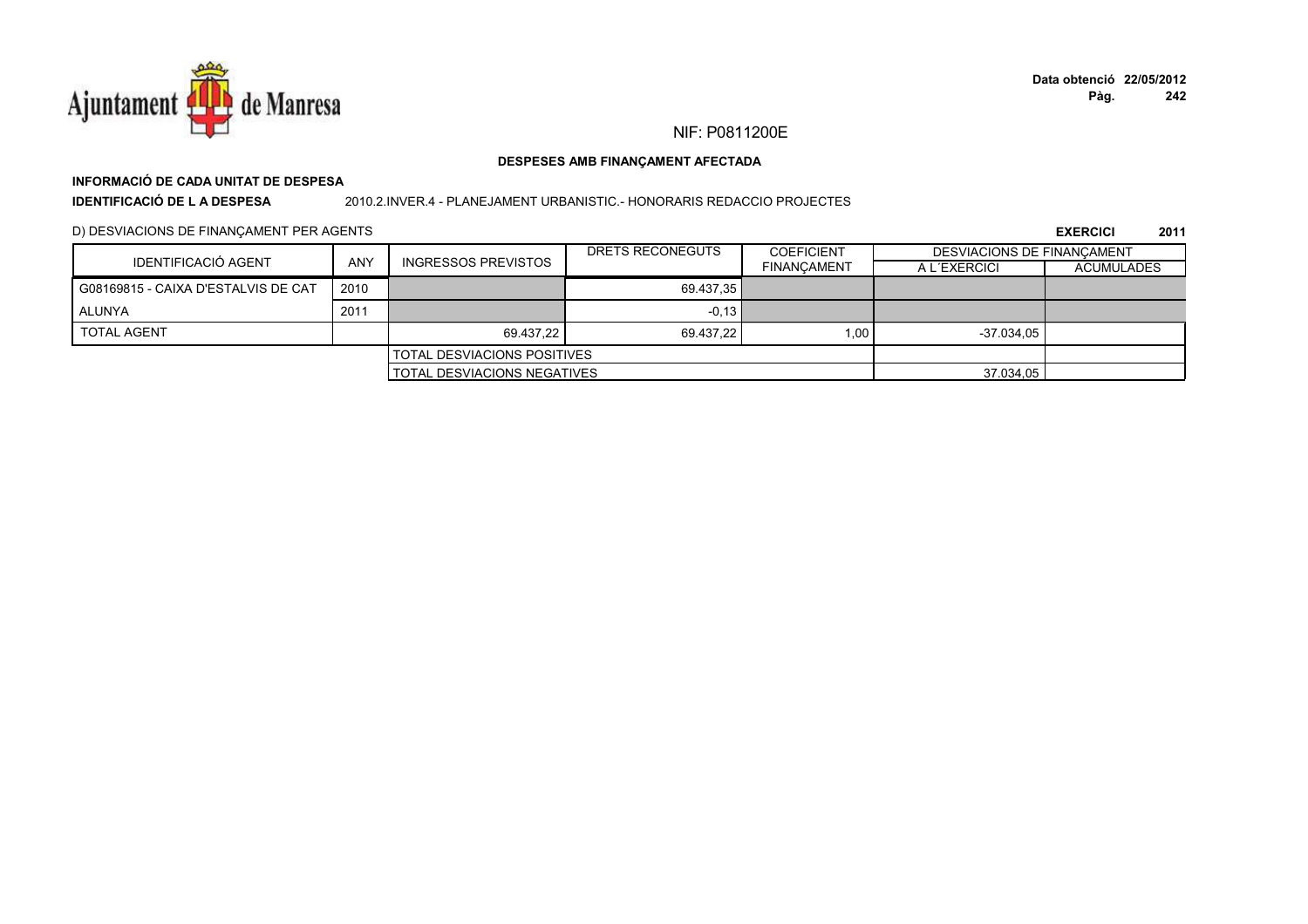

# **INFORMACIÓ DE CADA UNITAT DE DESPESA**

**IDENTIFICACIÓ DE L A DESPES**2010.2.INVER.5 - ESPAIS PUBLICS.- HONORARIS REDACCIO DE PROJECTES

## A) DADES GENERALS IDENTIFICATIUS

**EJERCICIO<sup>2011</sup>**

| <b>DATA INICI</b><br>1 / 2010<br><b>DURADA</b><br>5 anvs<br>00.ا<br>COEFICIENT FINANCAMENT TOTAL | APLICACIONES PRESUPUESTARIAS<br>.91301 - A llarg termini | <b>I AGENTES FINANCIADORES</b><br>l G08169815 - CAIXA D'ESTALVIS DE CATALUNYA |
|--------------------------------------------------------------------------------------------------|----------------------------------------------------------|-------------------------------------------------------------------------------|
|                                                                                                  |                                                          |                                                                               |

# B) GESTIÓ DE LA DESPESA

| <b>ANY</b>   | <b>DESPESES PREVISTES</b> | DESPESA COMPROMESA | <b>OBLIGACIONS</b><br><b>RECONEGUDES</b> | <b>DESPESA PENDENT</b> |
|--------------|---------------------------|--------------------|------------------------------------------|------------------------|
| 2010         |                           |                    |                                          |                        |
| 2011         |                           |                    | 12.595,15                                |                        |
| <b>TOTAL</b> | 16.719,96                 | 16.719.96          | 12.595,15                                | 4.124.81               |

| <b>ANY</b>   | <b>INGRESSOS PREVISTOS</b> | <b>INGRESSOS</b><br><b>COMPROMESOS</b> | DRETS RECONEGUTS | <b>INGRESSOS PENDENTS</b> |
|--------------|----------------------------|----------------------------------------|------------------|---------------------------|
| 2010         |                            |                                        | 16.720.00        |                           |
| 2011         |                            |                                        | $-0.04$          |                           |
| <b>TOTAL</b> | 16.719.96                  |                                        | 16.719.96        |                           |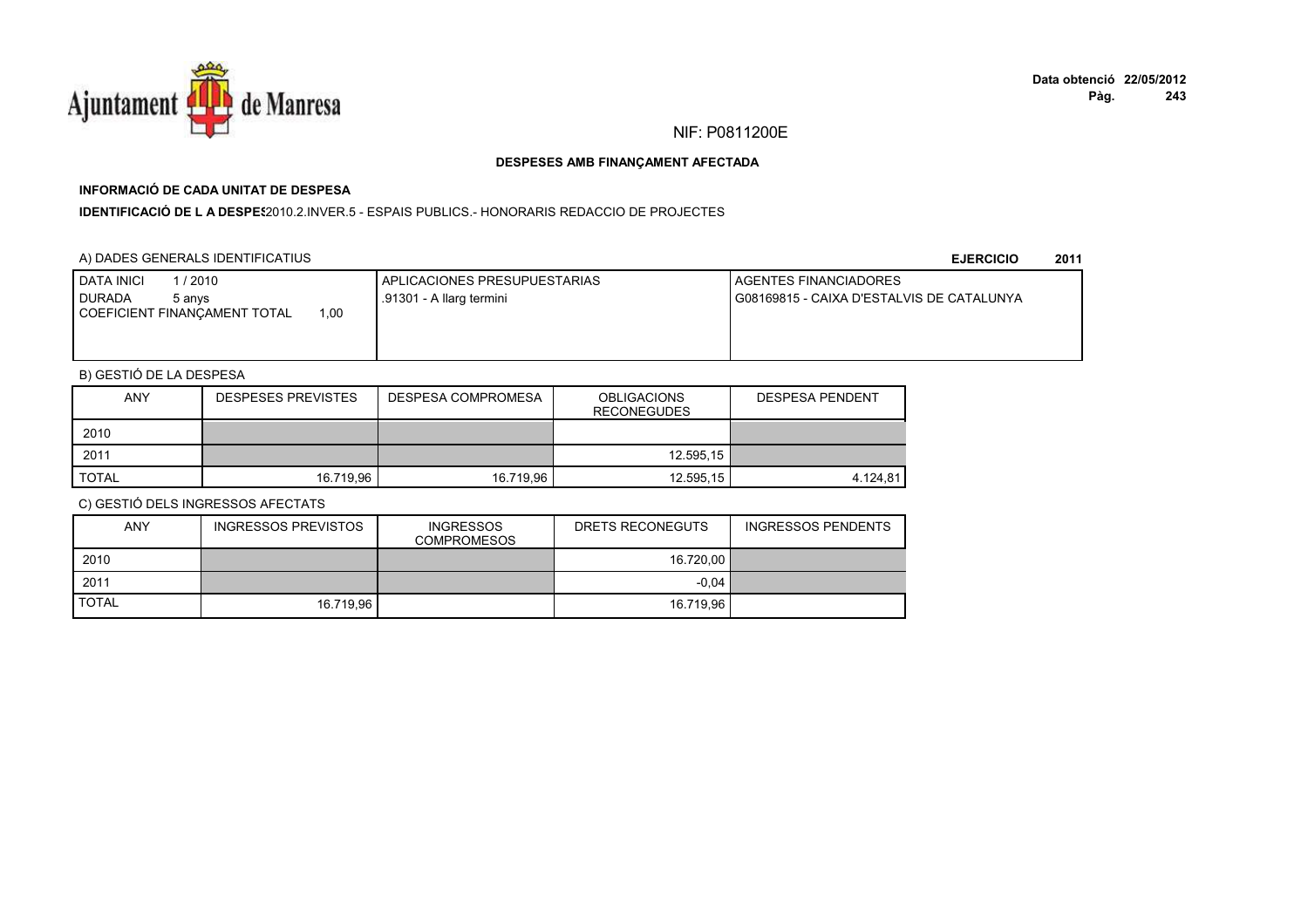

# **INFORMACIÓ DE CADA UNITAT DE DESPESA**

**IDENTIFICACIÓ DE L A DESPESA**

2010.2.INVER.5 - ESPAIS PUBLICS.- HONORARIS REDACCIO DE PROJECTES

D) DESVIACIONS DE FINANÇAMENT PER AGENTS

|                                     |            |                                    | DRETS RECONEGUTS | <b>COEFICIENT</b>  | DESVIACIONS DE FINANCAMENT |                   |
|-------------------------------------|------------|------------------------------------|------------------|--------------------|----------------------------|-------------------|
| <b>IDENTIFICACIÓ AGENT</b>          | <b>ANY</b> | <b>INGRESSOS PREVISTOS</b>         |                  | <b>FINANCAMENT</b> | A L'EXERCICI               | <b>ACUMULADES</b> |
| G08169815 - CAIXA D'ESTALVIS DE CAT | 2010       |                                    | 16.720.00        |                    |                            |                   |
| ALUNYA                              | 2011       |                                    | $-0.04$          |                    |                            |                   |
| <b>TOTAL AGENT</b>                  |            | 16.719.96                          | 16.719.96        | 1.00               | $-12.595.19$               | 4.124,81          |
|                                     |            | <b>TOTAL DESVIACIONS POSITIVES</b> |                  |                    |                            | 4.124,81          |
|                                     |            | <b>TOTAL DESVIACIONS NEGATIVES</b> |                  |                    | 12.595.19                  |                   |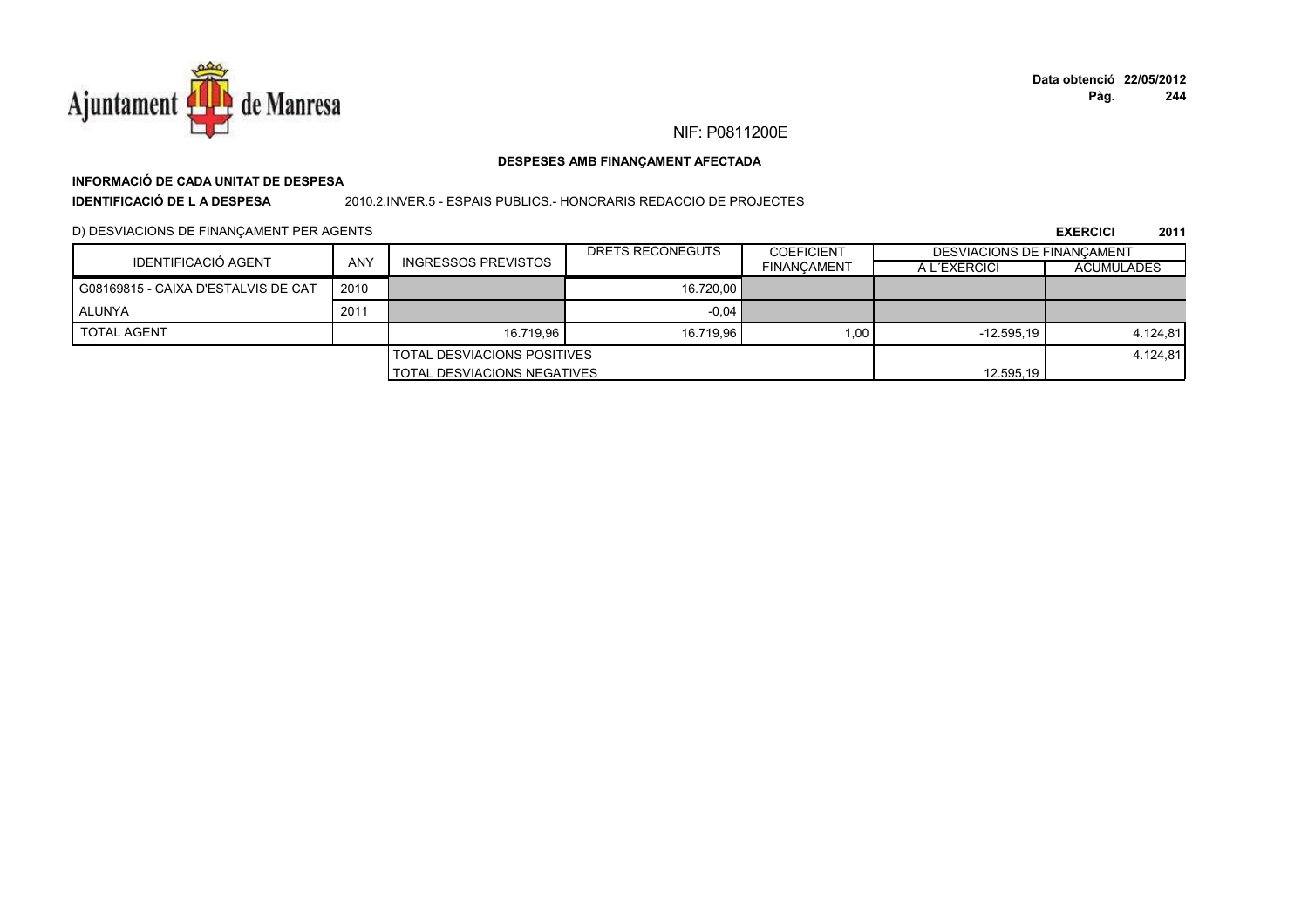

# **INFORMACIÓ DE CADA UNITAT DE DESPESA**

**IDENTIFICACIÓ DE L A DESPE**\$2010.2.INVER.6 - EDIFICIS MUNICIPALS.- HONORARIS REDACCIO DE PROJECTES

## A) DADES GENERALS IDENTIFICATIUS

**EJERCICIO<sup>2011</sup>**

| /2010<br><b>DATA INICI</b><br><b>DURADA</b><br>5 anvs<br>1.00<br>COEFICIENT FINANCAMENT TOTAL | I APLICACIONES PRESUPUESTARIAS<br>.91301 - A llarg termini<br>1.75080 - Altres transf. de capital de la GENCAT<br>.72001 - De l'Adm.Gral de l'Estat (Ministerio de Cultura). | <b>LAGENTES FINANCIADORES</b><br>G08169815 - CAIXA D'ESTALVIS DE CATALUNYA<br>I S0811001G - GENERALITAT DE CATALUNYA<br><b>IS2800171G - MINISTERIO DE CULTURA. BELLAS ARTES Y</b> |
|-----------------------------------------------------------------------------------------------|------------------------------------------------------------------------------------------------------------------------------------------------------------------------------|-----------------------------------------------------------------------------------------------------------------------------------------------------------------------------------|
|                                                                                               |                                                                                                                                                                              |                                                                                                                                                                                   |

# B) GESTIÓ DE LA DESPESA

| <b>ANY</b>   | <b>DESPESES PREVISTES</b> | DESPESA COMPROMESA | <b>OBLIGACIONS</b><br><b>RECONEGUDES</b> | <b>DESPESA PENDENT</b> |
|--------------|---------------------------|--------------------|------------------------------------------|------------------------|
| 2010         |                           |                    | 54.366.00                                |                        |
| 2011         |                           |                    | 24.604.40                                |                        |
| <b>TOTAL</b> | 100.000,00                | 99.030.40          | 78.970.40                                | 21.029.60              |

| ANY          | <b>INGRESSOS PREVISTOS</b> | <b>INGRESSOS</b><br><b>COMPROMESOS</b> | DRETS RECONEGUTS | INGRESSOS PENDENTS |
|--------------|----------------------------|----------------------------------------|------------------|--------------------|
| 2010         |                            |                                        | 100.000.00       |                    |
| 2011         |                            |                                        |                  |                    |
| <b>TOTAL</b> | 100.000.00                 |                                        | 100.000.00       |                    |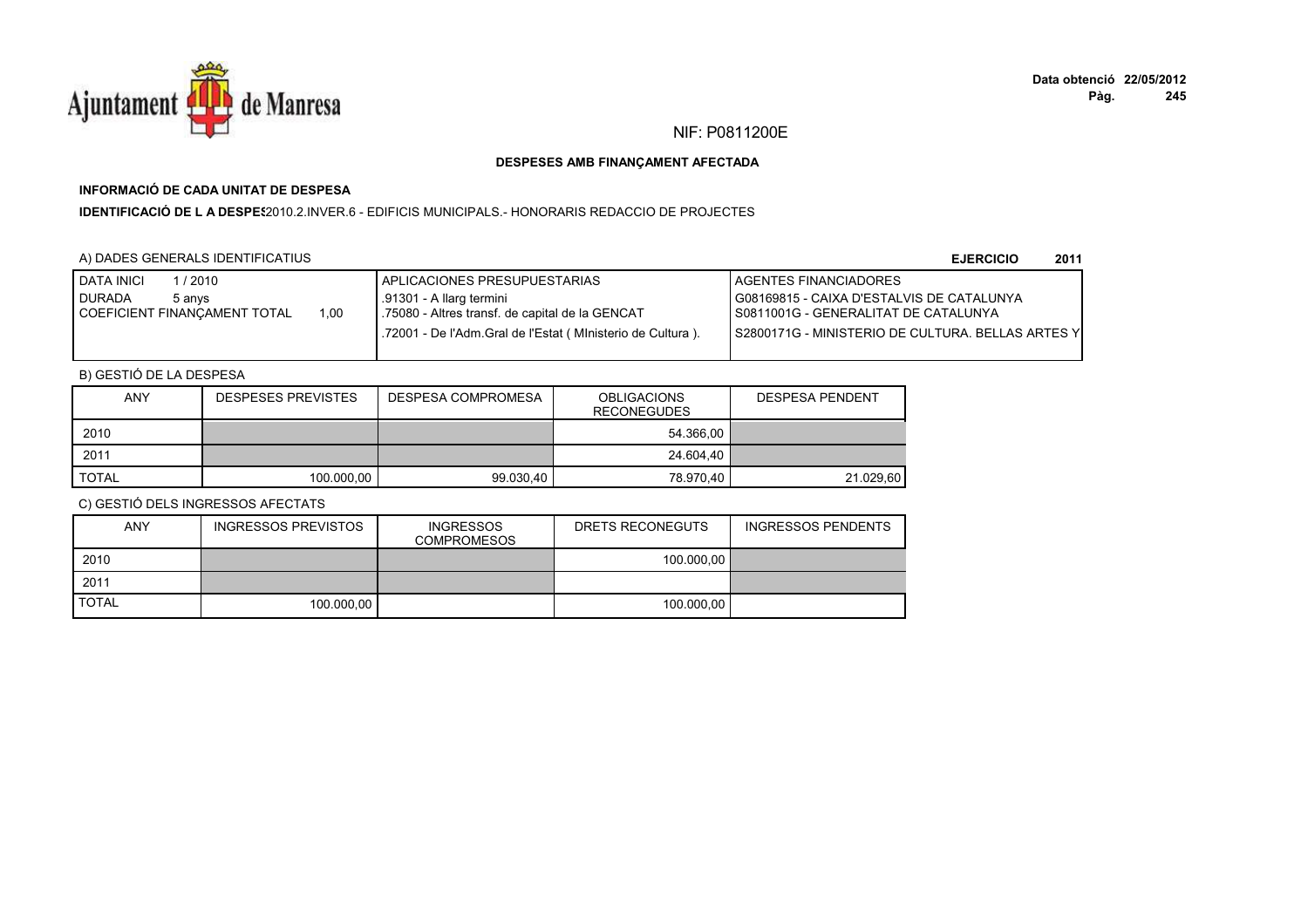

# **INFORMACIÓ DE CADA UNITAT DE DESPESA**

**IDENTIFICACIÓ DE L A DESPESA**

#### 2010.2.INVER.6 - EDIFICIS MUNICIPALS.- HONORARIS REDACCIO DE PROJECTES

## D) DESVIACIONS DE FINANÇAMENT PER AGENTS

|                                         |            |                                    | DRETS RECONEGUTS | <b>COEFICIENT</b>  | DESVIACIONS DE FINANCAMENT |                   |
|-----------------------------------------|------------|------------------------------------|------------------|--------------------|----------------------------|-------------------|
| <b>IDENTIFICACIÓ AGENT</b>              | <b>ANY</b> | <b>INGRESSOS PREVISTOS</b>         |                  | <b>FINANÇAMENT</b> | A L'EXERCICI               | <b>ACUMULADES</b> |
| G08169815 - CAIXA D'ESTALVIS DE CAT     | 2010       |                                    | 50.000,00        |                    |                            |                   |
| <b>ALUNYA</b>                           | 2011       |                                    |                  |                    |                            |                   |
| <b>TOTAL AGENT</b>                      |            | 50.000,00                          | 50.000,00        | 0,50               | $-12.302,20$               | 10.514,80         |
| S0811001G - GENERALITAT DE CATALUN      | 2010       |                                    |                  |                    |                            |                   |
| A                                       | 2011       |                                    |                  |                    |                            |                   |
| <b>TOTAL AGENT</b>                      |            |                                    |                  | 0,00               |                            |                   |
| S2800171G - MINISTERIO DE CULTURA.      | 2010       |                                    | 50.000,00        |                    |                            |                   |
| <b>BELLAS ARTES Y BIENES CULTURALES</b> | 2011       |                                    |                  |                    |                            |                   |
| <b>TOTAL AGENT</b>                      |            | 50.000,00                          | 50.000,00        | 0,50               | $-12.302,20$               | 10.514,80         |
|                                         |            | TOTAL DESVIACIONS POSITIVES        |                  |                    |                            | 21.029,60         |
|                                         |            | <b>TOTAL DESVIACIONS NEGATIVES</b> |                  |                    | 24.604,40                  |                   |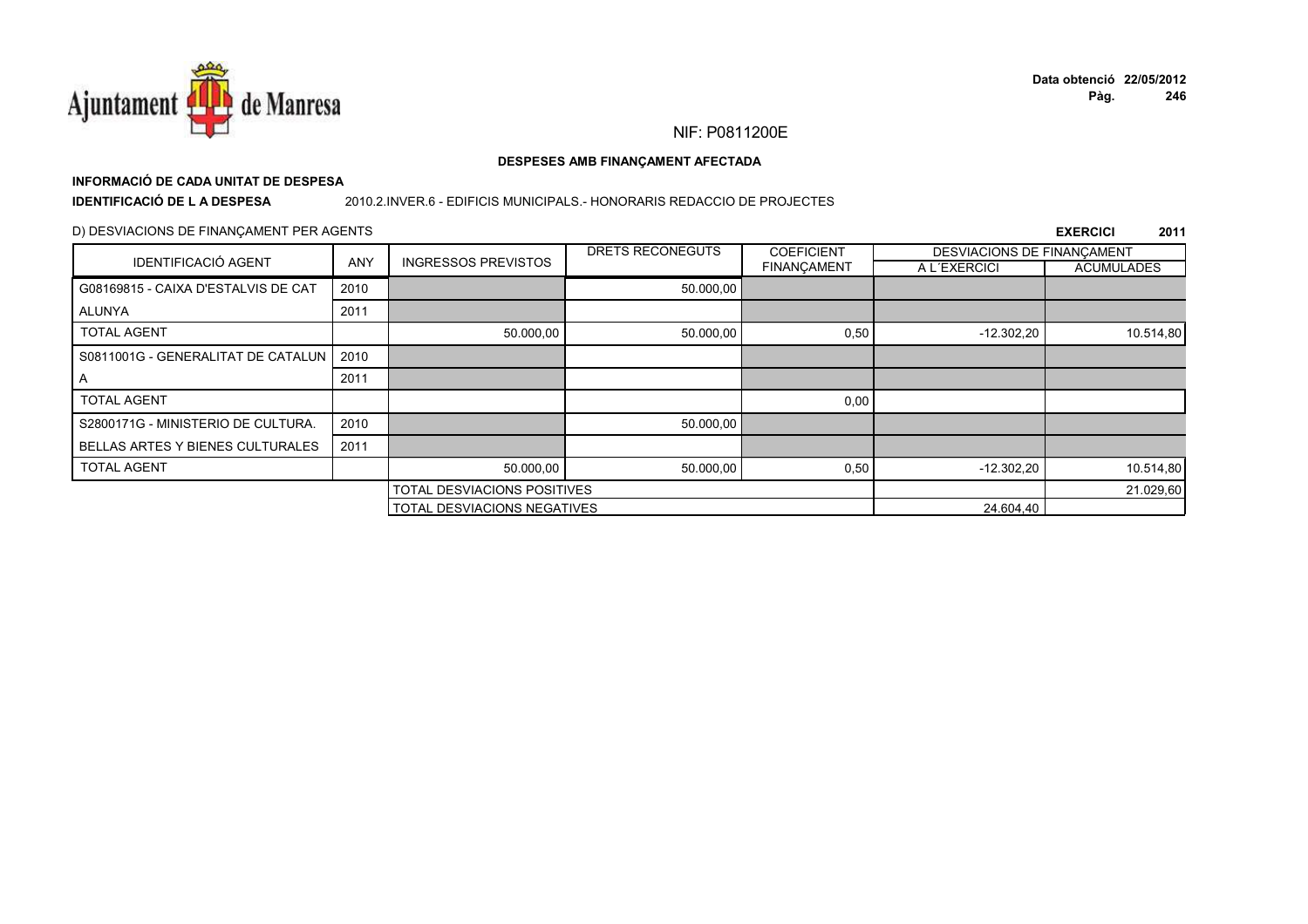

# **INFORMACIÓ DE CADA UNITAT DE DESPESA**

I**DENTIFICACIÓ DE L A DESPE**\$2010.2.INVER.7 - INVERSIONS EN ESPAIS PUBLICS.- MILLORA DIVERSES URBANITZACIONS

## A) DADES GENERALS IDENTIFICATIUS

**EJERCICIO<sup>2011</sup>**

| <b>I DATA INICI</b><br>/ 2010<br><b>I DURADA</b><br>5 anvs<br>1.00<br>COEFICIENT FINANCAMENT TOTAL | I APLICACIONES PRESUPUESTARIAS<br>.91301 - A llarg termini<br>.75080 - Altres transf. de capital de la GENCAT | <b>I AGENTES FINANCIADORES</b><br>I G08169815 - CAIXA D'ESTALVIS DE CATALUNYA<br>I S0811001G - GENERALITAT DE CATALUNYA |
|----------------------------------------------------------------------------------------------------|---------------------------------------------------------------------------------------------------------------|-------------------------------------------------------------------------------------------------------------------------|
|----------------------------------------------------------------------------------------------------|---------------------------------------------------------------------------------------------------------------|-------------------------------------------------------------------------------------------------------------------------|

# B) GESTIÓ DE LA DESPESA

| <b>ANY</b> | <b>DESPESES PREVISTES</b> | <b>OBLIGACIONS</b><br>DESPESA COMPROMESA<br><b>RECONEGUDES</b> |            | <b>DESPESA PENDENT</b> |
|------------|---------------------------|----------------------------------------------------------------|------------|------------------------|
| 2010       |                           |                                                                | 75.530.61  |                        |
| 2011       |                           |                                                                | 56.178.12  |                        |
| TOTAL      | 131.921,85                | 131.708,73                                                     | 131.708,73 | 213,12                 |

| <b>ANY</b>   | <b>INGRESSOS PREVISTOS</b> | <b>INGRESSOS</b><br><b>COMPROMESOS</b> | DRETS RECONEGUTS | <b>INGRESSOS PENDENTS</b> |
|--------------|----------------------------|----------------------------------------|------------------|---------------------------|
| 2010         |                            |                                        | 145.271,85       |                           |
| 2011         |                            |                                        | $-13.350.00$     |                           |
| <b>TOTAL</b> | 131.921.85                 |                                        | 131.921.85       |                           |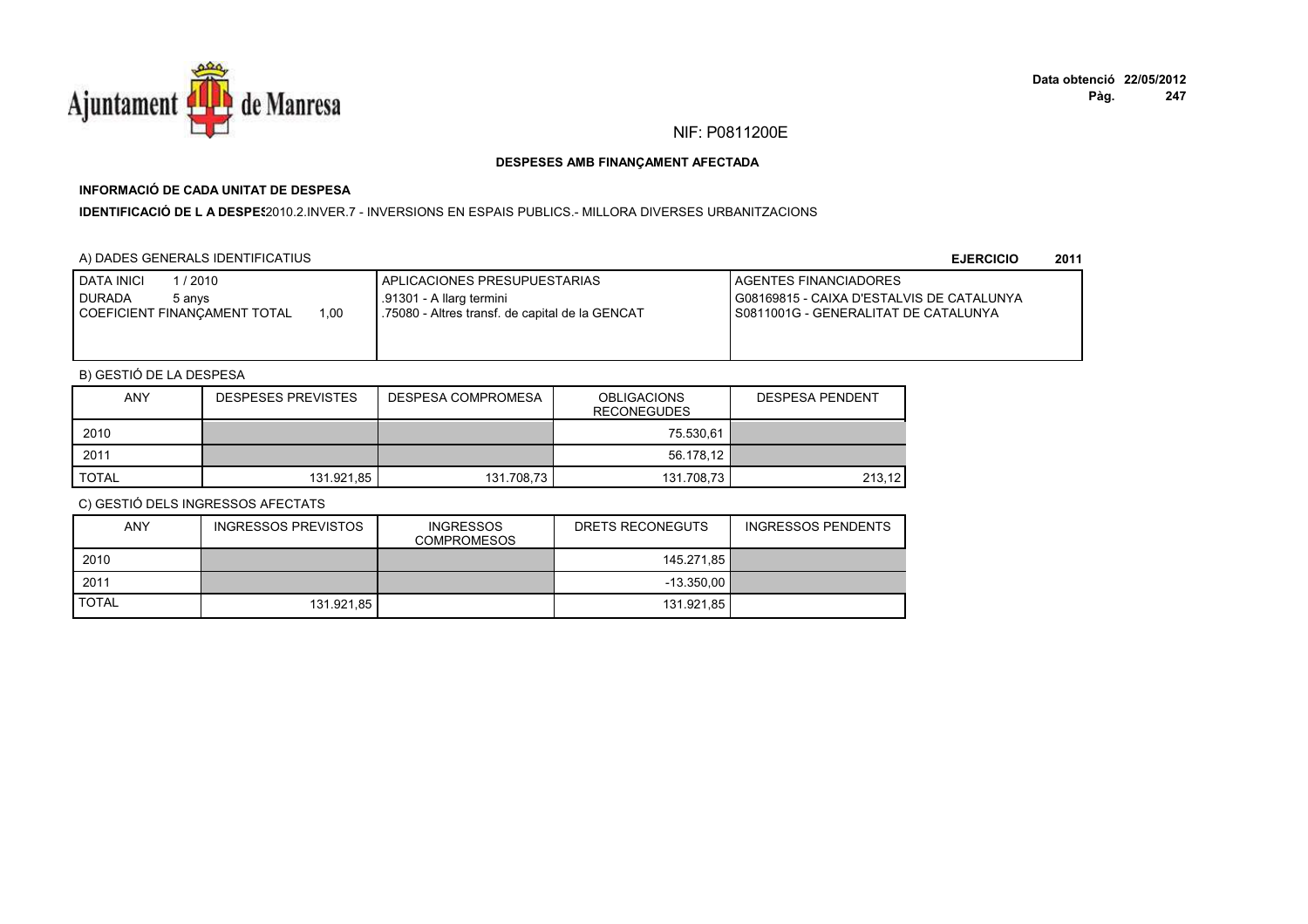

# **INFORMACIÓ DE CADA UNITAT DE DESPESA**

**IDENTIFICACIÓ DE L A DESPESA**

#### 2010.2.INVER.7 - INVERSIONS EN ESPAIS PUBLICS.- MILLORA DIVERSES URBANITZACIONS

### D) DESVIACIONS DE FINANÇAMENT PER AGENTS

|                                     |            |                             | DRETS RECONEGUTS                   | <b>COEFICIENT</b>  | <b>DESVIACIONS DE FINANCAMENT</b> |                   |
|-------------------------------------|------------|-----------------------------|------------------------------------|--------------------|-----------------------------------|-------------------|
| <b>IDENTIFICACIÓ AGENT</b>          | <b>ANY</b> | <b>INGRESSOS PREVISTOS</b>  |                                    | <b>FINANÇAMENT</b> | A L'EXERCICI                      | <b>ACUMULADES</b> |
| G08169815 - CAIXA D'ESTALVIS DE CAT | 2010       |                             | 138.084,77                         |                    |                                   |                   |
| ALUNYA                              | 2011       |                             | $-13.350,00$                       |                    |                                   |                   |
| <b>TOTAL AGENT</b>                  |            | 124.734,77                  | 124.734,77                         | 0,95               | -66.467,55                        | 201,51            |
| S0811001G - GENERALITAT DE CATALUN  | 2010       |                             | 7.187,08                           |                    |                                   |                   |
| $\overline{A}$                      | 2011       |                             |                                    |                    |                                   |                   |
| <b>TOTAL AGENT</b>                  |            | 7.187,08                    | 7.187,08                           | 0,05               | $-3.060,57$                       | 11,61             |
|                                     |            | TOTAL DESVIACIONS POSITIVES |                                    |                    |                                   | 213,12            |
|                                     |            |                             | <b>TOTAL DESVIACIONS NEGATIVES</b> |                    |                                   |                   |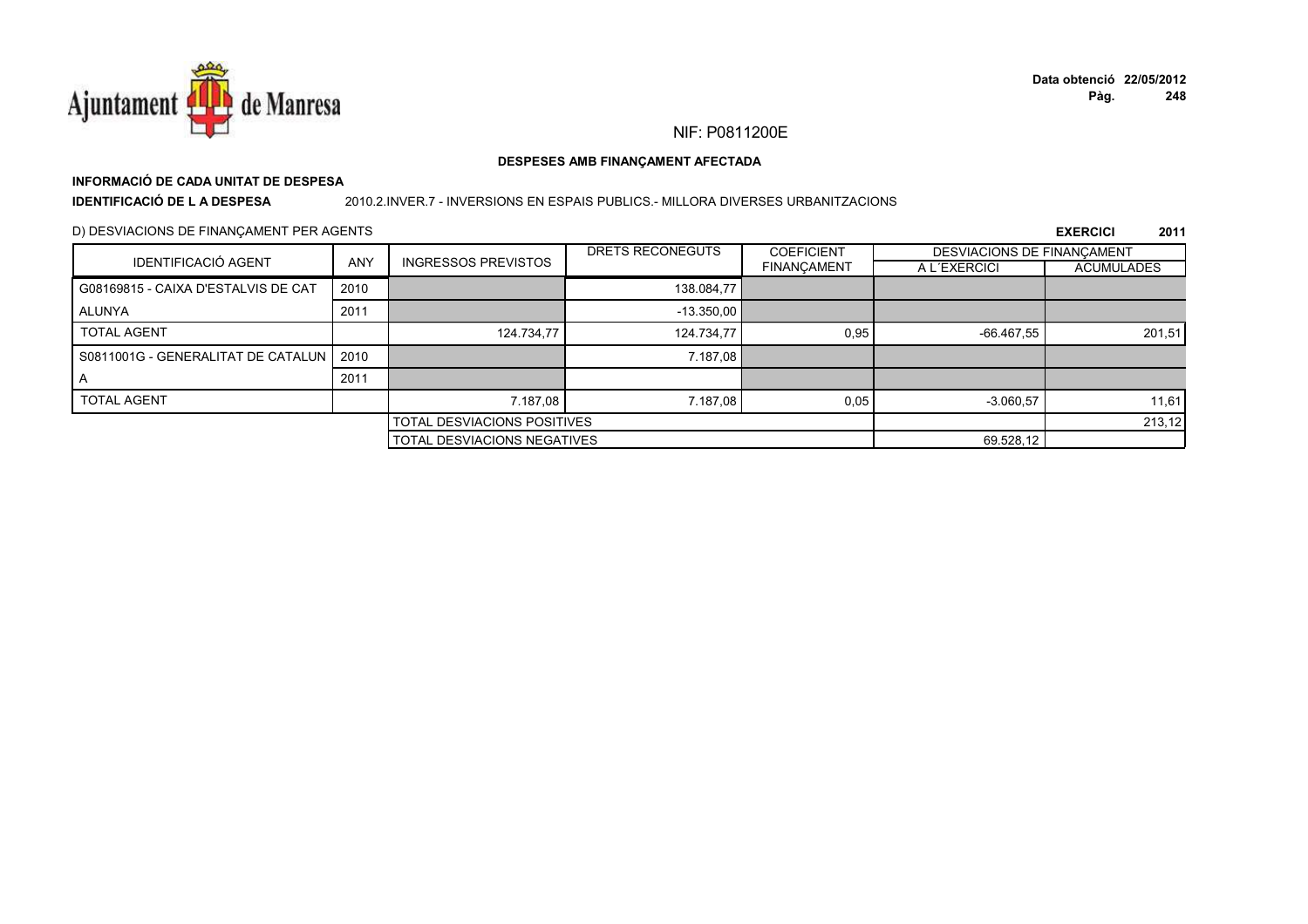

# **INFORMACIÓ DE CADA UNITAT DE DESPESA**

## **IDENTIFICACIÓ DE L A DESPES**2010.2.INVER.8 - MANTENIMENT VIA PUBLICA.- MILLORA DIVERSES URBANITZACIONS

## A) DADES GENERALS IDENTIFICATIUS

**EJERCICIO<sup>2011</sup>**

| 1/2010<br>DATA INICI<br><b>DURADA</b><br>5 anvs | <b>I APLICACIONES PRESUPUESTARIAS</b><br>.91301 - A llarg termini | <b>I AGENTES FINANCIADORES</b><br>I G08169815 - CAIXA D'ESTALVIS DE CATALUNYA |
|-------------------------------------------------|-------------------------------------------------------------------|-------------------------------------------------------------------------------|
| 00.1<br>COEFICIENT FINANCAMENT TOTAL            |                                                                   |                                                                               |
|                                                 |                                                                   |                                                                               |

# B) GESTIÓ DE LA DESPESA

| <b>ANY</b> | <b>DESPESES PREVISTES</b> | <b>DESPESA COMPROMESA</b> | <b>OBLIGACIONS</b><br><b>RECONEGUDES</b> | <b>DESPESA PENDENT</b> |
|------------|---------------------------|---------------------------|------------------------------------------|------------------------|
| 2010       |                           |                           |                                          |                        |
| 2011       |                           |                           | 84.943.82                                |                        |
| TOTAL      | 84.943.82                 | 84.943.82                 | 84.943.82                                |                        |

| ANY          | <b>INGRESSOS PREVISTOS</b> | <b>INGRESSOS</b><br><b>COMPROMESOS</b> | DRETS RECONEGUTS | <b>INGRESSOS PENDENTS</b> |
|--------------|----------------------------|----------------------------------------|------------------|---------------------------|
| 2010         |                            |                                        | 84.954.18        |                           |
| 2011         |                            |                                        | $-10.36$         |                           |
| <b>TOTAL</b> | 84.943,82                  |                                        | 84.943.82        |                           |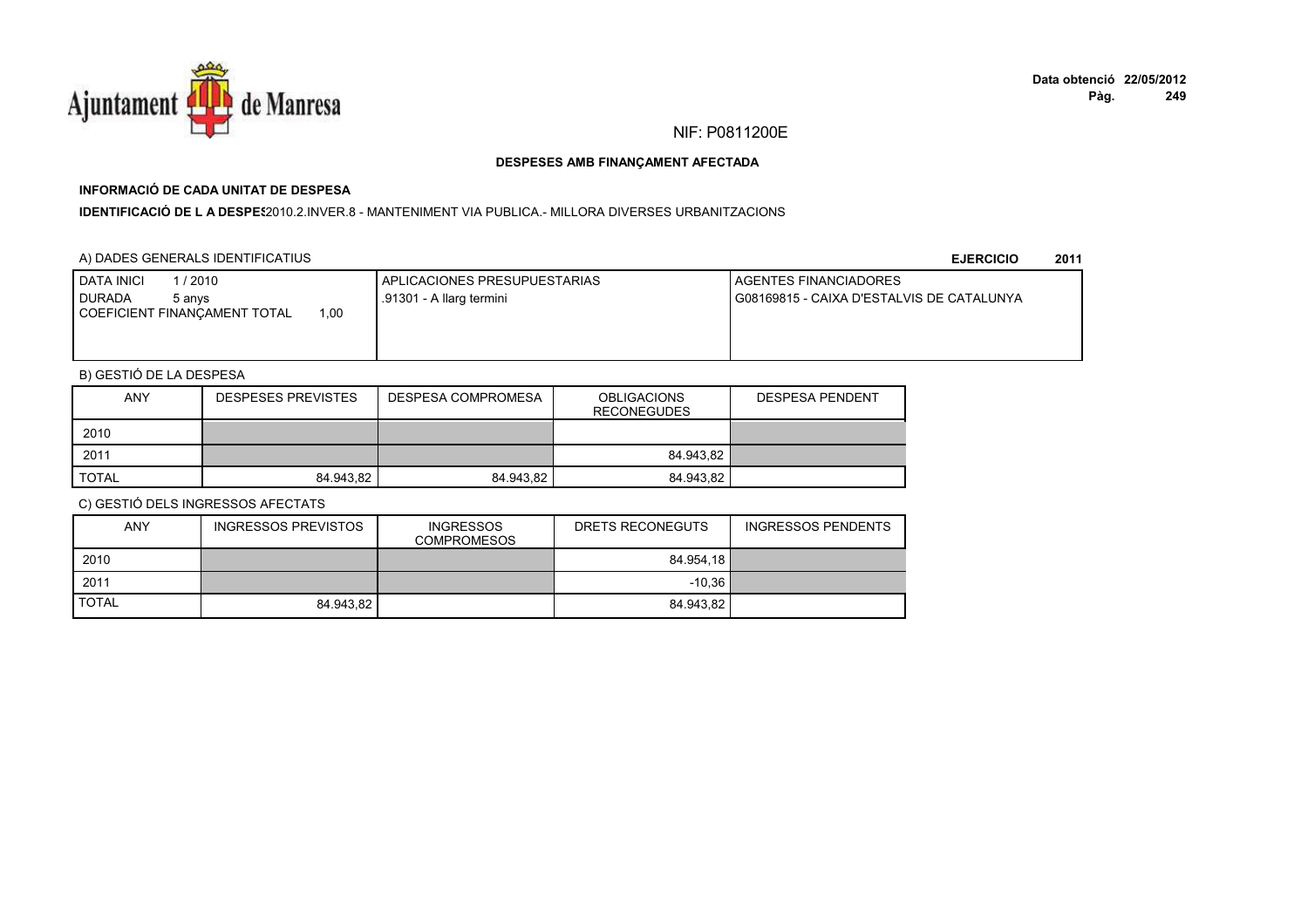

# **INFORMACIÓ DE CADA UNITAT DE DESPESA**

**IDENTIFICACIÓ DE L A DESPESA**

#### 2010.2.INVER.8 - MANTENIMENT VIA PUBLICA.- MILLORA DIVERSES URBANITZACIONS

## D) DESVIACIONS DE FINANÇAMENT PER AGENTS

|                                     |                                      |                                      | DRETS RECONEGUTS | <b>COEFICIENT</b>  | <b>DESVIACIONS DE FINANCAMENT</b> |                   |
|-------------------------------------|--------------------------------------|--------------------------------------|------------------|--------------------|-----------------------------------|-------------------|
| <b>IDENTIFICACIÓ AGENT</b>          | <b>ANY</b>                           | <b>INGRESSOS PREVISTOS</b>           |                  | <b>FINANCAMENT</b> | A L'EXERCICI                      | <b>ACUMULADES</b> |
| G08169815 - CAIXA D'ESTALVIS DE CAT | 2010                                 |                                      | 84.954.18        |                    |                                   |                   |
| ALUNYA                              | 2011                                 |                                      | $-10,36$         |                    |                                   |                   |
| <b>TOTAL AGENT</b>                  |                                      | 84.943.82                            | 84.943.82        | 1.00               | $-84.954.18$                      |                   |
|                                     |                                      | <b>I TOTAL DESVIACIONS POSITIVES</b> |                  |                    |                                   |                   |
|                                     | <b>I TOTAL DESVIACIONS NEGATIVES</b> |                                      |                  | 84.954,18          |                                   |                   |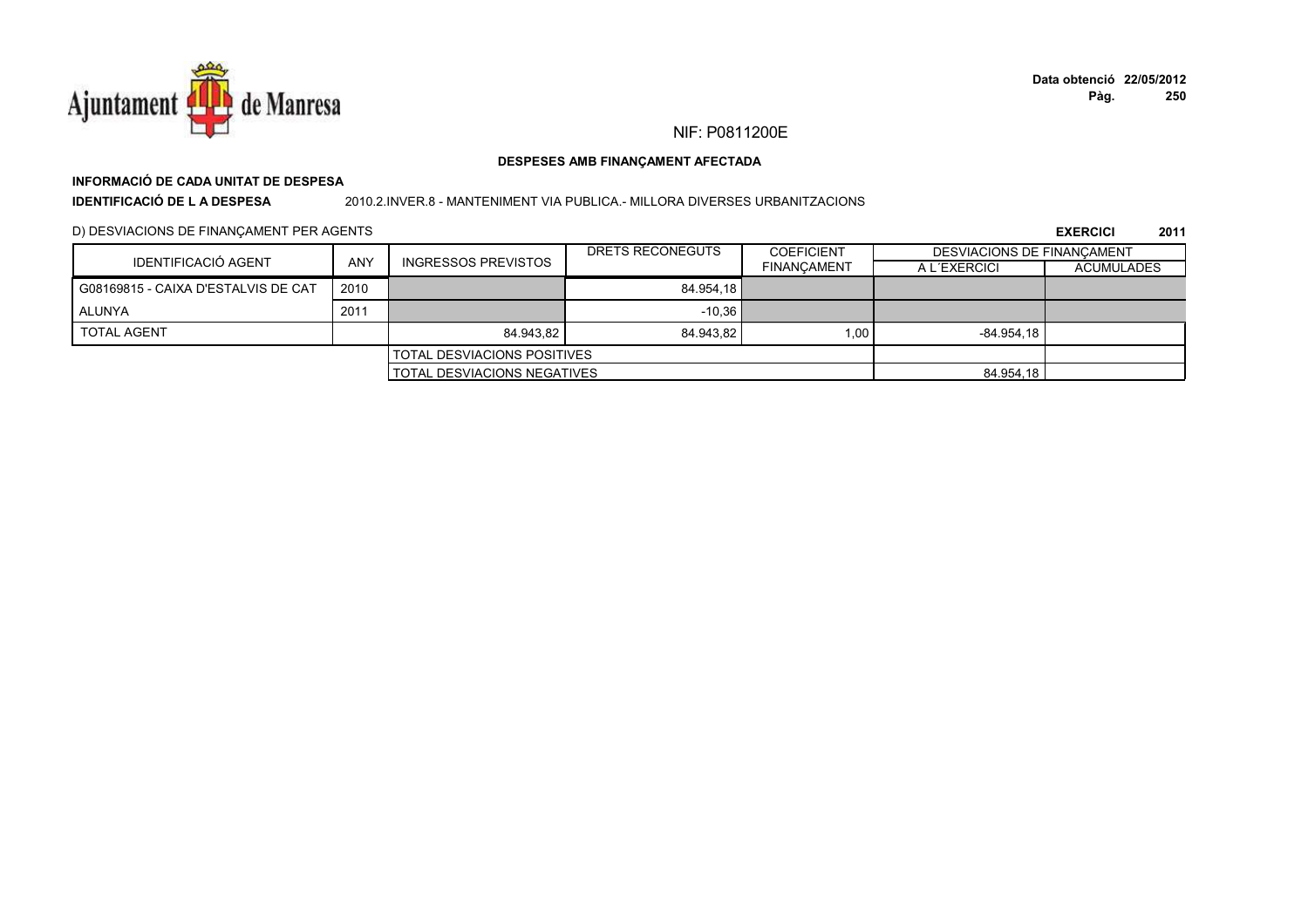

# **INFORMACIÓ DE CADA UNITAT DE DESPESA**

I**DENTIFICACIÓ DE L A DESPES**2010.2.INVER.9 - PROGRAMA MEDI AMBIENT.- MILLORES DIVERSES URBANITZACIONS

# A) DADES GENERALS IDENTIFICATIUS

**EJERCICIO<sup>2011</sup>**

| <b>I DATA INICI</b><br>/ 2010<br><b>I DURADA</b><br>5 anvs<br>1.00<br>COEFICIENT FINANCAMENT TOTAL | I APLICACIONES PRESUPUESTARIAS<br>.91301 - A llarg termini<br>1.75080 - Altres transf. de capital de la GENCAT | <b>I AGENTES FINANCIADORES</b><br>I G08169815 - CAIXA D'ESTALVIS DE CATALUNYA<br>  Q0801031F - AGENCIA CATALANA DE L'AIGUA |
|----------------------------------------------------------------------------------------------------|----------------------------------------------------------------------------------------------------------------|----------------------------------------------------------------------------------------------------------------------------|
|----------------------------------------------------------------------------------------------------|----------------------------------------------------------------------------------------------------------------|----------------------------------------------------------------------------------------------------------------------------|

# B) GESTIÓ DE LA DESPESA

| <b>ANY</b> | <b>DESPESES PREVISTES</b> | DESPESA COMPROMESA | <b>OBLIGACIONS</b><br><b>RECONEGUDES</b> | <b>DESPESA PENDENT</b> |
|------------|---------------------------|--------------------|------------------------------------------|------------------------|
| 2010       |                           |                    | 25.297.57                                |                        |
| 2011       |                           |                    | 81.204.99                                |                        |
| TOTAL      | 127.067,87                | 126.936.38         | 106.502,56                               | 20.565,31              |

| <b>ANY</b>   | <b>INGRESSOS PREVISTOS</b> | <b>INGRESSOS</b><br>COMPROMESOS | DRETS RECONEGUTS | <b>INGRESSOS PENDENTS</b> |
|--------------|----------------------------|---------------------------------|------------------|---------------------------|
| 2010         |                            |                                 | 127.067,87       |                           |
| 2011         |                            |                                 |                  |                           |
| <b>TOTAL</b> | 127.067.87                 |                                 | 127.067.87       |                           |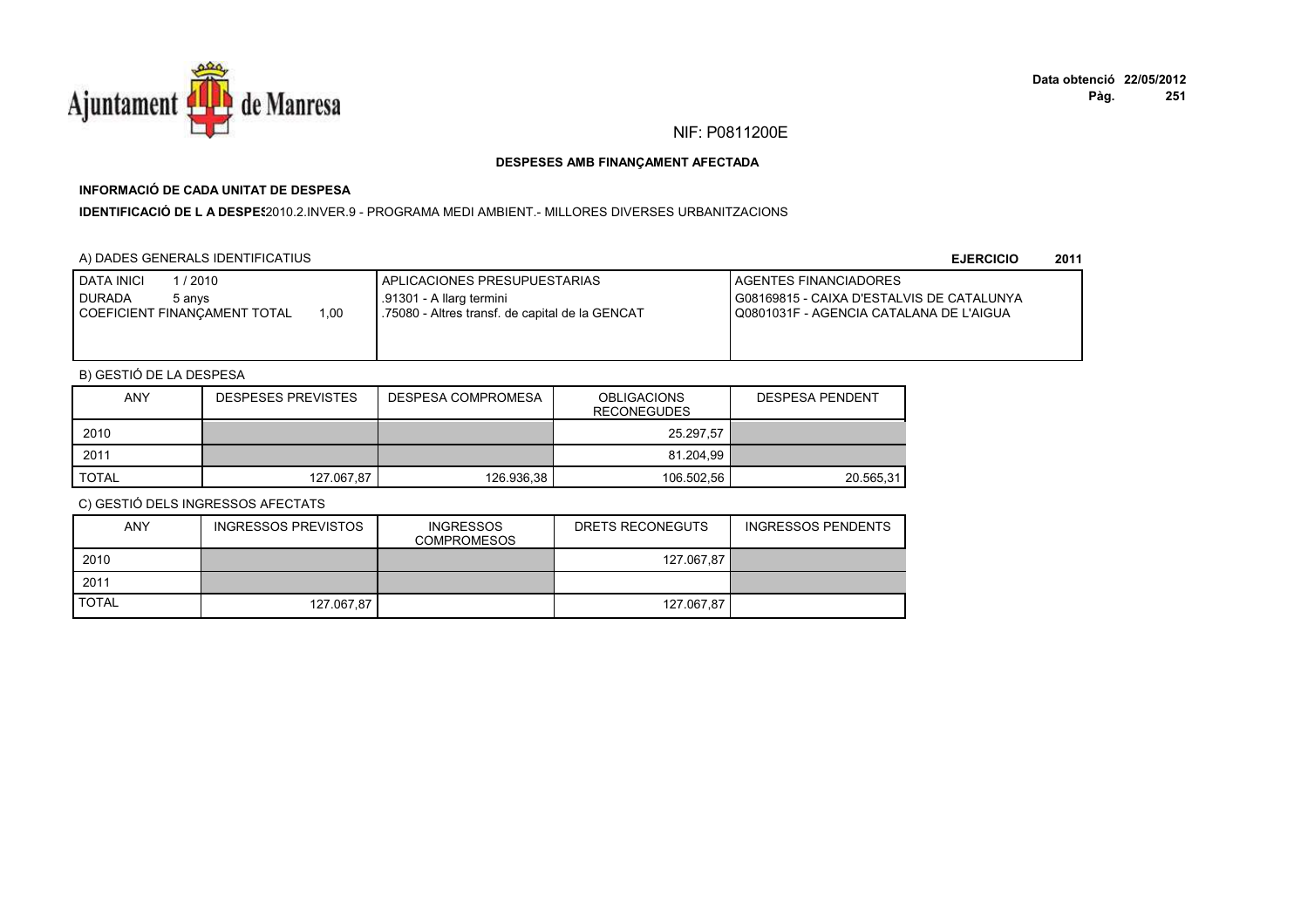

# **INFORMACIÓ DE CADA UNITAT DE DESPESA**

**IDENTIFICACIÓ DE L A DESPESA**

#### 2010.2.INVER.9 - PROGRAMA MEDI AMBIENT.- MILLORES DIVERSES URBANITZACIONS

## D) DESVIACIONS DE FINANÇAMENT PER AGENTS

|                                     |            |                                    | DRETS RECONEGUTS | <b>COEFICIENT</b>  | DESVIACIONS DE FINANCAMENT |                   |
|-------------------------------------|------------|------------------------------------|------------------|--------------------|----------------------------|-------------------|
| <b>IDENTIFICACIÓ AGENT</b>          | <b>ANY</b> | <b>INGRESSOS PREVISTOS</b>         |                  | <b>FINANÇAMENT</b> | A L'EXERCICI               | <b>ACUMULADES</b> |
| G08169815 - CAIXA D'ESTALVIS DE CAT | 2010       |                                    | 67.297,57        |                    |                            |                   |
| ALUNYA                              | 2011       |                                    |                  |                    |                            |                   |
| <b>TOTAL AGENT</b>                  |            | 67.297,57                          | 67.297,57        | 0,53               | -43.007,71                 | 10.891,78         |
| Q0801031F - AGENCIA CATALANA DE L'A | 2010       |                                    | 59.770,30        |                    |                            |                   |
| <b>IGUA</b>                         | 2011       |                                    |                  |                    |                            |                   |
| <b>TOTAL AGENT</b>                  |            | 59.770.30                          | 59.770,30        | 0.47               | -38.197,28                 | 9.673,53          |
|                                     |            | TOTAL DESVIACIONS POSITIVES        |                  |                    |                            | 20.565,31         |
|                                     |            | <b>TOTAL DESVIACIONS NEGATIVES</b> |                  |                    | 81.204,99                  |                   |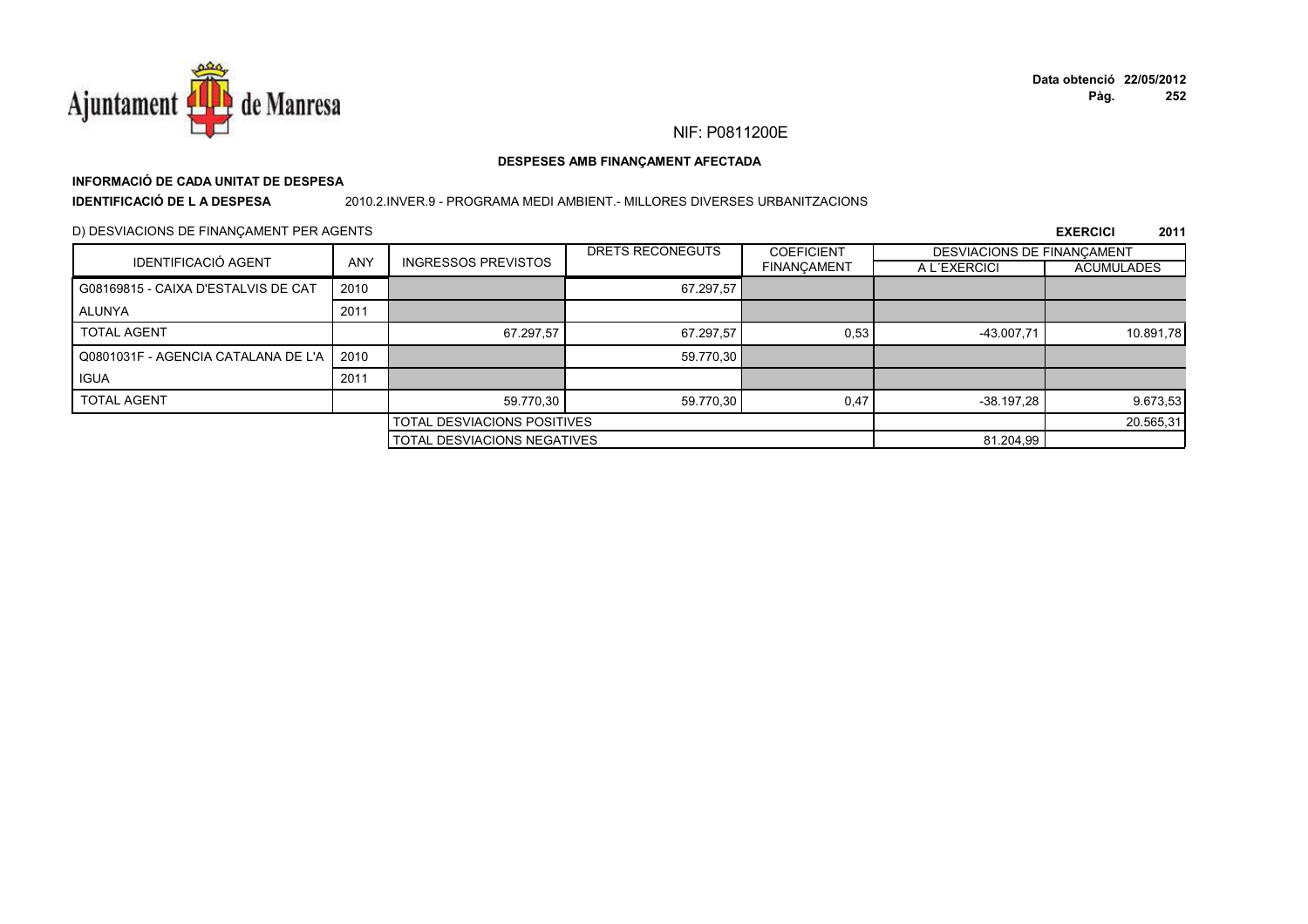

# **INFORMACIÓ DE CADA UNITAT DE DESPESA**

**IDENTIFICACIÓ DE L A DESPES**2010.2.INVER.10 - ALCALDIA.- MILLORA DIVERSES URBANITZACIONS

## A) DADES GENERALS IDENTIFICATIUS

#### **EJERCICIO<sup>2011</sup>**

| <b>DATA INICI</b><br>/ 2010<br>I DURADA<br>5 anvs<br>COEFICIENT FINANCAMENT TOTAL<br>00, | <b>APLICACIONES PRESUPUESTARIAS</b><br>.91301 - A llarg termini | <b>I AGENTES FINANCIADORES</b><br>F04001475 - CAJA MAR CAJA RURAL, SOC. COOP. CREDIT |
|------------------------------------------------------------------------------------------|-----------------------------------------------------------------|--------------------------------------------------------------------------------------|
|                                                                                          |                                                                 |                                                                                      |

# B) GESTIÓ DE LA DESPESA

| <b>ANY</b>   | <b>DESPESES PREVISTES</b> | DESPESA COMPROMESA | <b>OBLIGACIONS</b><br><b>RECONEGUDES</b> | <b>DESPESA PENDENT</b> |
|--------------|---------------------------|--------------------|------------------------------------------|------------------------|
| 2010         |                           |                    | 65.819.54                                |                        |
| 2011         |                           |                    | 51.754,26                                |                        |
| <b>TOTAL</b> | 117.573.80                | 117.573.80         | 117.573.80                               |                        |

| ANY          | <b>INGRESSOS PREVISTOS</b> | <b>INGRESSOS</b><br><b>COMPROMESOS</b> | DRETS RECONEGUTS | INGRESSOS PENDENTS |
|--------------|----------------------------|----------------------------------------|------------------|--------------------|
| 2010         |                            |                                        | 117.573,81       |                    |
| 2011         |                            |                                        | $-0.01$          |                    |
| <b>TOTAL</b> | 117.573.80                 |                                        | 117.573.80       |                    |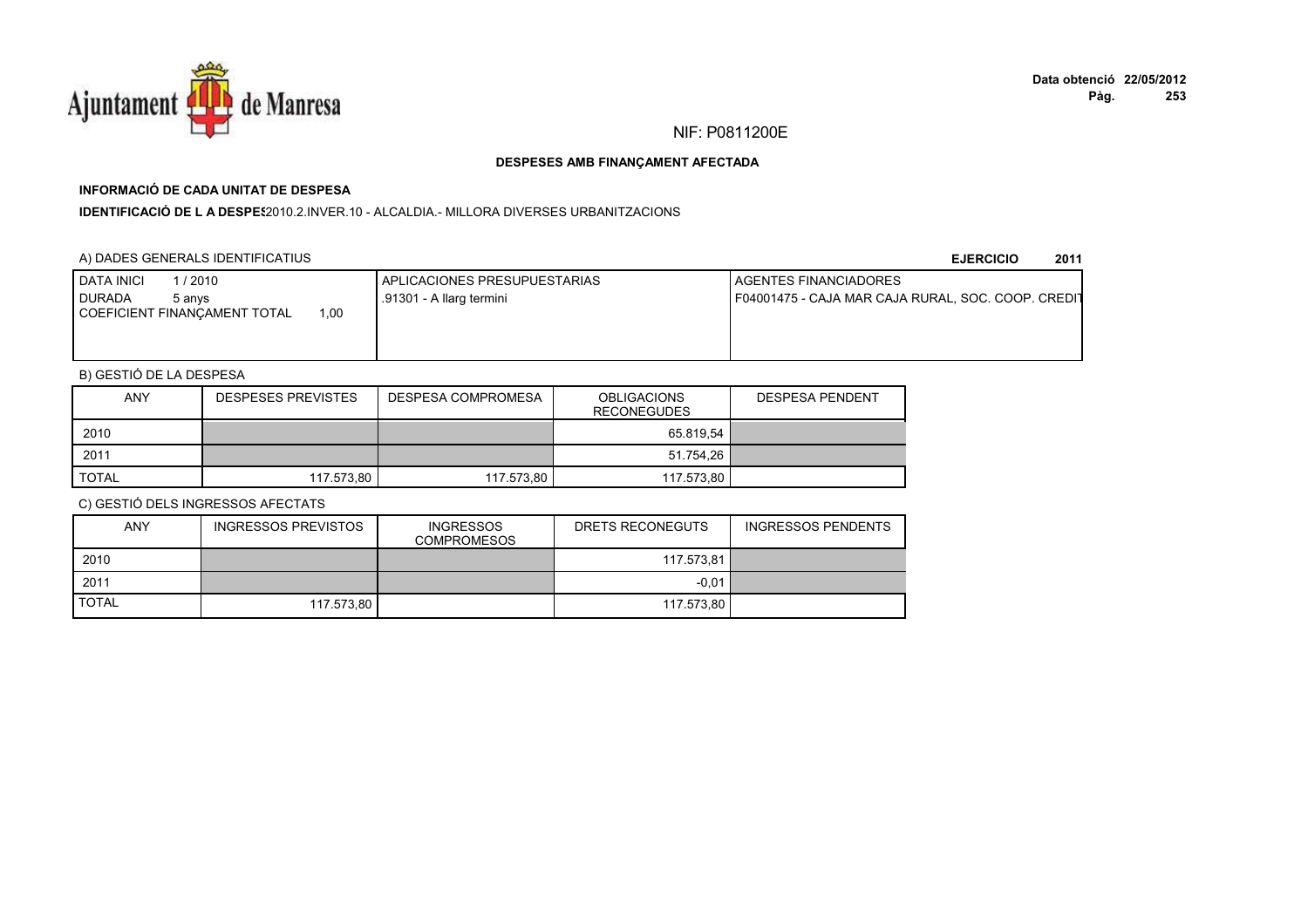

# **INFORMACIÓ DE CADA UNITAT DE DESPESA**

**IDENTIFICACIÓ DE L A DESPESA**

2010.2.INVER.10 - ALCALDIA.- MILLORA DIVERSES URBANITZACIONS

D) DESVIACIONS DE FINANÇAMENT PER AGENTS

|                                     |      |                                    | DRETS RECONEGUTS | <b>COEFICIENT</b>  | <b>DESVIACIONS DE FINANCAMENT</b> |                   |
|-------------------------------------|------|------------------------------------|------------------|--------------------|-----------------------------------|-------------------|
| IDENTIFICACIÓ AGENT                 | ANY  | <b>INGRESSOS PREVISTOS</b>         |                  | <b>FINANCAMENT</b> | A L'EXERCICI                      | <b>ACUMULADES</b> |
| F04001475 - CAJA MAR CAJA RURAL, SO | 2010 |                                    | 117.573.81       |                    |                                   |                   |
| C. COOP. CREDITO                    | 2011 |                                    | $-0.01$          |                    |                                   |                   |
| <b>TOTAL AGENT</b>                  |      | 117.573.80                         | 117.573.80       | 1.00               | -51.754.27                        |                   |
|                                     |      | <b>TOTAL DESVIACIONS POSITIVES</b> |                  |                    |                                   |                   |
| <b>TOTAL DESVIACIONS NEGATIVES</b>  |      |                                    | 51.754,27        |                    |                                   |                   |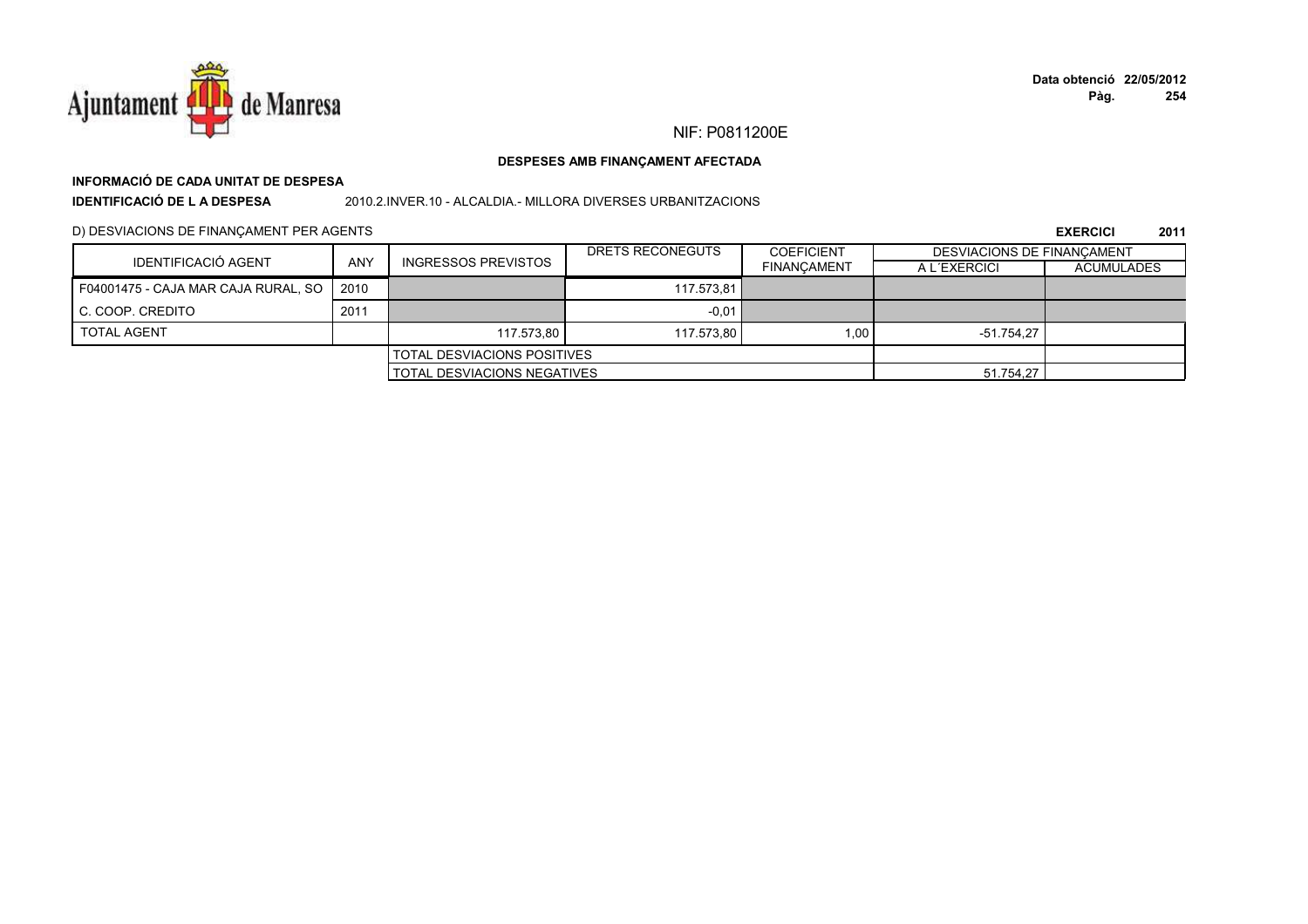

# **INFORMACIÓ DE CADA UNITAT DE DESPESA**

**IDENTIFICACIÓ DE L A DESPE\$**2010.2.INVER.11 - INVERSIONS EN ESPAIS PUBLICS.- PASSEIG DEL RIU

# A) DADES GENERALS IDENTIFICATIUS

**EJERCICIO<sup>2011</sup>**

| I DATA INICI<br>1 / 2010<br>I DURADA<br>5 anvs<br>0.63<br>COEFICIENT FINANCAMENT TOTAL | I APLICACIONES PRESUPUESTARIAS<br>.91301 - A llarg termini<br>75081 - Subvenció Pla de Barris | <b>I AGENTES FINANCIADORES</b><br>F04001475 - CAJA MAR CAJA RURAL, SOC. COOP. CREDIT<br>S0811001G - GENERALITAT DE CATALUNYA |
|----------------------------------------------------------------------------------------|-----------------------------------------------------------------------------------------------|------------------------------------------------------------------------------------------------------------------------------|
|----------------------------------------------------------------------------------------|-----------------------------------------------------------------------------------------------|------------------------------------------------------------------------------------------------------------------------------|

# B) GESTIÓ DE LA DESPESA

| <b>ANY</b> | <b>DESPESES PREVISTES</b> | DESPESA COMPROMESA | <b>OBLIGACIONS</b><br><b>RECONEGUDES</b> | <b>DESPESA PENDENT</b> |
|------------|---------------------------|--------------------|------------------------------------------|------------------------|
| 2010       |                           |                    | 1.264.983.89                             |                        |
| 2011       |                           |                    | 1.003.314.72                             |                        |
| TOTAL      | 2.268.298.61              | 2.268.298.61       | 2.268.298.61                             |                        |

| ANY          | INGRESSOS PREVISTOS | <b>INGRESSOS</b><br>COMPROMESOS | DRETS RECONEGUTS | <b>INGRESSOS PENDENTS</b> |
|--------------|---------------------|---------------------------------|------------------|---------------------------|
| 2010         |                     |                                 | 2.270.000,00     |                           |
| 2011         |                     |                                 | -845.426.39      |                           |
| <b>TOTAL</b> | 1.424.573.61        |                                 | 1.424.573.61     |                           |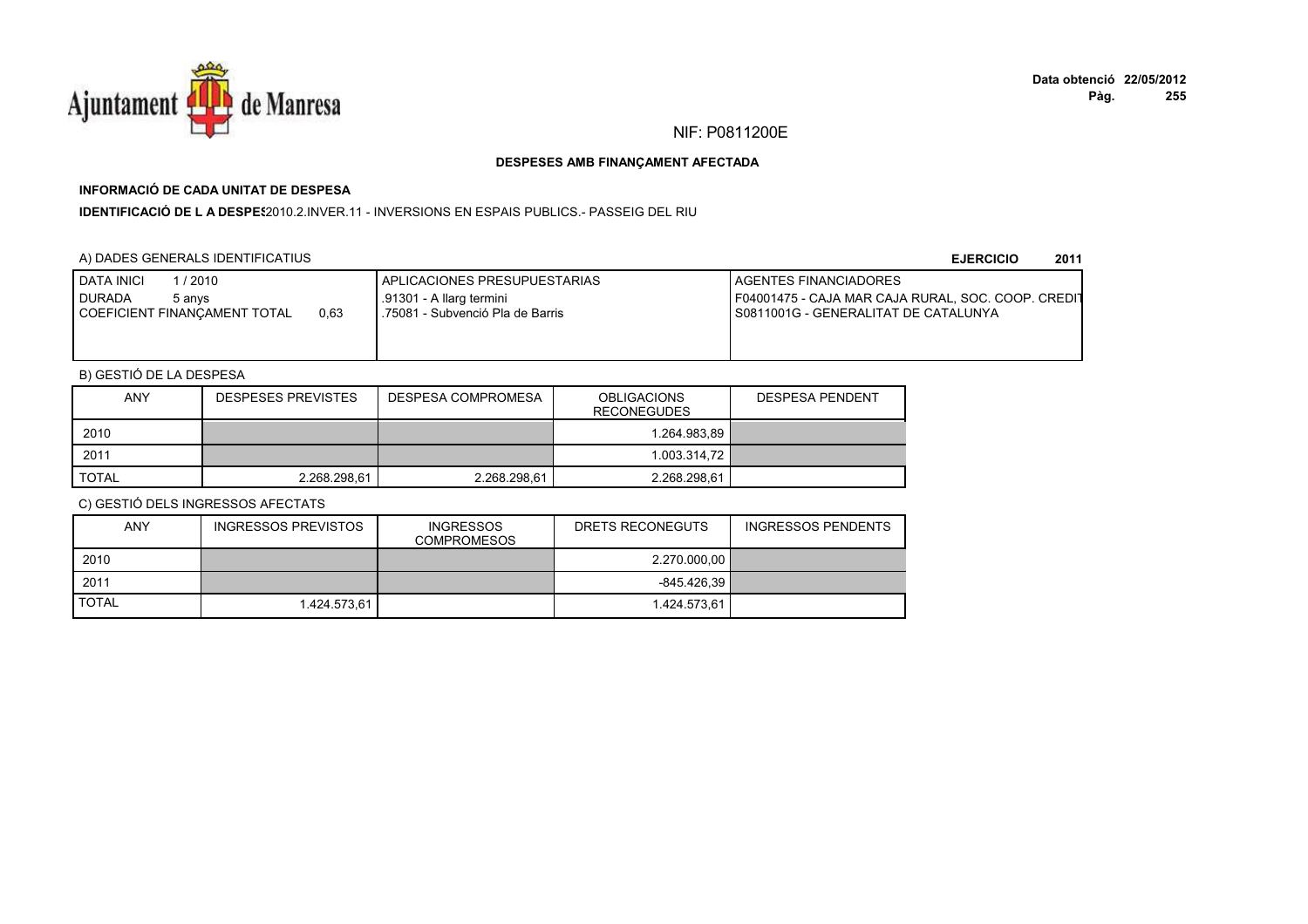

# **INFORMACIÓ DE CADA UNITAT DE DESPESA**

**IDENTIFICACIÓ DE L A DESPESA**

#### 2010.2.INVER.11 - INVERSIONS EN ESPAIS PUBLICS.- PASSEIG DEL RIU

### D) DESVIACIONS DE FINANÇAMENT PER AGENTS

|                                           |            |                                    | DRETS RECONEGUTS | <b>COEFICIENT</b>  | DESVIACIONS DE FINANCAMENT |                   |
|-------------------------------------------|------------|------------------------------------|------------------|--------------------|----------------------------|-------------------|
| <b>IDENTIFICACIÓ AGENT</b>                | <b>ANY</b> | <b>INGRESSOS PREVISTOS</b>         |                  | <b>FINANÇAMENT</b> | A L'EXERCICI               | <b>ACUMULADES</b> |
| F04001475 - CAJA MAR CAJA RURAL, SO       | 2010       |                                    | 1.135.000,00     |                    |                            |                   |
| C. COOP. CREDITO                          | 2011       |                                    |                  |                    |                            |                   |
| <b>TOTAL AGENT</b>                        |            | 1.135.000,00                       | 1.135.000,00     | 0,50               | -502.033,64                |                   |
| S0811001G - GENERALITAT DE CATALUN   2010 |            |                                    | 1.135.000,00     |                    |                            |                   |
|                                           | 2011       |                                    | $-845.426.39$    |                    |                            |                   |
| <b>TOTAL AGENT</b>                        |            | 289.573,61                         | 289.573,61       | 0,13               | $-128.084.31$              |                   |
| <b>TOTAL DESVIACIONS POSITIVES</b>        |            |                                    |                  |                    |                            |                   |
|                                           |            | <b>TOTAL DESVIACIONS NEGATIVES</b> |                  |                    | 630.117,95                 |                   |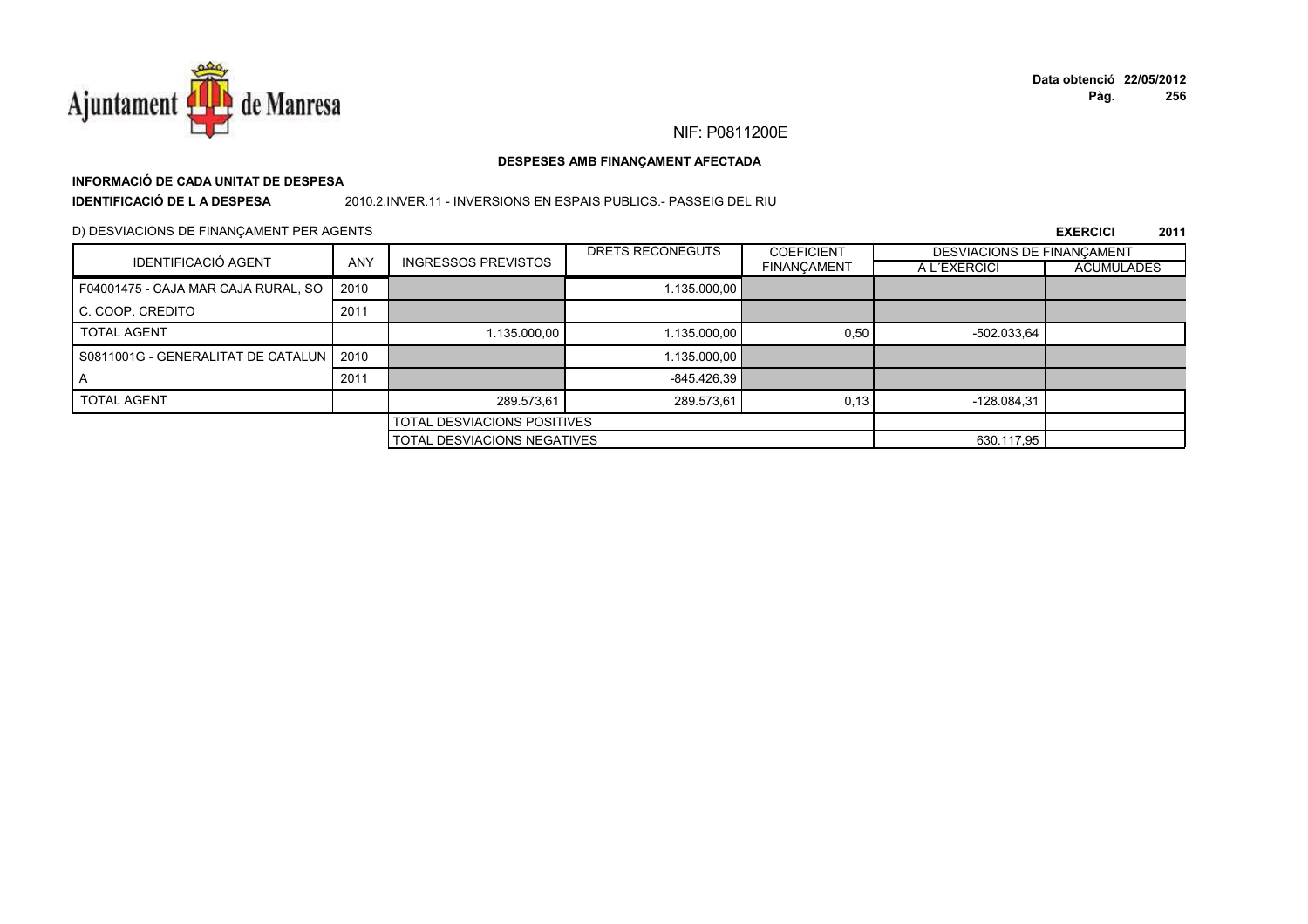

# **INFORMACIÓ DE CADA UNITAT DE DESPESA**

IDENTIFICACIÓ DE L A DESPE\$2010.2.INVER.12 - INVERSIONS EN ESPAIS PUBLICS.- PLAÇA DEL CARME

# A) DADES GENERALS IDENTIFICATIUS

**EJERCICIO<sup>2011</sup>**

| <b>I DATA INICI</b><br>/ 2010<br><b>DURADA</b><br>5 anvs<br>1.00<br>COEFICIENT FINANCAMENT TOTAL | I APLICACIONES PRESUPUESTARIAS<br>.91301 - A llarg termini<br>.75081 - Subvenció Pla de Barris<br>.35020 - Urb. Pl. del Carme | <b>I AGENTES FINANCIADORES</b><br>F04001475 - CAJA MAR CAJA RURAL, SOC. COOP. CREDIT<br>I S0811001G - GENERALITAT DE CATALUNYA<br><b>IDV - DEUTORS VARIS</b> |
|--------------------------------------------------------------------------------------------------|-------------------------------------------------------------------------------------------------------------------------------|--------------------------------------------------------------------------------------------------------------------------------------------------------------|
|                                                                                                  |                                                                                                                               |                                                                                                                                                              |

# B) GESTIÓ DE LA DESPESA

| <b>ANY</b>   | <b>DESPESES PREVISTES</b> | <b>DESPESA COMPROMESA</b> | <b>OBLIGACIONS</b><br><b>RECONEGUDES</b> | <b>DESPESA PENDENT</b> |
|--------------|---------------------------|---------------------------|------------------------------------------|------------------------|
| 2010         |                           |                           | 94.126.32                                |                        |
| 2011         |                           |                           | 278.182.85                               |                        |
| <b>TOTAL</b> | 374.464.38                | 372.309,17                | 372.309,17                               | 2.155,21               |

| <b>ANY</b>   | <b>INGRESSOS PREVISTOS</b> | <b>INGRESSOS</b><br><b>COMPROMESOS</b> | DRETS RECONEGUTS | <b>INGRESSOS PENDENTS</b> |
|--------------|----------------------------|----------------------------------------|------------------|---------------------------|
| 2010         |                            |                                        | 324.071.44       |                           |
| 2011         |                            |                                        | 50.392.94        |                           |
| <b>TOTAL</b> | 374.464.38                 | 95.362.34                              | 374.464.38       |                           |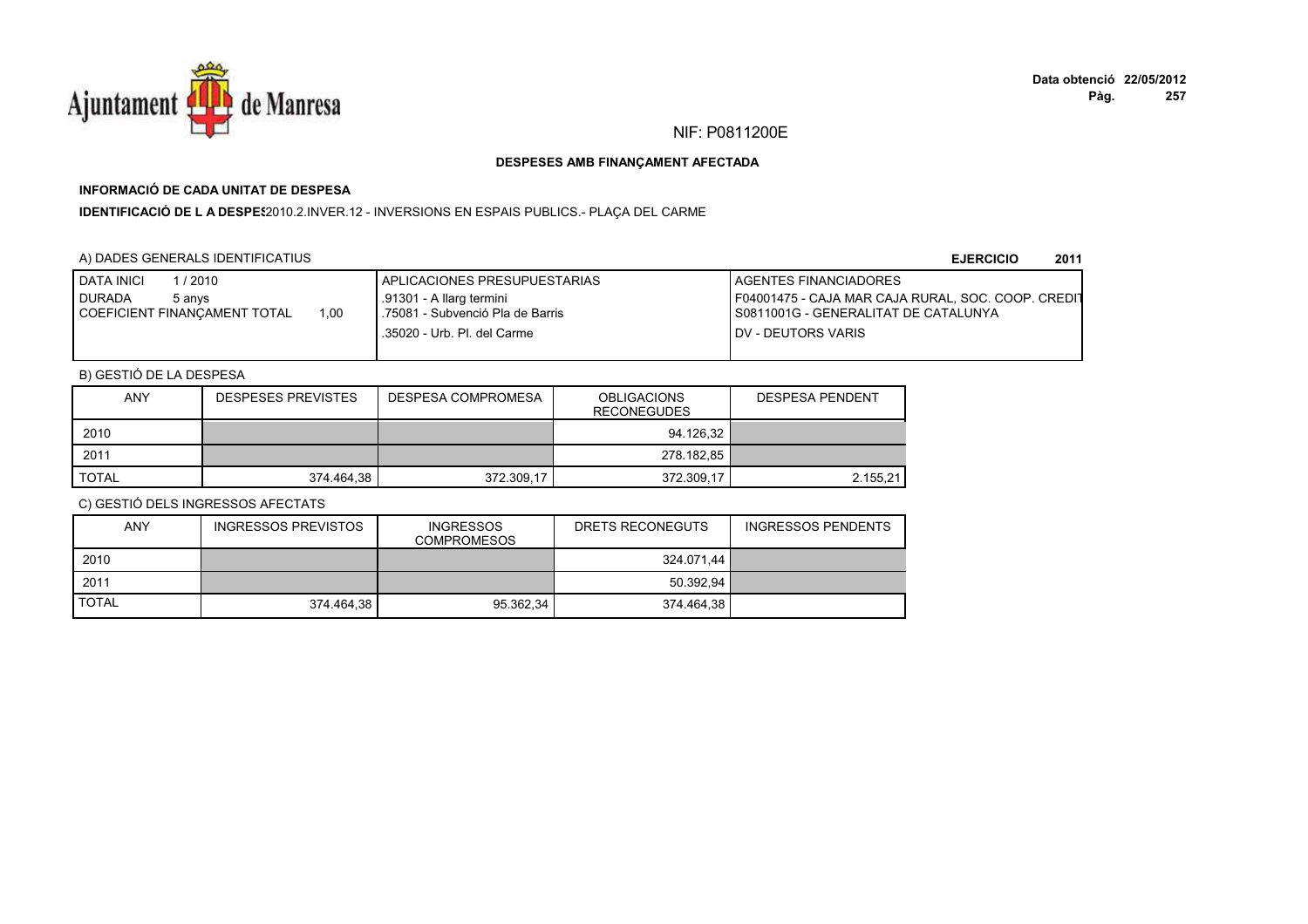

# **INFORMACIÓ DE CADA UNITAT DE DESPESA**

**IDENTIFICACIÓ DE L A DESPESA**

## 2010.2.INVER.12 - INVERSIONS EN ESPAIS PUBLICS.- PLAÇA DEL CARME

## D) DESVIACIONS DE FINANÇAMENT PER AGENTS

|                                     |            |                                    | DRETS RECONEGUTS | <b>COEFICIENT</b> | DESVIACIONS DE FINANCAMENT |                   |
|-------------------------------------|------------|------------------------------------|------------------|-------------------|----------------------------|-------------------|
| <b>IDENTIFICACIÓ AGENT</b>          | <b>ANY</b> | <b>INGRESSOS PREVISTOS</b>         |                  | FINANÇAMENT       | A L'EXERCICI               | <b>ACUMULADES</b> |
| F04001475 - CAJA MAR CAJA RURAL, SO | 2010       |                                    | 100.821,33       |                   |                            |                   |
| C. COOP. CREDITO                    | 2011       |                                    |                  |                   |                            |                   |
| <b>TOTAL AGENT</b>                  |            | 100.821,33                         | 100.821,33       | 0,27              | $-74.898,35$               | 580,27            |
| S0811001G - GENERALITAT DE CATALUN  | 2010       |                                    | 182.785,78       |                   |                            |                   |
| A                                   | 2011       |                                    |                  |                   |                            |                   |
| <b>TOTAL AGENT</b>                  |            | 182.785,78                         | 182.785,78       | 0,49              | -135.788,27                | 1.052,01          |
| DV - DEUTORS VARIS                  | 2010       |                                    | 40.464,33        |                   |                            |                   |
|                                     | 2011       |                                    | 50.392,94        |                   |                            |                   |
| <b>TOTAL AGENT</b>                  |            | 90.857,27                          | 90.857,27        | 0,24              | $-12.598,22$               | 522,92            |
|                                     |            | <b>TOTAL DESVIACIONS POSITIVES</b> |                  |                   | 2.155,20                   |                   |
|                                     |            | <b>TOTAL DESVIACIONS NEGATIVES</b> |                  |                   | 223.284,84                 |                   |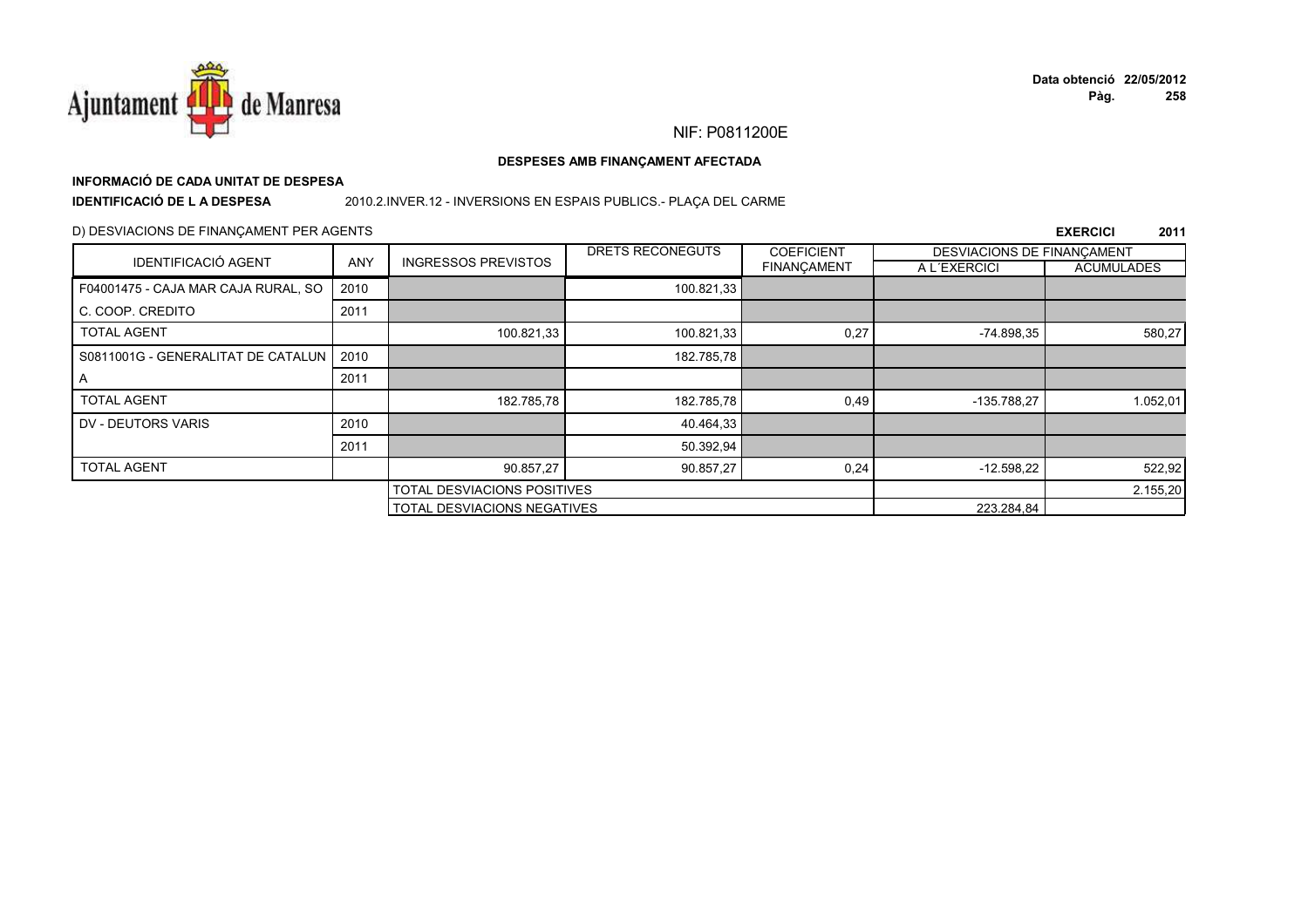

## **INFORMACIÓ DE CADA UNITAT DE DESPESA**

I**DENTIFICACIÓ DE L A DESPE**\$2010.2.INVER.13 - INVERSIONS EN ESPAIS PUBLICS.- URB. PASSATGE BURES

## A) DADES GENERALS IDENTIFICATIUS

**EJERCICIO<sup>2011</sup>**

| <b>DATA INICI</b><br>/ 2010<br><b>DURADA</b><br>5 anvs<br>1.00<br>COEFICIENT FINANCAMENT TOTAL | <b>I APLICACIONES PRESUPUESTARIAS</b><br>.91301 - A llarg termini<br>35022 - Urb. Passatge Burés | <b>AGENTES FINANCIADORES</b><br>G08169815 - CAIXA D'ESTALVIS DE CATALUNYA<br><b>IDV - DEUTORS VARIS</b> |
|------------------------------------------------------------------------------------------------|--------------------------------------------------------------------------------------------------|---------------------------------------------------------------------------------------------------------|
|                                                                                                | .78000 - Altres                                                                                  | I ALTRES - ALTRES SUBVENCIONS                                                                           |

## B) GESTIÓ DE LA DESPESA

| <b>ANY</b> | <b>DESPESES PREVISTES</b> | DESPESA COMPROMESA | <b>OBLIGACIONS</b><br><b>RECONEGUDES</b> | <b>DESPESA PENDENT</b> |
|------------|---------------------------|--------------------|------------------------------------------|------------------------|
| 2010       |                           |                    |                                          |                        |
| 2011       |                           |                    | 199.138.24                               |                        |
| TOTAL      | 230.000,00                | 199.138,24         | 199.138.24                               | 30.861,76              |

| ANY          | <b>INGRESSOS PREVISTOS</b> | <b>INGRESSOS</b><br><b>COMPROMESOS</b> | DRETS RECONEGUTS | <b>INGRESSOS PENDENTS</b> |
|--------------|----------------------------|----------------------------------------|------------------|---------------------------|
| 2010         |                            |                                        | 15.000.00        |                           |
| 2011         |                            |                                        | 116.027.96       |                           |
| <b>TOTAL</b> | 230,000.00                 | 215,000.00                             | 131.027.96       | 98.972.04                 |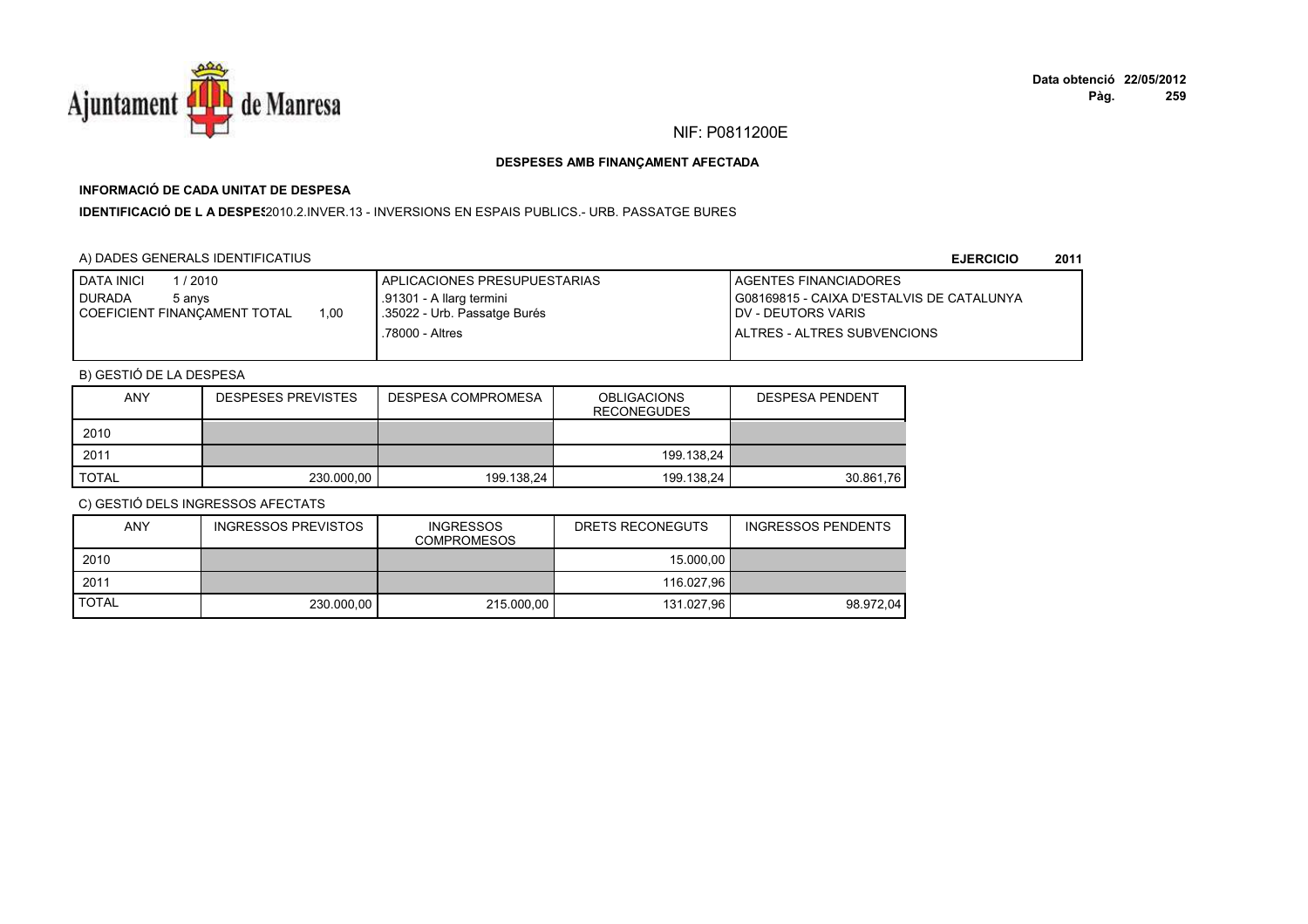

# **INFORMACIÓ DE CADA UNITAT DE DESPESA**

**IDENTIFICACIÓ DE L A DESPESA**

#### 2010.2.INVER.13 - INVERSIONS EN ESPAIS PUBLICS.- URB. PASSATGE BURES

### D) DESVIACIONS DE FINANÇAMENT PER AGENTS

|                                     |            |                                    | DRETS RECONEGUTS | <b>COEFICIENT</b>  | DESVIACIONS DE FINANÇAMENT |                   |
|-------------------------------------|------------|------------------------------------|------------------|--------------------|----------------------------|-------------------|
| <b>IDENTIFICACIÓ AGENT</b>          | <b>ANY</b> | <b>INGRESSOS PREVISTOS</b>         |                  | <b>FINANCAMENT</b> | A L'EXERCICI               | <b>ACUMULADES</b> |
| G08169815 - CAIXA D'ESTALVIS DE CAT | 2010       |                                    | 15.000,00        |                    |                            |                   |
| ALUNYA                              | 2011       |                                    |                  |                    |                            |                   |
| <b>TOTAL AGENT</b>                  |            | 15.000,00                          | 15.000,00        | 0,07               | $-12.987,28$               | 2.012,72          |
| DV - DEUTORS VARIS                  | 2010       |                                    |                  |                    |                            |                   |
|                                     | 2011       |                                    | 116.027,96       |                    |                            |                   |
| <b>TOTAL AGENT</b>                  |            | 134.000,00                         | 116.027,96       | 0,58               | 8,29                       | 8,29              |
| ALTRES - ALTRES SUBVENCIONS         | 2010       |                                    |                  |                    |                            |                   |
|                                     | 2011       |                                    |                  |                    |                            |                   |
| <b>TOTAL AGENT</b>                  |            | 81.000,00                          |                  | 0,35               | $-70.131,29$               | $-70.131,29$      |
|                                     |            | TOTAL DESVIACIONS POSITIVES        |                  | 8,29               | 2.021,01                   |                   |
|                                     |            | <b>TOTAL DESVIACIONS NEGATIVES</b> |                  |                    | 83.118,57                  | 70.131,29         |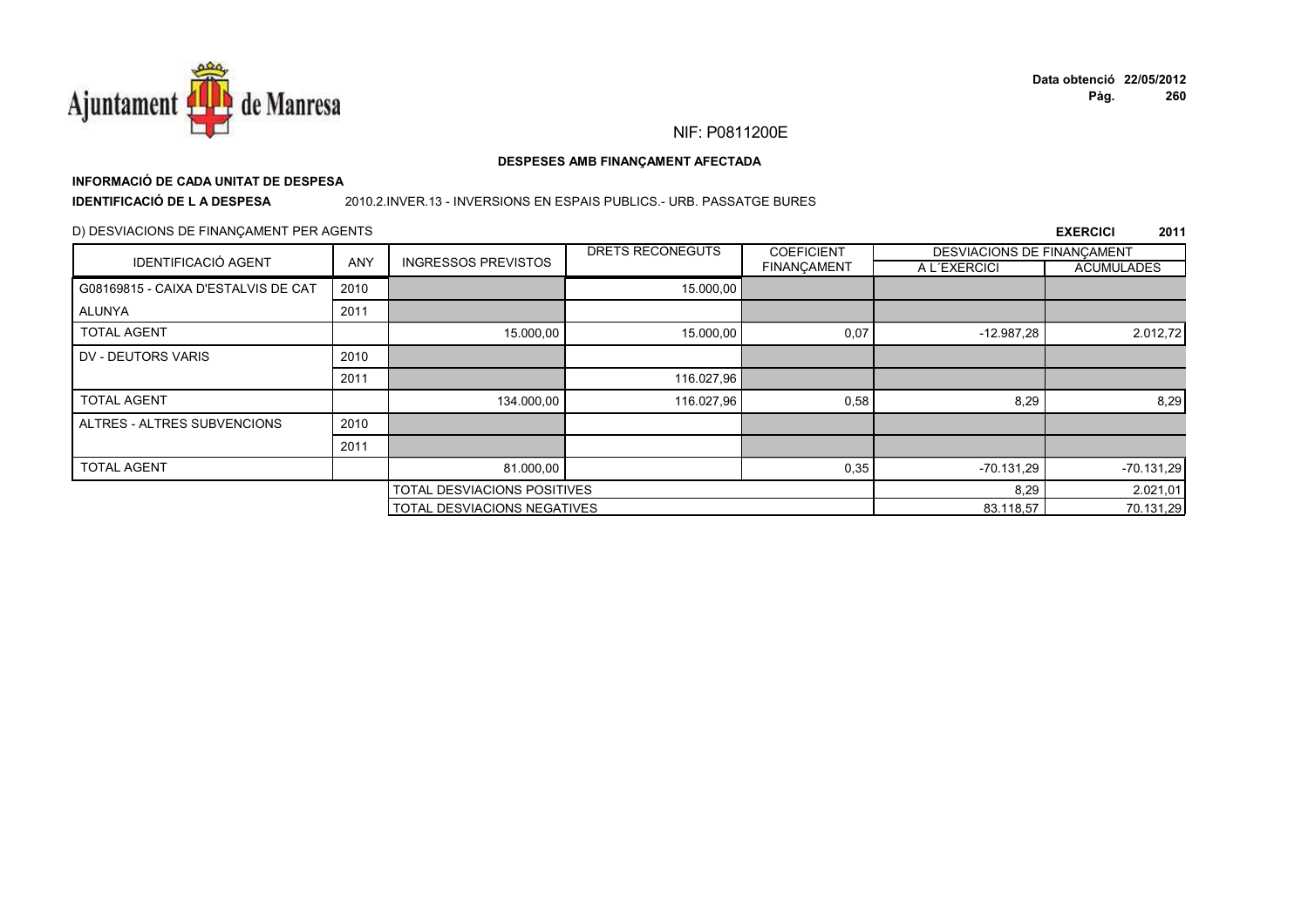

## **INFORMACIÓ DE CADA UNITAT DE DESPESA**

**IDENTIFICACIÓ DE L A DESPES**2010.2.INVER.14 - INVERSIONS EN ESPAIS PUBLICS.- URB. C/ ROSSELLO

## A) DADES GENERALS IDENTIFICATIUS

**EJERCICIO<sup>2011</sup>**

| DATA INICI<br>1 / 2010<br><b>DURADA</b><br>5 anvs<br>COEFICIENT FINANCAMENT TOTAL<br>1.00 | APLICACIONES PRESUPUESTARIAS<br>.91301 - A llarg termini<br>.39623 - Quotes urbanització c. Roselló | <b>LAGENTES FINANCIADORES</b><br>G08169815 - CAIXA D'ESTALVIS DE CATALUNYA<br><b>IDV - DEUTORS VARIS</b> |
|-------------------------------------------------------------------------------------------|-----------------------------------------------------------------------------------------------------|----------------------------------------------------------------------------------------------------------|
|                                                                                           |                                                                                                     |                                                                                                          |

## B) GESTIÓ DE LA DESPESA

| <b>ANY</b>   | <b>DESPESES PREVISTES</b> | <b>DESPESA COMPROMESA</b> | <b>OBLIGACIONS</b><br><b>RECONEGUDES</b> | <b>DESPESA PENDENT</b> |
|--------------|---------------------------|---------------------------|------------------------------------------|------------------------|
| 2010         |                           |                           | 38.288.16                                |                        |
| 2011         |                           |                           |                                          |                        |
| <b>TOTAL</b> | 1.111.000,00              | 38.288.16                 | 38.288.16                                | 1.072.711.84           |

| <b>ANY</b>   | INGRESSOS PREVISTOS | <b>INGRESSOS</b><br><b>COMPROMESOS</b> | DRETS RECONEGUTS | <b>INGRESSOS PENDENTS</b> |
|--------------|---------------------|----------------------------------------|------------------|---------------------------|
| 2010         |                     |                                        | 54.000.00        |                           |
| 2011         |                     |                                        |                  |                           |
| <b>TOTAL</b> | 1.111.000.00        | 1.057.000.00                           | 54.000.00        | 1.057.000.00              |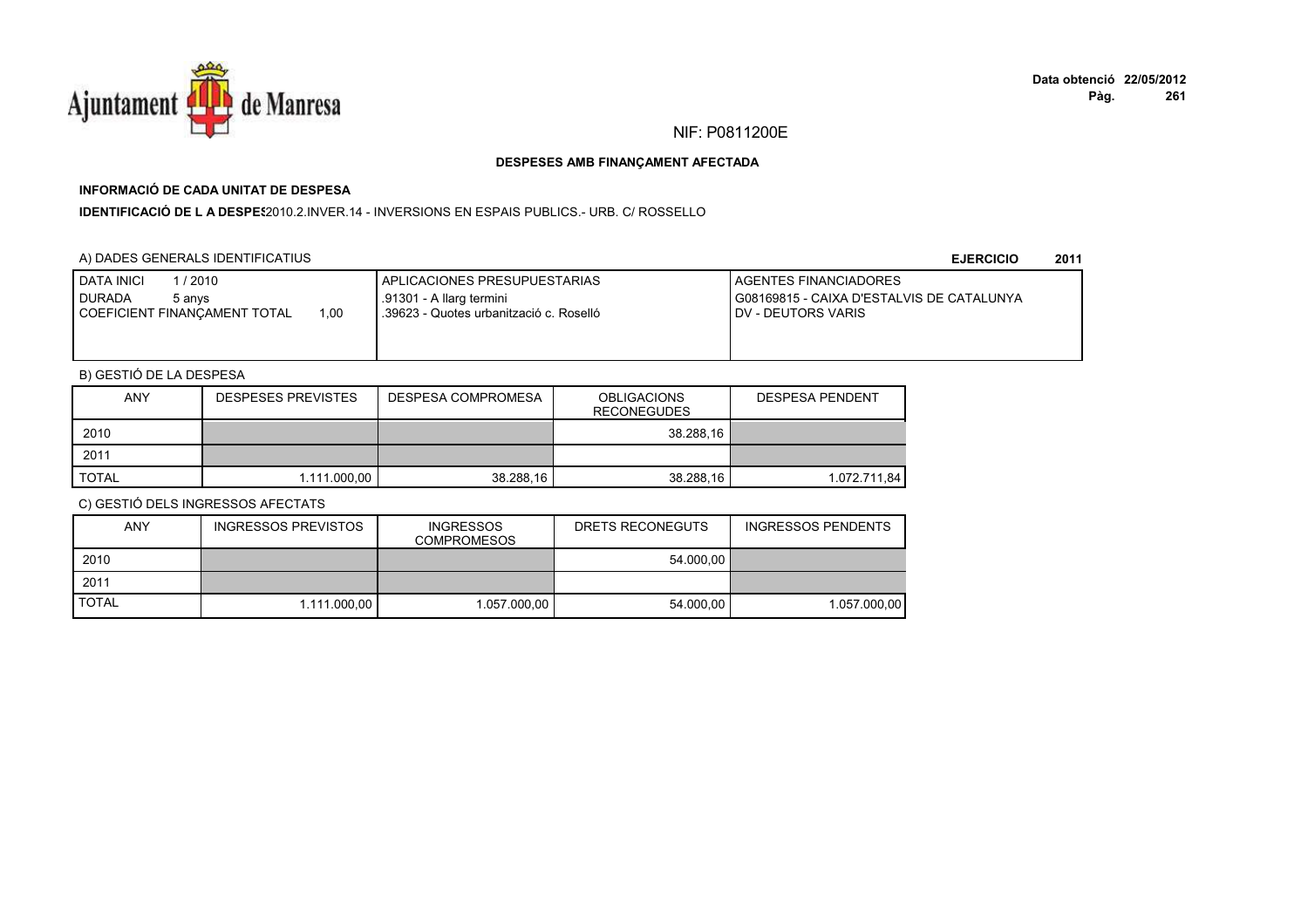

# **INFORMACIÓ DE CADA UNITAT DE DESPESA**

**IDENTIFICACIÓ DE L A DESPESA**

#### 2010.2.INVER.14 - INVERSIONS EN ESPAIS PUBLICS.- URB. C/ ROSSELLO

#### D) DESVIACIONS DE FINANÇAMENT PER AGENTS

|                                     |                             |                                    | DRETS RECONEGUTS | <b>COEFICIENT</b>  | DESVIACIONS DE FINANCAMENT |                   |
|-------------------------------------|-----------------------------|------------------------------------|------------------|--------------------|----------------------------|-------------------|
| <b>IDENTIFICACIÓ AGENT</b>          | <b>ANY</b>                  | <b>INGRESSOS PREVISTOS</b>         |                  | <b>FINANÇAMENT</b> | A L'EXERCICI               | <b>ACUMULADES</b> |
| G08169815 - CAIXA D'ESTALVIS DE CAT | 2010                        |                                    | 54.000,00        |                    |                            |                   |
| ALUNYA                              | 2011                        |                                    |                  |                    |                            |                   |
| <b>TOTAL AGENT</b>                  |                             | 54.000,00                          | 54.000.00        | 0,05               |                            | 52.139,01         |
| DV - DEUTORS VARIS                  | 2010                        |                                    |                  |                    |                            |                   |
|                                     | 2011                        |                                    |                  |                    |                            |                   |
| <b>TOTAL AGENT</b>                  |                             | 1.057.000,00                       |                  | 0,95               |                            | $-36.427,17$      |
|                                     | TOTAL DESVIACIONS POSITIVES |                                    |                  |                    | 52.139,01                  |                   |
|                                     |                             | <b>TOTAL DESVIACIONS NEGATIVES</b> |                  |                    |                            | 36.427,17         |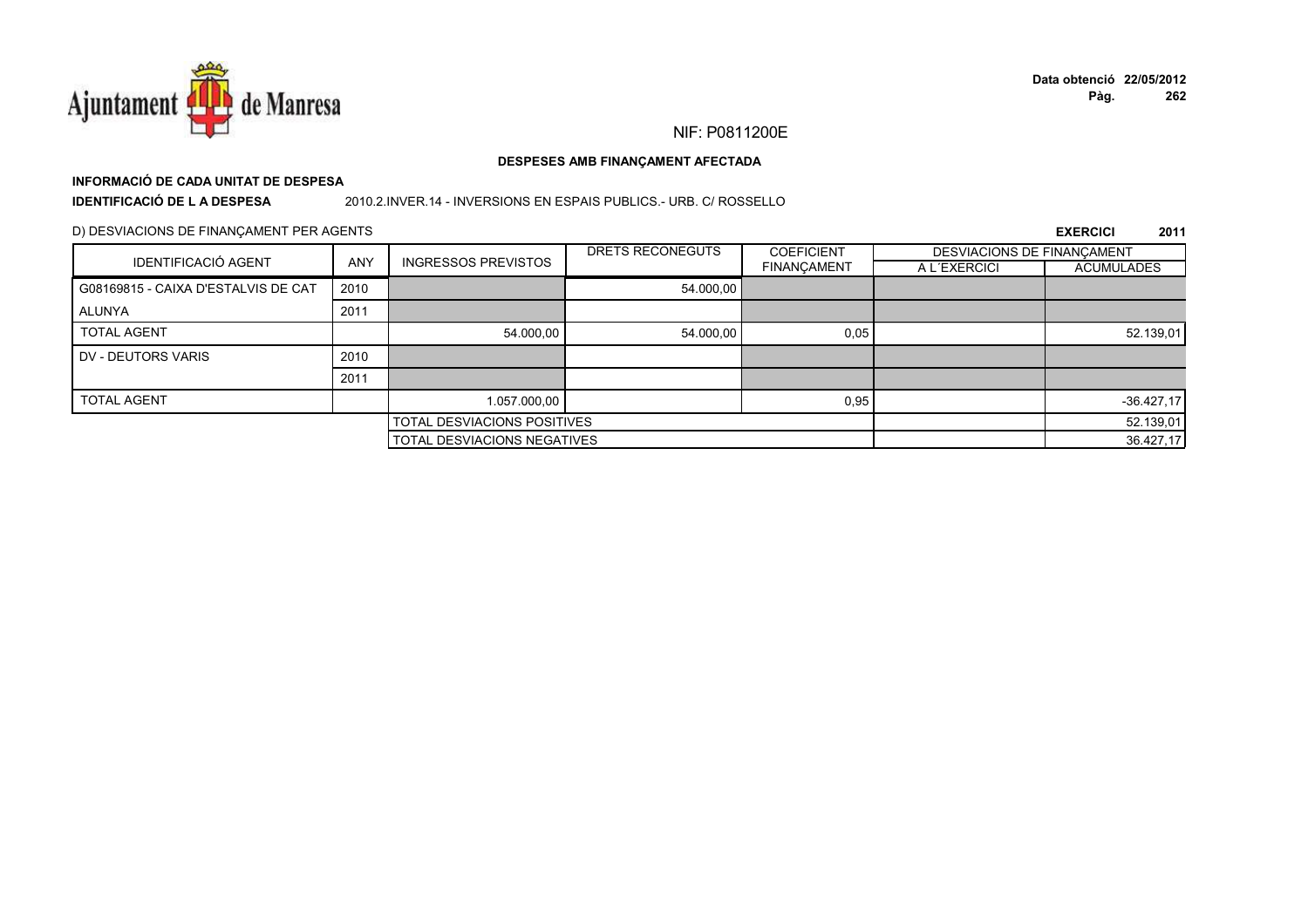

## **INFORMACIÓ DE CADA UNITAT DE DESPESA**

**IDENTIFICACIÓ DE L A DESPES**2010.2.INVER.15 - INVERSIONS EN ESPAIS PUBLICS.- C/ CAMPANES

## A) DADES GENERALS IDENTIFICATIUS

**EJERCICIO<sup>2011</sup>**

| <b>DATA INICI</b><br>/2010<br><b>DURADA</b><br>5 anvs<br>1.00<br>COEFICIENT FINANCAMENT TOTAL | APLICACIONES PRESUPUESTARIAS<br>.91301 - A llarg termini<br>.75081 - Subvenció Pla de Barris | <b>I AGENTES FINANCIADORES</b><br>F04001475 - CAJA MAR CAJA RURAL, SOC. COOP. CREDIT<br>I S0811001G - GENERALITAT DE CATALUNYA |
|-----------------------------------------------------------------------------------------------|----------------------------------------------------------------------------------------------|--------------------------------------------------------------------------------------------------------------------------------|
|                                                                                               | .35030 - Urb. c.Campanes                                                                     | <b>IDV - DEUTORS VARIS</b>                                                                                                     |

## B) GESTIÓ DE LA DESPESA

| ANY          | <b>DESPESES PREVISTES</b> | <b>DESPESA COMPROMESA</b> | <b>OBLIGACIONS</b><br><b>RECONEGUDES</b> | <b>DESPESA PENDENT</b> |
|--------------|---------------------------|---------------------------|------------------------------------------|------------------------|
| 2010         |                           |                           | 196.274.20                               |                        |
| 2011         |                           |                           | 69.674.78                                |                        |
| <b>TOTAL</b> | 285,000.00                | 265.948,98                | 265.948,98                               | 19.051,02              |

| ANY          | <b>INGRESSOS PREVISTOS</b> | <b>INGRESSOS</b><br>COMPROMESOS | DRETS RECONEGUTS | <b>INGRESSOS PENDENTS</b> |
|--------------|----------------------------|---------------------------------|------------------|---------------------------|
| 2010         |                            |                                 | 215.274.06       |                           |
| 2011         |                            |                                 | 59.126.76        |                           |
| <b>TOTAL</b> | 285.000.00                 | 104.589.09                      | 274.400.82       | 10.599.18                 |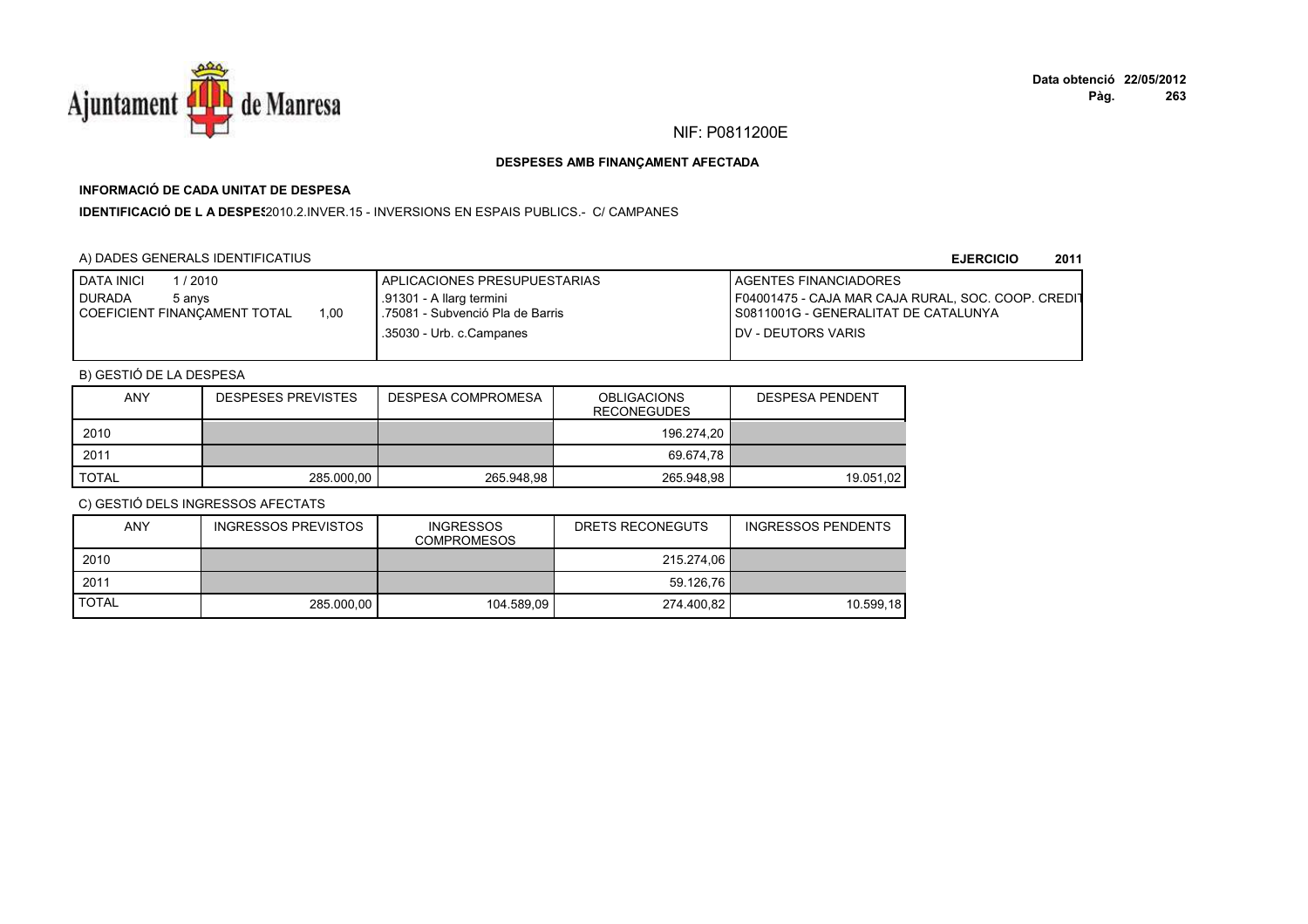

#### DESPESES AMB FINANÇAMENT AFECTADA

# INFORMACIÓ DE CADA UNITAT DE DESPESA

**IDENTIFICACIÓ DE LA DESPESA** 

#### 2010.2.INVER.15 - INVERSIONS EN ESPAIS PUBLICS.- C/ CAMPANES

#### D) DESVIACIONS DE FINANÇAMENT PER AGENTS

|                                           |            |                             | DRETS RECONEGUTS | <b>COEFICIENT</b>  | DESVIACIONS DE FINANCAMENT |                   |
|-------------------------------------------|------------|-----------------------------|------------------|--------------------|----------------------------|-------------------|
| <b>IDENTIFICACIÓ AGENT</b>                | <b>ANY</b> | <b>INGRESSOS PREVISTOS</b>  |                  | <b>FINANÇAMENT</b> | A L'EXERCICI               | <b>ACUMULADES</b> |
| F04001475 - CAJA MAR CAJA RURAL, SO       | 2010       |                             | 147.017,16       |                    |                            |                   |
| C. COOP. CREDITO                          | 2011       |                             |                  |                    |                            |                   |
| <b>TOTAL AGENT</b>                        |            | 147.017,16                  | 147.017,16       | 0,52               | $-35.941,71$               | 9.827,46          |
| S0811001G - GENERALITAT DE CATALUN   2010 |            |                             | 33.393,75        |                    |                            |                   |
| Α                                         | 2011       |                             |                  |                    |                            |                   |
| <b>TOTAL AGENT</b>                        |            | 33.393,75                   | 33.393,75        | 0,12               | $-8.163.87$                | 2.232,23          |
| DV - DEUTORS VARIS                        | 2010       |                             | 34.863,15        |                    |                            |                   |
|                                           | 2011       |                             | 59.126,76        |                    |                            |                   |
| <b>TOTAL AGENT</b>                        |            | 104.589,09                  | 93.989,91        | 0,37               | 33.557,56                  | $-3.607,85$       |
| TOTAL DESVIACIONS POSITIVES               |            |                             | 33.557,56        | 12.059,69          |                            |                   |
|                                           |            | TOTAL DESVIACIONS NEGATIVES |                  |                    | 44.105,58                  | 3.607,85          |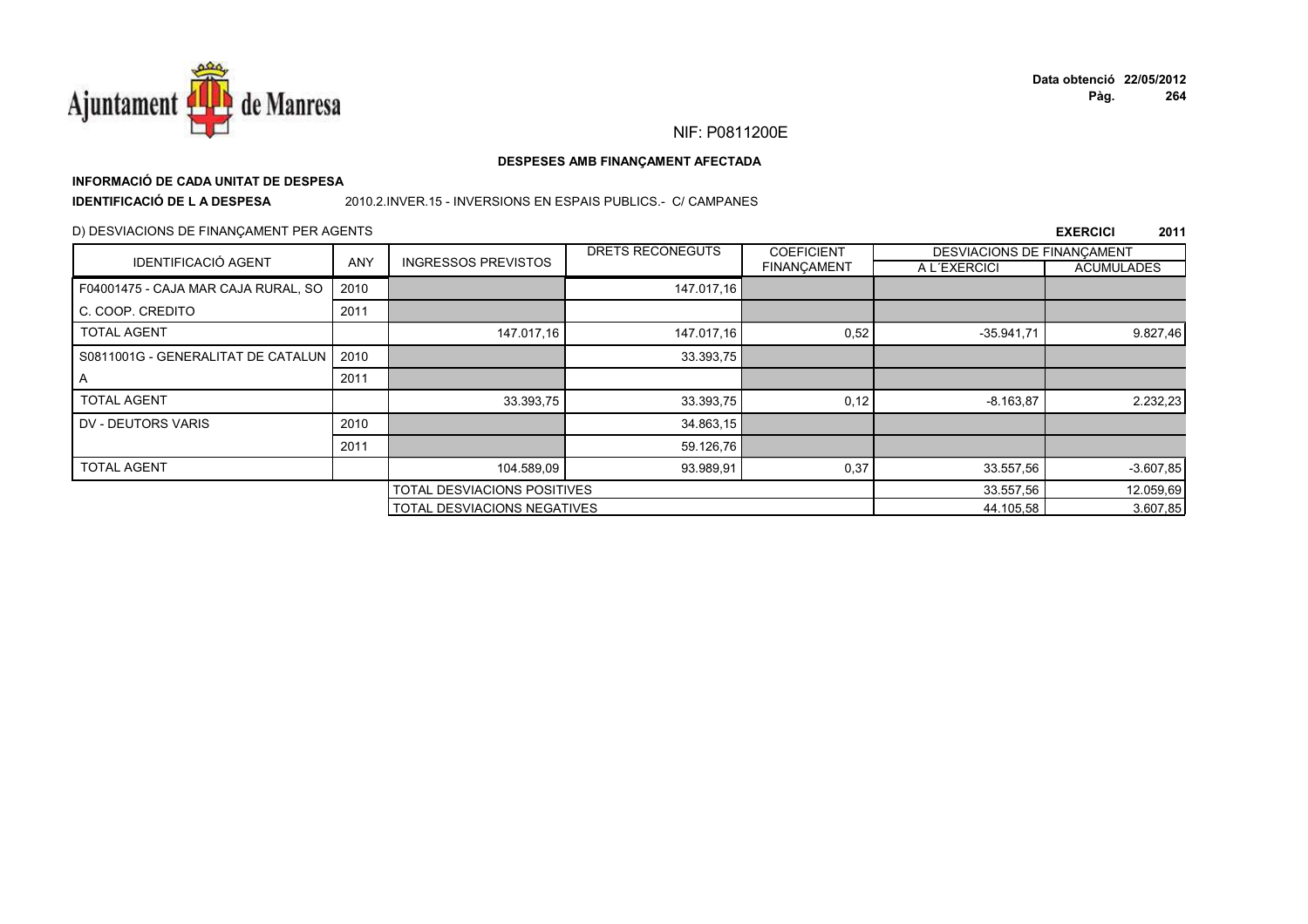

## **INFORMACIÓ DE CADA UNITAT DE DESPESA**

**IDENTIFICACIÓ DE L A DESPES**2010.2.INVER.16 - INVERSIONS EN ESPAIS PUBLICS.- PASSATGE AMICS

## A) DADES GENERALS IDENTIFICATIUS

**EJERCICIO<sup>2011</sup>**

| <b>DATA INICI</b><br>/ 2010<br><b>DURADA</b><br>5 anvs<br>1.00<br>COEFICIENT FINANCAMENT TOTAL | I APLICACIONES PRESUPUESTARIAS<br>.91301 - A llarg termini<br>.75081 - Subvenció Pla de Barris<br>.35031 - Urb. Passatge Amics | <b>I AGENTES FINANCIADORES</b><br>F04001475 - CAJA MAR CAJA RURAL, SOC. COOP. CREDIT<br>I S0811001G - GENERALITAT DE CATALUNYA<br><b>IDV - DEUTORS VARIS</b> |
|------------------------------------------------------------------------------------------------|--------------------------------------------------------------------------------------------------------------------------------|--------------------------------------------------------------------------------------------------------------------------------------------------------------|
|                                                                                                |                                                                                                                                |                                                                                                                                                              |

## B) GESTIÓ DE LA DESPESA

| <b>ANY</b> | <b>DESPESES PREVISTES</b> | <b>DESPESA COMPROMESA</b> | <b>OBLIGACIONS</b><br><b>RECONEGUDES</b> | <b>DESPESA PENDENT</b> |
|------------|---------------------------|---------------------------|------------------------------------------|------------------------|
| 2010       |                           |                           | 18.030.51                                |                        |
| 2011       |                           |                           | 58.067,93                                |                        |
| TOTAL      | 76.756.48                 | 76.098.44                 | 76.098,44                                | 658,04                 |

| <b>ANY</b>   | <b>INGRESSOS PREVISTOS</b> | <b>INGRESSOS</b><br><b>COMPROMESOS</b> | DRETS RECONEGUTS | <b>INGRESSOS PENDENTS</b> |
|--------------|----------------------------|----------------------------------------|------------------|---------------------------|
| 2010         |                            |                                        | 50.000,00        |                           |
| 2011         |                            |                                        | 26.756,48        |                           |
| <b>TOTAL</b> | 76.756.48                  | 26.429.79                              | 76.756.48        |                           |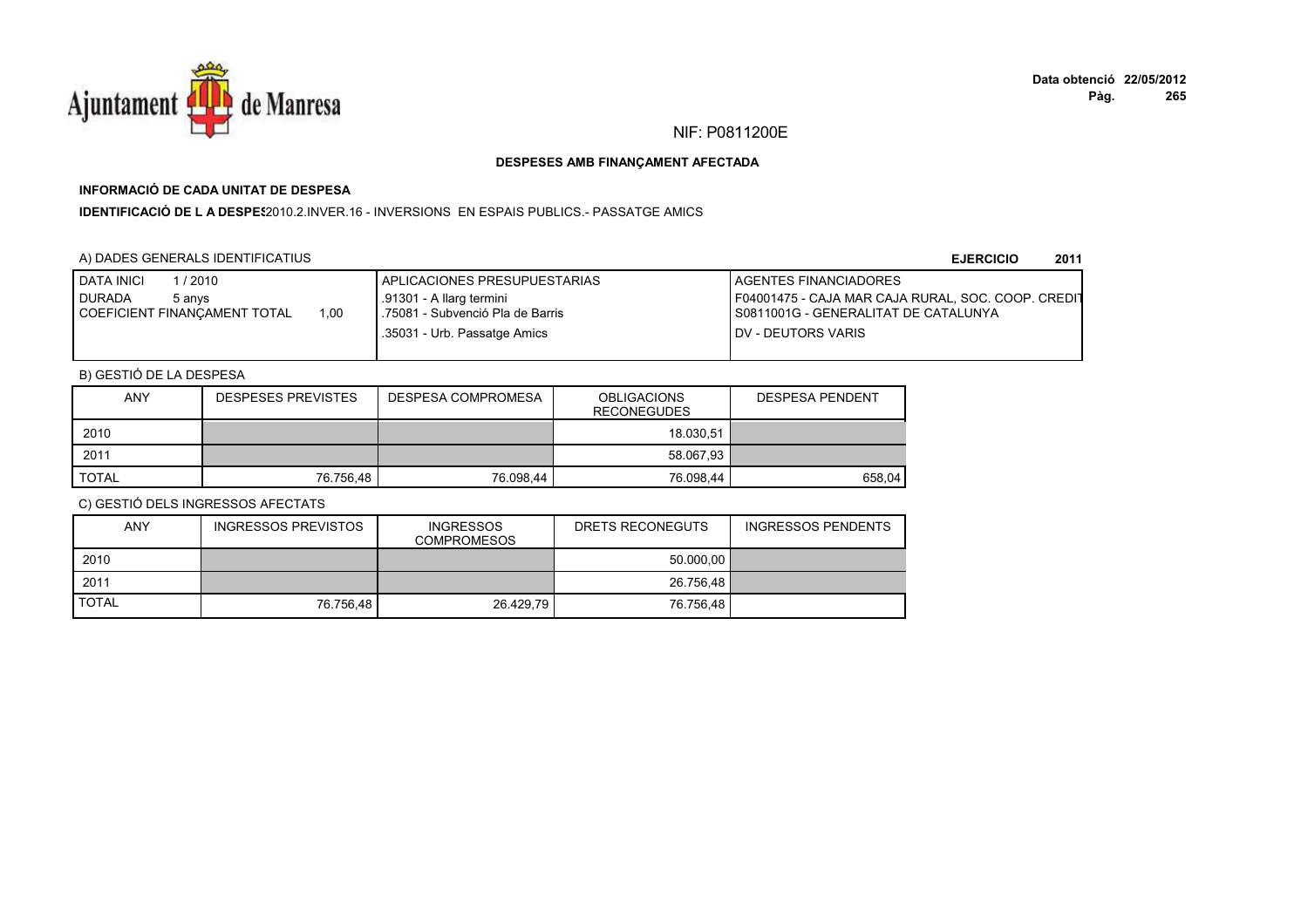

#### DESPESES AMB FINANÇAMENT AFECTADA

## INFORMACIÓ DE CADA UNITAT DE DESPESA

**IDENTIFICACIÓ DE LA DESPESA** 

#### 2010.2.INVER.16 - INVERSIONS EN ESPAIS PUBLICS.- PASSATGE AMICS

### D) DESVIACIONS DE FINANÇAMENT PER AGENTS

|                                     |            |                                    | DRETS RECONEGUTS | <b>COEFICIENT</b> | DESVIACIONS DE FINANCAMENT |                   |
|-------------------------------------|------------|------------------------------------|------------------|-------------------|----------------------------|-------------------|
| <b>IDENTIFICACIÓ AGENT</b>          | <b>ANY</b> | <b>INGRESSOS PREVISTOS</b>         |                  | FINANÇAMENT       | A L'EXERCICI               | <b>ACUMULADES</b> |
| F04001475 - CAJA MAR CAJA RURAL, SO | 2010       |                                    | 30.000,00        |                   |                            |                   |
| C. COOP. CREDITO                    | 2011       |                                    |                  |                   |                            |                   |
| <b>TOTAL AGENT</b>                  |            | 30.000,00                          | 30.000,00        | 0,39              | $-22.695,65$               | 257,19            |
| S0811001G - GENERALITAT DE CATALUN  | 2010       |                                    | 20.000,00        |                   |                            |                   |
| A                                   | 2011       |                                    |                  |                   |                            |                   |
| <b>TOTAL AGENT</b>                  |            | 20.000,00                          | 20.000,00        | 0,26              | $-15.130,43$               | 171,46            |
| DV - DEUTORS VARIS                  | 2010       |                                    |                  |                   |                            |                   |
|                                     | 2011       |                                    | 26.756,48        |                   |                            |                   |
| <b>TOTAL AGENT</b>                  |            | 26.756,48                          | 26.756,48        | 0,35              | 6.187,94                   | 229,39            |
|                                     |            | <b>TOTAL DESVIACIONS POSITIVES</b> |                  | 6.187,94          | 658,04                     |                   |
|                                     |            | <b>TOTAL DESVIACIONS NEGATIVES</b> |                  |                   | 37.826,08                  |                   |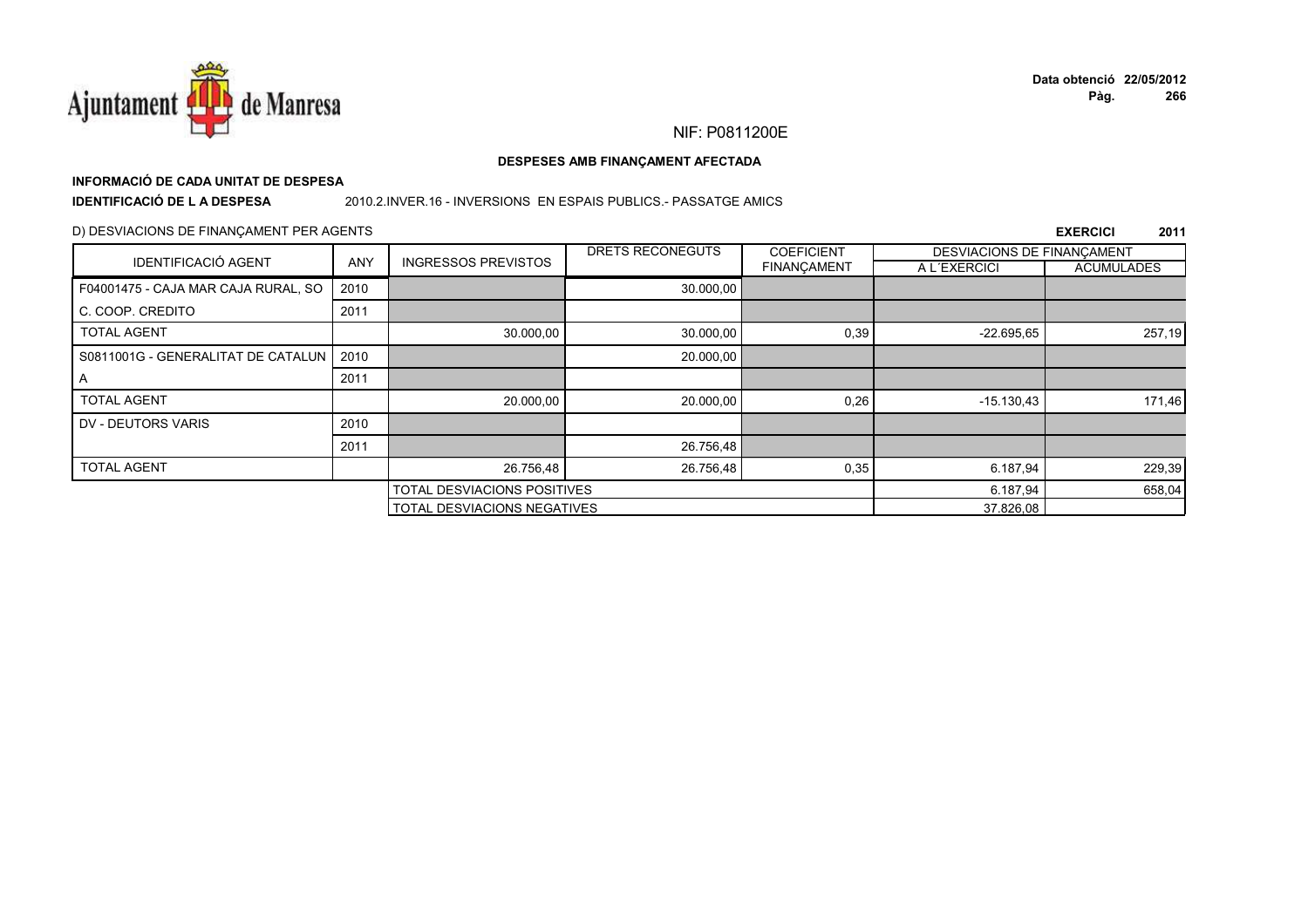

## **INFORMACIÓ DE CADA UNITAT DE DESPESA**

#### I**DENTIFICACIÓ DE L A DESPE**\$2010.2.INVER.17 - INVERSIONS EN ESPAIS PUBLICS.- PL. MONTSERRAT I C/ ARBONES

## A) DADES GENERALS IDENTIFICATIUS

**EJERCICIO<sup>2011</sup>**

| <b>DATA INICI</b><br>/2010           | I APLICACIONES PRESUPUESTARIAS          | <b>I AGENTES FINANCIADORES</b>                     |
|--------------------------------------|-----------------------------------------|----------------------------------------------------|
| <b>DURADA</b><br>5 anvs              | .91301 - A llarg termini                | F04001475 - CAJA MAR CAJA RURAL, SOC. COOP. CREDIT |
| 1.00<br>COEFICIENT FINANCAMENT TOTAL | .75081 - Subvenció Pla de Barris        | I S0811001G - GENERALITAT DE CATALUNYA             |
|                                      | .35032 - Urb.Pl. Montserrat i c.Arbonés | <b>IDV - DEUTORS VARIS</b>                         |
|                                      |                                         |                                                    |

## B) GESTIÓ DE LA DESPESA

| <b>ANY</b>   | <b>DESPESES PREVISTES</b> | <b>DESPESA COMPROMESA</b> | <b>OBLIGACIONS</b><br><b>RECONEGUDES</b> | <b>DESPESA PENDENT</b> |
|--------------|---------------------------|---------------------------|------------------------------------------|------------------------|
| 2010         |                           |                           | 223.209.69                               |                        |
| 2011         |                           |                           | 411.486.57                               |                        |
| <b>TOTAL</b> | 635,000.00                | 634.696,26                | 634.696,26                               | 303.74                 |

| ANY          | INGRESSOS PREVISTOS | <b>INGRESSOS</b><br><b>COMPROMESOS</b> | DRETS RECONEGUTS | <b>INGRESSOS PENDENTS</b> |
|--------------|---------------------|----------------------------------------|------------------|---------------------------|
| 2010         |                     |                                        | 617.207.69       |                           |
| 2011         |                     |                                        | 14.652.34        |                           |
| <b>TOTAL</b> | 635.000.00          | 26.368.64                              | 631.860.03       | 3.139.97                  |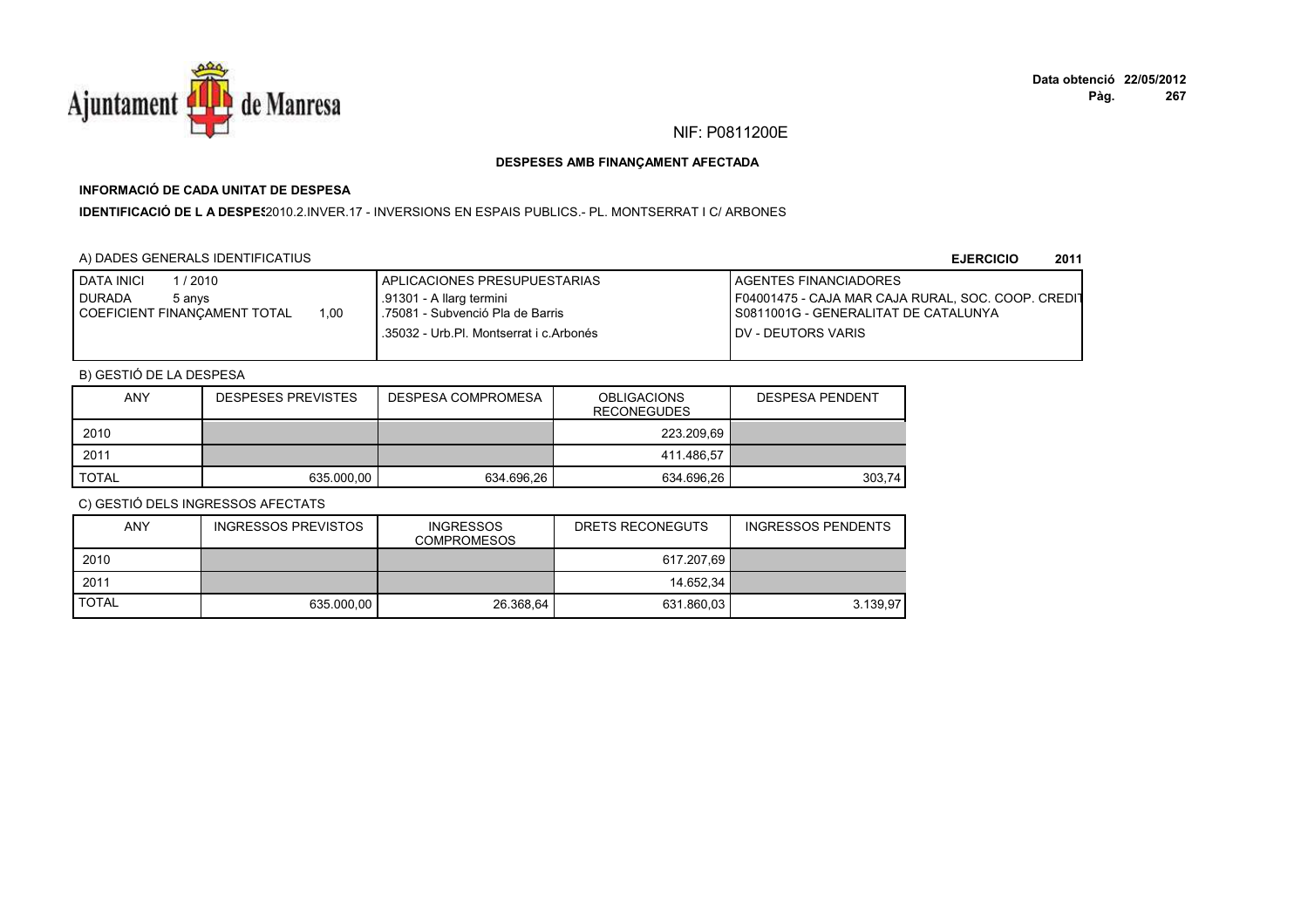

#### DESPESES AMB FINANÇAMENT AFECTADA

# INFORMACIÓ DE CADA UNITAT DE DESPESA

**IDENTIFICACIÓ DE LA DESPESA** 

#### 2010.2.INVER.17 - INVERSIONS EN ESPAIS PUBLICS.- PL. MONTSERRAT I C/ ARBONES

### D) DESVIACIONS DE FINANÇAMENT PER AGENTS

|                                     |            |                             | <b>DRETS RECONEGUTS</b> | <b>COEFICIENT</b>  | DESVIACIONS DE FINANCAMENT |                   |
|-------------------------------------|------------|-----------------------------|-------------------------|--------------------|----------------------------|-------------------|
| <b>IDENTIFICACIÓ AGENT</b>          | <b>ANY</b> | <b>INGRESSOS PREVISTOS</b>  |                         | <b>FINANÇAMENT</b> | A L'EXERCICI               | <b>ACUMULADES</b> |
| F04001475 - CAJA MAR CAJA RURAL, SO | 2010       |                             | 291.131,36              |                    |                            |                   |
| C. COOP. CREDITO                    | 2011       |                             |                         |                    |                            |                   |
| <b>TOTAL AGENT</b>                  |            | 291.131,36                  | 291.131,36              | 0,46               | $-188.656.13$              | 139,26            |
| S0811001G - GENERALITAT DE CATALUN  | 2010       |                             | 317.500,00              |                    |                            |                   |
| A                                   | 2011       |                             |                         |                    |                            |                   |
| <b>TOTAL AGENT</b>                  |            | 317.500,00                  | 317.500,00              | 0,50               | $-205.743.29$              | 151,87            |
| DV - DEUTORS VARIS                  | 2010       |                             | 8.576,33                |                    |                            |                   |
|                                     | 2011       |                             | 14.652,34               |                    |                            |                   |
| <b>TOTAL AGENT</b>                  |            | 26.368,64                   | 23.228,67               | 0,04               | $-2.434.81$                | $-3.127,36$       |
|                                     |            | TOTAL DESVIACIONS POSITIVES |                         |                    |                            | 291,13            |
|                                     |            | TOTAL DESVIACIONS NEGATIVES |                         |                    | 396.834,23                 | 3.127,36          |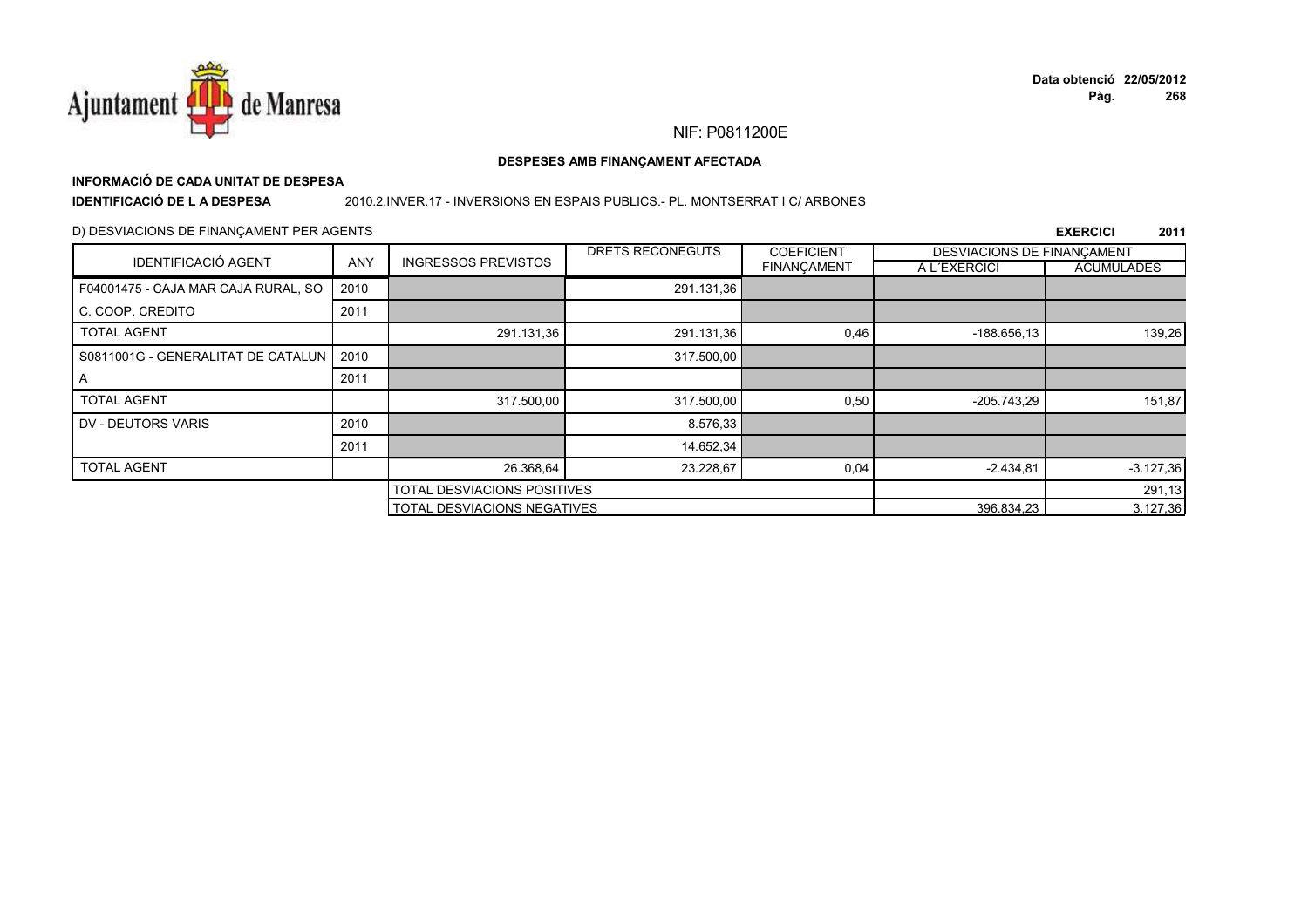

## **INFORMACIÓ DE CADA UNITAT DE DESPESA**

**IDENTIFICACIÓ DE L A DESPE**\$2010.2.INVER.18 - MANTENIMENT VIA PUBLICA.- RENOVACIO DE FERMS I VORERES

### A) DADES GENERALS IDENTIFICATIUS

**EJERCICIO<sup>2011</sup>**

| <b>DATA INICI</b><br>/ 2010<br>I DURADA<br>5 anvs | APLICACIONES PRESUPUESTARIAS<br>.91301 - A llarg termini | <b>I AGENTES FINANCIADORES</b><br>F04001475 - CAJA MAR CAJA RURAL, SOC. COOP. CREDIT |
|---------------------------------------------------|----------------------------------------------------------|--------------------------------------------------------------------------------------|
| 1,00<br>COEFICIENT FINANCAMENT TOTAL              |                                                          |                                                                                      |
|                                                   |                                                          |                                                                                      |

## B) GESTIÓ DE LA DESPESA

| <b>ANY</b> | <b>DESPESES PREVISTES</b> | DESPESA COMPROMESA | <b>OBLIGACIONS</b><br><b>RECONEGUDES</b> | <b>DESPESA PENDENT</b> |
|------------|---------------------------|--------------------|------------------------------------------|------------------------|
| 2010       |                           |                    | 51.706.15                                |                        |
| 2011       |                           |                    | 381.475.99                               |                        |
| TOTAL      | 440.112,28                | 440.112,28         | 433.182,14                               | 6.930,14               |

| ANY          | INGRESSOS PREVISTOS | <b>INGRESSOS</b><br>COMPROMESOS | DRETS RECONEGUTS | INGRESSOS PENDENTS |
|--------------|---------------------|---------------------------------|------------------|--------------------|
| 2010         |                     |                                 | 440.112.28       |                    |
| 2011         |                     |                                 |                  |                    |
| <b>TOTAL</b> | 440.112.28          |                                 | 440.112.28       |                    |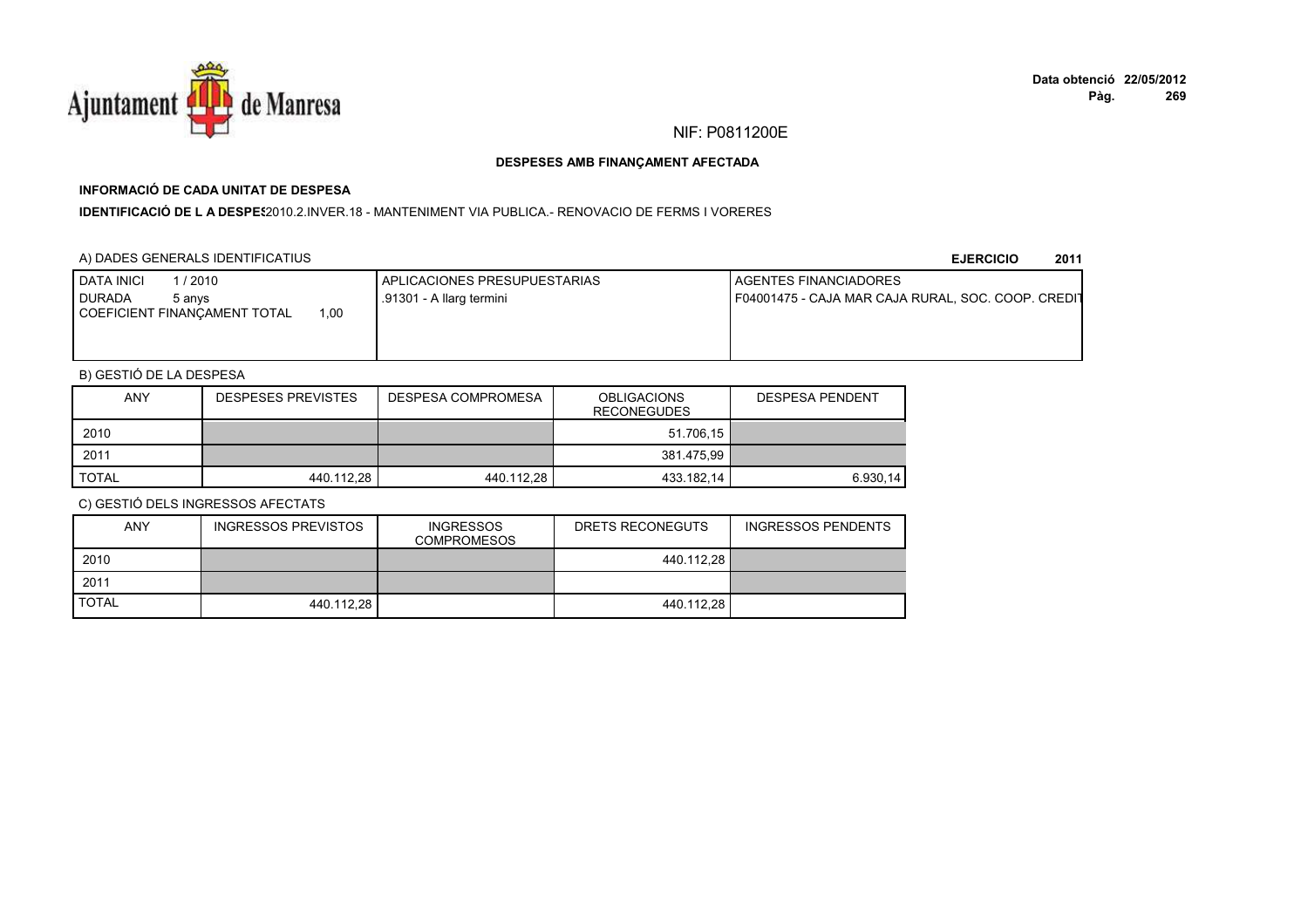

# **INFORMACIÓ DE CADA UNITAT DE DESPESA**

**IDENTIFICACIÓ DE L A DESPESA**

#### 2010.2.INVER.18 - MANTENIMENT VIA PUBLICA.- RENOVACIO DE FERMS I VORERES

D) DESVIACIONS DE FINANÇAMENT PER AGENTS

|                                     |                                    |                     | DRETS RECONEGUTS | <b>COEFICIENT</b>  | <b>DESVIACIONS DE FINANCAMENT</b> |                   |
|-------------------------------------|------------------------------------|---------------------|------------------|--------------------|-----------------------------------|-------------------|
| IDENTIFICACIÓ AGENT                 | ANY                                | INGRESSOS PREVISTOS |                  | <b>FINANCAMENT</b> | A L'EXERCICI                      | <b>ACUMULADES</b> |
| F04001475 - CAJA MAR CAJA RURAL, SO | 2010                               |                     | 440.112.28       |                    |                                   |                   |
| C. COOP. CREDITO                    | 2011                               |                     |                  |                    |                                   |                   |
| <b>TOTAL AGENT</b>                  |                                    | 440.112.28          | 440.112.28       | 1.00               | -381.475.99                       | 6.930,14          |
| <b>TOTAL DESVIACIONS POSITIVES</b>  |                                    |                     |                  | 6.930,14           |                                   |                   |
|                                     | <b>TOTAL DESVIACIONS NEGATIVES</b> |                     |                  | 381.475,99         |                                   |                   |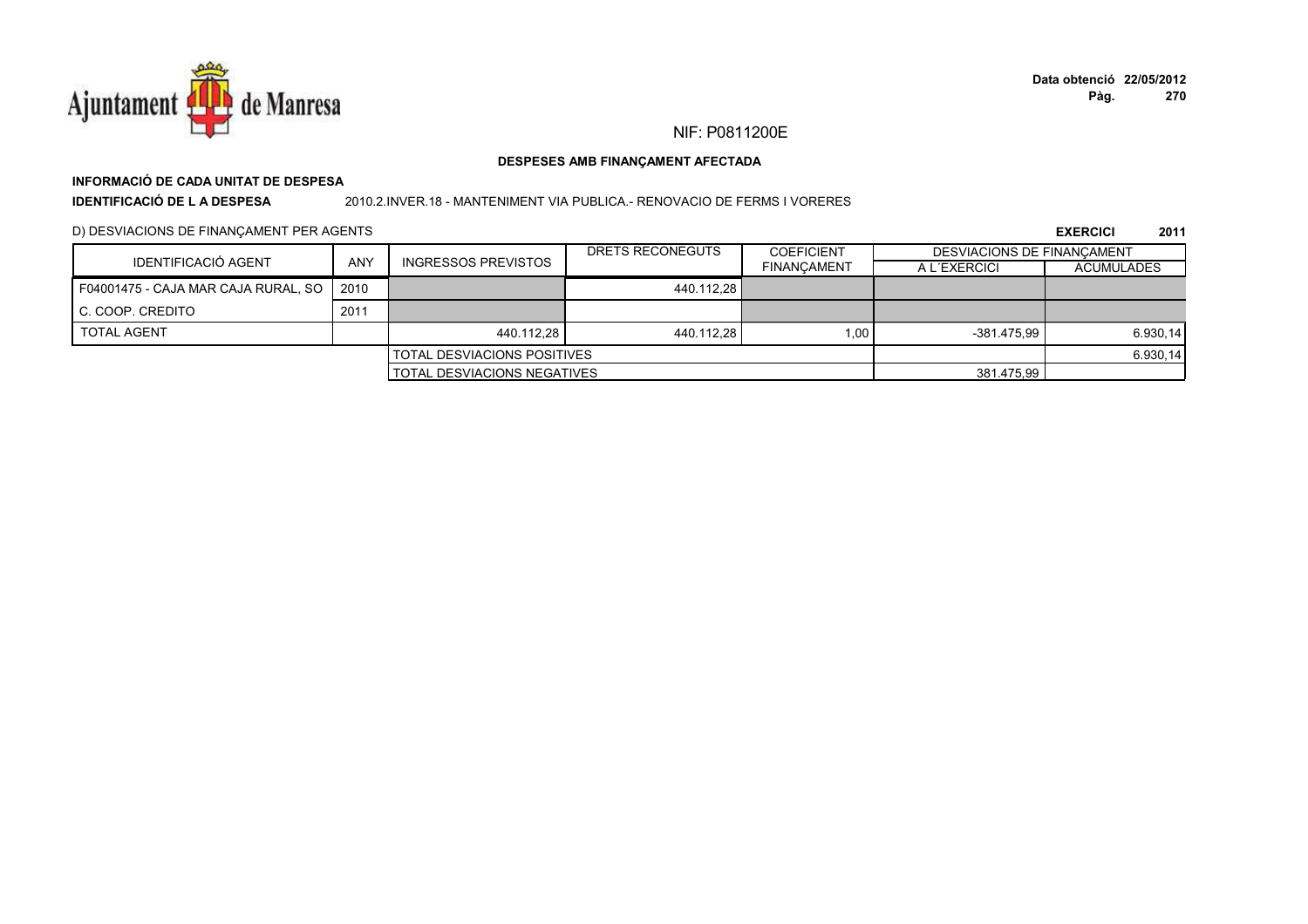

## **INFORMACIÓ DE CADA UNITAT DE DESPESA**

I**DENTIFICACIÓ DE L A DESPE**\$2010.2.INVER.19 - PROGRAMA MEDI AMBIENT.- EDIFICIS I ALTRES CONST. (NAU BUFALVENT)

### A) DADES GENERALS IDENTIFICATIUS

**EJERCICIO<sup>2011</sup>**

| <b>DATA INICI</b><br>/ 2010<br>I DURADA<br>5 anvs | APLICACIONES PRESUPUESTARIAS<br>.91301 - A llarg termini | <b>I AGENTES FINANCIADORES</b><br>F04001475 - CAJA MAR CAJA RURAL, SOC. COOP. CREDIT |
|---------------------------------------------------|----------------------------------------------------------|--------------------------------------------------------------------------------------|
| 1,00<br>COEFICIENT FINANCAMENT TOTAL              |                                                          |                                                                                      |
|                                                   |                                                          |                                                                                      |

## B) GESTIÓ DE LA DESPESA

| <b>ANY</b>   | <b>DESPESES PREVISTES</b> | DESPESA COMPROMESA | <b>OBLIGACIONS</b><br><b>RECONEGUDES</b> | <b>DESPESA PENDENT</b> |
|--------------|---------------------------|--------------------|------------------------------------------|------------------------|
| 2010         |                           |                    | 192.085,13                               |                        |
| 2011         |                           |                    | 57.914.87                                |                        |
| <b>TOTAL</b> | 250.000,00                | 250,000.00         | 250,000.00                               |                        |

| <b>ANY</b>   | <b>INGRESSOS PREVISTOS</b> | <b>INGRESSOS</b><br><b>COMPROMESOS</b> | DRETS RECONEGUTS | INGRESSOS PENDENTS |
|--------------|----------------------------|----------------------------------------|------------------|--------------------|
| 2010         |                            |                                        | 250.000.00       |                    |
| 2011         |                            |                                        |                  |                    |
| <b>TOTAL</b> | 250,000.00                 |                                        | 250.000.00       |                    |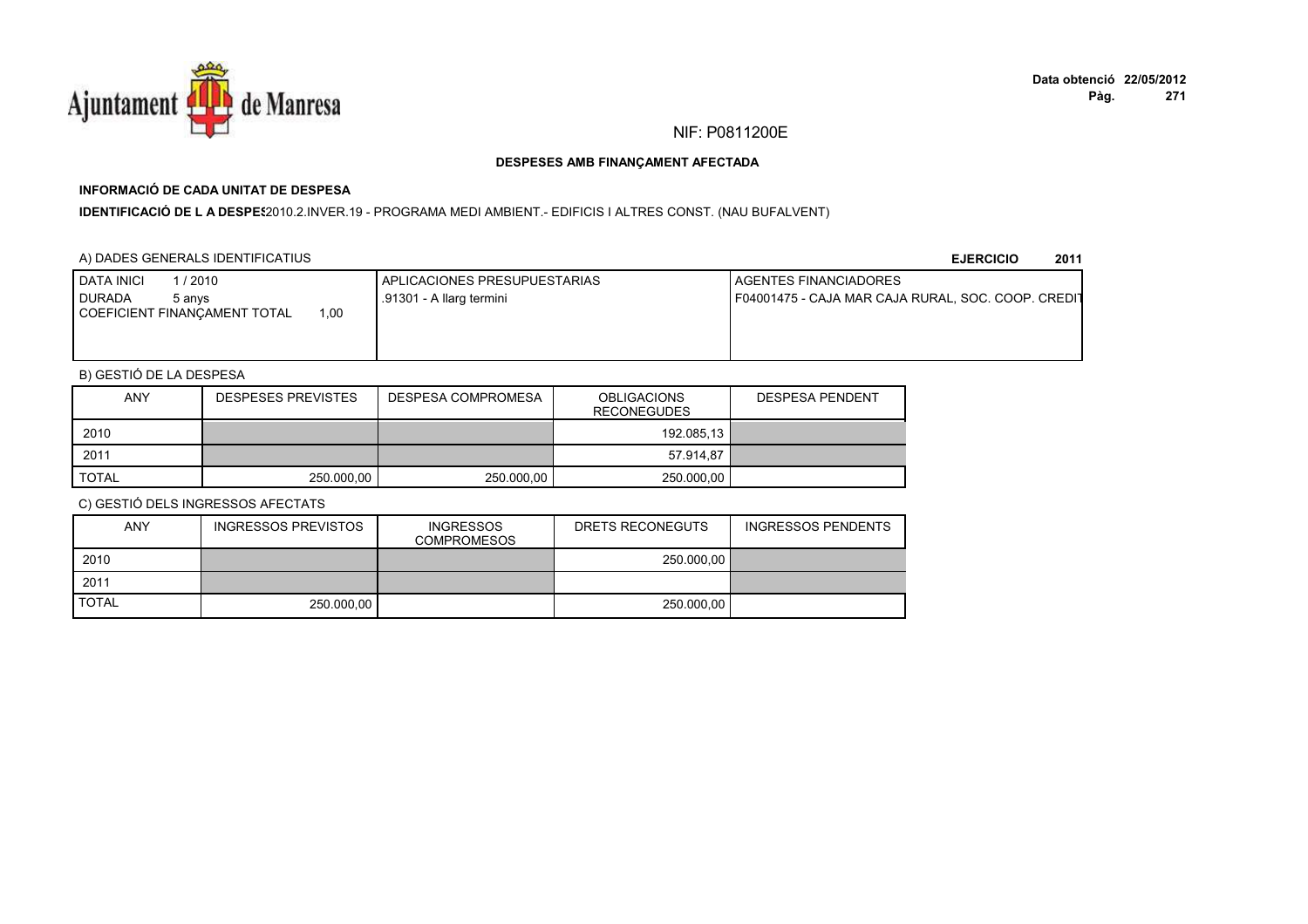

#### DESPESES AMB FINANÇAMENT AFECTADA

# INFORMACIÓ DE CADA UNITAT DE DESPESA

**IDENTIFICACIÓ DE LA DESPESA** 

2010.2.INVER.19 - PROGRAMA MEDI AMBIENT. - EDIFICIS I ALTRES CONST. (NAU BUFALVENT)

D) DESVIACIONS DE FINANÇAMENT PER AGENTS

|                                     |      |                                    | DRETS RECONEGUTS | <b>COEFICIENT</b>  | <b>DESVIACIONS DE FINANCAMENT</b> |                   |
|-------------------------------------|------|------------------------------------|------------------|--------------------|-----------------------------------|-------------------|
| IDENTIFICACIÓ AGENT                 | ANY  | <b>INGRESSOS PREVISTOS</b>         |                  | <b>FINANCAMENT</b> | A L'EXERCICI                      | <b>ACUMULADES</b> |
| F04001475 - CAJA MAR CAJA RURAL, SO | 2010 |                                    | 250.000.00       |                    |                                   |                   |
| C. COOP. CREDITO                    | 2011 |                                    |                  |                    |                                   |                   |
| <b>TOTAL AGENT</b>                  |      | 250,000,00                         | 250.000,00       | 1.00               | -57.914.87                        |                   |
|                                     |      | <b>TOTAL DESVIACIONS POSITIVES</b> |                  |                    |                                   |                   |
|                                     |      | TOTAL DESVIACIONS NEGATIVES        |                  |                    | 57.914,87                         |                   |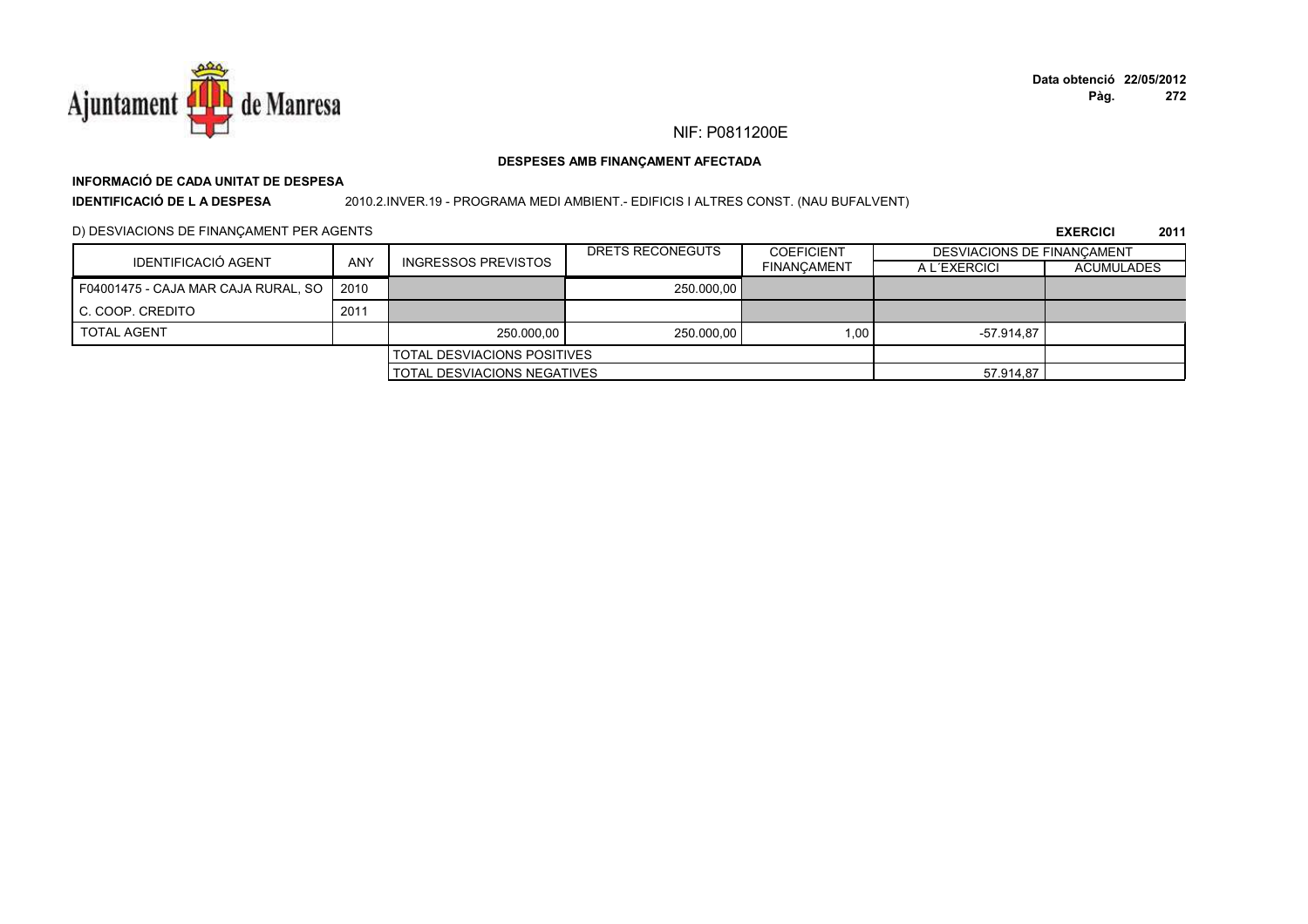

## **INFORMACIÓ DE CADA UNITAT DE DESPESA**

I**DENTIFICACIÓ DE L A DESPE**\$2010.2.INVER.20 - PROGRAMA DE MOBILITAT.- MAQUINARIA, INSTAL. UTILLATGE

### A) DADES GENERALS IDENTIFICATIUS

**EJERCICIO<sup>2011</sup>**

| <b>I DATA INICI</b><br>/2010<br>I DURADA<br>5 anvs<br>.00<br>COEFICIENT FINANCAMENT TOTAL | APLICACIONES PRESUPUESTARIAS<br>.91301 - A llarg termini | <b>I AGENTES FINANCIADORES</b><br>G08169815 - CAIXA D'ESTALVIS DE CATALUNYA |
|-------------------------------------------------------------------------------------------|----------------------------------------------------------|-----------------------------------------------------------------------------|
|                                                                                           |                                                          |                                                                             |

## B) GESTIÓ DE LA DESPESA

| <b>ANY</b> | <b>DESPESES PREVISTES</b> | DESPESA COMPROMESA | <b>OBLIGACIONS</b><br><b>RECONEGUDES</b> | <b>DESPESA PENDENT</b> |
|------------|---------------------------|--------------------|------------------------------------------|------------------------|
| 2010       |                           |                    | 36.887,43                                |                        |
| 2011       |                           |                    |                                          |                        |
| TOTAL      | 36.887,43                 | 36.887,43          | 36.887,43                                |                        |

| ANY          | <b>INGRESSOS PREVISTOS</b> | <b>INGRESSOS</b><br><b>COMPROMESOS</b> | DRETS RECONEGUTS | <b>INGRESSOS PENDENTS</b> |
|--------------|----------------------------|----------------------------------------|------------------|---------------------------|
| 2010         |                            |                                        | 36.887.43        |                           |
| 2011         |                            |                                        |                  |                           |
| <b>TOTAL</b> | 36.887.43                  |                                        | 36.887.43        |                           |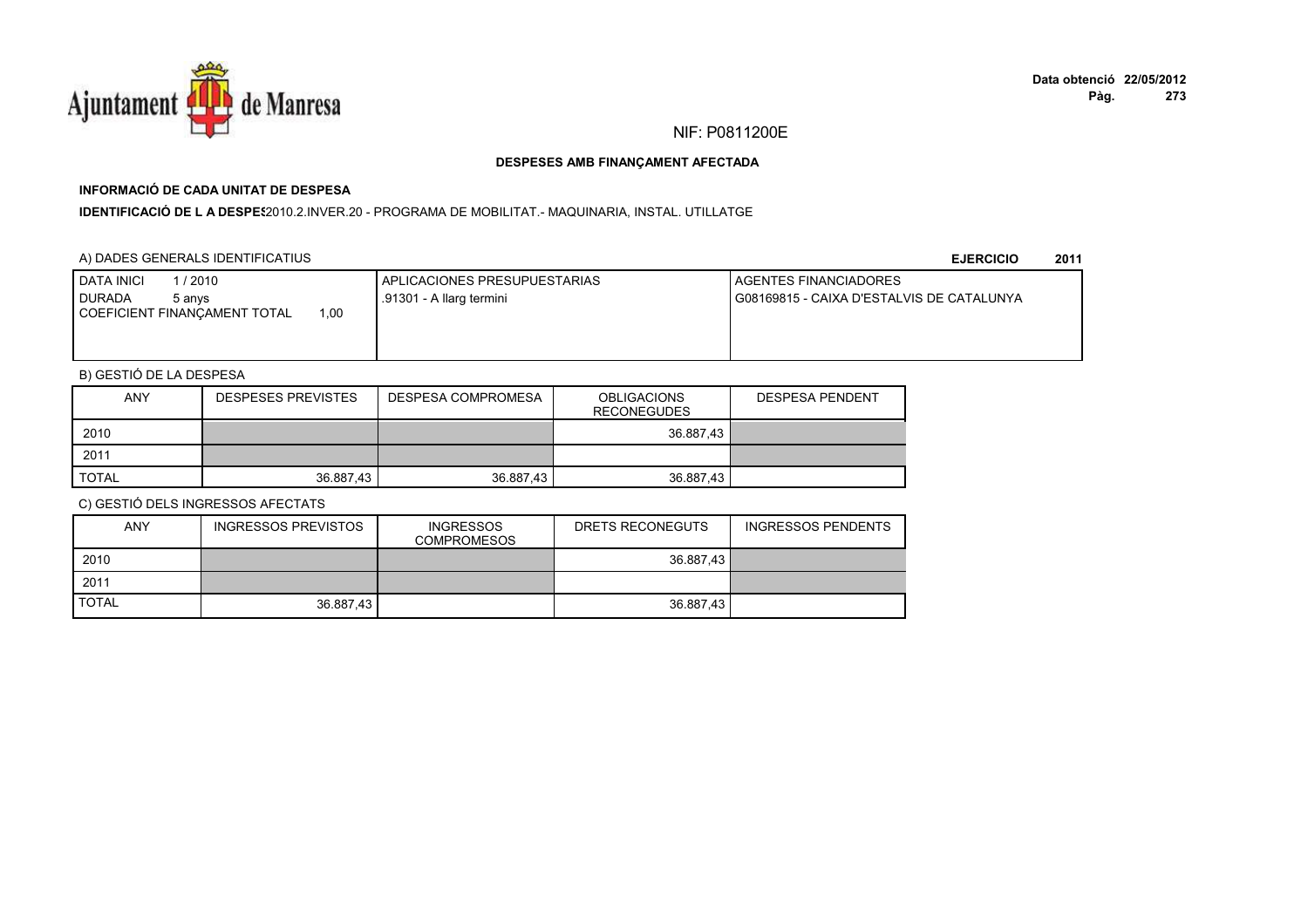

# **INFORMACIÓ DE CADA UNITAT DE DESPESA**

**IDENTIFICACIÓ DE L A DESPESA**

2010.2.INVER.20 - PROGRAMA DE MOBILITAT.- MAQUINARIA, INSTAL. UTILLATGE

D) DESVIACIONS DE FINANÇAMENT PER AGENTS

| IDENTIFICACIÓ AGENT                 |            |                                    | DRETS RECONEGUTS | <b>COEFICIENT</b>  | <b>DESVIACIONS DE FINANCAMENT</b> |                   |
|-------------------------------------|------------|------------------------------------|------------------|--------------------|-----------------------------------|-------------------|
|                                     | <b>ANY</b> | <b>INGRESSOS PREVISTOS</b>         |                  | <b>FINANCAMENT</b> | A L'EXERCICI                      | <b>ACUMULADES</b> |
| G08169815 - CAIXA D'ESTALVIS DE CAT | 2010       |                                    | 36.887.43        |                    |                                   |                   |
| ALUNYA                              | 2011       |                                    |                  |                    |                                   |                   |
| <b>TOTAL AGENT</b>                  |            | 36.887.43                          | 36.887.43        | 1,00               |                                   |                   |
|                                     |            | <b>TOTAL DESVIACIONS POSITIVES</b> |                  |                    |                                   |                   |
|                                     |            | TOTAL DESVIACIONS NEGATIVES        |                  |                    |                                   |                   |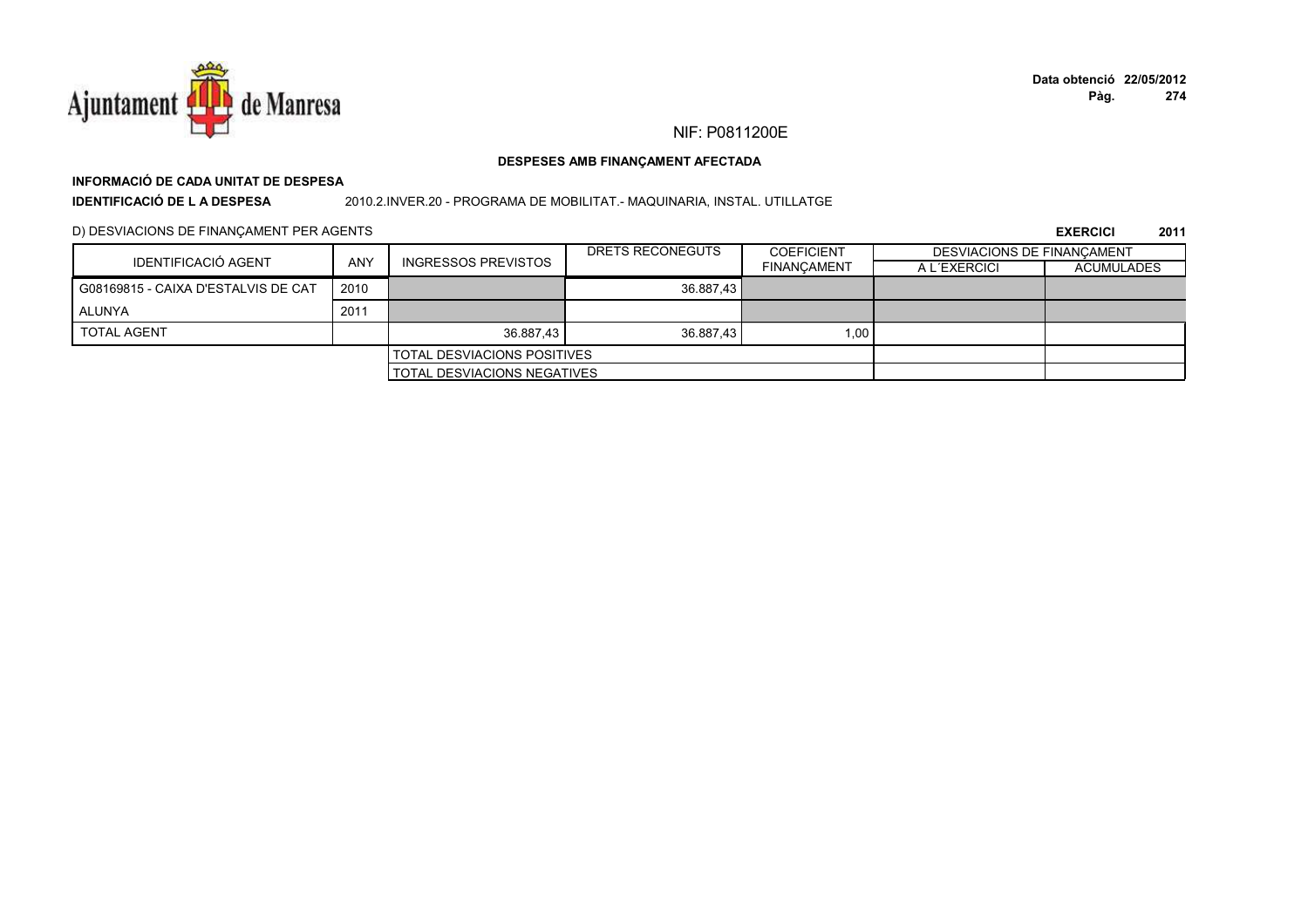

# **INFORMACIÓ DE CADA UNITAT DE DESPESA**

I**DENTIFICACIÓ DE L A DESPE**§2010.2.INVER.21 - DIRECCIO AREA TERRITORI.- MAQUINARIA, INSTAL. UTILLATGE

### A) DADES GENERALS IDENTIFICATIUS

**EJERCICIO<sup>2011</sup>**

| <b>I DATA INICI</b><br>l / 2010<br><b>DURADA</b><br>5 anvs<br>.00<br>COEFICIENT FINANCAMENT TOTAL | I APLICACIONES PRESUPUESTARIAS<br>.91301 - A llarg termini | AGENTES FINANCIADORES<br>I G08169815 - CAIXA D'ESTALVIS DE CATALUNYA |
|---------------------------------------------------------------------------------------------------|------------------------------------------------------------|----------------------------------------------------------------------|
|                                                                                                   |                                                            |                                                                      |

## B) GESTIÓ DE LA DESPESA

| <b>ANY</b>   | <b>DESPESES PREVISTES</b> | DESPESA COMPROMESA | <b>OBLIGACIONS</b><br>RECONEGUDES | <b>DESPESA PENDENT</b> |
|--------------|---------------------------|--------------------|-----------------------------------|------------------------|
| 2010         |                           |                    | 2.228.86                          |                        |
| 2011         |                           |                    |                                   |                        |
| <b>TOTAL</b> | 2.228.86                  | 2.228.86           | 2.228.86                          |                        |

| ANY          | <b>INGRESSOS PREVISTOS</b> | <b>INGRESSOS</b><br><b>COMPROMESOS</b> | DRETS RECONEGUTS | <b>INGRESSOS PENDENTS</b> |
|--------------|----------------------------|----------------------------------------|------------------|---------------------------|
| 2010         |                            |                                        | 2.228.86         |                           |
| 2011         |                            |                                        |                  |                           |
| <b>TOTAL</b> | 2.228.86                   |                                        | 2.228.86         |                           |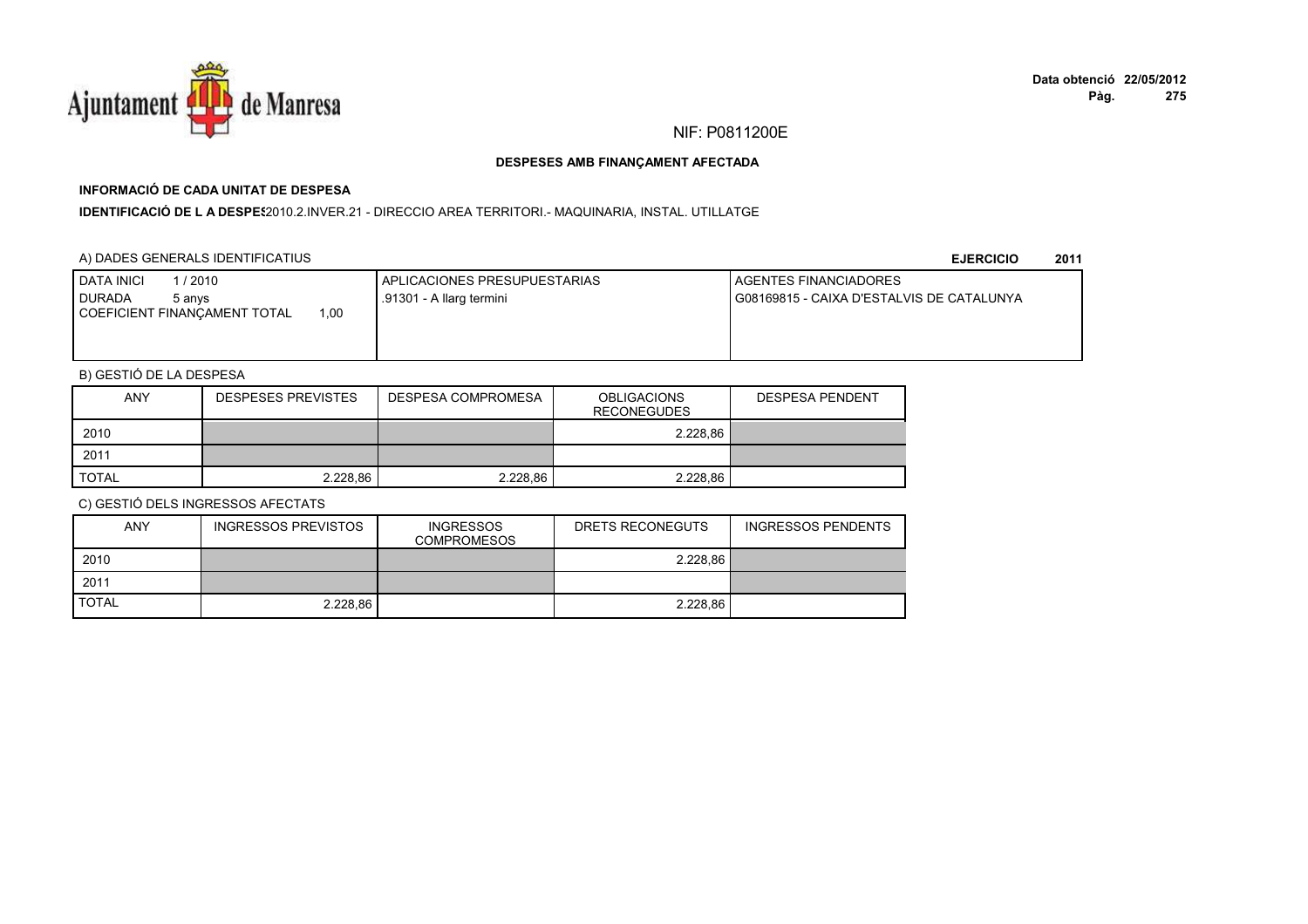

# **INFORMACIÓ DE CADA UNITAT DE DESPESA**

**IDENTIFICACIÓ DE L A DESPESA**

2010.2.INVER.21 - DIRECCIO AREA TERRITORI.- MAQUINARIA, INSTAL. UTILLATGE

D) DESVIACIONS DE FINANÇAMENT PER AGENTS

|                                     |                                    |                                    | DRETS RECONEGUTS | <b>COEFICIENT</b>  | <b>DESVIACIONS DE FINANCAMENT</b> |                   |
|-------------------------------------|------------------------------------|------------------------------------|------------------|--------------------|-----------------------------------|-------------------|
| IDENTIFICACIÓ AGENT                 | ANY                                | <b>INGRESSOS PREVISTOS</b>         |                  | <b>FINANCAMENT</b> | A L'EXERCICI                      | <b>ACUMULADES</b> |
| G08169815 - CAIXA D'ESTALVIS DE CAT | 2010                               |                                    | 2.228.86         |                    |                                   |                   |
| ALUNYA                              | 2011                               |                                    |                  |                    |                                   |                   |
| <b>TOTAL AGENT</b>                  |                                    | 2.228.86                           | 2.228.86         | 1.00 <sub>1</sub>  |                                   |                   |
|                                     | <b>TOTAL DESVIACIONS POSITIVES</b> |                                    |                  |                    |                                   |                   |
|                                     |                                    | <b>TOTAL DESVIACIONS NEGATIVES</b> |                  |                    |                                   |                   |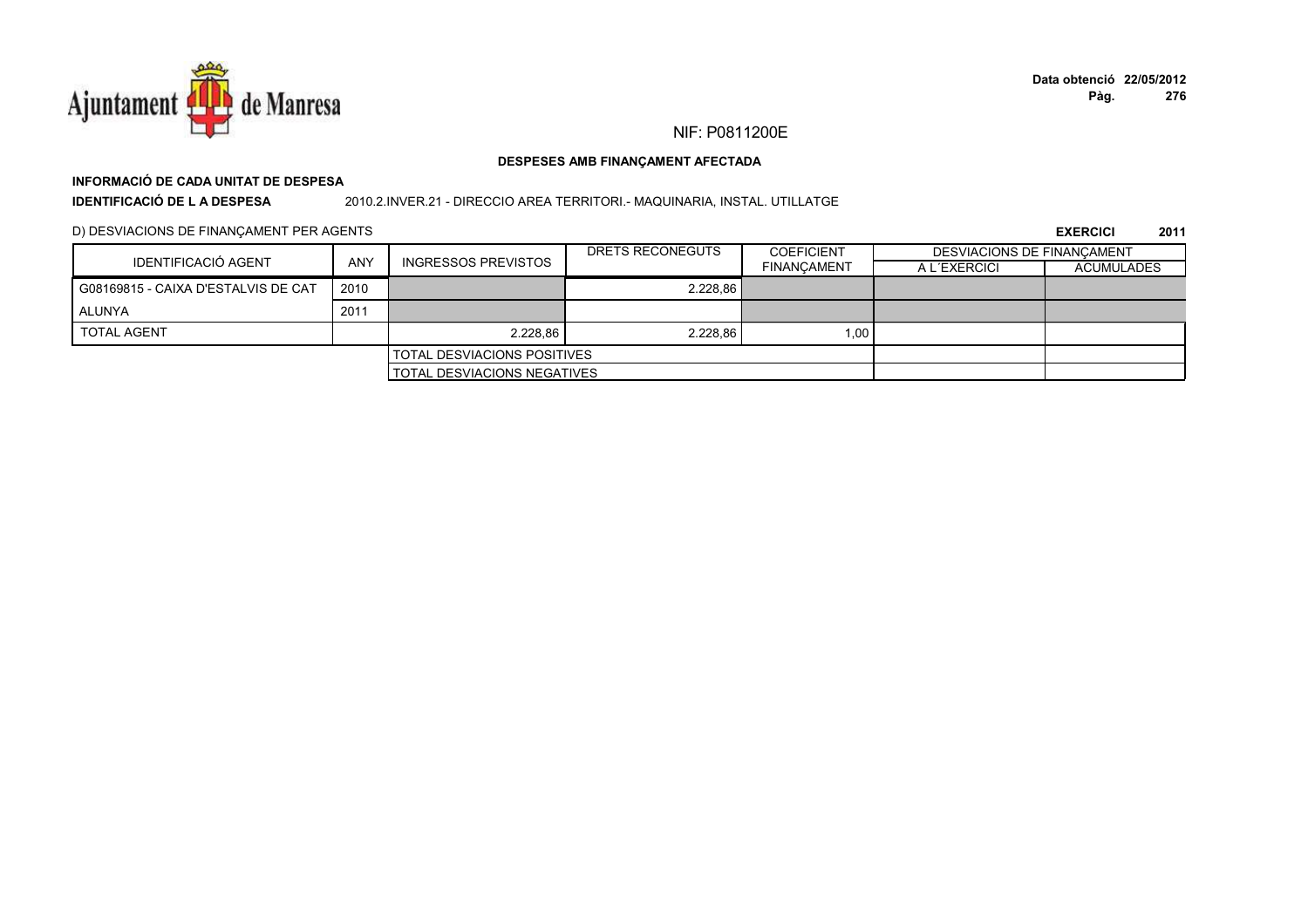

#### DESPESES AMB FINANCAMENT AFECTADA

## INFORMACIÓ DE CADA UNITAT DE DESPESA

IDENTIFICACIÓ DE LA DESPES2010.2.INVER.22 - MANTENIMENT PARCS I JARDINS.- MAQUINARIA, INSTAL. UTILLATGE

### A) DADES GENERALS IDENTIFICATIUS

**EJERCICIO** 2011

| <b>DATA INICI</b><br>/ 2010<br><b>I DURADA</b><br>5 anvs | I APLICACIONES PRESUPUESTARIAS<br>.91301 - A llarg termini | <b>I AGENTES FINANCIADORES</b><br>I G08169815 - CAIXA D'ESTALVIS DE CATALUNYA |
|----------------------------------------------------------|------------------------------------------------------------|-------------------------------------------------------------------------------|
| .00.<br>COEFICIENT FINANCAMENT TOTAL                     |                                                            |                                                                               |
|                                                          |                                                            |                                                                               |

## B) GESTIÓ DE LA DESPESA

| <b>ANY</b>   | <b>DESPESES PREVISTES</b> | DESPESA COMPROMESA | <b>OBLIGACIONS</b><br><b>RECONEGUDES</b> | <b>DESPESA PENDENT</b> |
|--------------|---------------------------|--------------------|------------------------------------------|------------------------|
| 2010         |                           |                    | 13.904.86                                |                        |
| 2011         |                           |                    |                                          |                        |
| <b>TOTAL</b> | 13.904.86                 | 13.904.86          | 13.904.86                                |                        |

| <b>ANY</b>   | INGRESSOS PREVISTOS | <b>INGRESSOS</b><br><b>COMPROMESOS</b> | DRETS RECONEGUTS | <b>INGRESSOS PENDENTS</b> |
|--------------|---------------------|----------------------------------------|------------------|---------------------------|
| 2010         |                     |                                        | 13.904.86        |                           |
| 2011         |                     |                                        |                  |                           |
| <b>TOTAL</b> | 13.904.86           |                                        | 13.904.86        |                           |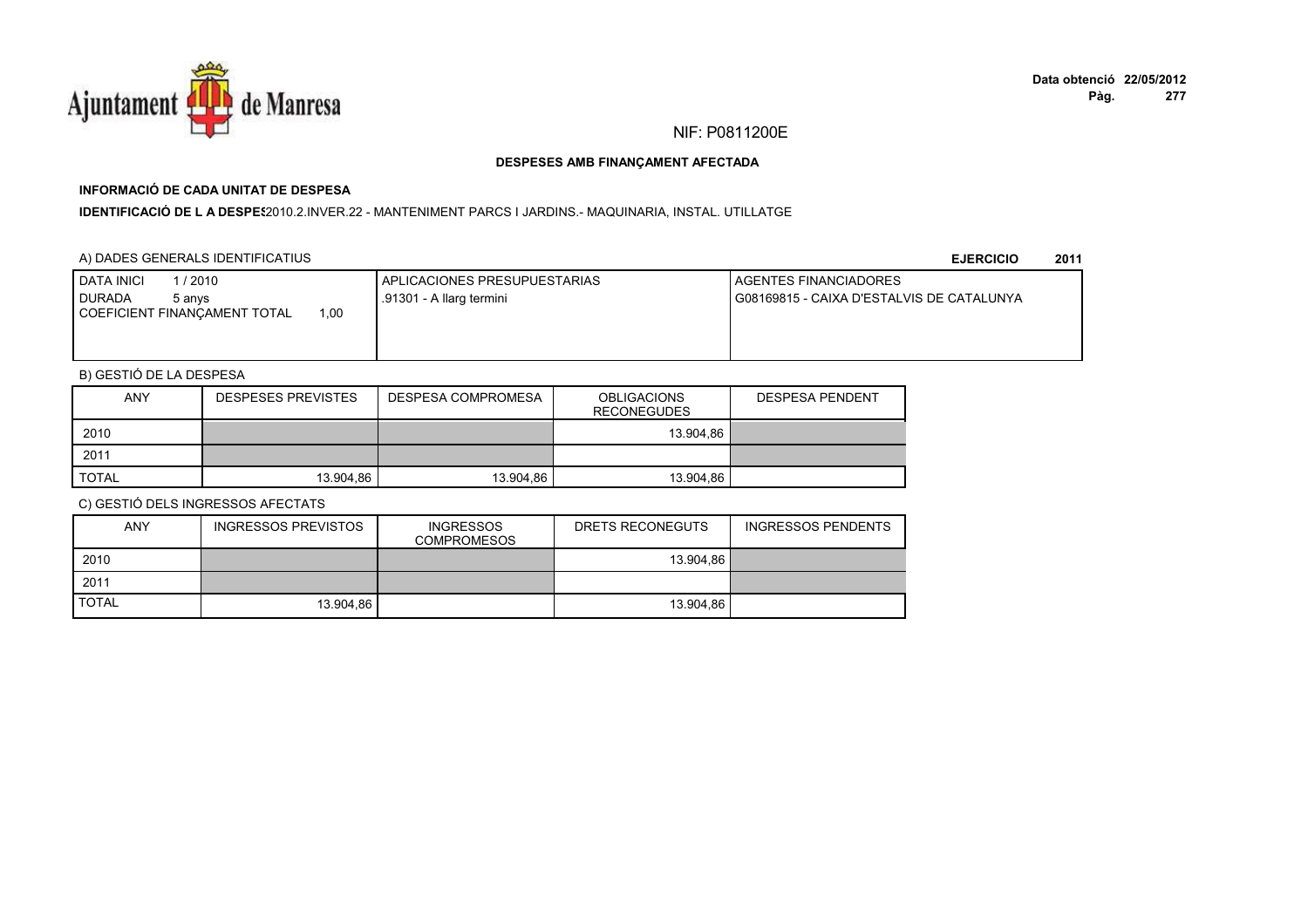

#### DESPESES AMB FINANÇAMENT AFECTADA

# INFORMACIÓ DE CADA UNITAT DE DESPESA

**IDENTIFICACIÓ DE L A DESPESA** 

#### 2010.2.INVER.22 - MANTENIMENT PARCS I JARDINS.- MAQUINARIA, INSTAL. UTILLATGE

D) DESVIACIONS DE FINANÇAMENT PER AGENTS

| IDENTIFICACIÓ AGENT                 |            | <b>INGRESSOS PREVISTOS</b>         | DRETS RECONEGUTS | <b>COEFICIENT</b>  | <b>DESVIACIONS DE FINANCAMENT</b> |                   |
|-------------------------------------|------------|------------------------------------|------------------|--------------------|-----------------------------------|-------------------|
|                                     | <b>ANY</b> |                                    |                  | <b>FINANCAMENT</b> | A L'EXERCICI                      | <b>ACUMULADES</b> |
| G08169815 - CAIXA D'ESTALVIS DE CAT | 2010       |                                    | 13.904.86        |                    |                                   |                   |
| ALUNYA                              | 2011       |                                    |                  |                    |                                   |                   |
| <b>TOTAL AGENT</b>                  |            | 13.904.86                          | 13.904.86        | 1,00               |                                   |                   |
|                                     |            | <b>TOTAL DESVIACIONS POSITIVES</b> |                  |                    |                                   |                   |
|                                     |            | TOTAL DESVIACIONS NEGATIVES        |                  |                    |                                   |                   |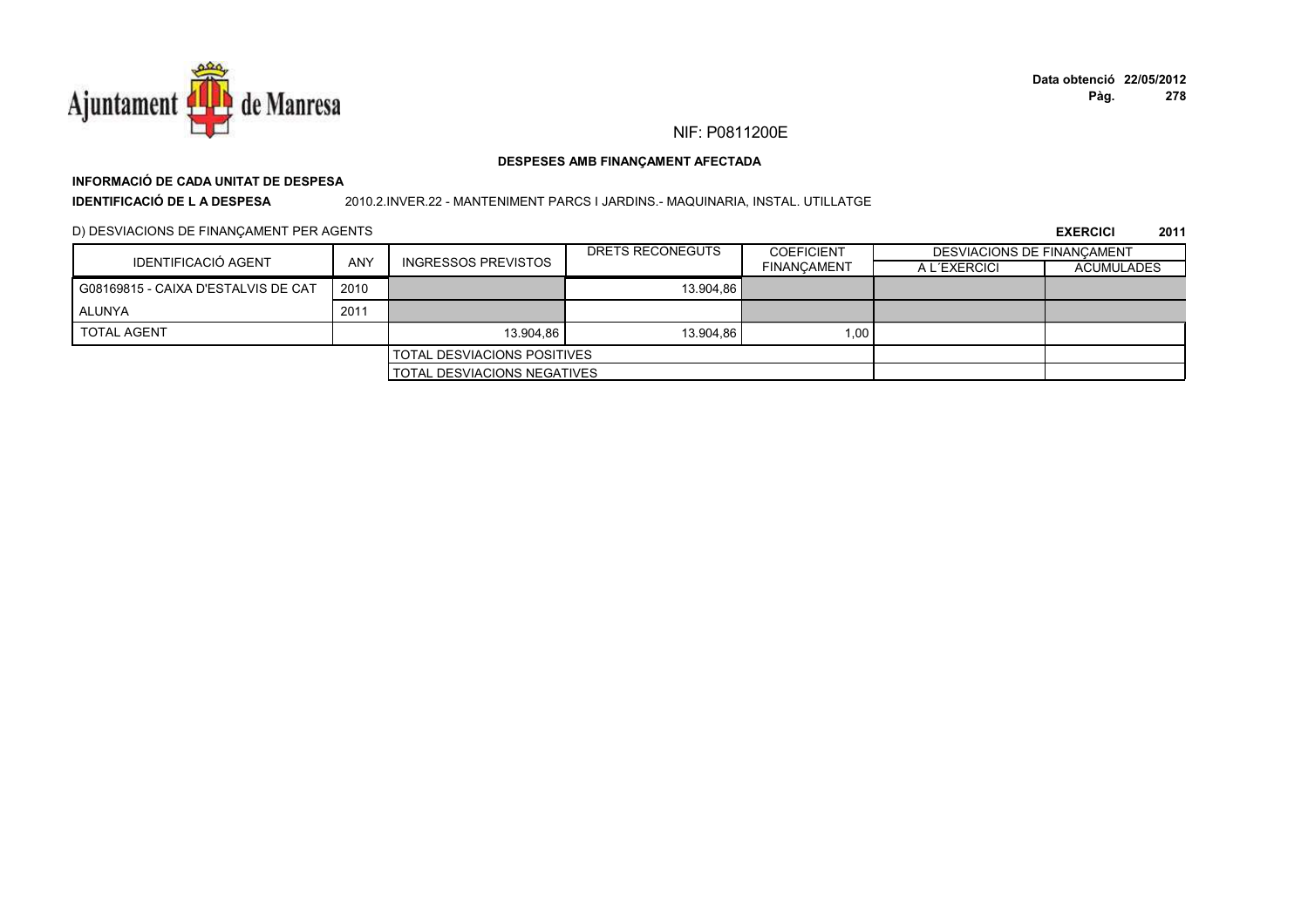

## **INFORMACIÓ DE CADA UNITAT DE DESPESA**

I**DENTIFICACIÓ DE L A DESPE**\$2010.2.INVER.23 - RESIDENCIES MUNICIPALS.- MAQUINARIA, INSTAL. UTILLATGE

### A) DADES GENERALS IDENTIFICATIUS

**EJERCICIO<sup>2011</sup>**

| <b>I DATA INICI</b><br>/2010<br>I DURADA<br>5 anvs<br>.00<br>COEFICIENT FINANCAMENT TOTAL | APLICACIONES PRESUPUESTARIAS<br>.91301 - A llarg termini | <b>I AGENTES FINANCIADORES</b><br>G08169815 - CAIXA D'ESTALVIS DE CATALUNYA |
|-------------------------------------------------------------------------------------------|----------------------------------------------------------|-----------------------------------------------------------------------------|
|                                                                                           |                                                          |                                                                             |

## B) GESTIÓ DE LA DESPESA

| <b>ANY</b> | <b>DESPESES PREVISTES</b> | DESPESA COMPROMESA | <b>OBLIGACIONS</b><br><b>RECONEGUDES</b> | <b>DESPESA PENDENT</b> |
|------------|---------------------------|--------------------|------------------------------------------|------------------------|
| 2010       |                           |                    |                                          |                        |
| 2011       |                           |                    | 1.632.88                                 |                        |
| TOTAL      | .632.88                   | 1.632.88           | 1.632.88                                 |                        |

| <b>ANY</b>   | <b>INGRESSOS PREVISTOS</b> | <b>INGRESSOS</b><br><b>COMPROMESOS</b> | DRETS RECONEGUTS | <b>INGRESSOS PENDENTS</b> |
|--------------|----------------------------|----------------------------------------|------------------|---------------------------|
| 2010         |                            |                                        | 1.632.88         |                           |
| 2011         |                            |                                        |                  |                           |
| <b>TOTAL</b> | 1.632.88                   |                                        | 1.632.88         |                           |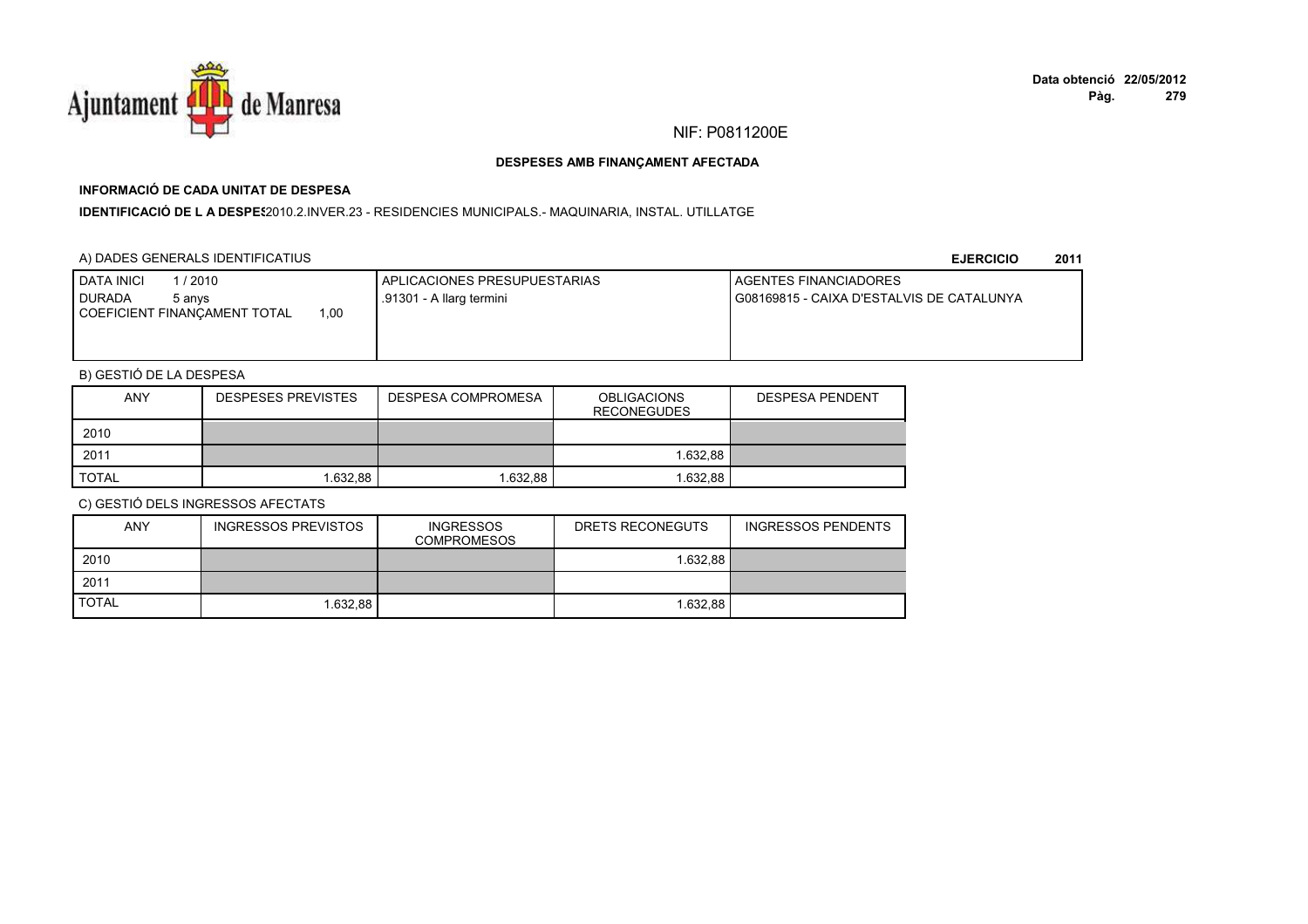

# **INFORMACIÓ DE CADA UNITAT DE DESPESA**

**IDENTIFICACIÓ DE L A DESPESA**

2010.2.INVER.23 - RESIDENCIES MUNICIPALS.- MAQUINARIA, INSTAL. UTILLATGE

D) DESVIACIONS DE FINANÇAMENT PER AGENTS

|                                     |      |                                    | DRETS RECONEGUTS | <b>COEFICIENT</b>  | DESVIACIONS DE FINANCAMENT |                   |
|-------------------------------------|------|------------------------------------|------------------|--------------------|----------------------------|-------------------|
| IDENTIFICACIÓ AGENT                 | ANY  | <b>INGRESSOS PREVISTOS</b>         |                  | <b>FINANCAMENT</b> | A L'EXERCICI               | <b>ACUMULADES</b> |
| G08169815 - CAIXA D'ESTALVIS DE CAT | 2010 |                                    | 1.632.88         |                    |                            |                   |
| ALUNYA                              | 2011 |                                    |                  |                    |                            |                   |
| <b>TOTAL AGENT</b>                  |      | 1.632.88                           | 1.632.88         | 1.00               | $-1.632.88$                |                   |
|                                     |      | <b>TOTAL DESVIACIONS POSITIVES</b> |                  |                    |                            |                   |
|                                     |      | <b>TOTAL DESVIACIONS NEGATIVES</b> |                  |                    | 1.632,88                   |                   |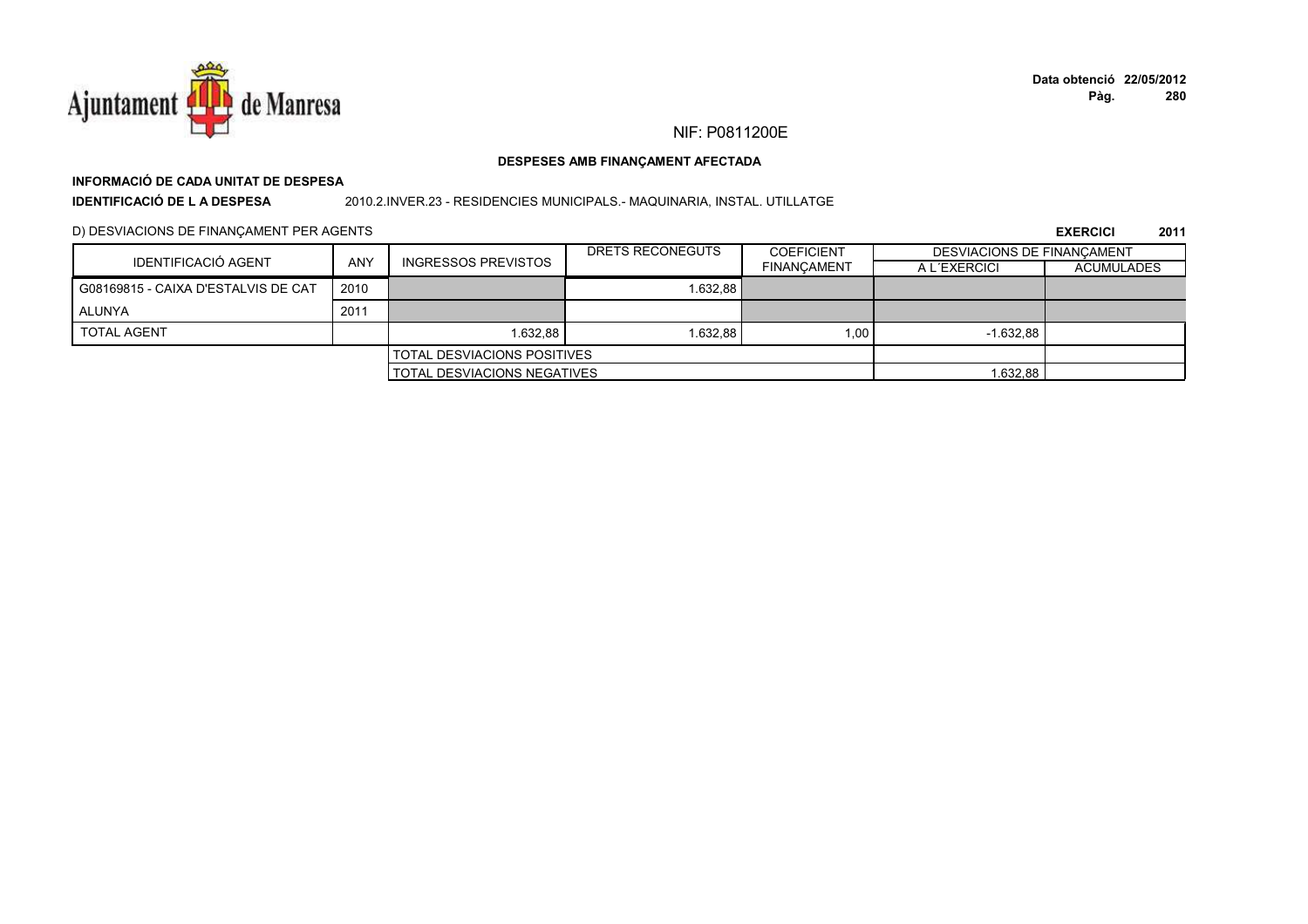

## **INFORMACIÓ DE CADA UNITAT DE DESPESA**

IDENTIFICACIÓ DE L A DESPE\$2010.2.INVER.24 - COOPERACIO TERCER MON.- MAQUINARIA, INSTAL. UTILLATGE

### A) DADES GENERALS IDENTIFICATIUS

**EJERCICIO<sup>2011</sup>**

| <b>DATA INICI</b><br>/2010<br><b>DURADA</b><br>5 anvs | APLICACIONES PRESUPUESTARIAS<br>.91301 - A llarg termini | <b>I AGENTES FINANCIADORES</b><br>F04001475 - CAJA MAR CAJA RURAL, SOC. COOP. CREDIT |
|-------------------------------------------------------|----------------------------------------------------------|--------------------------------------------------------------------------------------|
| .00<br>COEFICIENT FINANCAMENT TOTAL                   |                                                          |                                                                                      |
|                                                       |                                                          |                                                                                      |

## B) GESTIÓ DE LA DESPESA

| <b>ANY</b>   | <b>DESPESES PREVISTES</b> | DESPESA COMPROMESA | <b>OBLIGACIONS</b><br><b>RECONEGUDES</b> | <b>DESPESA PENDENT</b> |
|--------------|---------------------------|--------------------|------------------------------------------|------------------------|
| 2010         |                           |                    | 44.000.00                                |                        |
| 2011         |                           |                    |                                          |                        |
| <b>TOTAL</b> | 44.000,00                 | 44.000.00          | 44.000.00                                |                        |

| <b>ANY</b>   | INGRESSOS PREVISTOS | <b>INGRESSOS</b><br><b>COMPROMESOS</b> | DRETS RECONEGUTS | <b>INGRESSOS PENDENTS</b> |
|--------------|---------------------|----------------------------------------|------------------|---------------------------|
| 2010         |                     |                                        | 44.000.00        |                           |
| 2011         |                     |                                        |                  |                           |
| <b>TOTAL</b> | 44.000.00           |                                        | 44.000.00        |                           |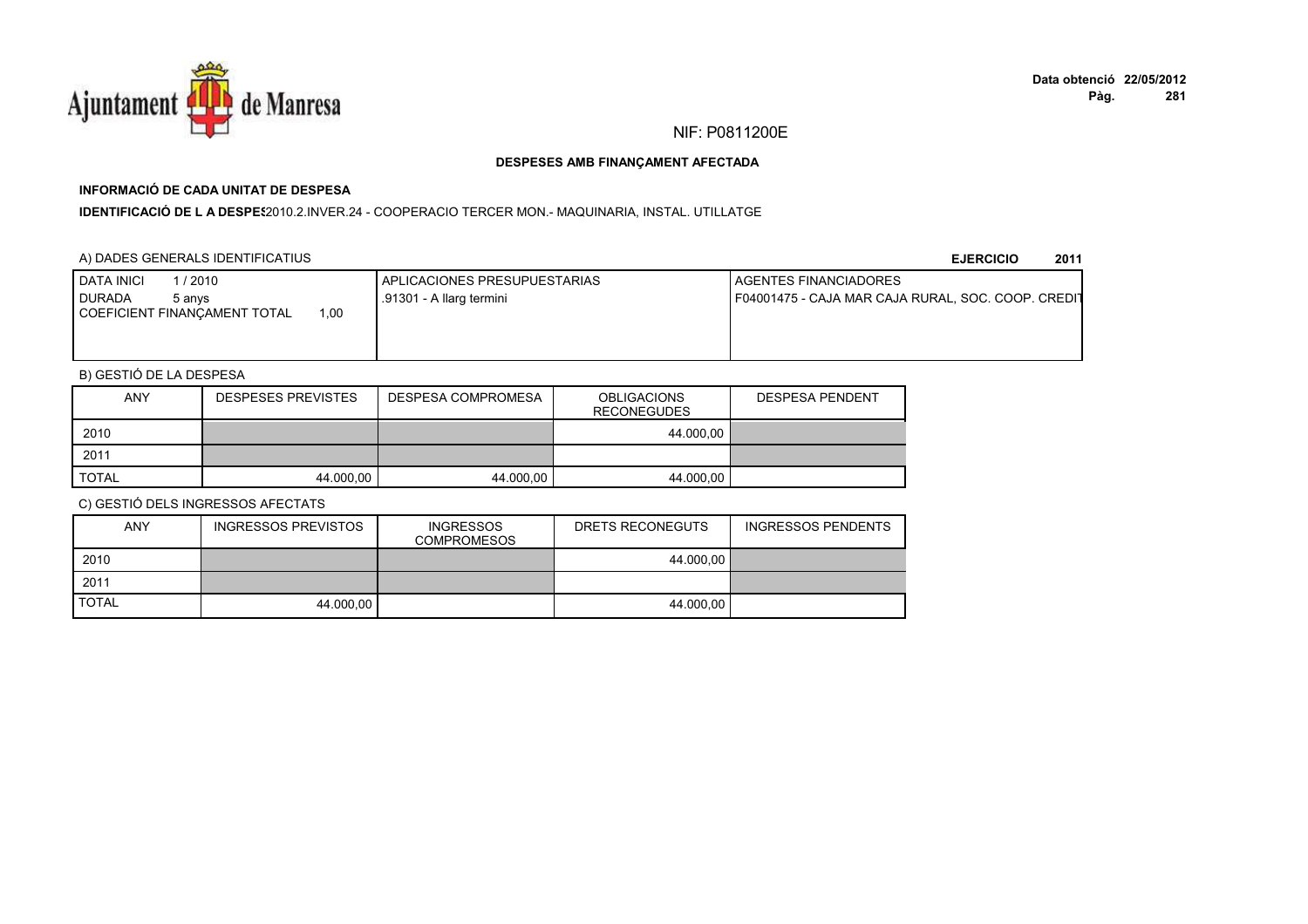

#### DESPESES AMB FINANÇAMENT AFECTADA

# INFORMACIÓ DE CADA UNITAT DE DESPESA

**IDENTIFICACIÓ DE L A DESPESA** 

2010.2.INVER.24 - COOPERACIO TERCER MON.- MAQUINARIA, INSTAL. UTILLATGE

D) DESVIACIONS DE FINANÇAMENT PER AGENTS

| IDENTIFICACIÓ AGENT                 | ANY  |                                    | DRETS RECONEGUTS | <b>COEFICIENT</b>  | DESVIACIONS DE FINANCAMENT |                   |
|-------------------------------------|------|------------------------------------|------------------|--------------------|----------------------------|-------------------|
|                                     |      | <b>INGRESSOS PREVISTOS</b>         |                  | <b>FINANCAMENT</b> | A L'EXERCICI               | <b>ACUMULADES</b> |
| F04001475 - CAJA MAR CAJA RURAL, SO | 2010 |                                    | 44.000.00        |                    |                            |                   |
| C. COOP. CREDITO                    | 2011 |                                    |                  |                    |                            |                   |
| <b>TOTAL AGENT</b>                  |      | 44.000.00                          | 44.000.00        | 1.00 <sub>1</sub>  |                            |                   |
|                                     |      | <b>TOTAL DESVIACIONS POSITIVES</b> |                  |                    |                            |                   |
|                                     |      | <b>TOTAL DESVIACIONS NEGATIVES</b> |                  |                    |                            |                   |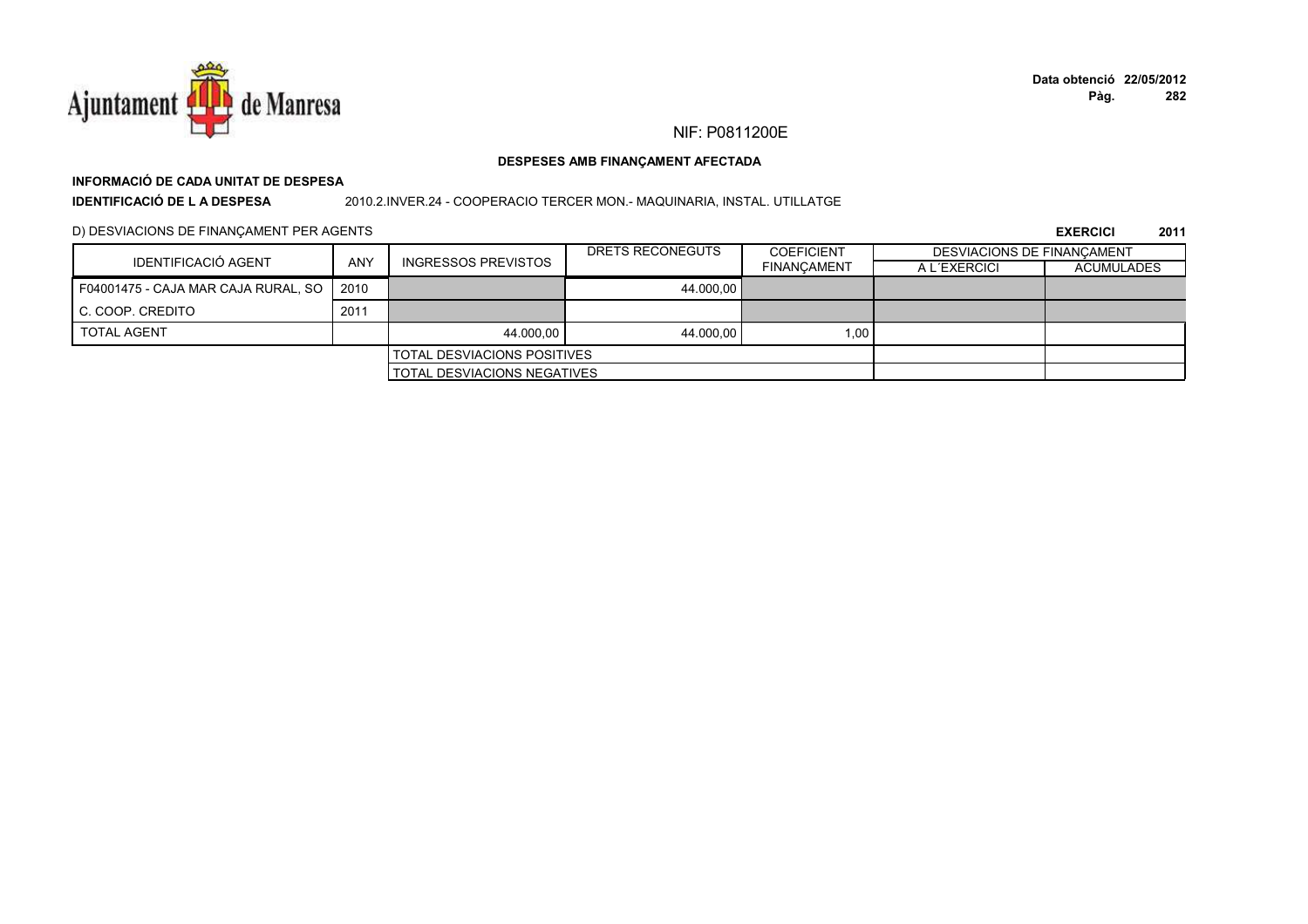

## **INFORMACIÓ DE CADA UNITAT DE DESPESA**

I**DENTIFICACIÓ DE L A DESPE**\$2010.2.INVER.25 - FOMENT ECONOMIA SOCIAL.- MAQUINARIA, INSTAL. UTILLATGE

### A) DADES GENERALS IDENTIFICATIUS

**EJERCICIO<sup>2011</sup>**

| 1 / 2010<br>DATA INICI<br><b>DURADA</b><br>5 anvs<br>00.1<br>COEFICIENT FINANCAMENT TOTAL | <b>LAPLICACIONES PRESUPUESTARIAS</b><br>.91301 - A llarg termini | <b>I AGENTES FINANCIADORES</b><br>G08169815 - CAIXA D'ESTALVIS DE CATALUNYA |
|-------------------------------------------------------------------------------------------|------------------------------------------------------------------|-----------------------------------------------------------------------------|
|                                                                                           |                                                                  |                                                                             |

## B) GESTIÓ DE LA DESPESA

| <b>ANY</b>   | <b>DESPESES PREVISTES</b> | DESPESA COMPROMESA | <b>OBLIGACIONS</b><br><b>RECONEGUDES</b> | <b>DESPESA PENDENT</b> |
|--------------|---------------------------|--------------------|------------------------------------------|------------------------|
| 2010         |                           |                    | 4.000.00                                 |                        |
| 2011         |                           |                    |                                          |                        |
| <b>TOTAL</b> | 4.000.00                  | 4.000.00           | 4.000.00                                 |                        |

| <b>ANY</b>   | <b>INGRESSOS PREVISTOS</b> | <b>INGRESSOS</b><br><b>COMPROMESOS</b> | DRETS RECONEGUTS | <b>INGRESSOS PENDENTS</b> |
|--------------|----------------------------|----------------------------------------|------------------|---------------------------|
| 2010         |                            |                                        | 4.000.00         |                           |
| 2011         |                            |                                        |                  |                           |
| <b>TOTAL</b> | 4.000.00                   |                                        | 4.000.00         |                           |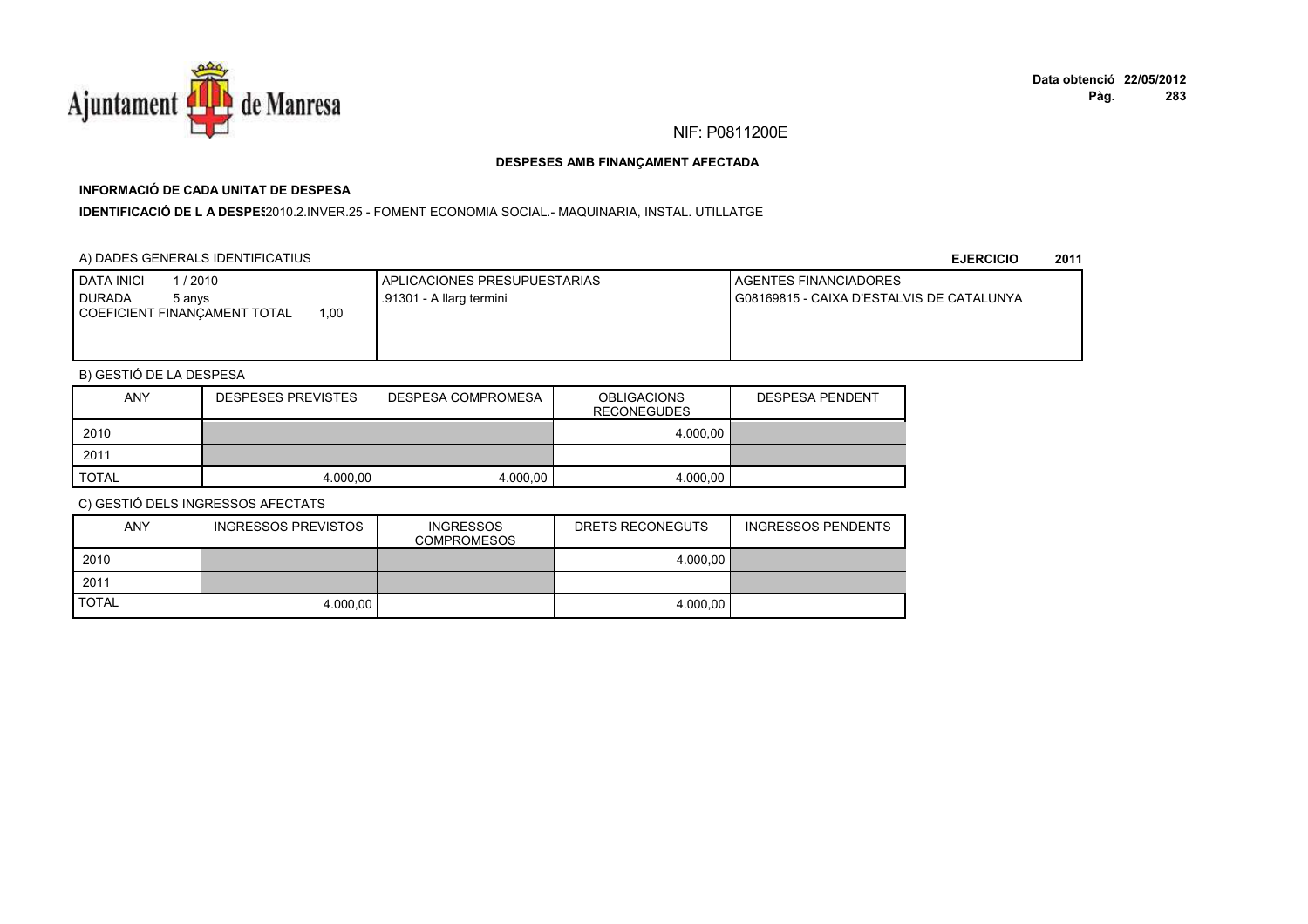

# **INFORMACIÓ DE CADA UNITAT DE DESPESA**

**IDENTIFICACIÓ DE L A DESPESA**

#### 2010.2.INVER.25 - FOMENT ECONOMIA SOCIAL.- MAQUINARIA, INSTAL. UTILLATGE

D) DESVIACIONS DE FINANÇAMENT PER AGENTS

| IDENTIFICACIÓ AGENT                 |                                    |                            | DRETS RECONEGUTS | <b>COEFICIENT</b>  | <b>DESVIACIONS DE FINANCAMENT</b> |                   |
|-------------------------------------|------------------------------------|----------------------------|------------------|--------------------|-----------------------------------|-------------------|
|                                     | ANY                                | <b>INGRESSOS PREVISTOS</b> |                  | <b>FINANCAMENT</b> | A L'EXERCICI                      | <b>ACUMULADES</b> |
| G08169815 - CAIXA D'ESTALVIS DE CAT | 2010                               |                            | 4.000.00         |                    |                                   |                   |
| ALUNYA                              | 2011                               |                            |                  |                    |                                   |                   |
| <b>TOTAL AGENT</b>                  |                                    | 4.000.00                   | 4.000.00         | 1.00 <sub>1</sub>  |                                   |                   |
| <b>TOTAL DESVIACIONS POSITIVES</b>  |                                    |                            |                  |                    |                                   |                   |
|                                     | <b>TOTAL DESVIACIONS NEGATIVES</b> |                            |                  |                    |                                   |                   |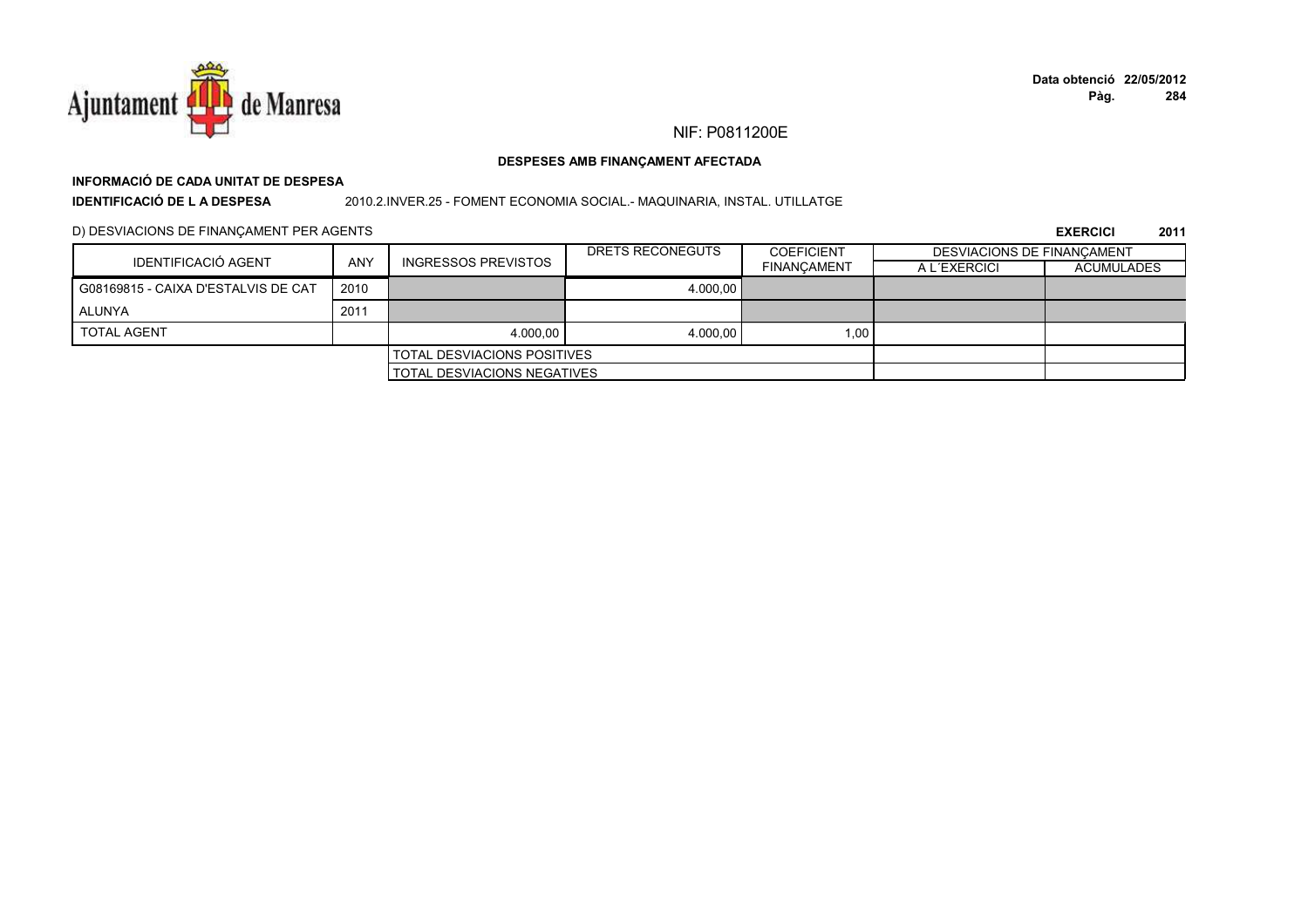

## **INFORMACIÓ DE CADA UNITAT DE DESPESA**

I**DENTIFICACIÓ DE L A DESPES**2010.2.INVER.26 - CENTRES EDUCACIO INFANTIL I PRIMARIA.- MAQUINARIA, INSTAL. UTILLATGE

### A) DADES GENERALS IDENTIFICATIUS

**EJERCICIO<sup>2011</sup>**

| <b>I DATA INICI</b><br>/ 2010<br><b>DURADA</b><br>5 anvs | APLICACIONES PRESUPUESTARIAS<br>.91301 - A llarg termini | <b>I AGENTES FINANCIADORES</b><br>G08169815 - CAIXA D'ESTALVIS DE CATALUNYA |
|----------------------------------------------------------|----------------------------------------------------------|-----------------------------------------------------------------------------|
| 1.00<br>  COEFICIENT FINANCAMENT TOTAL                   |                                                          |                                                                             |

## B) GESTIÓ DE LA DESPESA

| <b>ANY</b> | <b>DESPESES PREVISTES</b> | DESPESA COMPROMESA | <b>OBLIGACIONS</b><br><b>RECONEGUDES</b> | <b>DESPESA PENDENT</b> |
|------------|---------------------------|--------------------|------------------------------------------|------------------------|
| 2010       |                           |                    | 28.987,73                                |                        |
| 2011       |                           |                    | 998,19                                   |                        |
| TOTAL      | 29.985.92                 | 29.985.92          | 29.985.92                                |                        |

| ANY          | <b>INGRESSOS PREVISTOS</b> | <b>INGRESSOS</b><br><b>COMPROMESOS</b> | DRETS RECONEGUTS | INGRESSOS PENDENTS |
|--------------|----------------------------|----------------------------------------|------------------|--------------------|
| 2010         |                            |                                        | 29.985.92        |                    |
| 2011         |                            |                                        |                  |                    |
| <b>TOTAL</b> | 29.985.92                  |                                        | 29.985.92        |                    |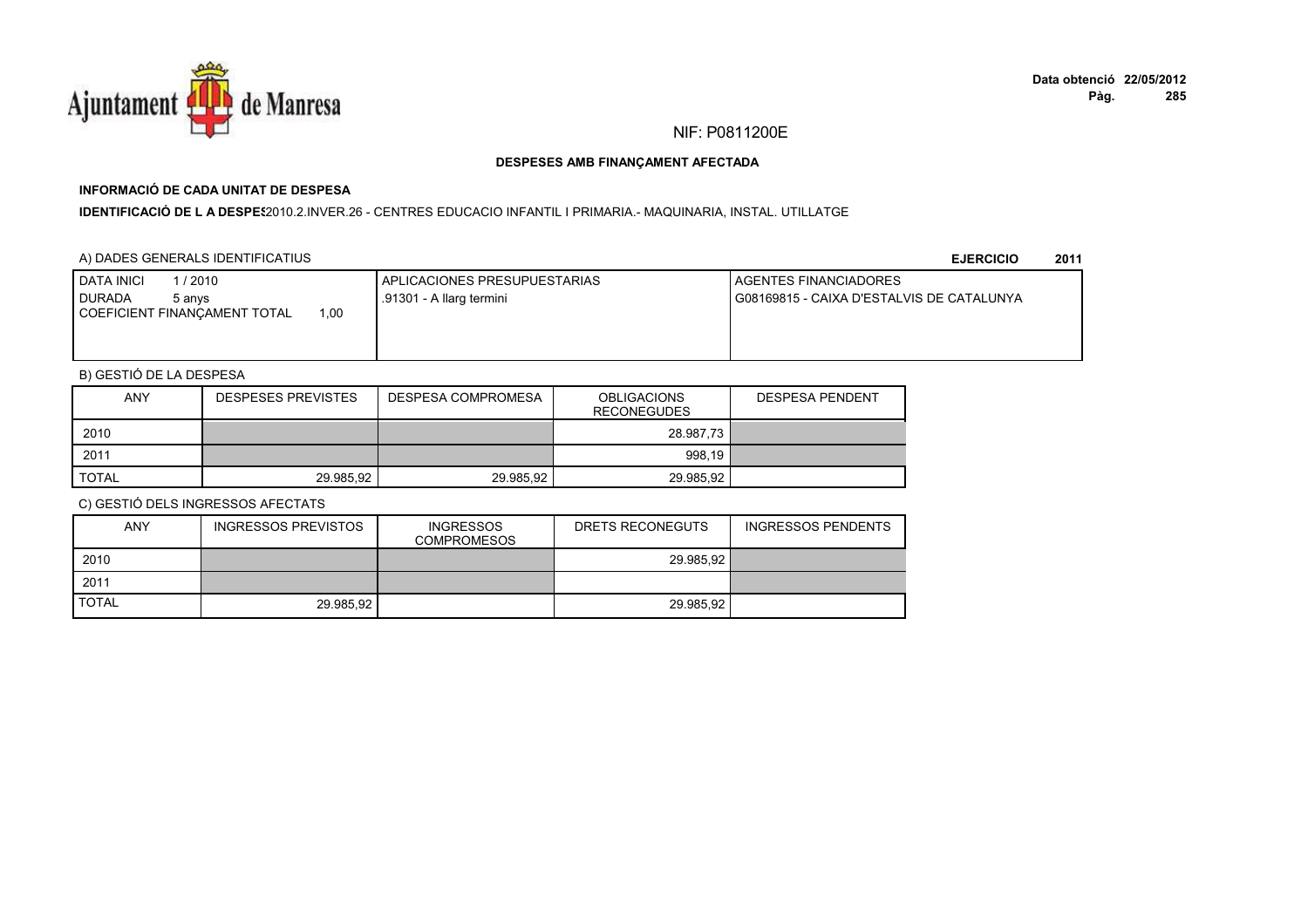

# **INFORMACIÓ DE CADA UNITAT DE DESPESA**

**IDENTIFICACIÓ DE L A DESPESA**

#### 2010.2.INVER.26 - CENTRES EDUCACIO INFANTIL I PRIMARIA.- MAQUINARIA, INSTAL. UTILLATGE

D) DESVIACIONS DE FINANÇAMENT PER AGENTS

|                                     |                                    |                            | DRETS RECONEGUTS | <b>COEFICIENT</b>  | DESVIACIONS DE FINANCAMENT |                   |
|-------------------------------------|------------------------------------|----------------------------|------------------|--------------------|----------------------------|-------------------|
| IDENTIFICACIÓ AGENT                 | <b>ANY</b>                         | <b>INGRESSOS PREVISTOS</b> |                  | <b>FINANCAMENT</b> | A L'EXERCICI               | <b>ACUMULADES</b> |
| G08169815 - CAIXA D'ESTALVIS DE CAT | 2010                               |                            | 29.985.92        |                    |                            |                   |
| ALUNYA                              | 2011                               |                            |                  |                    |                            |                   |
| <b>TOTAL AGENT</b>                  |                                    | 29.985.92                  | 29.985.92        | 1.00               | $-998.19$                  |                   |
|                                     | <b>TOTAL DESVIACIONS POSITIVES</b> |                            |                  |                    |                            |                   |
|                                     | <b>TOTAL DESVIACIONS NEGATIVES</b> |                            |                  | 998,19             |                            |                   |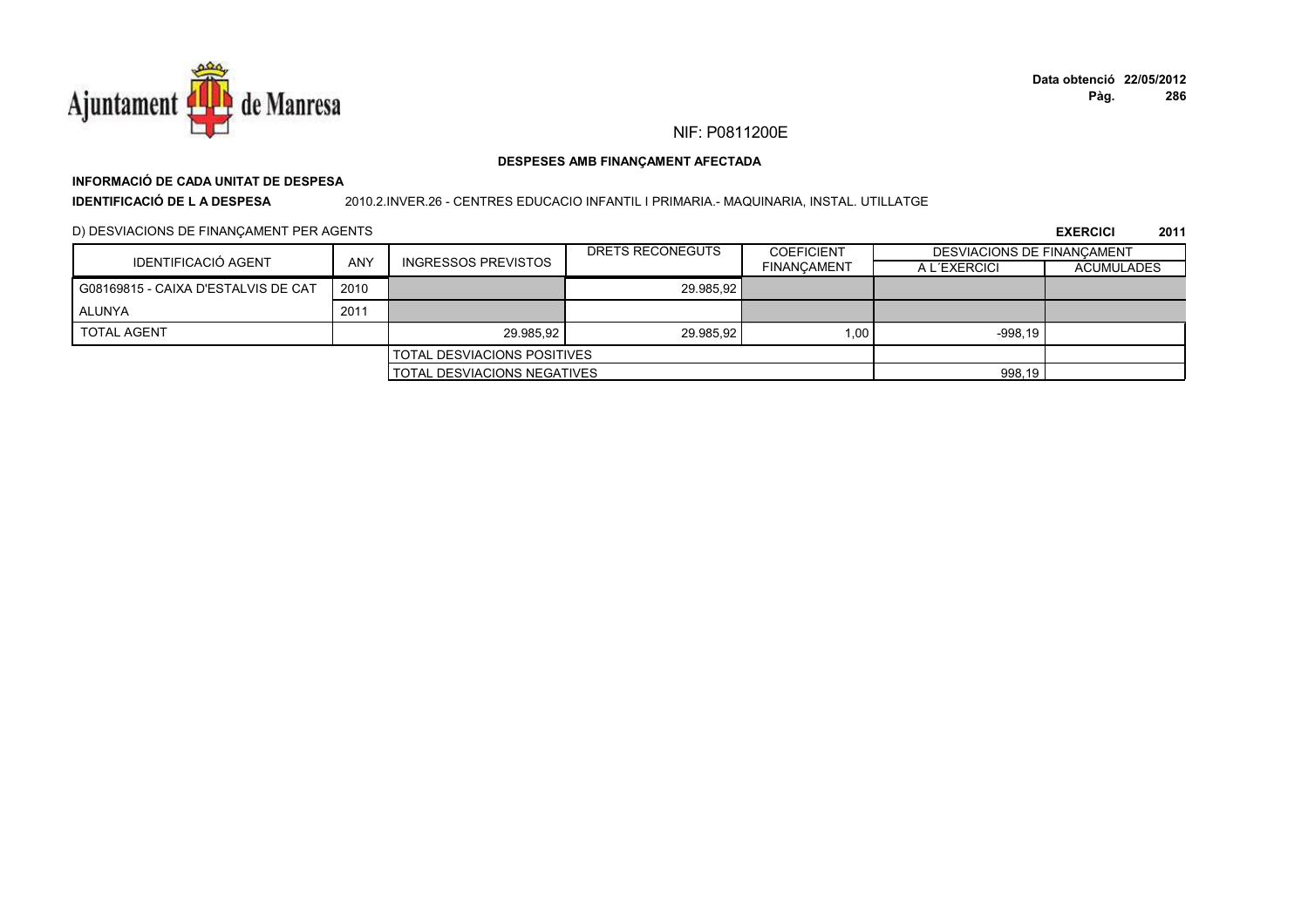

## **INFORMACIÓ DE CADA UNITAT DE DESPESA**

IDENTIFICACIÓ DE L A DESPE\$2010.2.INVER.27 - CULTURA.- MAQUINARIA, INSTAL. UTILLATGE

## A) DADES GENERALS IDENTIFICATIUS

#### **EJERCICIO<sup>2011</sup>**

| <b>DATA INICI</b><br>1 / 2010<br><b>DURADA</b><br>5 anvs<br>COEFICIENT FINANCAMENT TOTAL<br>1.00 | I APLICACIONES PRESUPUESTARIAS<br>.91301 - A llarg termini | <b>I AGENTES FINANCIADORES</b><br>I G08169815 - CAIXA D'ESTALVIS DE CATALUNYA<br>F04001475 - CAJA MAR CAJA RURAL, SOC. COOP. CREDIT |
|--------------------------------------------------------------------------------------------------|------------------------------------------------------------|-------------------------------------------------------------------------------------------------------------------------------------|
|                                                                                                  |                                                            |                                                                                                                                     |

## B) GESTIÓ DE LA DESPESA

| <b>ANY</b> | <b>DESPESES PREVISTES</b> | DESPESA COMPROMESA | <b>OBLIGACIONS</b><br><b>RECONEGUDES</b> | <b>DESPESA PENDENT</b> |
|------------|---------------------------|--------------------|------------------------------------------|------------------------|
| 2010       |                           |                    | 74.323.99                                |                        |
| 2011       |                           |                    | 49.668.95                                |                        |
| TOTAL      | 123.992,94                | 123.992,94         | 123.992,94                               |                        |

| <b>ANY</b>   | INGRESSOS PREVISTOS | <b>INGRESSOS</b><br><b>COMPROMESOS</b> | DRETS RECONEGUTS | <b>INGRESSOS PENDENTS</b> |
|--------------|---------------------|----------------------------------------|------------------|---------------------------|
| 2010         |                     |                                        | 123.996.94       |                           |
| 2011         |                     |                                        |                  |                           |
| <b>TOTAL</b> | 123.996.94          |                                        | 123.996.94       |                           |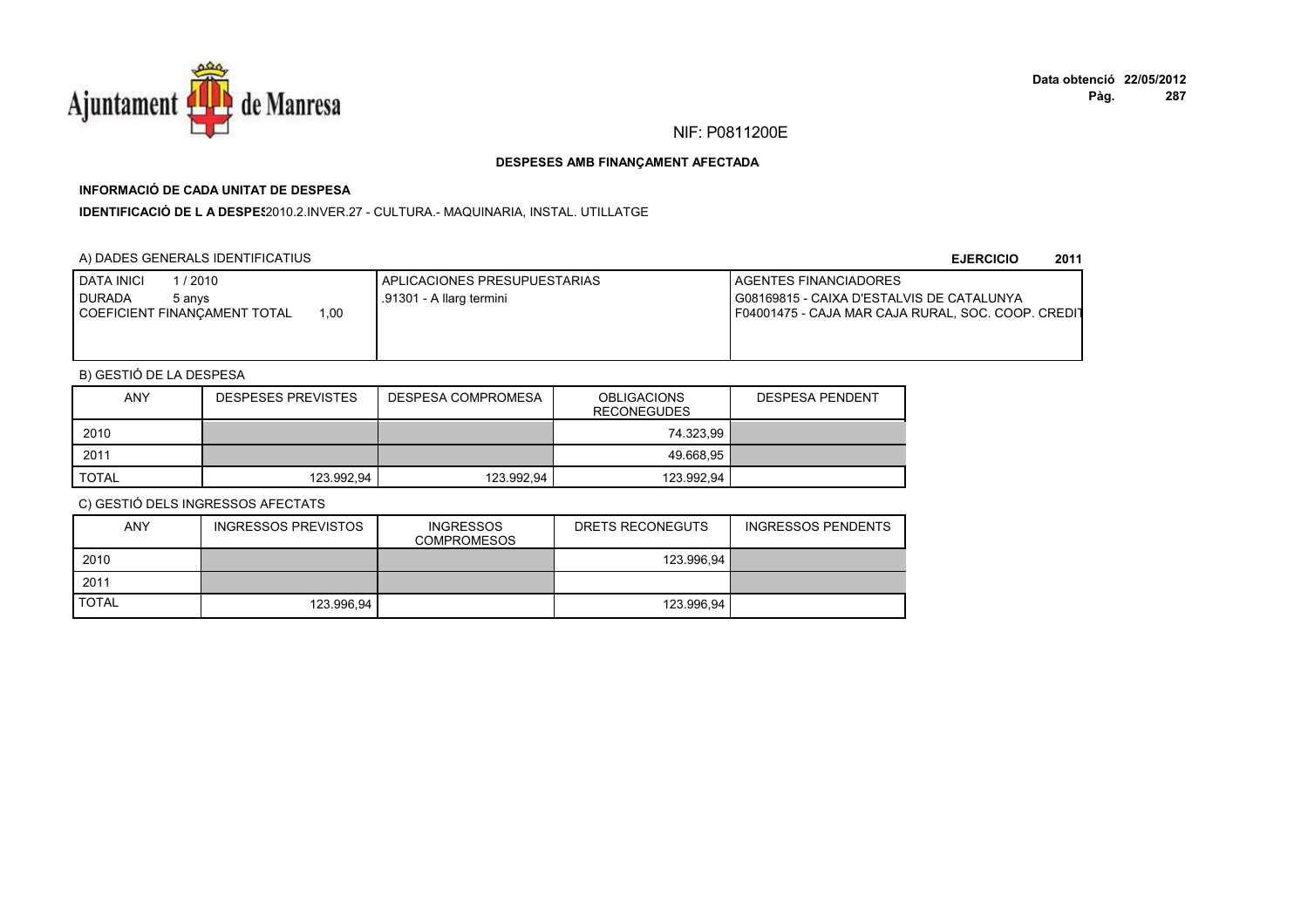

# **INFORMACIÓ DE CADA UNITAT DE DESPESA**

**IDENTIFICACIÓ DE L A DESPESA**

2010.2.INVER.27 - CULTURA.- MAQUINARIA, INSTAL. UTILLATGE

### D) DESVIACIONS DE FINANÇAMENT PER AGENTS

|                                     |            |                                    | DRETS RECONEGUTS                   | <b>COEFICIENT</b>  | DESVIACIONS DE FINANCAMENT |                   |
|-------------------------------------|------------|------------------------------------|------------------------------------|--------------------|----------------------------|-------------------|
| <b>IDENTIFICACIÓ AGENT</b>          | <b>ANY</b> | <b>INGRESSOS PREVISTOS</b>         |                                    | <b>FINANÇAMENT</b> | A L'EXERCICI               | <b>ACUMULADES</b> |
| G08169815 - CAIXA D'ESTALVIS DE CAT | 2010       |                                    | 98.996,94                          |                    |                            |                   |
| ALUNYA                              | 2011       |                                    |                                    |                    |                            |                   |
| <b>TOTAL AGENT</b>                  |            | 98.996,94                          | 98.996,94                          | 0,80               | $-39.656.08$               |                   |
| F04001475 - CAJA MAR CAJA RURAL, SO | 2010       |                                    | 25.000,00                          |                    |                            |                   |
| C. COOP. CREDITO                    | 2011       |                                    |                                    |                    |                            |                   |
| <b>TOTAL AGENT</b>                  |            | 25.000,00                          | 25.000,00                          | 0,20               | $-10.014.47$               |                   |
|                                     |            | <b>TOTAL DESVIACIONS POSITIVES</b> |                                    |                    |                            |                   |
|                                     |            |                                    | <b>TOTAL DESVIACIONS NEGATIVES</b> |                    |                            |                   |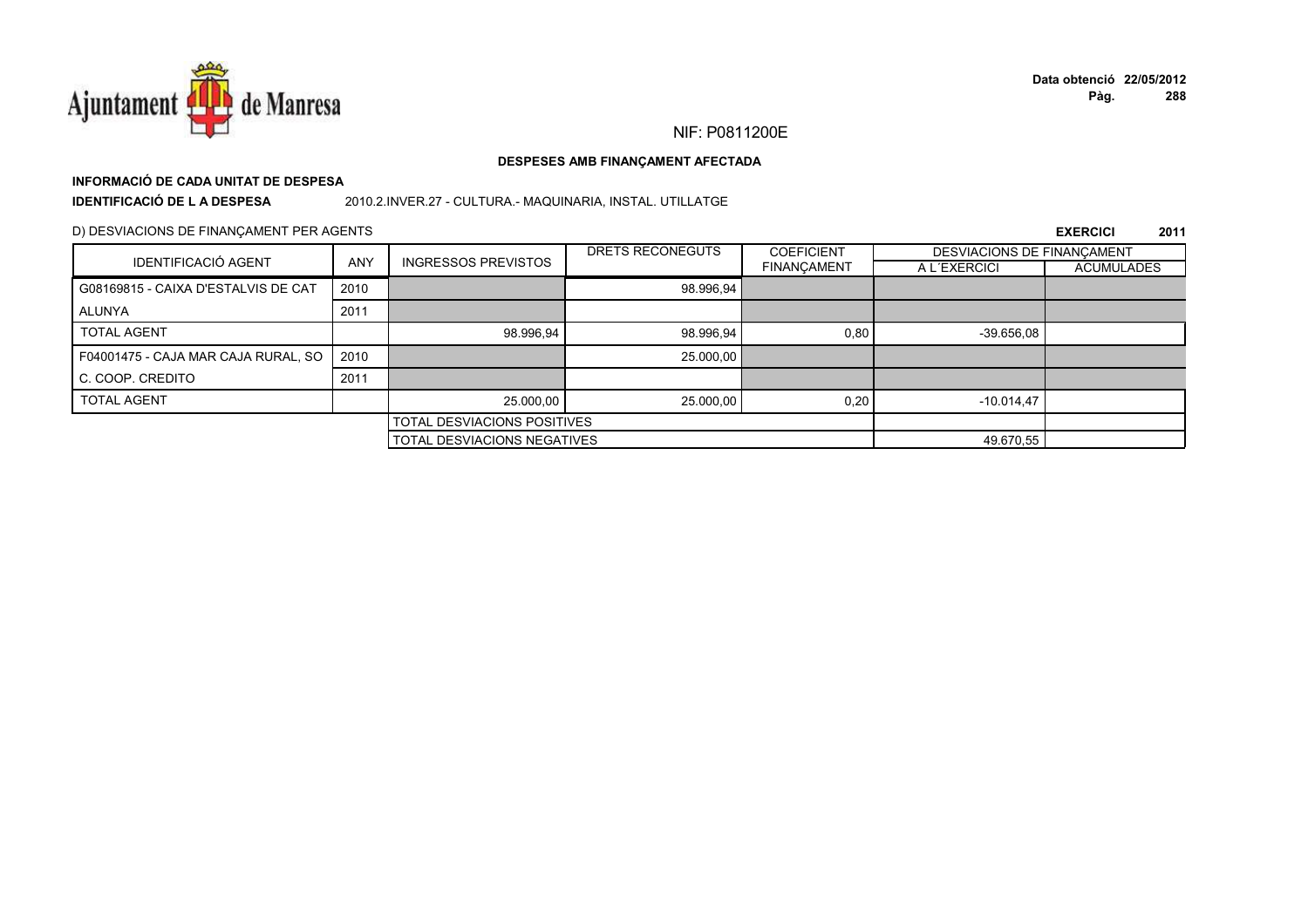

## **INFORMACIÓ DE CADA UNITAT DE DESPESA**

#### I**DENTIFICACIÓ DE L A DESPE**\$2010.2.INVER.28 - MILLORES I MANTENIMENT EXTRAORDINARI.- MAQUINARIA, INSTAL. UTILLATGE

### A) DADES GENERALS IDENTIFICATIUS

**EJERCICIO<sup>2011</sup>**

| 1 / 2010<br><b>DATA INICI</b><br><b>DURADA</b><br>5 anvs<br>00،،<br>COEFICIENT FINANCAMENT TOTAL | I APLICACIONES PRESUPUESTARIAS<br>.91301 - A llarg termini | <b>I AGENTES FINANCIADORES</b><br>I G08169815 - CAIXA D'ESTALVIS DE CATALUNYA |
|--------------------------------------------------------------------------------------------------|------------------------------------------------------------|-------------------------------------------------------------------------------|
|                                                                                                  |                                                            |                                                                               |

## B) GESTIÓ DE LA DESPESA

| <b>ANY</b> | <b>DESPESES PREVISTES</b> | DESPESA COMPROMESA | <b>OBLIGACIONS</b><br><b>RECONEGUDES</b> | <b>DESPESA PENDENT</b> |
|------------|---------------------------|--------------------|------------------------------------------|------------------------|
| 2010       |                           |                    | 29.749.11                                |                        |
| 2011       |                           |                    |                                          |                        |
| TOTAL      | 29.749.11                 | 29.749,11          | 29.749.11                                |                        |

| <b>ANY</b>   | <b>INGRESSOS PREVISTOS</b> | <b>INGRESSOS</b><br><b>COMPROMESOS</b> | DRETS RECONEGUTS | <b>INGRESSOS PENDENTS</b> |
|--------------|----------------------------|----------------------------------------|------------------|---------------------------|
| 2010         |                            |                                        | 29.749,11        |                           |
| 2011         |                            |                                        |                  |                           |
| <b>TOTAL</b> | 29.749.11                  |                                        | 29.749,11        |                           |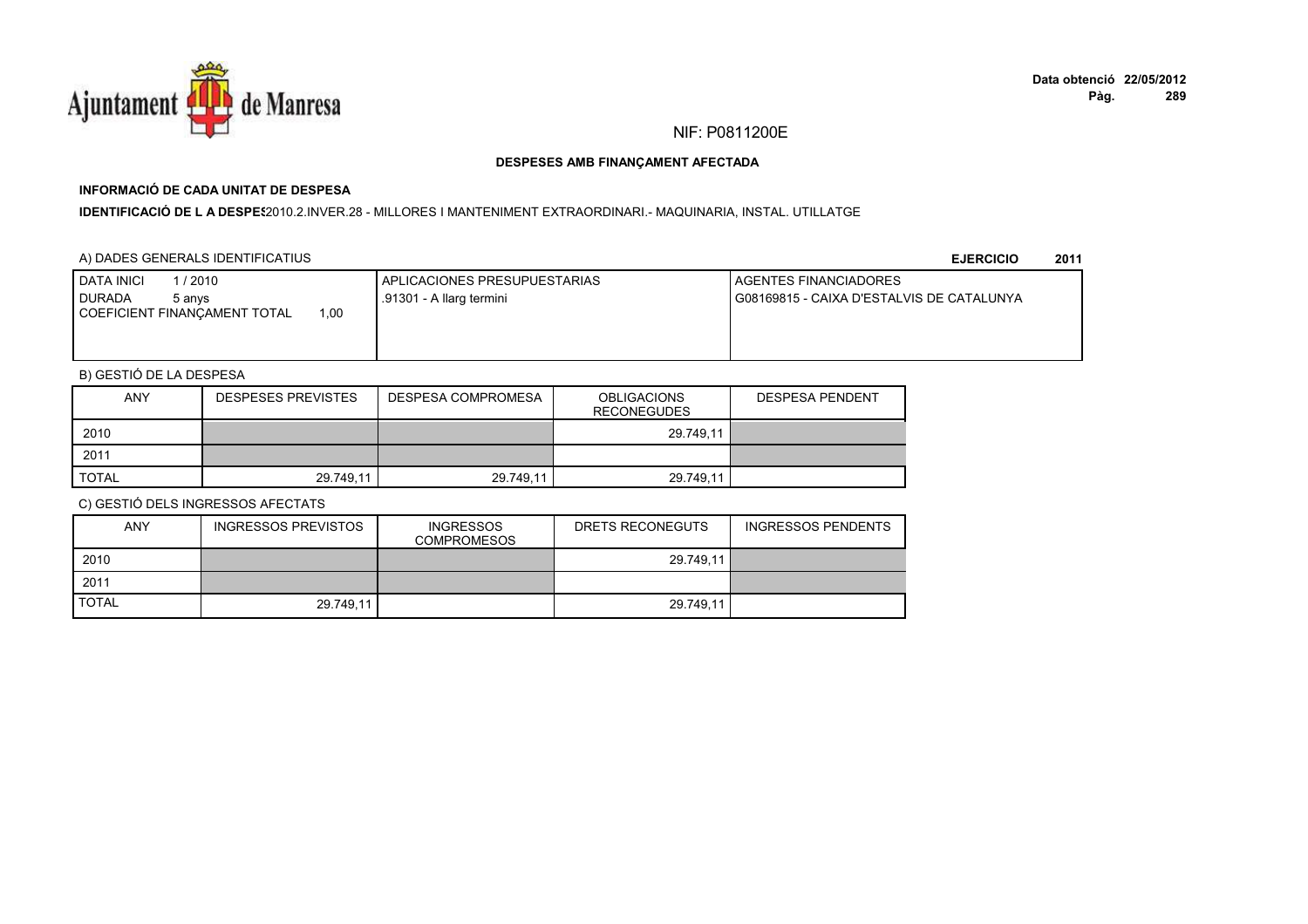

# **INFORMACIÓ DE CADA UNITAT DE DESPESA**

**IDENTIFICACIÓ DE L A DESPESA**

2010.2.INVER.28 - MILLORES I MANTENIMENT EXTRAORDINARI.- MAQUINARIA, INSTAL. UTILLATGE

D) DESVIACIONS DE FINANÇAMENT PER AGENTS

|                                     |            |                                    | DRETS RECONEGUTS | <b>COEFICIENT</b>  | DESVIACIONS DE FINANCAMENT |                   |
|-------------------------------------|------------|------------------------------------|------------------|--------------------|----------------------------|-------------------|
| IDENTIFICACIÓ AGENT                 | <b>ANY</b> | <b>INGRESSOS PREVISTOS</b>         |                  | <b>FINANCAMENT</b> | A L'EXERCICI               | <b>ACUMULADES</b> |
| G08169815 - CAIXA D'ESTALVIS DE CAT | 2010       |                                    | 29.749.11        |                    |                            |                   |
| <b>ALUNYA</b>                       | 2011       |                                    |                  |                    |                            |                   |
| <b>TOTAL AGENT</b>                  |            | 29.749.11                          | 29.749.11        | 1,00               |                            |                   |
|                                     |            | <b>TOTAL DESVIACIONS POSITIVES</b> |                  |                    |                            |                   |
|                                     |            | <b>TOTAL DESVIACIONS NEGATIVES</b> |                  |                    |                            |                   |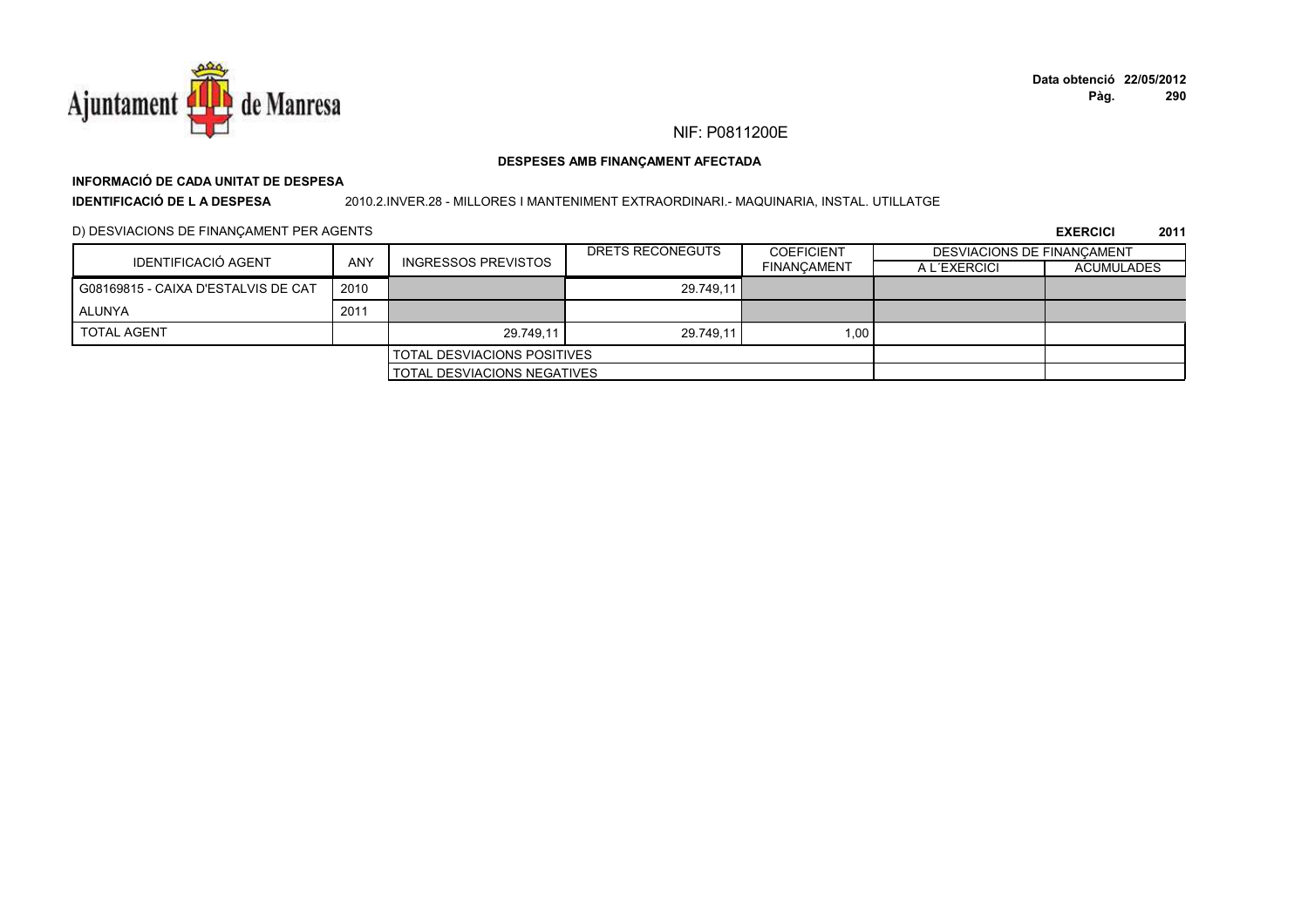

## **INFORMACIÓ DE CADA UNITAT DE DESPESA**

I**DENTIFICACIÓ DE L A DESPES**2010.2.INVER.29 - SALUT LABORAL.- MAQUINARIA, INSTAL.UTILLATGE

## A) DADES GENERALS IDENTIFICATIUS

**EJERCICIO<sup>2011</sup>**

| <b>DATA INICI</b><br>/ 2010<br><b>DURADA</b><br>5 anvs<br>.00<br><b>COEFICIENT FINANCAMENT TOTAL</b> | <b>I APLICACIONES PRESUPUESTARIAS</b><br>.91301 - A llarg termini | <b>I AGENTES FINANCIADORES</b><br>F04001475 - CAJA MAR CAJA RURAL, SOC. COOP. CREDIT |
|------------------------------------------------------------------------------------------------------|-------------------------------------------------------------------|--------------------------------------------------------------------------------------|
|                                                                                                      |                                                                   |                                                                                      |

## B) GESTIÓ DE LA DESPESA

| <b>ANY</b>   | <b>DESPESES PREVISTES</b> | DESPESA COMPROMESA | <b>OBLIGACIONS</b><br><b>RECONEGUDES</b> | <b>DESPESA PENDENT</b> |
|--------------|---------------------------|--------------------|------------------------------------------|------------------------|
| 2010         |                           |                    | 36.941,25                                |                        |
| 2011         |                           |                    | 11.969,73                                |                        |
| <b>TOTAL</b> | 48.910.98                 | 48.910.98          | 48.910.98                                |                        |

| <b>ANY</b>   | <b>INGRESSOS PREVISTOS</b> | <b>INGRESSOS</b><br><b>COMPROMESOS</b> | DRETS RECONEGUTS | <b>INGRESSOS PENDENTS</b> |
|--------------|----------------------------|----------------------------------------|------------------|---------------------------|
| 2010         |                            |                                        | 48.910.98        |                           |
| 2011         |                            |                                        |                  |                           |
| <b>TOTAL</b> | 48.910.98                  |                                        | 48.910.98        |                           |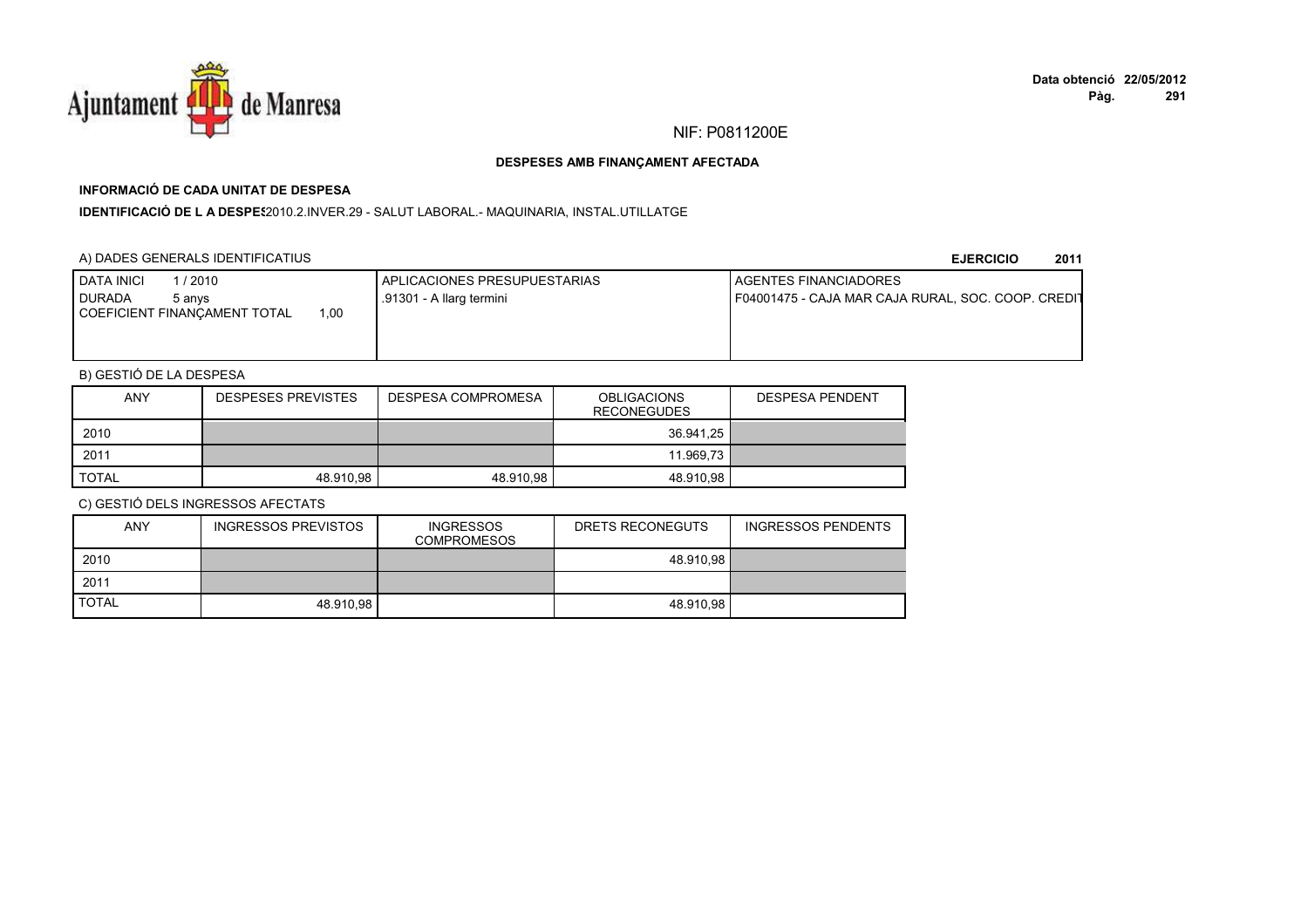

#### DESPESES AMB FINANÇAMENT AFECTADA

# INFORMACIÓ DE CADA UNITAT DE DESPESA

**IDENTIFICACIÓ DE LA DESPESA** 

2010.2.INVER.29 - SALUT LABORAL.- MAQUINARIA, INSTAL.UTILLATGE

D) DESVIACIONS DE FINANÇAMENT PER AGENTS

|                                     |                                    |                                    | DRETS RECONEGUTS | <b>COEFICIENT</b>  | <b>DESVIACIONS DE FINANCAMENT</b> |                   |
|-------------------------------------|------------------------------------|------------------------------------|------------------|--------------------|-----------------------------------|-------------------|
| IDENTIFICACIÓ AGENT                 | ANY                                | <b>INGRESSOS PREVISTOS</b>         |                  | <b>FINANCAMENT</b> | A L'EXERCICI                      | <b>ACUMULADES</b> |
| F04001475 - CAJA MAR CAJA RURAL, SO | 2010                               |                                    | 48.910,98        |                    |                                   |                   |
| C. COOP. CREDITO                    | 2011                               |                                    |                  |                    |                                   |                   |
| <b>TOTAL AGENT</b>                  |                                    | 48.910.98                          | 48.910.98        | 1.00               | $-11.969.73$                      |                   |
|                                     | <b>TOTAL DESVIACIONS POSITIVES</b> |                                    |                  |                    |                                   |                   |
|                                     |                                    | <b>TOTAL DESVIACIONS NEGATIVES</b> |                  |                    | 11.969,73                         |                   |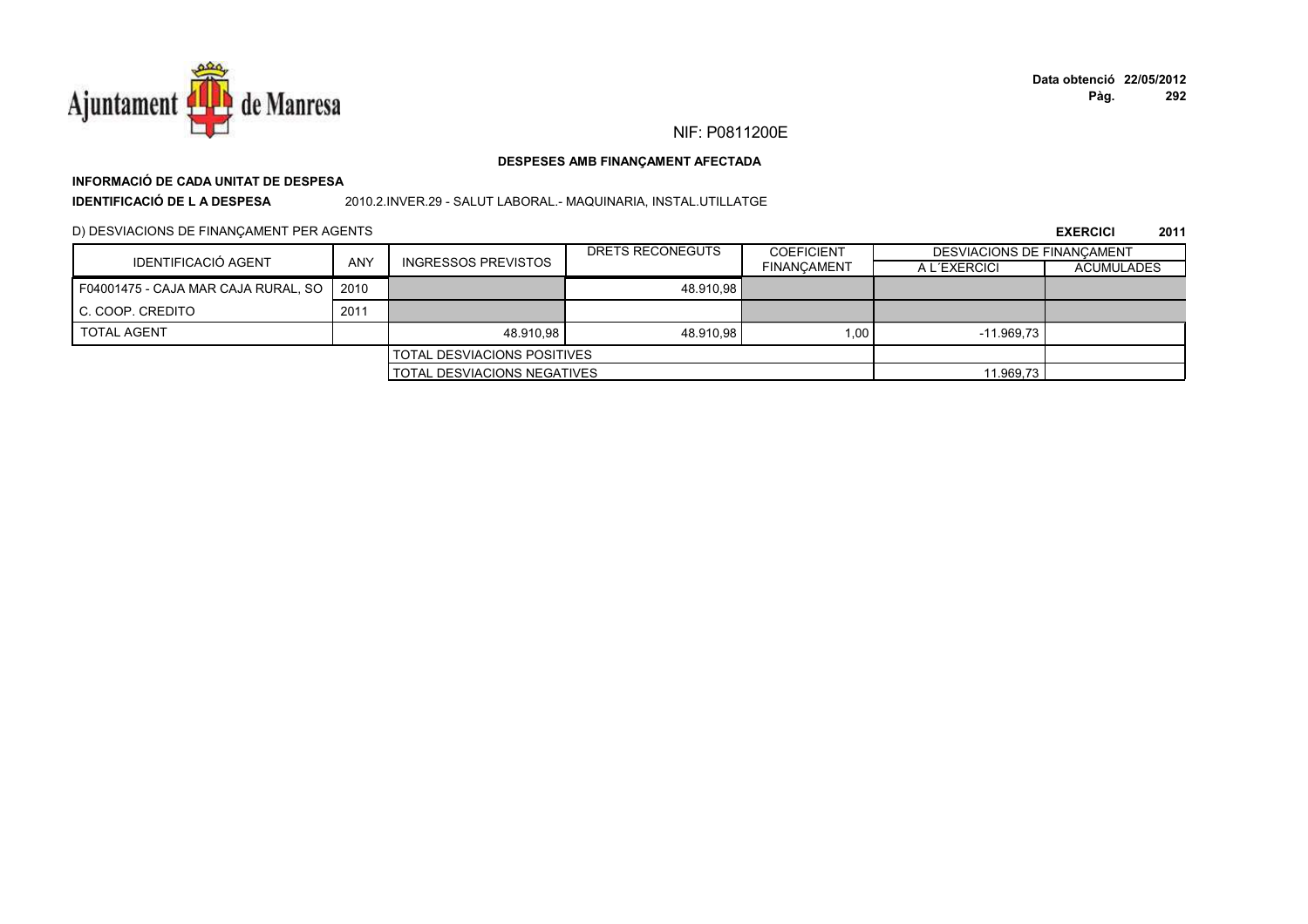

## **INFORMACIÓ DE CADA UNITAT DE DESPESA**

I**DENTIFICACIÓ DE L A DESPES**2010.2.INVER.30 - EDIFICIS ADMINISTRATIUS.- MAQUINARIA, INSTAL. UTILLATGE

### A) DADES GENERALS IDENTIFICATIUS

**EJERCICIO<sup>2011</sup>**

| <b>I DATA INICI</b><br>l / 2010<br><b>I DURADA</b><br>5 anvs<br>.00<br>COEFICIENT FINANCAMENT TOTAL | I APLICACIONES PRESUPUESTARIAS<br>.91301 - A llarg termini | AGENTES FINANCIADORES<br>I G08169815 - CAIXA D'ESTALVIS DE CATALUNYA |
|-----------------------------------------------------------------------------------------------------|------------------------------------------------------------|----------------------------------------------------------------------|
|                                                                                                     |                                                            |                                                                      |

## B) GESTIÓ DE LA DESPESA

| <b>ANY</b>   | <b>DESPESES PREVISTES</b> | DESPESA COMPROMESA | <b>OBLIGACIONS</b><br>RECONEGUDES | <b>DESPESA PENDENT</b> |
|--------------|---------------------------|--------------------|-----------------------------------|------------------------|
| 2010         |                           |                    | 39.999.06                         |                        |
| 2011         |                           |                    |                                   |                        |
| <b>TOTAL</b> | 39.999.06                 | 39.999.06          | 39.999.06                         |                        |

| <b>ANY</b>   | <b>INGRESSOS PREVISTOS</b> | <b>INGRESSOS</b><br><b>COMPROMESOS</b> | DRETS RECONEGUTS | <b>INGRESSOS PENDENTS</b> |
|--------------|----------------------------|----------------------------------------|------------------|---------------------------|
| 2010         |                            |                                        | 39.999.06        |                           |
| 2011         |                            |                                        |                  |                           |
| <b>TOTAL</b> | 39.999.06                  |                                        | 39.999.06        |                           |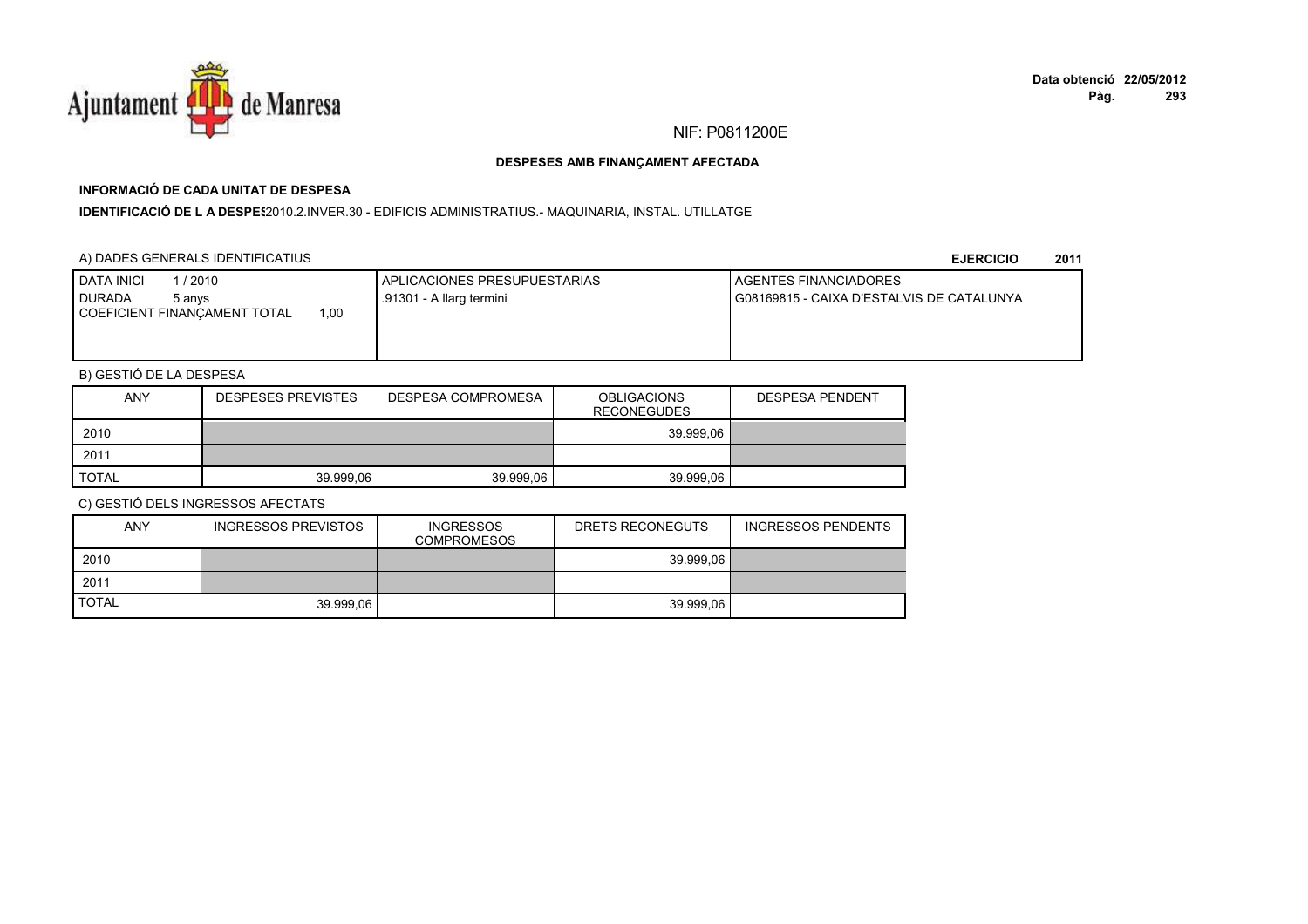

#### DESPESES AMB FINANÇAMENT AFECTADA

## INFORMACIÓ DE CADA UNITAT DE DESPESA

**IDENTIFICACIÓ DE LA DESPESA** 

2010.2.INVER.30 - EDIFICIS ADMINISTRATIUS. - MAQUINARIA, INSTAL. UTILLATGE

D) DESVIACIONS DE FINANÇAMENT PER AGENTS

|                                     |      |                                    | DRETS RECONEGUTS | <b>COEFICIENT</b>  | <b>DESVIACIONS DE FINANCAMENT</b> |                   |
|-------------------------------------|------|------------------------------------|------------------|--------------------|-----------------------------------|-------------------|
| IDENTIFICACIÓ AGENT                 | ANY  | <b>INGRESSOS PREVISTOS</b>         |                  | <b>FINANCAMENT</b> | A L'EXERCICI                      | <b>ACUMULADES</b> |
| G08169815 - CAIXA D'ESTALVIS DE CAT | 2010 |                                    | 39.999.06        |                    |                                   |                   |
| ALUNYA                              | 2011 |                                    |                  |                    |                                   |                   |
| <b>TOTAL AGENT</b>                  |      | 39.999.06                          | 39.999.06        | 1.00 <sub>1</sub>  |                                   |                   |
|                                     |      | <b>TOTAL DESVIACIONS POSITIVES</b> |                  |                    |                                   |                   |
|                                     |      | <b>TOTAL DESVIACIONS NEGATIVES</b> |                  |                    |                                   |                   |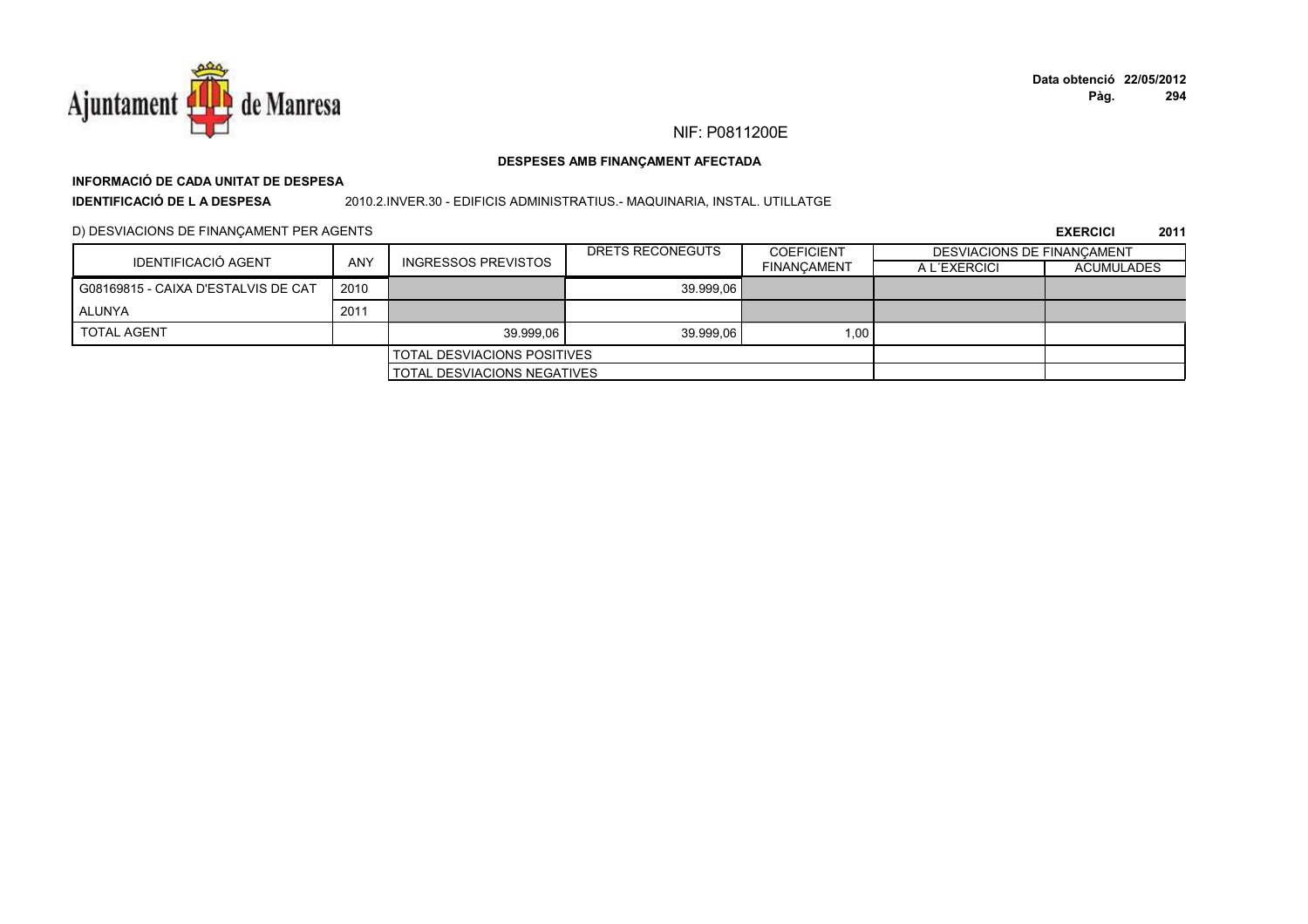

# **INFORMACIÓ DE CADA UNITAT DE DESPESA**

**IDENTIFICACIÓ DE L A DESPES**2010.2.INVER.31 - MANTENIMENT VIA PUBLICA.- MOBILIARI I ESTRIS

## A) DADES GENERALS IDENTIFICATIUS

**EJERCICIO<sup>2011</sup>**

| <b>DATA INICI</b><br>/ 2010<br><b>DURADA</b><br>5 anvs<br>1.00<br>COEFICIENT FINANCAMENT TOTAL | APLICACIONES PRESUPUESTARIAS<br>.91301 - A llarg termini | <b>I AGENTES FINANCIADORES</b><br>F04001475 - CAJA MAR CAJA RURAL, SOC. COOP. CREDIT |
|------------------------------------------------------------------------------------------------|----------------------------------------------------------|--------------------------------------------------------------------------------------|
|                                                                                                |                                                          |                                                                                      |

# B) GESTIÓ DE LA DESPESA

| <b>ANY</b>   | <b>DESPESES PREVISTES</b> | DESPESA COMPROMESA | <b>OBLIGACIONS</b><br><b>RECONEGUDES</b> | <b>DESPESA PENDENT</b> |
|--------------|---------------------------|--------------------|------------------------------------------|------------------------|
| 2010         |                           |                    | 1.024.26                                 |                        |
| 2011         |                           |                    | 48.147,76                                |                        |
| <b>TOTAL</b> | 49.172.02                 | 49.172.02          | 49.172.02                                |                        |

| <b>ANY</b>   | INGRESSOS PREVISTOS | <b>INGRESSOS</b><br><b>COMPROMESOS</b> | DRETS RECONEGUTS | <b>INGRESSOS PENDENTS</b> |
|--------------|---------------------|----------------------------------------|------------------|---------------------------|
| 2010         |                     |                                        | 49.172.02        |                           |
| 2011         |                     |                                        |                  |                           |
| <b>TOTAL</b> | 49.172.02           |                                        | 49.172.02        |                           |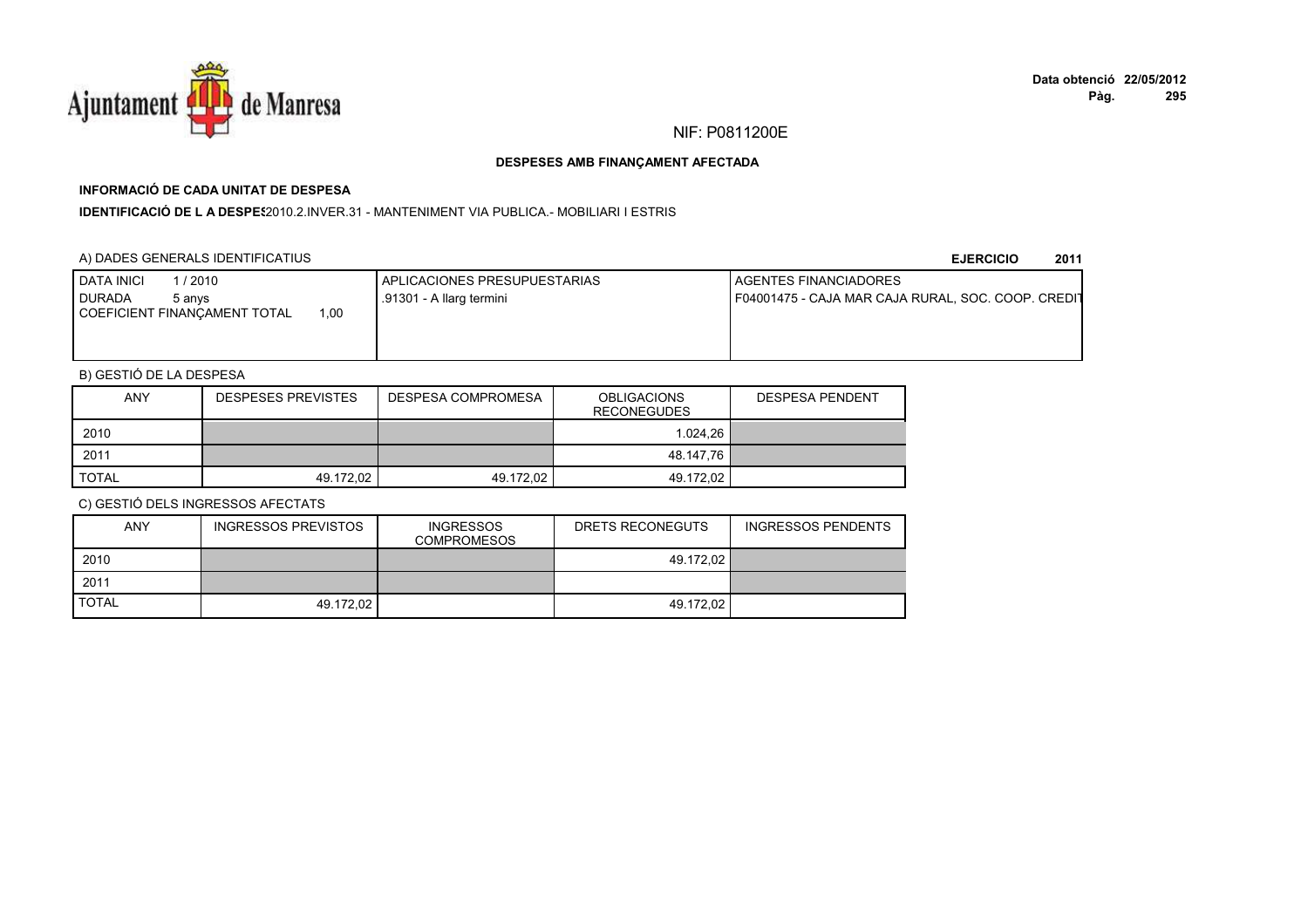

### DESPESES AMB FINANÇAMENT AFECTADA

# INFORMACIÓ DE CADA UNITAT DE DESPESA

**IDENTIFICACIÓ DE LA DESPESA** 

2010.2.INVER.31 - MANTENIMENT VIA PUBLICA.- MOBILIARI I ESTRIS

D) DESVIACIONS DE FINANÇAMENT PER AGENTS

|                                     |      |                                    | DRETS RECONEGUTS | <b>COEFICIENT</b>  | <b>DESVIACIONS DE FINANCAMENT</b> |                   |
|-------------------------------------|------|------------------------------------|------------------|--------------------|-----------------------------------|-------------------|
| IDENTIFICACIÓ AGENT                 | ANY  | <b>INGRESSOS PREVISTOS</b>         |                  | <b>FINANCAMENT</b> | A L'EXERCICI                      | <b>ACUMULADES</b> |
| F04001475 - CAJA MAR CAJA RURAL, SO | 2010 |                                    | 49.172.02        |                    |                                   |                   |
| <b>I C. COOP. CREDITO</b>           | 2011 |                                    |                  |                    |                                   |                   |
| <b>TOTAL AGENT</b>                  |      | 49.172.02                          | 49.172,02        | 1.00               | -48.147.76                        |                   |
|                                     |      | <b>TOTAL DESVIACIONS POSITIVES</b> |                  |                    |                                   |                   |
|                                     |      | TOTAL DESVIACIONS NEGATIVES        |                  |                    | 48.147,76                         |                   |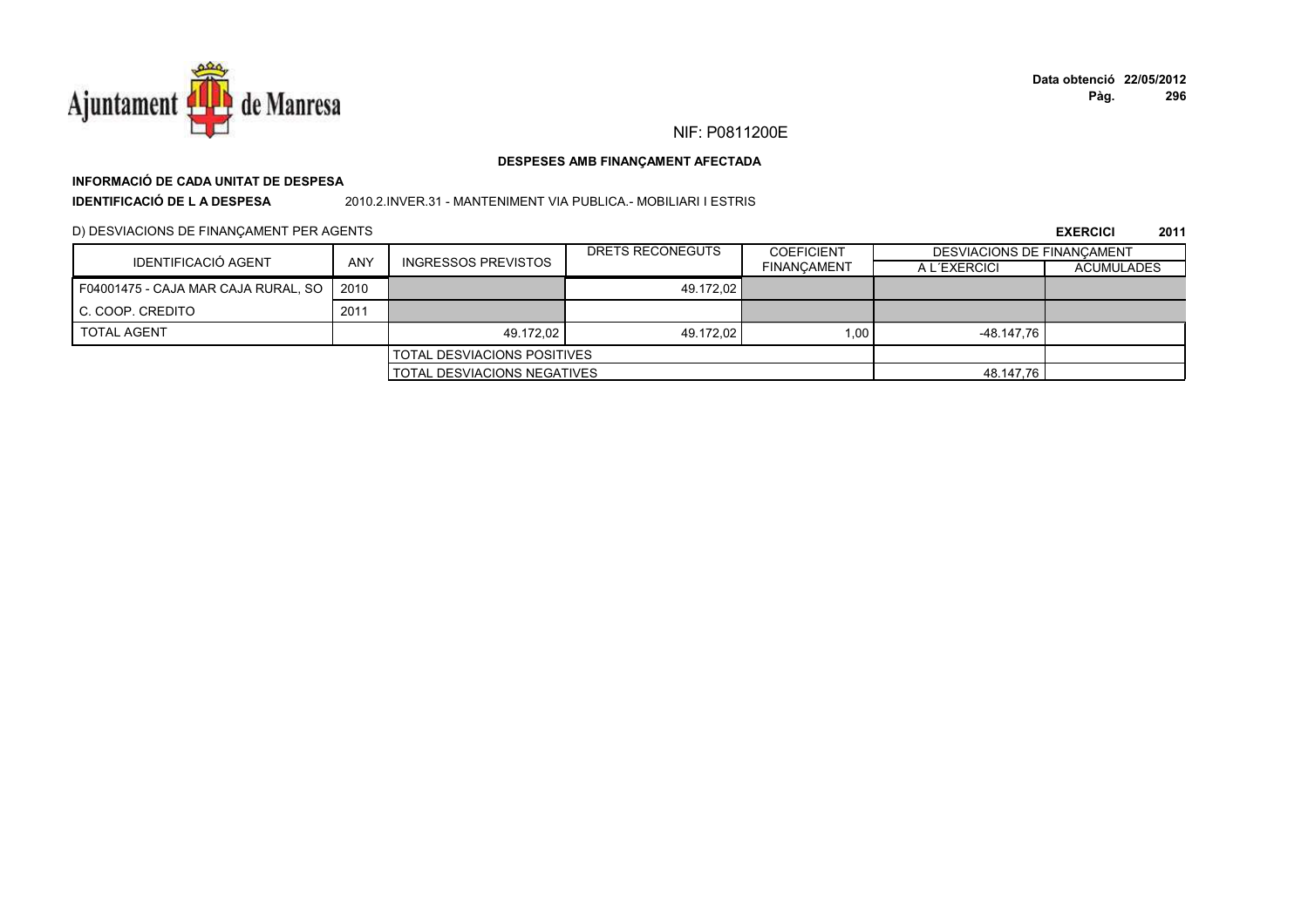

# **INFORMACIÓ DE CADA UNITAT DE DESPESA**

**IDENTIFICACIÓ DE L A DESPES**2010.2.INVER.32 - RECOLLIDA DE RESIDUS.- MOBILIARI I ESTRIS

### A) DADES GENERALS IDENTIFICATIUS

**EJERCICIO<sup>2011</sup>**

| <b>I DATA INICI</b><br>/ 2010<br><b>DURADA</b><br>5 anvs | APLICACIONES PRESUPUESTARIAS<br>.91301 - A llarg termini | <b>I AGENTES FINANCIADORES</b><br>G08169815 - CAIXA D'ESTALVIS DE CATALUNYA |
|----------------------------------------------------------|----------------------------------------------------------|-----------------------------------------------------------------------------|
| 1.00<br>  COEFICIENT FINANCAMENT TOTAL                   |                                                          |                                                                             |

# B) GESTIÓ DE LA DESPESA

| <b>ANY</b>   | <b>DESPESES PREVISTES</b> | DESPESA COMPROMESA | <b>OBLIGACIONS</b><br><b>RECONEGUDES</b> | <b>DESPESA PENDENT</b> |
|--------------|---------------------------|--------------------|------------------------------------------|------------------------|
| 2010         |                           |                    | 24.962.00                                |                        |
| 2011         |                           |                    |                                          |                        |
| <b>TOTAL</b> | 24.962.00                 | 24.962,00          | 24.962,00                                |                        |

| <b>ANY</b>   | INGRESSOS PREVISTOS | <b>INGRESSOS</b><br><b>COMPROMESOS</b> | DRETS RECONEGUTS | <b>INGRESSOS PENDENTS</b> |
|--------------|---------------------|----------------------------------------|------------------|---------------------------|
| 2010         |                     |                                        | 24.962.00        |                           |
| 2011         |                     |                                        |                  |                           |
| <b>TOTAL</b> | 24.962.00           |                                        | 24.962.00        |                           |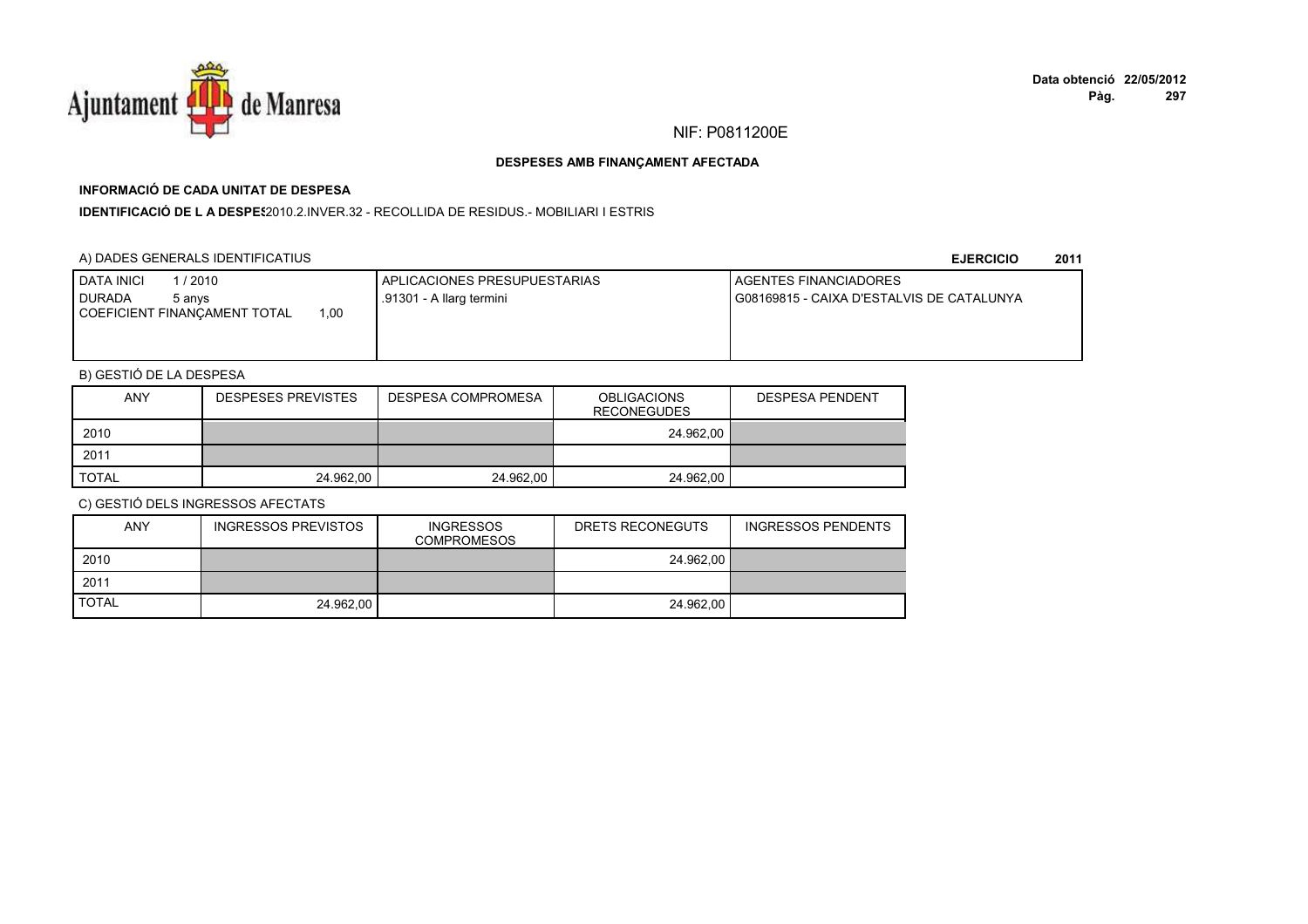

# **INFORMACIÓ DE CADA UNITAT DE DESPESA**

**IDENTIFICACIÓ DE L A DESPESA**

2010.2.INVER.32 - RECOLLIDA DE RESIDUS.- MOBILIARI I ESTRIS

D) DESVIACIONS DE FINANÇAMENT PER AGENTS

|                                     |            |                                    | DRETS RECONEGUTS | <b>COEFICIENT</b>  | <b>DESVIACIONS DE FINANCAMENT</b> |                   |
|-------------------------------------|------------|------------------------------------|------------------|--------------------|-----------------------------------|-------------------|
| IDENTIFICACIÓ AGENT                 | <b>ANY</b> | <b>INGRESSOS PREVISTOS</b>         |                  | <b>FINANCAMENT</b> | A L'EXERCICI                      | <b>ACUMULADES</b> |
| G08169815 - CAIXA D'ESTALVIS DE CAT | 2010       |                                    | 24.962.00        |                    |                                   |                   |
| ALUNYA                              | 2011       |                                    |                  |                    |                                   |                   |
| <b>TOTAL AGENT</b>                  |            | 24.962.00                          | 24.962.00        | 1,001              |                                   |                   |
|                                     |            | I TOTAL DESVIACIONS POSITIVES      |                  |                    |                                   |                   |
|                                     |            | <b>TOTAL DESVIACIONS NEGATIVES</b> |                  |                    |                                   |                   |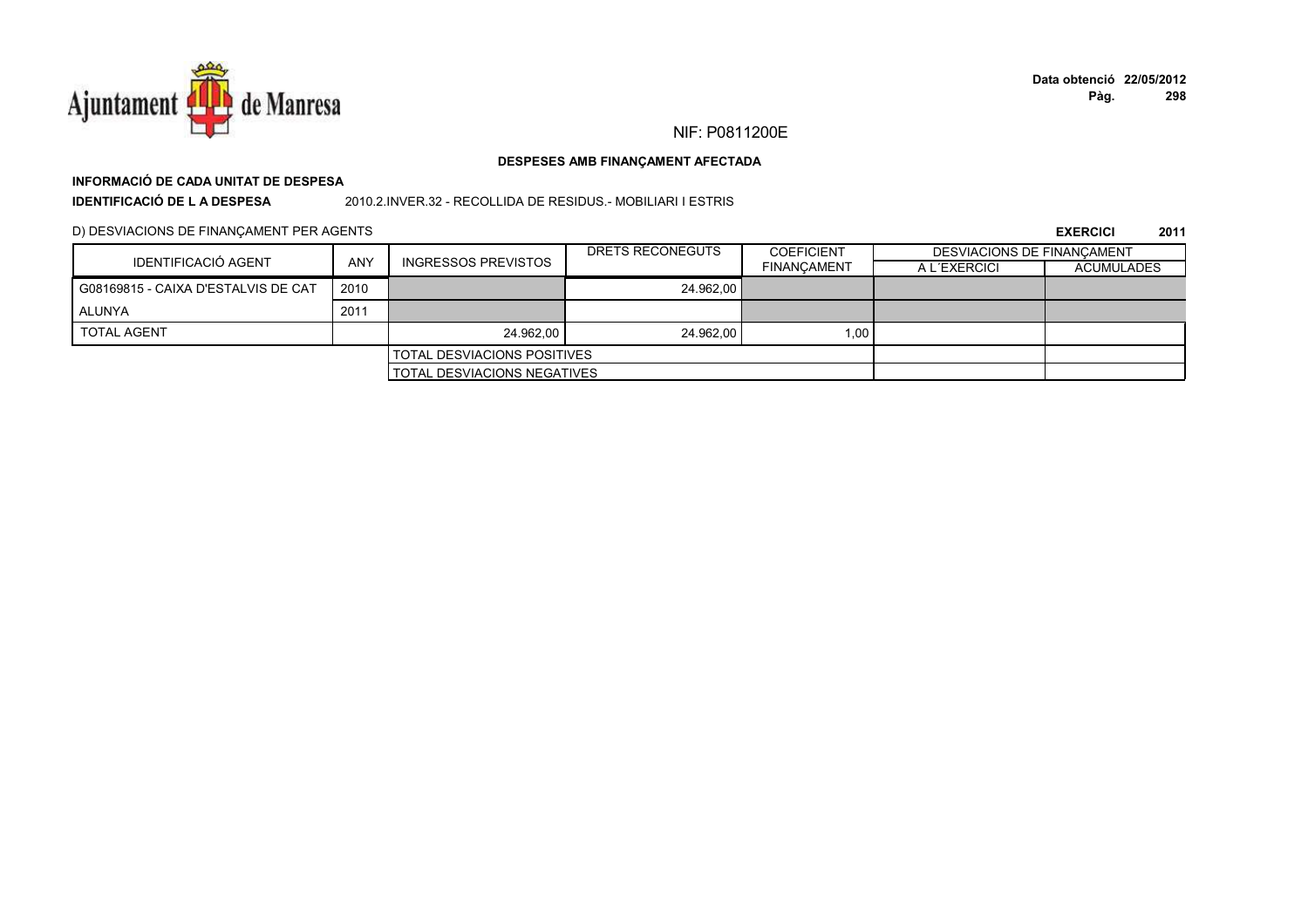

# **INFORMACIÓ DE CADA UNITAT DE DESPESA**

**IDENTIFICACIÓ DE L A DESPES**2010.2.INVER.33 - MANTENIMENTPARCS I JARDINS.- MOBILIARI I ESTRIS

### A) DADES GENERALS IDENTIFICATIUS

**EJERCICIO<sup>2011</sup>**

| <b>I DATA INICI</b><br>/ 2010<br><b>I DURADA</b><br>5 anvs<br>.00<br>COEFICIENT FINANCAMENT TOTAL | APLICACIONES PRESUPUESTARIAS<br>.91301 - A llarg termini | <b>I AGENTES FINANCIADORES</b><br>I G08169815 - CAIXA D'ESTALVIS DE CATALUNYA |
|---------------------------------------------------------------------------------------------------|----------------------------------------------------------|-------------------------------------------------------------------------------|
|                                                                                                   |                                                          |                                                                               |

# B) GESTIÓ DE LA DESPESA

| <b>ANY</b>   | <b>DESPESES PREVISTES</b> | DESPESA COMPROMESA | <b>OBLIGACIONS</b><br><b>RECONEGUDES</b> | <b>DESPESA PENDENT</b> |
|--------------|---------------------------|--------------------|------------------------------------------|------------------------|
| 2010         |                           |                    | 49.973.28                                |                        |
| 2011         |                           |                    |                                          |                        |
| <b>TOTAL</b> | 49.973.28                 | 49.973.28          | 49.973.28                                |                        |

| <b>ANY</b>   | INGRESSOS PREVISTOS | <b>INGRESSOS</b><br><b>COMPROMESOS</b> | DRETS RECONEGUTS | <b>INGRESSOS PENDENTS</b> |
|--------------|---------------------|----------------------------------------|------------------|---------------------------|
| 2010         |                     |                                        | 49.973.28        |                           |
| 2011         |                     |                                        |                  |                           |
| <b>TOTAL</b> | 49.973.28           |                                        | 49.973.28        |                           |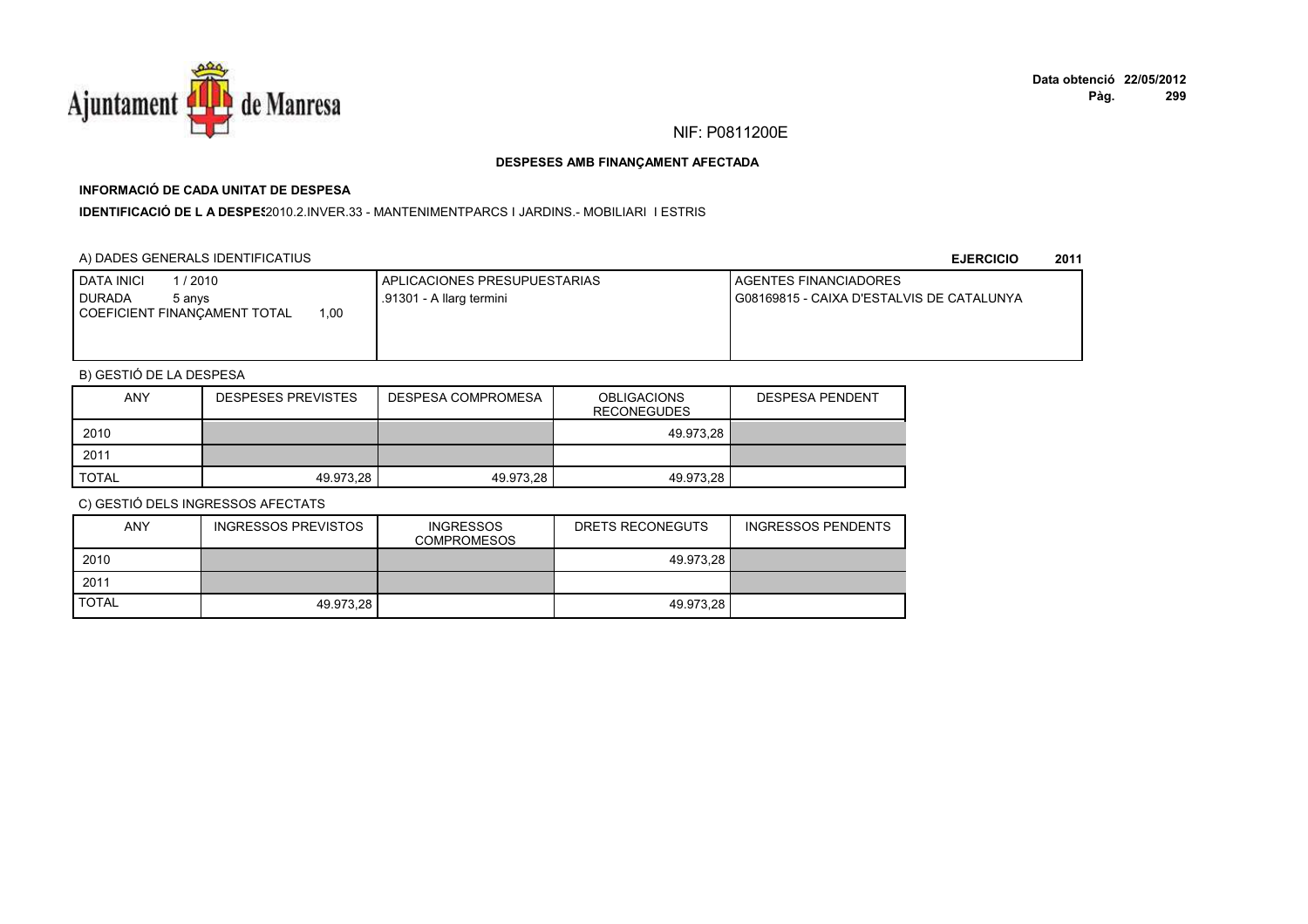

### DESPESES AMB FINANÇAMENT AFECTADA

# INFORMACIÓ DE CADA UNITAT DE DESPESA

**IDENTIFICACIÓ DE L A DESPESA** 

2010.2.INVER.33 - MANTENIMENTPARCS I JARDINS.- MOBILIARI I ESTRIS

D) DESVIACIONS DE FINANÇAMENT PER AGENTS

| IDENTIFICACIÓ AGENT                 |            |                                    | DRETS RECONEGUTS | <b>COEFICIENT</b>  | <b>DESVIACIONS DE FINANCAMENT</b> |                   |
|-------------------------------------|------------|------------------------------------|------------------|--------------------|-----------------------------------|-------------------|
|                                     | <b>ANY</b> | <b>INGRESSOS PREVISTOS</b>         |                  | <b>FINANCAMENT</b> | A L'EXERCICI                      | <b>ACUMULADES</b> |
| G08169815 - CAIXA D'ESTALVIS DE CAT | 2010       |                                    | 49.973.28        |                    |                                   |                   |
| ALUNYA                              | 2011       |                                    |                  |                    |                                   |                   |
| <b>TOTAL AGENT</b>                  |            | 49.973.28                          | 49.973.28        | 1,00               |                                   |                   |
|                                     |            | <b>TOTAL DESVIACIONS POSITIVES</b> |                  |                    |                                   |                   |
|                                     |            | TOTAL DESVIACIONS NEGATIVES        |                  |                    |                                   |                   |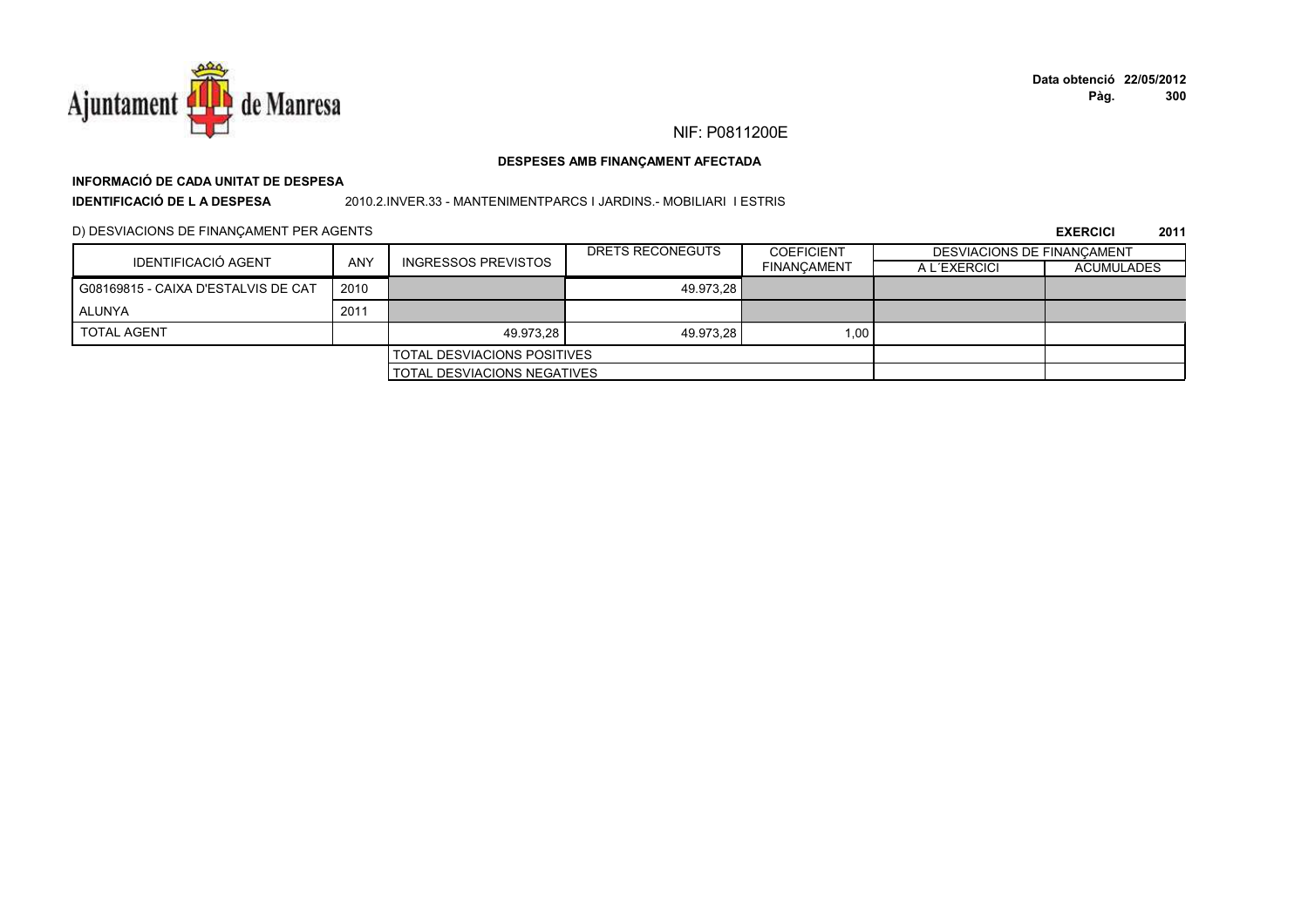

# **INFORMACIÓ DE CADA UNITAT DE DESPESA**

**IDENTIFICACIÓ DE L A DESPES**2010.2.INVER.34 - PROGRAMA MEDI AMBIENT.- MOBILIARI

## A) DADES GENERALS IDENTIFICATIUS

**EJERCICIO<sup>2011</sup>**

| <b>I DATA INICI</b><br>1/2010               | APLICACIONES PRESUPUESTARIAS | <b>I AGENTES FINANCIADORES</b>            |
|---------------------------------------------|------------------------------|-------------------------------------------|
| I DURADA<br>5 anvs                          | .91301 - A llarg termini     | G08169815 - CAIXA D'ESTALVIS DE CATALUNYA |
| 0.00<br><b>COEFICIENT FINANCAMENT TOTAL</b> |                              |                                           |
|                                             |                              |                                           |
|                                             |                              |                                           |

# B) GESTIÓ DE LA DESPESA

| <b>ANY</b>   | <b>DESPESES PREVISTES</b> | DESPESA COMPROMESA | <b>OBLIGACIONS</b><br><b>RECONEGUDES</b> | <b>DESPESA PENDENT</b> |
|--------------|---------------------------|--------------------|------------------------------------------|------------------------|
| 2010         |                           |                    | 4.929,75                                 |                        |
| 2011         |                           |                    |                                          |                        |
| <b>TOTAL</b> | 4.929.75                  | 4.929,75           | 4.929.75                                 |                        |

| ANY          | <b>INGRESSOS PREVISTOS</b> | <b>INGRESSOS</b><br><b>COMPROMESOS</b> | DRETS RECONEGUTS | <b>INGRESSOS PENDENTS</b> |
|--------------|----------------------------|----------------------------------------|------------------|---------------------------|
| 2010         |                            |                                        | 4.929.75         |                           |
| 2011         |                            |                                        |                  |                           |
| <b>TOTAL</b> | 4.929.75                   |                                        | 4.929.75         |                           |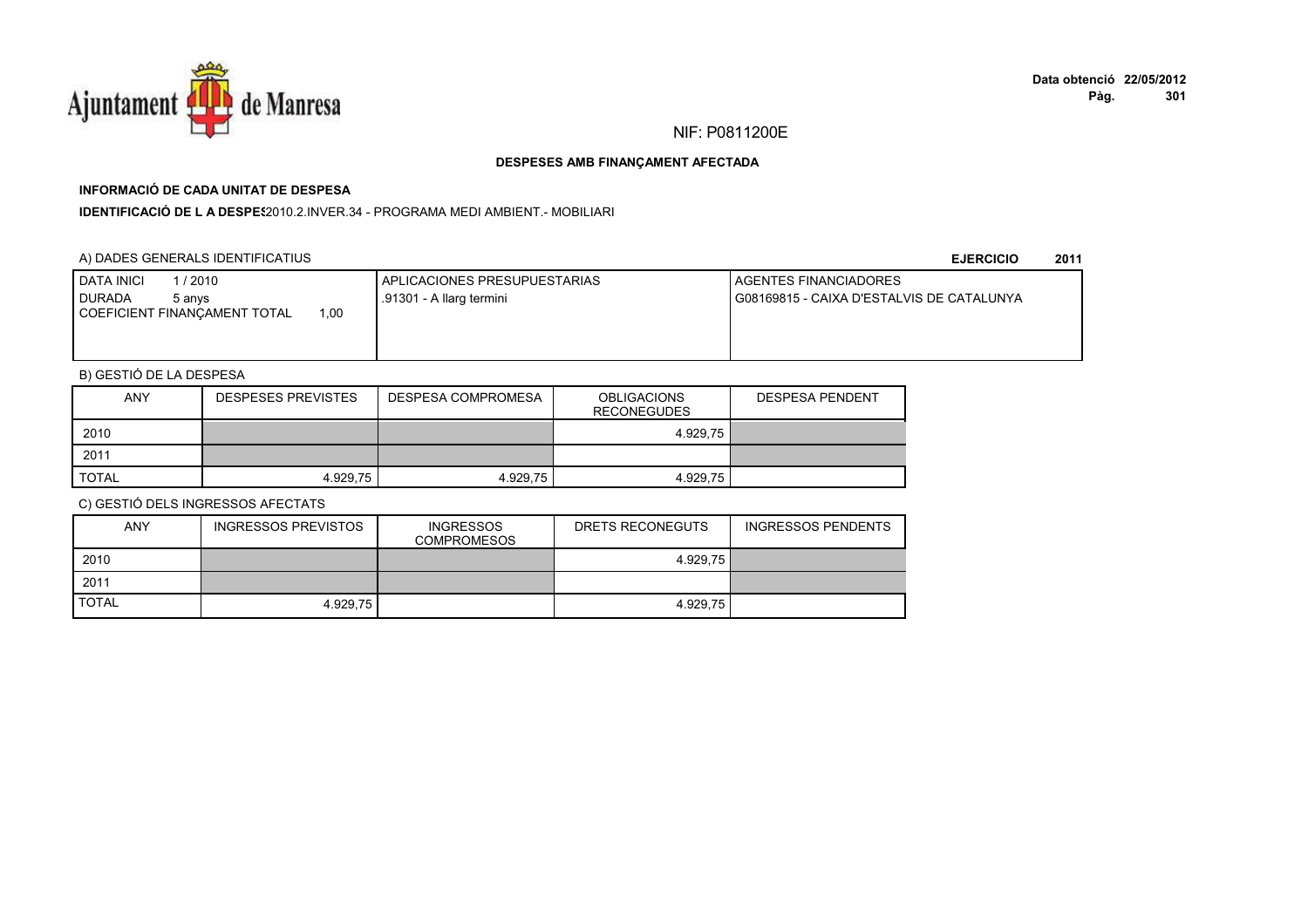

# **INFORMACIÓ DE CADA UNITAT DE DESPESA**

**IDENTIFICACIÓ DE L A DESPESA**

2010.2.INVER.34 - PROGRAMA MEDI AMBIENT.- MOBILIARI

D) DESVIACIONS DE FINANÇAMENT PER AGENTS

|                                     |      |                                    | DRETS RECONEGUTS | <b>COEFICIENT</b>  | <b>DESVIACIONS DE FINANCAMENT</b> |                   |
|-------------------------------------|------|------------------------------------|------------------|--------------------|-----------------------------------|-------------------|
| IDENTIFICACIÓ AGENT                 | ANY  | <b>INGRESSOS PREVISTOS</b>         |                  | <b>FINANCAMENT</b> | A L'EXERCICI                      | <b>ACUMULADES</b> |
| G08169815 - CAIXA D'ESTALVIS DE CAT | 2010 |                                    | 4.929.75         |                    |                                   |                   |
| ALUNYA                              | 2011 |                                    |                  |                    |                                   |                   |
| <b>TOTAL AGENT</b>                  |      | 4.929.75                           | 4.929.75         | 1,00               |                                   |                   |
|                                     |      | <b>TOTAL DESVIACIONS POSITIVES</b> |                  |                    |                                   |                   |
|                                     |      | <b>TOTAL DESVIACIONS NEGATIVES</b> |                  |                    |                                   |                   |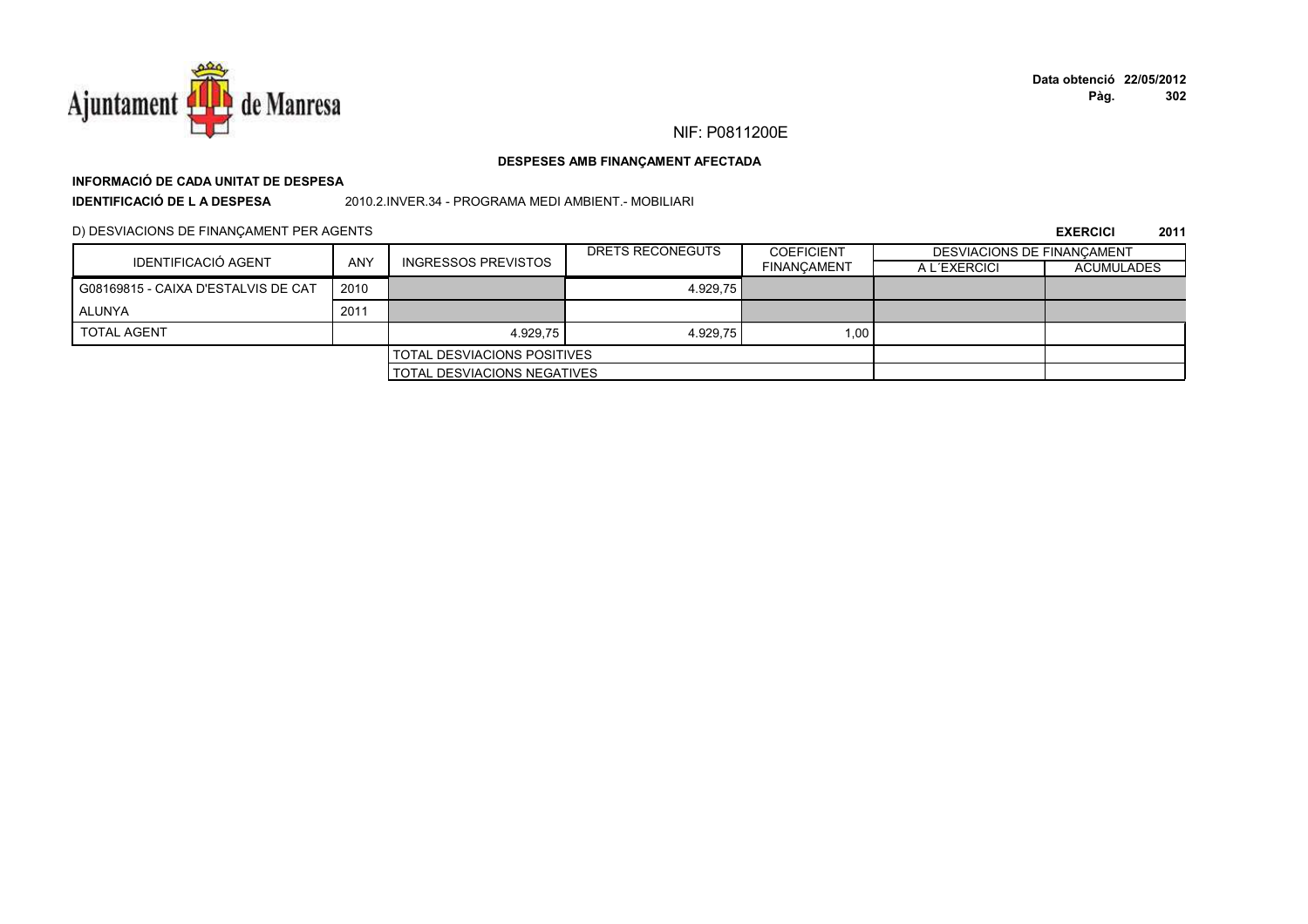

# **INFORMACIÓ DE CADA UNITAT DE DESPESA**

**IDENTIFICACIÓ DE L A DESPES**2010.2.INVER.35 - PROGRAMA PROMOCIO DE LA DONA.- MOBILIARI I ESTRIS

### A) DADES GENERALS IDENTIFICATIUS

**EJERCICIO<sup>2011</sup>**

| <b>I DATA INICI</b><br>/2010<br>I DURADA<br>5 anvs<br>.00<br>COEFICIENT FINANCAMENT TOTAL | APLICACIONES PRESUPUESTARIAS<br>.91301 - A llarg termini | <b>I AGENTES FINANCIADORES</b><br>G08169815 - CAIXA D'ESTALVIS DE CATALUNYA |
|-------------------------------------------------------------------------------------------|----------------------------------------------------------|-----------------------------------------------------------------------------|
|                                                                                           |                                                          |                                                                             |

# B) GESTIÓ DE LA DESPESA

| <b>ANY</b> | <b>DESPESES PREVISTES</b> | DESPESA COMPROMESA | <b>OBLIGACIONS</b><br><b>RECONEGUDES</b> | <b>DESPESA PENDENT</b> |
|------------|---------------------------|--------------------|------------------------------------------|------------------------|
| 2010       |                           |                    | 7.795,81                                 |                        |
| 2011       |                           |                    |                                          |                        |
| TOTAL      | 7.795,81                  | 7.795,81           | 7.795,81                                 |                        |

| <b>ANY</b>   | <b>INGRESSOS PREVISTOS</b> | <b>INGRESSOS</b><br><b>COMPROMESOS</b> | DRETS RECONEGUTS | INGRESSOS PENDENTS |
|--------------|----------------------------|----------------------------------------|------------------|--------------------|
| 2010         |                            |                                        | 7.795.81         |                    |
| 2011         |                            |                                        |                  |                    |
| <b>TOTAL</b> | 7.795.81                   |                                        | 7.795.81         |                    |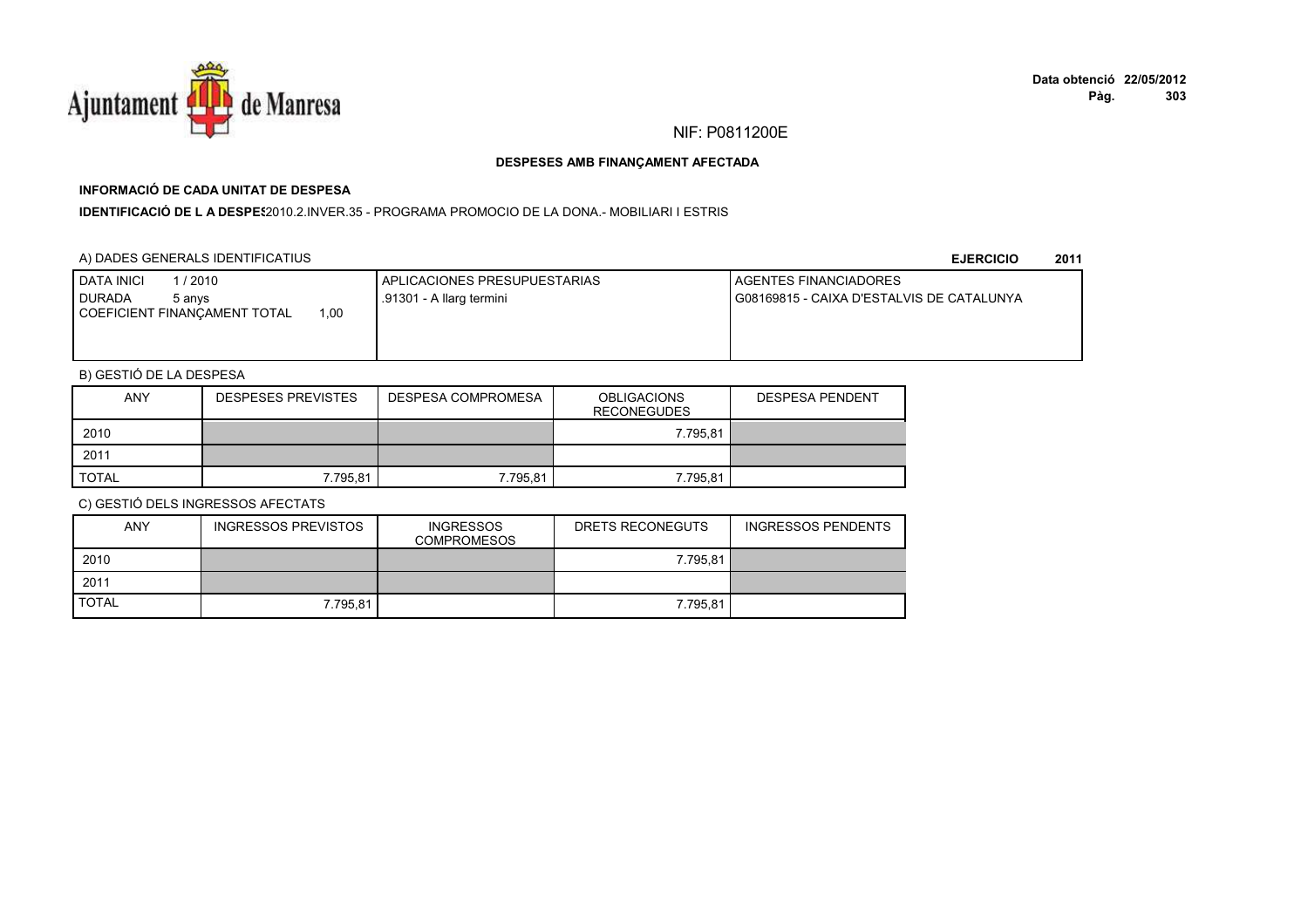

### DESPESES AMB FINANÇAMENT AFECTADA

# INFORMACIÓ DE CADA UNITAT DE DESPESA

**IDENTIFICACIÓ DE LA DESPESA** 

2010.2.INVER.35 - PROGRAMA PROMOCIO DE LA DONA.- MOBILIARI I ESTRIS

D) DESVIACIONS DE FINANÇAMENT PER AGENTS

|                                     |                                    |                                    | DRETS RECONEGUTS | <b>COEFICIENT</b>  | DESVIACIONS DE FINANCAMENT |                   |
|-------------------------------------|------------------------------------|------------------------------------|------------------|--------------------|----------------------------|-------------------|
| IDENTIFICACIÓ AGENT                 | <b>ANY</b>                         | <b>INGRESSOS PREVISTOS</b>         |                  | <b>FINANCAMENT</b> | A L'EXERCICI               | <b>ACUMULADES</b> |
| G08169815 - CAIXA D'ESTALVIS DE CAT | 2010                               |                                    | 7.795.81         |                    |                            |                   |
| ALUNYA                              | 2011                               |                                    |                  |                    |                            |                   |
| <b>TOTAL AGENT</b>                  |                                    | 7.795.81                           | 7.795.81         | 1.00 <sub>1</sub>  |                            |                   |
|                                     | <b>TOTAL DESVIACIONS POSITIVES</b> |                                    |                  |                    |                            |                   |
|                                     |                                    | <b>TOTAL DESVIACIONS NEGATIVES</b> |                  |                    |                            |                   |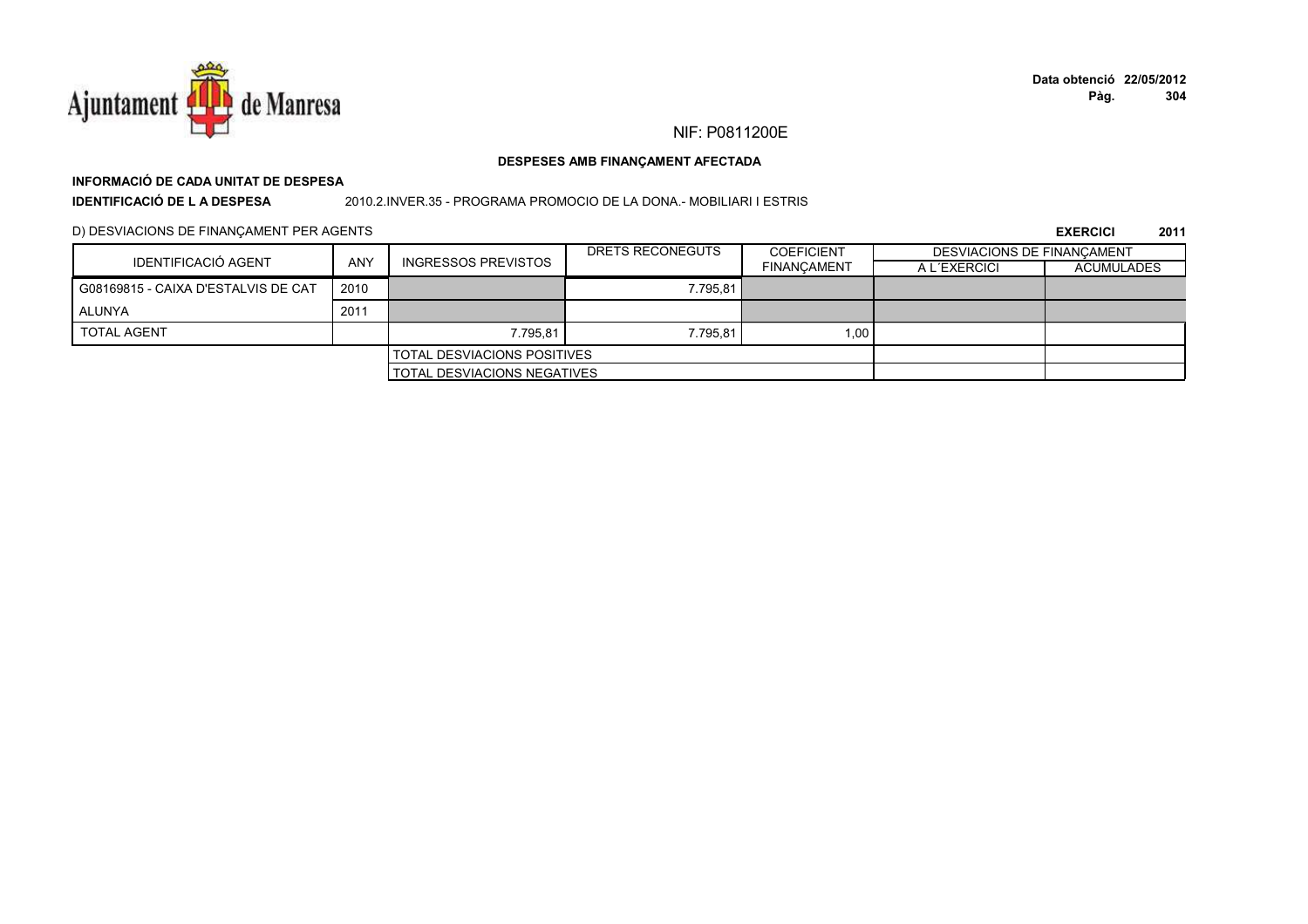

# **INFORMACIÓ DE CADA UNITAT DE DESPESA**

**IDENTIFICACIÓ DE L A DESPES**2010.2.INVER.36 - EDUCACIO.- MOBILIARI I ESTRIS

## A) DADES GENERALS IDENTIFICATIUS

### **EJERCICIO<sup>2011</sup>**

| I DATA INICI<br>/ 2010<br>I DURADA<br>5 anvs<br>0.99<br>COEFICIENT FINANCAMENT TOTAL | I APLICACIONES PRESUPUESTARIAS<br>.91301 - A llarg termini | <b>I AGENTES FINANCIADORES</b><br>F04001475 - CAJA MAR CAJA RURAL, SOC. COOP. CREDIT |
|--------------------------------------------------------------------------------------|------------------------------------------------------------|--------------------------------------------------------------------------------------|
|                                                                                      |                                                            |                                                                                      |

# B) GESTIÓ DE LA DESPESA

| <b>ANY</b> | <b>DESPESES PREVISTES</b> | <b>DESPESA COMPROMESA</b> | <b>OBLIGACIONS</b><br><b>RECONEGUDES</b> | <b>DESPESA PENDENT</b> |
|------------|---------------------------|---------------------------|------------------------------------------|------------------------|
| 2010       |                           |                           | 5.067.29                                 |                        |
| 2011       |                           |                           |                                          |                        |
| TOTAL      | 5.067,29                  | 5.067,29                  | 5.067.29                                 |                        |

| <b>ANY</b>   | <b>INGRESSOS PREVISTOS</b> | <b>INGRESSOS</b><br><b>COMPROMESOS</b> | DRETS RECONEGUTS | <b>INGRESSOS PENDENTS</b> |
|--------------|----------------------------|----------------------------------------|------------------|---------------------------|
| 2010         |                            |                                        | 5.000.00         |                           |
| 2011         |                            |                                        |                  |                           |
| <b>TOTAL</b> | 5.000.00                   |                                        | 5.000.00         |                           |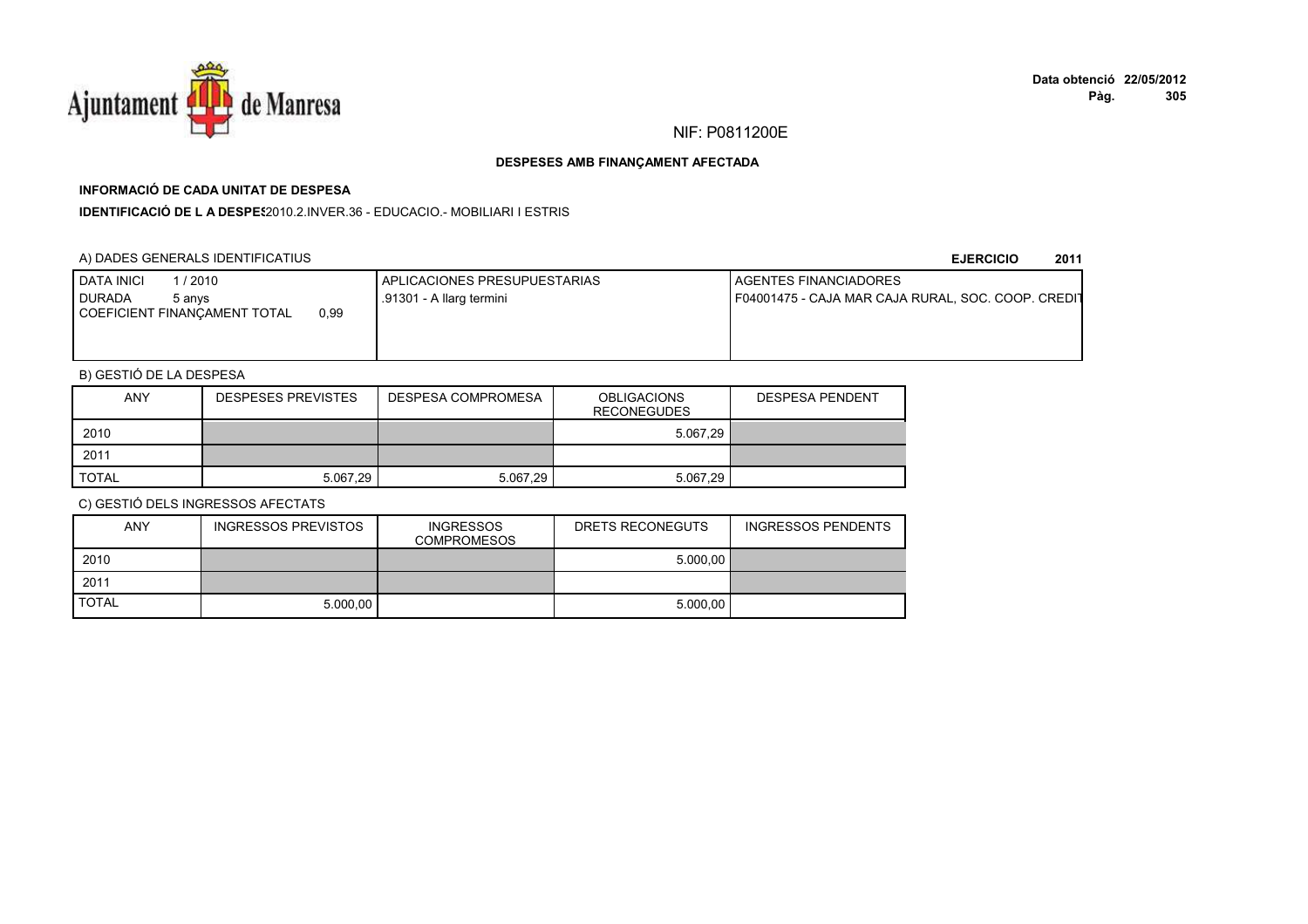

### DESPESES AMB FINANÇAMENT AFECTADA

# INFORMACIÓ DE CADA UNITAT DE DESPESA

**IDENTIFICACIÓ DE LA DESPESA** 

2010.2.INVER.36 - EDUCACIO.- MOBILIARI I ESTRIS

D) DESVIACIONS DE FINANÇAMENT PER AGENTS

|                                     | ANY  |                                    | DRETS RECONEGUTS | <b>COEFICIENT</b>  | <b>DESVIACIONS DE FINANCAMENT</b> |                   |
|-------------------------------------|------|------------------------------------|------------------|--------------------|-----------------------------------|-------------------|
| IDENTIFICACIÓ AGENT                 |      | <b>INGRESSOS PREVISTOS</b>         |                  | <b>FINANCAMENT</b> | A L'EXERCICI                      | <b>ACUMULADES</b> |
| F04001475 - CAJA MAR CAJA RURAL, SO | 2010 |                                    | 5.000.00         |                    |                                   |                   |
| C. COOP. CREDITO                    | 2011 |                                    |                  |                    |                                   |                   |
| <b>TOTAL AGENT</b>                  |      | 5.000.00                           | 5.000.00         | 0,99               |                                   |                   |
|                                     |      | <b>TOTAL DESVIACIONS POSITIVES</b> |                  |                    |                                   |                   |
|                                     |      | <b>TOTAL DESVIACIONS NEGATIVES</b> |                  |                    |                                   |                   |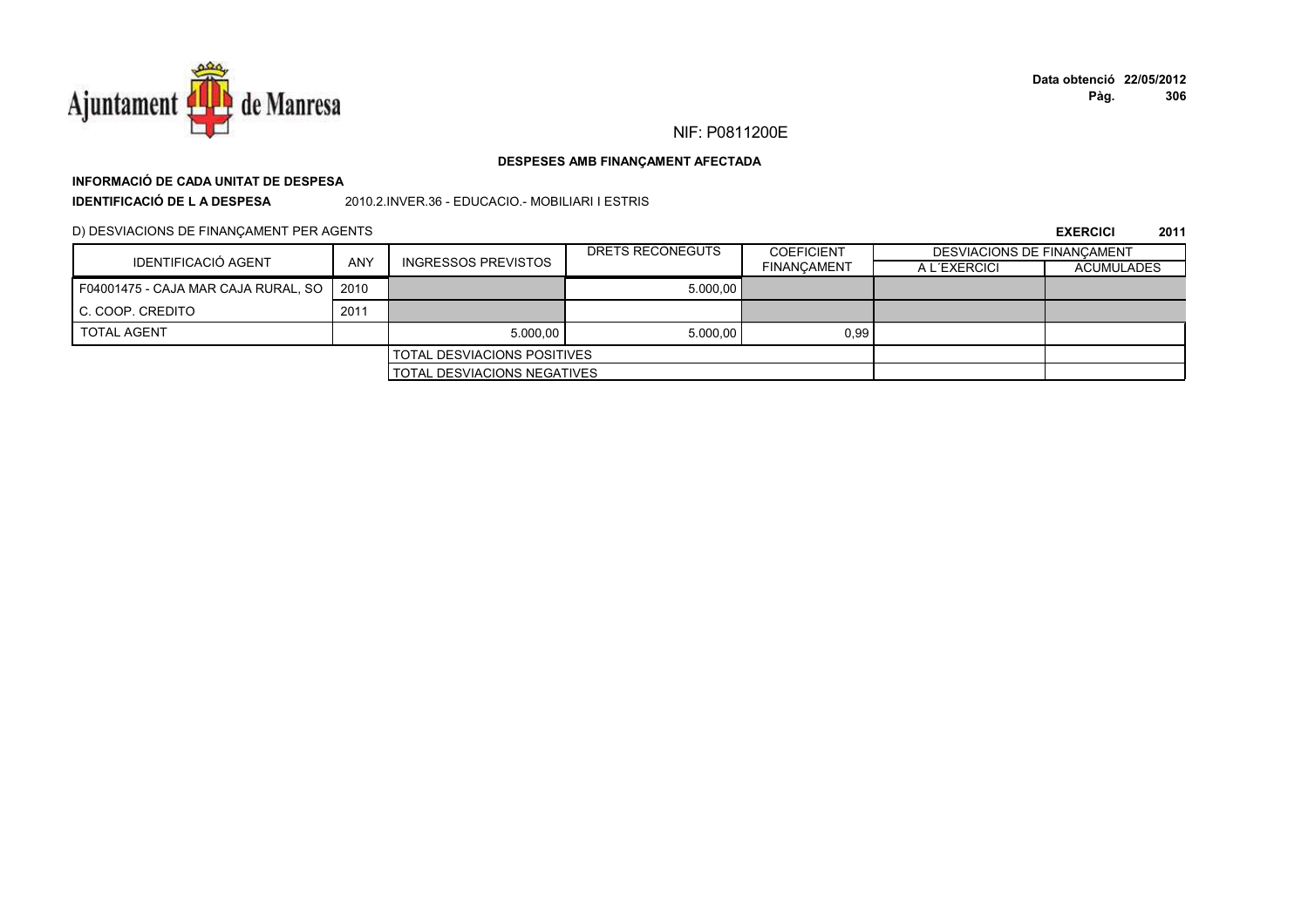

# **INFORMACIÓ DE CADA UNITAT DE DESPESA**

I**DENTIFICACIÓ DE L A DESPE**\$2010.2.INVER.37 - MILLORES I MANTENIMENT EXTRAORDIANRI.- MOBILIARI I ESTRIS

## A) DADES GENERALS IDENTIFICATIUS

**EJERCICIO<sup>2011</sup>**

| <b>DATA INICI</b><br>1 / 2010<br>I DURADA<br>5 anvs<br>1.00<br>I COEFICIENT FINANCAMENT TOTAL | <b>I APLICACIONES PRESUPUESTARIAS</b><br>.91301 - A llarg termini<br>1.75080 - Altres transf. de capital de la GENCAT | <b>LAGENTES FINANCIADORES</b><br>I G08169815 - CAIXA D'ESTALVIS DE CATALUNYA<br>I P0800000B - DIPUTACIO DE BARCELONA |
|-----------------------------------------------------------------------------------------------|-----------------------------------------------------------------------------------------------------------------------|----------------------------------------------------------------------------------------------------------------------|
|-----------------------------------------------------------------------------------------------|-----------------------------------------------------------------------------------------------------------------------|----------------------------------------------------------------------------------------------------------------------|

# B) GESTIÓ DE LA DESPESA

| ANY   | <b>DESPESES PREVISTES</b> | <b>DESPESA COMPROMESA</b> | <b>OBLIGACIONS</b><br><b>RECONEGUDES</b> | <b>DESPESA PENDENT</b> |
|-------|---------------------------|---------------------------|------------------------------------------|------------------------|
| 2010  |                           |                           | 40.681.43                                |                        |
| 2011  |                           |                           | 7.181.31                                 |                        |
| TOTAL | 47.862,74                 | 47.862,74                 | 47.862,74                                |                        |

| <b>ANY</b>   | <b>INGRESSOS PREVISTOS</b> | <b>INGRESSOS</b><br><b>COMPROMESOS</b> | DRETS RECONEGUTS | <b>INGRESSOS PENDENTS</b> |
|--------------|----------------------------|----------------------------------------|------------------|---------------------------|
| 2010         |                            |                                        | 47.862.74        |                           |
| 2011         |                            |                                        |                  |                           |
| <b>TOTAL</b> | 47.862,74                  |                                        | 47.862.74        |                           |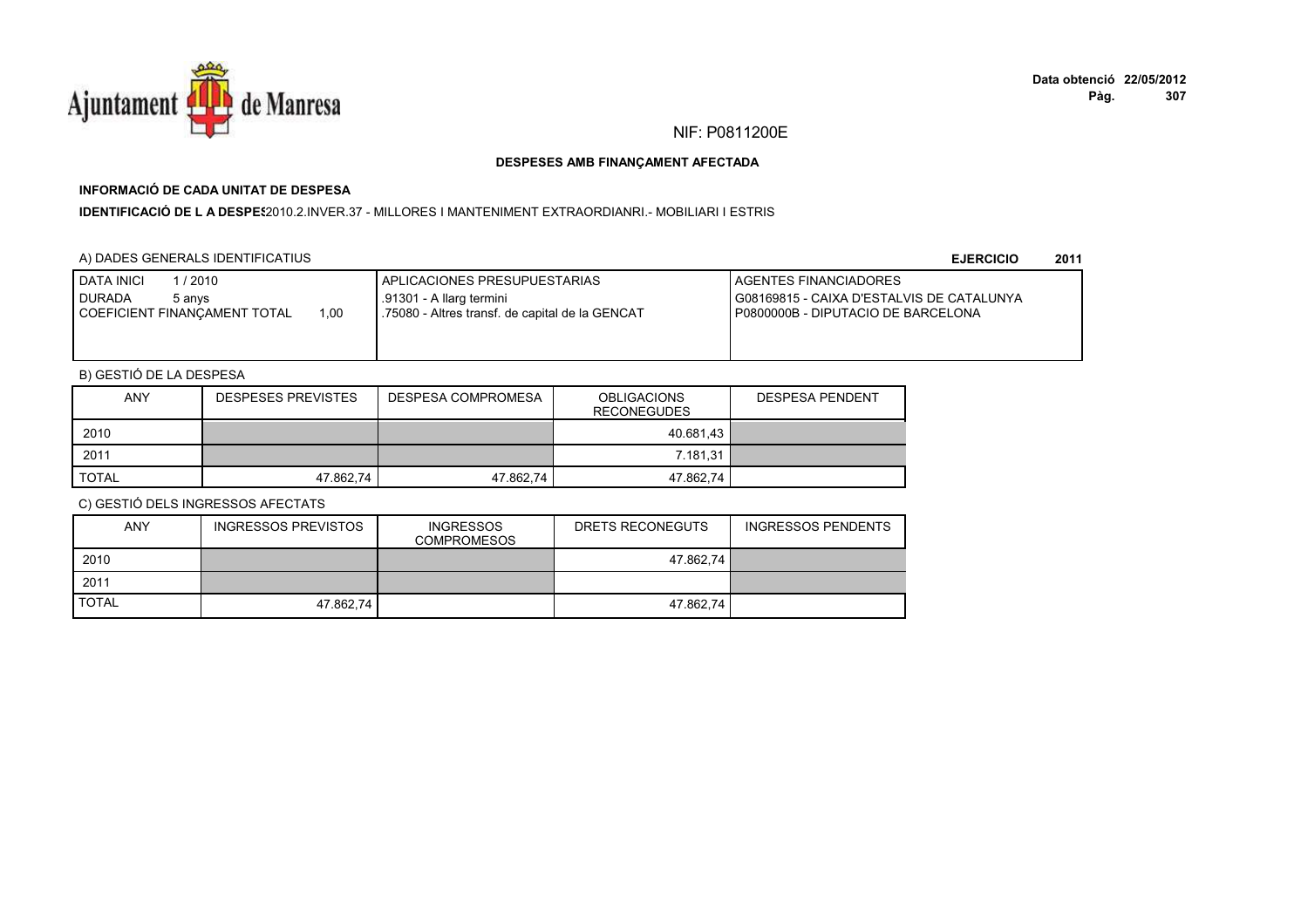

# **INFORMACIÓ DE CADA UNITAT DE DESPESA**

**IDENTIFICACIÓ DE L A DESPESA**

### 2010.2.INVER.37 - MILLORES I MANTENIMENT EXTRAORDIANRI.- MOBILIARI I ESTRIS

### D) DESVIACIONS DE FINANÇAMENT PER AGENTS

|                                     |                             |                                    | DRETS RECONEGUTS | <b>COEFICIENT</b>  | DESVIACIONS DE FINANCAMENT |                   |
|-------------------------------------|-----------------------------|------------------------------------|------------------|--------------------|----------------------------|-------------------|
| <b>IDENTIFICACIÓ AGENT</b>          | <b>ANY</b>                  | <b>INGRESSOS PREVISTOS</b>         |                  | <b>FINANÇAMENT</b> | A L'EXERCICI               | <b>ACUMULADES</b> |
| G08169815 - CAIXA D'ESTALVIS DE CAT | 2010                        |                                    | 44.462,74        |                    |                            |                   |
| ALUNYA                              | 2011                        |                                    |                  |                    |                            |                   |
| <b>TOTAL AGENT</b>                  |                             | 44.462,74                          | 44.462,74        | 0,93               | $-6.671,18$                |                   |
| P0800000B - DIPUTACIO DE BARCELONA  | 2010                        |                                    | 3.400,00         |                    |                            |                   |
|                                     | 2011                        |                                    |                  |                    |                            |                   |
| <b>TOTAL AGENT</b>                  |                             | 3.400.00                           | 3.400,00         | 0,07               | $-510.13$                  |                   |
|                                     | TOTAL DESVIACIONS POSITIVES |                                    |                  |                    |                            |                   |
|                                     |                             | <b>TOTAL DESVIACIONS NEGATIVES</b> |                  |                    | 7.181,31                   |                   |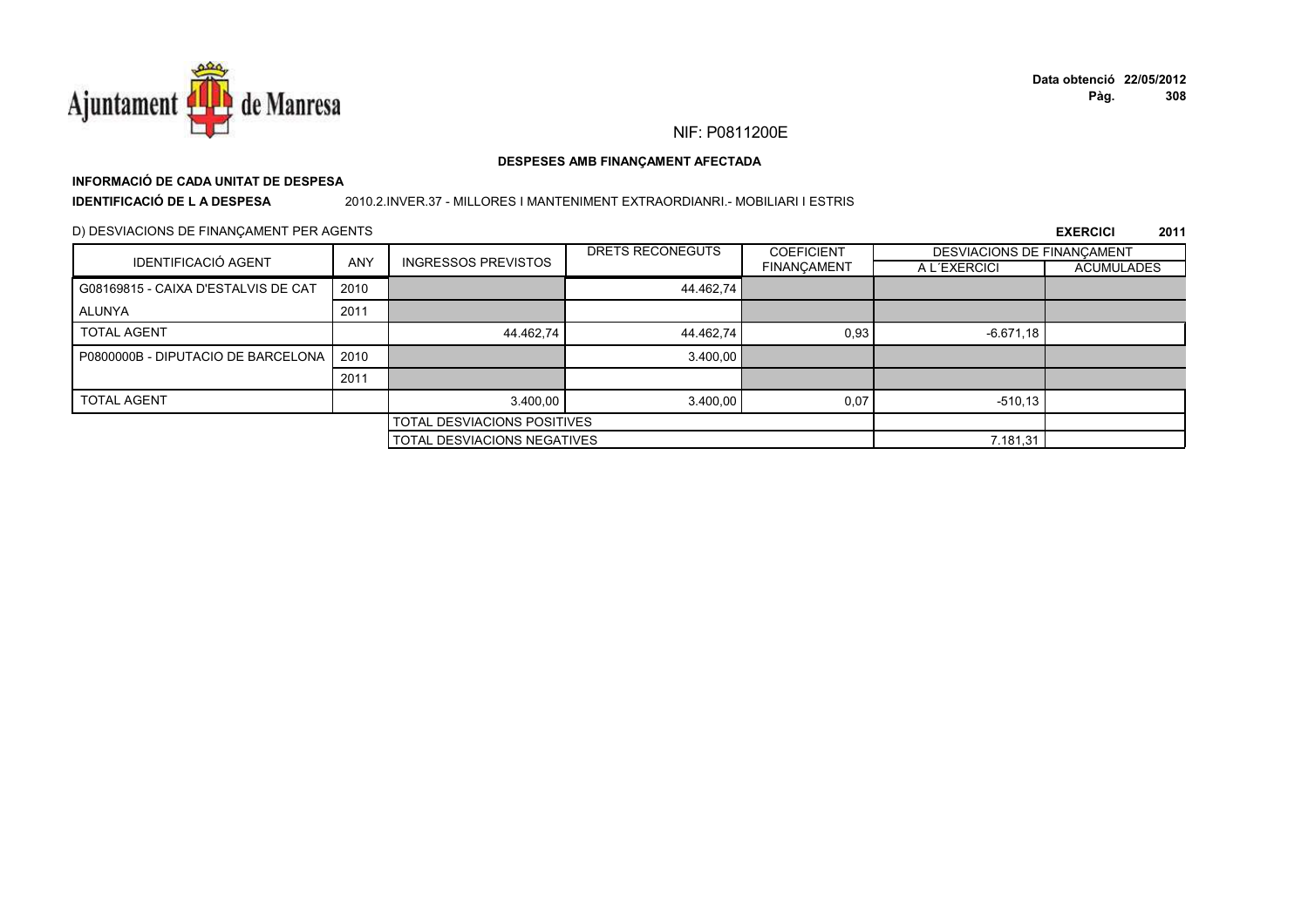

# **INFORMACIÓ DE CADA UNITAT DE DESPESA**

**IDENTIFICACIÓ DE L A DESPES**2010.2.INVER.38 - INFRASTRUCTURES DEL TRANSPORT.- MOBILIARI I ESTRIS

### A) DADES GENERALS IDENTIFICATIUS

**EJERCICIO<sup>2011</sup>**

| DATA INICI<br>/ 2010<br><b>DURADA</b><br>5 anvs | <b>APLICACIONES PRESUPUESTARIAS</b><br>.91301 - A llarg termini | AGENTES FINANCIADORES<br>F04001475 - CAJA MAR CAJA RURAL, SOC. COOP. CREDIT |
|-------------------------------------------------|-----------------------------------------------------------------|-----------------------------------------------------------------------------|
| 00,<br>COEFICIENT FINANCAMENT TOTAL             |                                                                 |                                                                             |
|                                                 |                                                                 |                                                                             |

# B) GESTIÓ DE LA DESPESA

| <b>ANY</b>   | <b>DESPESES PREVISTES</b> | DESPESA COMPROMESA | <b>OBLIGACIONS</b><br><b>RECONEGUDES</b> | <b>DESPESA PENDENT</b> |
|--------------|---------------------------|--------------------|------------------------------------------|------------------------|
| 2010         |                           |                    | 9.937.10                                 |                        |
| 2011         |                           |                    |                                          |                        |
| <b>TOTAL</b> | 9.937,10                  | 9.937,10           | 9.937,10                                 |                        |

| <b>ANY</b>   | INGRESSOS PREVISTOS | <b>INGRESSOS</b><br><b>COMPROMESOS</b> | DRETS RECONEGUTS | <b>INGRESSOS PENDENTS</b> |
|--------------|---------------------|----------------------------------------|------------------|---------------------------|
| 2010         |                     |                                        | 9.937.10         |                           |
| 2011         |                     |                                        |                  |                           |
| <b>TOTAL</b> | 9.937.10            |                                        | 9.937.10         |                           |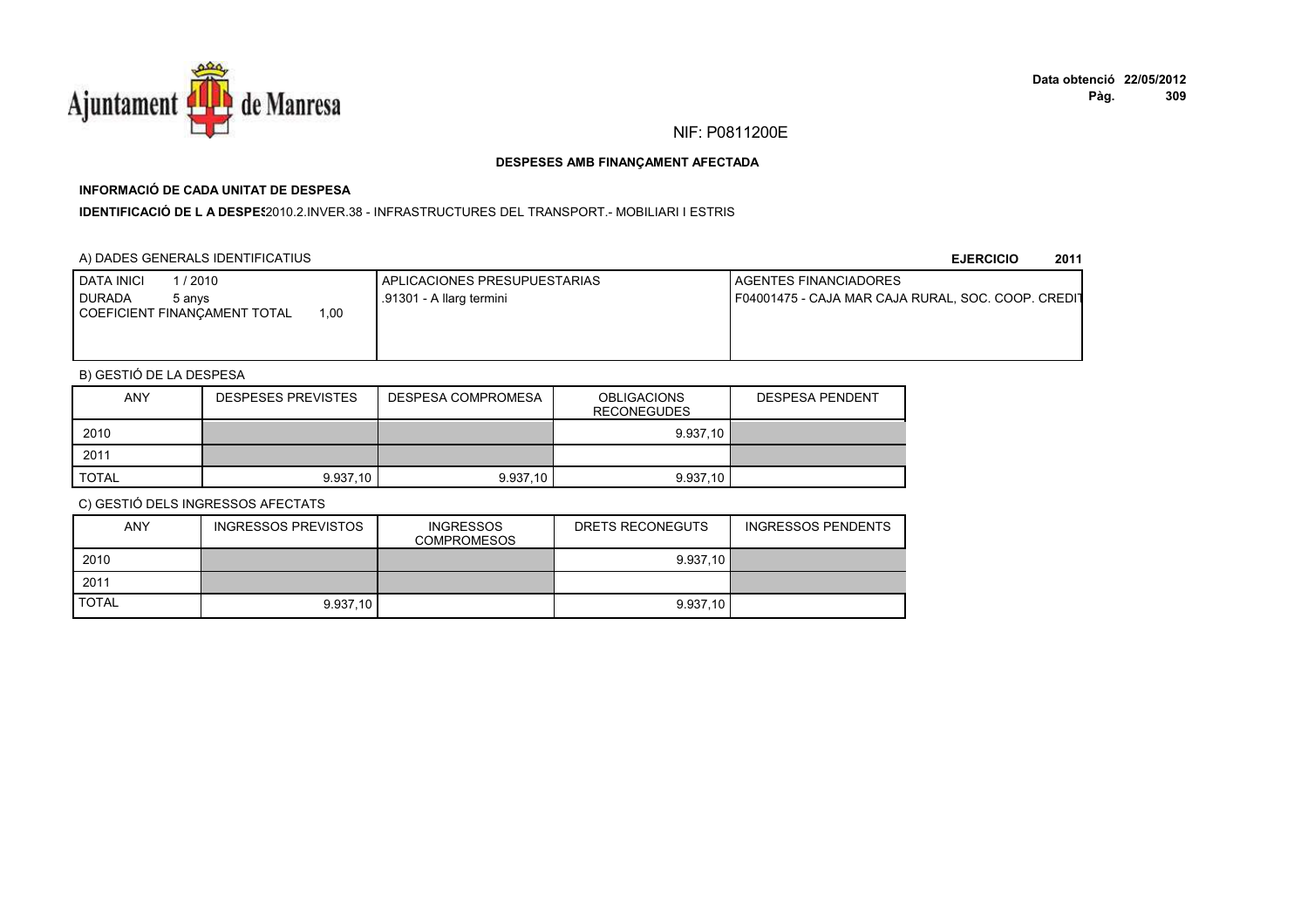

### DESPESES AMB FINANÇAMENT AFECTADA

# INFORMACIÓ DE CADA UNITAT DE DESPESA

**IDENTIFICACIÓ DE LA DESPESA** 

2010.2.INVER.38 - INFRASTRUCTURES DEL TRANSPORT. - MOBILIARI I ESTRIS

D) DESVIACIONS DE FINANÇAMENT PER AGENTS

| IDENTIFICACIÓ AGENT                 | ANY  |                             | DRETS RECONEGUTS | <b>COEFICIENT</b>  | DESVIACIONS DE FINANCAMENT |                   |
|-------------------------------------|------|-----------------------------|------------------|--------------------|----------------------------|-------------------|
|                                     |      | <b>INGRESSOS PREVISTOS</b>  |                  | <b>FINANCAMENT</b> | A L'EXERCICI               | <b>ACUMULADES</b> |
| F04001475 - CAJA MAR CAJA RURAL, SO | 2010 |                             | 9.937,10         |                    |                            |                   |
| <b>C. COOP. CREDITO</b>             | 2011 |                             |                  |                    |                            |                   |
| <b>TOTAL AGENT</b>                  |      | 9.937.10                    | 9.937.10         | 1.00               |                            |                   |
| <b>TOTAL DESVIACIONS POSITIVES</b>  |      |                             |                  |                    |                            |                   |
|                                     |      | TOTAL DESVIACIONS NEGATIVES |                  |                    |                            |                   |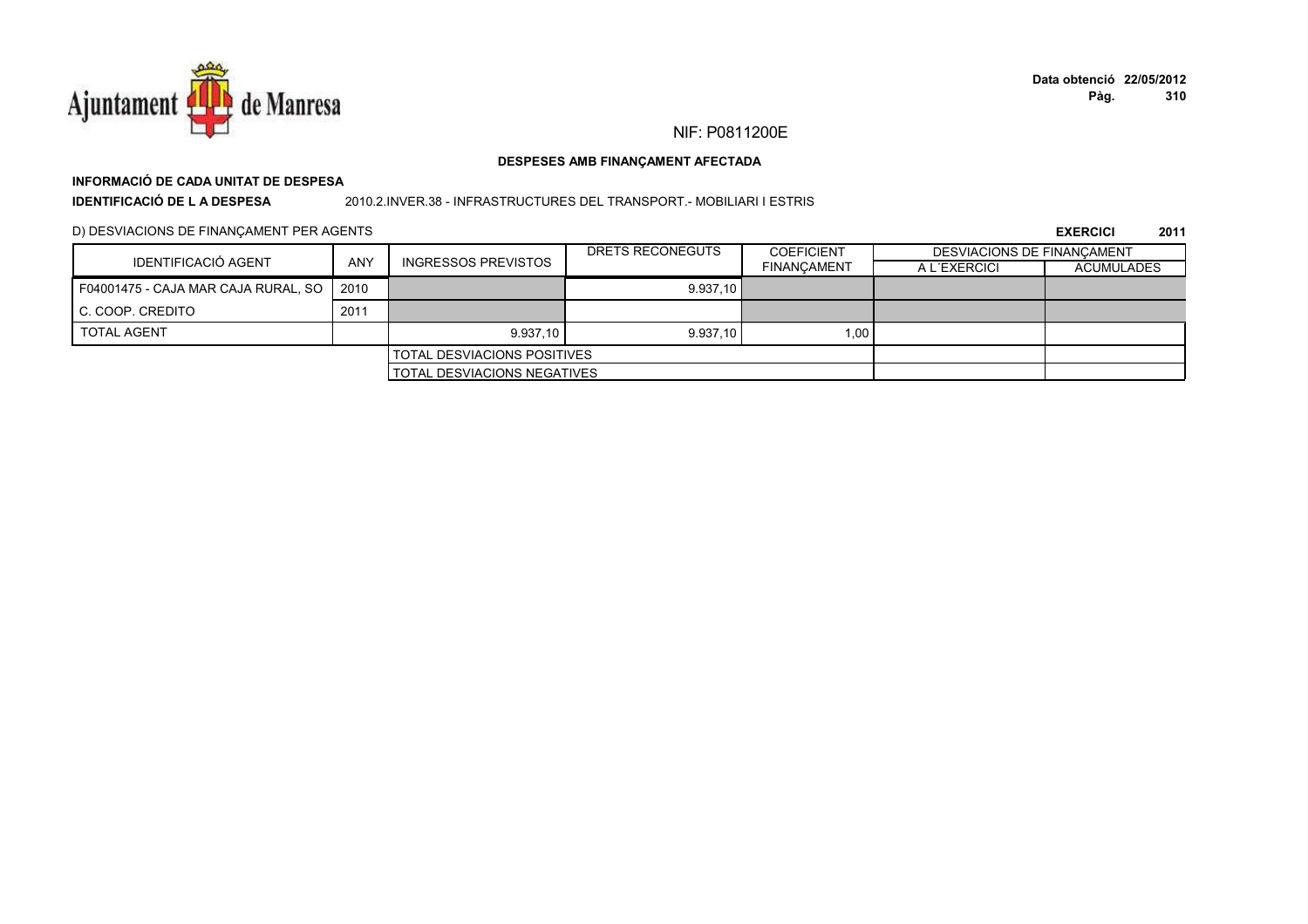

# **INFORMACIÓ DE CADA UNITAT DE DESPESA**

**IDENTIFICACIÓ DE L A DESPE**\$2010.2.INVER.39 - EDIFICIS ADMINISTRATIUS CENTRALS.- MOBILIARI I ESTRIS

### A) DADES GENERALS IDENTIFICATIUS

**EJERCICIO<sup>2011</sup>**

| <b>DATA INICI</b><br>/2010<br>I DURADA<br>5 anvs<br>.00.<br>COEFICIENT FINANCAMENT TOTAL | <b>I APLICACIONES PRESUPUESTARIAS</b><br>.91301 - A llarg termini | <b>I AGENTES FINANCIADORES</b><br>G08169815 - CAIXA D'ESTALVIS DE CATALUNYA |
|------------------------------------------------------------------------------------------|-------------------------------------------------------------------|-----------------------------------------------------------------------------|
|                                                                                          |                                                                   |                                                                             |

# B) GESTIÓ DE LA DESPESA

| <b>ANY</b>   | <b>DESPESES PREVISTES</b> | DESPESA COMPROMESA | <b>OBLIGACIONS</b><br><b>RECONEGUDES</b> | <b>DESPESA PENDENT</b> |
|--------------|---------------------------|--------------------|------------------------------------------|------------------------|
| 2010         |                           |                    | 12.391.90                                |                        |
| 2011         |                           |                    | 46.677,55                                |                        |
| <b>TOTAL</b> | 59.069,45                 | 59.069.45          | 59.069,45                                |                        |

| <b>ANY</b>   | <b>INGRESSOS PREVISTOS</b> | <b>INGRESSOS</b><br><b>COMPROMESOS</b> | DRETS RECONEGUTS | INGRESSOS PENDENTS |
|--------------|----------------------------|----------------------------------------|------------------|--------------------|
| 2010         |                            |                                        | 59.070.16        |                    |
| 2011         |                            |                                        | $-0.71$          |                    |
| <b>TOTAL</b> | 59.069.45                  |                                        | 59.069.45        |                    |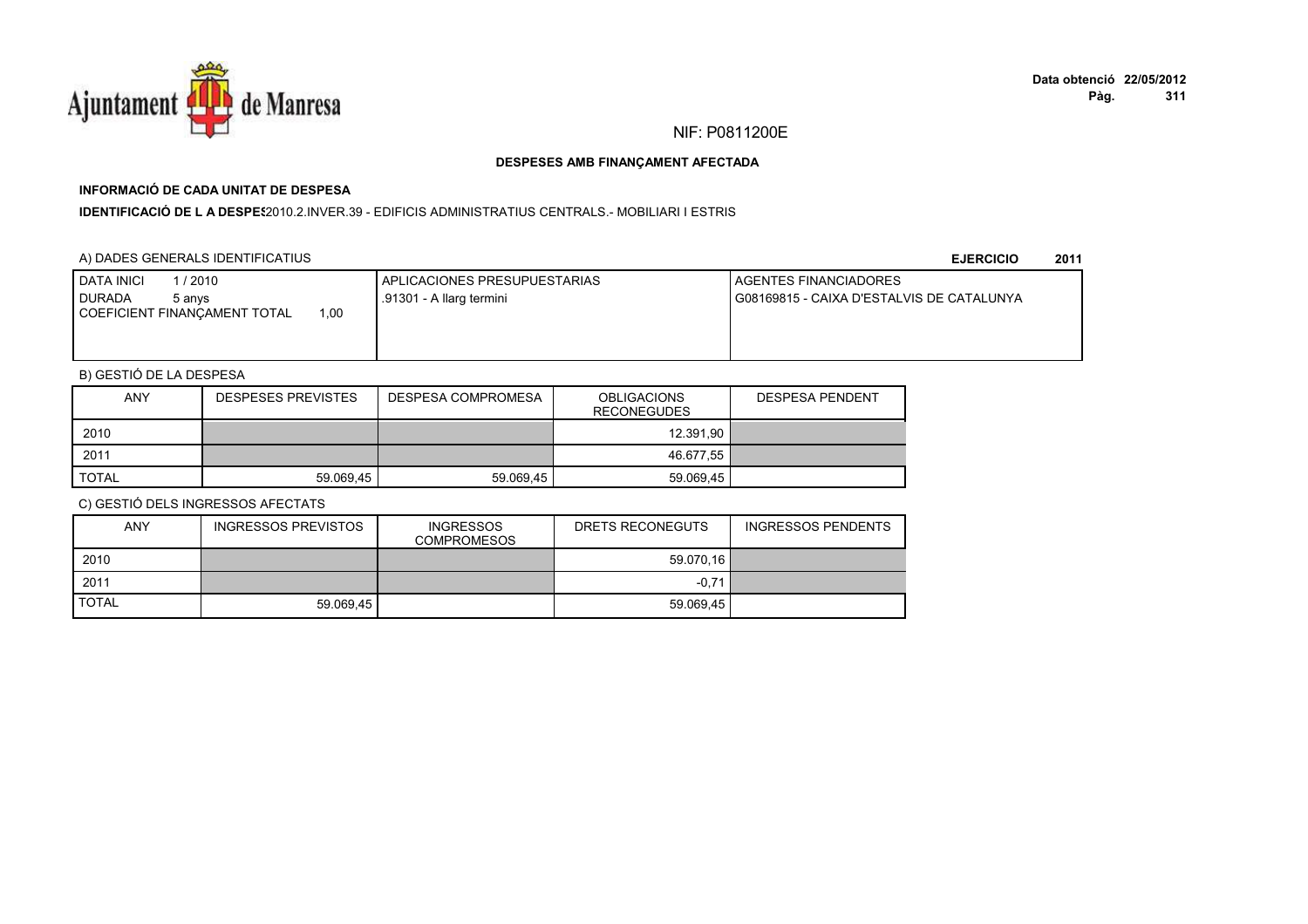

### DESPESES AMB FINANÇAMENT AFECTADA

# INFORMACIÓ DE CADA UNITAT DE DESPESA

**IDENTIFICACIÓ DE LA DESPESA** 

2010.2.INVER.39 - EDIFICIS ADMINISTRATIUS CENTRALS. - MOBILIARI I ESTRIS

D) DESVIACIONS DE FINANÇAMENT PER AGENTS

|                                     | <b>ANY</b><br><b>INGRESSOS PREVISTOS</b> |                                    | DRETS RECONEGUTS | <b>COEFICIENT</b>  | <b>DESVIACIONS DE FINANCAMENT</b> |                   |
|-------------------------------------|------------------------------------------|------------------------------------|------------------|--------------------|-----------------------------------|-------------------|
| IDENTIFICACIÓ AGENT                 |                                          |                                    |                  | <b>FINANCAMENT</b> | A L'EXERCICI                      | <b>ACUMULADES</b> |
| G08169815 - CAIXA D'ESTALVIS DE CAT | 2010                                     |                                    | 59.070.16        |                    |                                   |                   |
| ALUNYA                              | 2011                                     |                                    | $-0,71$          |                    |                                   |                   |
| <b>TOTAL AGENT</b>                  |                                          | 59.069.45                          | 59.069,45        | 1.00               | $-46.678.26$                      |                   |
|                                     |                                          | <b>TOTAL DESVIACIONS POSITIVES</b> |                  |                    |                                   |                   |
| <b>TOTAL DESVIACIONS NEGATIVES</b>  |                                          |                                    | 46.678.26        |                    |                                   |                   |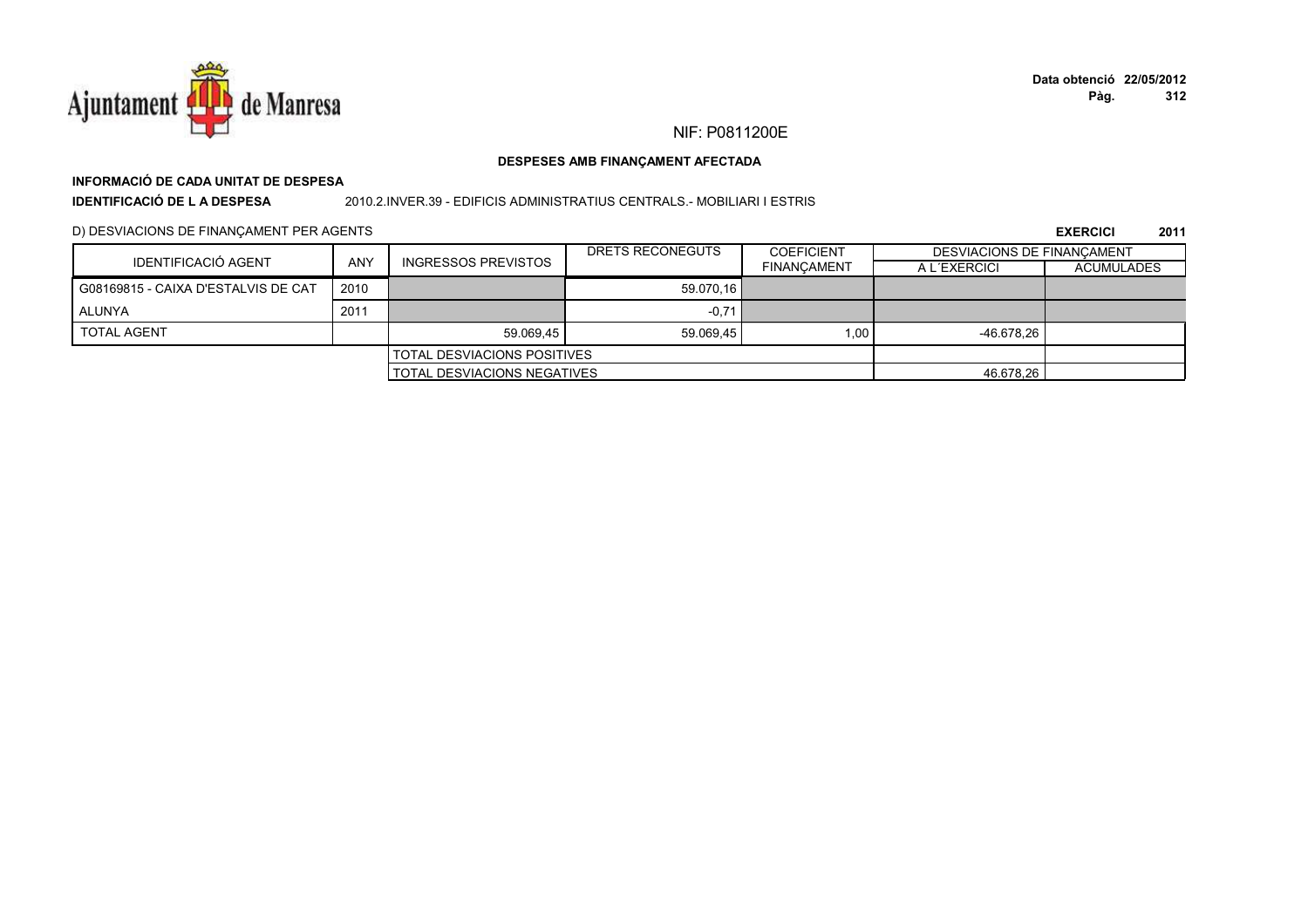

# **INFORMACIÓ DE CADA UNITAT DE DESPESA**

**IDENTIFICACIÓ DE L A DESPES**2010.2.INVER.40 - SISTEMES D'INFORMACIO.- EQUIPS PER A PROCESSOS INFORMACIO. LLICENCIES

### A) DADES GENERALS IDENTIFICATIUS

**EJERCICIO<sup>2011</sup>**

| <b>DATA INICI</b><br>/ 2010<br>I DURADA<br>5 anvs | APLICACIONES PRESUPUESTARIAS<br>.91301 - A llarg termini | <b>I AGENTES FINANCIADORES</b><br>F04001475 - CAJA MAR CAJA RURAL, SOC. COOP. CREDIT |
|---------------------------------------------------|----------------------------------------------------------|--------------------------------------------------------------------------------------|
| 1,00<br>COEFICIENT FINANCAMENT TOTAL              |                                                          |                                                                                      |
|                                                   |                                                          |                                                                                      |

# B) GESTIÓ DE LA DESPESA

| <b>ANY</b>   | <b>DESPESES PREVISTES</b> | DESPESA COMPROMESA | <b>OBLIGACIONS</b><br><b>RECONEGUDES</b> | <b>DESPESA PENDENT</b> |
|--------------|---------------------------|--------------------|------------------------------------------|------------------------|
| 2010         |                           |                    | 49.961.31                                |                        |
| 2011         |                           |                    |                                          |                        |
| <b>TOTAL</b> | 49.961.31                 | 49.961,31          | 49.961.31                                |                        |

| <b>ANY</b>   | INGRESSOS PREVISTOS | <b>INGRESSOS</b><br><b>COMPROMESOS</b> | DRETS RECONEGUTS | <b>INGRESSOS PENDENTS</b> |
|--------------|---------------------|----------------------------------------|------------------|---------------------------|
| 2010         |                     |                                        | 49.961.31        |                           |
| 2011         |                     |                                        |                  |                           |
| <b>TOTAL</b> | 49.961.31           |                                        | 49.961.31        |                           |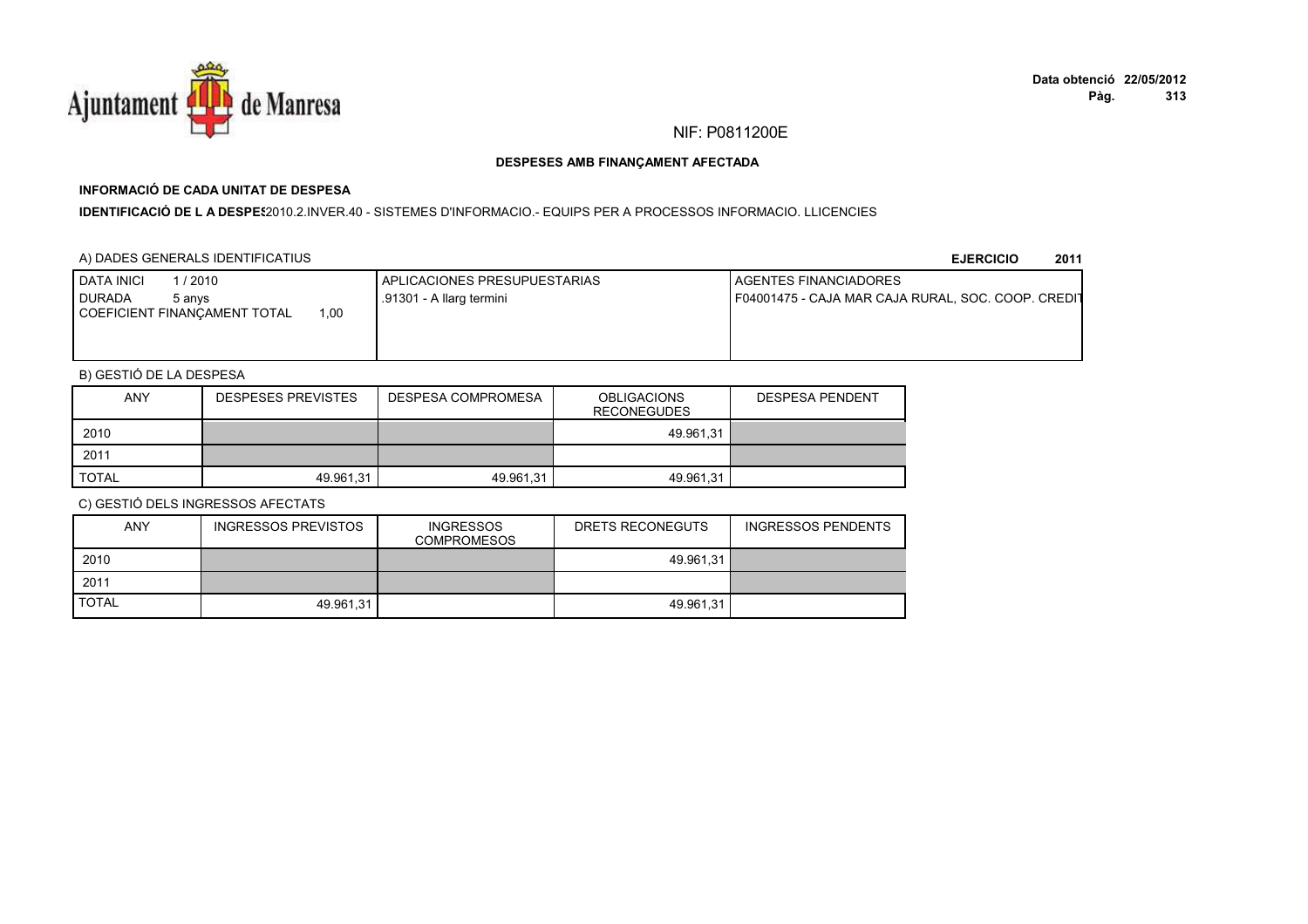

### DESPESES AMB FINANÇAMENT AFECTADA

# INFORMACIÓ DE CADA UNITAT DE DESPESA

**IDENTIFICACIÓ DE L A DESPESA** 

2010.2.INVER.40 - SISTEMES D'INFORMACIO. - EQUIPS PER A PROCESSOS INFORMACIO. LLICENCIES

D) DESVIACIONS DE FINANÇAMENT PER AGENTS

|                                     | <b>ANY</b> |                                    | DRETS RECONEGUTS | <b>COEFICIENT</b>  | DESVIACIONS DE FINANCAMENT |                   |
|-------------------------------------|------------|------------------------------------|------------------|--------------------|----------------------------|-------------------|
| IDENTIFICACIÓ AGENT                 |            | <b>INGRESSOS PREVISTOS</b>         |                  | <b>FINANCAMENT</b> | A L'EXERCICI               | <b>ACUMULADES</b> |
| F04001475 - CAJA MAR CAJA RURAL, SO | 2010       |                                    | 49.961.31        |                    |                            |                   |
| C. COOP. CREDITO                    | 2011       |                                    |                  |                    |                            |                   |
| <b>TOTAL AGENT</b>                  |            | 49.961.31                          | 49.961.31        | 1,00               |                            |                   |
|                                     |            | <b>TOTAL DESVIACIONS POSITIVES</b> |                  |                    |                            |                   |
|                                     |            | <b>TOTAL DESVIACIONS NEGATIVES</b> |                  |                    |                            |                   |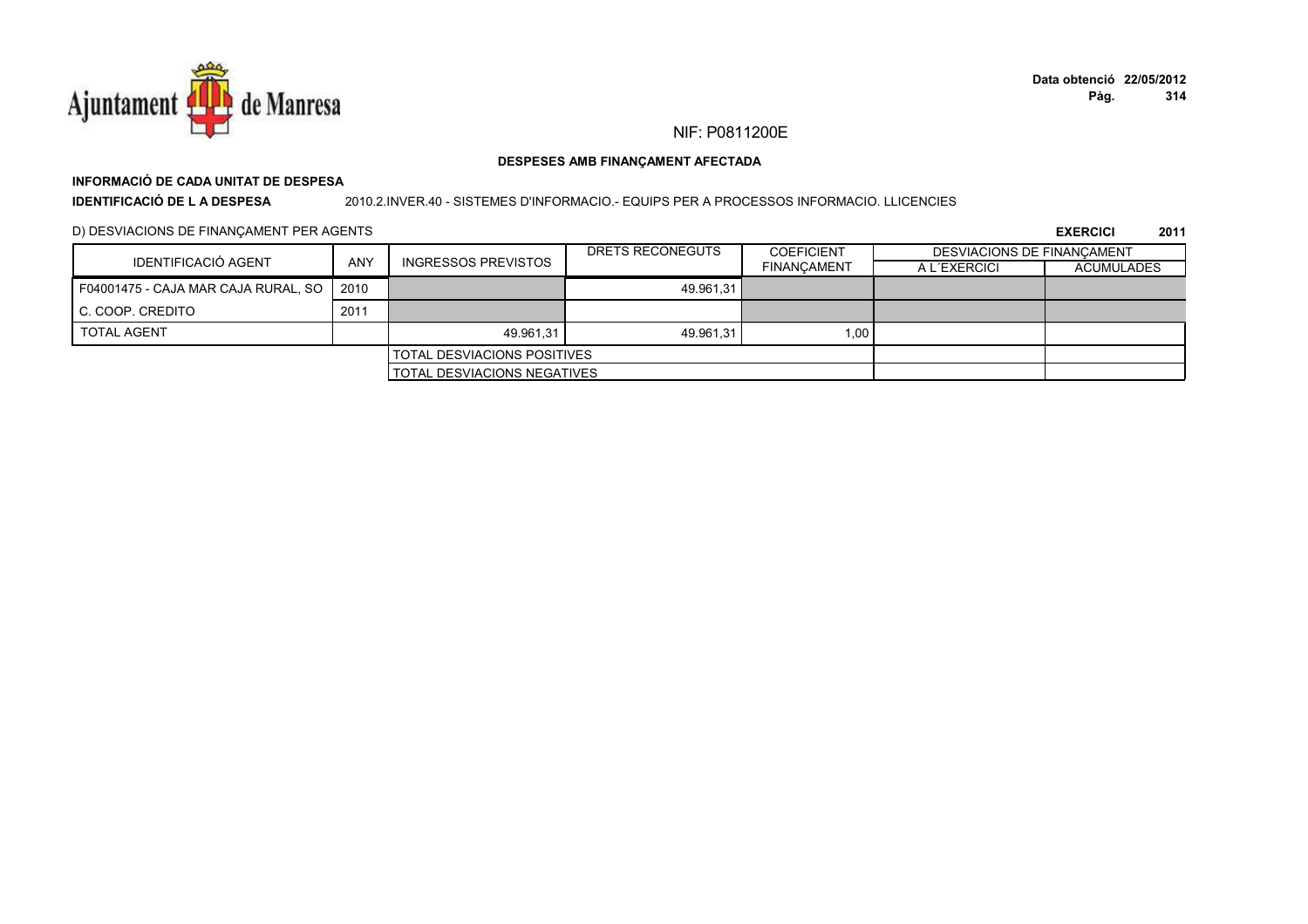

# **INFORMACIÓ DE CADA UNITAT DE DESPESA**

I**DENTIFICACIÓ DE L A DESPE**\$2010.2.INVER.41 - MANTENIMENT PARCS I JARDINS.- EDIFICIS I ALTRES CONSTRUCCIONS

### A) DADES GENERALS IDENTIFICATIUS

**EJERCICIO<sup>2011</sup>**

| <b>I DATA INICI</b><br>1 / 2010<br>I DURADA<br>5 anvs<br>00.1<br>COEFICIENT FINANCAMENT TOTAL | APLICACIONES PRESUPUESTARIAS<br>.91301 - A llarg termini | <b>I AGENTES FINANCIADORES</b><br>G08169815 - CAIXA D'ESTALVIS DE CATALUNYA |
|-----------------------------------------------------------------------------------------------|----------------------------------------------------------|-----------------------------------------------------------------------------|
|                                                                                               |                                                          |                                                                             |

# B) GESTIÓ DE LA DESPESA

| <b>ANY</b>   | <b>DESPESES PREVISTES</b> | DESPESA COMPROMESA | <b>OBLIGACIONS</b><br><b>RECONEGUDES</b> | <b>DESPESA PENDENT</b> |
|--------------|---------------------------|--------------------|------------------------------------------|------------------------|
| 2010         |                           |                    | 7.497,31                                 |                        |
| 2011         |                           |                    | .999.63                                  |                        |
| <b>TOTAL</b> | 9.496.94                  | 9.496.94           | 9.496.94                                 |                        |

| <b>ANY</b>   | <b>INGRESSOS PREVISTOS</b> | <b>INGRESSOS</b><br><b>COMPROMESOS</b> | DRETS RECONEGUTS | INGRESSOS PENDENTS |
|--------------|----------------------------|----------------------------------------|------------------|--------------------|
| 2010         |                            |                                        | 9.496.94         |                    |
| 2011         |                            |                                        |                  |                    |
| <b>TOTAL</b> | 9.496.94                   |                                        | 9.496.94         |                    |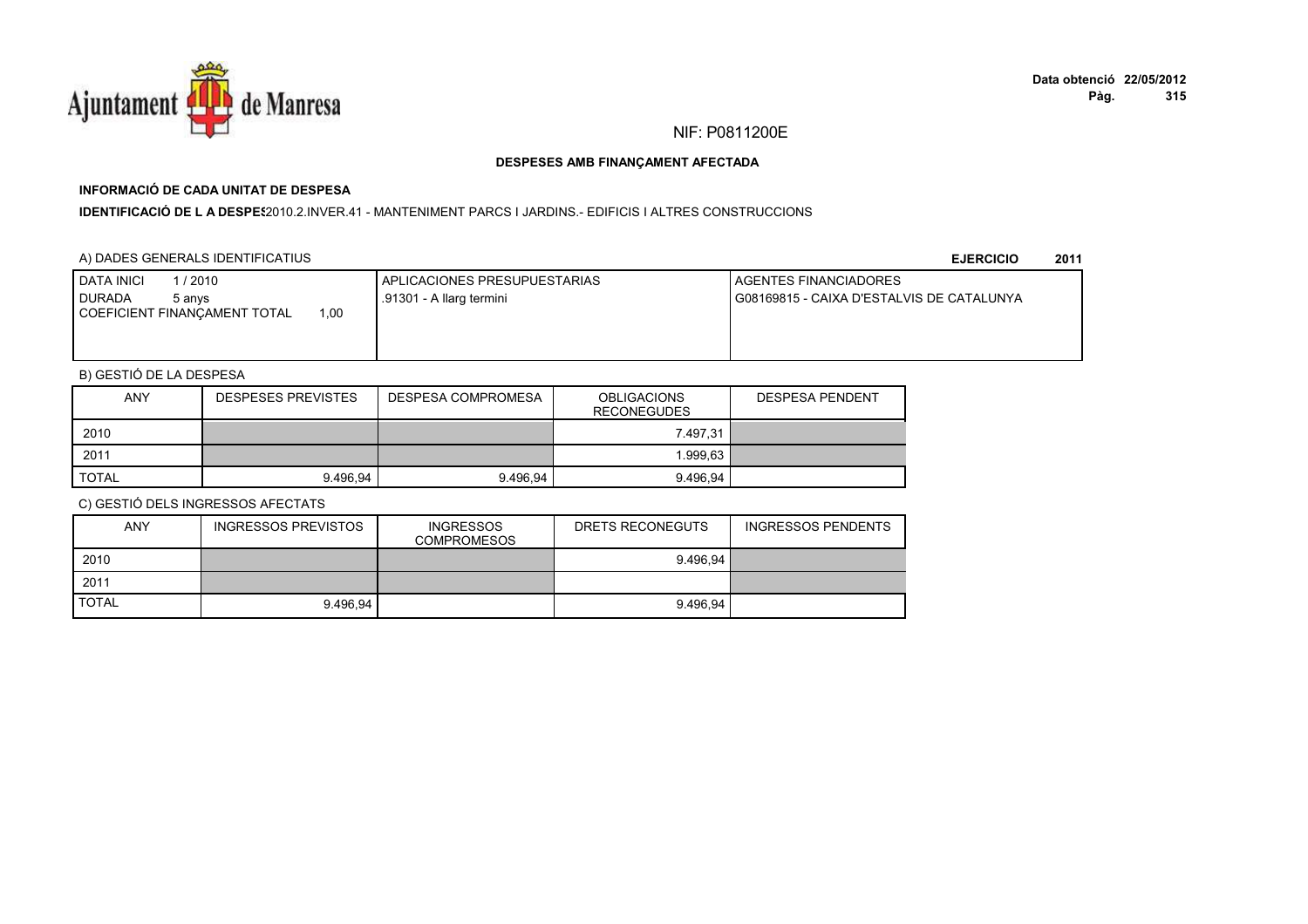

### DESPESES AMB FINANÇAMENT AFECTADA

# INFORMACIÓ DE CADA UNITAT DE DESPESA

**IDENTIFICACIÓ DE LA DESPESA** 

### 2010.2.INVER.41 - MANTENIMENT PARCS I JARDINS.- EDIFICIS I ALTRES CONSTRUCCIONS

D) DESVIACIONS DE FINANÇAMENT PER AGENTS

|                                     |      |                                      | DRETS RECONEGUTS | <b>COEFICIENT</b>  | <b>DESVIACIONS DE FINANCAMENT</b> |                   |
|-------------------------------------|------|--------------------------------------|------------------|--------------------|-----------------------------------|-------------------|
| IDENTIFICACIÓ AGENT                 | ANY  | <b>INGRESSOS PREVISTOS</b>           |                  | <b>FINANCAMENT</b> | A L'EXERCICI                      | <b>ACUMULADES</b> |
| G08169815 - CAIXA D'ESTALVIS DE CAT | 2010 |                                      | 9.496.94         |                    |                                   |                   |
| ALUNYA                              | 2011 |                                      |                  |                    |                                   |                   |
| <b>TOTAL AGENT</b>                  |      | 9.496.94                             | 9.496.94         | 1.00               | $-1.999.63$                       |                   |
| <b>TOTAL DESVIACIONS POSITIVES</b>  |      |                                      |                  |                    |                                   |                   |
|                                     |      | <b>I TOTAL DESVIACIONS NEGATIVES</b> |                  |                    | 1.999,63                          |                   |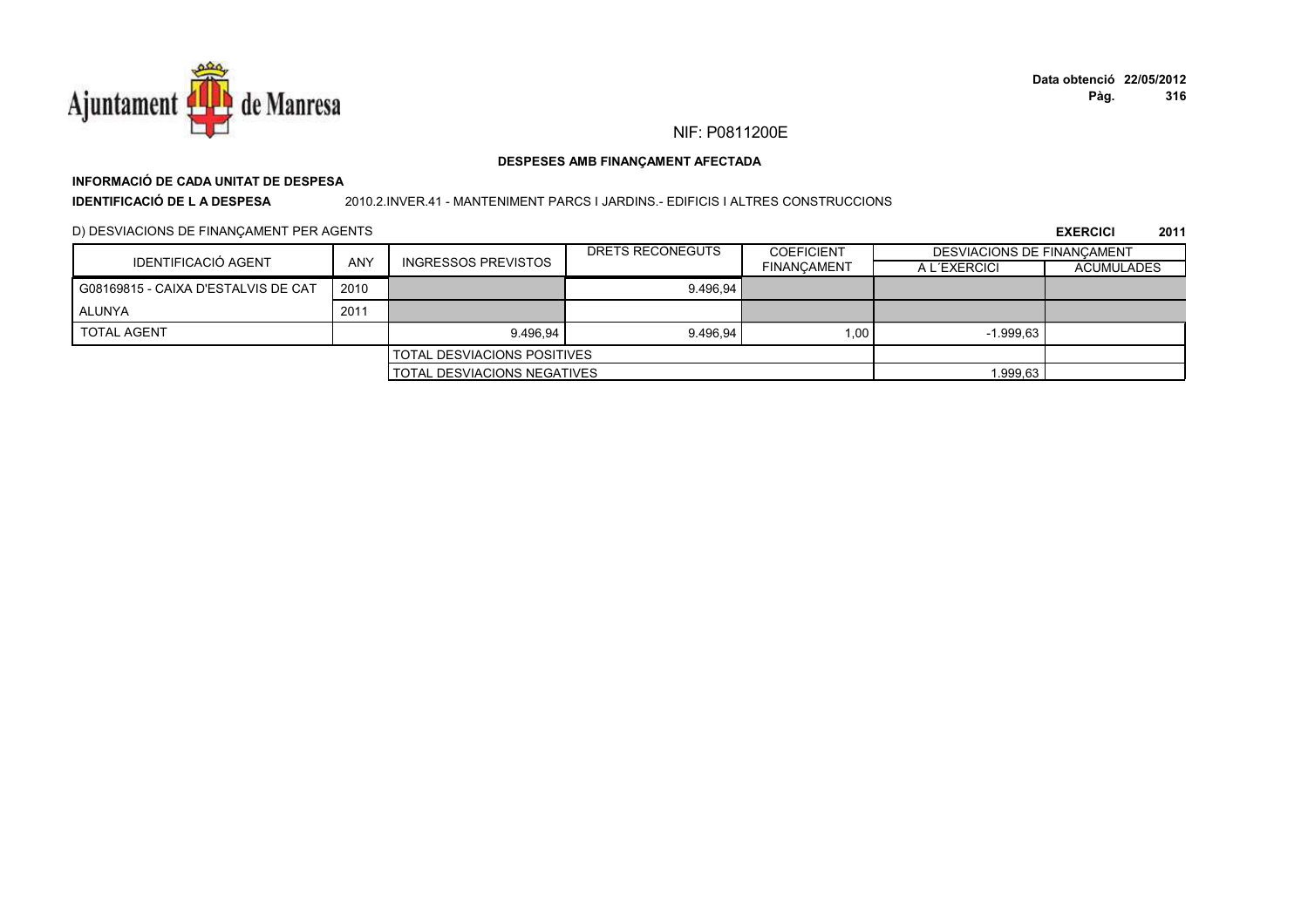

# **INFORMACIÓ DE CADA UNITAT DE DESPESA**

**IDENTIFICACIÓ DE L A DESPES**2010.2.INVER.42 - CENTRES OBERTS.- EDIFICIS I ALTRES CONSTRUCCIONS

### A) DADES GENERALS IDENTIFICATIUS

**EJERCICIO<sup>2011</sup>**

| <b>I DATA INICI</b><br>l / 2010<br><b>DURADA</b><br>5 anvs<br>1.00<br>I COEFICIENT FINANCAMENT TOTAL | I APLICACIONES PRESUPUESTARIAS<br>.91301 - A llarg termini<br>l .75081 - Subvenció Pla de Barris | <b>I AGENTES FINANCIADORES</b><br>I G08169815 - CAIXA D'ESTALVIS DE CATALUNYA<br>I S0811001G - GENERALITAT DE CATALUNYA |
|------------------------------------------------------------------------------------------------------|--------------------------------------------------------------------------------------------------|-------------------------------------------------------------------------------------------------------------------------|
|                                                                                                      |                                                                                                  |                                                                                                                         |

# B) GESTIÓ DE LA DESPESA

| <b>ANY</b>   | <b>DESPESES PREVISTES</b> | <b>DESPESA COMPROMESA</b> | <b>OBLIGACIONS</b><br><b>RECONEGUDES</b> | <b>DESPESA PENDENT</b> |
|--------------|---------------------------|---------------------------|------------------------------------------|------------------------|
| 2010         |                           |                           | 15.997.80                                |                        |
| 2011         |                           |                           | 224.001,54                               |                        |
| <b>TOTAL</b> | 240.000,00                | 239.999,34                | 239.999,34                               | 0.66                   |

| <b>ANY</b>   | <b>INGRESSOS PREVISTOS</b> | <b>INGRESSOS</b><br><b>COMPROMESOS</b> | DRETS RECONEGUTS | <b>INGRESSOS PENDENTS</b> |
|--------------|----------------------------|----------------------------------------|------------------|---------------------------|
| 2010         |                            |                                        | 240.000,00       |                           |
| 2011         |                            |                                        |                  |                           |
| <b>TOTAL</b> | 240.000.00                 |                                        | 240.000.00       |                           |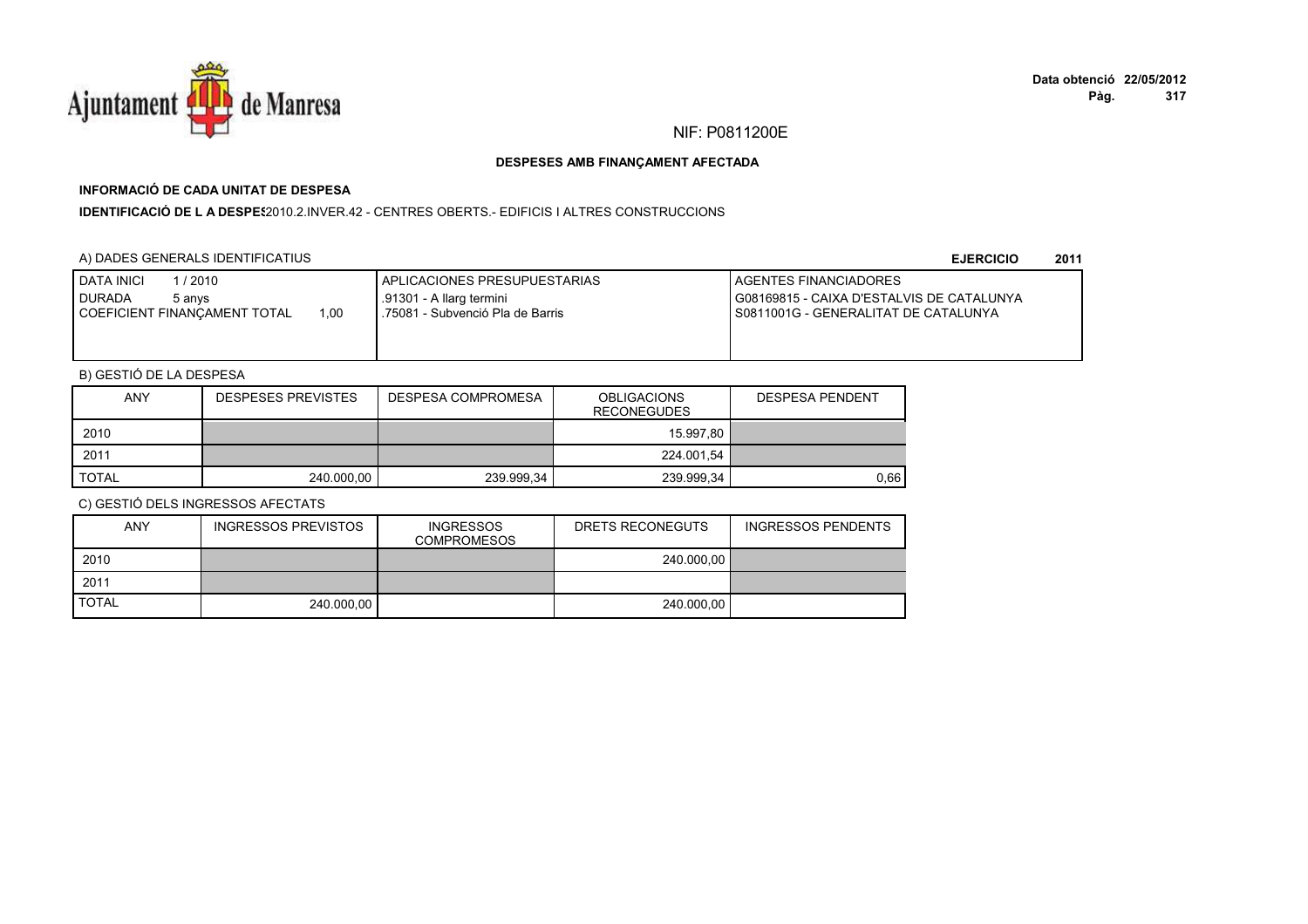

### DESPESES AMB FINANÇAMENT AFECTADA

# INFORMACIÓ DE CADA UNITAT DE DESPESA

**IDENTIFICACIÓ DE LA DESPESA** 

### 2010.2.INVER.42 - CENTRES OBERTS.- EDIFICIS I ALTRES CONSTRUCCIONS

### D) DESVIACIONS DE FINANÇAMENT PER AGENTS

|                                           |            |                                    | DRETS RECONEGUTS | <b>COEFICIENT</b>  | DESVIACIONS DE FINANCAMENT |                   |
|-------------------------------------------|------------|------------------------------------|------------------|--------------------|----------------------------|-------------------|
| <b>IDENTIFICACIÓ AGENT</b>                | <b>ANY</b> | <b>INGRESSOS PREVISTOS</b>         |                  | <b>FINANÇAMENT</b> | A L'EXERCICI               | <b>ACUMULADES</b> |
| G08169815 - CAIXA D'ESTALVIS DE CAT       | 2010       |                                    | 120.000.00       |                    |                            |                   |
| <b>ALUNYA</b>                             | 2011       |                                    |                  |                    |                            |                   |
| <b>TOTAL AGENT</b>                        |            | 120,000.00                         | 120,000.00       | 0,50               | $-112.000.77$              | 0,33              |
| S0811001G - GENERALITAT DE CATALUN   2010 |            |                                    | 120,000.00       |                    |                            |                   |
|                                           | 2011       |                                    |                  |                    |                            |                   |
| <b>TOTAL AGENT</b>                        |            | 120,000.00                         | 120.000,00       | 0,50               | $-112.000.77$              | 0,33              |
|                                           |            | <b>TOTAL DESVIACIONS POSITIVES</b> |                  |                    |                            | 0,66              |
|                                           |            | TOTAL DESVIACIONS NEGATIVES        |                  |                    | 224.001,54                 |                   |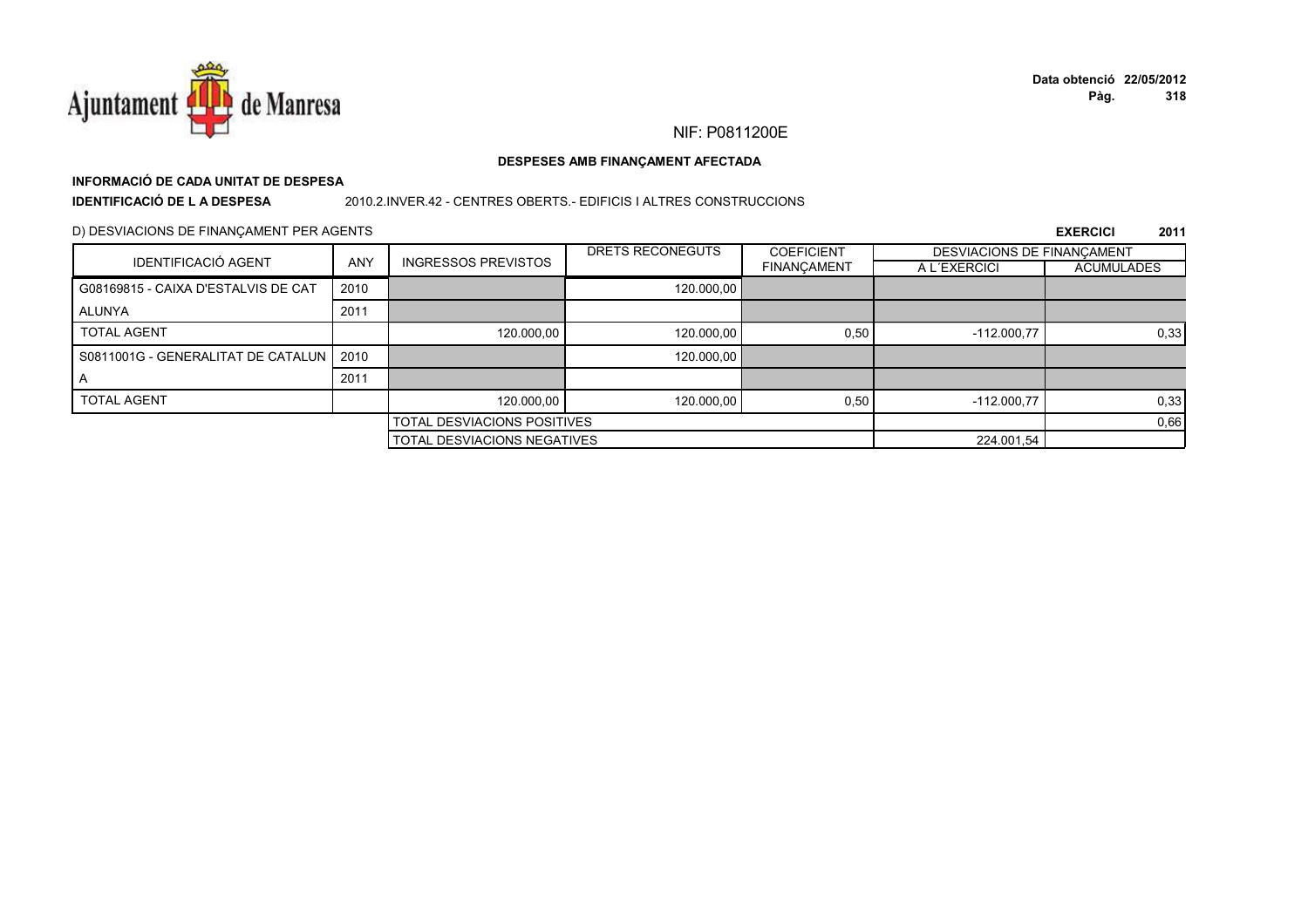

# **INFORMACIÓ DE CADA UNITAT DE DESPESA**

I**DENTIFICACIÓ DE L A DESPES**2010.2.INVER.43 - CENTRES EDUCACIO INFANTIL I PRIMARIA.-EDIFICIS I ALTRES CONSTRUCCIONS

### A) DADES GENERALS IDENTIFICATIUS

**EJERCICIO<sup>2011</sup>**

| <b>I DATA INICI</b><br>1 / 2010<br>I DURADA<br>5 anvs<br>00.1<br>COEFICIENT FINANCAMENT TOTAL | APLICACIONES PRESUPUESTARIAS<br>.91301 - A llarg termini | <b>I AGENTES FINANCIADORES</b><br>G08169815 - CAIXA D'ESTALVIS DE CATALUNYA |
|-----------------------------------------------------------------------------------------------|----------------------------------------------------------|-----------------------------------------------------------------------------|
|                                                                                               |                                                          |                                                                             |

# B) GESTIÓ DE LA DESPESA

| ANY          | <b>DESPESES PREVISTES</b> | DESPESA COMPROMESA | <b>OBLIGACIONS</b><br><b>RECONEGUDES</b> | DESPESA PENDENT |
|--------------|---------------------------|--------------------|------------------------------------------|-----------------|
| 2010         |                           |                    | 40.884.76                                |                 |
| 2011         |                           |                    | 87.905.05                                |                 |
| <b>TOTAL</b> | 136.401,85                | 136.401,85         | 128.789.81                               | 7.612.04        |

| <b>ANY</b>   | INGRESSOS PREVISTOS | <b>INGRESSOS</b><br><b>COMPROMESOS</b> | DRETS RECONEGUTS | <b>INGRESSOS PENDENTS</b> |
|--------------|---------------------|----------------------------------------|------------------|---------------------------|
| 2010         |                     |                                        | 136.401.85       |                           |
| 2011         |                     |                                        |                  |                           |
| <b>TOTAL</b> | 136.401.85          |                                        | 136.401.85       |                           |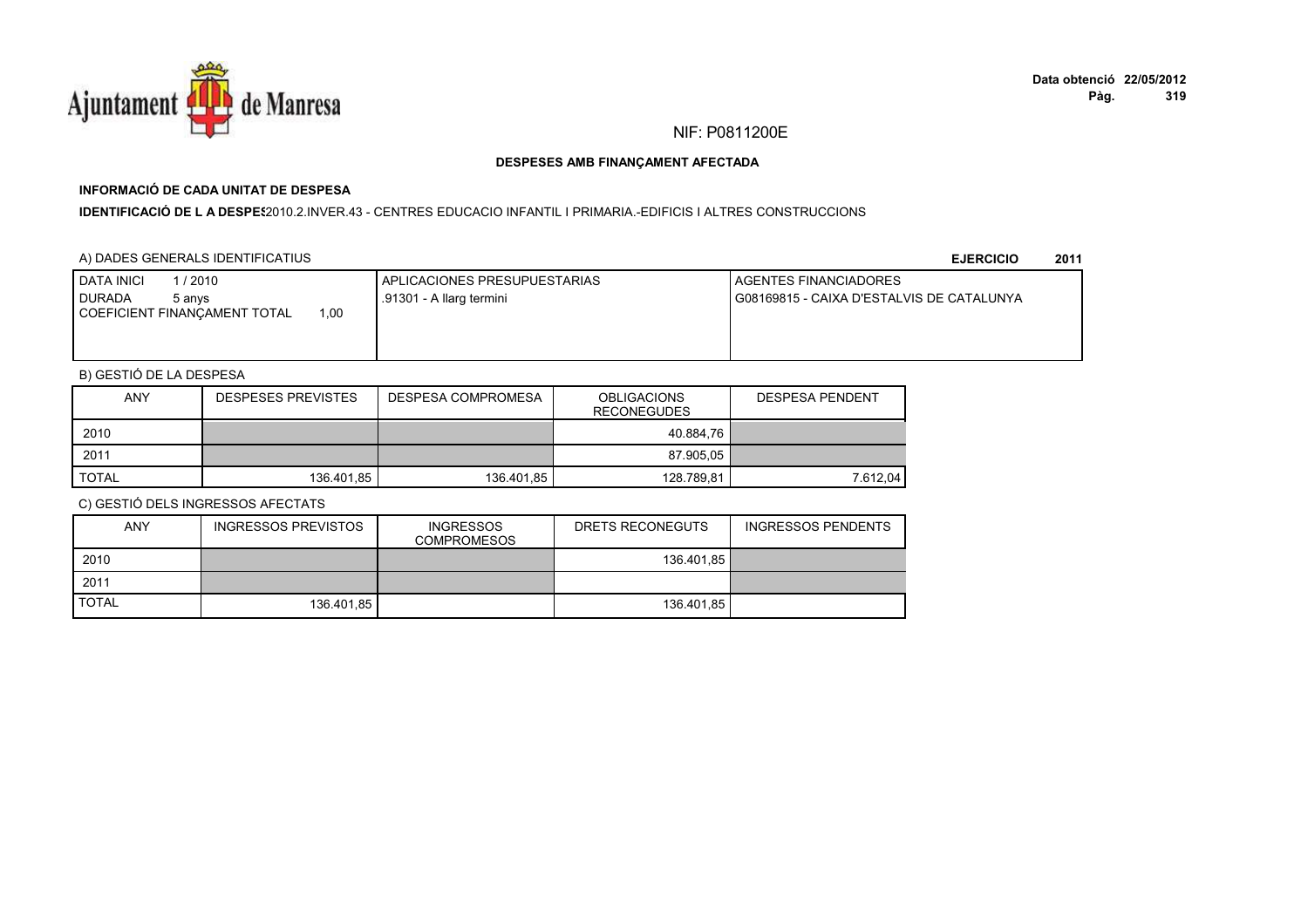

# **INFORMACIÓ DE CADA UNITAT DE DESPESA**

**IDENTIFICACIÓ DE L A DESPESA**

2010.2.INVER.43 - CENTRES EDUCACIO INFANTIL I PRIMARIA.-EDIFICIS I ALTRES CONSTRUCCIONS

D) DESVIACIONS DE FINANÇAMENT PER AGENTS

|                                      |            |                            | DRETS RECONEGUTS | <b>COEFICIENT</b>  | <b>DESVIACIONS DE FINANCAMENT</b> |                   |
|--------------------------------------|------------|----------------------------|------------------|--------------------|-----------------------------------|-------------------|
| IDENTIFICACIÓ AGENT                  | <b>ANY</b> | <b>INGRESSOS PREVISTOS</b> |                  | <b>FINANCAMENT</b> | A L'EXERCICI                      | <b>ACUMULADES</b> |
| G08169815 - CAIXA D'ESTALVIS DE CAT  | 2010       |                            | 136.401,85       |                    |                                   |                   |
| ALUNYA                               | 2011       |                            |                  |                    |                                   |                   |
| <b>TOTAL AGENT</b>                   |            | 136.401.85                 | 136.401.85       | 1.00               | $-87.905.05$                      | 7.612,04          |
| <b>TOTAL DESVIACIONS POSITIVES</b>   |            |                            |                  |                    |                                   | 7.612,04          |
| <b>I TOTAL DESVIACIONS NEGATIVES</b> |            |                            | 87.905,05        |                    |                                   |                   |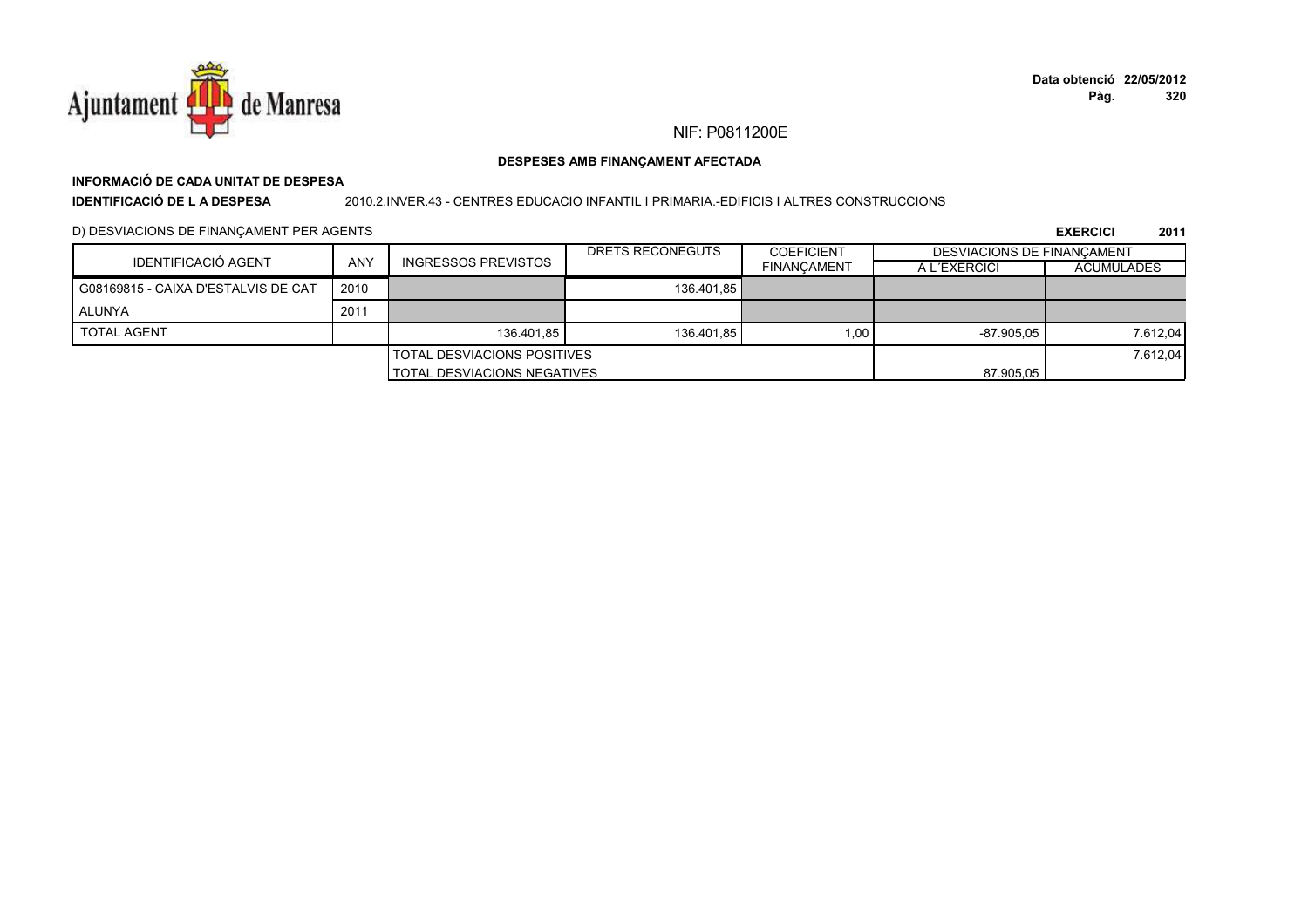

## **INFORMACIÓ DE CADA UNITAT DE DESPESA**

**IDENTIFICACIÓ DE L A DESPES**2010.2.INVER.44 - MILLORES I MANTENIMENT EXTRAORDINARI.- EDIFICIS I ALTRES CONSTRUCCIONS

### A) DADES GENERALS IDENTIFICATIUS

**EJERCICIO<sup>2011</sup>**

| <b>DATA INICI</b><br>/ 2010            | I APLICACIONES PRESUPUESTARIAS                  | <b>I AGENTES FINANCIADORES</b>            |
|----------------------------------------|-------------------------------------------------|-------------------------------------------|
| DURADA<br>5 anvs                       | .76100 - Diputació de Barcelona                 | P0800000B - DIPUTACIO DE BARCELONA        |
| 1.00<br>I COEFICIENT FINANCAMENT TOTAL | .75080 - Altres transf. de capital de la GENCAT | I S0811001G - GENERALITAT DE CATALUNYA    |
|                                        | .91301 - A llarg termini                        | G08169815 - CAIXA D'ESTALVIS DE CATALUNYA |
|                                        |                                                 |                                           |

# B) GESTIÓ DE LA DESPESA

| <b>ANY</b>   | <b>DESPESES PREVISTES</b> | <b>DESPESA COMPROMESA</b> | <b>OBLIGACIONS</b><br><b>RECONEGUDES</b> | <b>DESPESA PENDENT</b> |
|--------------|---------------------------|---------------------------|------------------------------------------|------------------------|
| 2010         |                           |                           |                                          |                        |
| 2011         |                           |                           |                                          |                        |
| <b>TOTAL</b> | 1.309.759,53              |                           |                                          | 1.309.759,53           |

| <b>ANY</b>   | INGRESSOS PREVISTOS | <b>INGRESSOS</b><br><b>COMPROMESOS</b> | DRETS RECONEGUTS | INGRESSOS PENDENTS |
|--------------|---------------------|----------------------------------------|------------------|--------------------|
| 2010         |                     |                                        | 309.759.53       |                    |
| 2011         |                     |                                        |                  |                    |
| <b>TOTAL</b> | 1.309.759.53        | 1.000.000.00                           | 309.759.53       | 1.000.000.00       |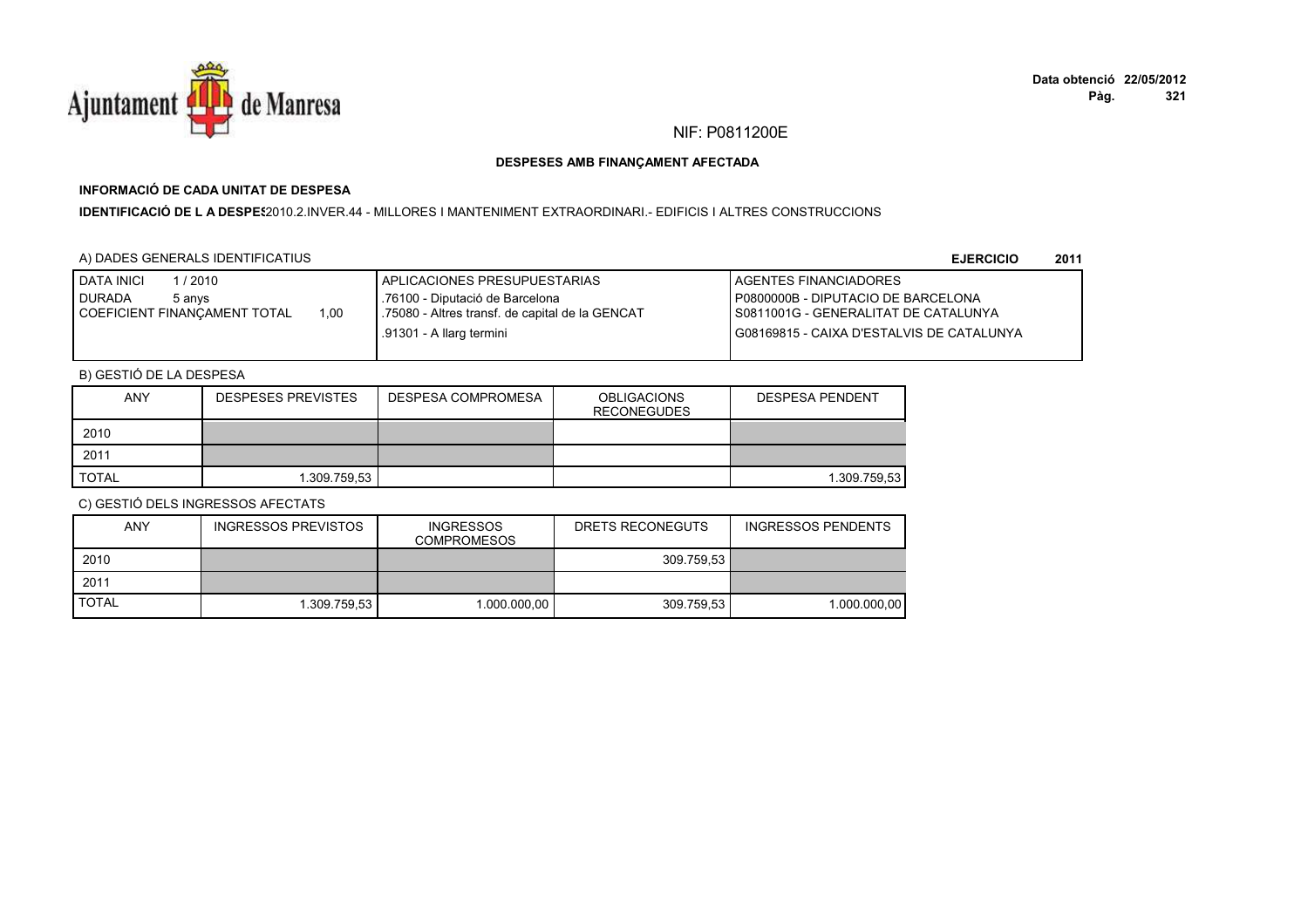

### DESPESES AMB FINANÇAMENT AFECTADA

# INFORMACIÓ DE CADA UNITAT DE DESPESA

**IDENTIFICACIÓ DE LA DESPESA** 

### 2010.2.INVER.44 - MILLORES I MANTENIMENT EXTRAORDINARI.- EDIFICIS I ALTRES CONSTRUCCIONS

### D) DESVIACIONS DE FINANÇAMENT PER AGENTS

|                                     |                                    |                                    | DRETS RECONEGUTS | <b>COEFICIENT</b>  | DESVIACIONS DE FINANCAMENT |                   |
|-------------------------------------|------------------------------------|------------------------------------|------------------|--------------------|----------------------------|-------------------|
| <b>IDENTIFICACIÓ AGENT</b>          | <b>ANY</b>                         | <b>INGRESSOS PREVISTOS</b>         |                  | <b>FINANÇAMENT</b> | A L'EXERCICI               | <b>ACUMULADES</b> |
| G08169815 - CAIXA D'ESTALVIS DE CAT | 2010                               |                                    | 22.199,32        |                    |                            |                   |
| ALUNYA                              | 2011                               |                                    |                  |                    |                            |                   |
| <b>TOTAL AGENT</b>                  |                                    | 22.199,32                          | 22.199,32        | 0,02               |                            | 22.199,32         |
| P0800000B - DIPUTACIO DE BARCELONA  | 2010                               |                                    | 287.560,21       |                    |                            |                   |
|                                     | 2011                               |                                    |                  |                    |                            |                   |
| <b>TOTAL AGENT</b>                  |                                    | 287.560,21                         | 287.560,21       | 0,22               |                            | 287.560,21        |
| S0811001G - GENERALITAT DE CATALUN  | 2010                               |                                    |                  |                    |                            |                   |
| $\overline{\mathsf{A}}$             | 2011                               |                                    |                  |                    |                            |                   |
| <b>TOTAL AGENT</b>                  |                                    | 1.000.000,00                       |                  | 0,76               |                            |                   |
|                                     | <b>TOTAL DESVIACIONS POSITIVES</b> |                                    |                  |                    | 309.759,53                 |                   |
|                                     |                                    | <b>TOTAL DESVIACIONS NEGATIVES</b> |                  |                    |                            |                   |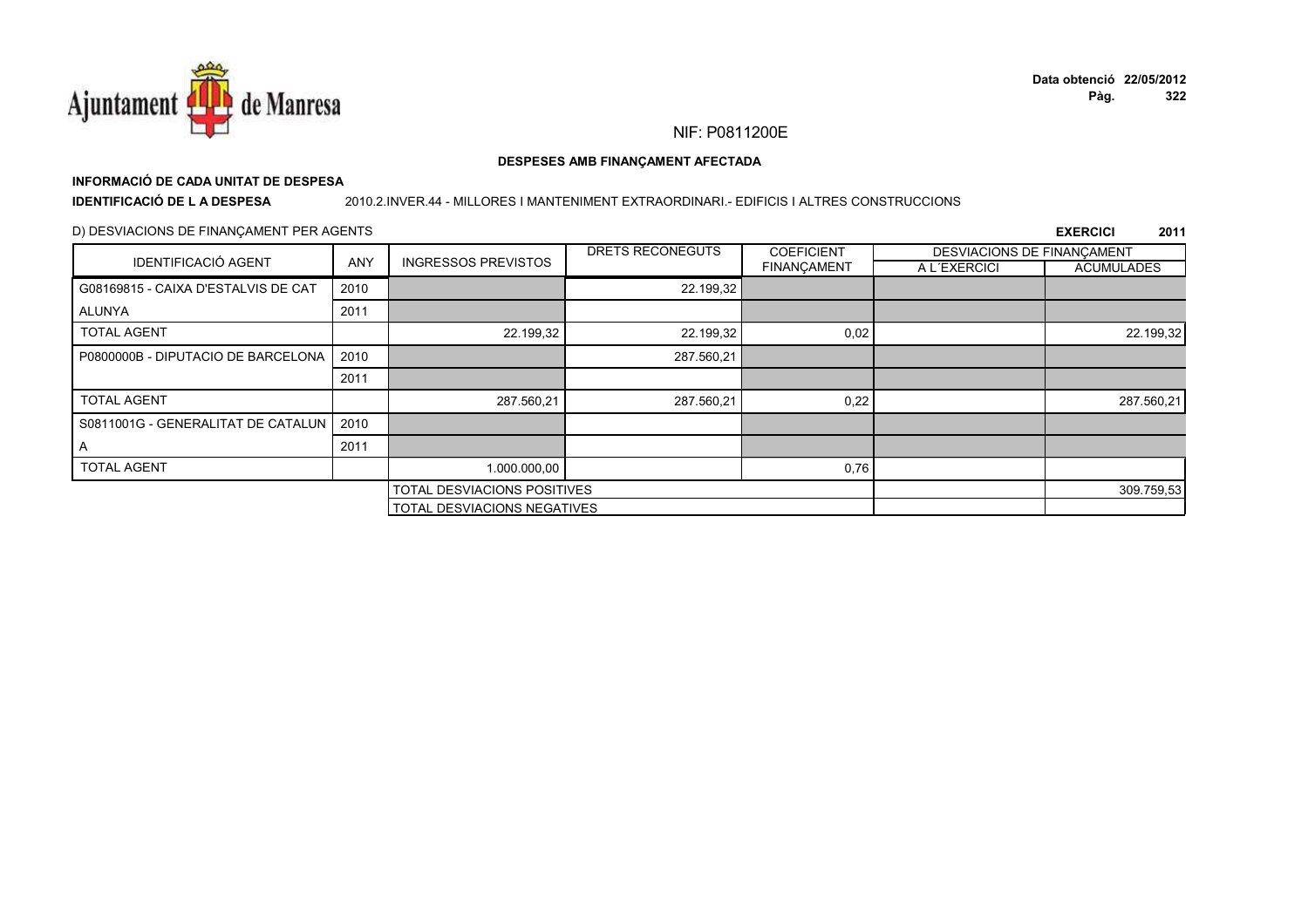

# **INFORMACIÓ DE CADA UNITAT DE DESPESA**

I**DENTIFICACIÓ DE L A DESPE**\$2010.2.INVER.46 - ATENCIO SOCIAL BASICA.- EDIFICIS I ALTRES CONSTRUCCIONS

### A) DADES GENERALS IDENTIFICATIUS

**EJERCICIO<sup>2011</sup>**

| <b>I DATA INICI</b><br>/ 2010<br><b>I DURADA</b><br>5 anvs<br>.00<br>COEFICIENT FINANCAMENT TOTAL | APLICACIONES PRESUPUESTARIAS<br>.91301 - A llarg termini | <b>I AGENTES FINANCIADORES</b><br>I G08169815 - CAIXA D'ESTALVIS DE CATALUNYA |
|---------------------------------------------------------------------------------------------------|----------------------------------------------------------|-------------------------------------------------------------------------------|
|                                                                                                   |                                                          |                                                                               |

# B) GESTIÓ DE LA DESPESA

| <b>ANY</b> | <b>DESPESES PREVISTES</b> | <b>DESPESA COMPROMESA</b> | <b>OBLIGACIONS</b><br><b>RECONEGUDES</b> | <b>DESPESA PENDENT</b> |
|------------|---------------------------|---------------------------|------------------------------------------|------------------------|
| 2010       |                           |                           |                                          |                        |
| 2011       |                           |                           | 2.062,64                                 |                        |
| TOTAL      | 2.062.64                  | 2.062.64                  | 2.062,64                                 |                        |

| ANY          | <b>INGRESSOS PREVISTOS</b> | <b>INGRESSOS</b><br><b>COMPROMESOS</b> | DRETS RECONEGUTS | INGRESSOS PENDENTS |
|--------------|----------------------------|----------------------------------------|------------------|--------------------|
| 2010         |                            |                                        | 2.999.56         |                    |
| 2011         |                            |                                        | $-936.92$        |                    |
| <b>TOTAL</b> | 2.062.64                   |                                        | 2.062.64         |                    |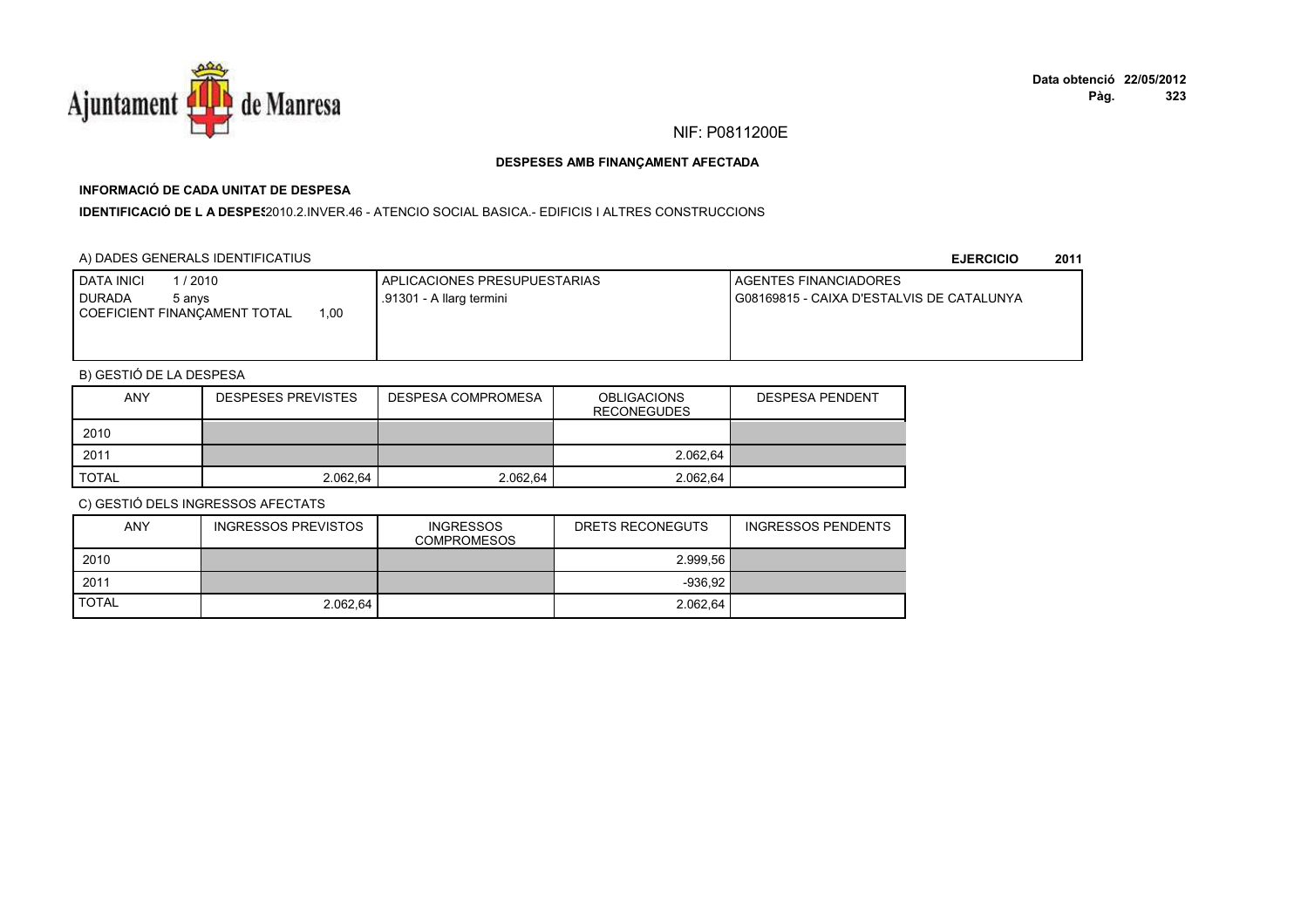

# **INFORMACIÓ DE CADA UNITAT DE DESPESA**

**IDENTIFICACIÓ DE L A DESPESA**

### 2010.2.INVER.46 - ATENCIO SOCIAL BASICA.- EDIFICIS I ALTRES CONSTRUCCIONS

D) DESVIACIONS DE FINANÇAMENT PER AGENTS

|                                     |      |                                    | DRETS RECONEGUTS | <b>COEFICIENT</b>  | <b>DESVIACIONS DE FINANCAMENT</b> |                   |
|-------------------------------------|------|------------------------------------|------------------|--------------------|-----------------------------------|-------------------|
| IDENTIFICACIÓ AGENT                 | ANY  | <b>INGRESSOS PREVISTOS</b>         |                  | <b>FINANCAMENT</b> | A L'EXERCICI                      | <b>ACUMULADES</b> |
| G08169815 - CAIXA D'ESTALVIS DE CAT | 2010 |                                    | 2.999.56         |                    |                                   |                   |
| ALUNYA                              | 2011 |                                    | $-936,92$        |                    |                                   |                   |
| <b>TOTAL AGENT</b>                  |      | 2.062.64                           | 2.062.64         | 1.00               | $-2.999.56$                       |                   |
| <b>TOTAL DESVIACIONS POSITIVES</b>  |      |                                    |                  |                    |                                   |                   |
|                                     |      | <b>TOTAL DESVIACIONS NEGATIVES</b> |                  |                    | 2.999,56                          |                   |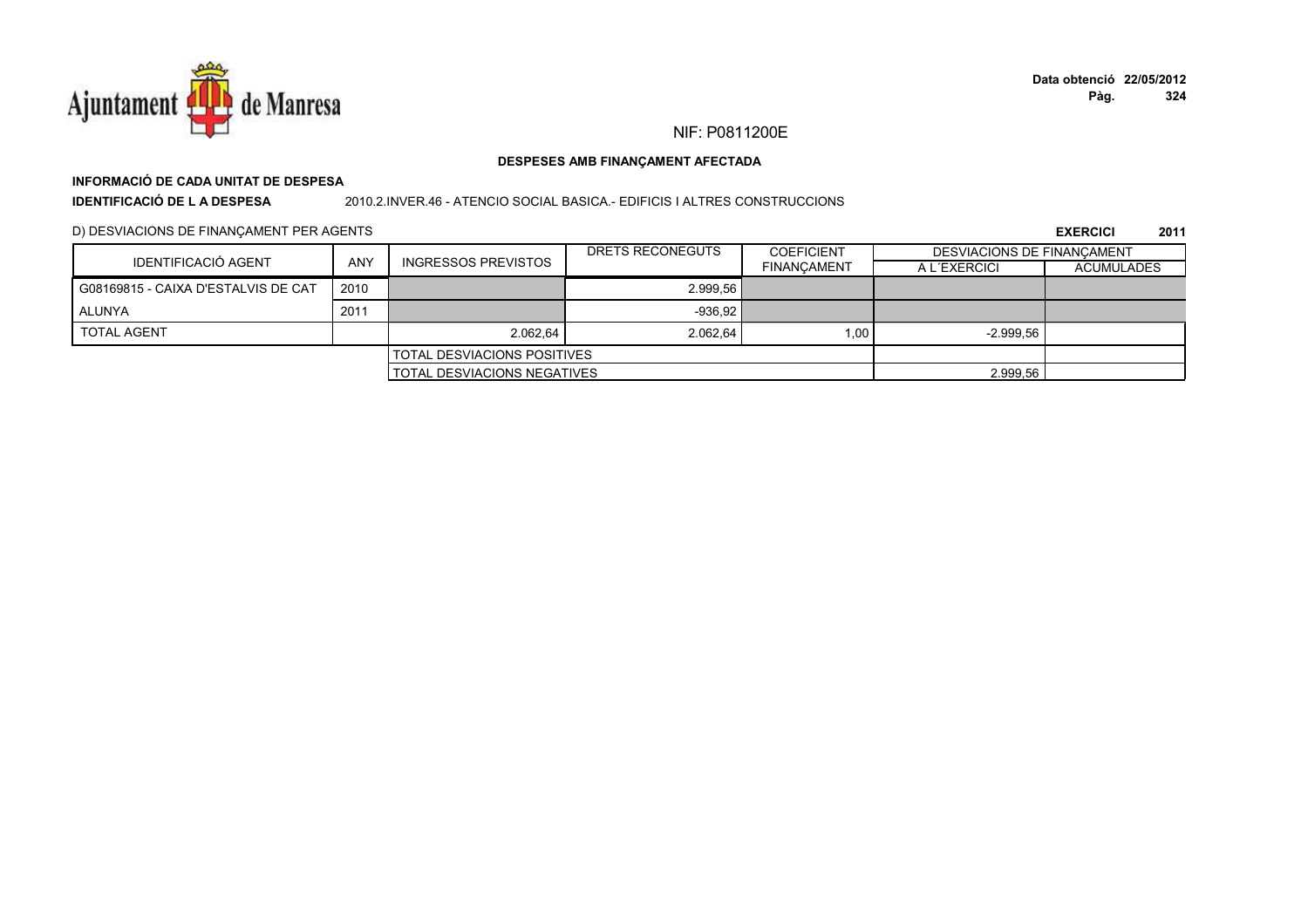

# **INFORMACIÓ DE CADA UNITAT DE DESPESA**

**IDENTIFICACIÓ DE L A DESPE**\$2010.2.INVER.47 - RESIDENCIES MUNICIPALS.- EDIFICIS I ALTRES CONSTRUCCIONS

### A) DADES GENERALS IDENTIFICATIUS

**EJERCICIO<sup>2011</sup>**

| 1 / 2010<br>DATA INICI<br><b>DURADA</b><br>5 anvs<br>00.1<br>COEFICIENT FINANCAMENT TOTAL | <b>LAPLICACIONES PRESUPUESTARIAS</b><br>.91301 - A llarg termini | <b>I AGENTES FINANCIADORES</b><br>G08169815 - CAIXA D'ESTALVIS DE CATALUNYA |
|-------------------------------------------------------------------------------------------|------------------------------------------------------------------|-----------------------------------------------------------------------------|
|                                                                                           |                                                                  |                                                                             |

# B) GESTIÓ DE LA DESPESA

| <b>ANY</b> | <b>DESPESES PREVISTES</b> | DESPESA COMPROMESA | <b>OBLIGACIONS</b><br><b>RECONEGUDES</b> | <b>DESPESA PENDENT</b> |
|------------|---------------------------|--------------------|------------------------------------------|------------------------|
| 2010       |                           |                    | 16.643.68                                |                        |
| 2011       |                           |                    |                                          |                        |
| TOTAL      | 16.643.68                 | 16.643.68          | 16.643.68                                |                        |

| <b>ANY</b>   | <b>INGRESSOS PREVISTOS</b> | <b>INGRESSOS</b><br><b>COMPROMESOS</b> | DRETS RECONEGUTS | INGRESSOS PENDENTS |
|--------------|----------------------------|----------------------------------------|------------------|--------------------|
| 2010         |                            |                                        | 16.643.68        |                    |
| 2011         |                            |                                        |                  |                    |
| <b>TOTAL</b> | 16.643.68                  |                                        | 16.643.68        |                    |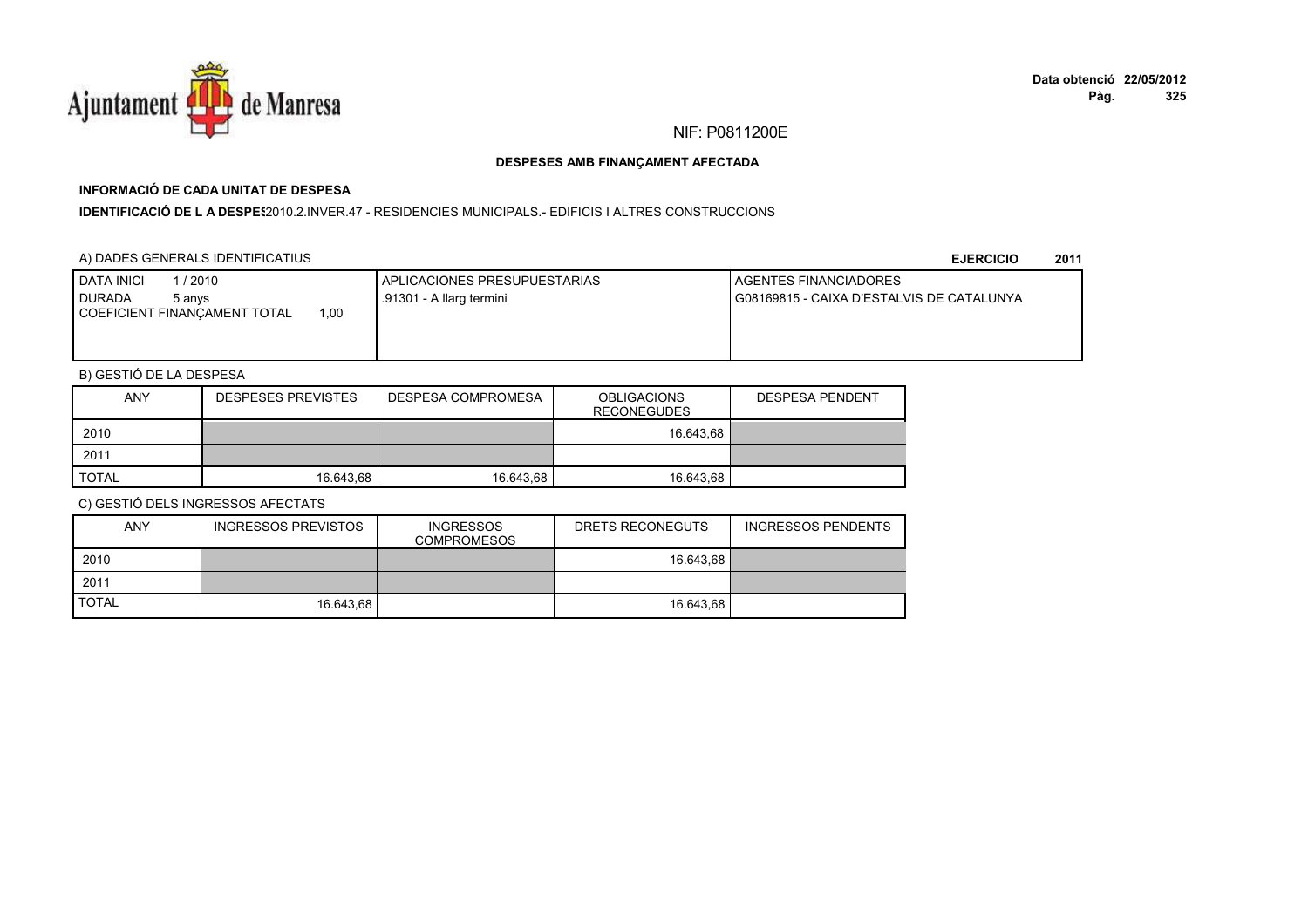

### DESPESES AMB FINANÇAMENT AFECTADA

# INFORMACIÓ DE CADA UNITAT DE DESPESA

**IDENTIFICACIÓ DE LA DESPESA** 

2010.2.INVER.47 - RESIDENCIES MUNICIPALS.- EDIFICIS I ALTRES CONSTRUCCIONS

D) DESVIACIONS DE FINANÇAMENT PER AGENTS

|                                     |                                    |                             | DRETS RECONEGUTS | <b>COEFICIENT</b>  | DESVIACIONS DE FINANCAMENT |                   |
|-------------------------------------|------------------------------------|-----------------------------|------------------|--------------------|----------------------------|-------------------|
| IDENTIFICACIÓ AGENT                 | <b>ANY</b>                         | INGRESSOS PREVISTOS         |                  | <b>FINANCAMENT</b> | A L'EXERCICI               | <b>ACUMULADES</b> |
| G08169815 - CAIXA D'ESTALVIS DE CAT | 2010                               |                             | 16.643.68        |                    |                            |                   |
| ALUNYA                              | 2011                               |                             |                  |                    |                            |                   |
| <b>TOTAL AGENT</b>                  |                                    | 16.643.68                   | 16.643.68        | 1.00               |                            |                   |
|                                     | <b>TOTAL DESVIACIONS POSITIVES</b> |                             |                  |                    |                            |                   |
|                                     |                                    | TOTAL DESVIACIONS NEGATIVES |                  |                    |                            |                   |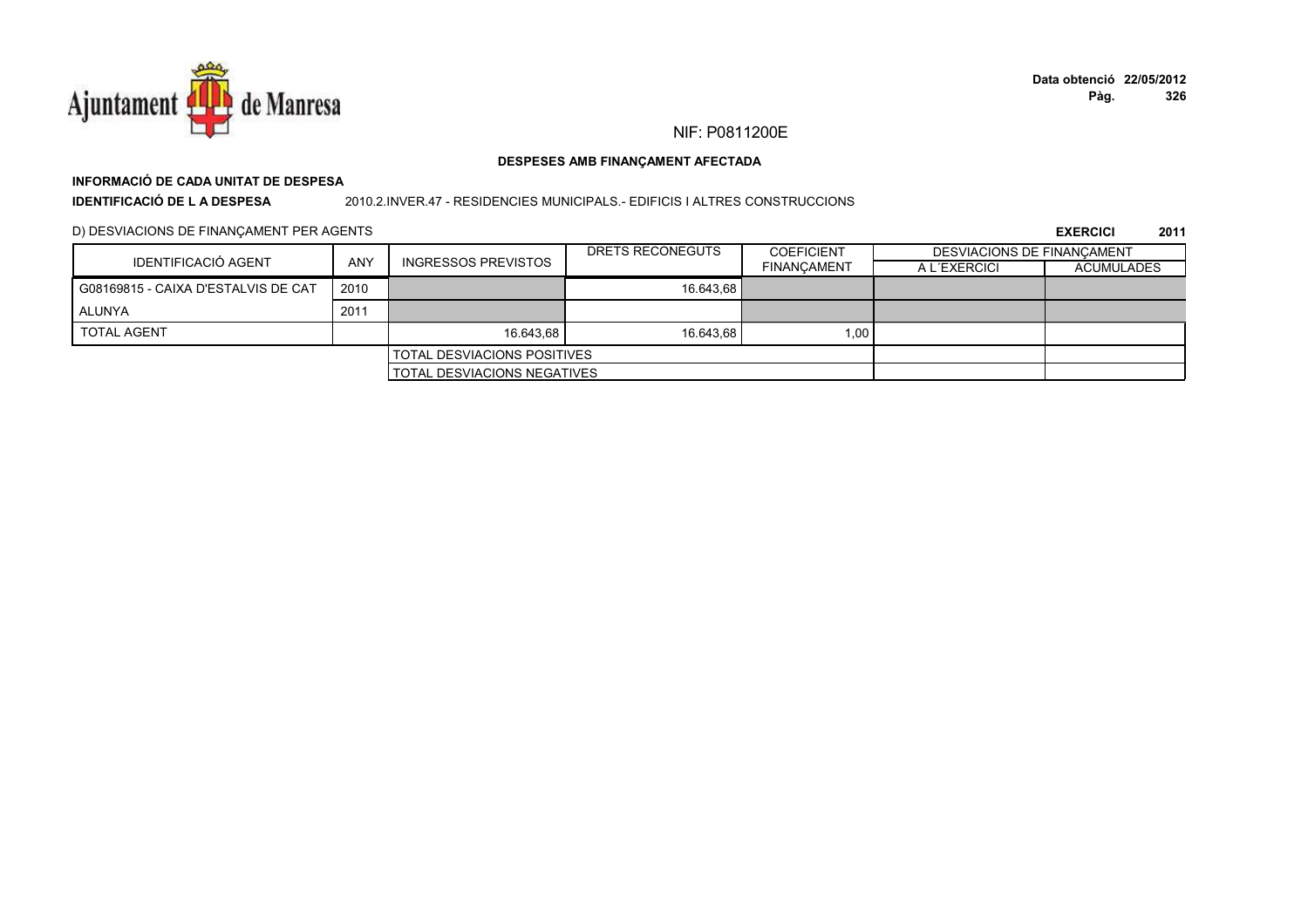

## **INFORMACIÓ DE CADA UNITAT DE DESPESA**

**IDENTIFICACIÓ DE L A DESPES**2010.2.INVER.48 - COOPERACIO TERCER MON.- EDIFICIS I ALTRES CONSTRUCCIONS

### A) DADES GENERALS IDENTIFICATIUS

**EJERCICIO<sup>2011</sup>**

| 1/2010<br>DATA INICI<br><b>DURADA</b><br>5 anvs | <b>I APLICACIONES PRESUPUESTARIAS</b><br>.91301 - A llarg termini | <b>I AGENTES FINANCIADORES</b><br>I G08169815 - CAIXA D'ESTALVIS DE CATALUNYA |
|-------------------------------------------------|-------------------------------------------------------------------|-------------------------------------------------------------------------------|
| 00.1<br>COEFICIENT FINANCAMENT TOTAL            |                                                                   |                                                                               |
|                                                 |                                                                   |                                                                               |

# B) GESTIÓ DE LA DESPESA

| <b>ANY</b>   | <b>DESPESES PREVISTES</b> | DESPESA COMPROMESA | <b>OBLIGACIONS</b><br><b>RECONEGUDES</b> | <b>DESPESA PENDENT</b> |
|--------------|---------------------------|--------------------|------------------------------------------|------------------------|
| 2010         |                           |                    | 5.439.30                                 |                        |
| 2011         |                           |                    |                                          |                        |
| <b>TOTAL</b> | 5.439.30                  | 5.439.30           | 5.439.30                                 |                        |

| <b>ANY</b>   | <b>INGRESSOS PREVISTOS</b> | <b>INGRESSOS</b><br><b>COMPROMESOS</b> | DRETS RECONEGUTS | <b>INGRESSOS PENDENTS</b> |
|--------------|----------------------------|----------------------------------------|------------------|---------------------------|
| 2010         |                            |                                        | 5.439.30         |                           |
| 2011         |                            |                                        |                  |                           |
| <b>TOTAL</b> | 5.439.30                   |                                        | 5.439.30         |                           |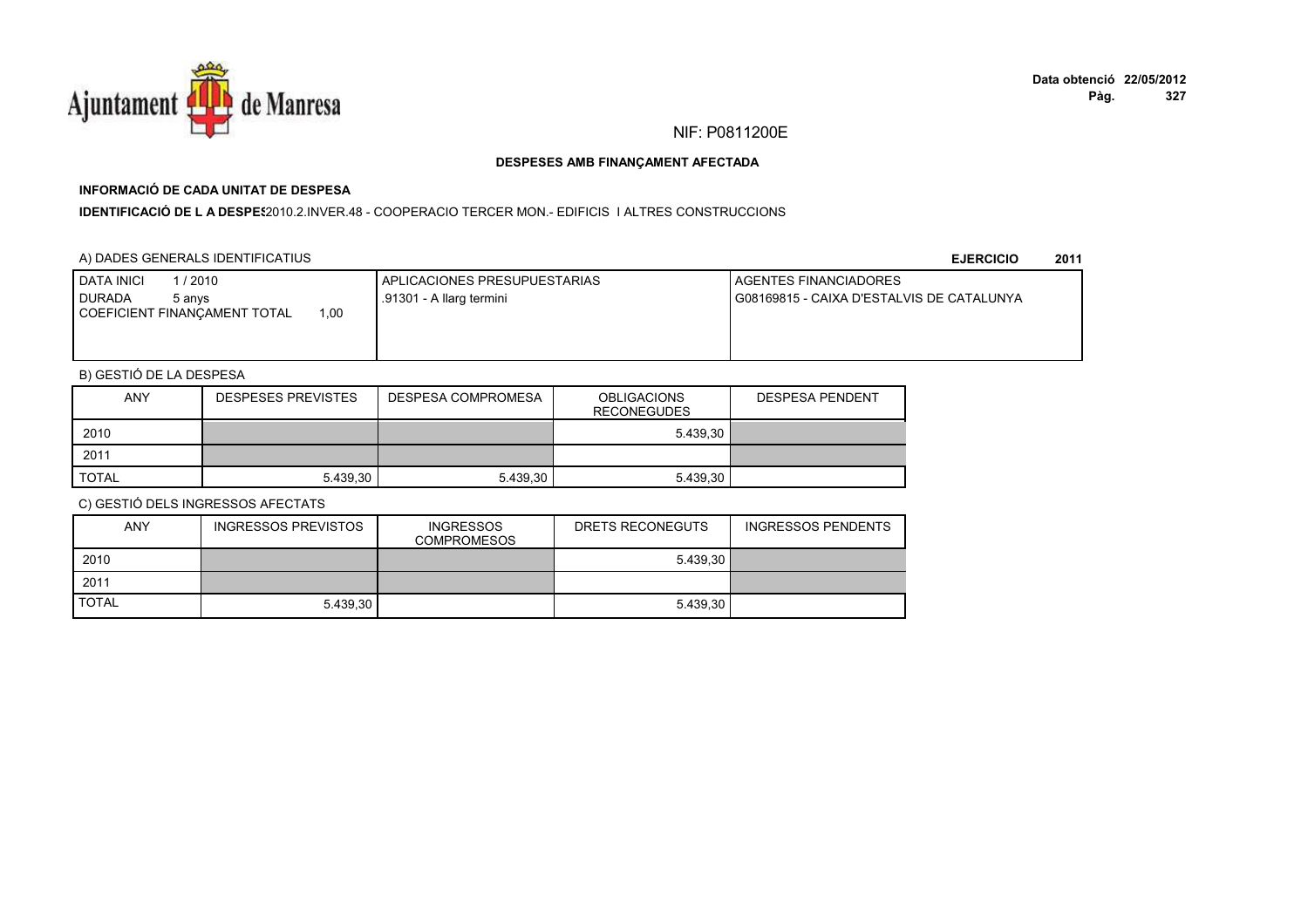

### DESPESES AMB FINANÇAMENT AFECTADA

# INFORMACIÓ DE CADA UNITAT DE DESPESA

**IDENTIFICACIÓ DE LA DESPESA** 

2010.2.INVER.48 - COOPERACIO TERCER MON.- EDIFICIS I ALTRES CONSTRUCCIONS

D) DESVIACIONS DE FINANÇAMENT PER AGENTS

|                                     |            |                                    | DRETS RECONEGUTS | <b>COEFICIENT</b>  | DESVIACIONS DE FINANCAMENT |                   |
|-------------------------------------|------------|------------------------------------|------------------|--------------------|----------------------------|-------------------|
| IDENTIFICACIÓ AGENT                 | <b>ANY</b> | <b>INGRESSOS PREVISTOS</b>         |                  | <b>FINANCAMENT</b> | A L'EXERCICI               | <b>ACUMULADES</b> |
| G08169815 - CAIXA D'ESTALVIS DE CAT | 2010       |                                    | 5.439.30         |                    |                            |                   |
| ALUNYA                              | 2011       |                                    |                  |                    |                            |                   |
| <b>TOTAL AGENT</b>                  |            | 5.439.30                           | 5.439.30         | 1.00               |                            |                   |
|                                     |            | <b>TOTAL DESVIACIONS POSITIVES</b> |                  |                    |                            |                   |
|                                     |            | <b>TOTAL DESVIACIONS NEGATIVES</b> |                  |                    |                            |                   |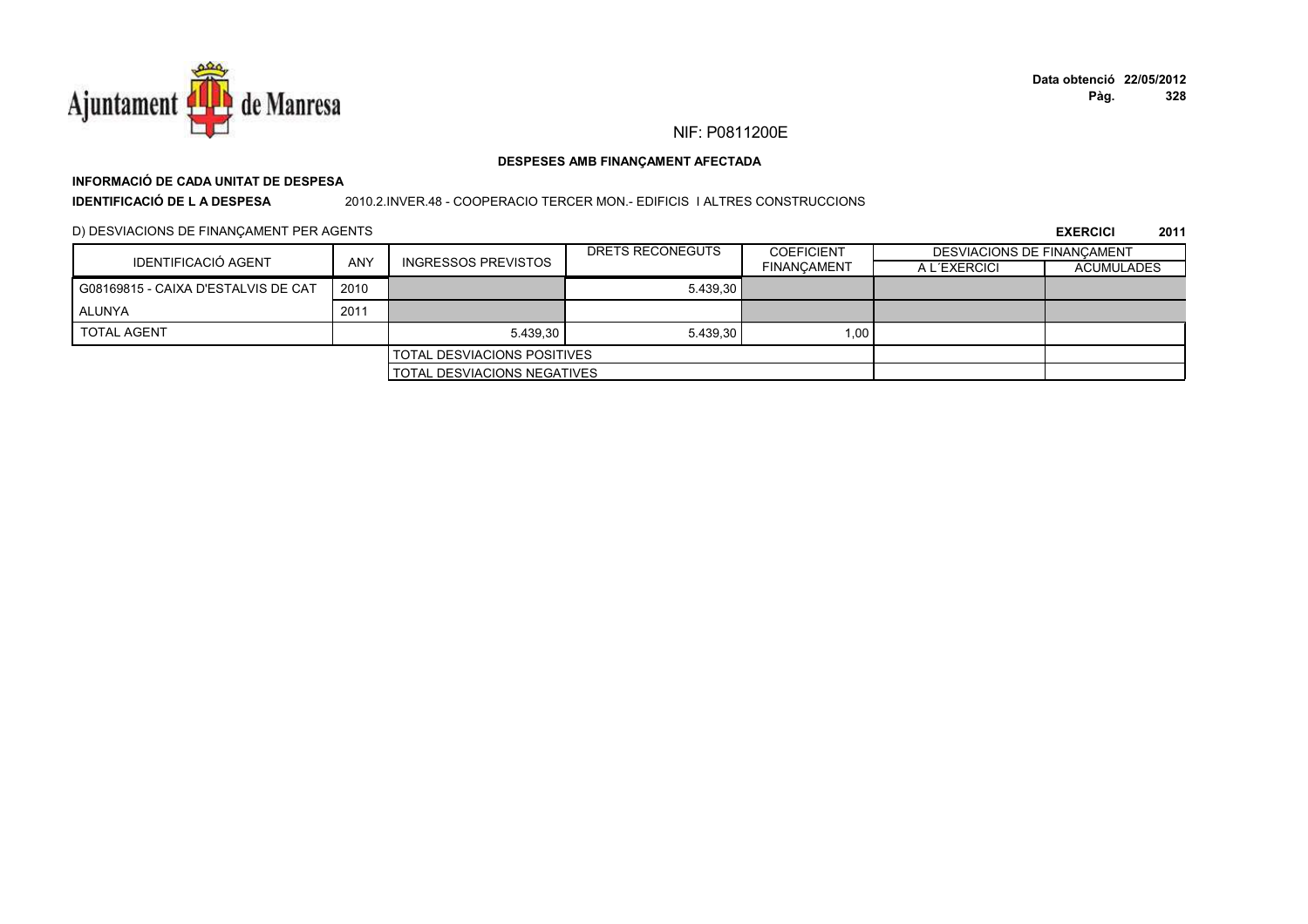

# **INFORMACIÓ DE CADA UNITAT DE DESPESA**

**IDENTIFICACIÓ DE L A DESPES**2010.2.INVER.49 - ESTRUCTURA GENERAL.- EDIFICIS I ALTRES CONSTRUCCIONS

### A) DADES GENERALS IDENTIFICATIUS

**EJERCICIO<sup>2011</sup>**

| I DATA INICI<br>1/2010<br><b>DURADA</b><br>5 anvs<br>00, ا<br>COEFICIENT FINANCAMENT TOTAL | APLICACIONES PRESUPUESTARIAS<br>.91301 - A llarg termini | <b>I AGENTES FINANCIADORES</b><br>G08169815 - CAIXA D'ESTALVIS DE CATALUNYA |
|--------------------------------------------------------------------------------------------|----------------------------------------------------------|-----------------------------------------------------------------------------|
|                                                                                            |                                                          |                                                                             |

# B) GESTIÓ DE LA DESPESA

| <b>ANY</b> | <b>DESPESES PREVISTES</b> | DESPESA COMPROMESA | <b>OBLIGACIONS</b><br><b>RECONEGUDES</b> | <b>DESPESA PENDENT</b> |
|------------|---------------------------|--------------------|------------------------------------------|------------------------|
| 2010       |                           |                    | 30.638.06                                |                        |
| 2011       |                           |                    | $-20.638.86$                             |                        |
| TOTAL      | 9.999.20                  | 30.638.06          | 9.999.20                                 |                        |

| ANY          | <b>INGRESSOS PREVISTOS</b> | <b>INGRESSOS</b><br><b>COMPROMESOS</b> | DRETS RECONEGUTS | INGRESSOS PENDENTS |
|--------------|----------------------------|----------------------------------------|------------------|--------------------|
| 2010         |                            |                                        | 9.999.20         |                    |
| 2011         |                            |                                        |                  |                    |
| <b>TOTAL</b> | 9.999.20                   |                                        | 9.999.20         |                    |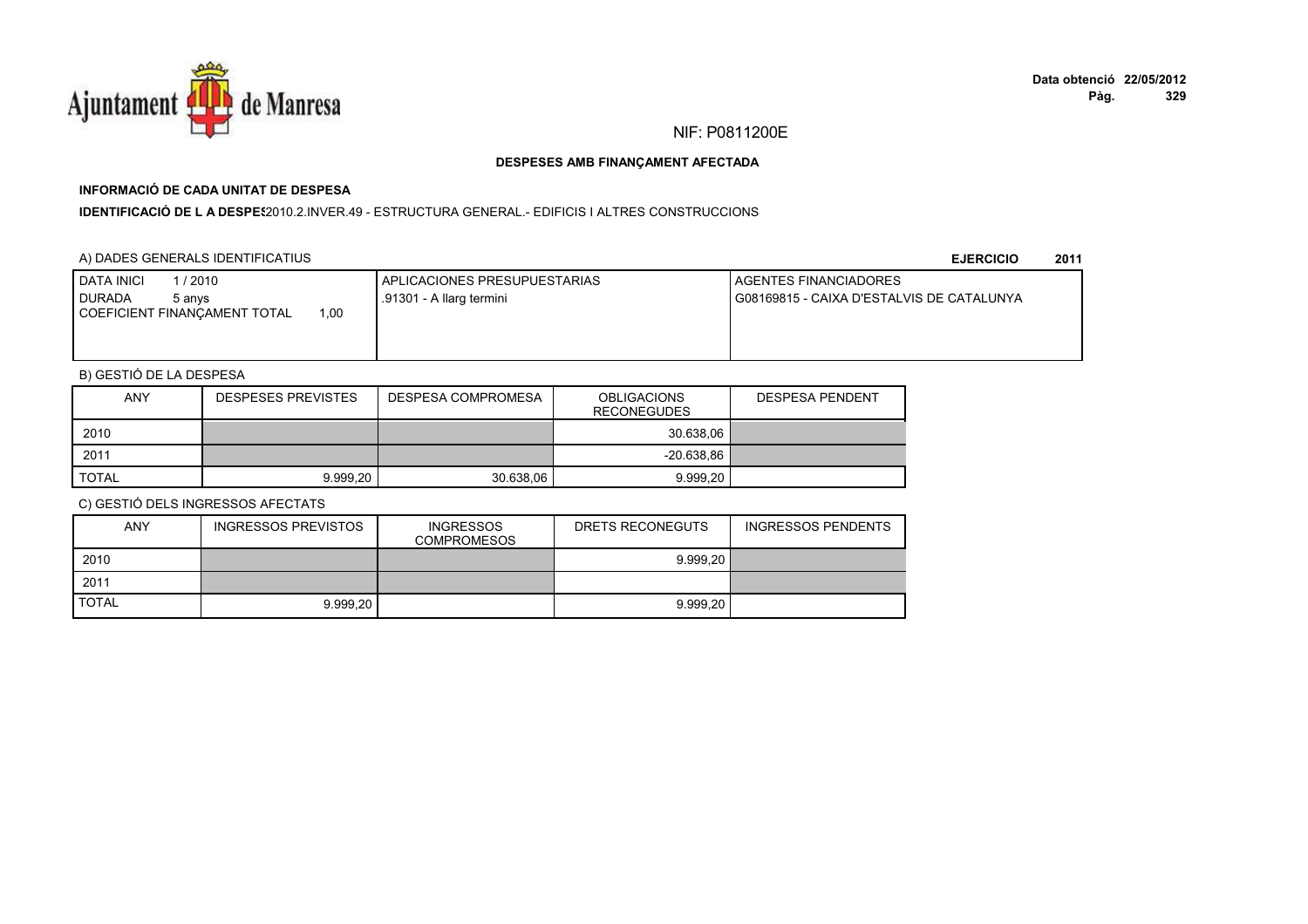

### DESPESES AMB FINANÇAMENT AFECTADA

# INFORMACIÓ DE CADA UNITAT DE DESPESA

**IDENTIFICACIÓ DE LA DESPESA** 

### 2010.2.INVER.49 - ESTRUCTURA GENERAL.- EDIFICIS I ALTRES CONSTRUCCIONS

D) DESVIACIONS DE FINANÇAMENT PER AGENTS

|                                     |            |                                    | DRETS RECONEGUTS | <b>COEFICIENT</b>  | <b>DESVIACIONS DE FINANCAMENT</b> |                   |
|-------------------------------------|------------|------------------------------------|------------------|--------------------|-----------------------------------|-------------------|
| IDENTIFICACIÓ AGENT                 | <b>ANY</b> | <b>INGRESSOS PREVISTOS</b>         |                  | <b>FINANCAMENT</b> | A L'EXERCICI                      | <b>ACUMULADES</b> |
| G08169815 - CAIXA D'ESTALVIS DE CAT | 2010       |                                    | 9.999.20         |                    |                                   |                   |
| ALUNYA                              | 2011       |                                    |                  |                    |                                   |                   |
| <b>TOTAL AGENT</b>                  |            | 9.999.20                           | 9.999,20         | 1,00               |                                   |                   |
|                                     |            | <b>TOTAL DESVIACIONS POSITIVES</b> |                  |                    |                                   |                   |
|                                     |            | <b>TOTAL DESVIACIONS NEGATIVES</b> |                  |                    |                                   |                   |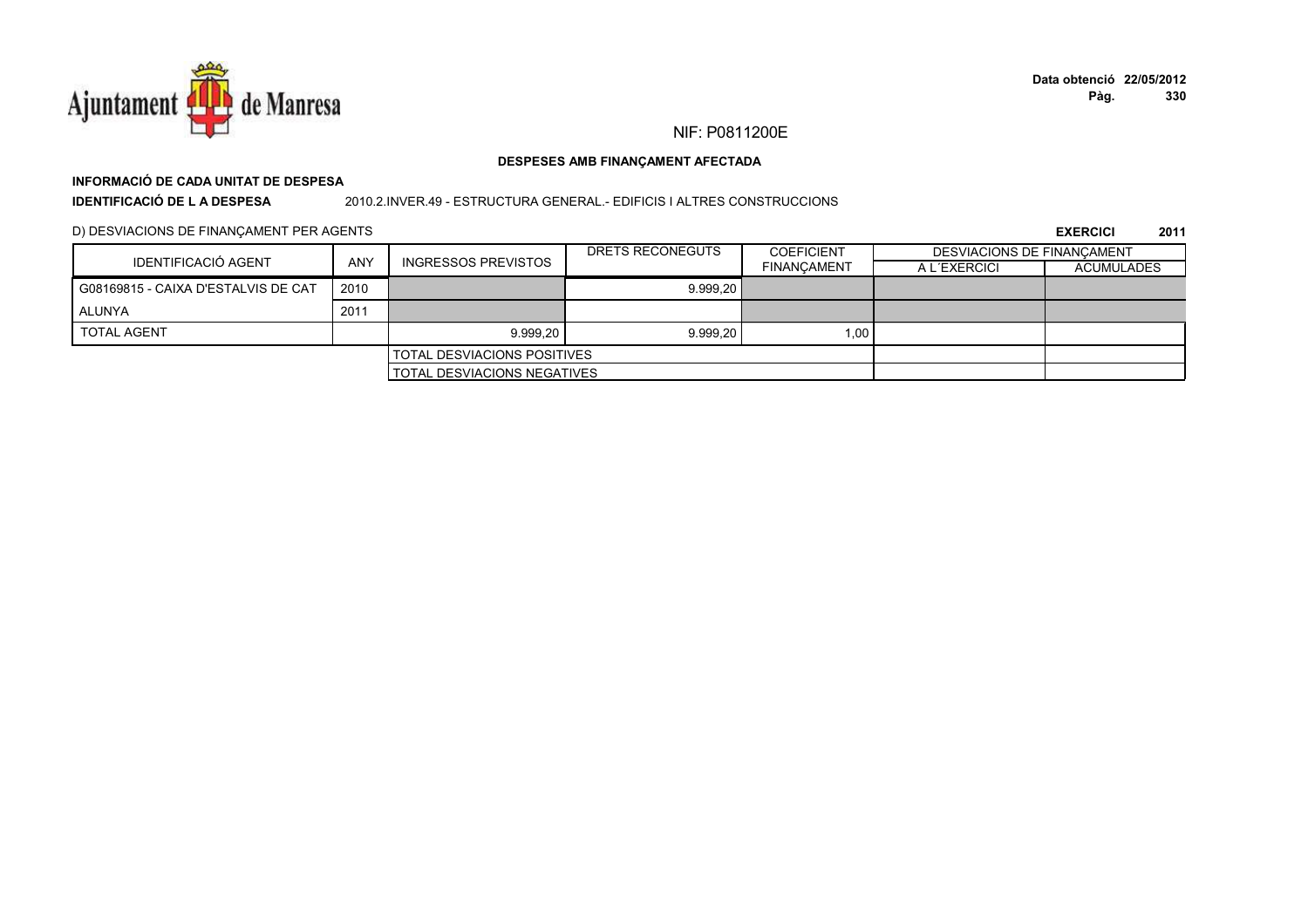

## **INFORMACIÓ DE CADA UNITAT DE DESPESA**

**IDENTIFICACIÓ DE L A DESPES**2010.2.INVER.50 - CULTURA.- EDIFICIS I ALTRES CONSTRUCCIONS

## A) DADES GENERALS IDENTIFICATIUS

**EJERCICIO<sup>2011</sup>**

## B) GESTIÓ DE LA DESPESA

| <b>ANY</b> | <b>DESPESES PREVISTES</b> | DESPESA COMPROMESA | <b>OBLIGACIONS</b><br><b>RECONEGUDES</b> | <b>DESPESA PENDENT</b> |
|------------|---------------------------|--------------------|------------------------------------------|------------------------|
| 2010       |                           |                    | 82.430.07                                |                        |
| 2011       |                           |                    | 70.441.28                                |                        |
| TOTAL      | 152.871,35                | 152.871.35         | 152.871,35                               |                        |

| <b>ANY</b>   | <b>INGRESSOS PREVISTOS</b> | <b>INGRESSOS</b><br>COMPROMESOS | DRETS RECONEGUTS | <b>INGRESSOS PENDENTS</b> |
|--------------|----------------------------|---------------------------------|------------------|---------------------------|
| 2010         |                            |                                 | 152.871,35       |                           |
| 2011         |                            |                                 |                  |                           |
| <b>TOTAL</b> | 152.871.35                 |                                 | 152.871,35       |                           |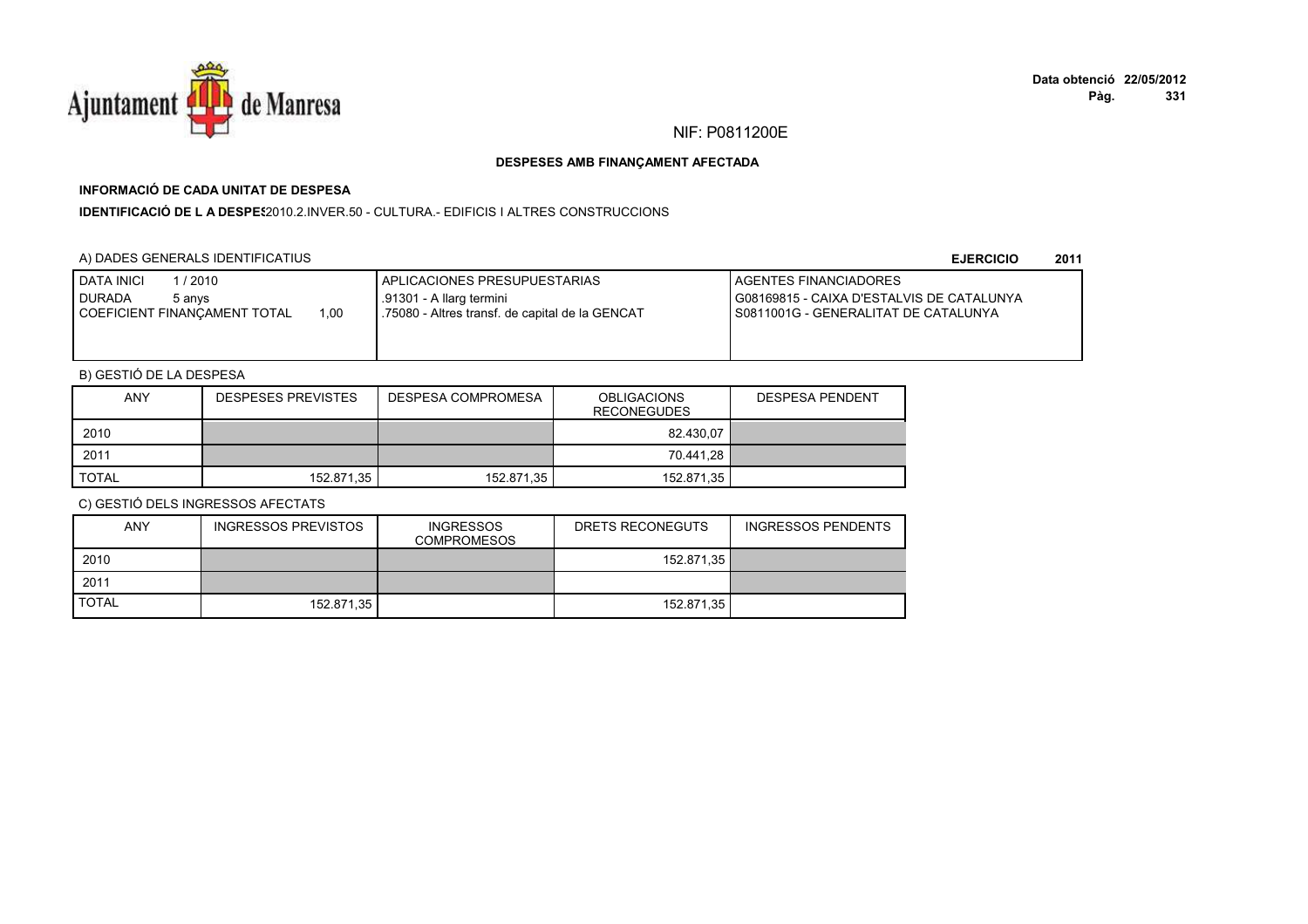

## **INFORMACIÓ DE CADA UNITAT DE DESPESA**

**IDENTIFICACIÓ DE L A DESPESA**

2010.2.INVER.50 - CULTURA.- EDIFICIS I ALTRES CONSTRUCCIONS

#### D) DESVIACIONS DE FINANÇAMENT PER AGENTS

|                                           |            |                                    | DRETS RECONEGUTS | <b>COEFICIENT</b> | DESVIACIONS DE FINANCAMENT |                   |
|-------------------------------------------|------------|------------------------------------|------------------|-------------------|----------------------------|-------------------|
| <b>IDENTIFICACIÓ AGENT</b>                | <b>ANY</b> | <b>INGRESSOS PREVISTOS</b>         |                  | FINANÇAMENT       | A L'EXERCICI               | <b>ACUMULADES</b> |
| G08169815 - CAIXA D'ESTALVIS DE CAT       | 2010       |                                    | 70.382,81        |                   |                            |                   |
| ALUNYA                                    | 2011       |                                    |                  |                   |                            |                   |
| <b>TOTAL AGENT</b>                        |            | 70.382,81                          | 70.382.81        | 0.46              | $-32.431.55$               |                   |
| S0811001G - GENERALITAT DE CATALUN   2010 |            |                                    | 82.488,54        |                   |                            |                   |
| A                                         | 2011       |                                    |                  |                   |                            |                   |
| <b>TOTAL AGENT</b>                        |            | 82.488.54                          | 82.488.54        | 0.54              | $-38.009.73$               |                   |
|                                           |            | <b>TOTAL DESVIACIONS POSITIVES</b> |                  |                   |                            |                   |
|                                           |            | <b>TOTAL DESVIACIONS NEGATIVES</b> |                  |                   | 70.441,28                  |                   |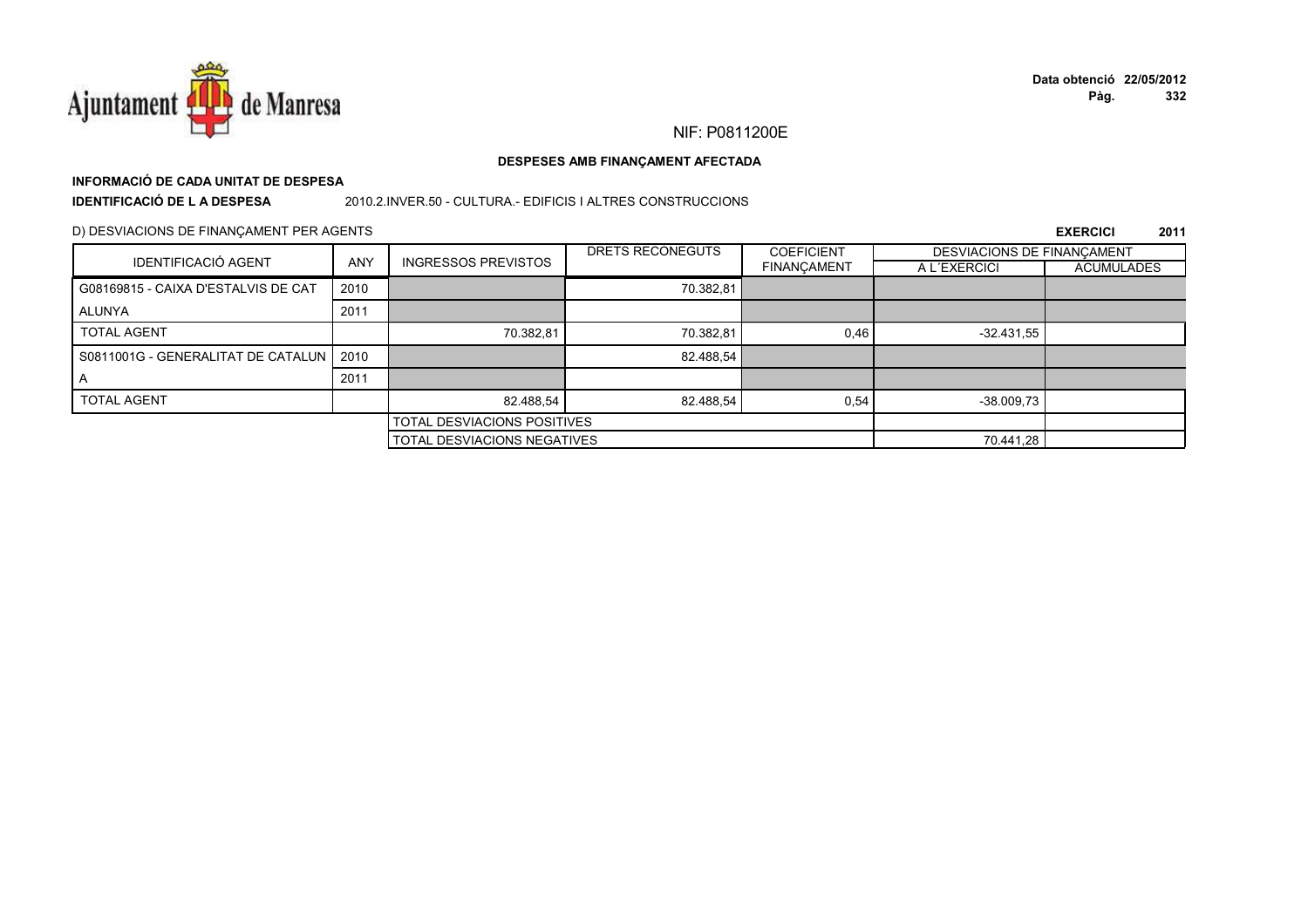

## **INFORMACIÓ DE CADA UNITAT DE DESPESA**

**IDENTIFICACIÓ DE L A DESPES**2010.2.INVER.51 - MILLORES I MANTENIMENT EXTRAORDIANRI.- EDIFICIS I ALTRES CONSTRUCCIONS

## A) DADES GENERALS IDENTIFICATIUS

**EJERCICIO<sup>2011</sup>**

| <b>I DATA INICI</b><br>1 / 2010<br><b>I DURADA</b><br>5 anvs<br>00, ا<br>COEFICIENT FINANCAMENT TOTAL | <b>APLICACIONES PRESUPUESTARIAS</b><br>.91301 - A llarg termini | AGENTES FINANCIADORES<br>G08169815 - CAIXA D'ESTALVIS DE CATALUNYA |
|-------------------------------------------------------------------------------------------------------|-----------------------------------------------------------------|--------------------------------------------------------------------|
|                                                                                                       |                                                                 |                                                                    |

## B) GESTIÓ DE LA DESPESA

| <b>ANY</b>   | <b>DESPESES PREVISTES</b> | DESPESA COMPROMESA | <b>OBLIGACIONS</b><br><b>RECONEGUDES</b> | <b>DESPESA PENDENT</b> |
|--------------|---------------------------|--------------------|------------------------------------------|------------------------|
| 2010         |                           |                    | 19.223.03                                |                        |
| 2011         |                           |                    |                                          |                        |
| <b>TOTAL</b> | 19.223,03                 | 19.223,03          | 19.223.03                                |                        |

| <b>ANY</b>   | INGRESSOS PREVISTOS | <b>INGRESSOS</b><br><b>COMPROMESOS</b> | DRETS RECONEGUTS | <b>INGRESSOS PENDENTS</b> |
|--------------|---------------------|----------------------------------------|------------------|---------------------------|
| 2010         |                     |                                        | 19.223.03        |                           |
| 2011         |                     |                                        |                  |                           |
| <b>TOTAL</b> | 19.223.03           |                                        | 19.223.03        |                           |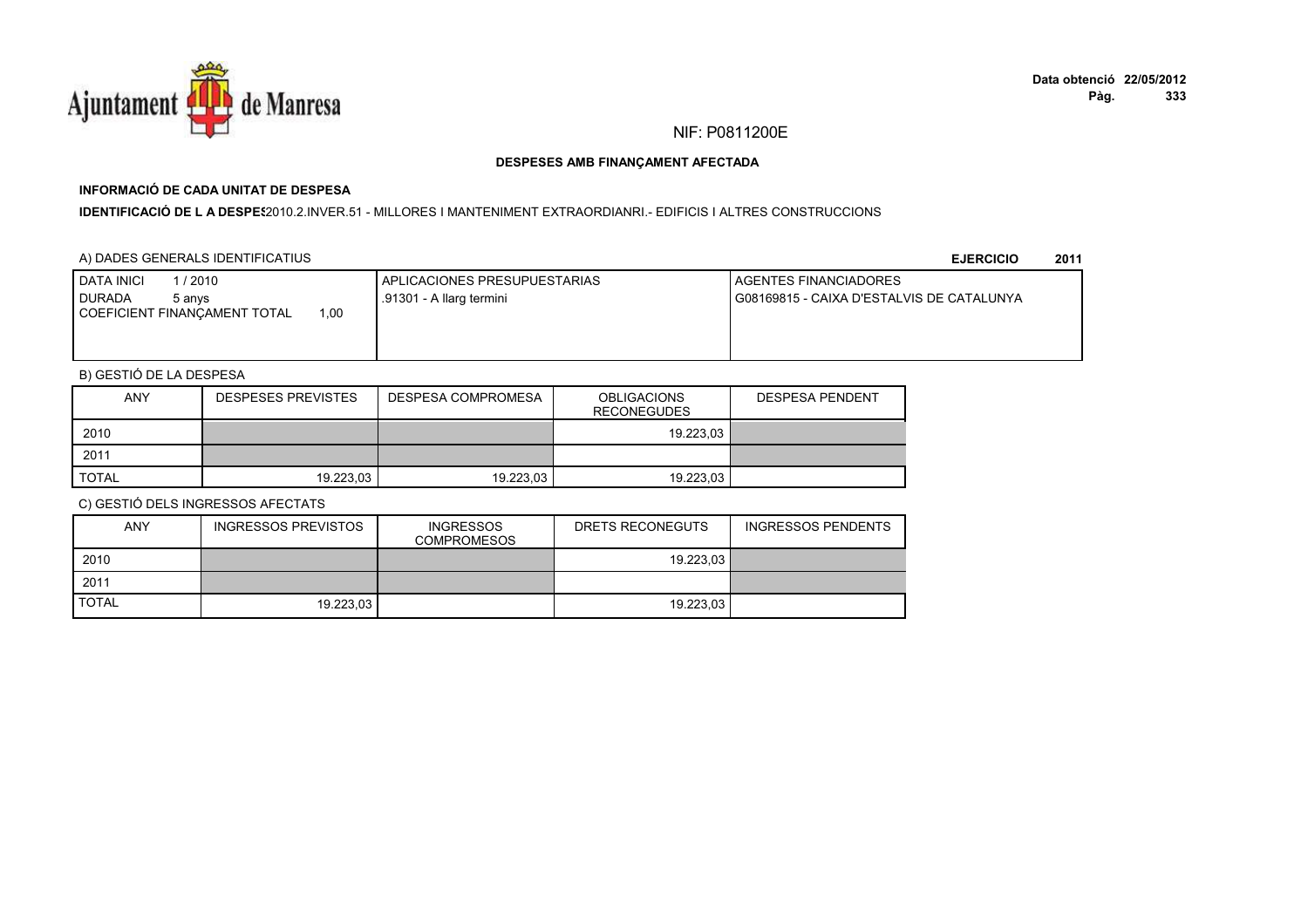

## **INFORMACIÓ DE CADA UNITAT DE DESPESA**

**IDENTIFICACIÓ DE L A DESPESA**

2010.2.INVER.51 - MILLORES I MANTENIMENT EXTRAORDIANRI.- EDIFICIS I ALTRES CONSTRUCCIONS

D) DESVIACIONS DE FINANÇAMENT PER AGENTS

| IDENTIFICACIÓ AGENT                 | <b>ANY</b> |                                    | DRETS RECONEGUTS | <b>COEFICIENT</b>  | DESVIACIONS DE FINANCAMENT |                   |
|-------------------------------------|------------|------------------------------------|------------------|--------------------|----------------------------|-------------------|
|                                     |            | <b>INGRESSOS PREVISTOS</b>         |                  | <b>FINANCAMENT</b> | A L'EXERCICI               | <b>ACUMULADES</b> |
| G08169815 - CAIXA D'ESTALVIS DE CAT | 2010       |                                    | 19.223.03        |                    |                            |                   |
| <b>ALUNYA</b>                       | 2011       |                                    |                  |                    |                            |                   |
| <b>TOTAL AGENT</b>                  |            | 19.223.03                          | 19.223.03        | 1,00               |                            |                   |
|                                     |            | <b>TOTAL DESVIACIONS POSITIVES</b> |                  |                    |                            |                   |
|                                     |            | <b>TOTAL DESVIACIONS NEGATIVES</b> |                  |                    |                            |                   |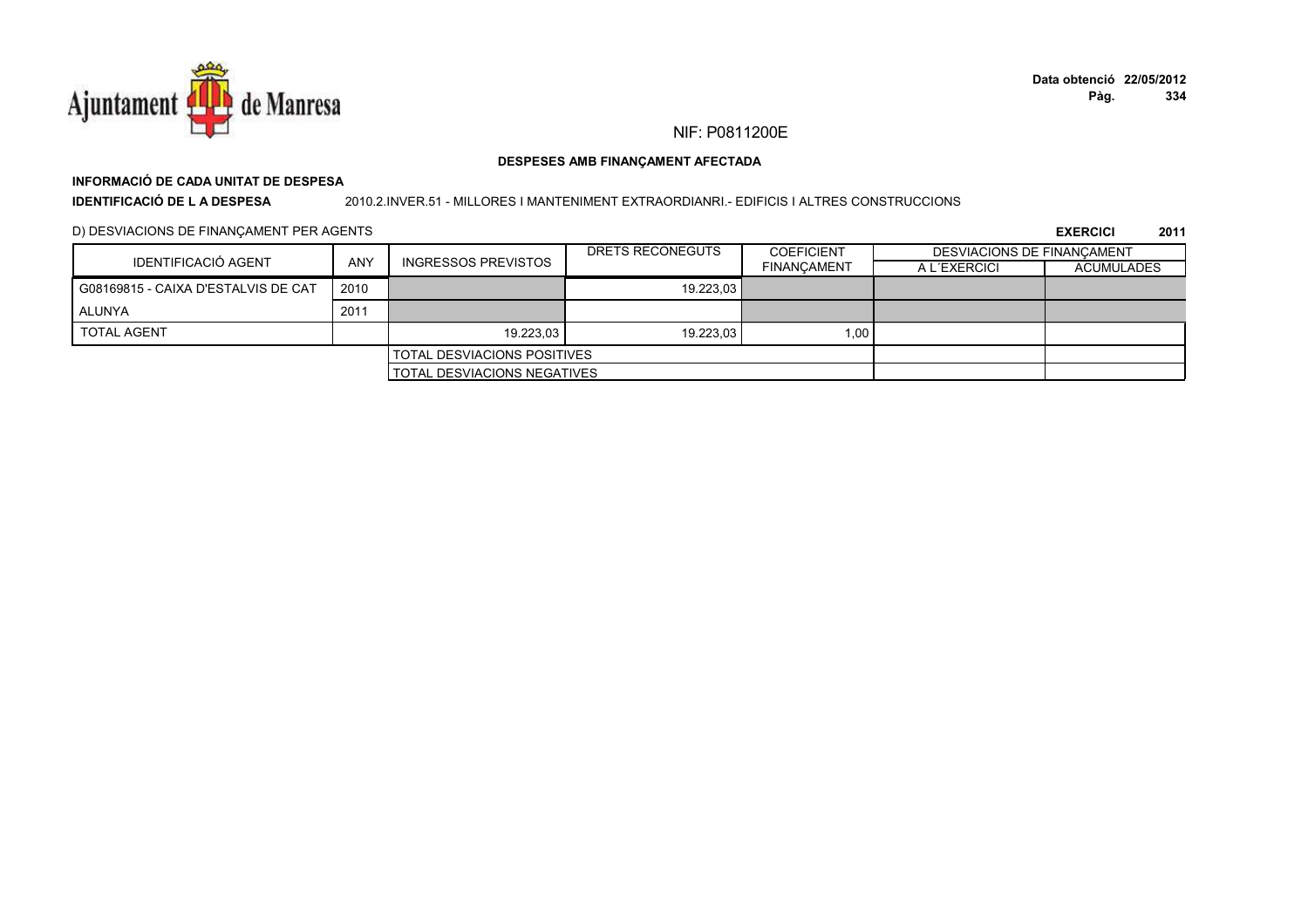

## **INFORMACIÓ DE CADA UNITAT DE DESPESA**

**IDENTIFICACIÓ DE L A DESPES**2010.2.INVER.52 - MERCAT MUNICIPAL DE PUIGMERCADAL.- EDIFICIS I ALTRES CONSTRUCCIONS

## A) DADES GENERALS IDENTIFICATIUS

**EJERCICIO<sup>2011</sup>**

| <b>I DATA INICI</b><br>1/2010<br><b>I</b> DURADA<br>5 anvs<br>1.00<br>I COEFICIENT FINANCAMENT TOTAL | I APLICACIONES PRESUPUESTARIAS<br>.91301 - A llarg termini<br>.75081 - Subvenció Pla de Barris | <b>LAGENTES FINANCIADORES</b><br>G08169815 - CAIXA D'ESTALVIS DE CATALUNYA<br>I S0811001G - GENERALITAT DE CATALUNYA |
|------------------------------------------------------------------------------------------------------|------------------------------------------------------------------------------------------------|----------------------------------------------------------------------------------------------------------------------|
|------------------------------------------------------------------------------------------------------|------------------------------------------------------------------------------------------------|----------------------------------------------------------------------------------------------------------------------|

## B) GESTIÓ DE LA DESPESA

| <b>ANY</b>   | <b>DESPESES PREVISTES</b> | <b>DESPESA COMPROMESA</b> | <b>OBLIGACIONS</b><br><b>RECONEGUDES</b> | <b>DESPESA PENDENT</b> |
|--------------|---------------------------|---------------------------|------------------------------------------|------------------------|
| 2010         |                           |                           | 2.820.20                                 |                        |
| 2011         |                           |                           | 47.172,54                                |                        |
| <b>TOTAL</b> | 50.000.00                 | 49.992.74                 | 49.992,74                                | 7.26                   |

| <b>ANY</b>   | <b>INGRESSOS PREVISTOS</b> | <b>INGRESSOS</b><br><b>COMPROMESOS</b> | DRETS RECONEGUTS | <b>INGRESSOS PENDENTS</b> |
|--------------|----------------------------|----------------------------------------|------------------|---------------------------|
| 2010         |                            |                                        | 50.000.00        |                           |
| 2011         |                            |                                        |                  |                           |
| <b>TOTAL</b> | 50.000.00                  |                                        | 50.000.00        |                           |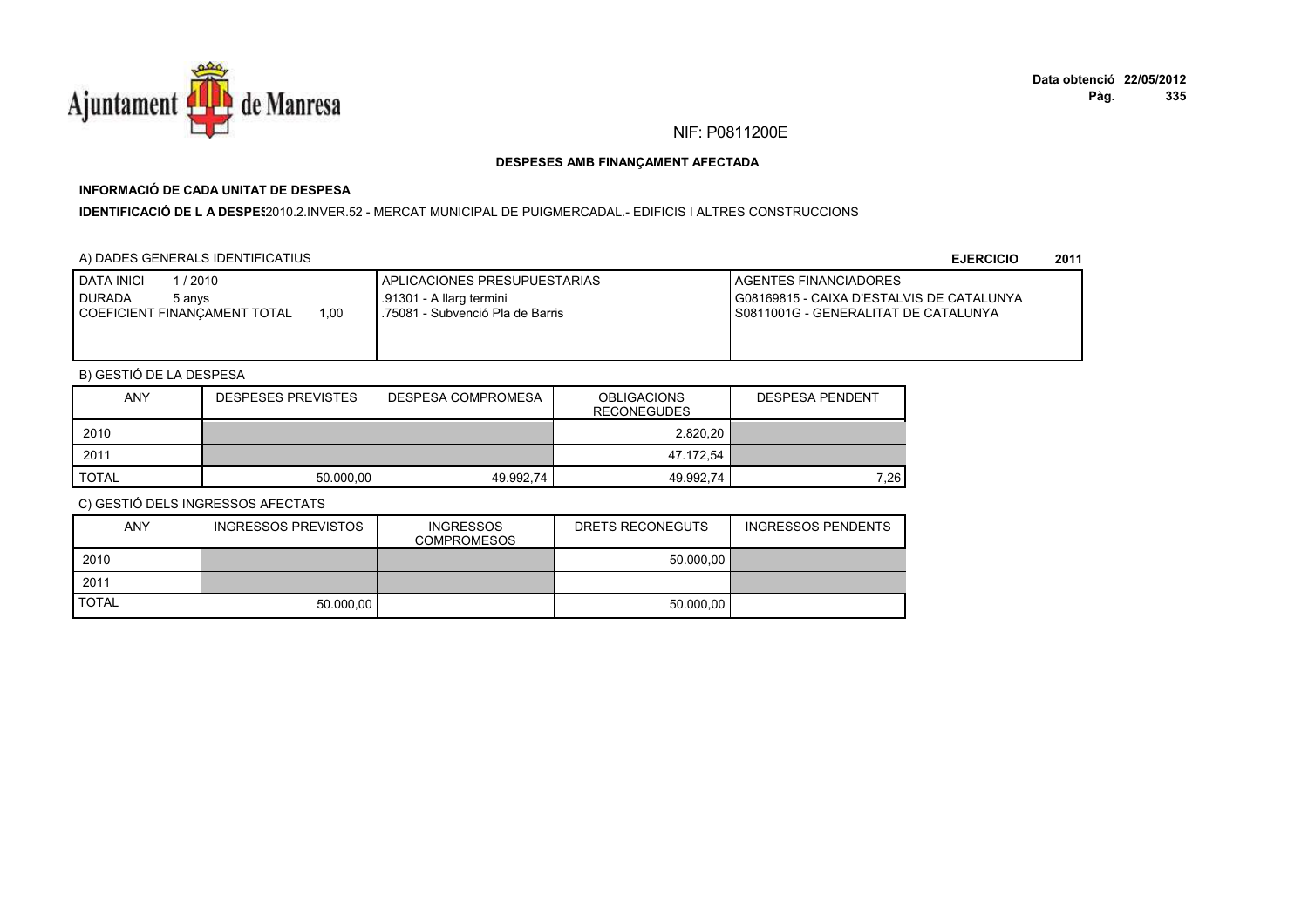

## NIF: P0811200E

### DESPESES AMB FINANÇAMENT AFECTADA

# INFORMACIÓ DE CADA UNITAT DE DESPESA

**IDENTIFICACIÓ DE LA DESPESA** 

#### 2010.2.INVER.52 - MERCAT MUNICIPAL DE PUIGMERCADAL.- EDIFICIS I ALTRES CONSTRUCCIONS

## D) DESVIACIONS DE FINANÇAMENT PER AGENTS

|                                           |            |                                    | DRETS RECONEGUTS            | <b>COEFICIENT</b>  | DESVIACIONS DE FINANCAMENT |                   |
|-------------------------------------------|------------|------------------------------------|-----------------------------|--------------------|----------------------------|-------------------|
| <b>IDENTIFICACIÓ AGENT</b>                | <b>ANY</b> | <b>INGRESSOS PREVISTOS</b>         |                             | <b>FINANÇAMENT</b> | A L'EXERCICI               | <b>ACUMULADES</b> |
| G08169815 - CAIXA D'ESTALVIS DE CAT       | 2010       |                                    | 20.000,00                   |                    |                            |                   |
| ALUNYA                                    | 2011       |                                    |                             |                    |                            |                   |
| <b>TOTAL AGENT</b>                        |            | 20.000.00                          | 20,000.00                   | 0.40               | $-18.869,02$               | 2,90              |
| S0811001G - GENERALITAT DE CATALUN   2010 |            |                                    | 30.000,00                   |                    |                            |                   |
|                                           | 2011       |                                    |                             |                    |                            |                   |
| <b>TOTAL AGENT</b>                        |            | 30.000.00                          | 30.000,00                   | 0.60               | $-28.303.52$               | 4,36              |
|                                           |            | <b>TOTAL DESVIACIONS POSITIVES</b> |                             |                    | 7,26                       |                   |
|                                           |            |                                    | TOTAL DESVIACIONS NEGATIVES |                    |                            |                   |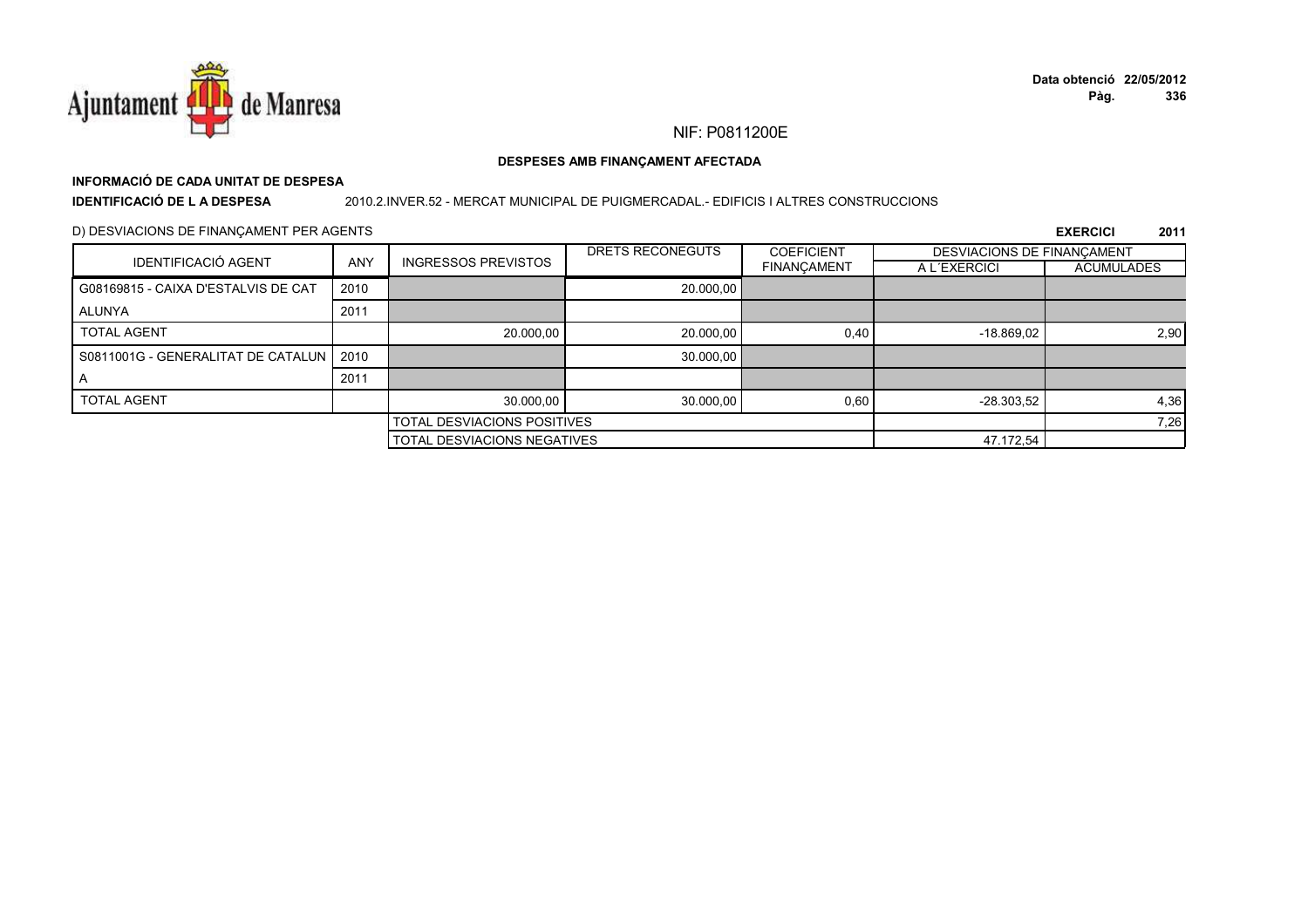

## **INFORMACIÓ DE CADA UNITAT DE DESPESA**

I**DENTIFICACIÓ DE L A DESPES**2010.2.INVER.53 - EDIFICIS ADMINISTRATIU CENTRALS.- EDIFICIS I ALTRES CONSTRUCCIONS

## A) DADES GENERALS IDENTIFICATIUS

**EJERCICIO<sup>2011</sup>**

| <b>I DATA INICI</b><br>1 / 2010<br>I DURADA<br>5 anvs<br>00.1<br>COEFICIENT FINANCAMENT TOTAL | APLICACIONES PRESUPUESTARIAS<br>.91301 - A llarg termini | <b>I AGENTES FINANCIADORES</b><br>G08169815 - CAIXA D'ESTALVIS DE CATALUNYA |
|-----------------------------------------------------------------------------------------------|----------------------------------------------------------|-----------------------------------------------------------------------------|
|                                                                                               |                                                          |                                                                             |

## B) GESTIÓ DE LA DESPESA

| ANY          | <b>DESPESES PREVISTES</b> | DESPESA COMPROMESA | <b>OBLIGACIONS</b><br><b>RECONEGUDES</b> | <b>DESPESA PENDENT</b> |
|--------------|---------------------------|--------------------|------------------------------------------|------------------------|
| 2010         |                           |                    | 60.248.99                                |                        |
| 2011         |                           |                    | 2.164,12                                 |                        |
| <b>TOTAL</b> | 63.257.99                 | 63.257,99          | 62.413.11                                | 844.88                 |

| <b>ANY</b>   | INGRESSOS PREVISTOS | <b>INGRESSOS</b><br><b>COMPROMESOS</b> | DRETS RECONEGUTS | <b>INGRESSOS PENDENTS</b> |
|--------------|---------------------|----------------------------------------|------------------|---------------------------|
| 2010         |                     |                                        | 63.257.99        |                           |
| 2011         |                     |                                        |                  |                           |
| <b>TOTAL</b> | 63.257.99           |                                        | 63.257.99        |                           |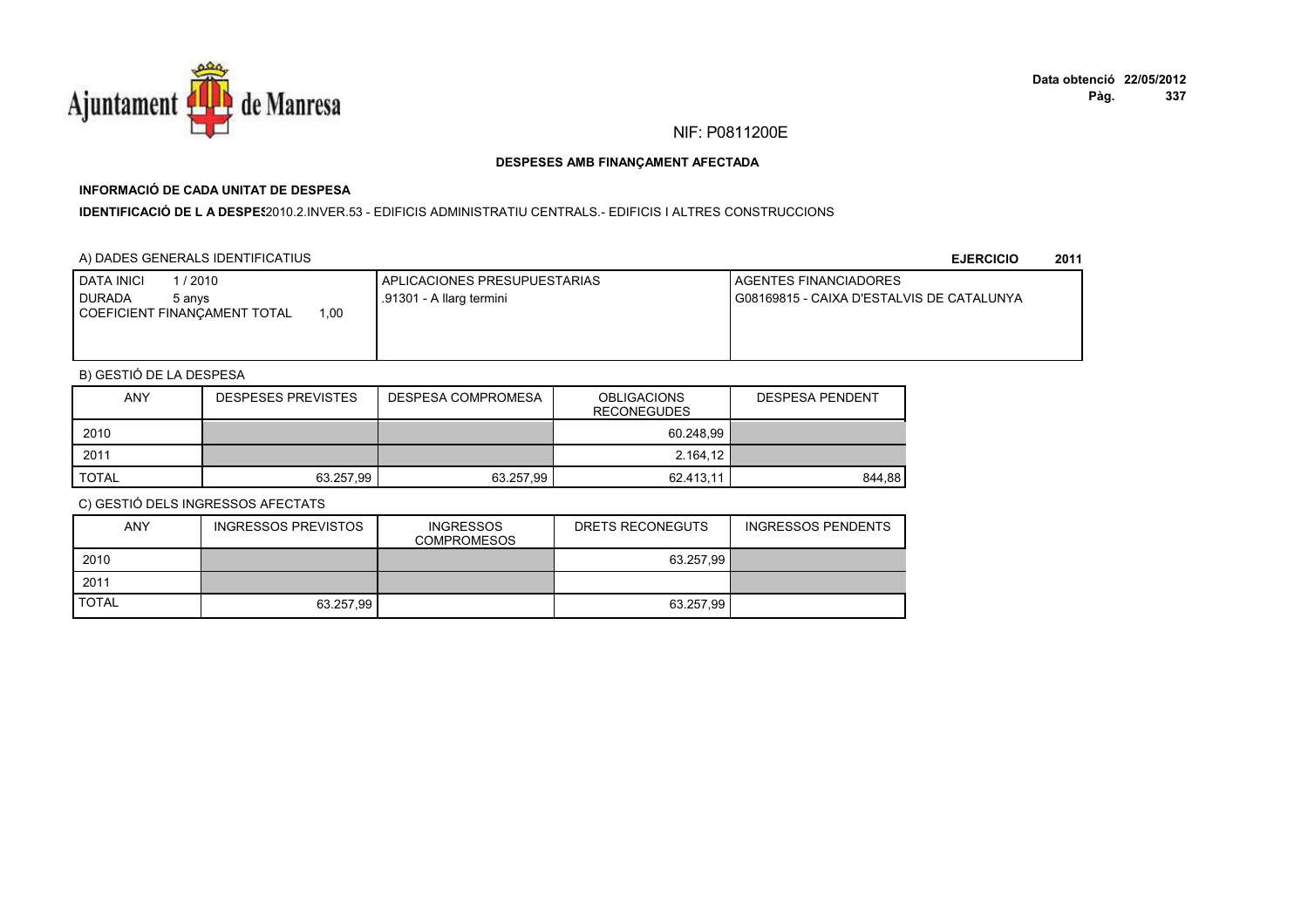

## NIF: P0811200E

### DESPESES AMB FINANÇAMENT AFECTADA

## INFORMACIÓ DE CADA UNITAT DE DESPESA

**IDENTIFICACIÓ DE LA DESPESA** 

2010.2.INVER.53 - EDIFICIS ADMINISTRATIU CENTRALS.- EDIFICIS I ALTRES CONSTRUCCIONS

D) DESVIACIONS DE FINANÇAMENT PER AGENTS

|                                     |                                    |                                    | DRETS RECONEGUTS | <b>COEFICIENT</b>  | <b>DESVIACIONS DE FINANCAMENT</b> |                   |
|-------------------------------------|------------------------------------|------------------------------------|------------------|--------------------|-----------------------------------|-------------------|
| IDENTIFICACIÓ AGENT                 | <b>ANY</b>                         | <b>INGRESSOS PREVISTOS</b>         |                  | <b>FINANCAMENT</b> | A L'EXERCICI                      | <b>ACUMULADES</b> |
| G08169815 - CAIXA D'ESTALVIS DE CAT | 2010                               |                                    | 63.257.99        |                    |                                   |                   |
| <b>ALUNYA</b>                       | 2011                               |                                    |                  |                    |                                   |                   |
| <b>TOTAL AGENT</b>                  |                                    | 63.257.99                          | 63.257.99        | 1.00               | $-2.164.12$                       | 844,88            |
|                                     |                                    | <b>TOTAL DESVIACIONS POSITIVES</b> |                  |                    |                                   | 844,88            |
|                                     | <b>TOTAL DESVIACIONS NEGATIVES</b> |                                    |                  | 2.164.12           |                                   |                   |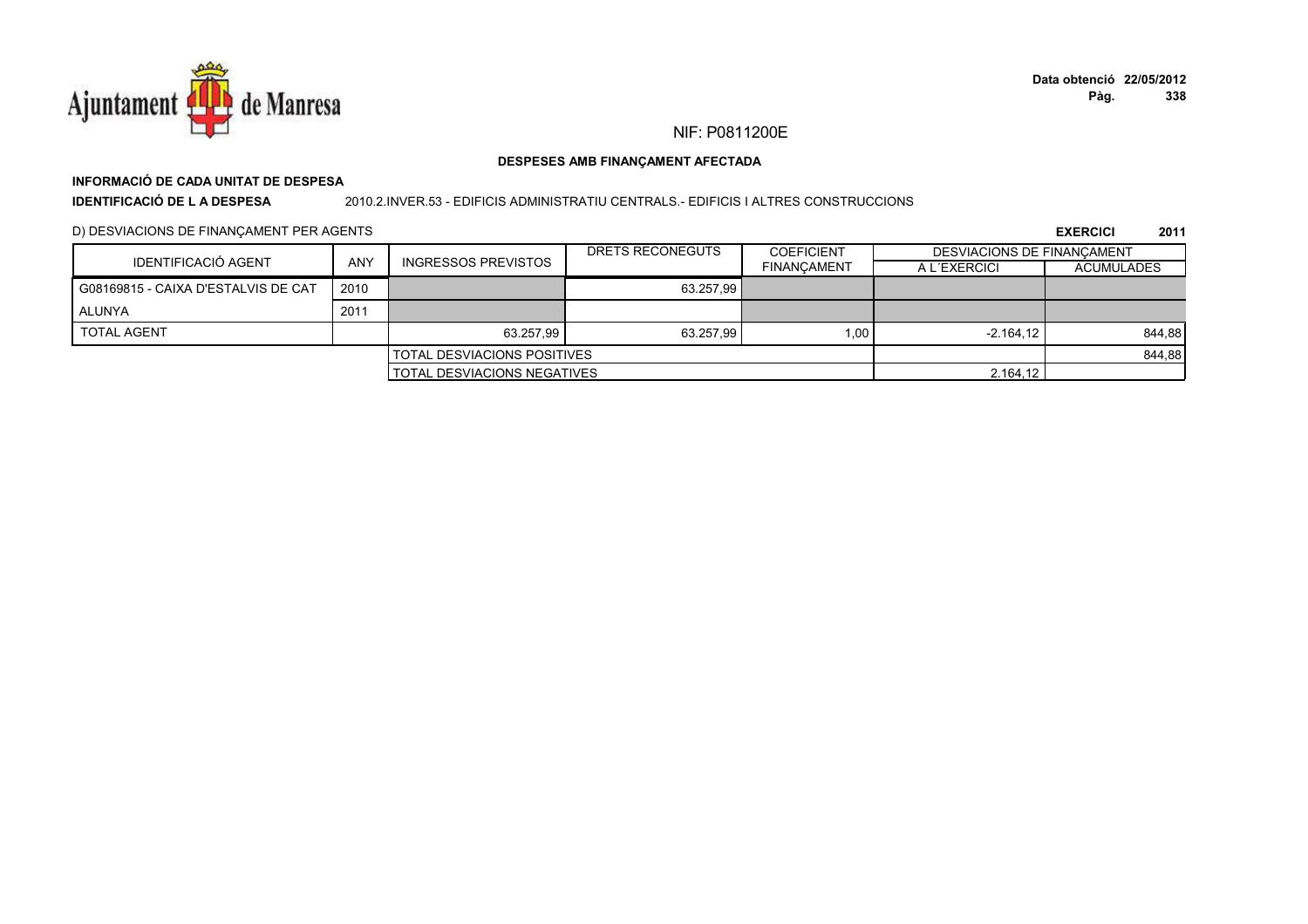

## **INFORMACIÓ DE CADA UNITAT DE DESPESA**

IDENTIFICACIÓ DE L A DESPE<sup>2</sup>010.2.INVER.55 - INVERSIONS EN ESPAIS PUBLICS.- AIGÜES DE MANRES (coberta diposits vells)

## A) DADES GENERALS IDENTIFICATIUS

**EJERCICIO<sup>2011</sup>**

| <b>DATA INICI</b><br>/ 2010<br>I DURADA<br>5 anvs | APLICACIONES PRESUPUESTARIAS<br>.91301 - A llarg termini | <b>I AGENTES FINANCIADORES</b><br>F04001475 - CAJA MAR CAJA RURAL, SOC. COOP. CREDIT |
|---------------------------------------------------|----------------------------------------------------------|--------------------------------------------------------------------------------------|
| 1.00<br>I COEFICIENT FINANCAMENT TOTAL            |                                                          |                                                                                      |
|                                                   |                                                          |                                                                                      |

## B) GESTIÓ DE LA DESPESA

| <b>ANY</b>   | <b>DESPESES PREVISTES</b> | <b>DESPESA COMPROMESA</b> | <b>OBLIGACIONS</b><br><b>RECONEGUDES</b> | <b>DESPESA PENDENT</b> |
|--------------|---------------------------|---------------------------|------------------------------------------|------------------------|
| 2010         |                           |                           |                                          |                        |
| 2011         |                           |                           |                                          |                        |
| <b>TOTAL</b> | 200.000,00                |                           |                                          | 200.000.00             |

| <b>ANY</b>   | INGRESSOS PREVISTOS | <b>INGRESSOS</b><br><b>COMPROMESOS</b> | DRETS RECONEGUTS | <b>INGRESSOS PENDENTS</b> |
|--------------|---------------------|----------------------------------------|------------------|---------------------------|
| 2010         |                     |                                        | 200.000.00       |                           |
| 2011         |                     |                                        |                  |                           |
| <b>TOTAL</b> | 200.000.00          |                                        | 200.000.00       |                           |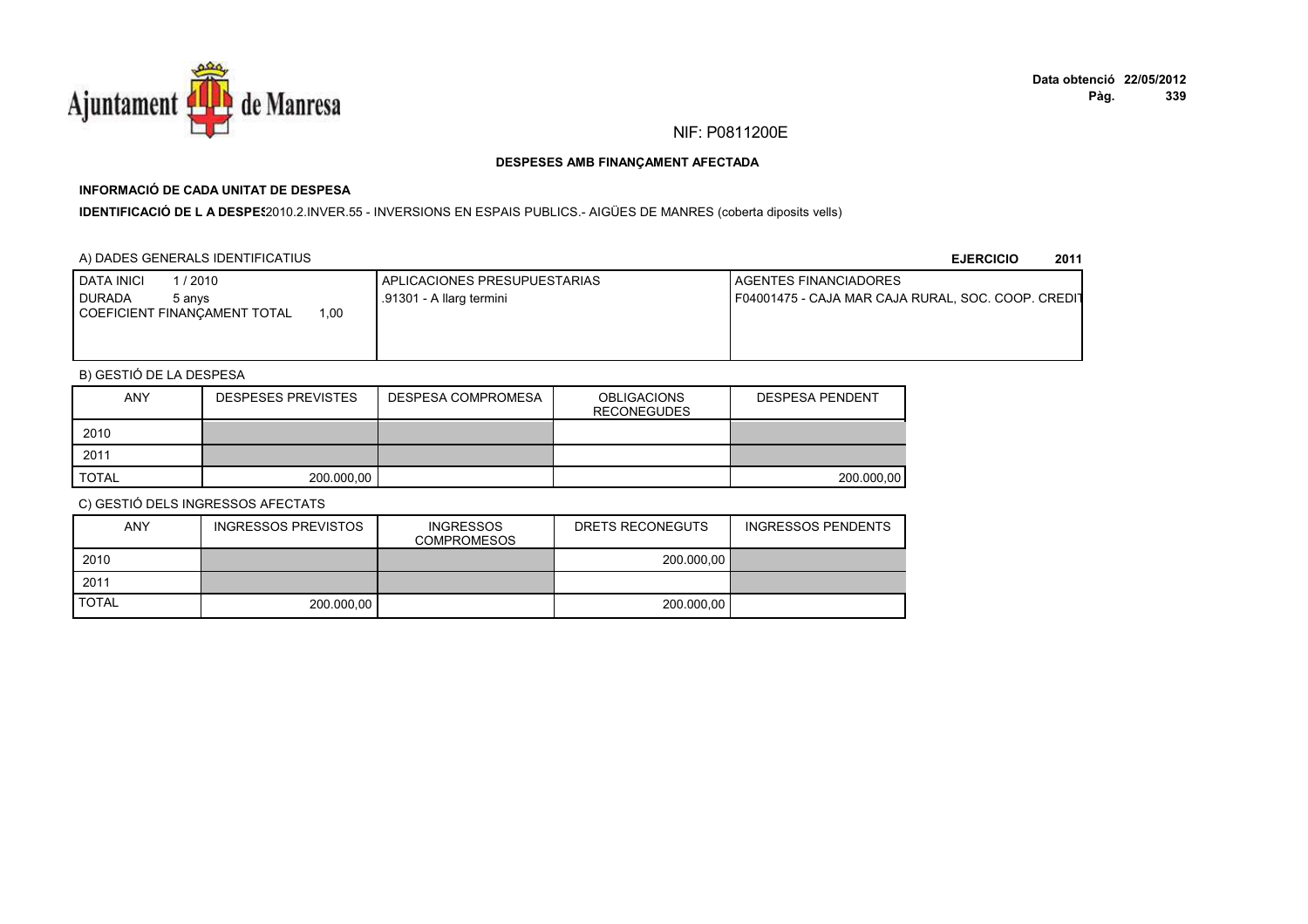

# **INFORMACIÓ DE CADA UNITAT DE DESPESA**

**IDENTIFICACIÓ DE L A DESPESA**

2010.2.INVER.55 - INVERSIONS EN ESPAIS PUBLICS.- AIGÜES DE MANRES (coberta diposits vells)

D) DESVIACIONS DE FINANÇAMENT PER AGENTS

|                                     | ANY<br><b>INGRESSOS PREVISTOS</b> |                                    | DRETS RECONEGUTS | <b>COEFICIENT</b>  | DESVIACIONS DE FINANCAMENT |                   |
|-------------------------------------|-----------------------------------|------------------------------------|------------------|--------------------|----------------------------|-------------------|
| IDENTIFICACIÓ AGENT                 |                                   |                                    |                  | <b>FINANCAMENT</b> | A L'EXERCICI               | <b>ACUMULADES</b> |
| F04001475 - CAJA MAR CAJA RURAL, SO | 2010                              |                                    | 200.000.00       |                    |                            |                   |
| C. COOP. CREDITO                    | 2011                              |                                    |                  |                    |                            |                   |
| <b>TOTAL AGENT</b>                  |                                   | 200.000.00                         | 200.000,00       | 1.00               |                            | 200.000,00        |
|                                     |                                   | <b>TOTAL DESVIACIONS POSITIVES</b> |                  |                    |                            | 200.000,00        |
| <b>TOTAL DESVIACIONS NEGATIVES</b>  |                                   |                                    |                  |                    |                            |                   |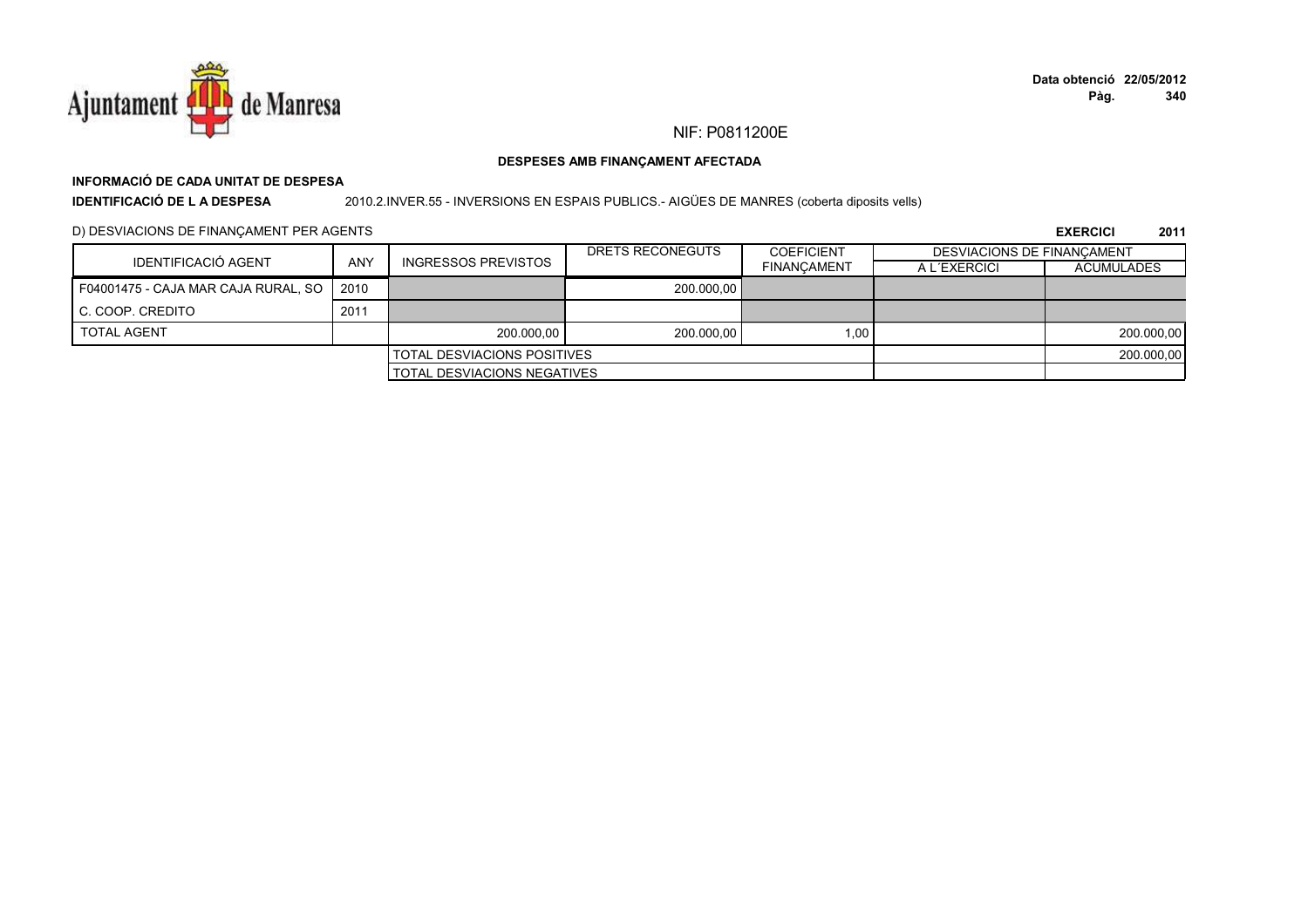

## **INFORMACIÓ DE CADA UNITAT DE DESPESA**

**IDENTIFICACIÓ DE L A DESPES**2010.2.INVER.57 - LLARS D'INFANTS.- A CONSORCIS

## A) DADES GENERALS IDENTIFICATIUS

#### **EJERCICIO<sup>2011</sup>**

| <b>DATA INICI</b><br>/ 2010<br>I DURADA<br>5 anvs<br>COEFICIENT FINANCAMENT TOTAL<br>0.00 | APLICACIONES PRESUPUESTARIAS<br>.91301 - A llarg termini | <b>I AGENTES FINANCIADORES</b><br>F04001475 - CAJA MAR CAJA RURAL, SOC. COOP. CREDIT |
|-------------------------------------------------------------------------------------------|----------------------------------------------------------|--------------------------------------------------------------------------------------|
|                                                                                           |                                                          |                                                                                      |

## B) GESTIÓ DE LA DESPESA

| <b>ANY</b>   | <b>DESPESES PREVISTES</b> | <b>DESPESA COMPROMESA</b> | <b>OBLIGACIONS</b><br><b>RECONEGUDES</b> | <b>DESPESA PENDENT</b> |
|--------------|---------------------------|---------------------------|------------------------------------------|------------------------|
| 2010         |                           |                           |                                          |                        |
| 2011         |                           |                           |                                          |                        |
| <b>TOTAL</b> | 103.000,00                |                           |                                          | 103.000.00             |

| <b>ANY</b>   | INGRESSOS PREVISTOS | <b>INGRESSOS</b><br><b>COMPROMESOS</b> | DRETS RECONEGUTS | <b>INGRESSOS PENDENTS</b> |
|--------------|---------------------|----------------------------------------|------------------|---------------------------|
| 2010         |                     |                                        | 103.000.00       |                           |
| 2011         |                     |                                        |                  |                           |
| <b>TOTAL</b> | 103.000.00          |                                        | 103.000.00       |                           |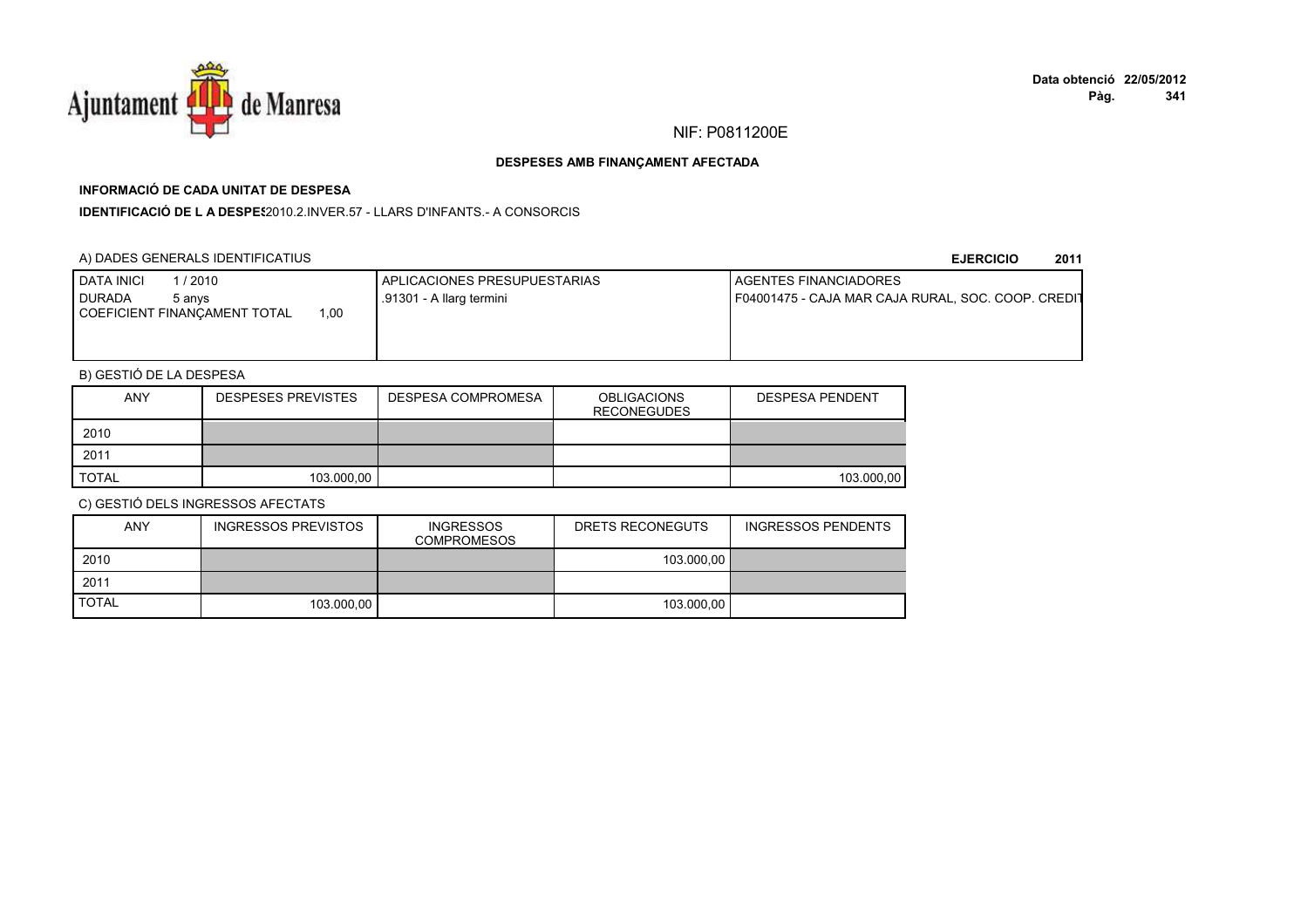

## NIF: P0811200E

### DESPESES AMB FINANÇAMENT AFECTADA

# INFORMACIÓ DE CADA UNITAT DE DESPESA

**IDENTIFICACIÓ DE LA DESPESA** 

2010.2.INVER.57 - LLARS D'INFANTS.- A CONSORCIS

D) DESVIACIONS DE FINANÇAMENT PER AGENTS

|                                     |      |                                    | DRETS RECONEGUTS | <b>COEFICIENT</b>  | DESVIACIONS DE FINANCAMENT |                   |
|-------------------------------------|------|------------------------------------|------------------|--------------------|----------------------------|-------------------|
| IDENTIFICACIÓ AGENT                 | ANY  | <b>INGRESSOS PREVISTOS</b>         |                  | <b>FINANCAMENT</b> | A L'EXERCICI               | <b>ACUMULADES</b> |
| F04001475 - CAJA MAR CAJA RURAL, SO | 2010 |                                    | 103.000.00       |                    |                            |                   |
| C. COOP. CREDITO                    | 2011 |                                    |                  |                    |                            |                   |
| <b>TOTAL AGENT</b>                  |      | 103.000.00                         | 103.000.00       | 1.00               |                            | 103.000,00        |
| <b>TOTAL DESVIACIONS POSITIVES</b>  |      |                                    |                  | 103.000,00         |                            |                   |
|                                     |      | <b>TOTAL DESVIACIONS NEGATIVES</b> |                  |                    |                            |                   |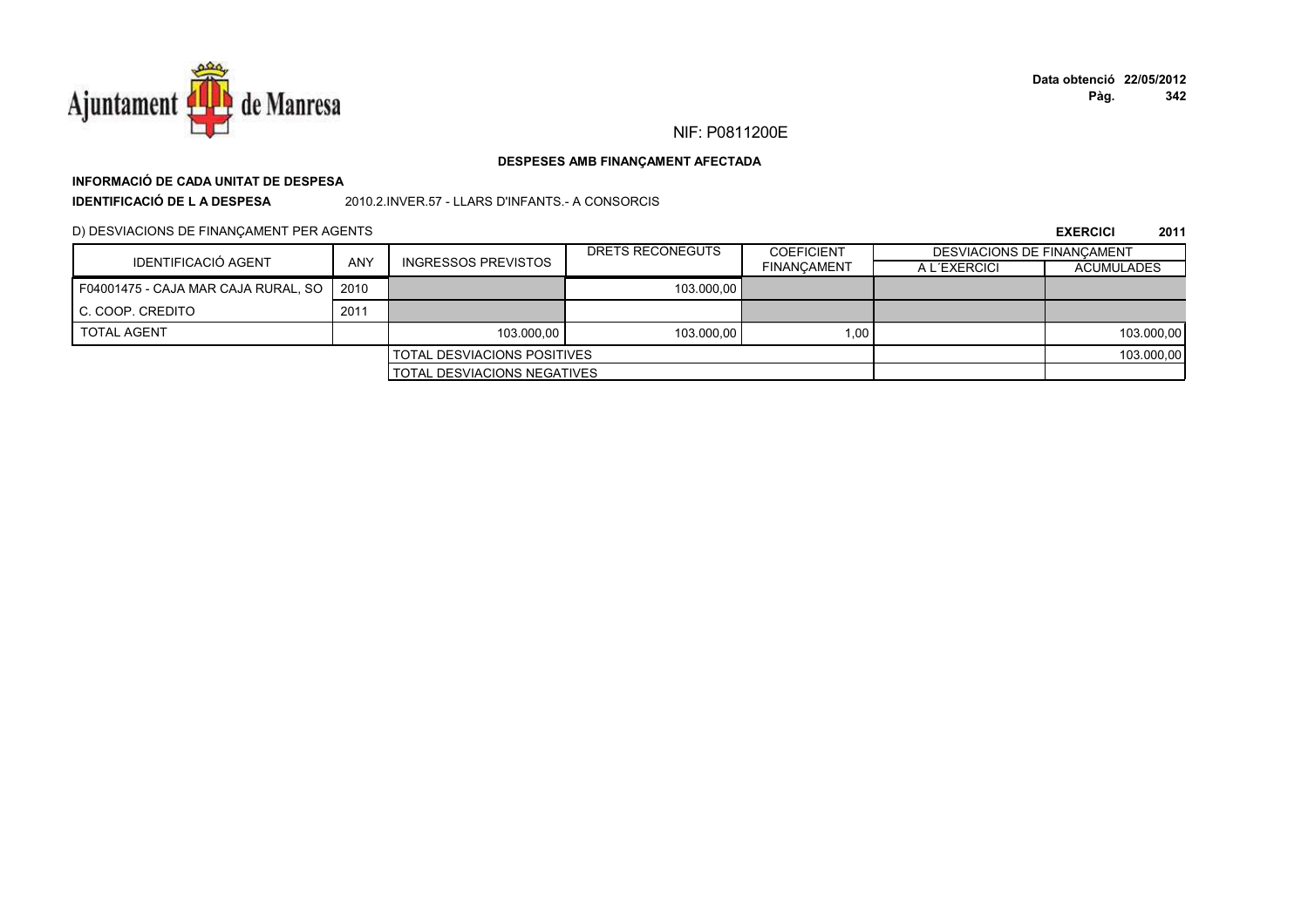

## **INFORMACIÓ DE CADA UNITAT DE DESPESA**

IDENTIFICACIÓ DE LA DESPES2010.2.INVER.60 - DIRECCIO AREA TERRITORI.- ALTRES TRANSFERENCIES (reparació sala actes Torre Lluvià)

## A) DADES GENERALS IDENTIFICATIUS

**EJERCICIO<sup>2011</sup>**

| <b>I DATA INICI</b><br>1 / 2010<br><b>I DURADA</b><br>5 anvs<br>00, ا<br>COEFICIENT FINANCAMENT TOTAL | <b>APLICACIONES PRESUPUESTARIAS</b><br>.91301 - A llarg termini | AGENTES FINANCIADORES<br>G08169815 - CAIXA D'ESTALVIS DE CATALUNYA |
|-------------------------------------------------------------------------------------------------------|-----------------------------------------------------------------|--------------------------------------------------------------------|
|                                                                                                       |                                                                 |                                                                    |

## B) GESTIÓ DE LA DESPESA

| ANY   | <b>DESPESES PREVISTES</b> | DESPESA COMPROMESA | <b>OBLIGACIONS</b><br><b>RECONEGUDES</b> | <b>DESPESA PENDENT</b> |
|-------|---------------------------|--------------------|------------------------------------------|------------------------|
| 2010  |                           |                    |                                          |                        |
| 2011  |                           |                    | 50.000.00                                |                        |
| TOTAL | 50.000.00                 | 50.000.00          | 50.000.00                                |                        |

| <b>ANY</b>   | INGRESSOS PREVISTOS | <b>INGRESSOS</b><br><b>COMPROMESOS</b> | DRETS RECONEGUTS | <b>INGRESSOS PENDENTS</b> |
|--------------|---------------------|----------------------------------------|------------------|---------------------------|
| 2010         |                     |                                        | 50.000.00        |                           |
| 2011         |                     |                                        |                  |                           |
| <b>TOTAL</b> | 50.000.00           |                                        | 50.000.00        |                           |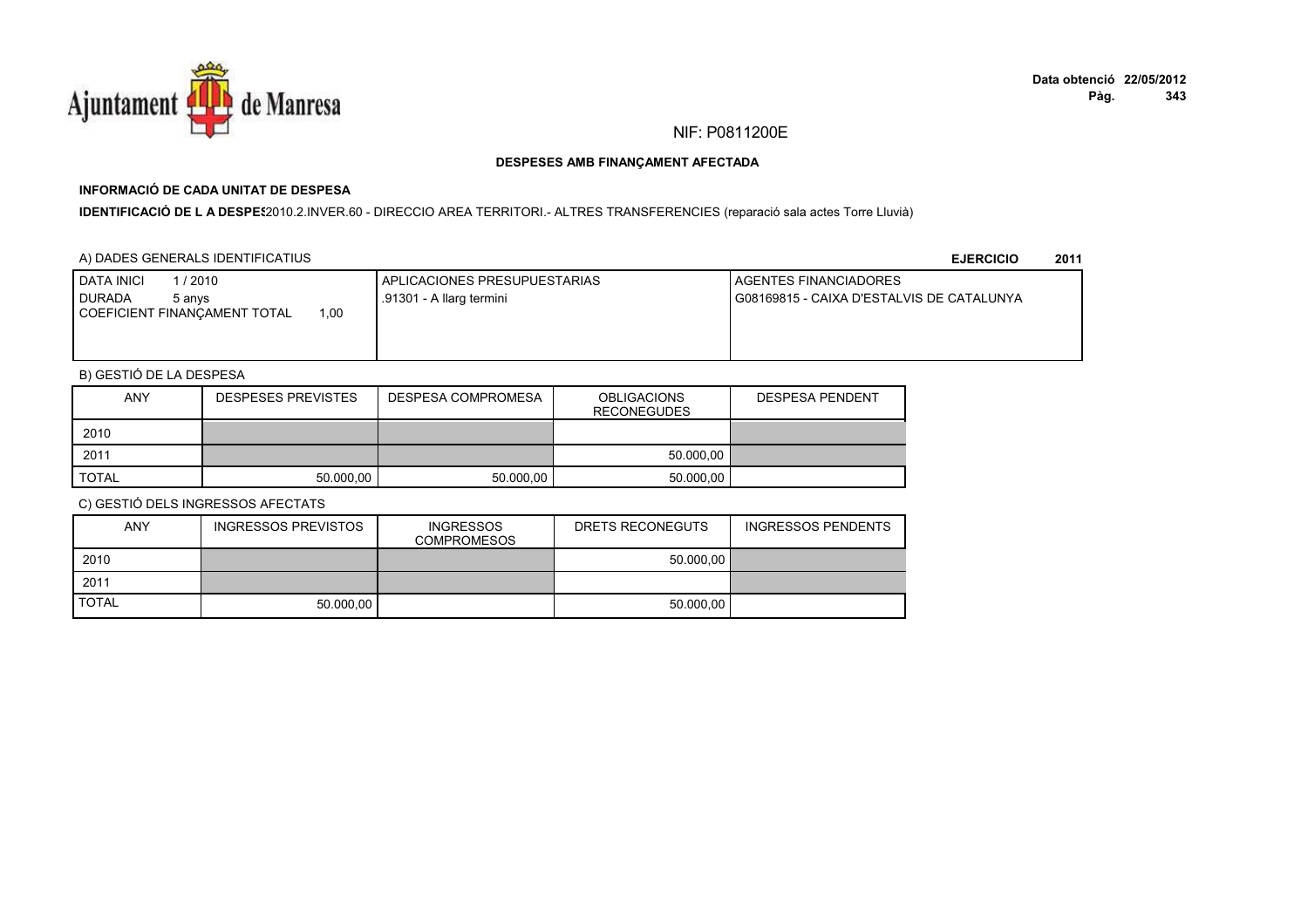

## NIF: P0811200E

### DESPESES AMB FINANÇAMENT AFECTADA

## INFORMACIÓ DE CADA UNITAT DE DESPESA

**IDENTIFICACIÓ DE L A DESPESA** 2010.2.INVER.60 - DIRECCIO AREA TERRITORI.- ALTRES TRANSFERENCIES (reparació sala actes Torre Lluvià)

D) DESVIACIONS DE FINANÇAMENT PER AGENTS

|                                     |                                    |                            | DRETS RECONEGUTS | <b>COEFICIENT</b>  | DESVIACIONS DE FINANCAMENT |                   |
|-------------------------------------|------------------------------------|----------------------------|------------------|--------------------|----------------------------|-------------------|
| IDENTIFICACIÓ AGENT                 | <b>ANY</b>                         | <b>INGRESSOS PREVISTOS</b> |                  | <b>FINANCAMENT</b> | A L'EXERCICI               | <b>ACUMULADES</b> |
| G08169815 - CAIXA D'ESTALVIS DE CAT | 2010                               |                            | 50.000.00        |                    |                            |                   |
| ALUNYA                              | 2011                               |                            |                  |                    |                            |                   |
| <b>TOTAL AGENT</b>                  |                                    | 50.000.00                  | 50.000.00        | 1.00               | $-50.000.00$               |                   |
| <b>TOTAL DESVIACIONS POSITIVES</b>  |                                    |                            |                  |                    |                            |                   |
|                                     | <b>TOTAL DESVIACIONS NEGATIVES</b> |                            |                  | 50.000.00          |                            |                   |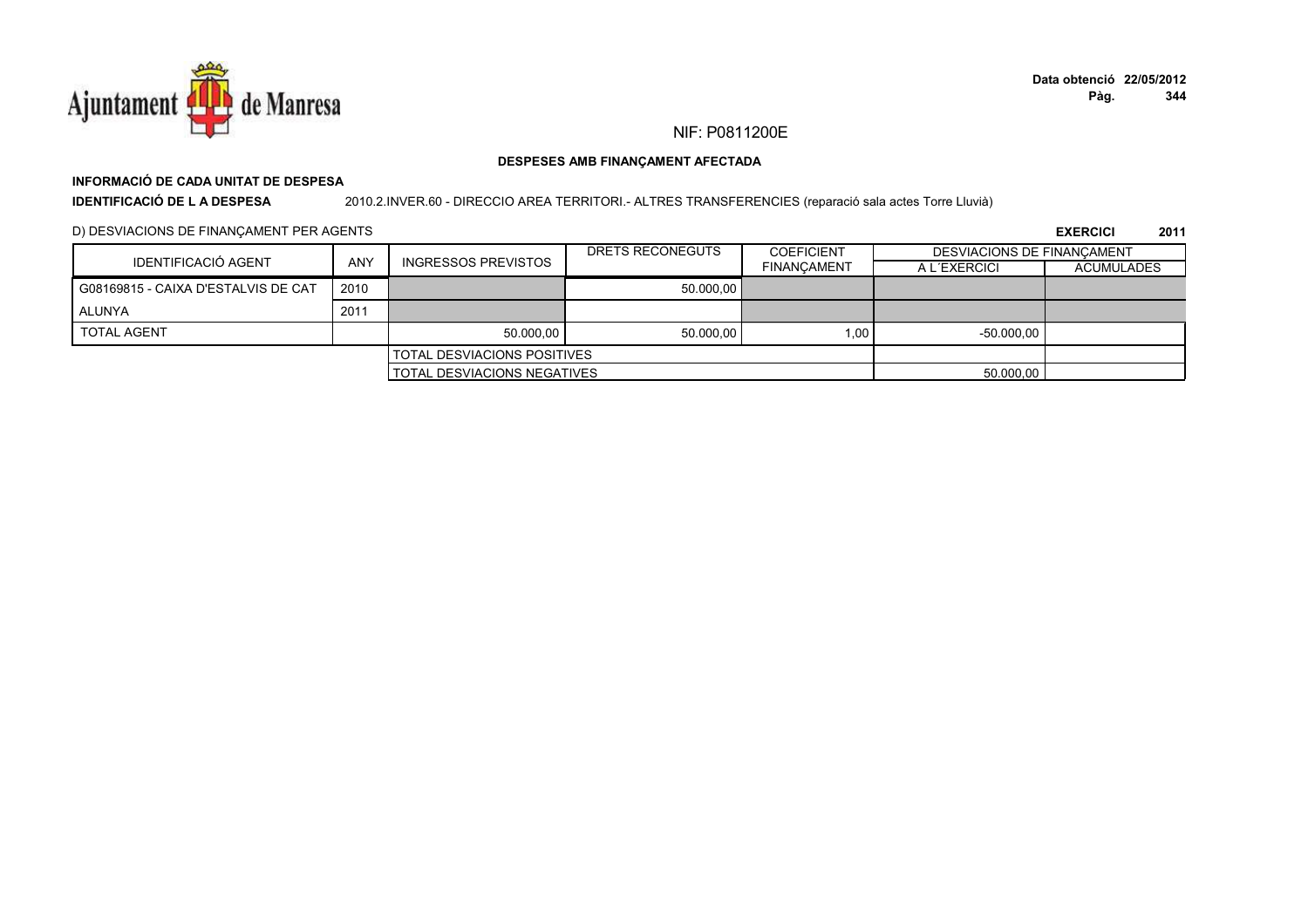

## **INFORMACIÓ DE CADA UNITAT DE DESPESA**

**IDENTIFICACIÓ DE L A DESPES**2010.2.INVER.62 - ARQUEOLOGIA I PROTECCIO DEL PATRIMONI.- ALTRES TRANSFERENCIES

## A) DADES GENERALS IDENTIFICATIUS

**EJERCICIO<sup>2011</sup>**

| /2010<br><b>I DATA INICI</b><br><b>DURADA</b><br>5 anvs | <b>APLICACIONES PRESUPUESTARIAS</b><br>.91301 - A llarg termini | <b>I AGENTES FINANCIADORES</b><br>F04001475 - CAJA MAR CAJA RURAL, SOC. COOP. CREDIT |
|---------------------------------------------------------|-----------------------------------------------------------------|--------------------------------------------------------------------------------------|
| 00,<br><b>COEFICIENT FINANÇAMENT TOTAL</b>              |                                                                 |                                                                                      |
|                                                         |                                                                 |                                                                                      |

## B) GESTIÓ DE LA DESPESA

| <b>ANY</b> | <b>DESPESES PREVISTES</b> | <b>DESPESA COMPROMESA</b> | <b>OBLIGACIONS</b><br><b>RECONEGUDES</b> | <b>DESPESA PENDENT</b> |
|------------|---------------------------|---------------------------|------------------------------------------|------------------------|
| 2010       |                           |                           |                                          |                        |
| 2011       |                           |                           | 94.250,00                                |                        |
| TOTAL      | 94.250.00                 | 94.250,00                 | 94.250.00                                |                        |

| <b>ANY</b>   | INGRESSOS PREVISTOS | <b>INGRESSOS</b><br><b>COMPROMESOS</b> | DRETS RECONEGUTS | <b>INGRESSOS PENDENTS</b> |
|--------------|---------------------|----------------------------------------|------------------|---------------------------|
| 2010         |                     |                                        | 94.250.00        |                           |
| 2011         |                     |                                        |                  |                           |
| <b>TOTAL</b> | 94.250.00           |                                        | 94.250.00        |                           |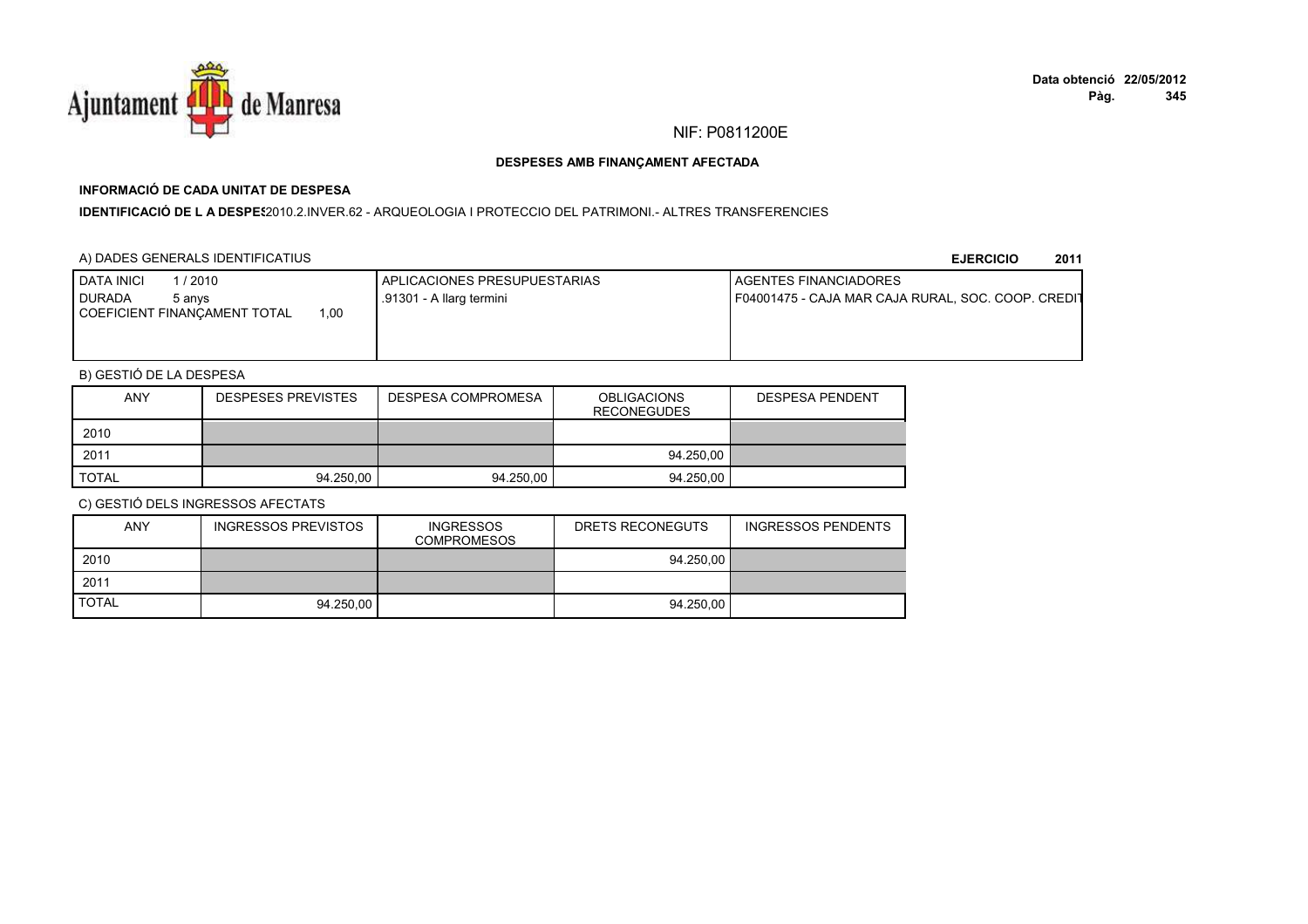

# **INFORMACIÓ DE CADA UNITAT DE DESPESA**

**IDENTIFICACIÓ DE L A DESPESA**

2010.2.INVER.62 - ARQUEOLOGIA I PROTECCIO DEL PATRIMONI.- ALTRES TRANSFERENCIES

D) DESVIACIONS DE FINANÇAMENT PER AGENTS

| IDENTIFICACIÓ AGENT                 |                                    |                            | DRETS RECONEGUTS | <b>COEFICIENT</b>  | DESVIACIONS DE FINANCAMENT |                   |
|-------------------------------------|------------------------------------|----------------------------|------------------|--------------------|----------------------------|-------------------|
|                                     | <b>ANY</b>                         | <b>INGRESSOS PREVISTOS</b> |                  | <b>FINANCAMENT</b> | A L'EXERCICI               | <b>ACUMULADES</b> |
| F04001475 - CAJA MAR CAJA RURAL, SO | 2010                               |                            | 94.250.00        |                    |                            |                   |
| C. COOP. CREDITO                    | 2011                               |                            |                  |                    |                            |                   |
| <b>TOTAL AGENT</b>                  |                                    | 94.250.00                  | 94.250.00        | 1.00               | $-94.250.00$               |                   |
| <b>TOTAL DESVIACIONS POSITIVES</b>  |                                    |                            |                  |                    |                            |                   |
|                                     | <b>TOTAL DESVIACIONS NEGATIVES</b> |                            |                  | 94.250,00          |                            |                   |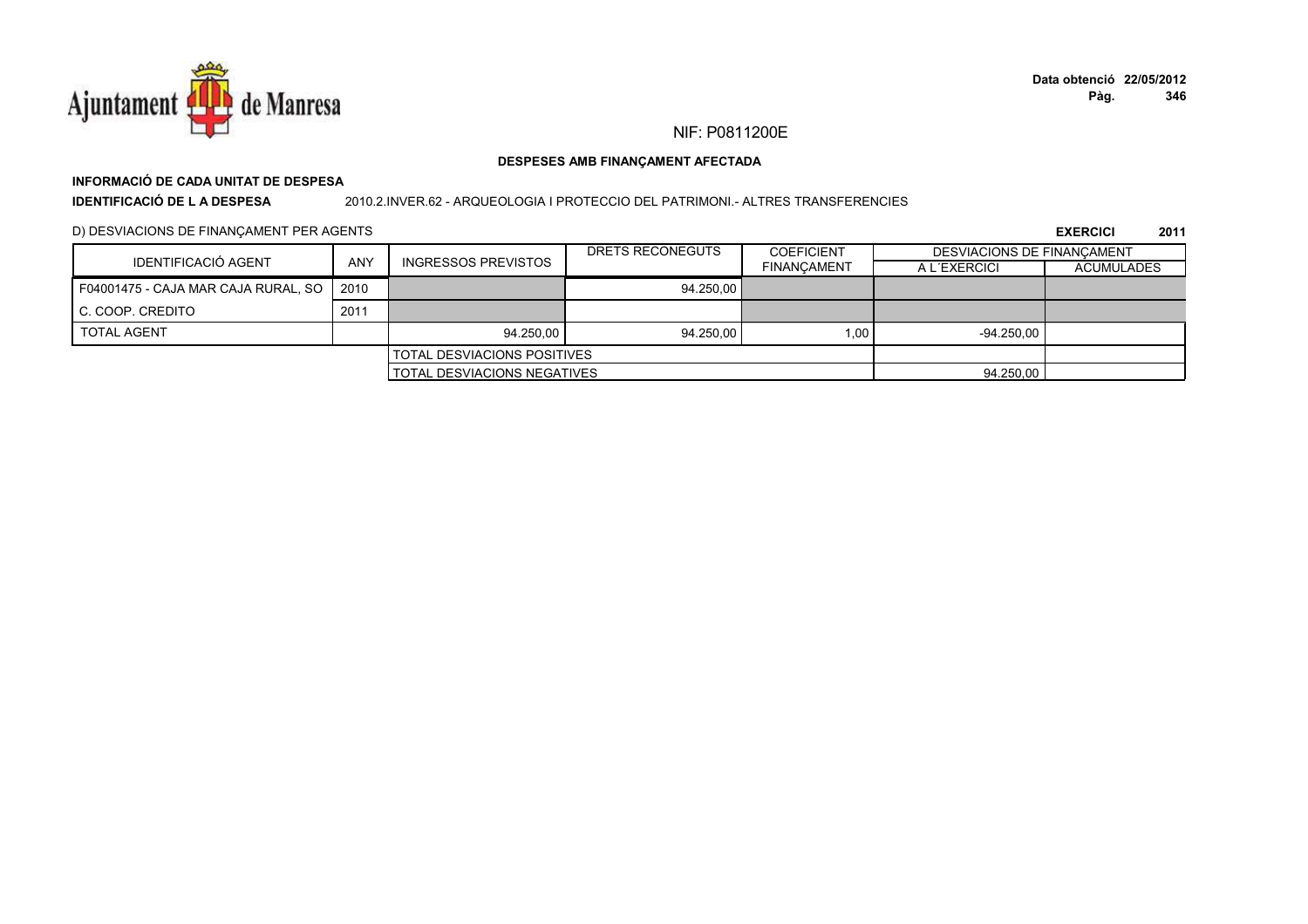

## **INFORMACIÓ DE CADA UNITAT DE DESPESA**

**IDENTIFICACIÓ DE L A DESPE**\$2010.2.INVER.65 - XARXES COOPERACIO TRANSNACIONAL.- ALTRES TRANSFERENCIES

## A) DADES GENERALS IDENTIFICATIUS

**EJERCICIO<sup>2011</sup>**

| <b>DATA INICI</b><br>/ 2010<br>I DURADA<br>5 anvs | APLICACIONES PRESUPUESTARIAS<br>.91301 - A llarg termini | <b>I AGENTES FINANCIADORES</b><br>F04001475 - CAJA MAR CAJA RURAL, SOC. COOP. CREDIT |
|---------------------------------------------------|----------------------------------------------------------|--------------------------------------------------------------------------------------|
| 0.87<br>COEFICIENT FINANCAMENT TOTAL              |                                                          |                                                                                      |
|                                                   |                                                          |                                                                                      |

## B) GESTIÓ DE LA DESPESA

| <b>ANY</b>   | <b>DESPESES PREVISTES</b> | <b>DESPESA COMPROMESA</b> | <b>OBLIGACIONS</b><br><b>RECONEGUDES</b> | <b>DESPESA PENDENT</b> |
|--------------|---------------------------|---------------------------|------------------------------------------|------------------------|
| 2010         |                           |                           | 45.918.41                                |                        |
| 2011         |                           |                           |                                          |                        |
| <b>TOTAL</b> | 45.918.41                 | 45.918.41                 | 45.918.41                                |                        |

| ANY          | <b>INGRESSOS PREVISTOS</b> | <b>INGRESSOS</b><br><b>COMPROMESOS</b> | DRETS RECONEGUTS | <b>INGRESSOS PENDENTS</b> |
|--------------|----------------------------|----------------------------------------|------------------|---------------------------|
| 2010         |                            |                                        | 40.000.00        |                           |
| 2011         |                            |                                        |                  |                           |
| <b>TOTAL</b> | 40.000.00                  |                                        | 40.000.00        |                           |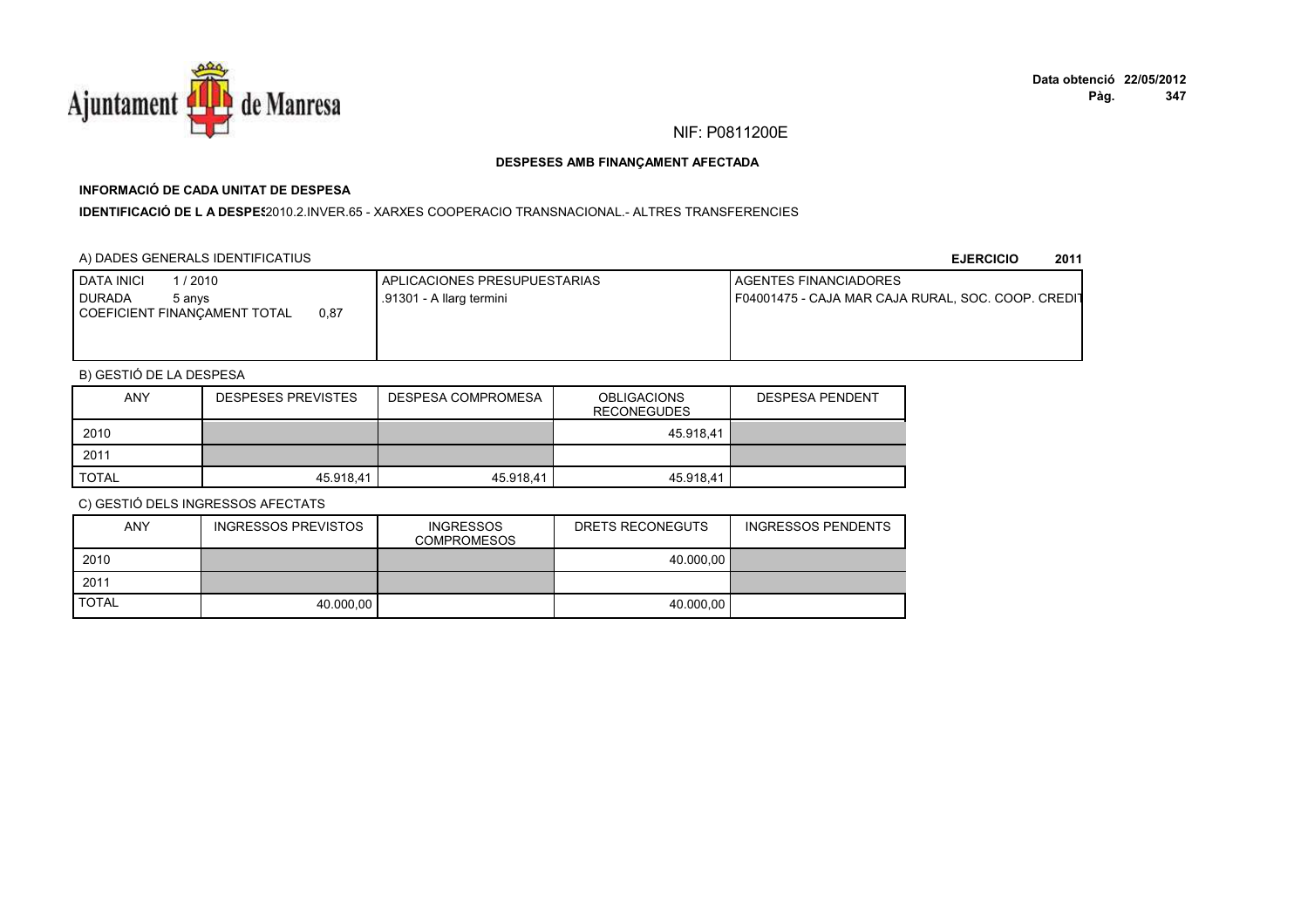

## NIF: P0811200E

### DESPESES AMB FINANÇAMENT AFECTADA

## INFORMACIÓ DE CADA UNITAT DE DESPESA

**IDENTIFICACIÓ DE LA DESPESA** 

#### 2010.2.INVER.65 - XARXES COOPERACIO TRANSNACIONAL.- ALTRES TRANSFERENCIES

D) DESVIACIONS DE FINANÇAMENT PER AGENTS

|                                     |      |                             | DRETS RECONEGUTS | <b>COEFICIENT</b>  | <b>DESVIACIONS DE FINANCAMENT</b> |                   |
|-------------------------------------|------|-----------------------------|------------------|--------------------|-----------------------------------|-------------------|
| IDENTIFICACIÓ AGENT                 | ANY  | <b>INGRESSOS PREVISTOS</b>  |                  | <b>FINANCAMENT</b> | A L'EXERCICI                      | <b>ACUMULADES</b> |
| F04001475 - CAJA MAR CAJA RURAL, SO | 2010 |                             | 40.000.00        |                    |                                   |                   |
| C. COOP. CREDITO                    | 2011 |                             |                  |                    |                                   |                   |
| <b>TOTAL AGENT</b>                  |      | 40.000.00                   | 40.000.00        | 0,87               |                                   |                   |
| <b>TOTAL DESVIACIONS POSITIVES</b>  |      |                             |                  |                    |                                   |                   |
|                                     |      | TOTAL DESVIACIONS NEGATIVES |                  |                    |                                   |                   |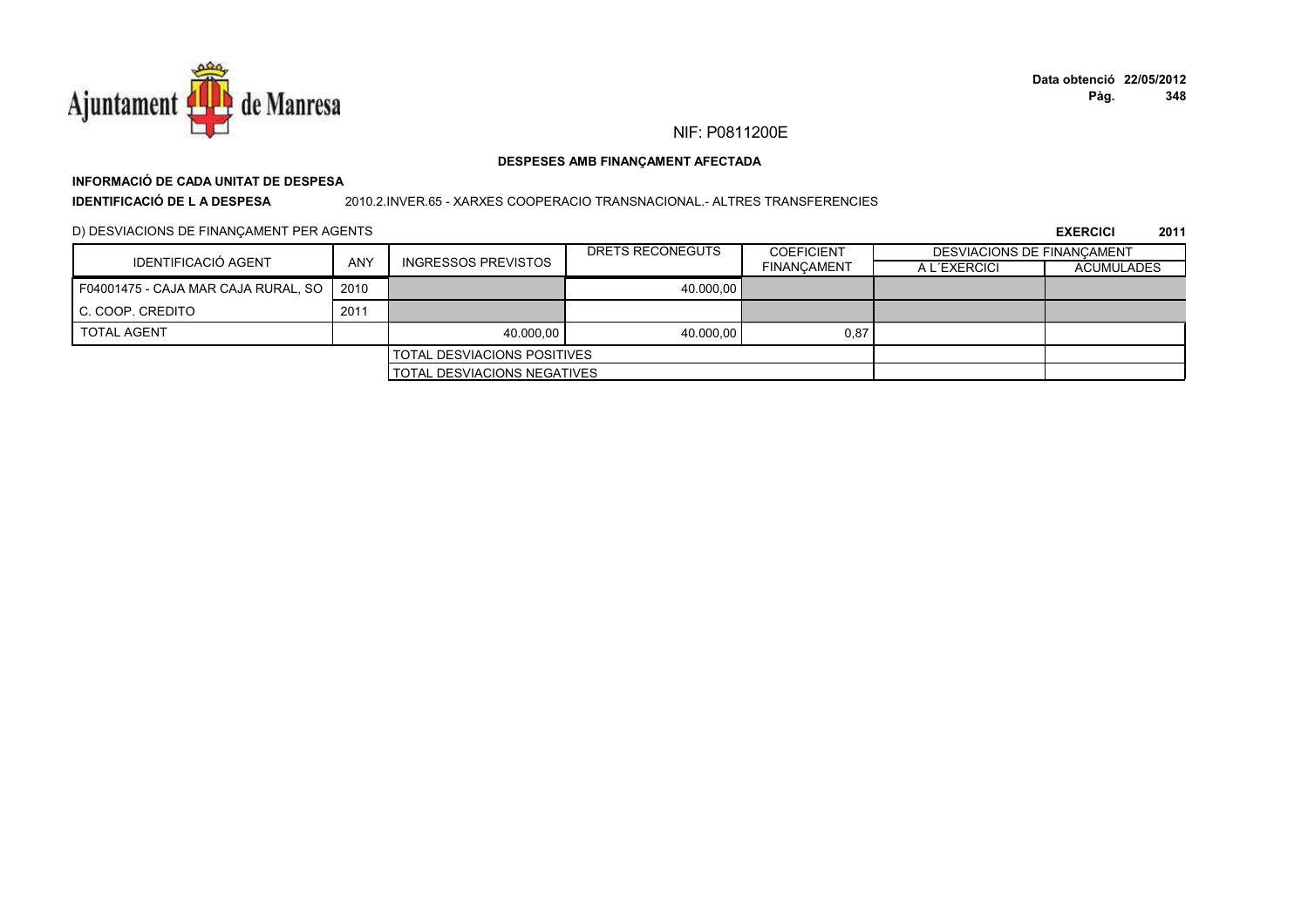

## **INFORMACIÓ DE CADA UNITAT DE DESPESA**

IDENTIFICACIÓ DE L A DESPE<sup>2</sup>010.2.INVER.66 - Fires, Mercats i altres esdevniments.- Altres transferències

## A) DADES GENERALS IDENTIFICATIUS

**EJERCICIO<sup>2011</sup>**

| <b>I DATA INICI</b><br>1 / 2010<br>I DURADA<br>5 anvs<br>00.1<br>COEFICIENT FINANCAMENT TOTAL | APLICACIONES PRESUPUESTARIAS<br>.91301 - A llarg termini | <b>I AGENTES FINANCIADORES</b><br>G08169815 - CAIXA D'ESTALVIS DE CATALUNYA |
|-----------------------------------------------------------------------------------------------|----------------------------------------------------------|-----------------------------------------------------------------------------|
|                                                                                               |                                                          |                                                                             |

## B) GESTIÓ DE LA DESPESA

| <b>ANY</b>   | <b>DESPESES PREVISTES</b> | DESPESA COMPROMESA | <b>OBLIGACIONS</b><br><b>RECONEGUDES</b> | <b>DESPESA PENDENT</b> |
|--------------|---------------------------|--------------------|------------------------------------------|------------------------|
| 2010         |                           |                    | 34.767.58                                |                        |
| 2011         |                           |                    |                                          |                        |
| <b>TOTAL</b> | 34.767,58                 | 34.767,58          | 34.767,58                                |                        |

| <b>ANY</b>   | INGRESSOS PREVISTOS | <b>INGRESSOS</b><br><b>COMPROMESOS</b> | DRETS RECONEGUTS | <b>INGRESSOS PENDENTS</b> |
|--------------|---------------------|----------------------------------------|------------------|---------------------------|
| 2010         |                     |                                        | 34.767.58        |                           |
| 2011         |                     |                                        |                  |                           |
| <b>TOTAL</b> | 34.767.58           |                                        | 34.767.58        |                           |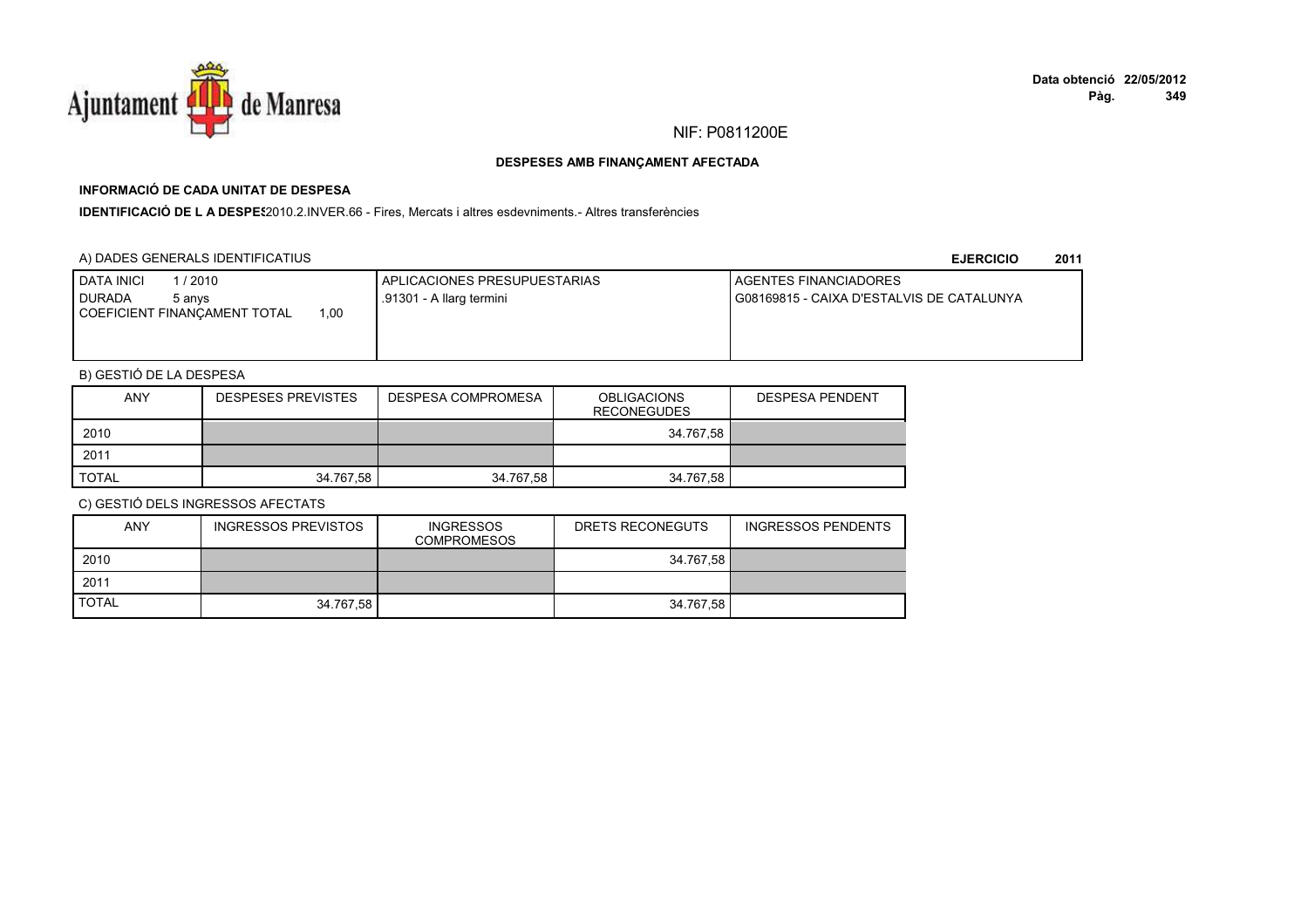

## **INFORMACIÓ DE CADA UNITAT DE DESPESA**

**IDENTIFICACIÓ DE L A DESPESA**

2010.2.INVER.66 - Fires, Mercats i altres esdevniments.- Altres transferències

D) DESVIACIONS DE FINANÇAMENT PER AGENTS

|                                     |            |                                    | DRETS RECONEGUTS | <b>COEFICIENT</b>  | <b>DESVIACIONS DE FINANCAMENT</b> |            |
|-------------------------------------|------------|------------------------------------|------------------|--------------------|-----------------------------------|------------|
| IDENTIFICACIÓ AGENT                 | <b>ANY</b> | <b>INGRESSOS PREVISTOS</b>         |                  | <b>FINANCAMENT</b> | A L'EXERCICI                      | ACUMULADES |
| G08169815 - CAIXA D'ESTALVIS DE CAT | 2010       |                                    | 34.767.58        |                    |                                   |            |
| ALUNYA                              | 2011       |                                    |                  |                    |                                   |            |
| <b>TOTAL AGENT</b>                  |            | 34.767.58                          | 34.767.58        | 1,001              |                                   |            |
| <b>TOTAL DESVIACIONS POSITIVES</b>  |            |                                    |                  |                    |                                   |            |
|                                     |            | <b>TOTAL DESVIACIONS NEGATIVES</b> |                  |                    |                                   |            |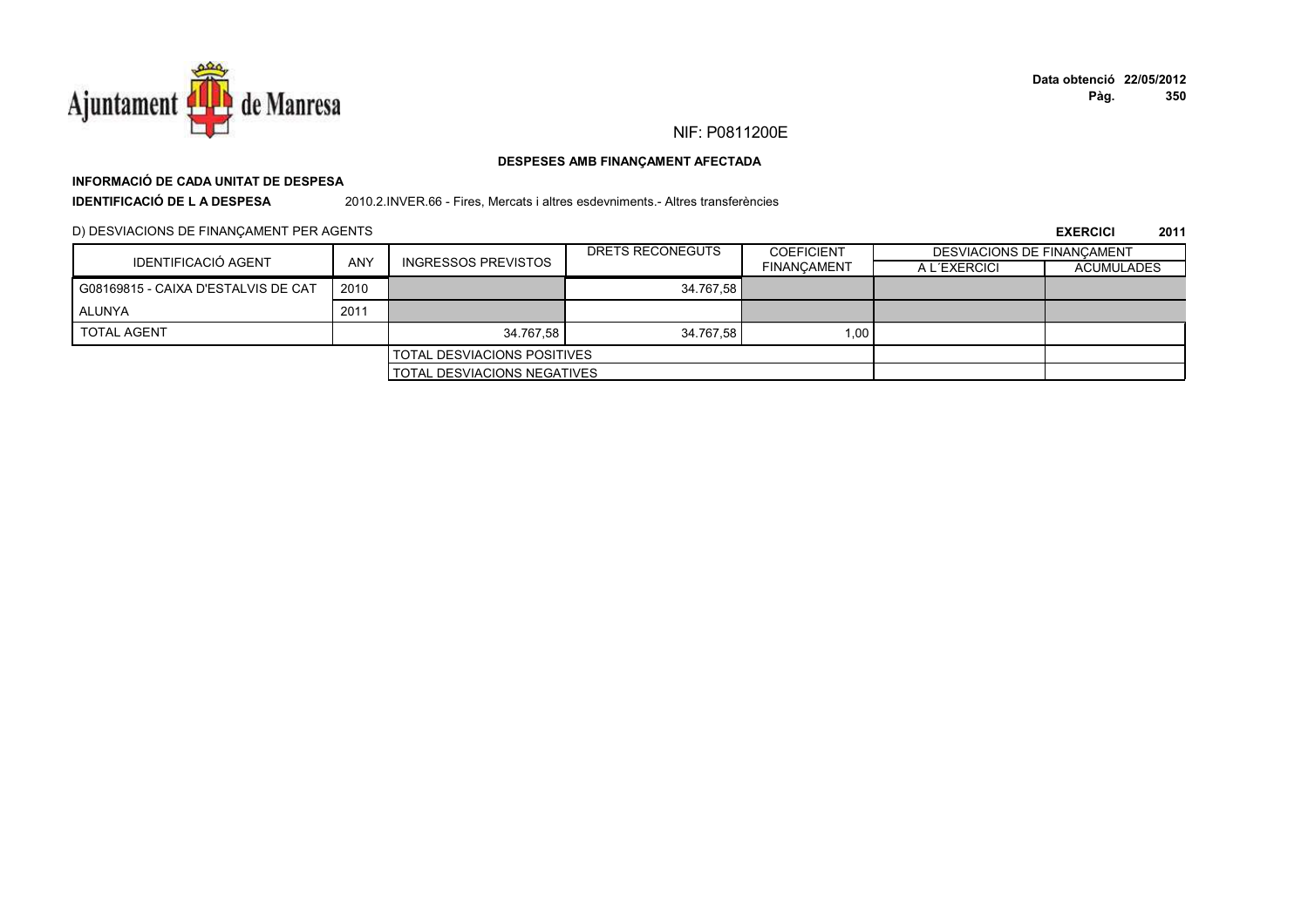

# **INFORMACIÓ DE CADA UNITAT DE DESPESA**

**IDENTIFICACIÓ DE L A DESPES**2010.2.INVER.67 - Promoció Turística.- Aigües de Manresa

## A) DADES GENERALS IDENTIFICATIUS

**EJERCICIO<sup>2011</sup>**

| <b>DATA INICI</b><br>1/2010<br>DURADA<br>5 anvs<br>1,00<br>COEFICIENT FINANCAMENT TOTAL | APLICACIONES PRESUPUESTARIAS<br>.75080 - Altres transf. de capital de la GENCAT<br>.91301 - A llarg termini | AGENTES FINANCIADORES<br>S0811001G - GENERALITAT DE CATALUNYA<br>I G08169815 - CAIXA D'ESTALVIS DE CATALUNYA |
|-----------------------------------------------------------------------------------------|-------------------------------------------------------------------------------------------------------------|--------------------------------------------------------------------------------------------------------------|
|-----------------------------------------------------------------------------------------|-------------------------------------------------------------------------------------------------------------|--------------------------------------------------------------------------------------------------------------|

## B) GESTIÓ DE LA DESPESA

| <b>ANY</b>   | <b>DESPESES PREVISTES</b> | <b>DESPESA COMPROMESA</b> | <b>OBLIGACIONS</b><br><b>RECONEGUDES</b> | <b>DESPESA PENDENT</b> |
|--------------|---------------------------|---------------------------|------------------------------------------|------------------------|
| 2010         |                           |                           |                                          |                        |
| 2011         |                           |                           |                                          |                        |
| <b>TOTAL</b> | 390.000.00                | 390.000.00                |                                          | 390.000.00             |

| <b>ANY</b>   | <b>INGRESSOS PREVISTOS</b> | <b>INGRESSOS</b><br><b>COMPROMESOS</b> | DRETS RECONEGUTS | <b>INGRESSOS PENDENTS</b> |
|--------------|----------------------------|----------------------------------------|------------------|---------------------------|
| 2010         |                            |                                        | 390,000.00       |                           |
| 2011         |                            |                                        |                  |                           |
| <b>TOTAL</b> | 390,000.00                 |                                        | 390.000.00       |                           |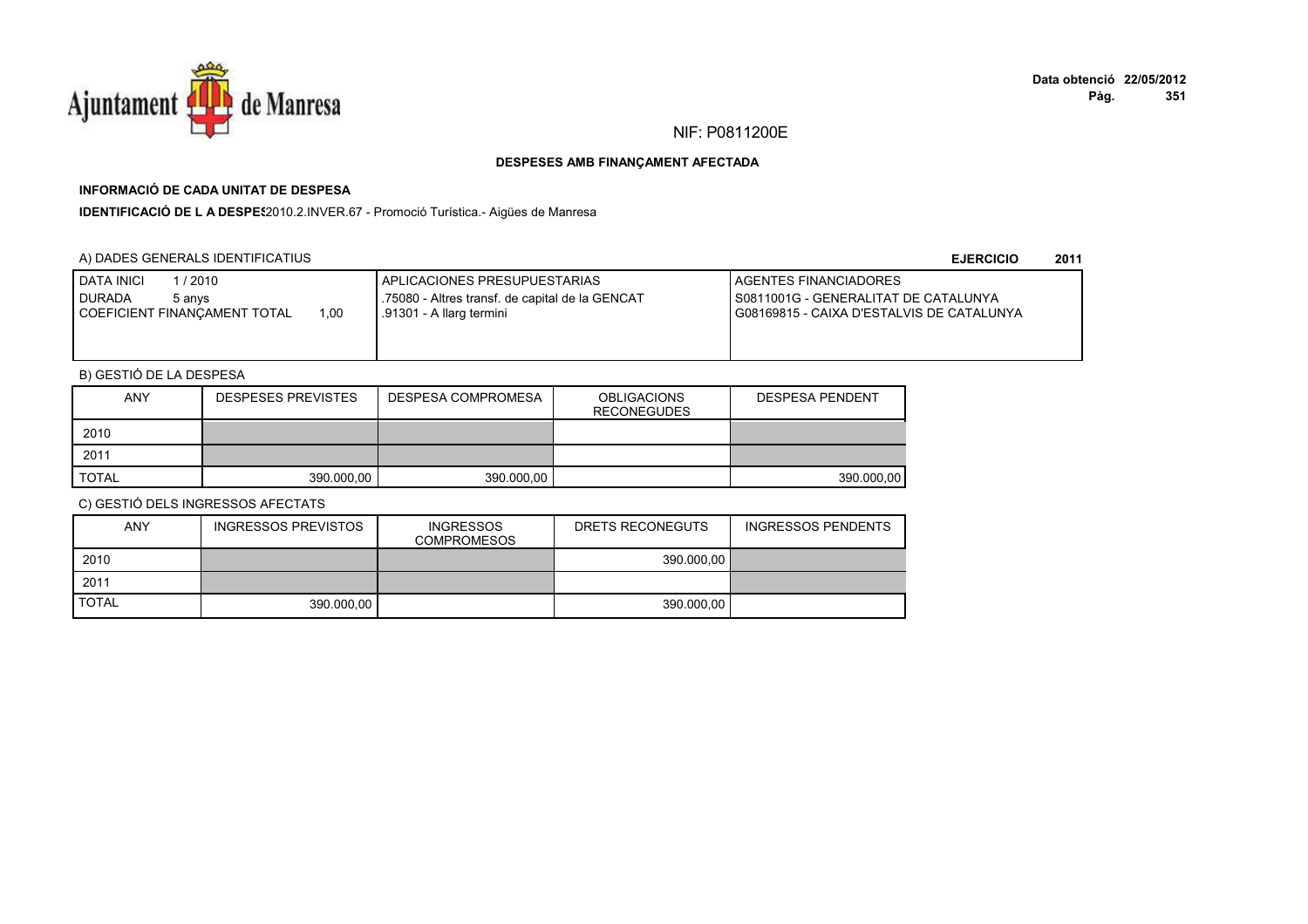

## **INFORMACIÓ DE CADA UNITAT DE DESPESA**

**IDENTIFICACIÓ DE L A DESPESA**

2010.2.INVER.67 - Promoció Turística.- Aigües de Manresa

## D) DESVIACIONS DE FINANÇAMENT PER AGENTS

|                                           |                                    |                                    | DRETS RECONEGUTS | <b>COEFICIENT</b>  | DESVIACIONS DE FINANCAMENT |                   |
|-------------------------------------------|------------------------------------|------------------------------------|------------------|--------------------|----------------------------|-------------------|
| <b>IDENTIFICACIÓ AGENT</b>                | <b>ANY</b>                         | <b>INGRESSOS PREVISTOS</b>         |                  | <b>FINANÇAMENT</b> | A L'EXERCICI               | <b>ACUMULADES</b> |
| G08169815 - CAIXA D'ESTALVIS DE CAT       | 2010                               |                                    | 390.000,00       |                    |                            |                   |
| ALUNYA                                    | 2011                               |                                    |                  |                    |                            |                   |
| <b>TOTAL AGENT</b>                        |                                    | 390.000,00                         | 390.000,00       | 1,00               |                            | 390.000,00        |
| S0811001G - GENERALITAT DE CATALUN   2010 |                                    |                                    |                  |                    |                            |                   |
|                                           | 2011                               |                                    |                  |                    |                            |                   |
| <b>TOTAL AGENT</b>                        |                                    |                                    |                  | 0,00               |                            |                   |
|                                           | <b>TOTAL DESVIACIONS POSITIVES</b> |                                    |                  |                    | 390.000,00                 |                   |
|                                           |                                    | <b>TOTAL DESVIACIONS NEGATIVES</b> |                  |                    |                            |                   |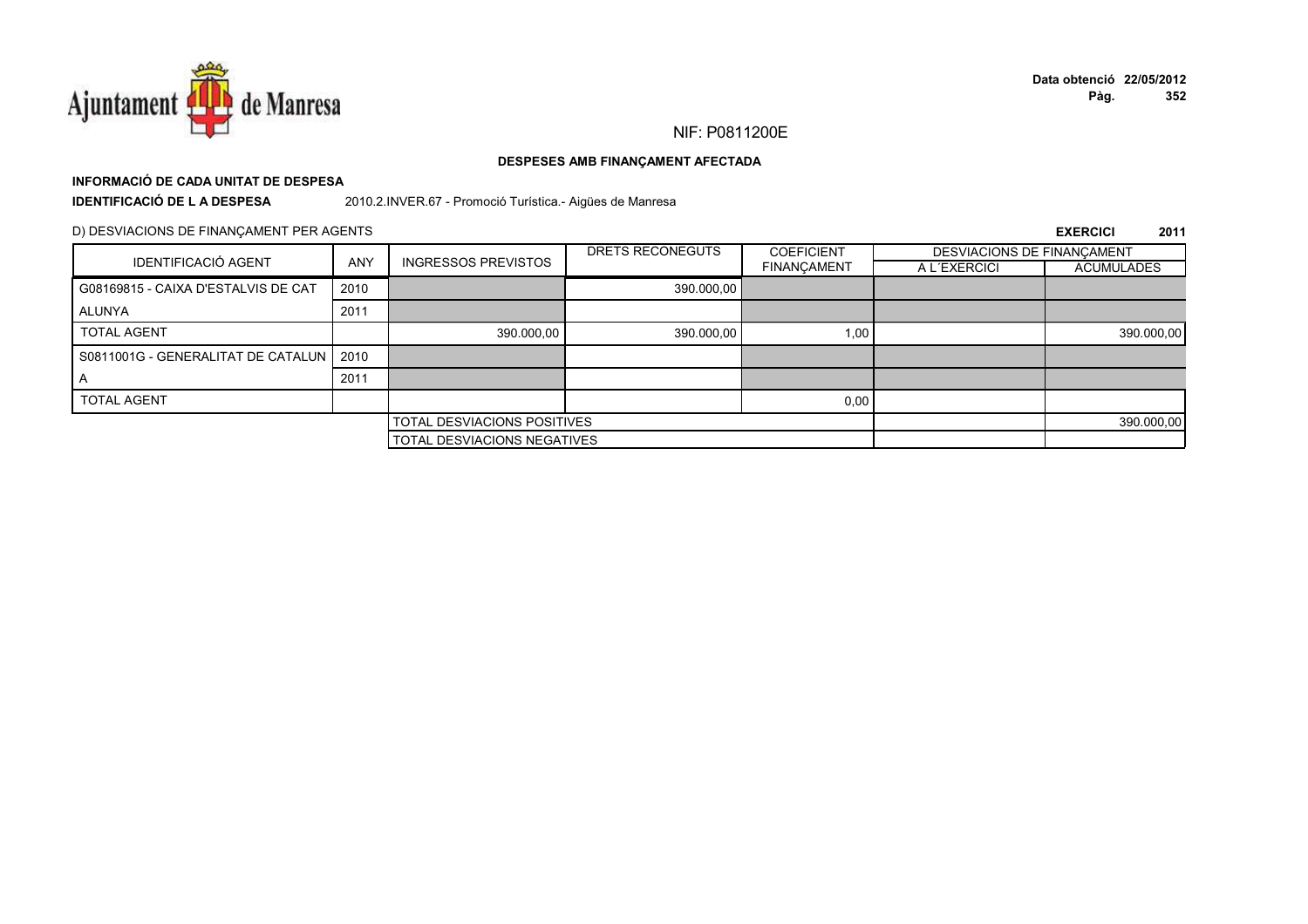

## **INFORMACIÓ DE CADA UNITAT DE DESPESA**

**IDENTIFICACIÓ DE L A DESPES**2010.2.INVER.68 - Parc Central.- Edificis i altres construccions

## A) DADES GENERALS IDENTIFICATIUS

**EJERCICIO<sup>2011</sup>**

| <b>DATA INICI</b><br>/ 2010<br><b>I DURADA</b><br>5 anvs<br>1,00<br>I COEFICIENT FINANÇAMENT TOTAL | APLICACIONES PRESUPUESTARIAS<br>.79100 - FONS DE DESENVOLUPAMENT REGIONAL-PARC   EUROPA - SUBVENCIO UNIO EUROPEA<br>.76100 - Diputació de Barcelona | <b>LAGENTES FINANCIADORES</b><br>P0800000B - DIPUTACIO DE BARCELONA |
|----------------------------------------------------------------------------------------------------|-----------------------------------------------------------------------------------------------------------------------------------------------------|---------------------------------------------------------------------|
|                                                                                                    | .91301 - A llarg termini                                                                                                                            | I G08169815 - CAIXA D'ESTALVIS DE CATALUNYA                         |

## B) GESTIÓ DE LA DESPESA

| <b>ANY</b>   | <b>DESPESES PREVISTES</b> | DESPESA COMPROMESA | <b>OBLIGACIONS</b><br><b>RECONEGUDES</b> | <b>DESPESA PENDENT</b> |
|--------------|---------------------------|--------------------|------------------------------------------|------------------------|
| 2010         |                           |                    |                                          |                        |
| 2011         |                           |                    | 194.288,37                               |                        |
| <b>TOTAL</b> | 194.288.37                | 194.288,37         | 194.288.37                               |                        |

| ANY          | <b>INGRESSOS PREVISTOS</b> | <b>INGRESSOS</b><br><b>COMPROMESOS</b> | DRETS RECONEGUTS | INGRESSOS PENDENTS |
|--------------|----------------------------|----------------------------------------|------------------|--------------------|
| 2010         |                            |                                        | 194.288.37       |                    |
| 2011         |                            |                                        |                  |                    |
| <b>TOTAL</b> | 194.288.37                 |                                        | 194.288.37       |                    |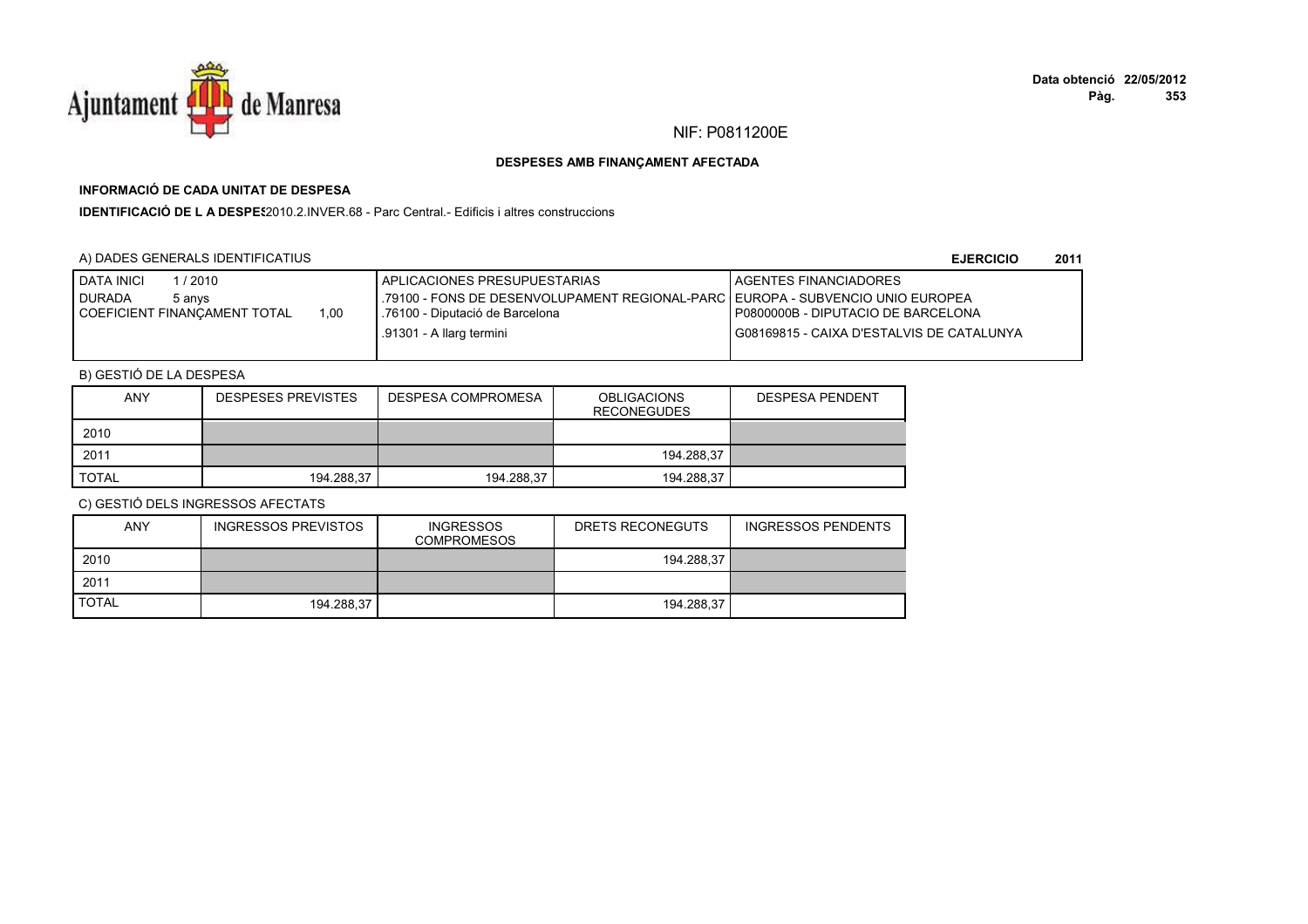

## **INFORMACIÓ DE CADA UNITAT DE DESPESA**

**IDENTIFICACIÓ DE L A DESPESA**

2010.2.INVER.68 - Parc Central.- Edificis i altres construccions

## D) DESVIACIONS DE FINANÇAMENT PER AGENTS

|                                     |                             |                            | DRETS RECONEGUTS                   | <b>COEFICIENT</b>  | DESVIACIONS DE FINANCAMENT |                   |
|-------------------------------------|-----------------------------|----------------------------|------------------------------------|--------------------|----------------------------|-------------------|
| <b>IDENTIFICACIÓ AGENT</b>          | <b>ANY</b>                  | <b>INGRESSOS PREVISTOS</b> |                                    | <b>FINANCAMENT</b> | A L'EXERCICI               | <b>ACUMULADES</b> |
| G08169815 - CAIXA D'ESTALVIS DE CAT | 2010                        |                            | 70.800,00                          |                    |                            |                   |
| ALUNYA                              | 2011                        |                            |                                    |                    |                            |                   |
| <b>TOTAL AGENT</b>                  |                             | 70.800,00                  | 70.800,00                          | 0,36               | $-70.800,00$               |                   |
| P0800000B - DIPUTACIO DE BARCELONA  | 2010                        |                            | 41.162.79                          |                    |                            |                   |
|                                     | 2011                        |                            |                                    |                    |                            |                   |
| <b>TOTAL AGENT</b>                  |                             | 41.162,79                  | 41.162,79                          | 0,21               | -41.162,79                 |                   |
| EUROPA - SUBVENCIO UNIO EUROPEA     | 2010                        |                            | 82.325,58                          |                    |                            |                   |
|                                     | 2011                        |                            |                                    |                    |                            |                   |
| <b>TOTAL AGENT</b>                  |                             | 82.325,58                  | 82.325,58                          | 0,42               | $-82.325.58$               |                   |
|                                     | TOTAL DESVIACIONS POSITIVES |                            |                                    |                    |                            |                   |
|                                     |                             |                            | <b>TOTAL DESVIACIONS NEGATIVES</b> |                    |                            |                   |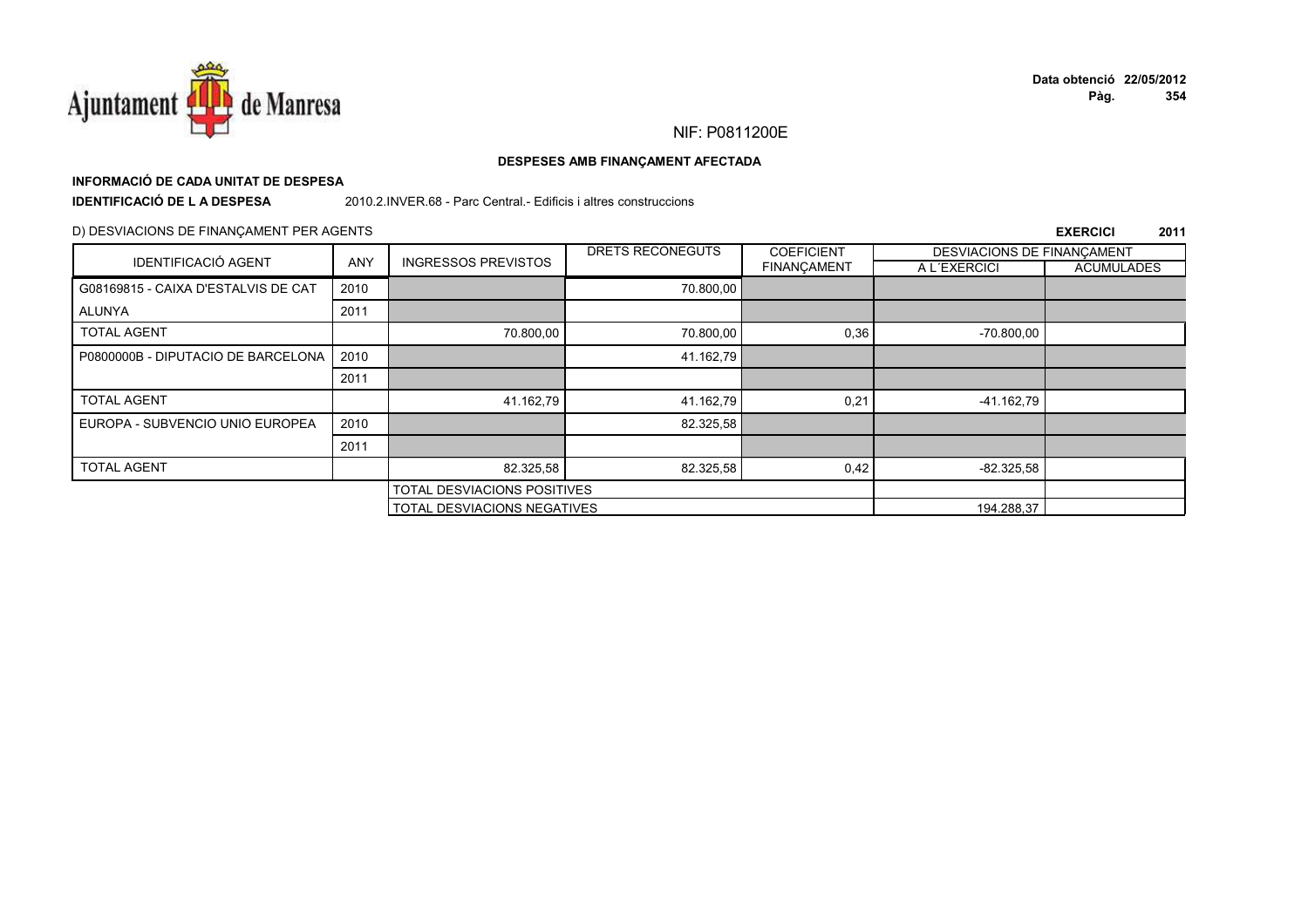

## **INFORMACIÓ DE CADA UNITAT DE DESPESA**

IDENTIFICACIÓ DE L A DESPE<sup>2</sup>2010.2.INVER.69 - Mant.i millora enllumenat i xarxes.- Maquinària , instal. i utillatge

## A) DADES GENERALS IDENTIFICATIUS

**EJERCICIO<sup>2011</sup>**

| <b>I DATA INICI</b><br>/ 2010                | APLICACIONES PRESUPUESTARIAS | <b>I AGENTES FINANCIADORES</b>                     |
|----------------------------------------------|------------------------------|----------------------------------------------------|
| <b>DURADA</b><br>5 anvs                      | .91301 - A llarg termini     | A28000719 - BANCO CREDITO LOCAL                    |
| .00<br><b>I COEFICIENT FINANCAMENT TOTAL</b> |                              | G43003938 - CAIXA TARRAGONA                        |
|                                              |                              | F04001475 - CAJA MAR CAJA RURAL, SOC. COOP. CREDIT |
|                                              |                              | I PRESTECNOU - PRESTEC A CONCERTAR                 |

## B) GESTIÓ DE LA DESPESA

| <b>ANY</b>   | <b>DESPESES PREVISTES</b> | <b>DESPESA COMPROMESA</b> | <b>OBLIGACIONS</b><br><b>RECONEGUDES</b> | <b>DESPESA PENDENT</b> |
|--------------|---------------------------|---------------------------|------------------------------------------|------------------------|
| 2010         |                           |                           | 40.403.59                                |                        |
| 2011         |                           |                           | 46.123,10                                |                        |
| <b>TOTAL</b> | 98.482.54                 | 98.482.54                 | 86.526.69                                | 11.955.85              |

| ANY          | <b>INGRESSOS PREVISTOS</b> | <b>INGRESSOS</b><br><b>COMPROMESOS</b> | DRETS RECONEGUTS | INGRESSOS PENDENTS |
|--------------|----------------------------|----------------------------------------|------------------|--------------------|
| 2010         |                            |                                        | 99.486.70        |                    |
| 2011         |                            |                                        | $-1.004.16$      |                    |
| <b>TOTAL</b> | 98.482.54                  |                                        | 98.482.54        |                    |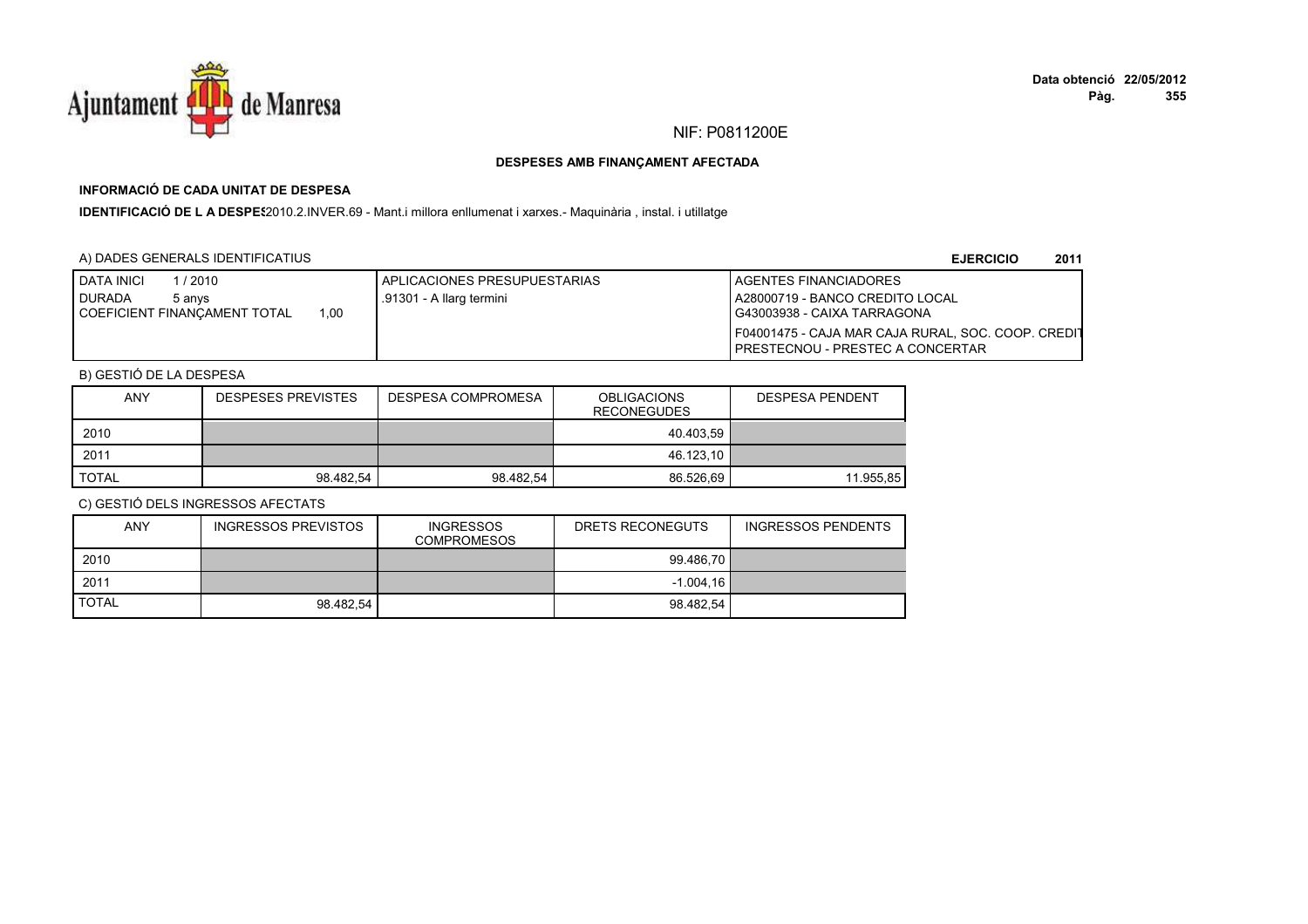

## **INFORMACIÓ DE CADA UNITAT DE DESPESA**

**IDENTIFICACIÓ DE L A DESPESA**

2010.2.INVER.69 - Mant.i millora enllumenat i xarxes.- Maquinària , instal. i utillatge

## D) DESVIACIONS DE FINANÇAMENT PER AGENTS

|                                     |                             |                             | DRETS RECONEGUTS | <b>COEFICIENT</b>  | DESVIACIONS DE FINANCAMENT |                   |
|-------------------------------------|-----------------------------|-----------------------------|------------------|--------------------|----------------------------|-------------------|
| <b>IDENTIFICACIÓ AGENT</b>          | ANY                         | <b>INGRESSOS PREVISTOS</b>  |                  | <b>FINANÇAMENT</b> | A L'EXERCICI               | <b>ACUMULADES</b> |
| A28000719 - BANCO CREDITO LOCAL     | 2010                        |                             | 36.000,00        |                    |                            |                   |
|                                     | 2011                        |                             | $-1.004, 16$     |                    |                            |                   |
| <b>TOTAL AGENT</b>                  |                             | 34.995,84                   | 34.995,84        | 0,36               | $-17.394.04$               | 4.248,52          |
| G43003938 - CAIXA TARRAGONA         | 2010                        |                             | 36.000,00        |                    |                            |                   |
|                                     | 2011                        |                             |                  |                    |                            |                   |
| <b>TOTAL AGENT</b>                  |                             | 36.000,00                   | 36.000,00        | 0,37               | $-16.860, 16$              | 4.370,43          |
| F04001475 - CAJA MAR CAJA RURAL, SO | 2010                        |                             | 25.000,00        |                    |                            |                   |
| C. COOP. CREDITO                    | 2011                        |                             |                  |                    |                            |                   |
| <b>TOTAL AGENT</b>                  |                             | 25.000,00                   | 25.000,00        | 0,25               | $-11.708,45$               | 3.035,02          |
| PRESTECNOU - PRESTEC A CONCERTA     | 2010                        |                             | 2.486,70         |                    |                            |                   |
|                                     | 2011                        |                             |                  |                    |                            |                   |
| <b>TOTAL AGENT</b>                  |                             | 2.486,70                    | 2.486,70         | 0,03               | $-1.164,62$                | 301,89            |
|                                     | TOTAL DESVIACIONS POSITIVES |                             |                  | 11.955,86          |                            |                   |
|                                     |                             | TOTAL DESVIACIONS NEGATIVES |                  |                    | 47.127,27                  |                   |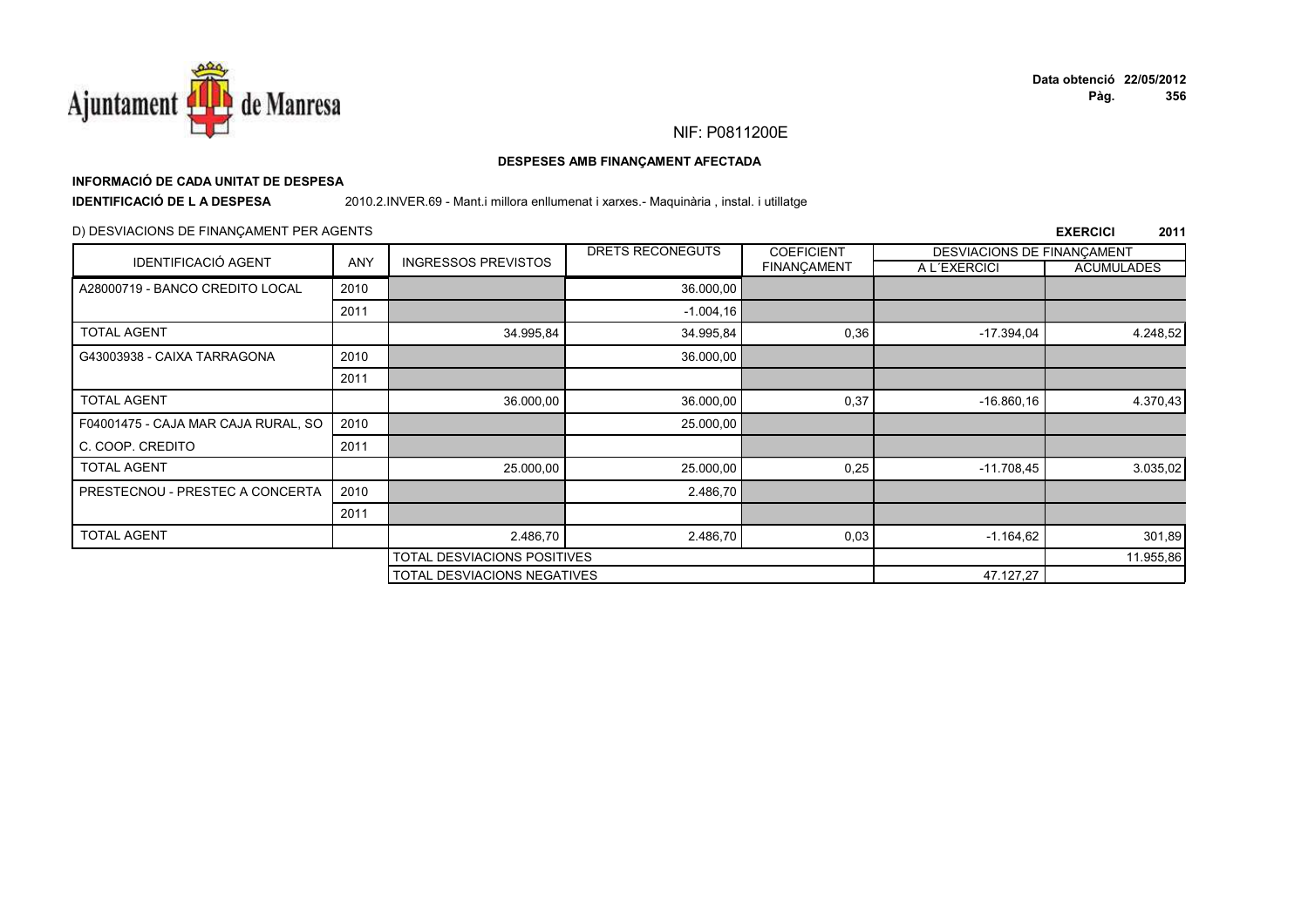

## **INFORMACIÓ DE CADA UNITAT DE DESPESA**

**IDENTIFICACIÓ DE L A DESPES**2010.2.INVER.70 - FEIL 2010

## A) DADES GENERALS IDENTIFICATIUS

**EJERCICIO<sup>2011</sup>**

| I DATA INICI<br>/2010<br><b>DURADA</b><br>5 anvs<br>1.00<br>I COEFICIENT FINANCAMENT TOTAL | I APLICACIONES PRESUPUESTARIAS<br>.72000 - DE L'ADMÓ, GRAL, DE L'ESTAT | <b>I AGENTES FINANCIADORES</b><br>I S2833002E - MINISTERIO DE ADMINISTRACIONES PUBLIO |
|--------------------------------------------------------------------------------------------|------------------------------------------------------------------------|---------------------------------------------------------------------------------------|
|--------------------------------------------------------------------------------------------|------------------------------------------------------------------------|---------------------------------------------------------------------------------------|

## B) GESTIÓ DE LA DESPESA

| <b>ANY</b>   | <b>DESPESES PREVISTES</b> | DESPESA COMPROMESA | <b>OBLIGACIONS</b><br><b>RECONEGUDES</b> | <b>DESPESA PENDENT</b> |
|--------------|---------------------------|--------------------|------------------------------------------|------------------------|
| 2010         |                           |                    | 3.638.489.11                             |                        |
| 2011         |                           |                    | 2.802.605.77                             |                        |
| <b>TOTAL</b> | 6.441.094.88              | 6.441.094.88       | 6.441.094.88                             |                        |

| ANY          | <b>INGRESSOS PREVISTOS</b> | <b>INGRESSOS</b><br><b>COMPROMESOS</b> | DRETS RECONEGUTS | INGRESSOS PENDENTS |
|--------------|----------------------------|----------------------------------------|------------------|--------------------|
| 2010         |                            |                                        | 6.487.773.00 ∥   |                    |
| 2011         |                            |                                        | $-46.678.79$     |                    |
| <b>TOTAL</b> | 6.441.094,21               |                                        | 6.441.094.21     |                    |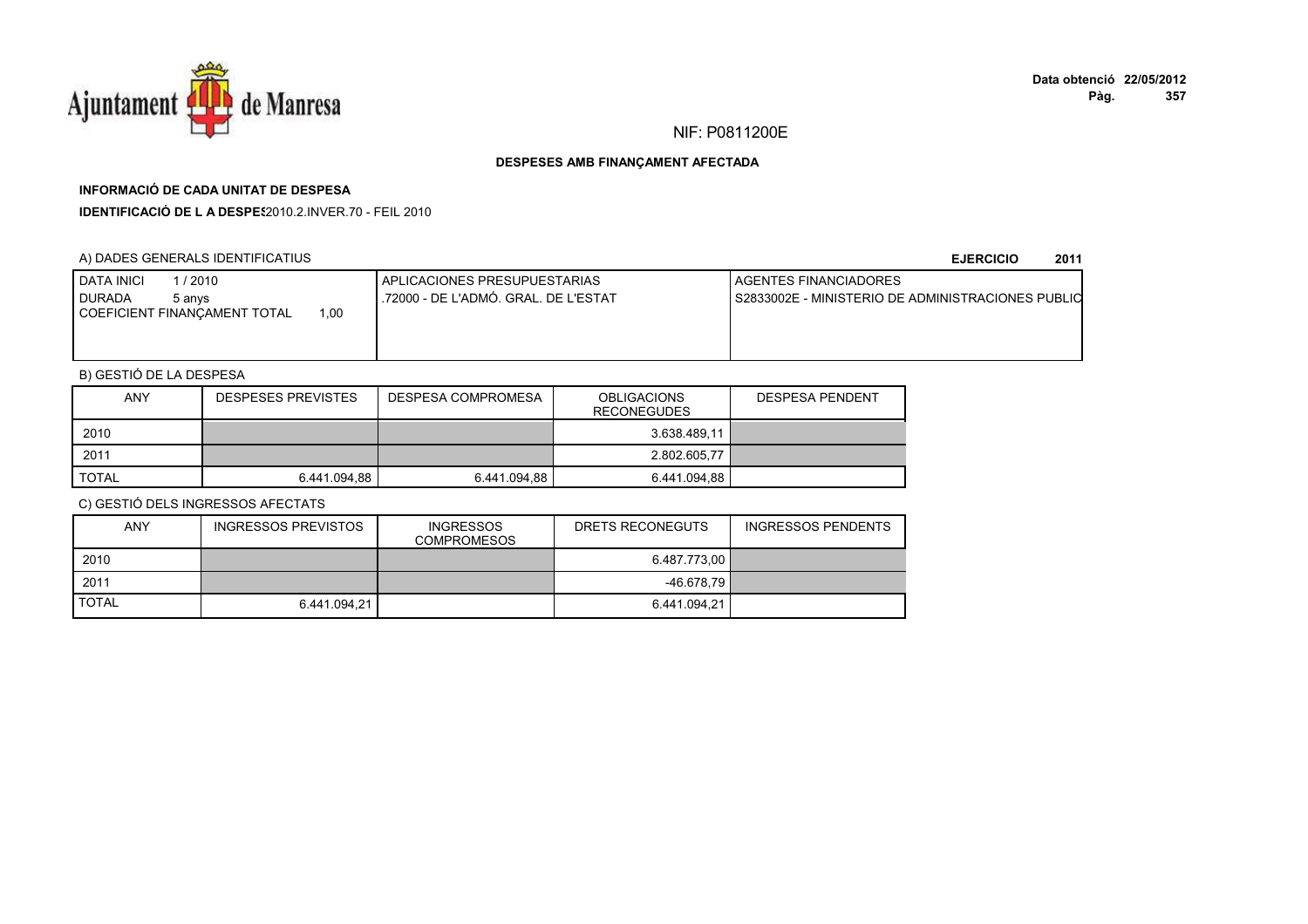

## NIF: P0811200E

### DESPESES AMB FINANÇAMENT AFECTADA

# INFORMACIÓ DE CADA UNITAT DE DESPESA

**IDENTIFICACIÓ DE LA DESPESA** 2010.2.INVER.70 - FEIL 2010

D) DESVIACIONS DE FINANÇAMENT PER AGENTS

|                                     |      |                                    | DRETS RECONEGUTS | <b>COEFICIENT</b>  | DESVIACIONS DE FINANCAMENT |                   |
|-------------------------------------|------|------------------------------------|------------------|--------------------|----------------------------|-------------------|
| IDENTIFICACIÓ AGENT                 | ANY  | <b>INGRESSOS PREVISTOS</b>         |                  | <b>FINANCAMENT</b> | A L'EXERCICI               | <b>ACUMULADES</b> |
| S2833002E - MINISTERIO DE ADMINISTR | 2010 |                                    | 6.487.773.00     |                    |                            |                   |
| ACIONES PUBLICAS.                   | 2011 |                                    | $-46.678.79$     |                    |                            |                   |
| <b>TOTAL AGENT</b>                  |      | 6.441.094.21                       | 6.441.094.21     | 1.00               | $-2.802.605.48$            |                   |
|                                     |      | <b>TOTAL DESVIACIONS POSITIVES</b> |                  |                    |                            |                   |
| <b>TOTAL DESVIACIONS NEGATIVES</b>  |      |                                    | 2.802.605.48     |                    |                            |                   |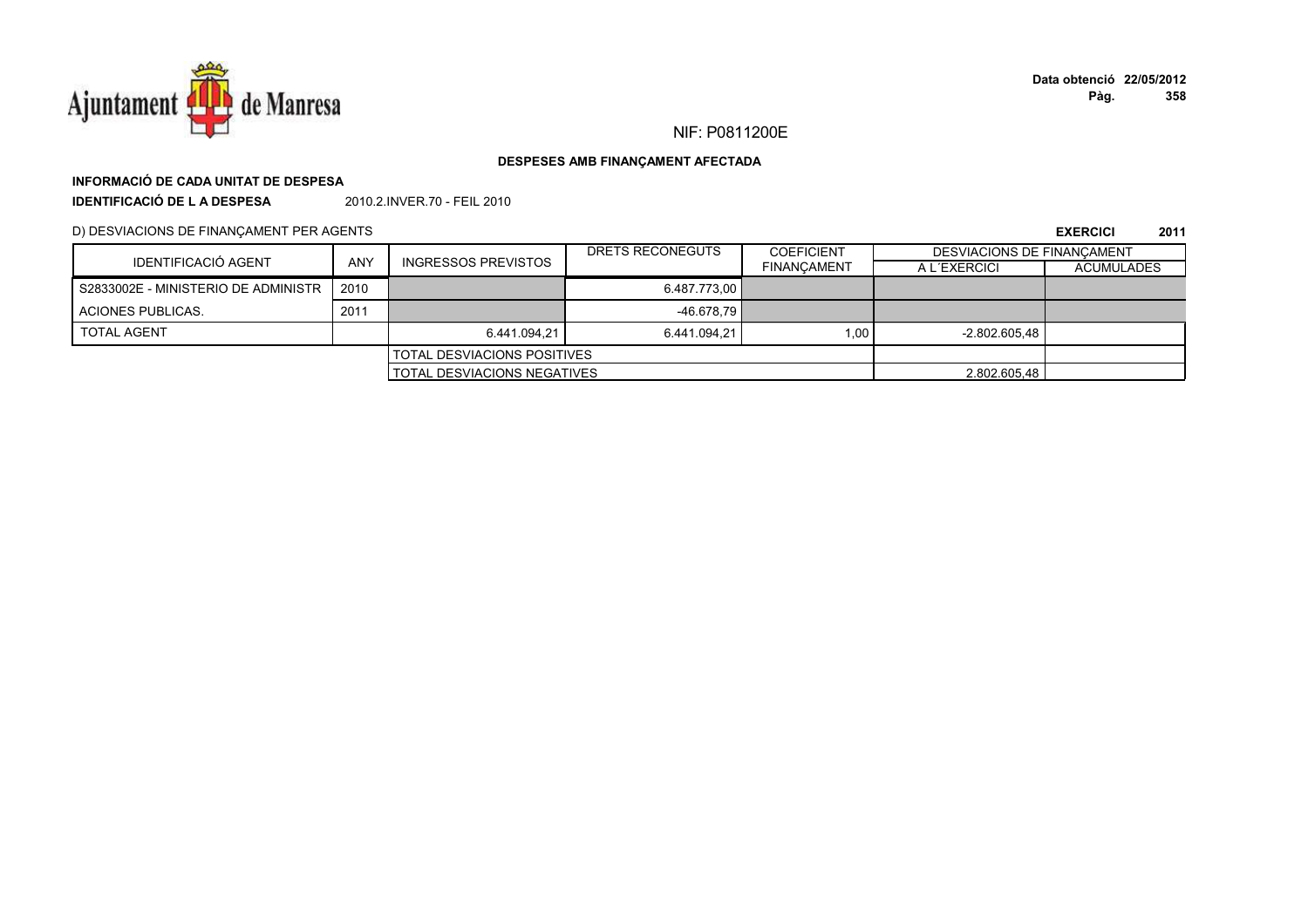

## **INFORMACIÓ DE CADA UNITAT DE DESPESA**

**IDENTIFICACIÓ DE L A DESPES**2010.2.INVER.71 - DIRECCIO AREA TERRITORI.- INVERSIÓ EN TERRENYS

## A) DADES GENERALS IDENTIFICATIUS

**EJERCICIO<sup>2011</sup>**

| <b>I DATA INICI</b><br>/2010<br>I DURADA<br>5 anvs<br>00,ا<br>COEFICIENT FINANCAMENT TOTAL | APLICACIONES PRESUPUESTARIAS<br>.91301 - A llarg termini | <b>I AGENTES FINANCIADORES</b><br>LA48265169 - BANCO BILBAO VIZCAYA ARGENTARIA S.A.<br>I G08169815 - CAIXA D'ESTALVIS DE CATALUNYA |
|--------------------------------------------------------------------------------------------|----------------------------------------------------------|------------------------------------------------------------------------------------------------------------------------------------|
|                                                                                            |                                                          |                                                                                                                                    |

## B) GESTIÓ DE LA DESPESA

| <b>ANY</b>   | <b>DESPESES PREVISTES</b> | DESPESA COMPROMESA | <b>OBLIGACIONS</b><br><b>RECONEGUDES</b> | <b>DESPESA PENDENT</b> |
|--------------|---------------------------|--------------------|------------------------------------------|------------------------|
| 2010         |                           |                    | 52.789,38                                |                        |
| 2011         |                           |                    | 22.969,68                                |                        |
| <b>TOTAL</b> | 75.759.06                 | 75.759.06          | 75.759,06                                |                        |

| <b>ANY</b>   | INGRESSOS PREVISTOS | <b>INGRESSOS</b><br><b>COMPROMESOS</b> | DRETS RECONEGUTS | <b>INGRESSOS PENDENTS</b> |
|--------------|---------------------|----------------------------------------|------------------|---------------------------|
| 2010         |                     |                                        | 75.759,06        |                           |
| 2011         |                     |                                        |                  |                           |
| <b>TOTAL</b> | 75.759.06           |                                        | 75.759.06        |                           |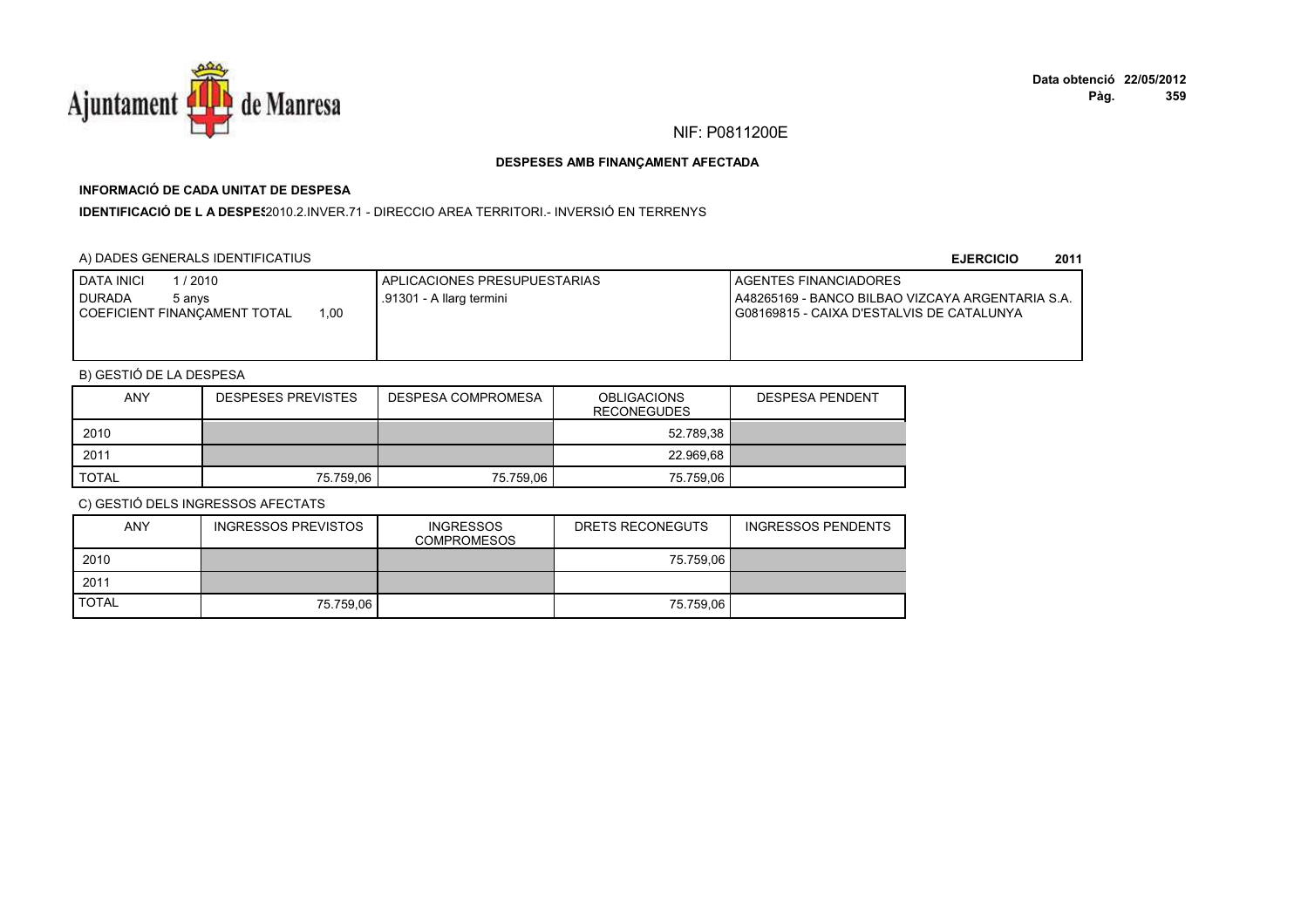

## **INFORMACIÓ DE CADA UNITAT DE DESPESA**

**IDENTIFICACIÓ DE L A DESPESA**

## 2010.2.INVER.71 - DIRECCIO AREA TERRITORI.- INVERSIÓ EN TERRENYS

#### D) DESVIACIONS DE FINANÇAMENT PER AGENTS

|                                     |            |                                    | DRETS RECONEGUTS<br><b>COEFICIENT</b> |             | DESVIACIONS DE FINANCAMENT |            |
|-------------------------------------|------------|------------------------------------|---------------------------------------|-------------|----------------------------|------------|
| <b>IDENTIFICACIÓ AGENT</b>          | <b>ANY</b> | <b>INGRESSOS PREVISTOS</b>         |                                       | FINANÇAMENT | A L'EXERCICI               | ACUMULADES |
| A48265169 - BANCO BILBAO VIZCAYA AR | 2010       |                                    | 70.118,06                             |             |                            |            |
| <b>GENTARIA S.A.</b>                | 2011       |                                    |                                       |             |                            |            |
| <b>TOTAL AGENT</b>                  |            | 70.118,06                          | 70.118,06                             | 0,93        | $-21.259.36$               |            |
| G08169815 - CAIXA D'ESTALVIS DE CAT | 2010       |                                    | 5.641,00                              |             |                            |            |
| ALUNYA                              | 2011       |                                    |                                       |             |                            |            |
| <b>TOTAL AGENT</b>                  |            | 5.641,00                           | 5.641,00                              | 0.07        | $-1.710.32$                |            |
|                                     |            | <b>TOTAL DESVIACIONS POSITIVES</b> |                                       |             |                            |            |
|                                     |            | TOTAL DESVIACIONS NEGATIVES        |                                       |             | 22.969,68                  |            |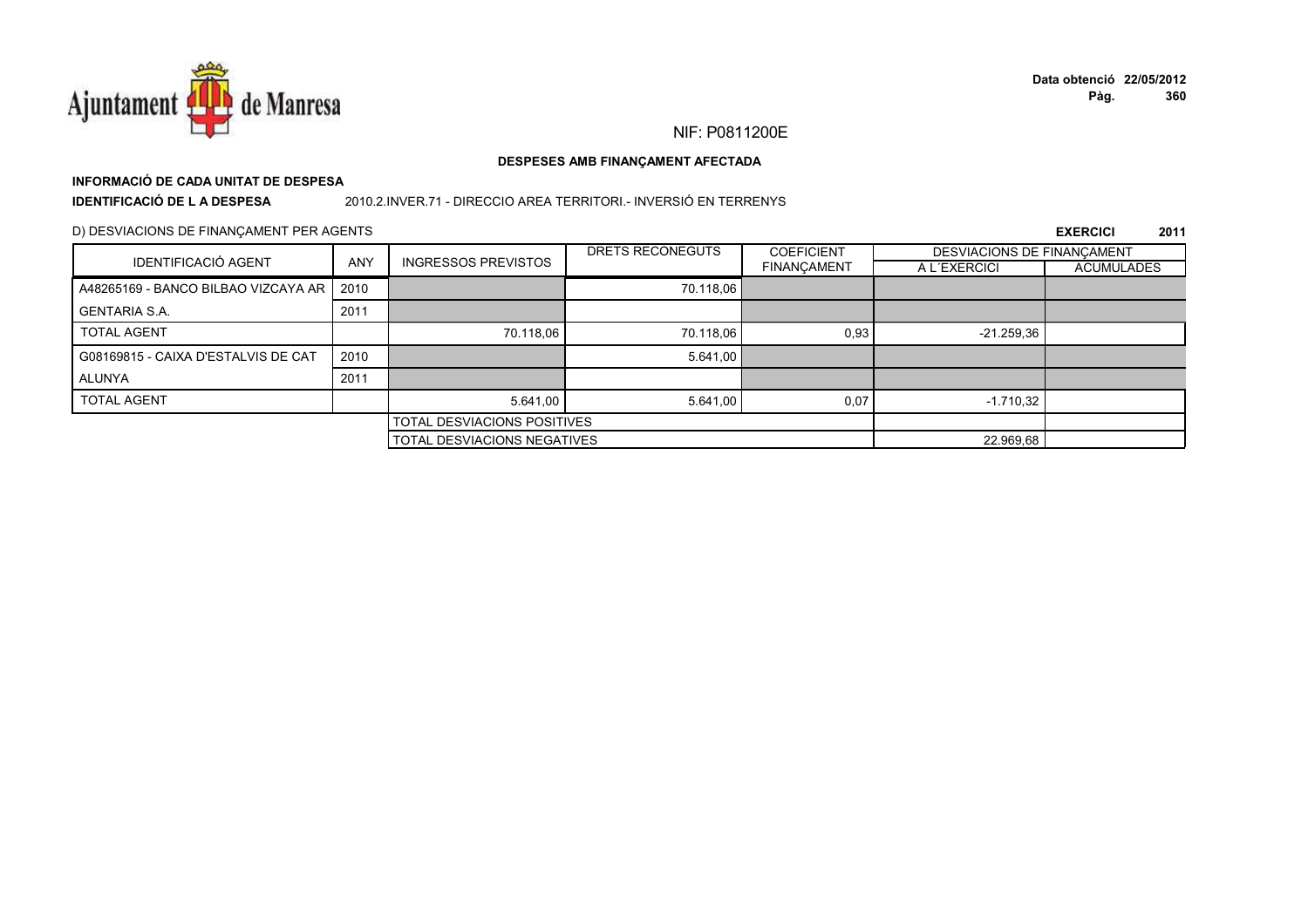

## **INFORMACIÓ DE CADA UNITAT DE DESPESA**

**IDENTIFICACIÓ DE L A DESPES**2010.2.INVER.72 - SISTEMES PRODUCTIUS LOCALS.- PROJECTES COMPLEXES

## A) DADES GENERALS IDENTIFICATIUS

**EJERCICIO<sup>2011</sup>**

| <b>I DATA INICI</b><br>/2010                                        | <b>I APLICACIONES PRESUPUESTARIAS</b>                                                                          | <b>I AGENTES FINANCIADORES</b> |
|---------------------------------------------------------------------|----------------------------------------------------------------------------------------------------------------|--------------------------------|
| I DURADA<br>5 anvs<br>.00.<br><b>I COEFICIENT FINANCAMENT TOTAL</b> | 72002 - De l'Adm.Gral de l'Estat ( Minist.de Ciencia e Innovaci S2800568D - MINISTERIO DE CIENCIA E INNOVACION |                                |
|                                                                     |                                                                                                                |                                |
|                                                                     |                                                                                                                |                                |

## B) GESTIÓ DE LA DESPESA

| ANY   | <b>DESPESES PREVISTES</b> | DESPESA COMPROMESA | <b>OBLIGACIONS</b><br><b>RECONEGUDES</b> | <b>DESPESA PENDENT</b> |
|-------|---------------------------|--------------------|------------------------------------------|------------------------|
| 2010  |                           |                    | 81.429.22                                |                        |
| 2011  |                           |                    | 206.535.99                               |                        |
| TOTAL | 300.000,00                | 328.679.82         | 287.965,21                               | 12.034,79              |

| <b>ANY</b>   | INGRESSOS PREVISTOS | <b>INGRESSOS</b><br><b>COMPROMESOS</b> | DRETS RECONEGUTS | <b>INGRESSOS PENDENTS</b> |
|--------------|---------------------|----------------------------------------|------------------|---------------------------|
| 2010         |                     |                                        | 300.000.00       |                           |
| 2011         |                     |                                        |                  |                           |
| <b>TOTAL</b> | 300.000.00          |                                        | 300.000.00       |                           |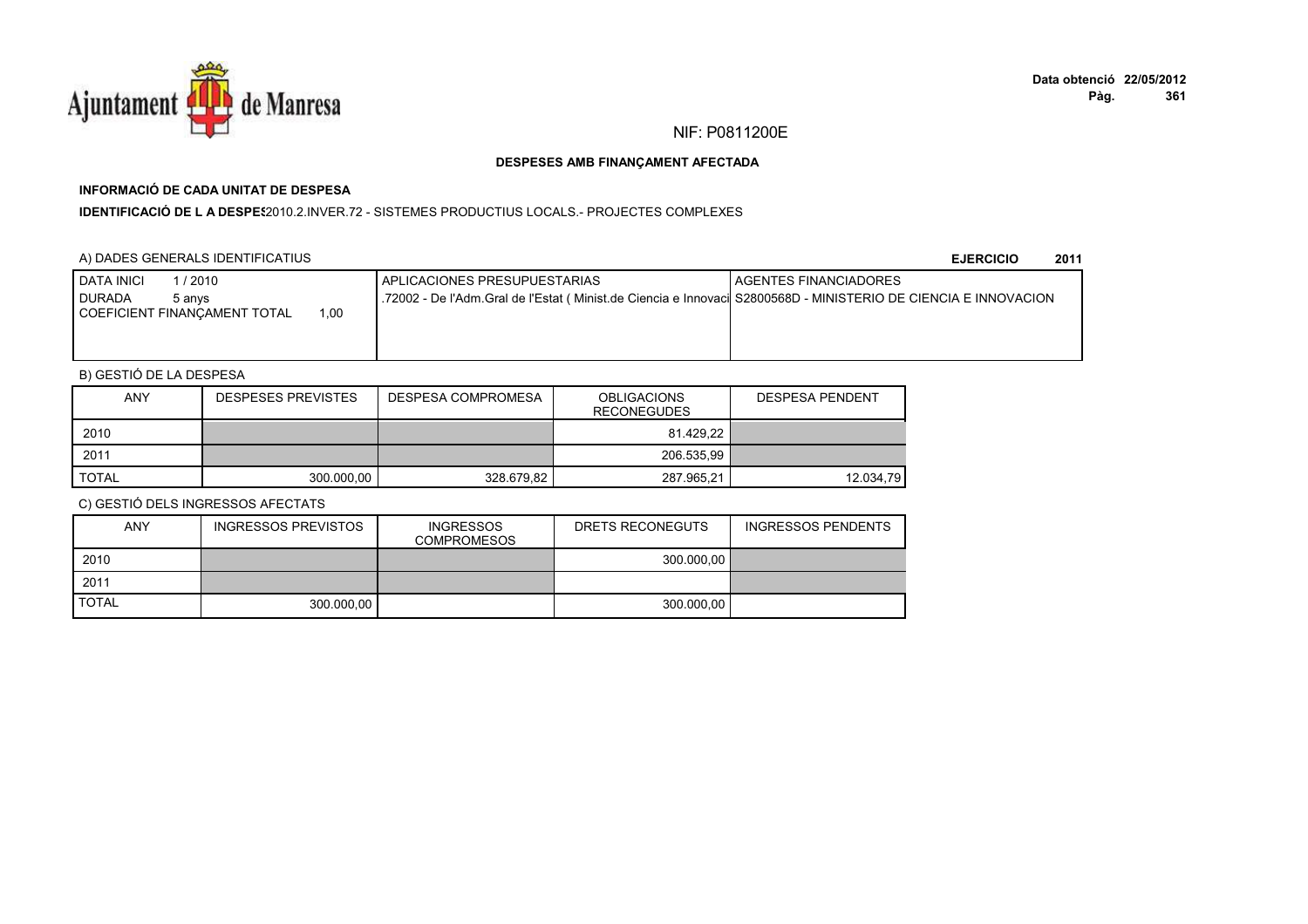

## NIF: P0811200E

### DESPESES AMB FINANÇAMENT AFECTADA

## INFORMACIÓ DE CADA UNITAT DE DESPESA **IDENTIFICACIÓ DE LA DESPESA**

#### 2010.2.INVER.72 - SISTEMES PRODUCTIUS LOCALS.- PROJECTES COMPLEXES

D) DESVIACIONS DE FINANÇAMENT PER AGENTS

|                                     |            |                                      | DRETS RECONEGUTS | <b>COEFICIENT</b>  | <b>DESVIACIONS DE FINANCAMENT</b> |                   |
|-------------------------------------|------------|--------------------------------------|------------------|--------------------|-----------------------------------|-------------------|
| IDENTIFICACIÓ AGENT                 | <b>ANY</b> | <b>INGRESSOS PREVISTOS</b>           |                  | <b>FINANCAMENT</b> | A L'EXERCICI                      | <b>ACUMULADES</b> |
| S2800568D - MINISTERIO DE CIENCIA E | 2010       |                                      | 300.000.00       |                    |                                   |                   |
| INNOVACION                          | 2011       |                                      |                  |                    |                                   |                   |
| <b>TOTAL AGENT</b>                  |            | 300.000.00                           | 300.000.00       | 1.00               | $-247.250.60$                     | 12.034.79         |
|                                     |            | <b>I TOTAL DESVIACIONS POSITIVES</b> |                  |                    |                                   | 12.034,79         |
| <b>TOTAL DESVIACIONS NEGATIVES</b>  |            |                                      | 247.250.60       |                    |                                   |                   |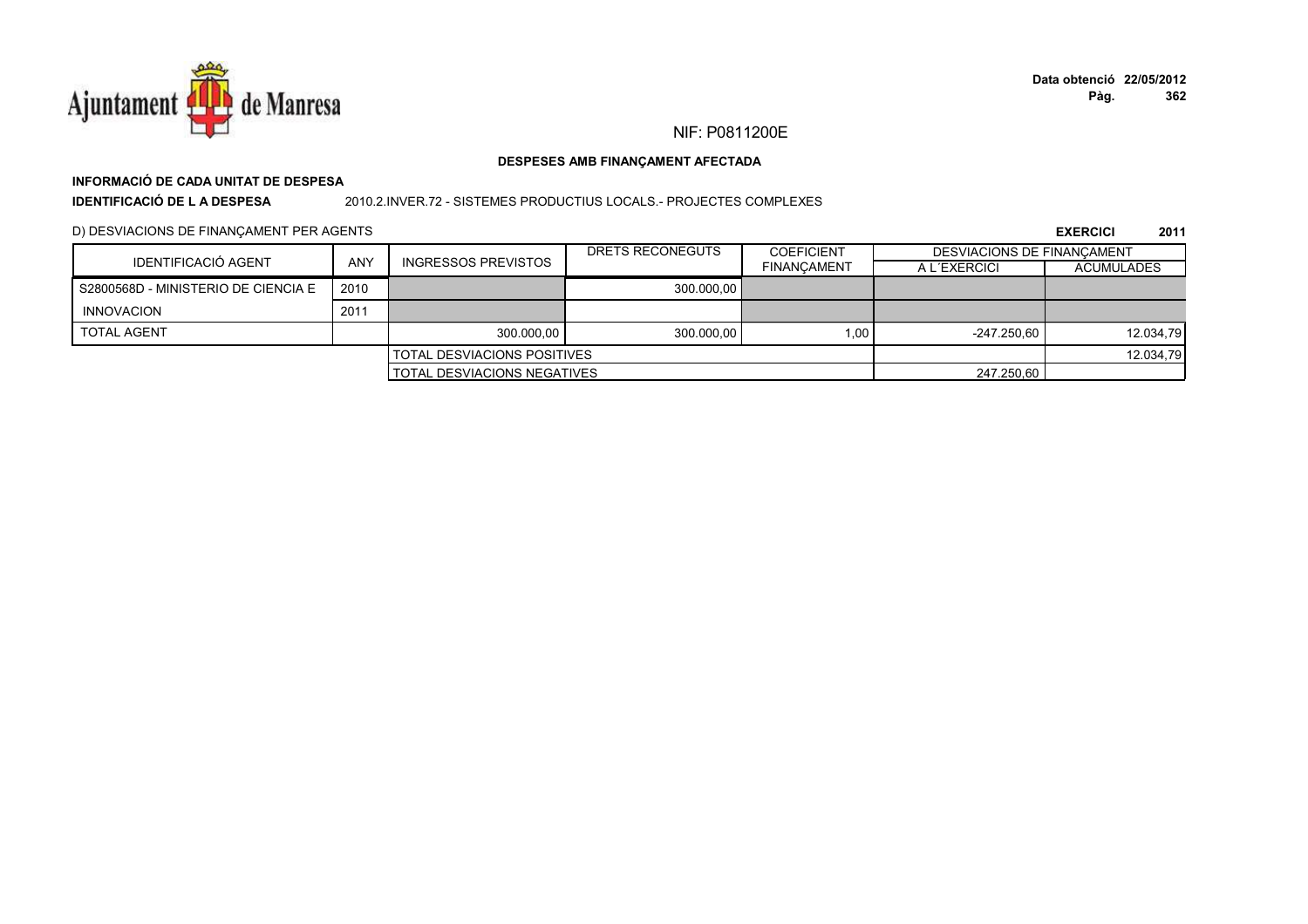

# **INFORMACIÓ DE CADA UNITAT DE DESPESA**

**IDENTIFICACIÓ DE L A DESPES**2010.2.INVER.73 - Salut Laboral.- Edificis i altres construccions

## A) DADES GENERALS IDENTIFICATIUS

#### **EJERCICIO<sup>2011</sup>**

| <b>DATA INICI</b><br>/2010<br><b>DURADA</b><br>5 anvs | APLICACIONES PRESUPUESTARIAS<br>.91301 - A llarg termini | <b>I AGENTES FINANCIADORES</b><br>A48265169 - BANCO BILBAO VIZCAYA ARGENTARIA S.A. |
|-------------------------------------------------------|----------------------------------------------------------|------------------------------------------------------------------------------------|
| COEFICIENT FINANÇAMENT TOTAL<br>1,00                  |                                                          | I G08169815 - CAIXA D'ESTALVIS DE CATALUNYA                                        |
|                                                       |                                                          | I F04001475 - CAJA MAR CAJA RURAL. SOC. COOP. CREDIT                               |

## B) GESTIÓ DE LA DESPESA

| <b>ANY</b> | <b>DESPESES PREVISTES</b> | DESPESA COMPROMESA | <b>OBLIGACIONS</b><br><b>RECONEGUDES</b> | <b>DESPESA PENDENT</b> |
|------------|---------------------------|--------------------|------------------------------------------|------------------------|
| 2010       |                           |                    |                                          |                        |
| 2011       |                           |                    | 68.466.61                                |                        |
| TOTAL      | 74.082.05                 | 74.082,05          | 68.466.61                                | 5.615.44               |

| ANY          | INGRESSOS PREVISTOS | <b>INGRESSOS</b><br>COMPROMESOS | DRETS RECONEGUTS           | INGRESSOS PENDENTS |
|--------------|---------------------|---------------------------------|----------------------------|--------------------|
| 2010         |                     |                                 | 79.417.84                  |                    |
| 2011         |                     |                                 | $-5.335.79$ $\blacksquare$ |                    |
| <b>TOTAL</b> | 74.082.05           |                                 | 74.082.05                  |                    |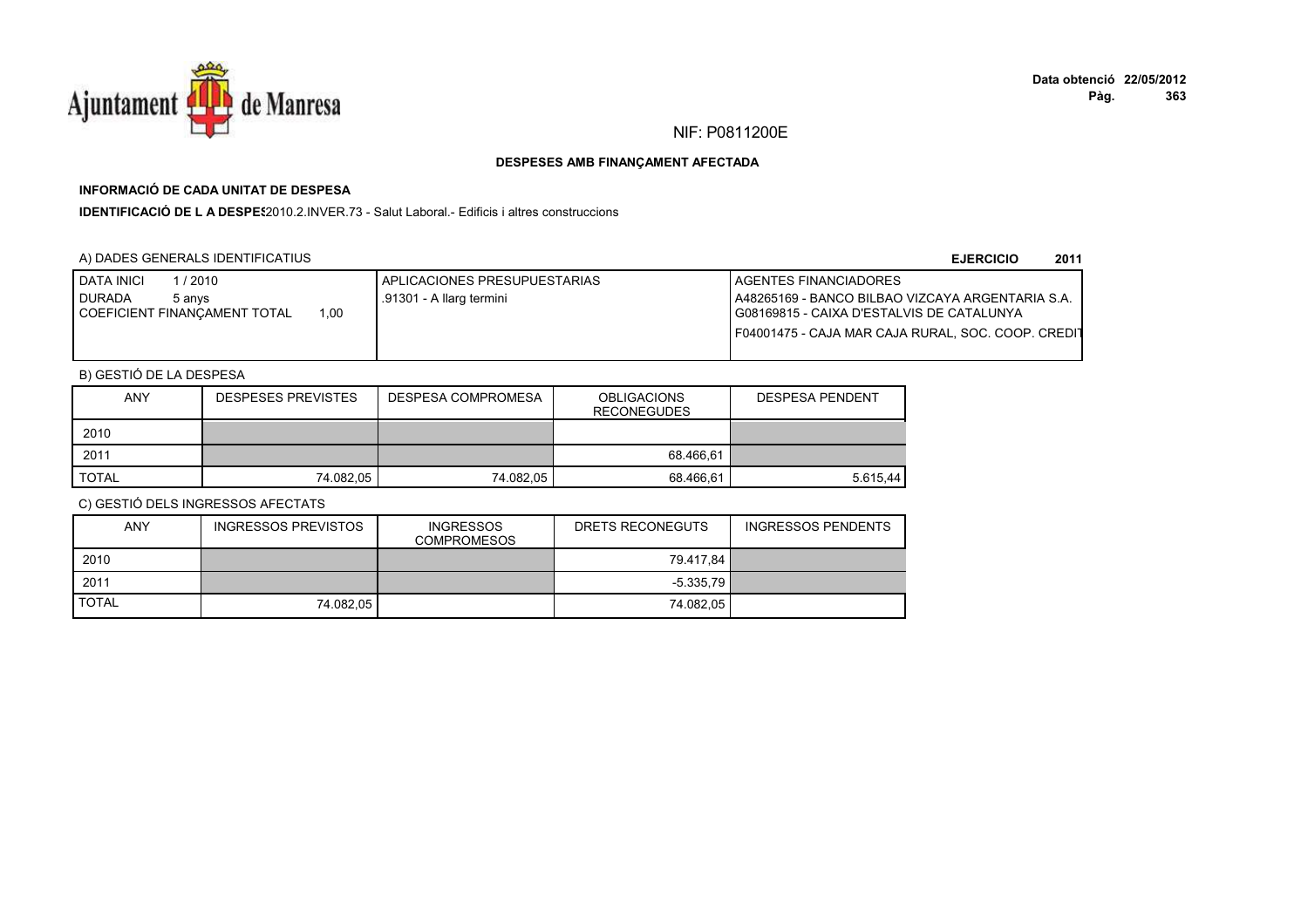

## **INFORMACIÓ DE CADA UNITAT DE DESPESA**

**IDENTIFICACIÓ DE L A DESPESA**

2010.2.INVER.73 - Salut Laboral.- Edificis i altres construccions

## D) DESVIACIONS DE FINANÇAMENT PER AGENTS

|                                     |      |                                    | DRETS RECONEGUTS | <b>COEFICIENT</b>  | DESVIACIONS DE FINANÇAMENT |                   |
|-------------------------------------|------|------------------------------------|------------------|--------------------|----------------------------|-------------------|
| <b>IDENTIFICACIÓ AGENT</b>          | ANY  | <b>INGRESSOS PREVISTOS</b>         |                  | <b>FINANCAMENT</b> | A L'EXERCICI               | <b>ACUMULADES</b> |
| A48265169 - BANCO BILBAO VIZCAYA AR | 2010 |                                    | 57.970,61        |                    |                            |                   |
| <b>GENTARIA S.A.</b>                | 2011 |                                    | $-5.335,79$      |                    |                            |                   |
| <b>TOTAL AGENT</b>                  |      | 52.634,82                          | 52.634,82        | 0,71               | -53.980,88                 | 3.989,73          |
| G08169815 - CAIXA D'ESTALVIS DE CAT | 2010 |                                    | 10.358,21        |                    |                            |                   |
| ALUNYA                              | 2011 |                                    |                  |                    |                            |                   |
| <b>TOTAL AGENT</b>                  |      | 10.358,21                          | 10.358,21        | 0,14               | $-9.573.05$                | 785,16            |
| F04001475 - CAJA MAR CAJA RURAL, SO | 2010 |                                    | 11.089,02        |                    |                            |                   |
| C. COOP. CREDITO                    | 2011 |                                    |                  |                    |                            |                   |
| <b>TOTAL AGENT</b>                  |      | 11.089.02                          | 11.089,02        | 0, 15              | $-10.248.47$               | 840,55            |
|                                     |      | <b>TOTAL DESVIACIONS POSITIVES</b> |                  |                    |                            | 5.615,44          |
|                                     |      | <b>TOTAL DESVIACIONS NEGATIVES</b> |                  |                    | 73.802,40                  |                   |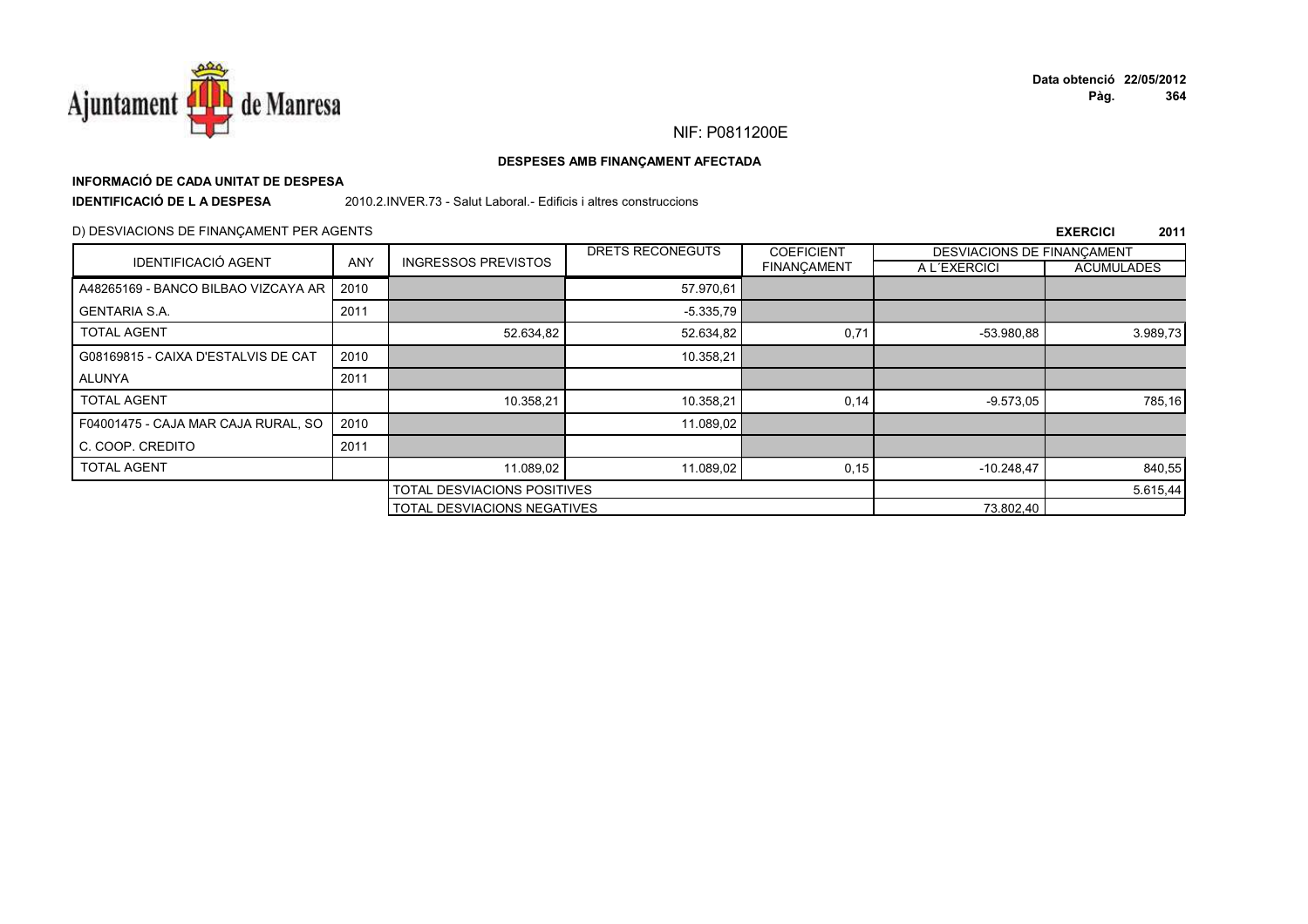

## **INFORMACIÓ DE CADA UNITAT DE DESPESA**

IDENTIFICACIÓ DE L A DESPE<sup>2</sup>2010.2.INVER.74 - Programa de mobilitat.- Maquinaria, instal.lacions i utillatge (semàfor)

## A) DADES GENERALS IDENTIFICATIUS

**EJERCICIO<sup>2011</sup>**

| <b>I DATA INICI</b><br>/ 2010<br><b>DURADA</b><br>5 anvs | APLICACIONES PRESUPUESTARIAS<br>.91301 - A llarg termini | <b>I AGENTES FINANCIADORES</b><br>G08169815 - CAIXA D'ESTALVIS DE CATALUNYA |
|----------------------------------------------------------|----------------------------------------------------------|-----------------------------------------------------------------------------|
| 1.00<br>COEFICIENT FINANCAMENT TOTAL                     |                                                          |                                                                             |
|                                                          |                                                          |                                                                             |

## B) GESTIÓ DE LA DESPESA

| <b>ANY</b>   | <b>DESPESES PREVISTES</b> | <b>DESPESA COMPROMESA</b> | <b>OBLIGACIONS</b><br><b>RECONEGUDES</b> | <b>DESPESA PENDENT</b> |
|--------------|---------------------------|---------------------------|------------------------------------------|------------------------|
| 2010         |                           |                           |                                          |                        |
| 2011         |                           |                           | 28.987,95                                |                        |
| <b>TOTAL</b> | 28.987,95                 | 28.987,95                 | 28.987,95                                |                        |

| <b>ANY</b>   | INGRESSOS PREVISTOS | <b>INGRESSOS</b><br><b>COMPROMESOS</b> | DRETS RECONEGUTS | <b>INGRESSOS PENDENTS</b> |
|--------------|---------------------|----------------------------------------|------------------|---------------------------|
| 2010         |                     |                                        | 28.987.95        |                           |
| 2011         |                     |                                        |                  |                           |
| <b>TOTAL</b> | 28.987.95           |                                        | 28.987.95        |                           |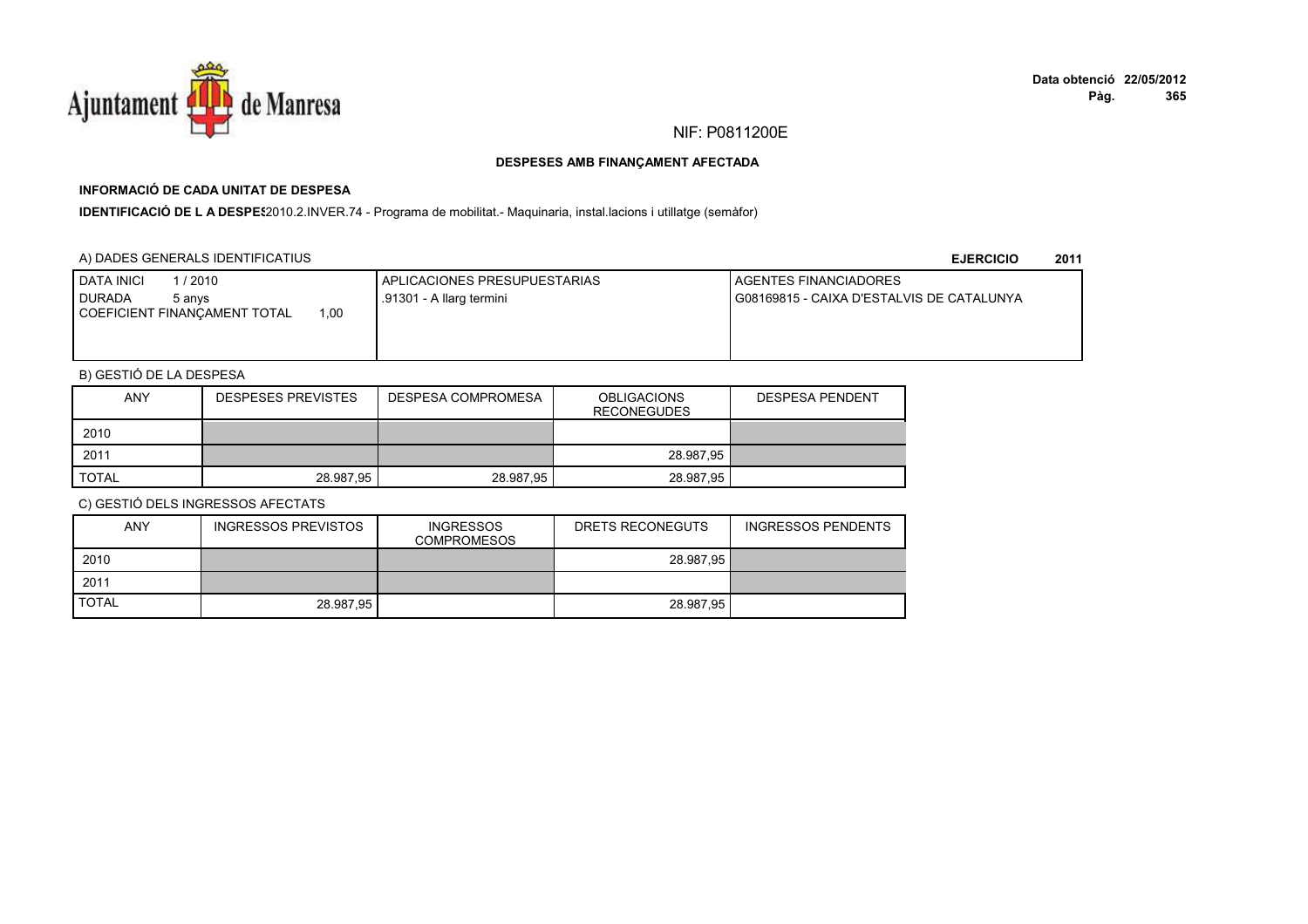

## **INFORMACIÓ DE CADA UNITAT DE DESPESA**

**IDENTIFICACIÓ DE L A DESPESA**

2010.2.INVER.74 - Programa de mobilitat.- Maquinaria, instal.lacions i utillatge (semàfor)

D) DESVIACIONS DE FINANÇAMENT PER AGENTS

|                                     |            |                                    | DRETS RECONEGUTS | <b>COEFICIENT</b>  | DESVIACIONS DE FINANCAMENT |                   |
|-------------------------------------|------------|------------------------------------|------------------|--------------------|----------------------------|-------------------|
| <b>IDENTIFICACIÓ AGENT</b>          | <b>ANY</b> | <b>INGRESSOS PREVISTOS</b>         |                  | <b>FINANCAMENT</b> | A L'EXERCICI               | <b>ACUMULADES</b> |
| G08169815 - CAIXA D'ESTALVIS DE CAT | 2010       |                                    | 28.987.95        |                    |                            |                   |
| ALUNYA                              | 2011       |                                    |                  |                    |                            |                   |
| <b>TOTAL AGENT</b>                  |            | 28.987.95                          | 28.987.95        | 1.00               | $-28.987.95$               |                   |
|                                     |            | <b>TOTAL DESVIACIONS POSITIVES</b> |                  |                    |                            |                   |
| <b>TOTAL DESVIACIONS NEGATIVES</b>  |            |                                    | 28.987.95        |                    |                            |                   |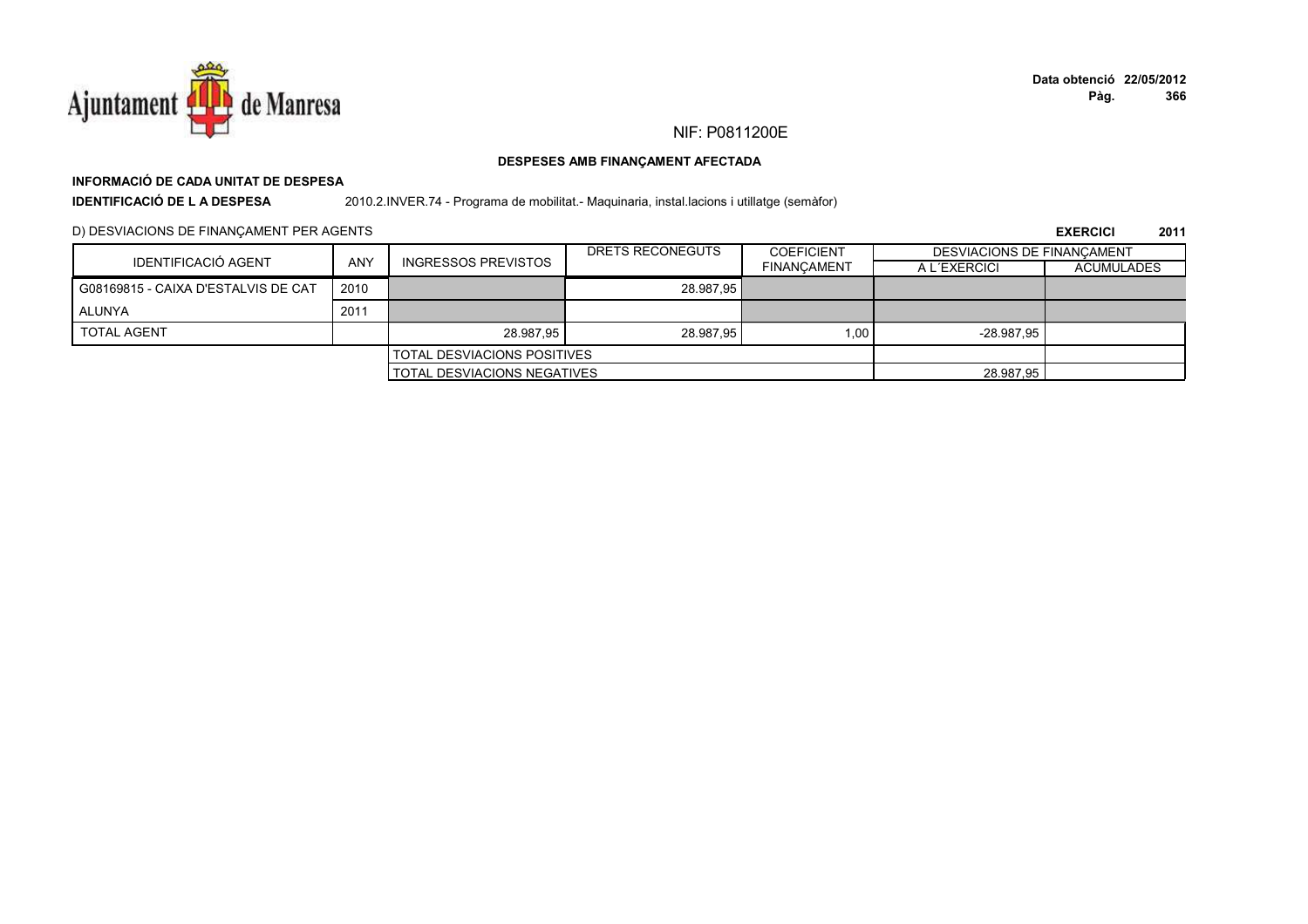

## **INFORMACIÓ DE CADA UNITAT DE DESPESA**

IDENTIFICACIÓ DE L A DESPE<sup>2</sup>2010.2.INVER.75 - Programa de Joventut.- Maquinària, instal. i utillatge

### A) DADES GENERALS IDENTIFICATIUS

**EJERCICIO<sup>2011</sup>**

| <b>DATA INICI</b><br>l / 2010<br><b>DURADA</b><br>5 anvs<br>1.00<br>I COEFICIENT FINANCAMENT TOTAL | APLICACIONES PRESUPUESTARIAS<br>.91301 - A llarg termini<br>1.75080 - Altres transf. de capital de la GENCAT | AGENTES FINANCIADORES<br>G08169815 - CAIXA D'ESTALVIS DE CATALUNYA<br>I A28000719 - BANCO CREDITO LOCAL<br>I S0811001G - GENERALITAT DE CATALUNYA |
|----------------------------------------------------------------------------------------------------|--------------------------------------------------------------------------------------------------------------|---------------------------------------------------------------------------------------------------------------------------------------------------|
|                                                                                                    |                                                                                                              |                                                                                                                                                   |

## B) GESTIÓ DE LA DESPESA

| <b>ANY</b>   | <b>DESPESES PREVISTES</b> | <b>DESPESA COMPROMESA</b> | <b>OBLIGACIONS</b><br><b>RECONEGUDES</b> | <b>DESPESA PENDENT</b> |
|--------------|---------------------------|---------------------------|------------------------------------------|------------------------|
| 2010         |                           |                           |                                          |                        |
| 2011         |                           |                           | 88.354.84                                |                        |
| <b>TOTAL</b> | 88.395.49                 | 88.354.84                 | 88.354,84                                | 40.65                  |

| <b>ANY</b>   | <b>INGRESSOS PREVISTOS</b> | <b>INGRESSOS</b><br><b>COMPROMESOS</b> | DRETS RECONEGUTS | <b>INGRESSOS PENDENTS</b> |
|--------------|----------------------------|----------------------------------------|------------------|---------------------------|
| 2010         |                            |                                        | 88.395.49        |                           |
| 2011         |                            |                                        |                  |                           |
| <b>TOTAL</b> | 88.395.49                  |                                        | 88.395.49        |                           |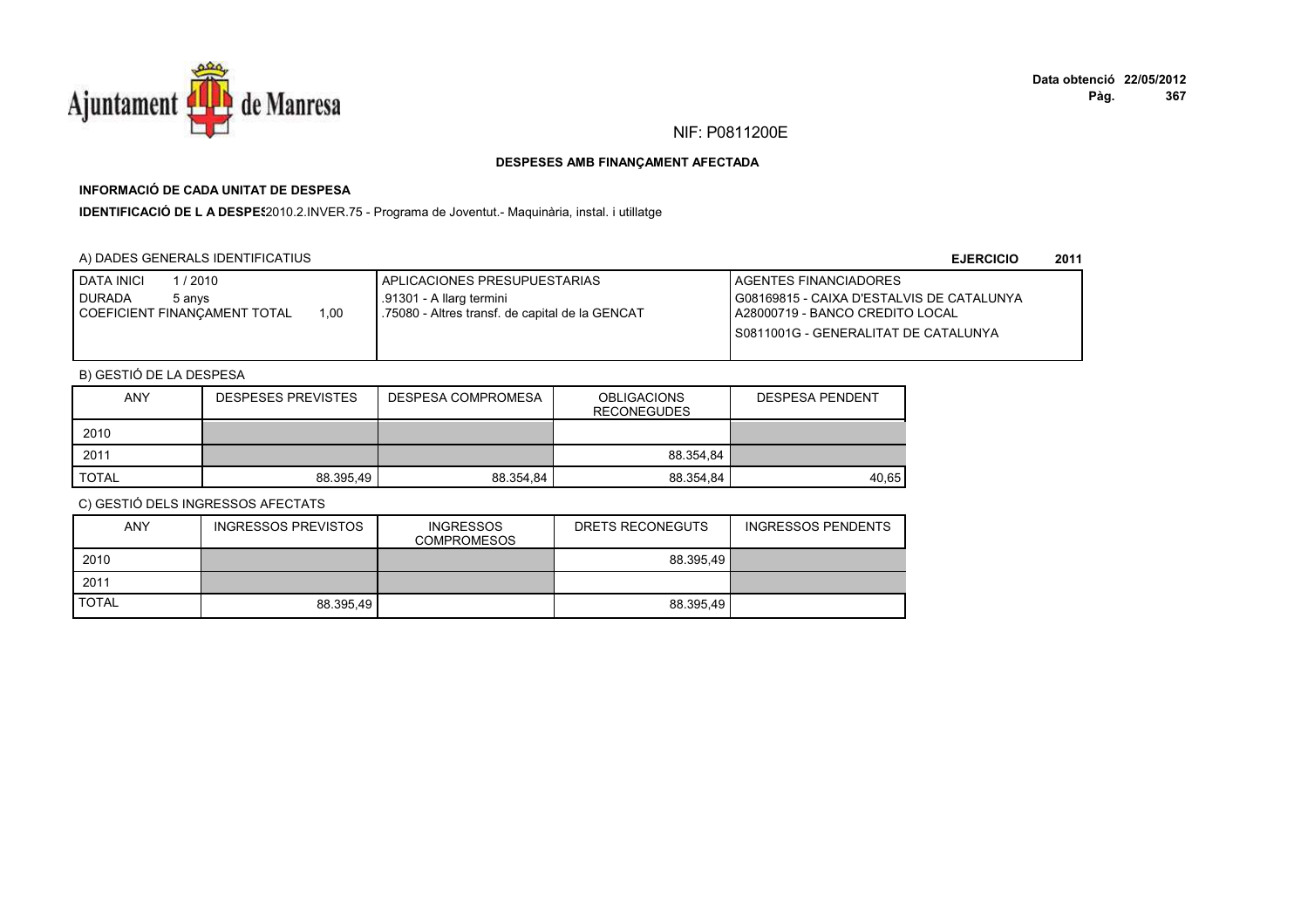

## **INFORMACIÓ DE CADA UNITAT DE DESPESA**

**IDENTIFICACIÓ DE L A DESPESA**

2010.2.INVER.75 - Programa de Joventut.- Maquinària, instal. i utillatge

### D) DESVIACIONS DE FINANÇAMENT PER AGENTS

|                                     |            |                                    | DRETS RECONEGUTS | <b>COEFICIENT</b>  | DESVIACIONS DE FINANÇAMENT |                   |
|-------------------------------------|------------|------------------------------------|------------------|--------------------|----------------------------|-------------------|
| <b>IDENTIFICACIÓ AGENT</b>          | <b>ANY</b> | <b>INGRESSOS PREVISTOS</b>         |                  | <b>FINANÇAMENT</b> | A L'EXERCICI               | <b>ACUMULADES</b> |
| G08169815 - CAIXA D'ESTALVIS DE CAT | 2010       |                                    | 59,34            |                    |                            |                   |
| ALUNYA                              | 2011       |                                    |                  |                    |                            |                   |
| <b>TOTAL AGENT</b>                  |            | 59,34                              | 59,34            | 0,00               | $-59,31$                   | 0,03              |
| A28000719 - BANCO CREDITO LOCAL     | 2010       |                                    | 38.336,15        |                    |                            |                   |
|                                     | 2011       |                                    |                  |                    |                            |                   |
| <b>TOTAL AGENT</b>                  |            | 38.336,15                          | 38.336,15        | 0,43               | $-38.318.52$               | 17,63             |
| S0811001G - GENERALITAT DE CATALUN  | 2010       |                                    | 50.000,00        |                    |                            |                   |
| A                                   | 2011       |                                    |                  |                    |                            |                   |
| <b>TOTAL AGENT</b>                  |            | 50.000,00                          | 50.000,00        | 0,57               | -49.977,01                 | 22,99             |
| <b>TOTAL DESVIACIONS POSITIVES</b>  |            |                                    |                  |                    | 40,65                      |                   |
|                                     |            | <b>TOTAL DESVIACIONS NEGATIVES</b> |                  |                    | 88.354,84                  |                   |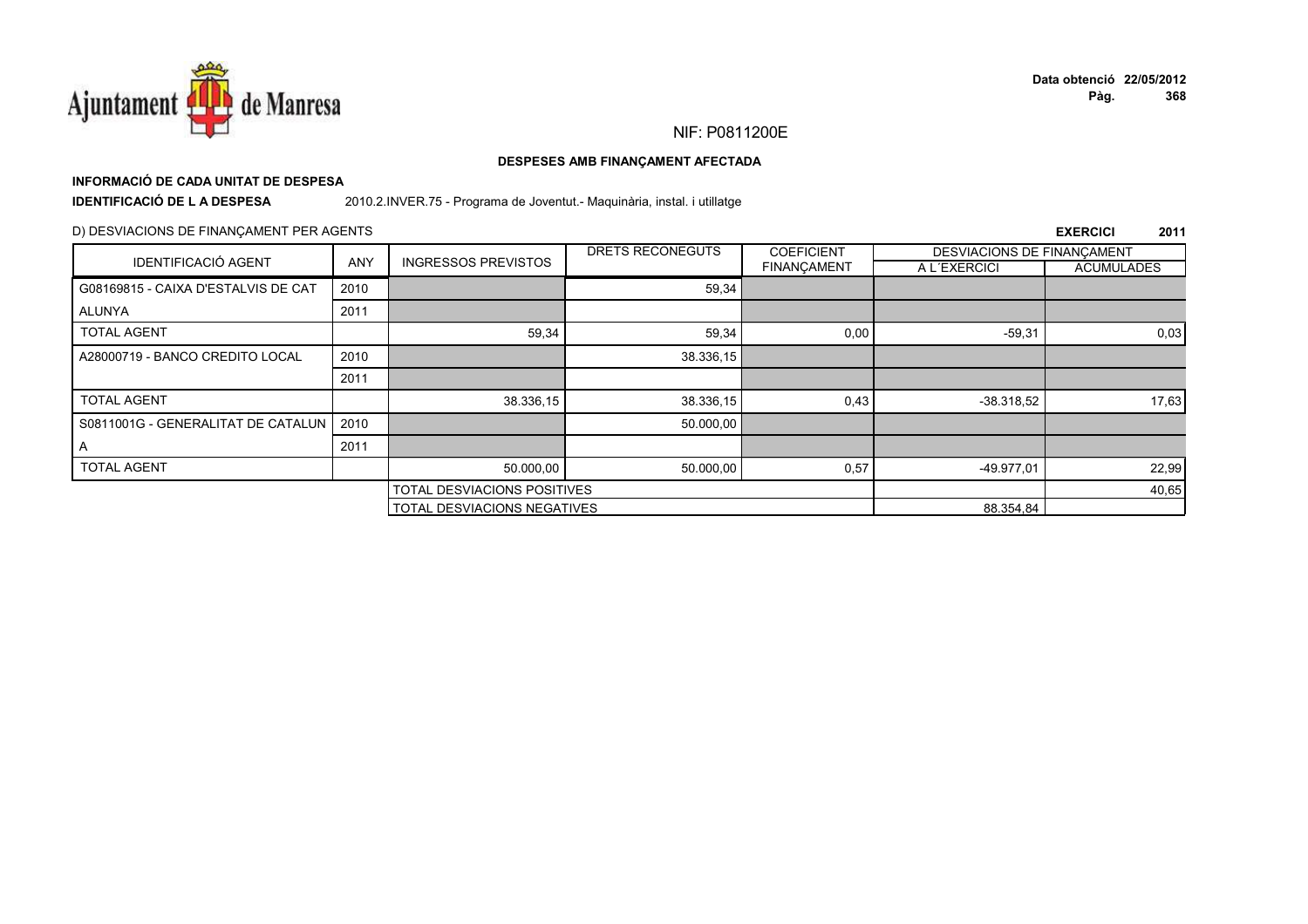

## **INFORMACIÓ DE CADA UNITAT DE DESPESA**

**IDENTIFICACIÓ DE L A DESPES**2010.8.FICTI.3 - SOBRANTS FI EXERCICI 2010

## A) DADES GENERALS IDENTIFICATIUS

**EJERCICIO<sup>2011</sup>**

| <b>I DATA INICI</b><br>12 / 2010 |      | APLICACIONES PRESUPUESTARIAS | <b>I AGENTES FINANCIADORES</b>                     |
|----------------------------------|------|------------------------------|----------------------------------------------------|
| <b>DURADA</b><br>4 anvs          |      | .91301 - A llarg termini     | A28000727 - BANCO POPULAR ESPAÑOL. SA              |
| I COEFICIENT FINANCAMENT TOTAL   | 8.00 |                              | I A48265169 - BANCO BILBAO VIZCAYA ARGENTARIA S.A. |
|                                  |      |                              | I G28029007 - CAJA AHORROS Y MONTE DE PIEDAD DE MA |
|                                  |      |                              | I G08169815 - CAIXA D'ESTALVIS DE CATALUNYA        |

## B) GESTIÓ DE LA DESPESA

| <b>ANY</b>   | <b>DESPESES PREVISTES</b> | DESPESA COMPROMESA | <b>OBLIGACIONS</b><br><b>RECONEGUDES</b> | <b>DESPESA PENDENT</b> |
|--------------|---------------------------|--------------------|------------------------------------------|------------------------|
|              |                           |                    |                                          |                        |
| <b>TOTAL</b> |                           |                    |                                          |                        |

| <b>ANY</b>   | <b>INGRESSOS PREVISTOS</b> | <b>INGRESSOS</b><br><b>COMPROMESOS</b> | DRETS RECONEGUTS | <b>INGRESSOS PENDENTS</b> |
|--------------|----------------------------|----------------------------------------|------------------|---------------------------|
| 2010         |                            |                                        | 251.814.71       |                           |
| 2011         |                            |                                        | $-139.081.43$    |                           |
| <b>TOTAL</b> | 112.733.28                 |                                        | 112.733.28       |                           |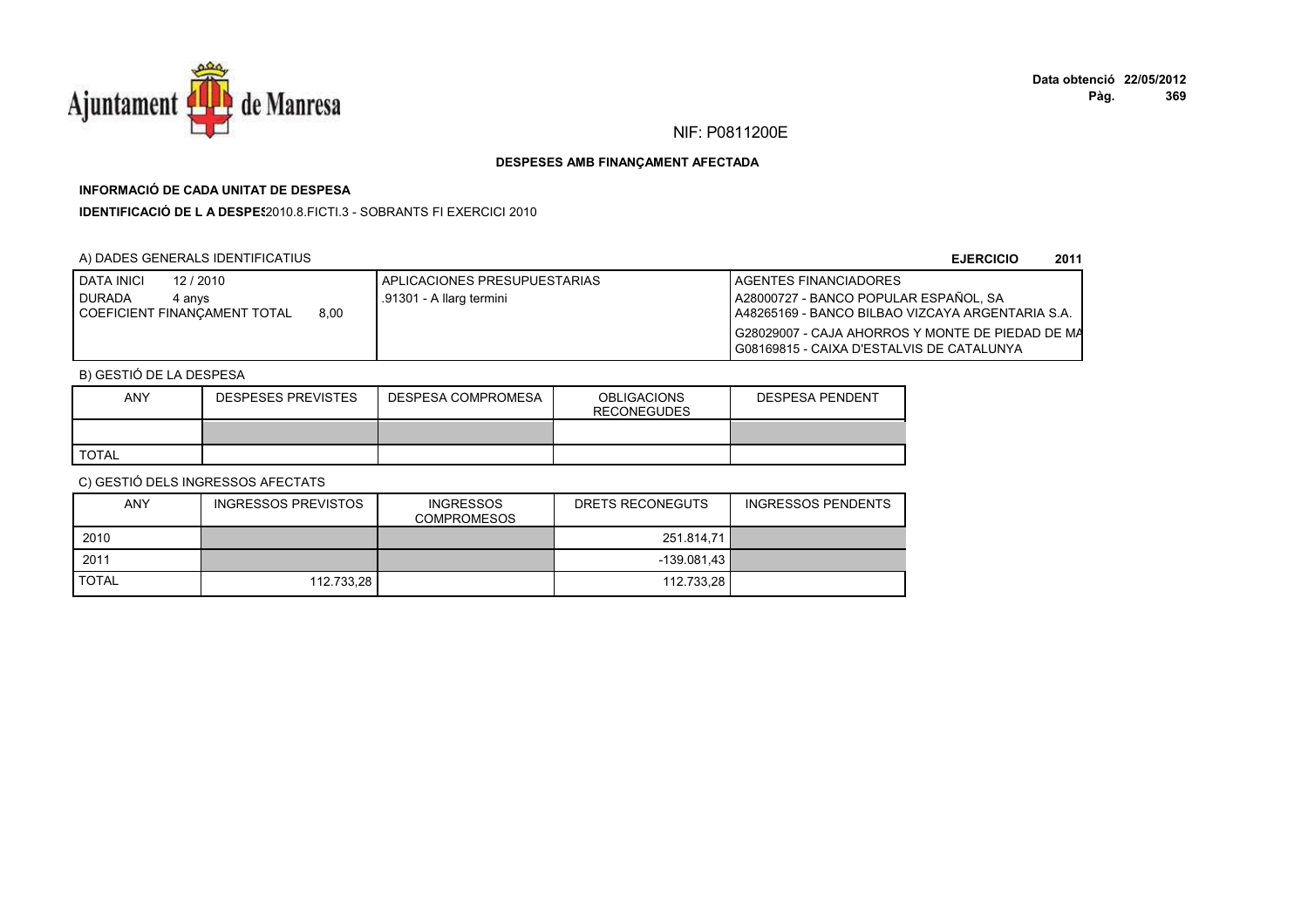

## NIF: P0811200E

### DESPESES AMB FINANÇAMENT AFECTADA

## INFORMACIÓ DE CADA UNITAT DE DESPESA

**IDENTIFICACIÓ DE LA DESPESA** 

2010.8. FICTI.3 - SOBRANTS FI EXERCICI 2010

## D) DESVIACIONS DE FINANÇAMENT PER AGENTS

| <b>IDENTIFICACIÓ AGENT</b>          | ANY  | <b>INGRESSOS PREVISTOS</b>         | DRETS RECONEGUTS | <b>COEFICIENT</b> | DESVIACIONS DE FINANÇAMENT |                   |
|-------------------------------------|------|------------------------------------|------------------|-------------------|----------------------------|-------------------|
|                                     |      |                                    |                  | FINANÇAMENT       | A L'EXERCICI               | <b>ACUMULADES</b> |
| A28000727 - BANCO POPULAR ESPAÑOL,  | 2010 |                                    | 12.146,87        |                   |                            |                   |
| SA                                  | 2011 |                                    | $-12.146,87$     |                   |                            |                   |
| <b>TOTAL AGENT</b>                  |      |                                    |                  | 1,00              | $-12.146,87$               |                   |
| A48265169 - BANCO BILBAO VIZCAYA AR | 2010 |                                    | 10.009,69        |                   |                            |                   |
| <b>GENTARIA S.A.</b>                | 2011 |                                    | $-10.009,69$     |                   |                            |                   |
| <b>TOTAL AGENT</b>                  |      |                                    |                  | 1,00              | $-10.009,69$               |                   |
| G28029007 - CAJA AHORROS Y MONTE D  | 2010 |                                    | 1.624.00         |                   |                            |                   |
| PIEDAD DE MADRID                    | 2011 |                                    | $-1.624,00$      |                   |                            |                   |
| <b>TOTAL AGENT</b>                  |      |                                    |                  | 1,00              | $-1.624,00$                |                   |
| G08169815 - CAIXA D'ESTALVIS DE CAT | 2010 |                                    | 190.932,41       |                   |                            |                   |
| <b>ALUNYA</b>                       | 2011 |                                    | $-114.140.28$    |                   |                            |                   |
| <b>TOTAL AGENT</b>                  |      | 76.792,13                          | 76.792,13        | 1,00              | $-114.140,28$              | 76.792,13         |
| A28000719 - BANCO CREDITO LOCAL     | 2010 |                                    | 13.412,72        |                   |                            |                   |
|                                     | 2011 |                                    |                  |                   |                            |                   |
| <b>TOTAL AGENT</b>                  |      | 13.412,72                          | 13.412,72        | 1,00              |                            | 13.412,72         |
| G03046562 - CAJA DE AHORROS DEL ME  | 2010 |                                    | 1,16             |                   |                            |                   |
| <b>ITERRÁNEO</b>                    | 2011 |                                    | $-1,16$          |                   |                            |                   |
| <b>TOTAL AGENT</b>                  |      |                                    |                  | 1,00              | $-1,16$                    |                   |
| A82892993 - DEXIA SABADELL BANCO LO | 2010 |                                    | 22.528,43        |                   |                            |                   |
| CAL                                 | 2011 |                                    |                  |                   |                            |                   |
| <b>TOTAL AGENT</b>                  |      | 22.528,43                          | 22.528,43        | 1,00              |                            | 22.528,43         |
| PRESTECNOU - PRESTEC A CONCERTA     | 2010 |                                    | 1.159,43         |                   |                            |                   |
|                                     | 2011 |                                    | $-1.159,43$      |                   |                            |                   |
| <b>TOTAL AGENT</b>                  |      |                                    |                  | 1,00              | $-1.159,43$                |                   |
|                                     |      | TOTAL DESVIACIONS POSITIVES        |                  |                   |                            | 112.733,28        |
|                                     |      | <b>TOTAL DESVIACIONS NEGATIVES</b> |                  |                   | 139.081,43                 |                   |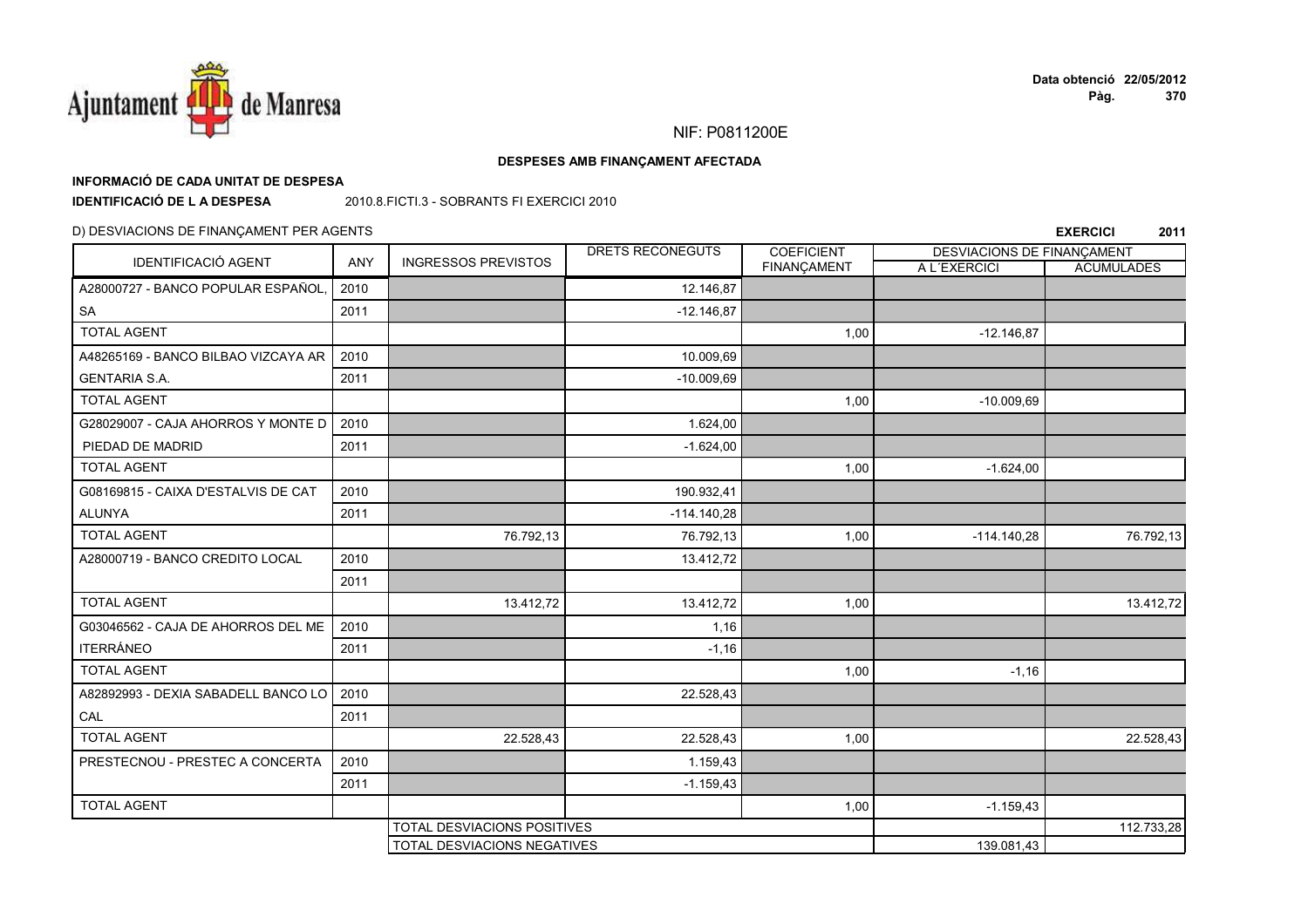

## **INFORMACIÓ DE CADA UNITAT DE DESPESA**

**IDENTIFICACIÓ DE L A DESPES**2011.2.INVER.1 - GESTIÓ URBANÍSTICA- INVERSIÓ EN TERRENYS

## A) DADES GENERALS IDENTIFICATIUS

**EJERCICIO<sup>2011</sup>**

| <b>DATA INICI</b><br>/2011<br><b>DURADA</b><br>4 anvs<br>1.00<br>COEFICIENT FINANCAMENT TOTAL | APLICACIONES PRESUPUESTARIAS<br>.91301 - A llarg termini<br>39710 - Aprofitaments urbanístics | <b>I AGENTES FINANCIADORES</b><br>G08169815 - CAIXA D'ESTALVIS DE CATALUNYA<br><b>IDV - DEUTORS VARIS</b> |
|-----------------------------------------------------------------------------------------------|-----------------------------------------------------------------------------------------------|-----------------------------------------------------------------------------------------------------------|
|                                                                                               | .60000 - Alienació de solars<br>.60200 - Parcel.les sobrants de la via pública                | ALIENACIONS - ALIENACIONS                                                                                 |

## B) GESTIÓ DE LA DESPESA

| <b>ANY</b>   | <b>DESPESES PREVISTES</b> | DESPESA COMPROMESA | <b>OBLIGACIONS</b><br><b>RECONEGUDES</b> | DESPESA PENDENT |
|--------------|---------------------------|--------------------|------------------------------------------|-----------------|
| 201'         |                           |                    | 812,18                                   |                 |
| <b>TOTAL</b> | 27.816.11                 | 1.943.08           | 812.18                                   | 27.003.93       |

| <b>ANY</b>   | <b>INGRESSOS PREVISTOS</b> | <b>INGRESSOS</b><br><b>COMPROMESOS</b> | DRETS RECONEGUTS | <b>INGRESSOS PENDENTS</b> |
|--------------|----------------------------|----------------------------------------|------------------|---------------------------|
| 2011         |                            |                                        | 27.816,11        |                           |
| <b>TOTAL</b> | 27.816.11                  |                                        | 27.816.11        |                           |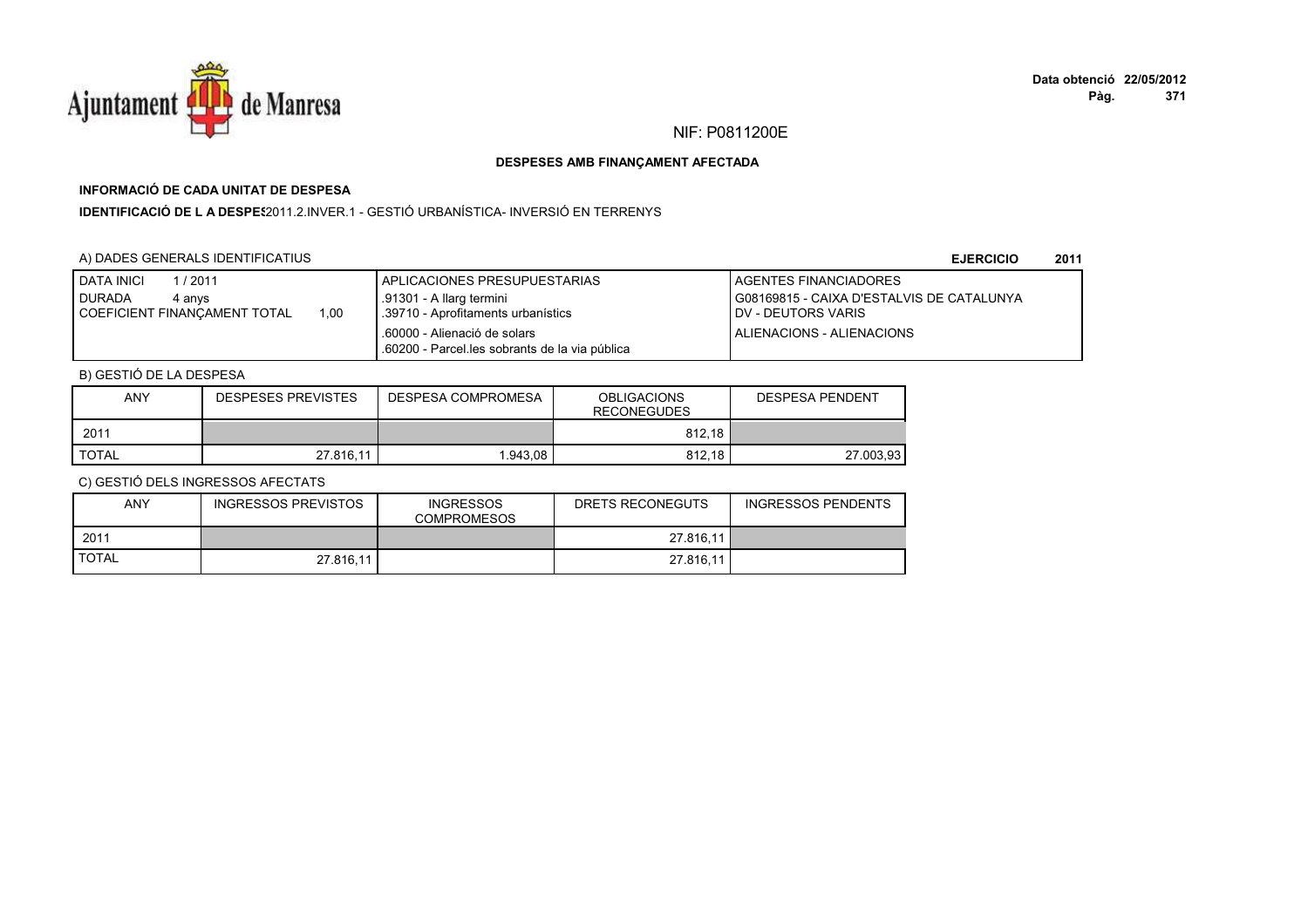

## **INFORMACIÓ DE CADA UNITAT DE DESPESA**

**IDENTIFICACIÓ DE L A DESPESA**

2011.2.INVER.1 - GESTIÓ URBANÍSTICA- INVERSIÓ EN TERRENYS

D) DESVIACIONS DE FINANÇAMENT PER AGENTS

|                                     |            |                             | DRETS RECONEGUTS                   | <b>COEFICIENT</b>  | DESVIACIONS DE FINANCAMENT |                   |
|-------------------------------------|------------|-----------------------------|------------------------------------|--------------------|----------------------------|-------------------|
| <b>IDENTIFICACIÓ AGENT</b>          | <b>ANY</b> | <b>INGRESSOS PREVISTOS</b>  |                                    | <b>FINANÇAMENT</b> | A L'EXERCICI               | <b>ACUMULADES</b> |
| G08169815 - CAIXA D'ESTALVIS DE CAT | 2011       |                             | 6.318,37                           |                    |                            |                   |
| <b>TOTAL AGENT</b>                  |            | 6.318,37                    | 6.318,37                           | 0,23               | 6.133,89                   | 6.133,89          |
| DV - DEUTORS VARIS                  | 2011       |                             |                                    |                    |                            |                   |
| <b>TOTAL AGENT</b>                  |            |                             |                                    | 0,00               |                            |                   |
| ALIENACIONS - ALIENACIONS           | 2011       |                             | 21.497,74                          |                    |                            |                   |
| <b>TOTAL AGENT</b>                  |            | 21.497.74                   | 21.497,74                          | 0.77               | 20.870,05                  | 20.870,05         |
|                                     |            | TOTAL DESVIACIONS POSITIVES |                                    |                    | 27.003,94                  | 27.003,94         |
|                                     |            |                             | <b>TOTAL DESVIACIONS NEGATIVES</b> |                    |                            |                   |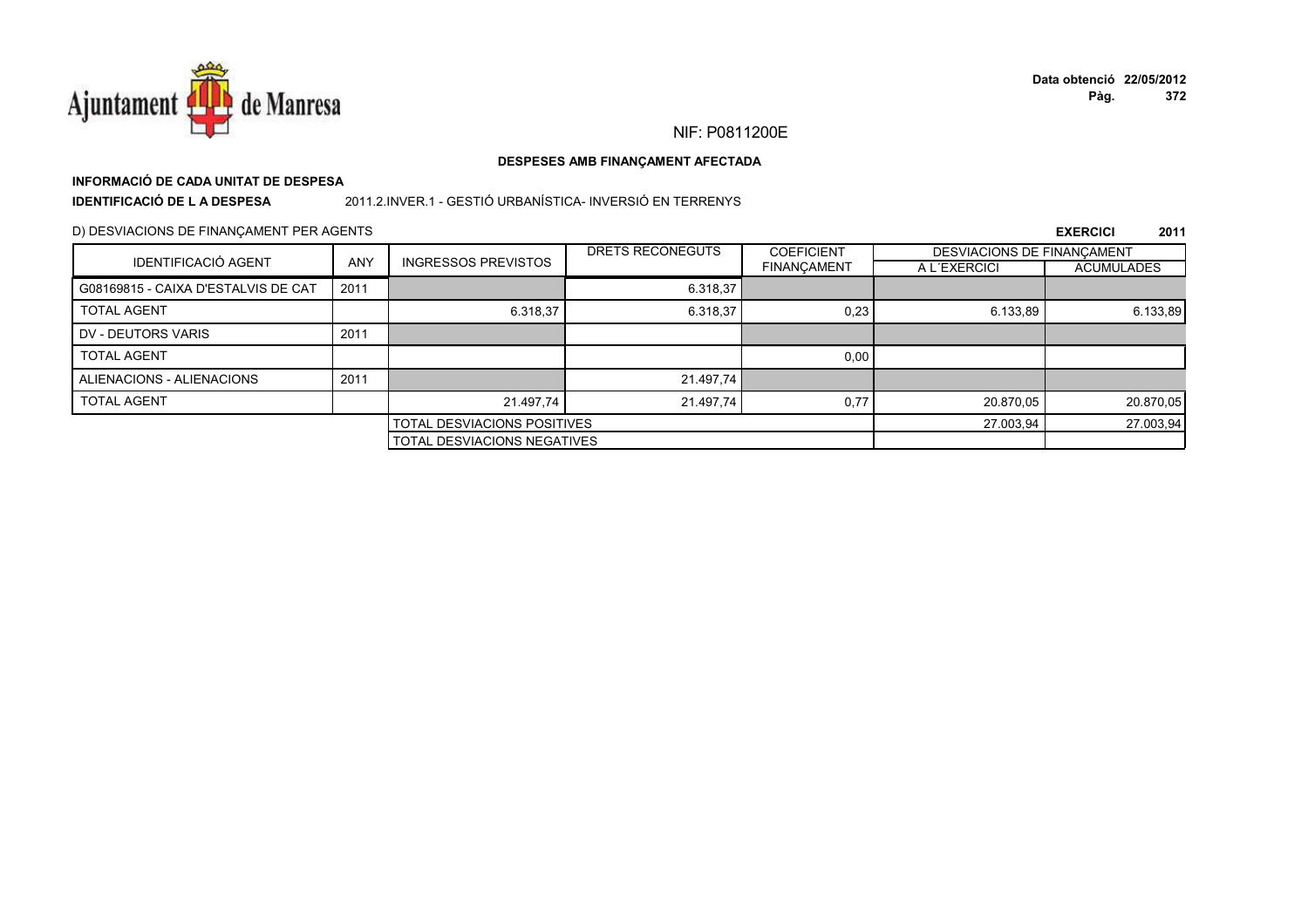

## **INFORMACIÓ DE CADA UNITAT DE DESPESA**

**IDENTIFICACIÓ DE L A DESPES**2011.2.INVER.2 - GESTIÓ URBANÍSTICA.- PATRIMONI MUNICIPAL DEL SÒL

## A) DADES GENERALS IDENTIFICATIUS

**EJERCICIO<sup>2011</sup>**

| <b>DATA INICI</b><br>1 / 2011<br><b>DURADA</b><br>4 anvs<br>1.00<br>COEFICIENT FINANCAMENT TOTAL | <b>APLICACIONES PRESUPUESTARIAS</b><br>.91301 - A llarg termini<br>I.39104 - Multes (patrimoni municipal del sòl) | <b>I AGENTES FINANCIADORES</b><br>G08169815 - CAIXA D'ESTALVIS DE CATALUNYA<br><b>I DV - DEUTORS VARIS</b> |
|--------------------------------------------------------------------------------------------------|-------------------------------------------------------------------------------------------------------------------|------------------------------------------------------------------------------------------------------------|
|                                                                                                  | .60003 - Patrimoni públic del sòl<br>.60300 - Patrimoni públic del sòl                                            | <b>I ALIENACIONS - ALIENACIONS</b>                                                                         |

## B) GESTIÓ DE LA DESPESA

| ANY   | <b>DESPESES PREVISTES</b> | DESPESA COMPROMESA | <b>OBLIGACIONS</b><br><b>RECONEGUDES</b> | <b>DESPESA PENDENT</b> |
|-------|---------------------------|--------------------|------------------------------------------|------------------------|
| 2011  |                           |                    | 160.187.40                               |                        |
| TOTAL | 160.187.40                | 160.187.40         | 160.187.40                               |                        |

| ANY          | <b>INGRESSOS PREVISTOS</b> | <b>INGRESSOS</b><br><b>COMPROMESOS</b> | DRETS RECONEGUTS | <b>INGRESSOS PENDENTS</b> |
|--------------|----------------------------|----------------------------------------|------------------|---------------------------|
| 2011         |                            |                                        | 160.187.40       |                           |
| <b>TOTAL</b> | 160.187.40                 | 900.00                                 | 160.187.40       |                           |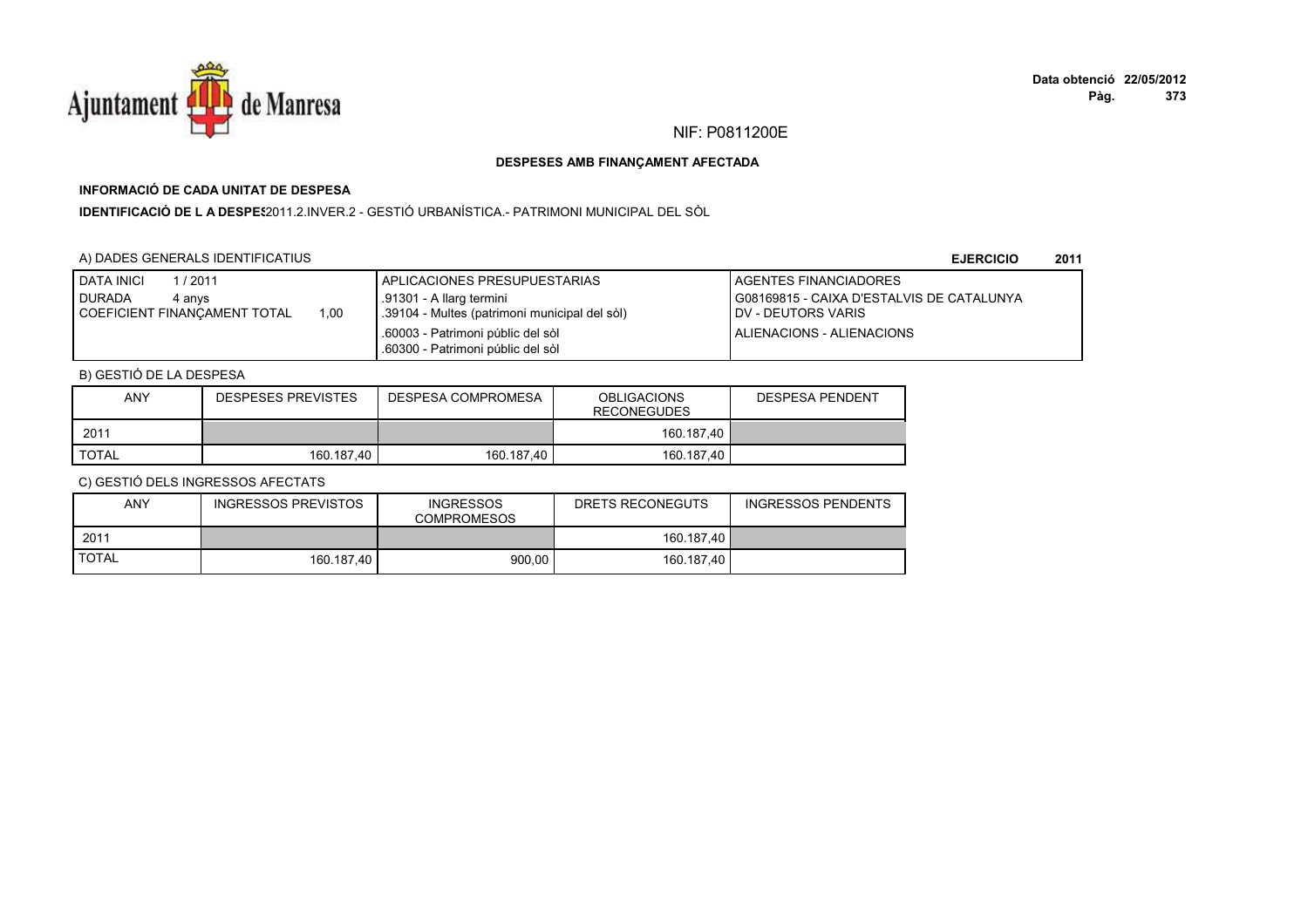

## NIF: P0811200E

### DESPESES AMB FINANÇAMENT AFECTADA

# INFORMACIÓ DE CADA UNITAT DE DESPESA

**IDENTIFICACIÓ DE LA DESPESA** 

### 2011.2.INVER.2 - GESTIÓ URBANÍSTICA.- PATRIMONI MUNICIPAL DEL SÒL

### D) DESVIACIONS DE FINANÇAMENT PER AGENTS

|                                     |            |                                    | DRETS RECONEGUTS | <b>COEFICIENT</b>                  | DESVIACIONS DE FINANCAMENT |                   |
|-------------------------------------|------------|------------------------------------|------------------|------------------------------------|----------------------------|-------------------|
| <b>IDENTIFICACIÓ AGENT</b>          | <b>ANY</b> | <b>INGRESSOS PREVISTOS</b>         |                  | <b>FINANCAMENT</b>                 | A L'EXERCICI               | <b>ACUMULADES</b> |
| G08169815 - CAIXA D'ESTALVIS DE CAT | 2011       |                                    | 50.000,00        |                                    |                            |                   |
| <b>TOTAL AGENT</b>                  |            | 50.000,00                          | 50.000.00        | 0,31                               |                            |                   |
| DV - DEUTORS VARIS                  | 2011       |                                    | 2.501,00         |                                    |                            |                   |
| <b>TOTAL AGENT</b>                  |            | 2.501,00                           | 2.501.00         | 0,02                               |                            |                   |
| ALIENACIONS - ALIENACIONS           | 2011       |                                    | 107.686,40       |                                    |                            |                   |
| <b>TOTAL AGENT</b>                  |            | 107.686,40                         | 107.686,40       | 0,67                               |                            |                   |
|                                     |            | <b>TOTAL DESVIACIONS POSITIVES</b> |                  |                                    | 89.812,60                  | 89.812,60         |
|                                     |            |                                    |                  | <b>TOTAL DESVIACIONS NEGATIVES</b> |                            |                   |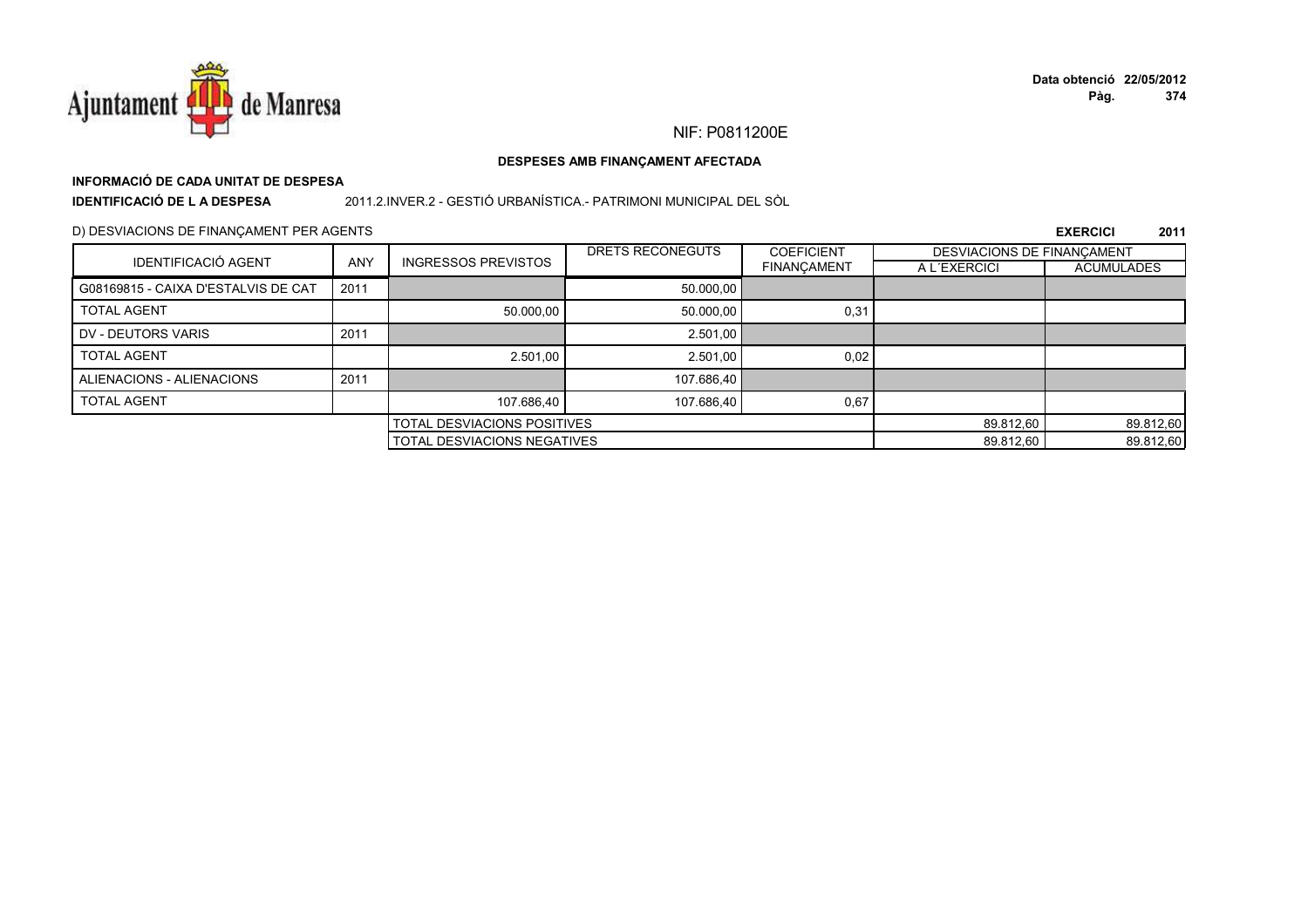

# **INFORMACIÓ DE CADA UNITAT DE DESPESA**

I**DENTIFICACIÓ DE L A DESPES**2011.2.INVER.3 - INVERSIONS EN ESPAIS PÚBLICS.- MILLORA DIVERSES URBANITZACIONS

## A) DADES GENERALS IDENTIFICATIUS

**EJERCICIO<sup>2011</sup>**

| DATA INICI<br>/ 2011<br>DURADA<br>4 anvs<br>1.00<br>COEFICIENT FINANCAMENT TOTAL | APLICACIONES PRESUPUESTARIAS<br>.91301 - A llarg termini | <b>I AGENTES FINANCIADORES</b><br>F04001475 - CAJA MAR CAJA RURAL, SOC. COOP. CREDIT |
|----------------------------------------------------------------------------------|----------------------------------------------------------|--------------------------------------------------------------------------------------|
|                                                                                  |                                                          |                                                                                      |

## B) GESTIÓ DE LA DESPESA

| ANY          | <b>DESPESES PREVISTES</b> | DESPESA COMPROMESA | <b>OBLIGACIONS</b><br><b>RECONEGUDES</b> | <b>DESPESA PENDENT</b> |
|--------------|---------------------------|--------------------|------------------------------------------|------------------------|
| 2011         |                           |                    | 4.280.76                                 |                        |
| <b>TOTAL</b> | 4.280.76                  | 4.280.76           | 4.280.76                                 |                        |

| <b>ANY</b>   | INGRESSOS PREVISTOS | <b>INGRESSOS</b><br><b>COMPROMESOS</b> | DRETS RECONEGUTS | <b>INGRESSOS PENDENTS</b> |
|--------------|---------------------|----------------------------------------|------------------|---------------------------|
| 2011         |                     |                                        | 4.280,76         |                           |
| <b>TOTAL</b> | 4.280.76            |                                        | 4.280,76         |                           |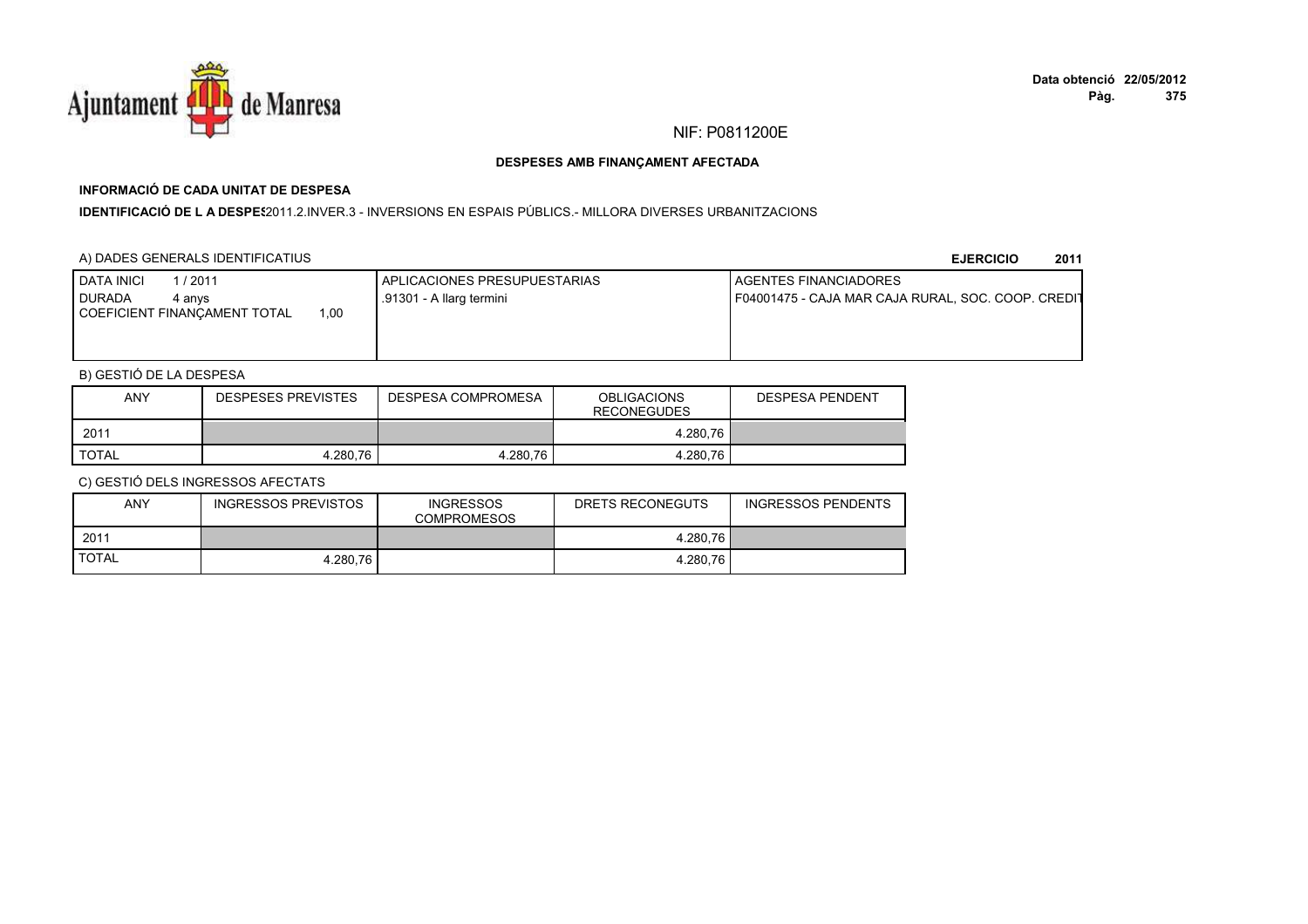

# **INFORMACIÓ DE CADA UNITAT DE DESPESA**

**IDENTIFICACIÓ DE L A DESPESA**

### 2011.2.INVER.3 - INVERSIONS EN ESPAIS PÚBLICS.- MILLORA DIVERSES URBANITZACIONS

### D) DESVIACIONS DE FINANÇAMENT PER AGENTS

|                                            |     |                                      | DRETS RECONEGUTS | <b>COEFICIENT</b>  | DESVIACIONS DE FINANCAMENT |                   |
|--------------------------------------------|-----|--------------------------------------|------------------|--------------------|----------------------------|-------------------|
| IDENTIFICACIÓ AGENT                        | ANY | INGRESSOS PREVISTOS                  |                  | <b>FINANCAMENT</b> | A L'EXERCICI               | <b>ACUMULADES</b> |
| F04001475 - CAJA MAR CAJA RURAL, SO   2011 |     |                                      | 4.280.76         |                    |                            |                   |
| <b>TOTAL AGENT</b>                         |     | 4.280,76                             | 4.280.76         | 1.00               |                            |                   |
|                                            |     | <b>I TOTAL DESVIACIONS POSITIVES</b> |                  |                    |                            |                   |
|                                            |     | <b>I TOTAL DESVIACIONS NEGATIVES</b> |                  |                    |                            |                   |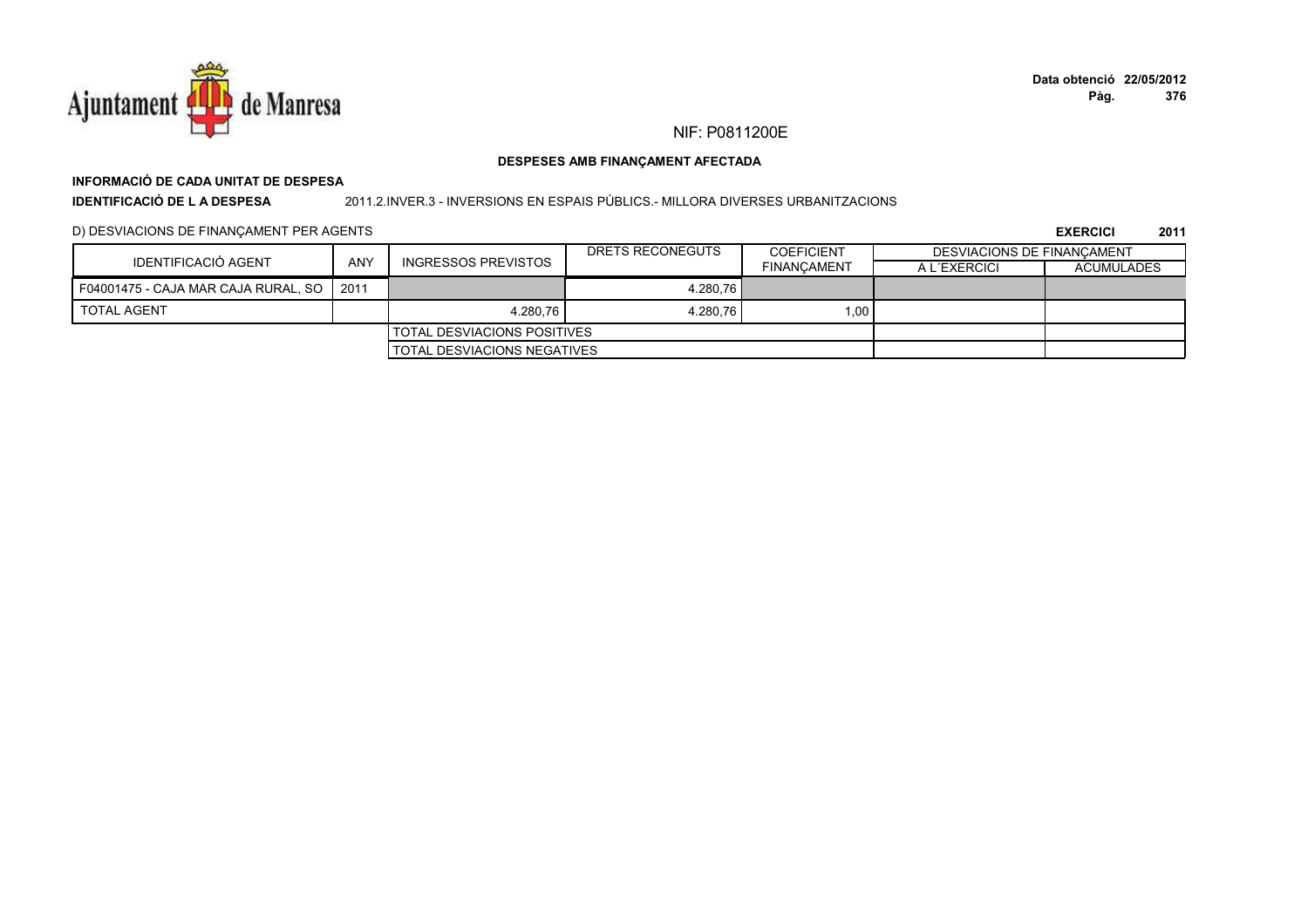

## **INFORMACIÓ DE CADA UNITAT DE DESPESA**

**IDENTIFICACIÓ DE L A DESPES**2011.2.INVER.4 - ALCALDIA.- MILLORA DIVERSES URBANITZACIÓ

## A) DADES GENERALS IDENTIFICATIUS

**EJERCICIO<sup>2011</sup>**

| / 2011<br><b>DATA INICI</b><br><b>DURADA</b><br>4 anvs<br>.00.<br>COEFICIENT FINANCAMENT TOTAL | APLICACIONES PRESUPUESTARIAS<br>.91301 - A llarg termini | AGENTES FINANCIADORES<br>G08169815 - CAIXA D'ESTALVIS DE CATALUNYA |
|------------------------------------------------------------------------------------------------|----------------------------------------------------------|--------------------------------------------------------------------|
|                                                                                                |                                                          |                                                                    |

## B) GESTIÓ DE LA DESPESA

| <b>ANY</b> | <b>DESPESES PREVISTES</b> | DESPESA COMPROMESA | <b>OBLIGACIONS</b><br><b>RECONEGUDES</b> | <b>DESPESA PENDENT</b> |
|------------|---------------------------|--------------------|------------------------------------------|------------------------|
| 2011       |                           |                    | 128.090.66                               |                        |
| TOTAL      | 128.090.66                | 128.090.66         | 128.090.66                               |                        |

| ANY          | INGRESSOS PREVISTOS | <b>INGRESSOS</b><br><b>COMPROMESOS</b> | DRETS RECONEGUTS | INGRESSOS PENDENTS |
|--------------|---------------------|----------------------------------------|------------------|--------------------|
| 2011         |                     |                                        | 128.090.66       |                    |
| <b>TOTAL</b> | 128.090.66          |                                        | 128.090.66       |                    |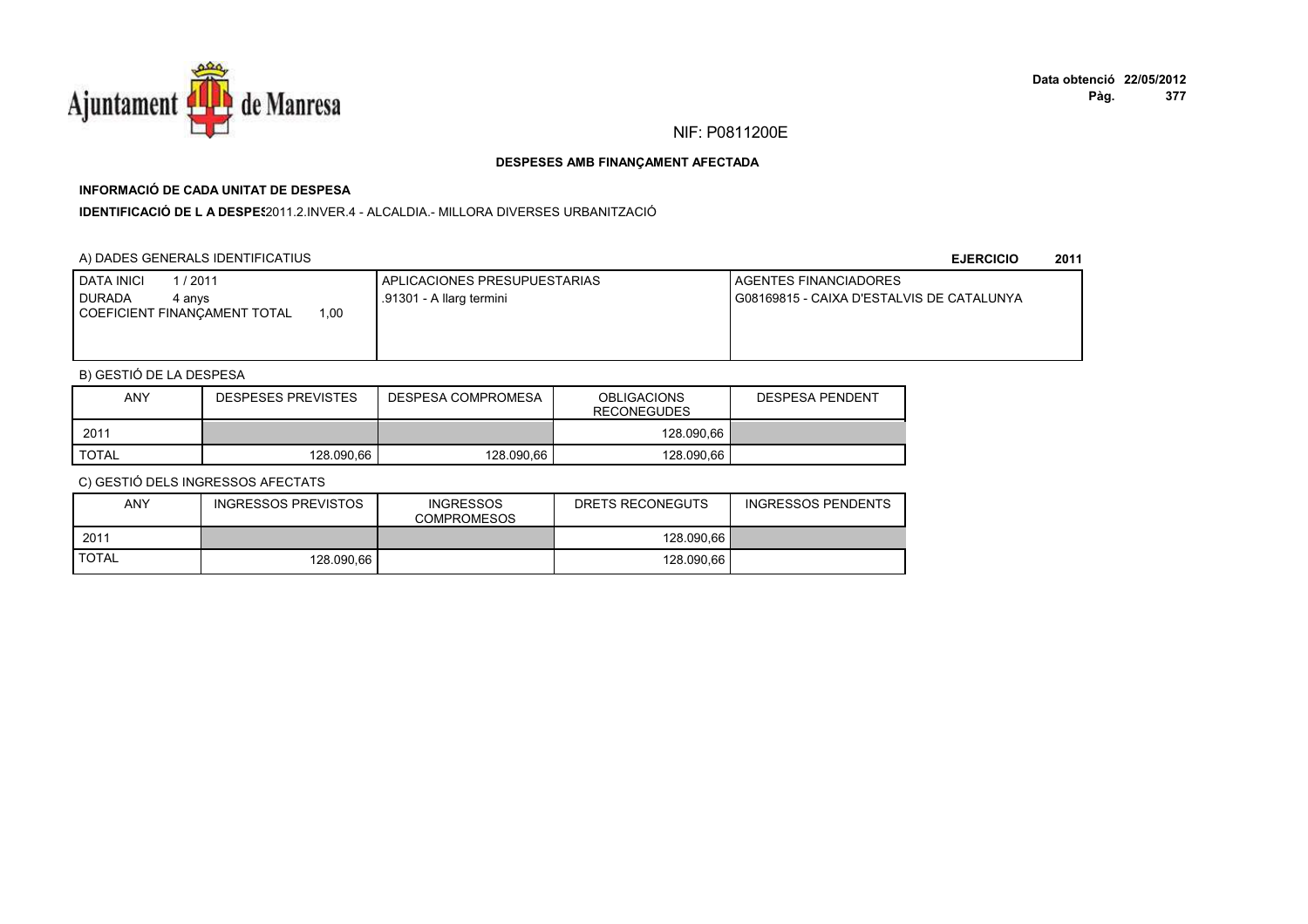

# **INFORMACIÓ DE CADA UNITAT DE DESPESA**

**IDENTIFICACIÓ DE L A DESPESA**

2011.2.INVER.4 - ALCALDIA.- MILLORA DIVERSES URBANITZACIÓ

### D) DESVIACIONS DE FINANÇAMENT PER AGENTS

|                                     |      |                                    | DRETS RECONEGUTS | <b>COEFICIENT</b>  | DESVIACIONS DE FINANCAMENT |                   |
|-------------------------------------|------|------------------------------------|------------------|--------------------|----------------------------|-------------------|
| IDENTIFICACIÓ AGENT                 | ANY  | INGRESSOS PREVISTOS                |                  | <b>FINANCAMENT</b> | A L'EXERCICI               | <b>ACUMULADES</b> |
| G08169815 - CAIXA D'ESTALVIS DE CAT | 2011 |                                    | 128.090.66       |                    |                            |                   |
| <b>TOTAL AGENT</b>                  |      | 128.090.66                         | 128.090.66       | 1.00               |                            |                   |
|                                     |      | TOTAL DESVIACIONS POSITIVES        |                  |                    |                            |                   |
|                                     |      | <b>TOTAL DESVIACIONS NEGATIVES</b> |                  |                    |                            |                   |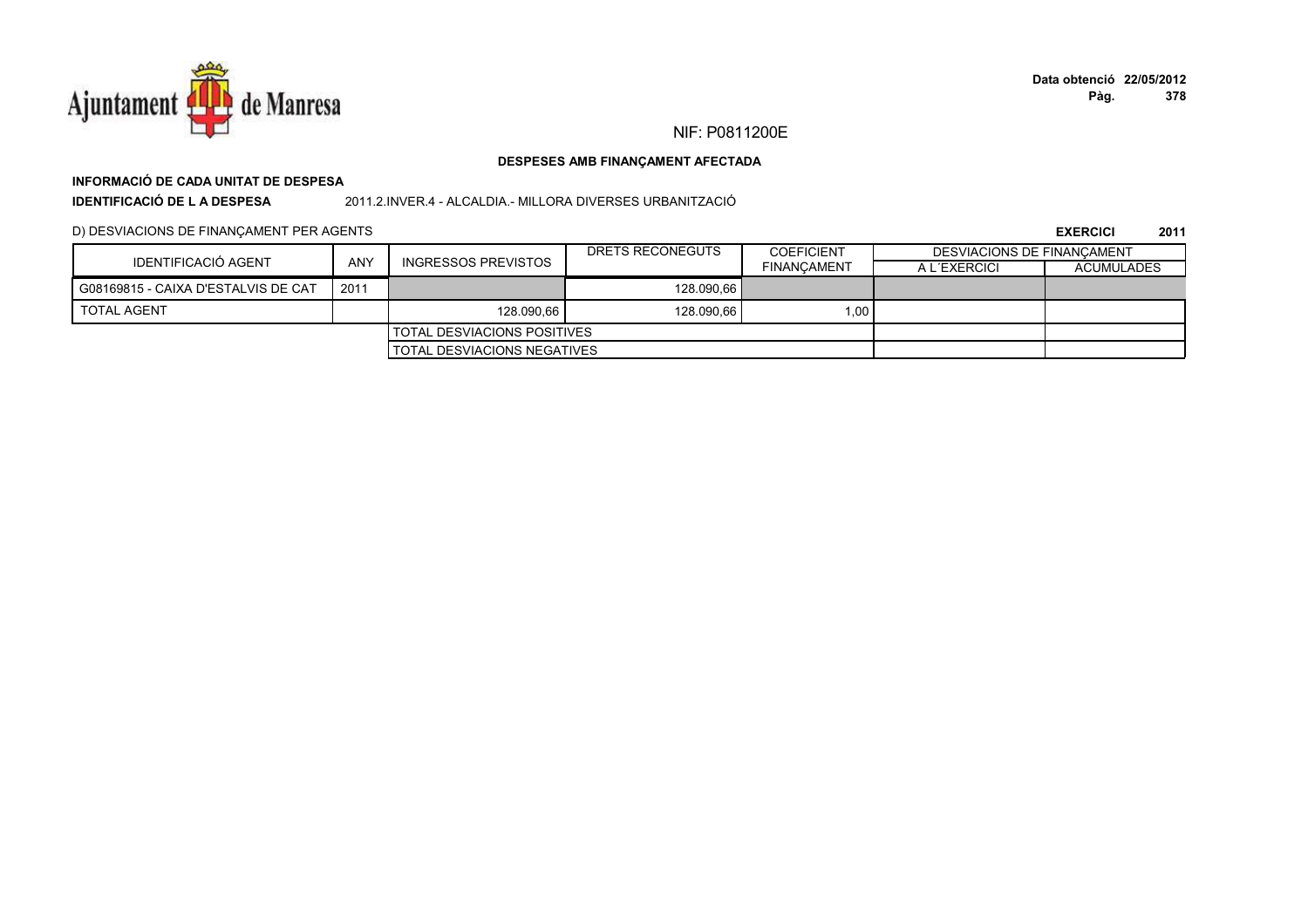

## **INFORMACIÓ DE CADA UNITAT DE DESPESA**

I**DENTIFICACIÓ DE L A DESPES**2011.2.INVER.5 - PROGRAMA DE MEDI AMBIENT.- EDIFICIS I ALTRES CONSTRUCCIONS

### A) DADES GENERALS IDENTIFICATIUS

**EJERCICIO<sup>2011</sup>**

| <b>DATA INICI</b><br>/ 2011           | APLICACIONES PRESUPUESTARIAS | <b>I AGENTES FINANCIADORES</b>                     |
|---------------------------------------|------------------------------|----------------------------------------------------|
| <b>DURADA</b><br>4 anvs               | .91301 - A llarg termini     | I A82892993 - DEXIA SABADELL BANCO LOCAL           |
| .00<br>I COEFICIENT FINANCAMENT TOTAL |                              | G08169815 - CAIXA D'ESTALVIS DE CATALUNYA          |
|                                       |                              | A28000719 - BANCO CREDITO LOCAL                    |
|                                       |                              | I A39000013 - BANCO SANTANDER CENTRAL HISPANO S.AI |

## B) GESTIÓ DE LA DESPESA

| <b>ANY</b>   | <b>DESPESES PREVISTES</b> | DESPESA COMPROMESA | <b>OBLIGACIONS</b><br><b>RECONEGUDES</b> | DESPESA PENDENT |
|--------------|---------------------------|--------------------|------------------------------------------|-----------------|
| 2011         |                           |                    | 70.937.27                                |                 |
| <b>TOTAL</b> | 255.136.00                | 255.136.00         | 70.937.27                                | 184.198.73      |

| ANY          | INGRESSOS PREVISTOS | <b>INGRESSOS</b><br><b>COMPROMESOS</b> | DRETS RECONEGUTS | <b>INGRESSOS PENDENTS</b> |
|--------------|---------------------|----------------------------------------|------------------|---------------------------|
| 2011         |                     |                                        | 255.136.00       |                           |
| <b>TOTAL</b> | 255.136.00          |                                        | 255.136.00       |                           |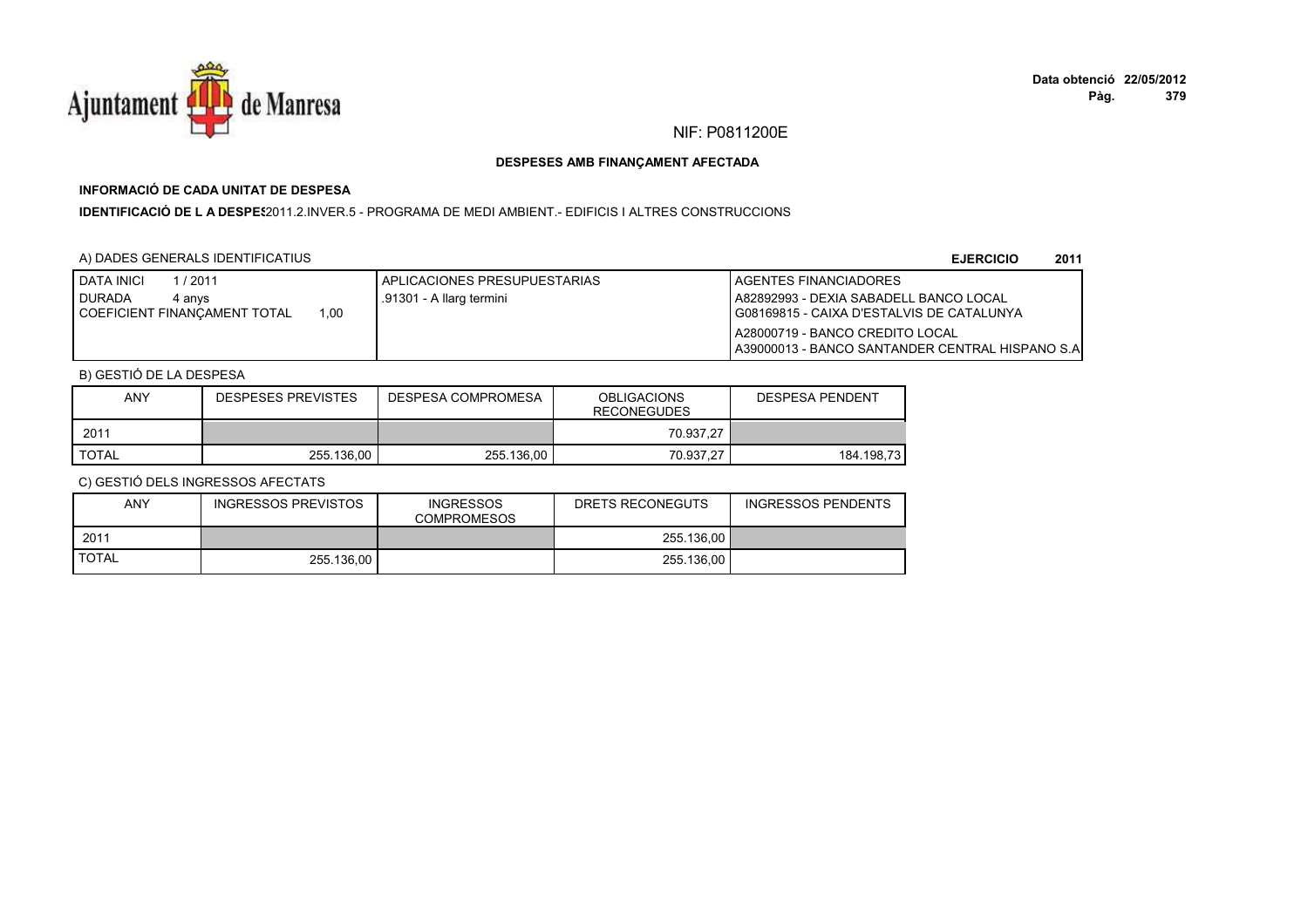

**EXERCICI** 

2011

## NIF: P0811200E

### DESPESES AMB FINANÇAMENT AFECTADA

## INFORMACIÓ DE CADA UNITAT DE DESPESA

**IDENTIFICACIÓ DE L A DESPESA** 

### 2011.2.INVER.5 - PROGRAMA DE MEDI AMBIENT. - EDIFICIS I ALTRES CONSTRUCCIONS

TOTAL DESVIACIONS NEGATIVES

### D) DESVIACIONS DE FINANCAMENT PER AGENTS

DRETS RECONEGUTS **COEFICIENT DESVIACIONS DE FINANCAMENT IDENTIFICACIÓ AGENT** ANY **INGRESSOS PREVISTOS FINANCAMENT** A L'EXERCICI **ACUMULADES** A48265169 - BANCO BILBAO VIZCAYA AR 2011 1.065.72 **TOTAL AGENT** 1.065.72 1.065.72  $0.00$ 769.41 769.41 G28029007 - CAJA AHORROS Y MONTE D 2011 950.22 950.22 950.22 **TOTAL AGENT**  $0.00$ 686.02 686.02 G08169815 - CAIXA D'ESTALVIS DE CAT 2011 24.910,54 **TOTAL AGENT** 24.910,54 24.910,54  $0.10$ 17.984,49 17.984,49 A28000719 - BANCO CREDITO LOCAL 2011 3.606.32 **TOTAL AGENT** 3.606.32 3.606.32  $0,01$ 2.603.63 2.603.63 A39000013 - BANCO SANTANDER CENTR/ 2011 341.90 341.90 341.90 246.84 246.84 **TOTAL AGENT**  $0.00$ G43003938 - CAIXA TARRAGONA 2011 561.89 **TOTAL AGENT** 561,89 561.89  $0,00$ 405,66 405,66 F04001475 - CAJA MAR CAJA RURAL, SO 2011 5.307.48 **TOTAL AGENT** 5.307,48 5.307,48  $0,02$ 3.831,80 3.831,80 2011 A82892993 - DEXIA SABADELL BANCO LO 218.391,93 **TOTAL AGENT** 218.391,93 218.391,93 0,86 157.670,87 157.670,87 TOTAL DESVIACIONS POSITIVES 184.198.72 184.198,72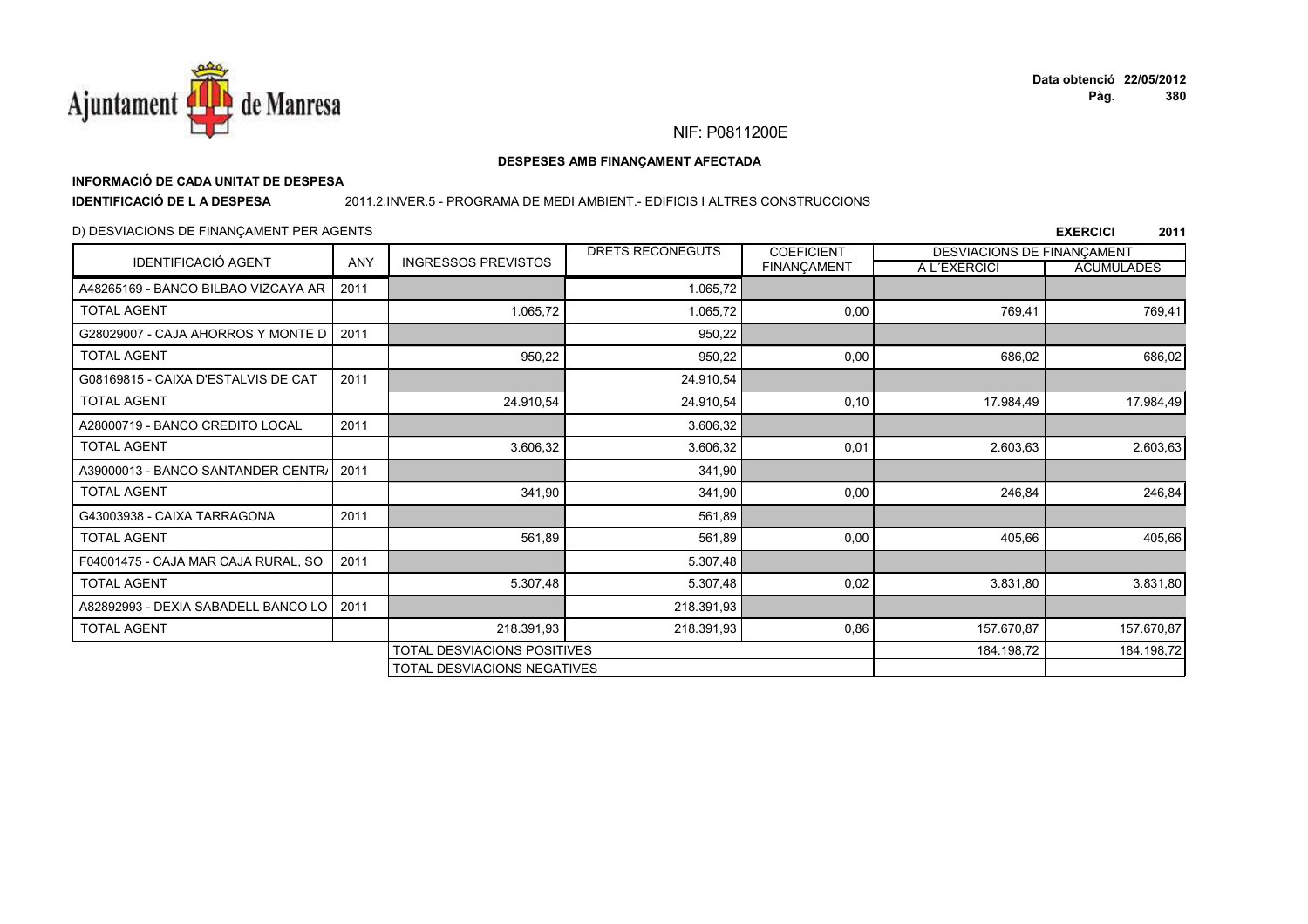

## **INFORMACIÓ DE CADA UNITAT DE DESPESA**

I**DENTIFICACIÓ DE L A DESPE**\$2011.2.INVER.6 - ESCOLA D'ART.- MAQUINÀRIA, INSTAL.LACIÓ I UTILLATGE

### A) DADES GENERALS IDENTIFICATIUS

**EJERCICIO<sup>2011</sup>**

| <b>I DATA INICI</b><br>1/2011<br><b>I DURADA</b><br>4 anvs<br>0,96<br>COEFICIENT FINANCAMENT TOTAL | APLICACIONES PRESUPUESTARIAS<br>.91301 - A llarg termini | AGENTES FINANCIADORES<br>G08169815 - CAIXA D'ESTALVIS DE CATALUNYA |
|----------------------------------------------------------------------------------------------------|----------------------------------------------------------|--------------------------------------------------------------------|
|                                                                                                    |                                                          |                                                                    |

## B) GESTIÓ DE LA DESPESA

| <b>ANY</b>   | <b>DESPESES PREVISTES</b> | DESPESA COMPROMESA | <b>OBLIGACIONS</b><br><b>RECONEGUDES</b> | <b>DESPESA PENDENT</b> |
|--------------|---------------------------|--------------------|------------------------------------------|------------------------|
| 2011         |                           |                    | 15.620.02                                |                        |
| <b>TOTAL</b> | 15.620.02                 | 15.620.02          | 15.620.02                                |                        |

| <b>ANY</b>   | INGRESSOS PREVISTOS | <b>INGRESSOS</b><br><b>COMPROMESOS</b> | DRETS RECONEGUTS | <b>INGRESSOS PENDENTS</b> |
|--------------|---------------------|----------------------------------------|------------------|---------------------------|
| 2011         |                     |                                        | 14.960.02        |                           |
| <b>TOTAL</b> | 14.960.02           |                                        | 14.960.02        |                           |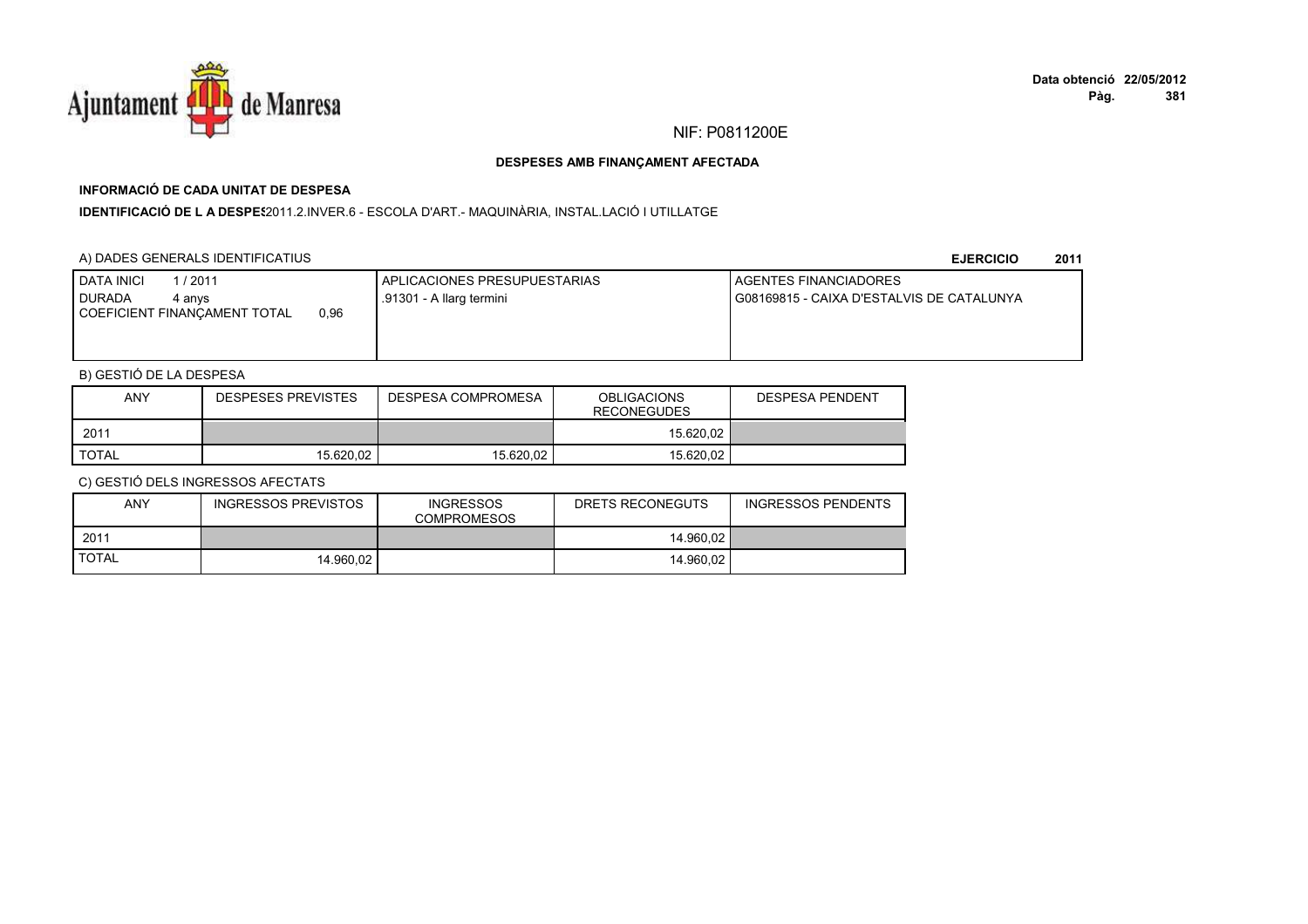

# **INFORMACIÓ DE CADA UNITAT DE DESPESA**

**IDENTIFICACIÓ DE L A DESPESA**

2011.2.INVER.6 - ESCOLA D'ART.- MAQUINÀRIA, INSTAL.LACIÓ I UTILLATGE

### D) DESVIACIONS DE FINANÇAMENT PER AGENTS

|                                      |            |                                      | DRETS RECONEGUTS | <b>COEFICIENT</b>  | DESVIACIONS DE FINANCAMENT |                   |
|--------------------------------------|------------|--------------------------------------|------------------|--------------------|----------------------------|-------------------|
| <b>IDENTIFICACIÓ AGENT</b>           | <b>ANY</b> | INGRESSOS PREVISTOS                  |                  | <b>FINANCAMENT</b> | A L'EXERCICI               | <b>ACUMULADES</b> |
| G08169815 - CAIXA D'ESTALVIS DE CAT  | 2011       |                                      | 14.960.02        |                    |                            |                   |
| <b>TOTAL AGENT</b>                   |            | 14.960.02                            | 14.960.02        | 0,96               |                            |                   |
|                                      |            | <b>I TOTAL DESVIACIONS POSITIVES</b> |                  |                    |                            |                   |
| <b>I TOTAL DESVIACIONS NEGATIVES</b> |            |                                      |                  |                    |                            |                   |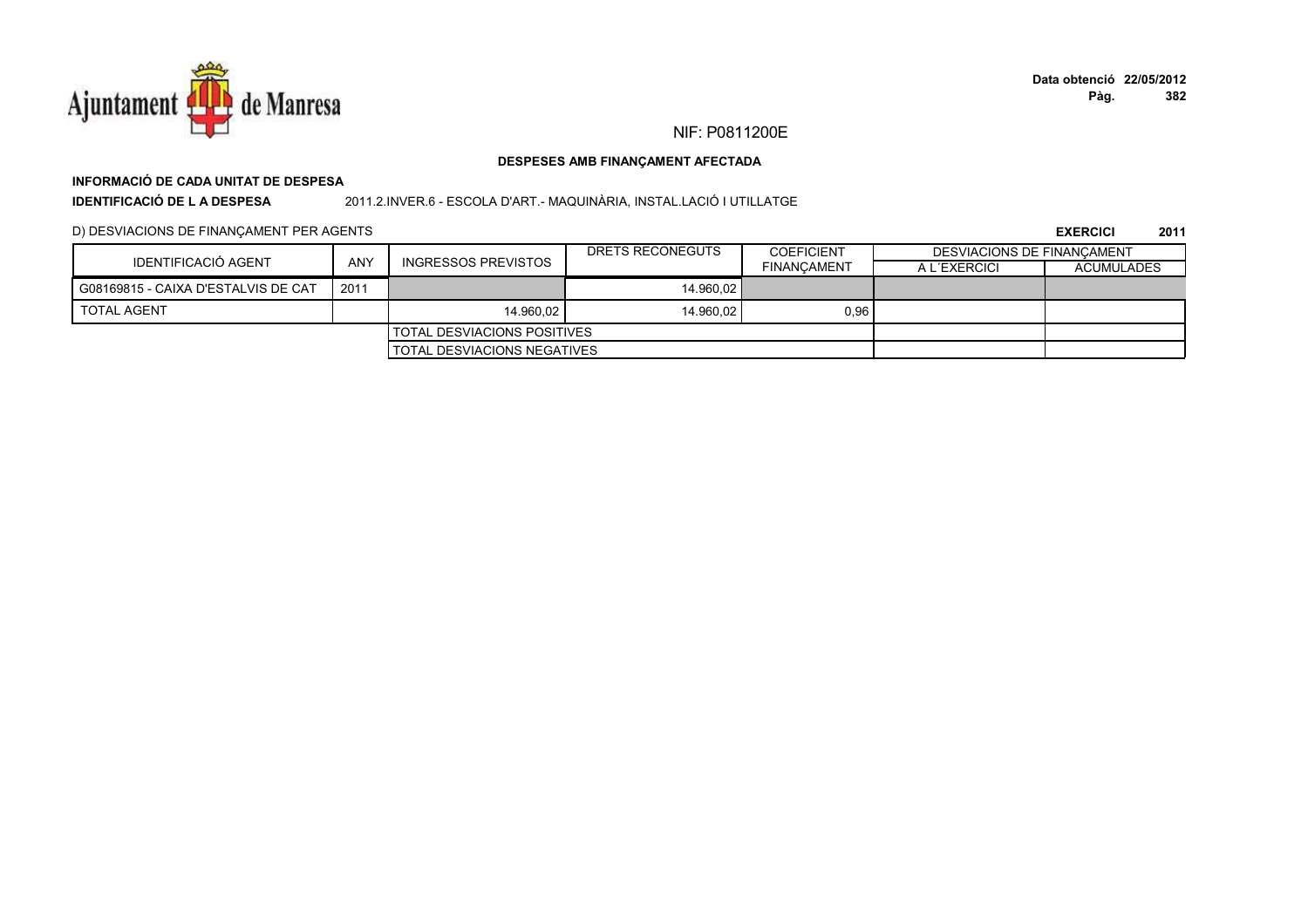

## **INFORMACIÓ DE CADA UNITAT DE DESPESA**

I**DENTIFICACIÓ DE L A DESPES**2011.2.INVER.7 - CULTURA.- MAQUINÀRIA, INSTAL.LACIONS I UTILLATGE

## A) DADES GENERALS IDENTIFICATIUS

**EJERCICIO<sup>2011</sup>**

| <b>DATA INICI</b><br>1/2011<br><b>I DURADA</b><br>4 anvs<br>00,ا<br>COEFICIENT FINANCAMENT TOTAL | APLICACIONES PRESUPUESTARIAS<br>.91301 - A llarg termini | AGENTES FINANCIADORES<br>G08169815 - CAIXA D'ESTALVIS DE CATALUNYA |
|--------------------------------------------------------------------------------------------------|----------------------------------------------------------|--------------------------------------------------------------------|
|                                                                                                  |                                                          |                                                                    |

## B) GESTIÓ DE LA DESPESA

| ANY          | <b>DESPESES PREVISTES</b> | DESPESA COMPROMESA | <b>OBLIGACIONS</b><br><b>RECONEGUDES</b> | <b>DESPESA PENDENT</b> |
|--------------|---------------------------|--------------------|------------------------------------------|------------------------|
| 2011         |                           |                    | 28.232.22                                |                        |
| <b>TOTAL</b> | 28.232.22                 | 28.232.22          | 28.232.22                                |                        |

| <b>ANY</b>   | INGRESSOS PREVISTOS | <b>INGRESSOS</b><br><b>COMPROMESOS</b> | DRETS RECONEGUTS | <b>INGRESSOS PENDENTS</b> |
|--------------|---------------------|----------------------------------------|------------------|---------------------------|
| 2011         |                     |                                        | 28.232.22        |                           |
| <b>TOTAL</b> | 28.232.22           |                                        | 28.232.22        |                           |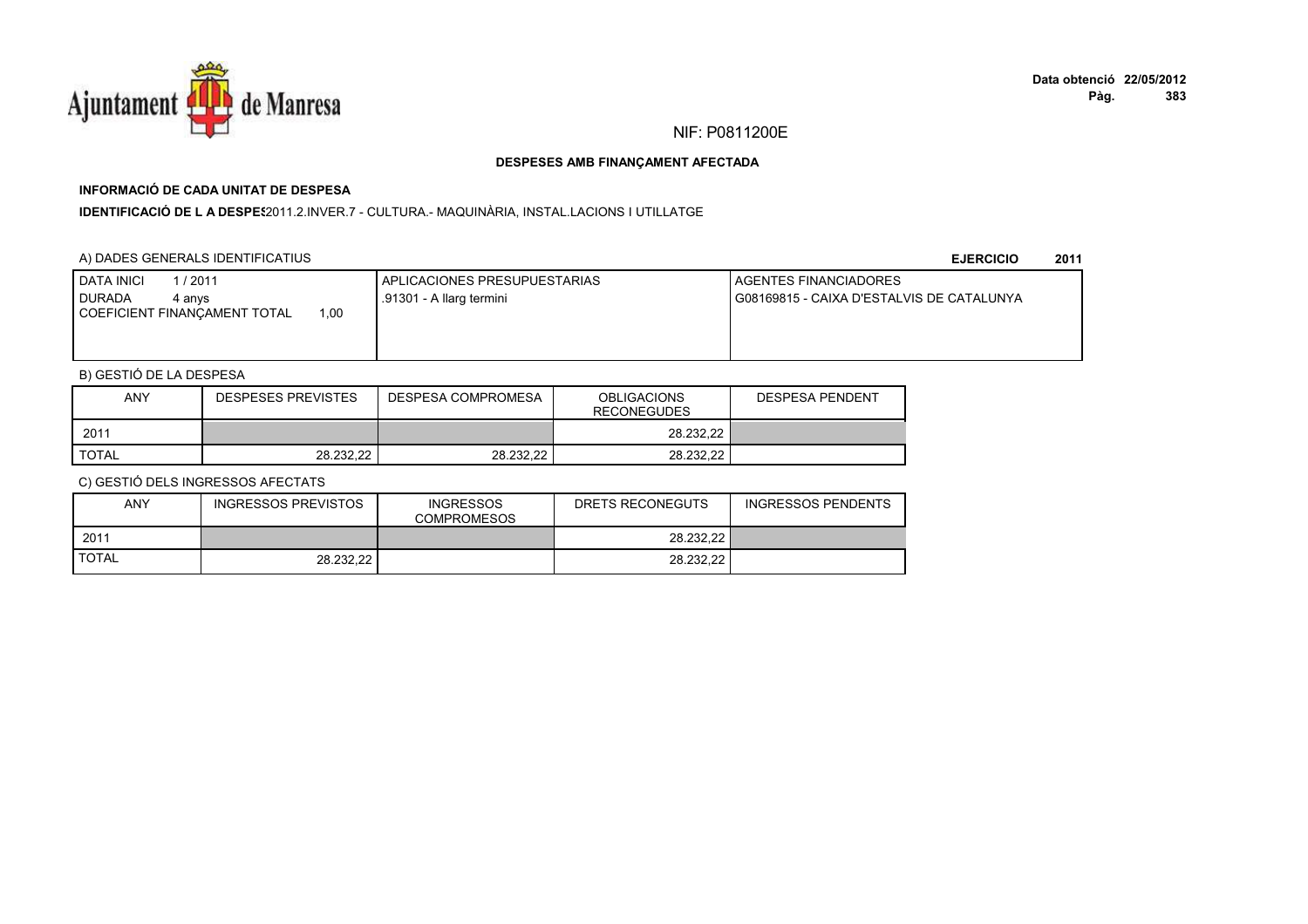

## NIF: P0811200E

### DESPESES AMB FINANÇAMENT AFECTADA

# INFORMACIÓ DE CADA UNITAT DE DESPESA

**IDENTIFICACIÓ DE LA DESPESA** 

2011.2.INVER.7 - CULTURA.- MAQUINÀRIA, INSTAL.LACIONS I UTILLATGE

### D) DESVIACIONS DE FINANÇAMENT PER AGENTS

|                                     |      |                               | DRETS RECONEGUTS | <b>COEFICIENT</b>  | DESVIACIONS DE FINANCAMENT |                   |
|-------------------------------------|------|-------------------------------|------------------|--------------------|----------------------------|-------------------|
| IDENTIFICACIÓ AGENT                 | ANY  | <b>INGRESSOS PREVISTOS</b>    |                  | <b>FINANCAMENT</b> | A L'EXERCICI               | <b>ACUMULADES</b> |
| G08169815 - CAIXA D'ESTALVIS DE CAT | 2011 |                               | 28.232.22        |                    |                            |                   |
| <b>TOTAL AGENT</b>                  |      | 28.232.22                     | 28.232.22        | 1.00               |                            |                   |
|                                     |      | I TOTAL DESVIACIONS POSITIVES |                  |                    |                            |                   |
|                                     |      | TOTAL DESVIACIONS NEGATIVES   |                  |                    |                            |                   |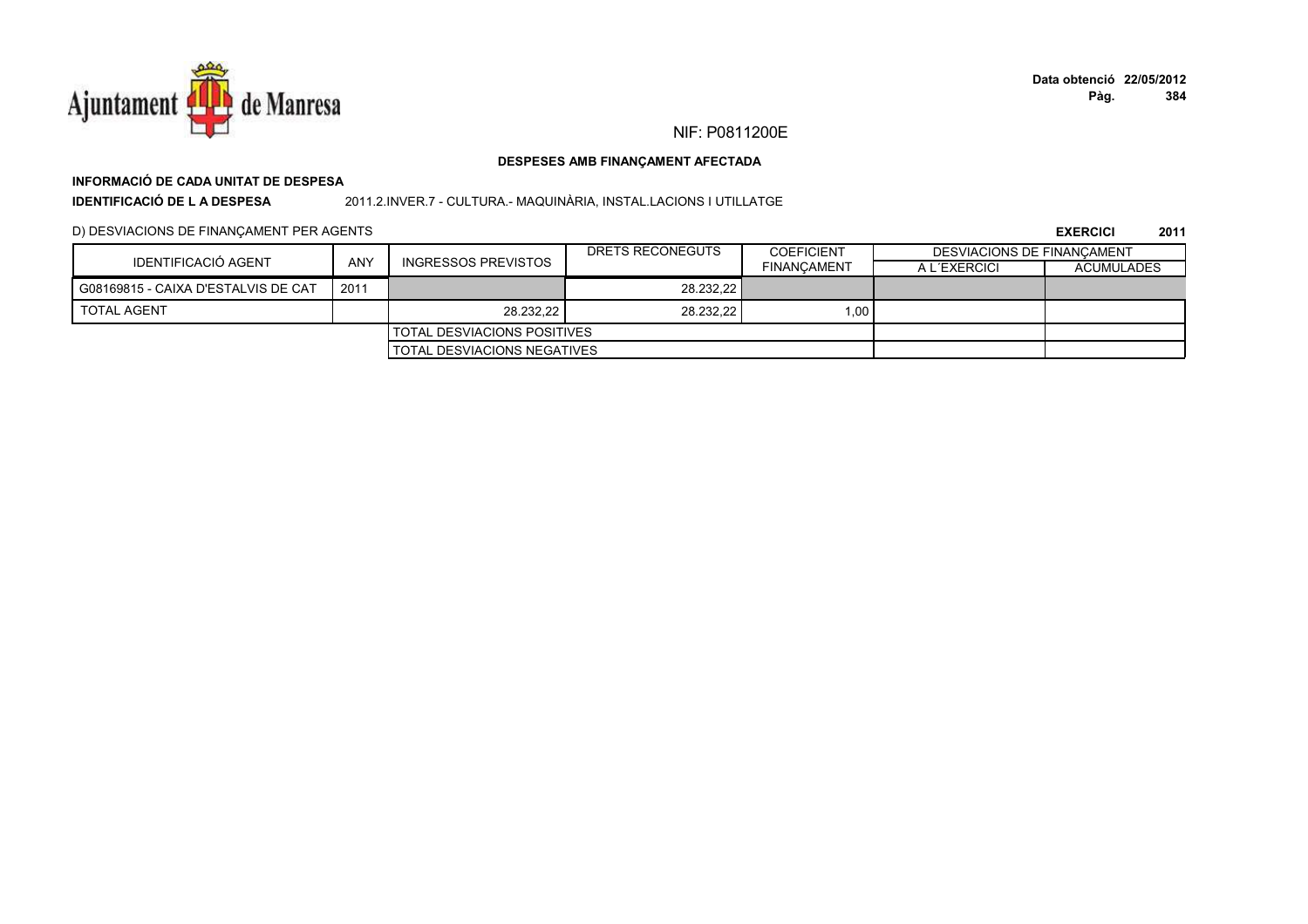

# **INFORMACIÓ DE CADA UNITAT DE DESPESA**

I**DENTIFICACIÓ DE L A DESPE**§2011.2.INVER.8 - MILLORES I MANTENIMENT EXTRAORDINARI.- MAQUINÀRIA, INSTAL.LACIONS I UTILLATGE

### A) DADES GENERALS IDENTIFICATIUS

**EJERCICIO<sup>2011</sup>**

| I DATA INICI<br>/2011<br><b>DURADA</b><br>4 anvs<br>1.00<br>  COEFICIENT FINANCAMENT TOTAL | APLICACIONES PRESUPUESTARIAS<br>.91301 - A llarg termini | <b>LAGENTES FINANCIADORES</b><br>LA39000013 - BANCO SANTANDER CENTRAL HISPANO S.A |
|--------------------------------------------------------------------------------------------|----------------------------------------------------------|-----------------------------------------------------------------------------------|
|--------------------------------------------------------------------------------------------|----------------------------------------------------------|-----------------------------------------------------------------------------------|

## B) GESTIÓ DE LA DESPESA

| <b>ANY</b>   | <b>DESPESES PREVISTES</b> | DESPESA COMPROMESA | <b>OBLIGACIONS</b><br><b>RECONEGUDES</b> | <b>DESPESA PENDENT</b> |
|--------------|---------------------------|--------------------|------------------------------------------|------------------------|
| 2011         |                           |                    | 9.905.86                                 |                        |
| <b>TOTAL</b> | 9.905.86                  | 9.905.86           | 9.905.86                                 |                        |

| <b>ANY</b>   | <b>INGRESSOS PREVISTOS</b> | <b>INGRESSOS</b><br><b>COMPROMESOS</b> | DRETS RECONEGUTS | <b>INGRESSOS PENDENTS</b> |
|--------------|----------------------------|----------------------------------------|------------------|---------------------------|
| 2011         |                            |                                        | 9.905.86         |                           |
| <b>TOTAL</b> | 9.905.86                   |                                        | 9.905.86         |                           |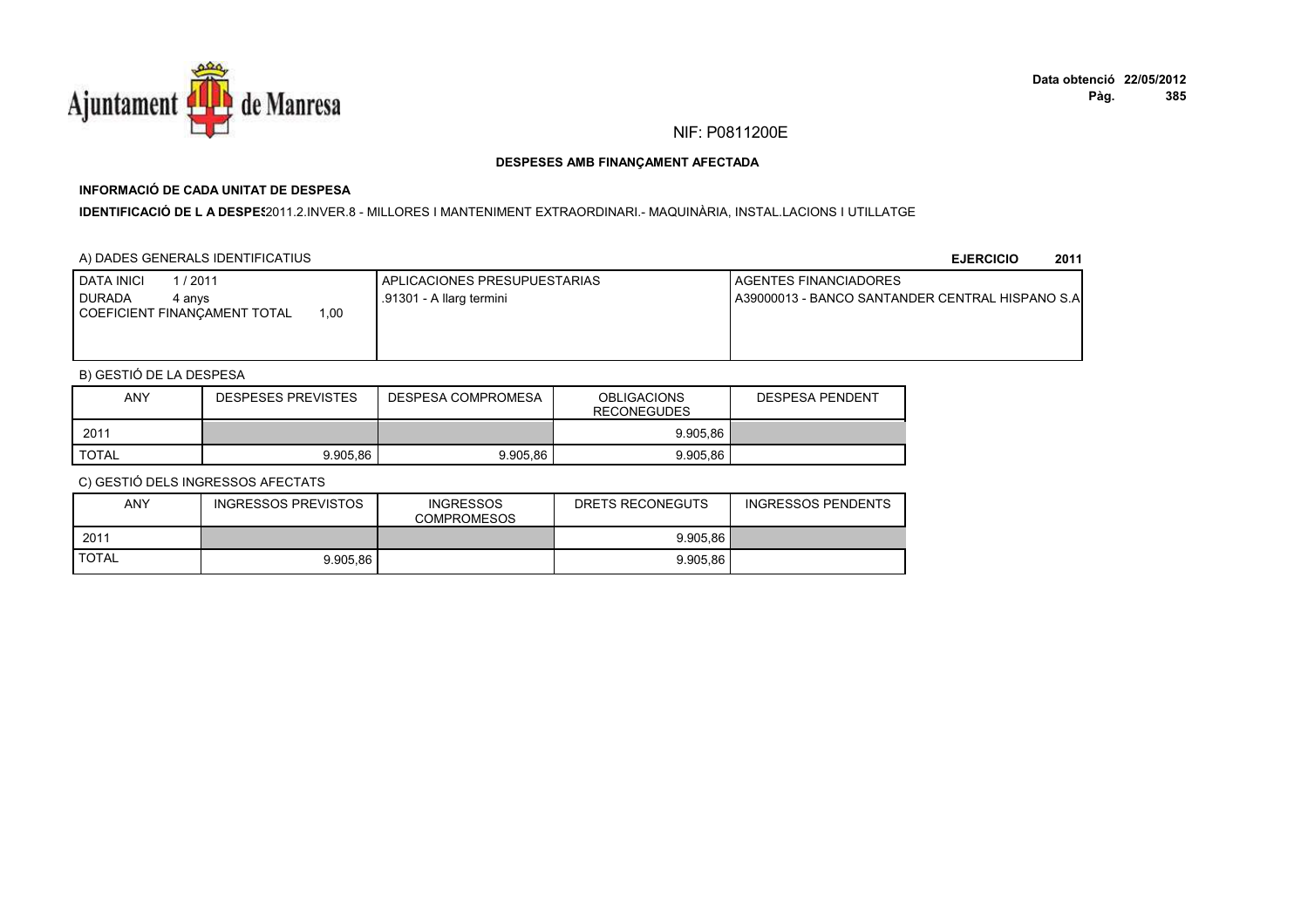

## **INFORMACIÓ DE CADA UNITAT DE DESPESA**

**IDENTIFICACIÓ DE L A DESPESA**

2011.2.INVER.8 - MILLORES I MANTENIMENT EXTRAORDINARI.- MAQUINÀRIA, INSTAL.LACIONS I UTILLATGE

### D) DESVIACIONS DE FINANÇAMENT PER AGENTS

|                                         |     |                                      | DRETS RECONEGUTS | <b>COEFICIENT</b>  | DESVIACIONS DE FINANCAMENT |                   |
|-----------------------------------------|-----|--------------------------------------|------------------|--------------------|----------------------------|-------------------|
| IDENTIFICACIÓ AGENT                     | ANY | INGRESSOS PREVISTOS                  |                  | <b>FINANCAMENT</b> | A L'EXERCICI               | <b>ACUMULADES</b> |
| A39000013 - BANCO SANTANDER CENTR/ 2011 |     |                                      | 9.905.86         |                    |                            |                   |
| <b>TOTAL AGENT</b>                      |     | 9.905.86                             | 9.905.86         | 1,00               |                            |                   |
|                                         |     | <b>I TOTAL DESVIACIONS POSITIVES</b> |                  |                    |                            |                   |
| <b>I TOTAL DESVIACIONS NEGATIVES</b>    |     |                                      |                  |                    |                            |                   |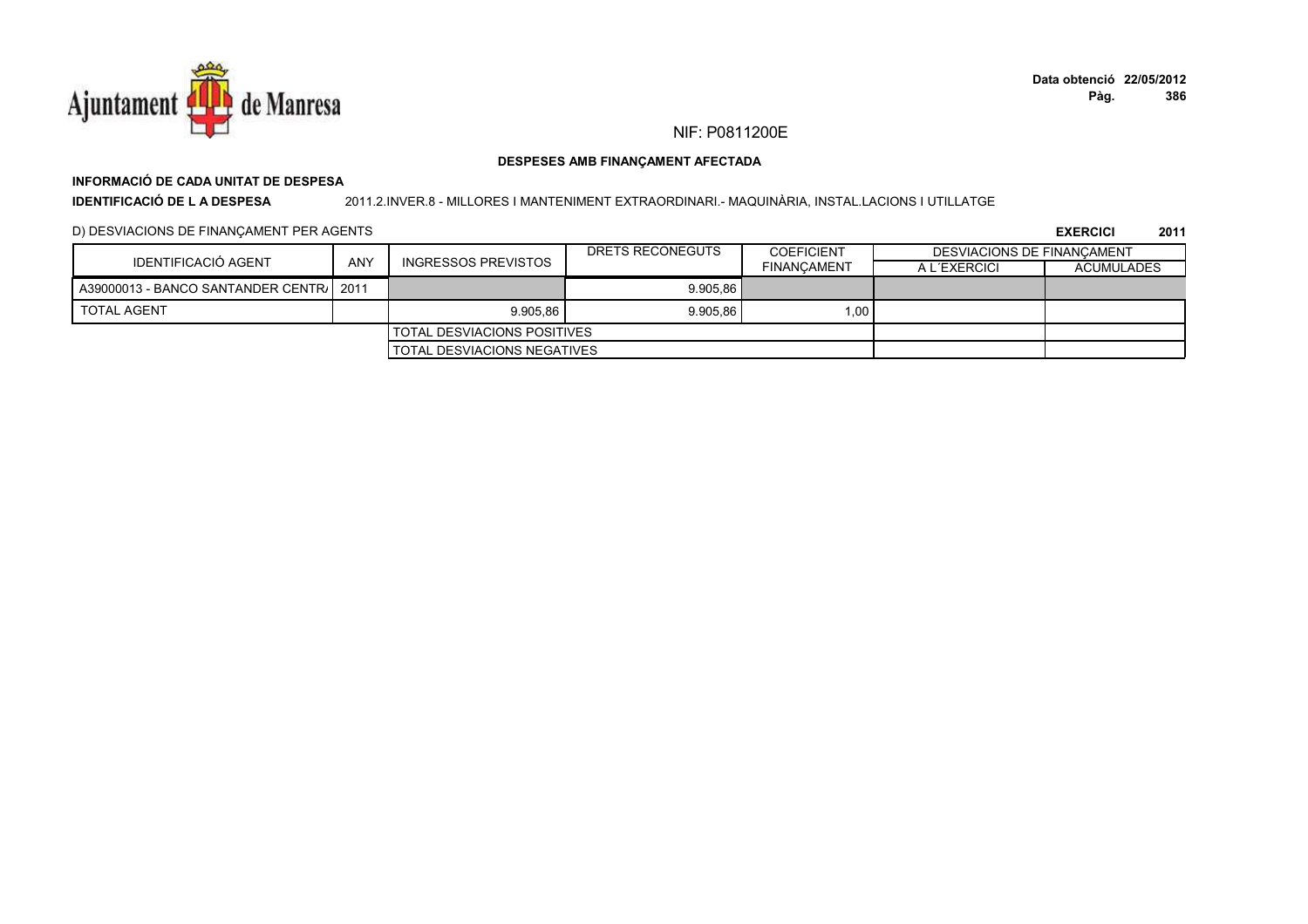

# **INFORMACIÓ DE CADA UNITAT DE DESPESA**

I**DENTIFICACIÓ DE L A DESPES**2011.2.INVER.9 - SALUT LABORAL.- MAQUINÀRIA, INSTAL. I UTILLATGE

### A) DADES GENERALS IDENTIFICATIUS

**EJERCICIO<sup>2011</sup>**

| <b>I DATA INICI</b><br>1/2011<br><b>DURADA</b><br>4 anvs<br>00, ا<br>COEFICIENT FINANCAMENT TOTAL | APLICACIONES PRESUPUESTARIAS<br>.91301 - A llarg termini | AGENTES FINANCIADORES<br>G08169815 - CAIXA D'ESTALVIS DE CATALUNYA |
|---------------------------------------------------------------------------------------------------|----------------------------------------------------------|--------------------------------------------------------------------|
|                                                                                                   |                                                          |                                                                    |

## B) GESTIÓ DE LA DESPESA

| <b>ANY</b>   | <b>DESPESES PREVISTES</b> | DESPESA COMPROMESA | <b>OBLIGACIONS</b><br><b>RECONEGUDES</b> | DESPESA PENDENT |
|--------------|---------------------------|--------------------|------------------------------------------|-----------------|
| 2011         |                           |                    | 21.728.88                                |                 |
| <b>TOTAL</b> | 30.801.44                 | 30.801.44          | 21.728.88                                | 9.072.56        |

| <b>ANY</b>   | <b>INGRESSOS PREVISTOS</b> | <b>INGRESSOS</b><br><b>COMPROMESOS</b> | DRETS RECONEGUTS | <b>INGRESSOS PENDENTS</b> |
|--------------|----------------------------|----------------------------------------|------------------|---------------------------|
| 2011         |                            |                                        | 30.801.44        |                           |
| <b>TOTAL</b> | 30.801.44                  |                                        | 30.801.44        |                           |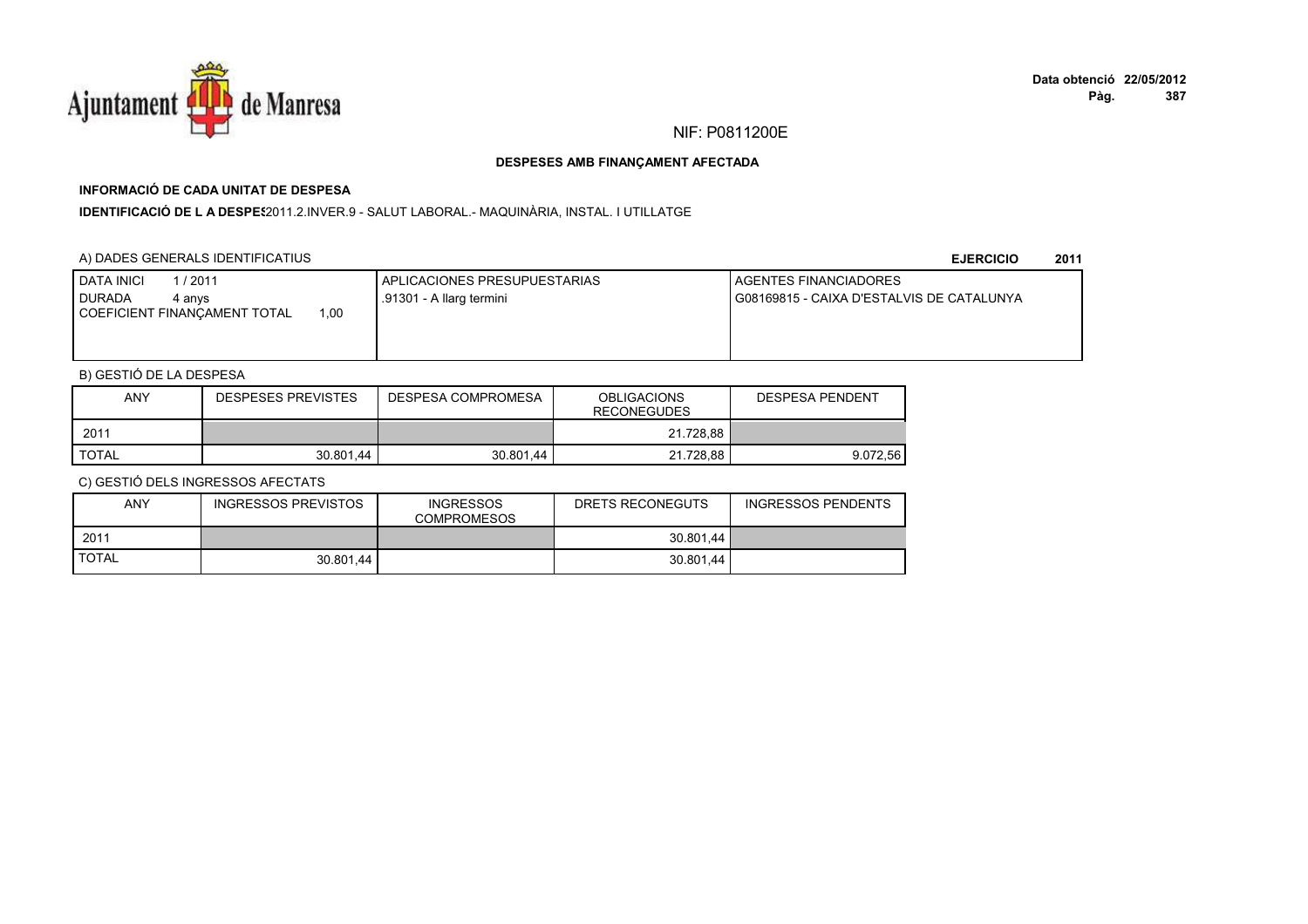

## NIF: P0811200E

### DESPESES AMB FINANÇAMENT AFECTADA

## INFORMACIÓ DE CADA UNITAT DE DESPESA

**IDENTIFICACIÓ DE LA DESPESA** 

2011.2.INVER.9 - SALUT LABORAL.- MAQUINÀRIA, INSTAL. I UTILLATGE

D) DESVIACIONS DE FINANÇAMENT PER AGENTS

|                                     |                             |                                    | DRETS RECONEGUTS | <b>COEFICIENT</b>  | DESVIACIONS DE FINANCAMENT |                   |
|-------------------------------------|-----------------------------|------------------------------------|------------------|--------------------|----------------------------|-------------------|
| IDENTIFICACIÓ AGENT                 | <b>ANY</b>                  | <b>INGRESSOS PREVISTOS</b>         |                  | <b>FINANCAMENT</b> | A L'EXERCICI               | <b>ACUMULADES</b> |
| G08169815 - CAIXA D'ESTALVIS DE CAT | 201'                        |                                    | 30.801.44        |                    |                            |                   |
| <b>TOTAL AGENT</b>                  |                             | 30.801.44                          | 30.801.44        | 1.00               | 9.072.56                   | 9.072,56          |
|                                     |                             | <b>TOTAL DESVIACIONS POSITIVES</b> |                  |                    | 9.072.56                   | 9.072,56          |
|                                     | TOTAL DESVIACIONS NEGATIVES |                                    |                  |                    |                            |                   |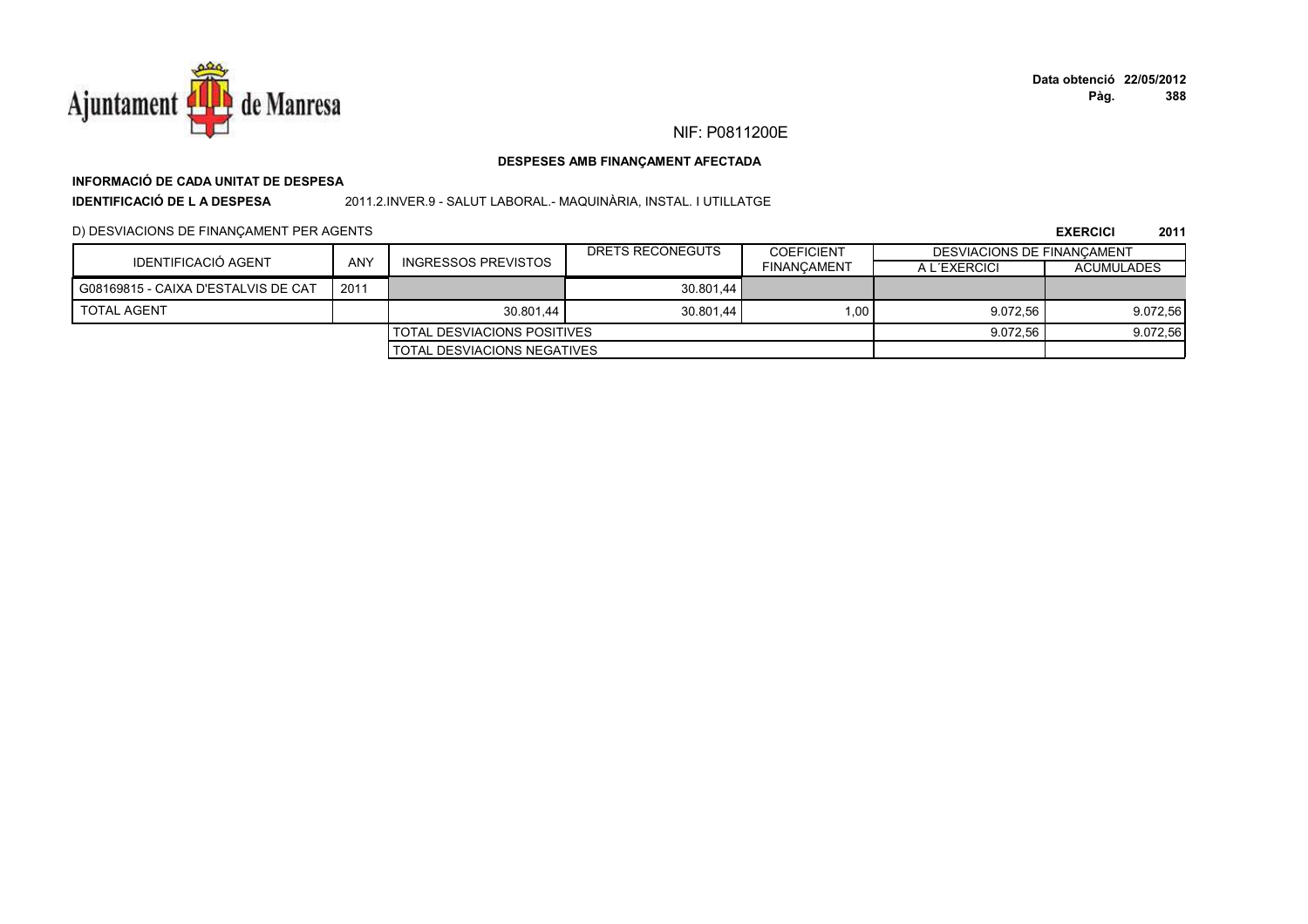

# **INFORMACIÓ DE CADA UNITAT DE DESPESA**

I**DENTIFICACIÓ DE L A DESPES**2011.2.INVER.10 - PROGRAMA DE MOBILITAT.- SENYALITZACIÓ INFORMATIVA I VERTICAL

### A) DADES GENERALS IDENTIFICATIUS

**EJERCICIO<sup>2011</sup>**

| <b>DATA INICI</b><br>1/2011<br><b>DURADA</b><br>4 anvs<br>1.00<br>COEFICIENT FINANCAMENT TOTAL | APLICACIONES PRESUPUESTARIAS<br>.91301 - A llarg termini | AGENTES FINANCIADORES<br>G43003938 - CAIXA TARRAGONA |
|------------------------------------------------------------------------------------------------|----------------------------------------------------------|------------------------------------------------------|
|                                                                                                |                                                          |                                                      |

## B) GESTIÓ DE LA DESPESA

| <b>ANY</b>   | <b>DESPESES PREVISTES</b> | DESPESA COMPROMESA | <b>OBLIGACIONS</b><br><b>RECONEGUDES</b> | <b>DESPESA PENDENT</b> |
|--------------|---------------------------|--------------------|------------------------------------------|------------------------|
| 2011         |                           |                    | 19.988.32                                |                        |
| <b>TOTAL</b> | 19.988.32                 | 19.988.32          | 19.988.32                                |                        |

| ANY          | INGRESSOS PREVISTOS | <b>INGRESSOS</b><br><b>COMPROMESOS</b> | DRETS RECONEGUTS | <b>INGRESSOS PENDENTS</b> |
|--------------|---------------------|----------------------------------------|------------------|---------------------------|
| 2011         |                     |                                        | 19.988.32        |                           |
| <b>TOTAL</b> | 19.988.32           |                                        | 19.988.32        |                           |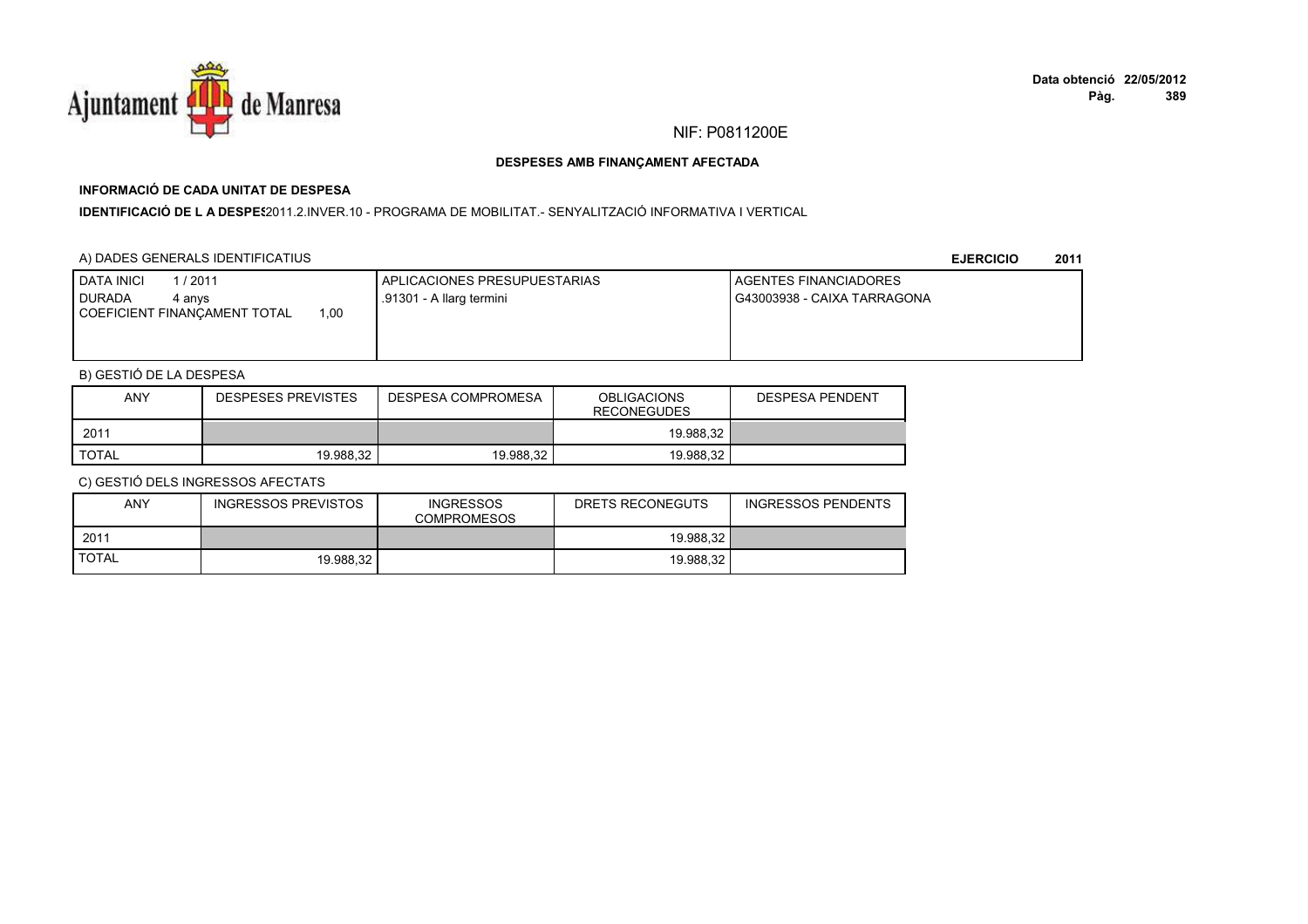

## **INFORMACIÓ DE CADA UNITAT DE DESPESAIDENTIFICACIÓ DE L A DESPESA**

2011.2.INVER.10 - PROGRAMA DE MOBILITAT.- SENYALITZACIÓ INFORMATIVA I VERTICAL

### D) DESVIACIONS DE FINANÇAMENT PER AGENTS

|                             |                             |                                    | DRETS RECONEGUTS | <b>COEFICIENT</b>  | DESVIACIONS DE FINANCAMENT |                   |
|-----------------------------|-----------------------------|------------------------------------|------------------|--------------------|----------------------------|-------------------|
| IDENTIFICACIÓ AGENT         | ANY                         | <b>INGRESSOS PREVISTOS</b>         |                  | <b>FINANCAMENT</b> | A L'EXERCICI               | <b>ACUMULADES</b> |
| G43003938 - CAIXA TARRAGONA | 2011                        |                                    | 19.988.32        |                    |                            |                   |
| <b>TOTAL AGENT</b>          |                             | 19.988.32                          | 19.988.32        | 1.00               |                            |                   |
|                             |                             | <b>TOTAL DESVIACIONS POSITIVES</b> |                  |                    |                            |                   |
|                             | TOTAL DESVIACIONS NEGATIVES |                                    |                  |                    |                            |                   |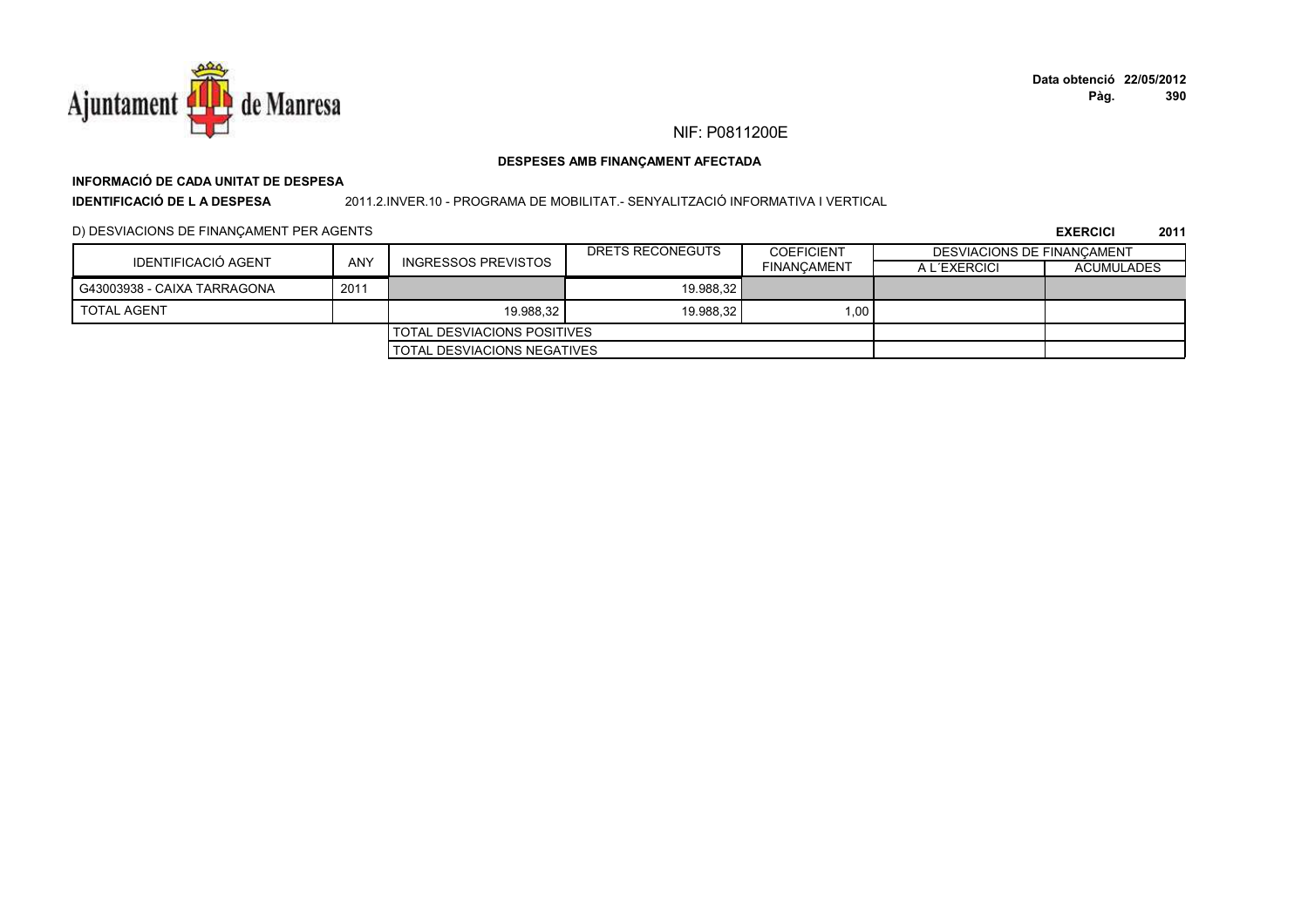

## **INFORMACIÓ DE CADA UNITAT DE DESPESA**

**IDENTIFICACIÓ DE L A DESPES**2011.2.INVER.11 - MANTENIMENT DE PARCS I JARDINS.- MOBILIARI I ESTRIS

### A) DADES GENERALS IDENTIFICATIUS

**EJERCICIO<sup>2011</sup>**

| <b>I DATA INICI</b><br>1/2011<br><b>DURADA</b><br>4 anvs<br>00, ا<br>COEFICIENT FINANCAMENT TOTAL | APLICACIONES PRESUPUESTARIAS<br>.91301 - A llarg termini | AGENTES FINANCIADORES<br>G08169815 - CAIXA D'ESTALVIS DE CATALUNYA |
|---------------------------------------------------------------------------------------------------|----------------------------------------------------------|--------------------------------------------------------------------|
|                                                                                                   |                                                          |                                                                    |

## B) GESTIÓ DE LA DESPESA

| <b>ANY</b>   | <b>DESPESES PREVISTES</b> | DESPESA COMPROMESA | <b>OBLIGACIONS</b><br><b>RECONEGUDES</b> | <b>DESPESA PENDENT</b> |
|--------------|---------------------------|--------------------|------------------------------------------|------------------------|
| 2011         |                           |                    | 9.987.92                                 |                        |
| <b>TOTAL</b> | 9.987.92                  | 9.987.92           | 9.987.92                                 |                        |

| <b>ANY</b>   | INGRESSOS PREVISTOS | <b>INGRESSOS</b><br><b>COMPROMESOS</b> | DRETS RECONEGUTS | <b>INGRESSOS PENDENTS</b> |
|--------------|---------------------|----------------------------------------|------------------|---------------------------|
| 2011         |                     |                                        | 9.987.92         |                           |
| <b>TOTAL</b> | 9.987.92            |                                        | 9.987.92         |                           |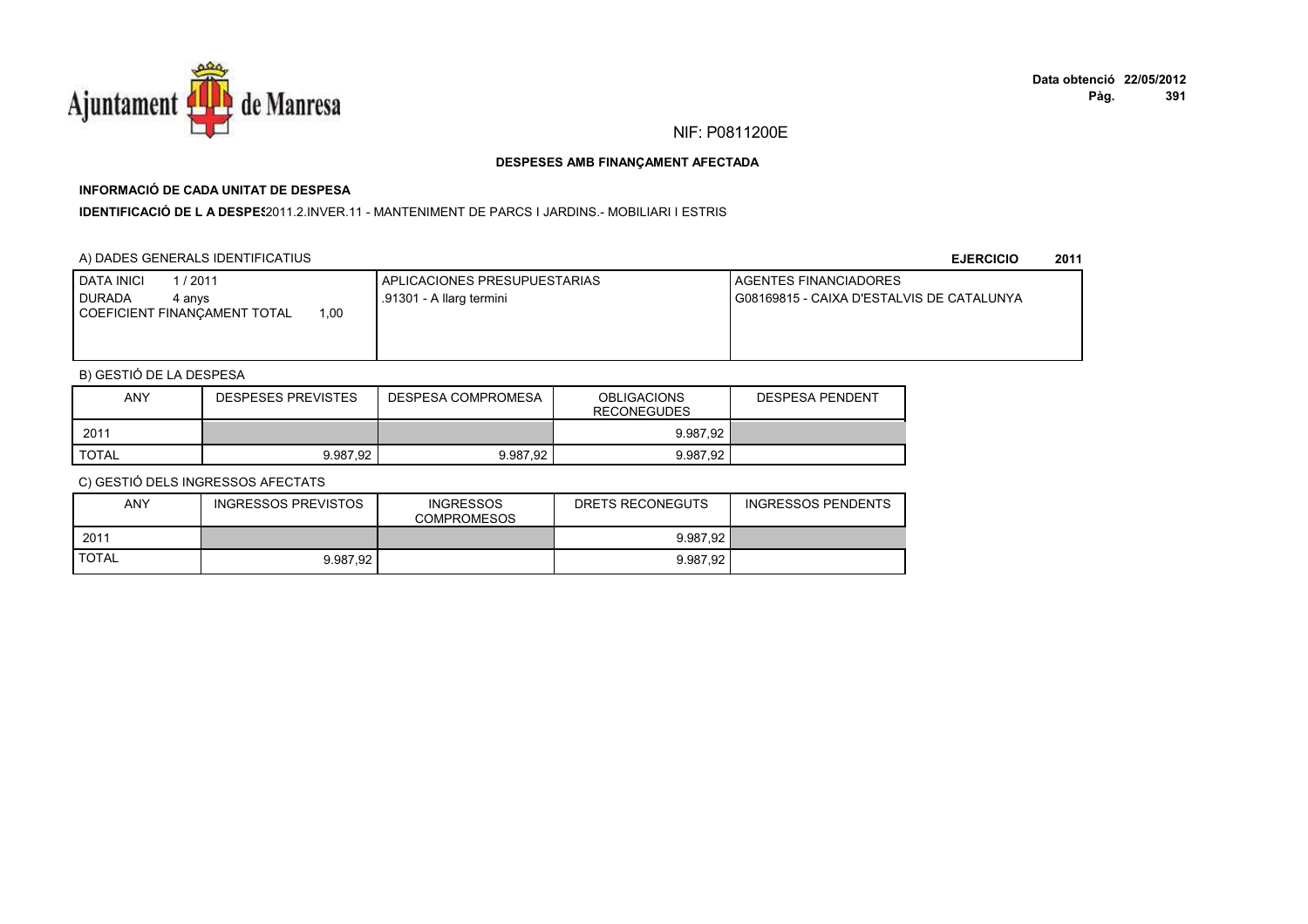

## **INFORMACIÓ DE CADA UNITAT DE DESPESA**

**IDENTIFICACIÓ DE L A DESPESA**

2011.2.INVER.11 - MANTENIMENT DE PARCS I JARDINS.- MOBILIARI I ESTRIS

### D) DESVIACIONS DE FINANÇAMENT PER AGENTS

| IDENTIFICACIÓ AGENT                 |                                    |                     | DRETS RECONEGUTS | <b>COEFICIENT</b>  | DESVIACIONS DE FINANCAMENT |                   |
|-------------------------------------|------------------------------------|---------------------|------------------|--------------------|----------------------------|-------------------|
|                                     | <b>ANY</b>                         | INGRESSOS PREVISTOS |                  | <b>FINANCAMENT</b> | A L'EXERCICI               | <b>ACUMULADES</b> |
| G08169815 - CAIXA D'ESTALVIS DE CAT | 2011                               |                     | 9.987.92         |                    |                            |                   |
| <b>TOTAL AGENT</b>                  |                                    | 9.987.92            | 9.987.92         | 1.00               |                            |                   |
|                                     | <b>TOTAL DESVIACIONS POSITIVES</b> |                     |                  |                    |                            |                   |
| <b>TOTAL DESVIACIONS NEGATIVES</b>  |                                    |                     |                  |                    |                            |                   |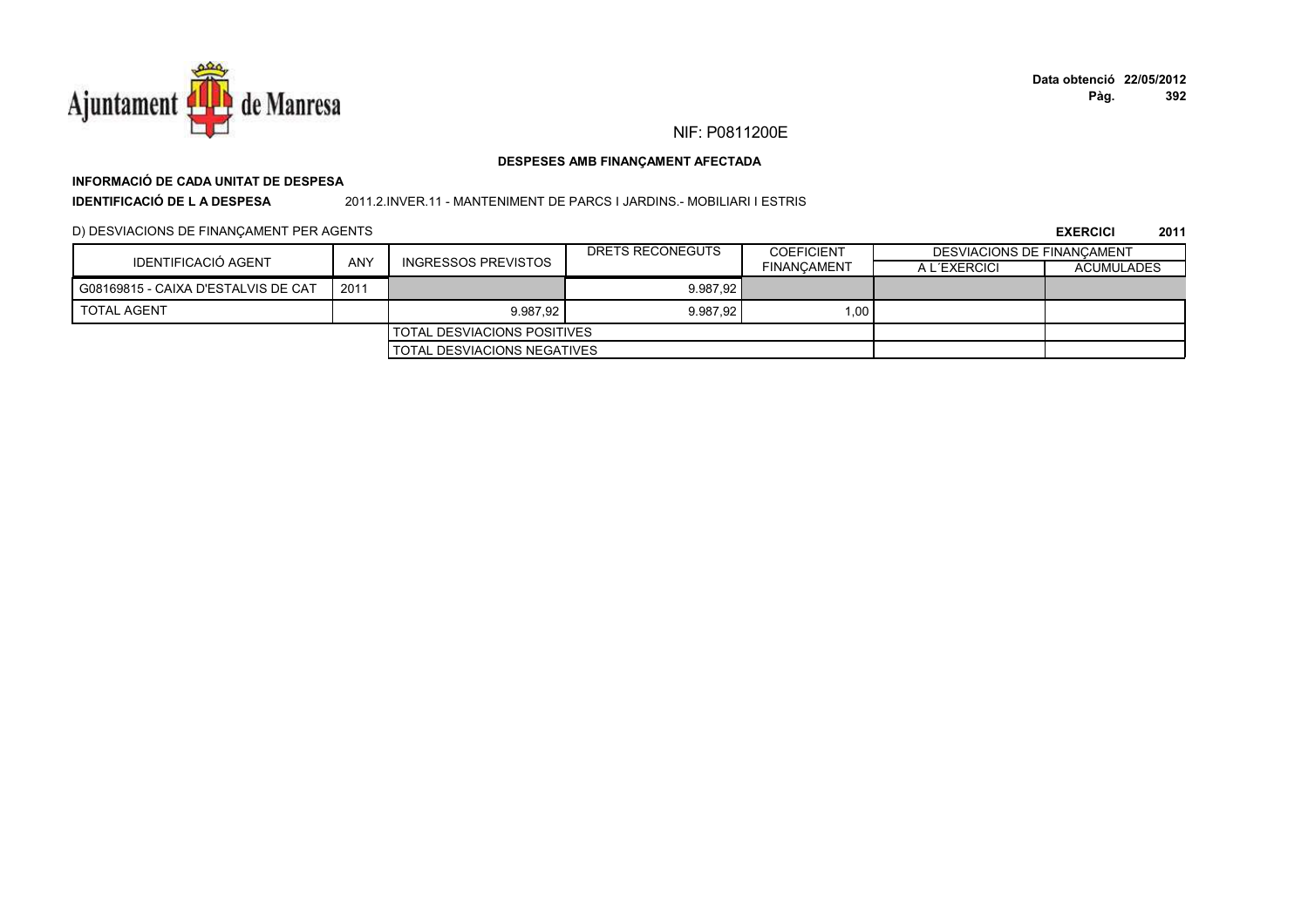

## **INFORMACIÓ DE CADA UNITAT DE DESPESA**

I**DENTIFICACIÓ DE L A DESPE**\$2011.2.INVER.12 - MILLORES I MANTENIMENT EXTRAORDINARI.- MOBILIARI I ESTRIS

## A) DADES GENERALS IDENTIFICATIUS

**EJERCICIO<sup>2011</sup>**

| <b>DATA INICI</b><br>1/2011<br><b>DURADA</b><br>4 anvs<br>1.00<br>COEFICIENT FINANCAMENT TOTAL | APLICACIONES PRESUPUESTARIAS<br>1.91301 - A llarg termini<br>.76100 - Diputació de Barcelona | <b>LAGENTES FINANCIADORES</b><br>G08169815 - CAIXA D'ESTALVIS DE CATALUNYA<br>P0800000B - DIPUTACIO DE BARCELONA |
|------------------------------------------------------------------------------------------------|----------------------------------------------------------------------------------------------|------------------------------------------------------------------------------------------------------------------|
|------------------------------------------------------------------------------------------------|----------------------------------------------------------------------------------------------|------------------------------------------------------------------------------------------------------------------|

## B) GESTIÓ DE LA DESPESA

| <b>ANY</b> | <b>DESPESES PREVISTES</b> | DESPESA COMPROMESA | <b>OBLIGACIONS</b><br><b>RECONEGUDES</b> | DESPESA PENDENT |
|------------|---------------------------|--------------------|------------------------------------------|-----------------|
| 2011       |                           |                    | 196.162.46                               |                 |
| TOTAL      | 202.461.81                | 200.536.94         | 196.162.46                               | 6.299.35        |

| <b>ANY</b>   | <b>INGRESSOS PREVISTOS</b> | <b>INGRESSOS</b><br><b>COMPROMESOS</b> | DRETS RECONEGUTS | <b>INGRESSOS PENDENTS</b> |
|--------------|----------------------------|----------------------------------------|------------------|---------------------------|
| 2011         |                            |                                        | 202.461,81       |                           |
| <b>TOTAL</b> | 202.461.81                 |                                        | 202.461.81       |                           |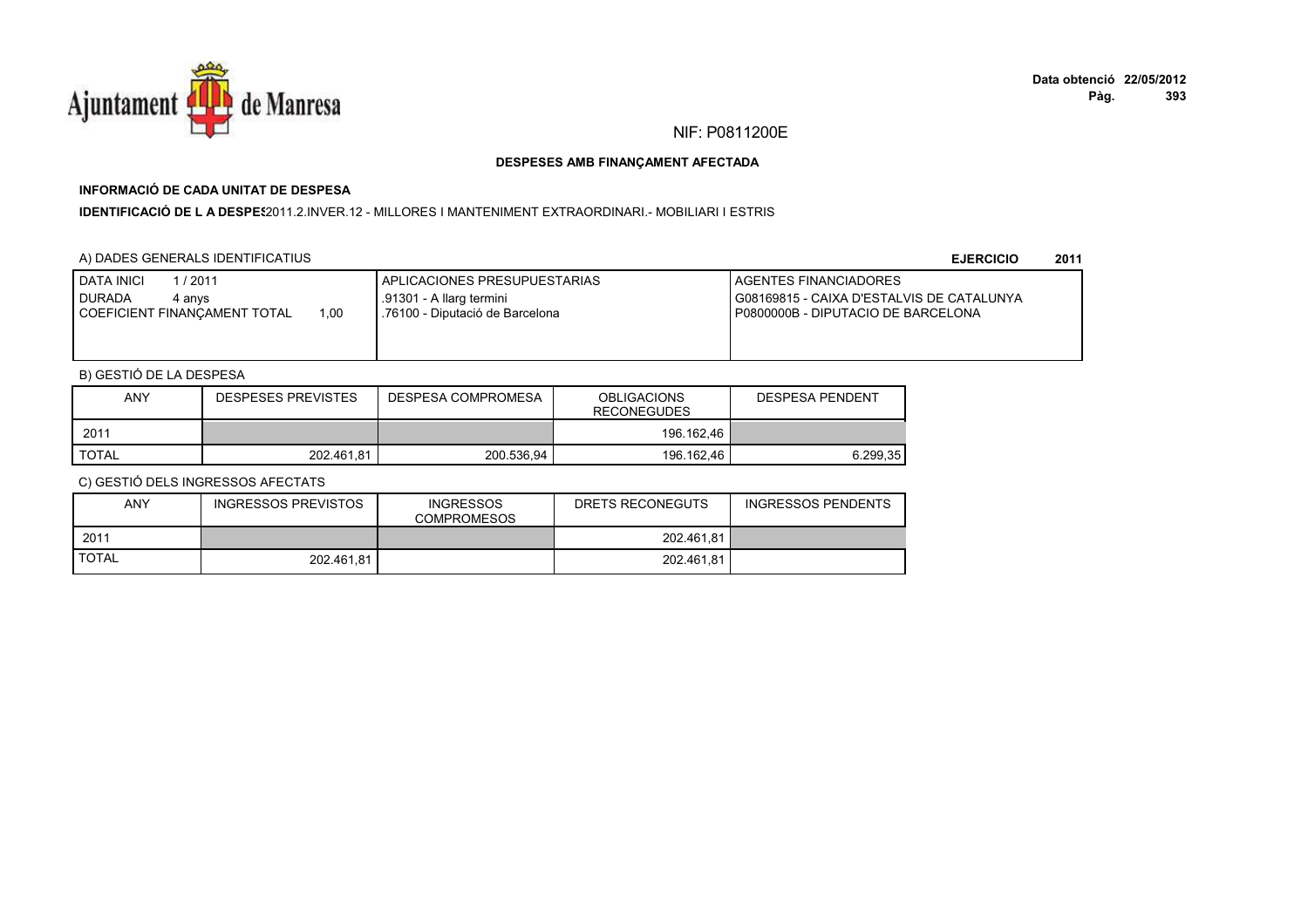

## **INFORMACIÓ DE CADA UNITAT DE DESPESA**

**IDENTIFICACIÓ DE L A DESPESA**

### 2011.2.INVER.12 - MILLORES I MANTENIMENT EXTRAORDINARI.- MOBILIARI I ESTRIS

D) DESVIACIONS DE FINANÇAMENT PER AGENTS

|                                     |                                    |                            | DRETS RECONEGUTS | <b>COEFICIENT</b>  | <b>DESVIACIONS DE FINANCAMENT</b> |                   |
|-------------------------------------|------------------------------------|----------------------------|------------------|--------------------|-----------------------------------|-------------------|
| <b>IDENTIFICACIÓ AGENT</b>          | <b>ANY</b>                         | <b>INGRESSOS PREVISTOS</b> |                  | <b>FINANCAMENT</b> | A L'EXERCICI                      | <b>ACUMULADES</b> |
| G08169815 - CAIXA D'ESTALVIS DE CAT | 2011                               |                            | 30.000.00        |                    |                                   |                   |
| <b>TOTAL AGENT</b>                  |                                    | 30.000.00                  | 30.000.00        | 0.15               | 933.41                            | 933,41            |
| P0800000B - DIPUTACIO DE BARCELONA  | $\vert$ 2011                       |                            | 172.461.81       |                    |                                   |                   |
| <b>TOTAL AGENT</b>                  |                                    | 172.461.81                 | 172.461.81       | 0.85               | 5.365.94                          | 5.365,94          |
| <b>TOTAL DESVIACIONS POSITIVES</b>  |                                    |                            |                  | 6.299,35           | 6.299,35                          |                   |
|                                     | <b>TOTAL DESVIACIONS NEGATIVES</b> |                            |                  |                    |                                   |                   |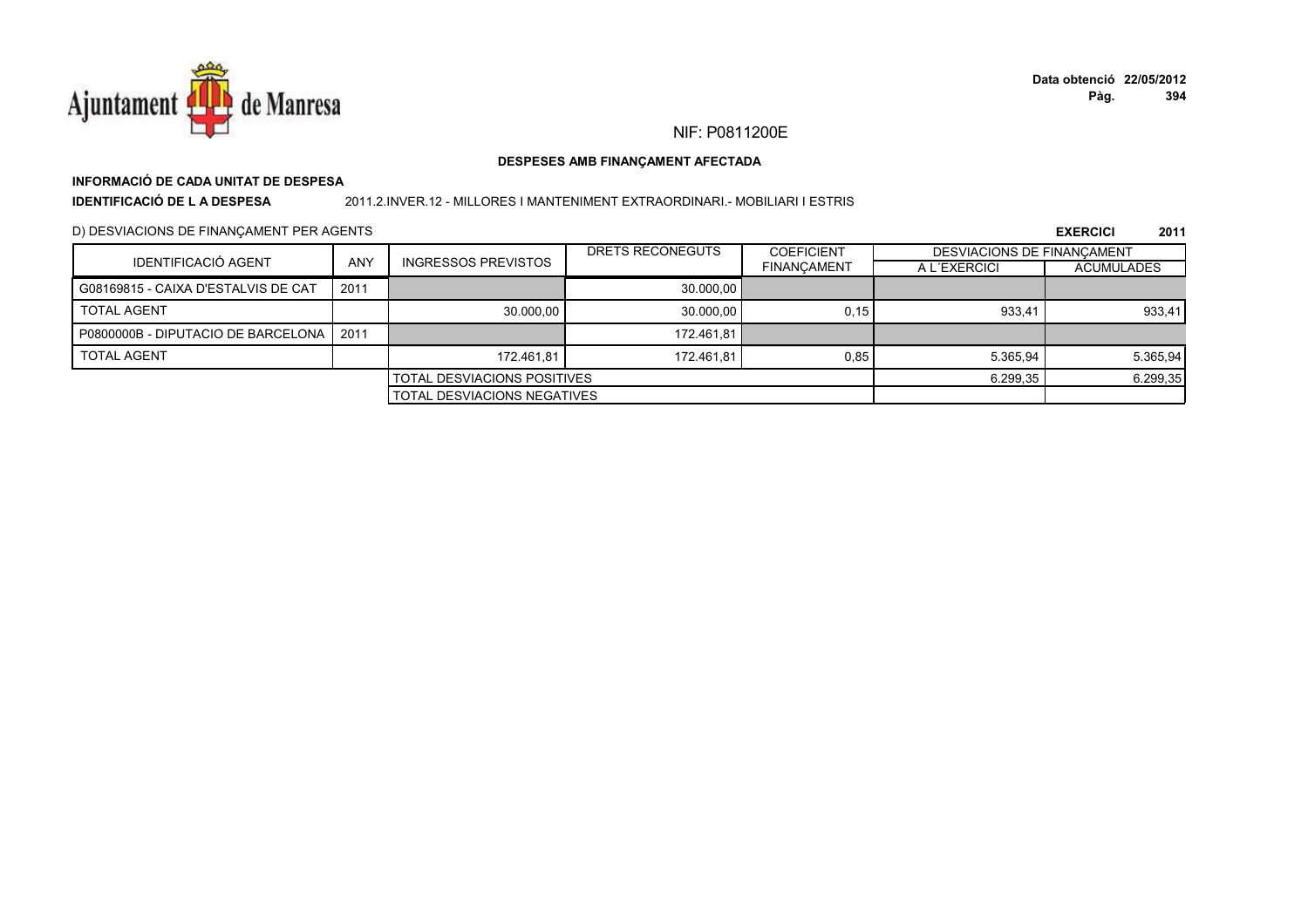

## **INFORMACIÓ DE CADA UNITAT DE DESPESA**

I**DENTIFICACIÓ DE L A DESPES**2011.2.INVER.13 - ESCOLA TALLER I CASES D'OFICIS.- EQUIPS PROCESSOS INFORMACIÓ

## A) DADES GENERALS IDENTIFICATIUS

**EJERCICIO<sup>2011</sup>**

| <b>DATA INICI</b><br><b>DURADA</b> | 1/2011<br>4 anvs<br>00،،<br>COEFICIENT FINANCAMENT TOTAL | APLICACIONES PRESUPUESTARIAS<br>.75082 - Noves Cases per a Nous Oficis | <b>LAGENTES FINANCIADORES</b><br>I S0811001G - GENERALITAT DE CATALUNYA |
|------------------------------------|----------------------------------------------------------|------------------------------------------------------------------------|-------------------------------------------------------------------------|
|                                    |                                                          |                                                                        |                                                                         |

## B) GESTIÓ DE LA DESPESA

| <b>ANY</b>   | <b>DESPESES PREVISTES</b> | DESPESA COMPROMESA | <b>OBLIGACIONS</b><br><b>RECONEGUDES</b> | DESPESA PENDENT |
|--------------|---------------------------|--------------------|------------------------------------------|-----------------|
| 2011         |                           |                    | 1.220.80                                 |                 |
| <b>TOTAL</b> | 3.000.00                  | 1.220.80           | 1.220.80                                 | .779.20         |

| <b>ANY</b>   | <b>INGRESSOS PREVISTOS</b> | <b>INGRESSOS</b><br><b>COMPROMESOS</b> | DRETS RECONEGUTS | <b>INGRESSOS PENDENTS</b> |
|--------------|----------------------------|----------------------------------------|------------------|---------------------------|
| 2011         |                            |                                        | 3.000,00         |                           |
| <b>TOTAL</b> | 3.000.00                   |                                        | 3.000.00         |                           |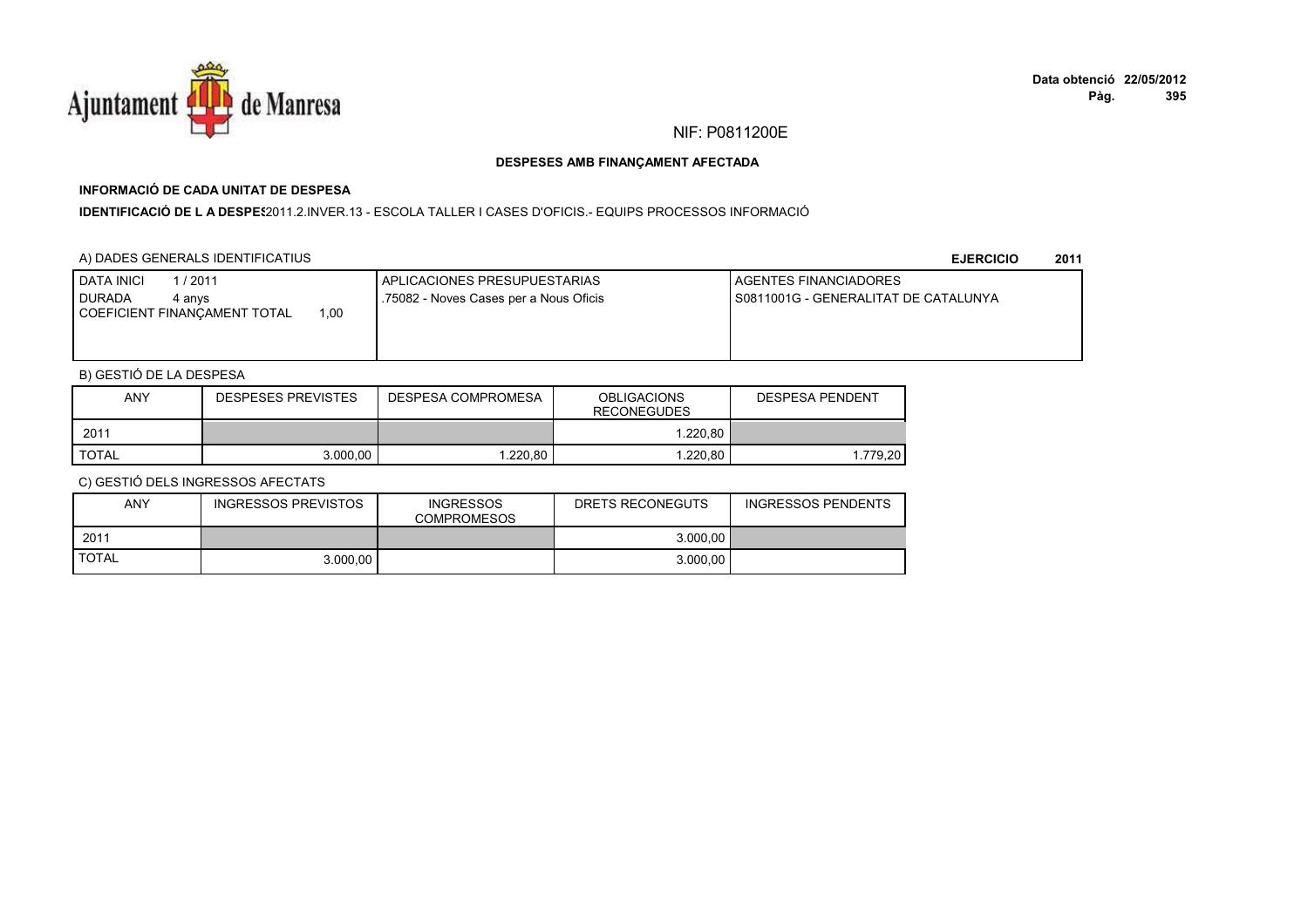![](_page_245_Picture_0.jpeg)

## NIF: P0811200E

### DESPESES AMB FINANÇAMENT AFECTADA

## INFORMACIÓ DE CADA UNITAT DE DESPESA

**IDENTIFICACIÓ DE LA DESPESA** 

### 2011.2.INVER.13 - ESCOLA TALLER I CASES D'OFICIS.- EQUIPS PROCESSOS INFORMACIÓ

### D) DESVIACIONS DE FINANÇAMENT PER AGENTS

|                                           |     |                                      | DRETS RECONEGUTS | <b>COEFICIENT</b>  | DESVIACIONS DE FINANCAMENT |                   |
|-------------------------------------------|-----|--------------------------------------|------------------|--------------------|----------------------------|-------------------|
| IDENTIFICACIÓ AGENT                       | ANY | INGRESSOS PREVISTOS                  |                  | <b>FINANCAMENT</b> | A L'EXERCICI               | <b>ACUMULADES</b> |
| S0811001G - GENERALITAT DE CATALUN   2011 |     |                                      | 3.000.00         |                    |                            |                   |
| <b>TOTAL AGENT</b>                        |     | 3.000.00                             | 3.000.00         | 1,00               | 1.779.20                   | 1.779,20          |
|                                           |     | I TOTAL DESVIACIONS POSITIVES        |                  |                    | 1.779.20                   | 1.779.201         |
|                                           |     | <b>I</b> TOTAL DESVIACIONS NEGATIVES |                  |                    |                            |                   |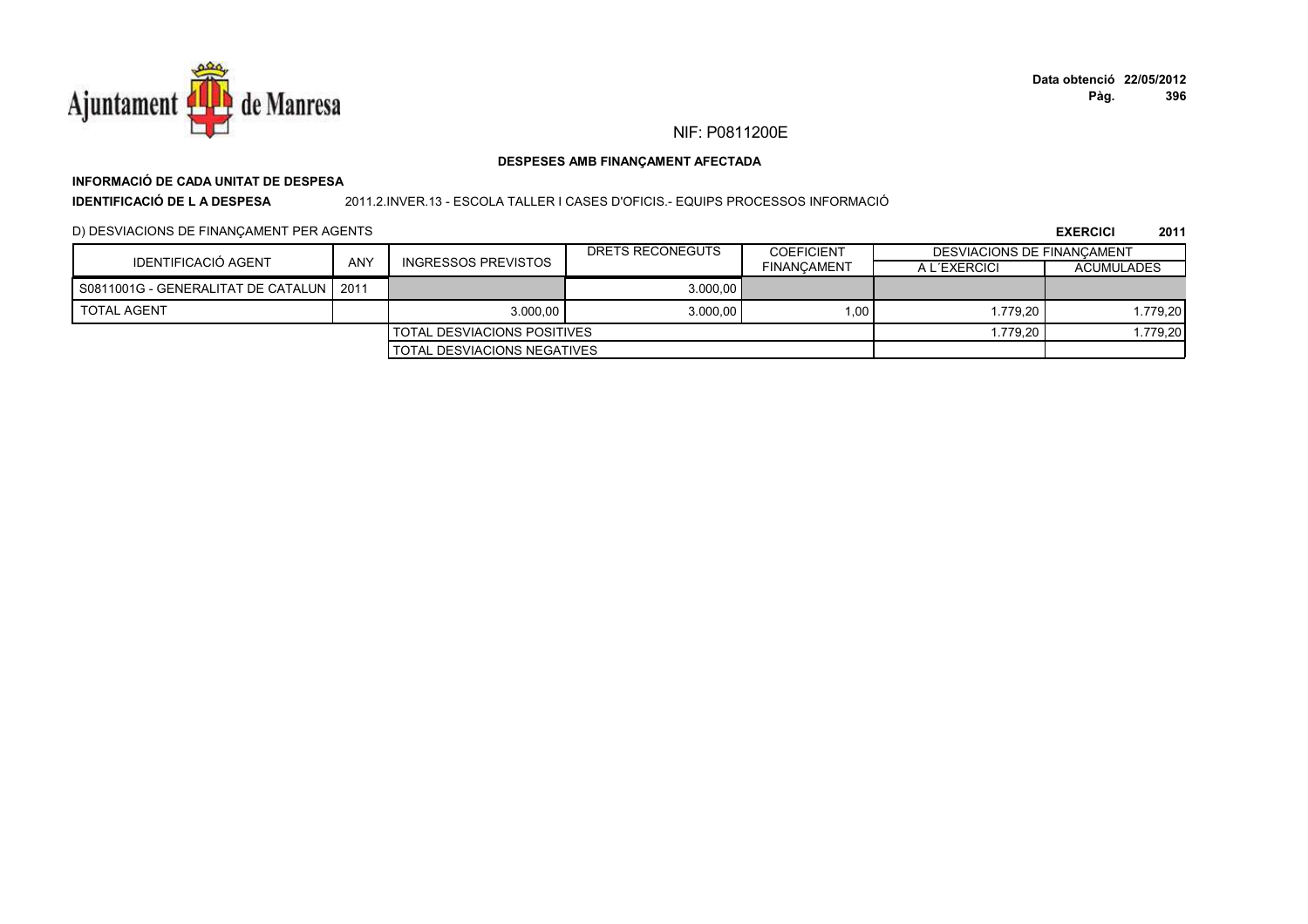![](_page_246_Picture_0.jpeg)

## **INFORMACIÓ DE CADA UNITAT DE DESPESA**

**IDENTIFICACIÓ DE L A DESPES**2011.2.INVER.14 - SISTEMES D'INFORMACIÓ.- PROCESSOS INFORMACIÓ I PROGRAMARI

### A) DADES GENERALS IDENTIFICATIUS

**EJERCICIO<sup>2011</sup>**

| <b>DATA INICI</b><br>/ 2011<br>I DURADA<br>4 anvs<br>0.96<br>COEFICIENT FINANCAMENT TOTAL | APLICACIONES PRESUPUESTARIAS<br>.91301 - A llarg termini | <b>I AGENTES FINANCIADORES</b><br>I G28029007 - CAJA AHORROS Y MONTE DE PIEDAD DE MA |
|-------------------------------------------------------------------------------------------|----------------------------------------------------------|--------------------------------------------------------------------------------------|
|                                                                                           |                                                          |                                                                                      |

## B) GESTIÓ DE LA DESPESA

| <b>ANY</b>   | <b>DESPESES PREVISTES</b> | <b>OBLIGACIONS</b><br>DESPESA COMPROMESA<br><b>RECONEGUDES</b> |           | <b>DESPESA PENDENT</b> |
|--------------|---------------------------|----------------------------------------------------------------|-----------|------------------------|
| 2011         |                           |                                                                | 52.354.33 |                        |
| <b>TOTAL</b> | 52.354.33                 | 52.354.33                                                      | 52.354.33 |                        |

| <b>ANY</b>   | INGRESSOS PREVISTOS | <b>INGRESSOS</b><br><b>COMPROMESOS</b> | DRETS RECONEGUTS | <b>INGRESSOS PENDENTS</b> |
|--------------|---------------------|----------------------------------------|------------------|---------------------------|
| 2011         |                     |                                        | 50.000.00        |                           |
| <b>TOTAL</b> | 50.000.00           |                                        | 50.000.00        |                           |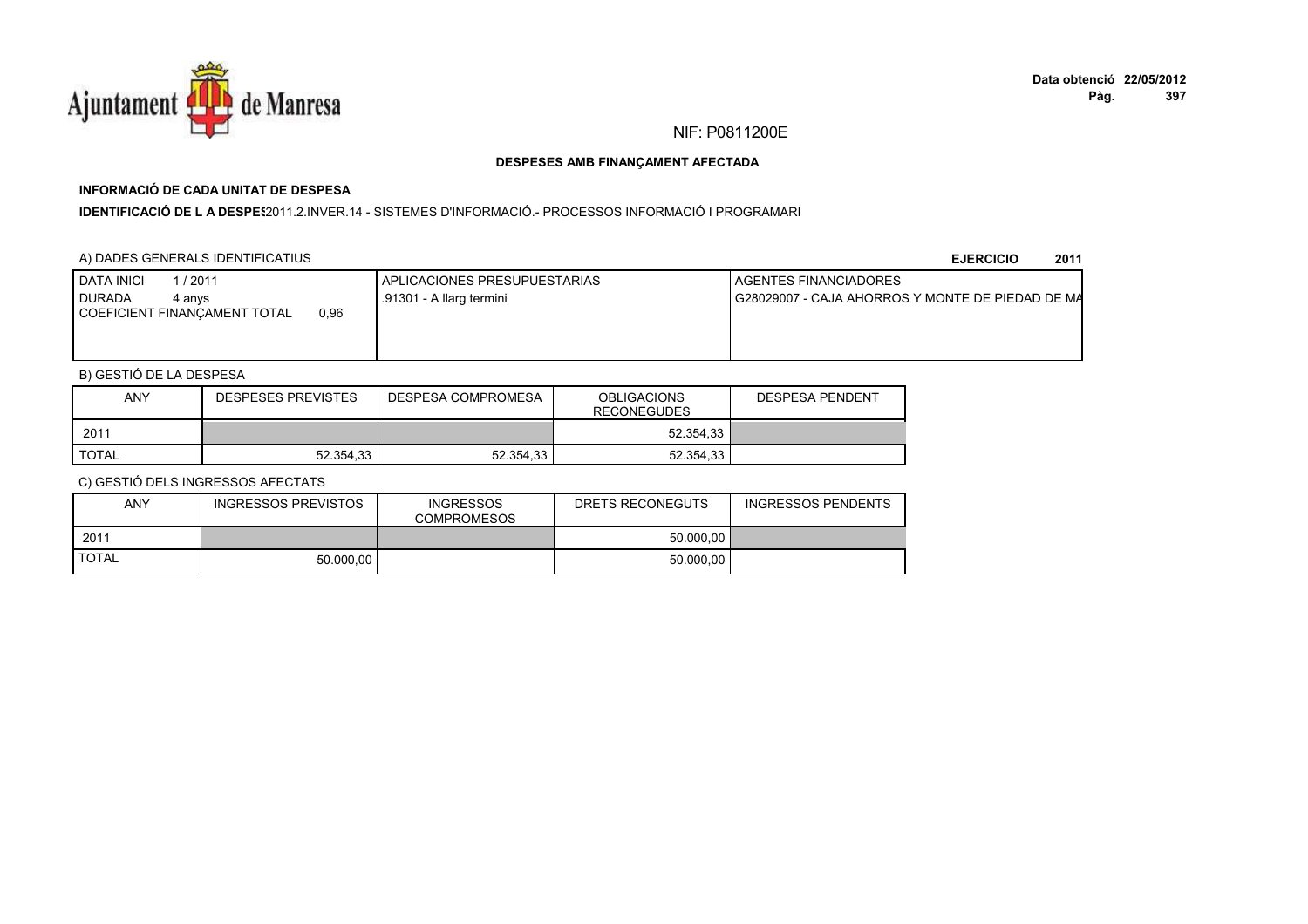![](_page_247_Picture_0.jpeg)

## **INFORMACIÓ DE CADA UNITAT DE DESPESAIDENTIFICACIÓ DE L A DESPESA**

### 2011.2.INVER.14 - SISTEMES D'INFORMACIÓ.- PROCESSOS INFORMACIÓ I PROGRAMARI

### D) DESVIACIONS DE FINANÇAMENT PER AGENTS

|                                           |            |                                      | DRETS RECONEGUTS | <b>COEFICIENT</b>  | DESVIACIONS DE FINANCAMENT |                   |
|-------------------------------------------|------------|--------------------------------------|------------------|--------------------|----------------------------|-------------------|
| IDENTIFICACIÓ AGENT                       | <b>ANY</b> | INGRESSOS PREVISTOS                  |                  | <b>FINANCAMENT</b> | A L'EXERCICI               | <b>ACUMULADES</b> |
| G28029007 - CAJA AHORROS Y MONTE D   2011 |            |                                      | 50.000.00        |                    |                            |                   |
| <b>TOTAL AGENT</b>                        |            | 50.000.00                            | 50.000.00        | 0,96               |                            |                   |
|                                           |            | <b>I TOTAL DESVIACIONS POSITIVES</b> |                  |                    |                            |                   |
|                                           |            | <b>I TOTAL DESVIACIONS NEGATIVES</b> |                  |                    |                            |                   |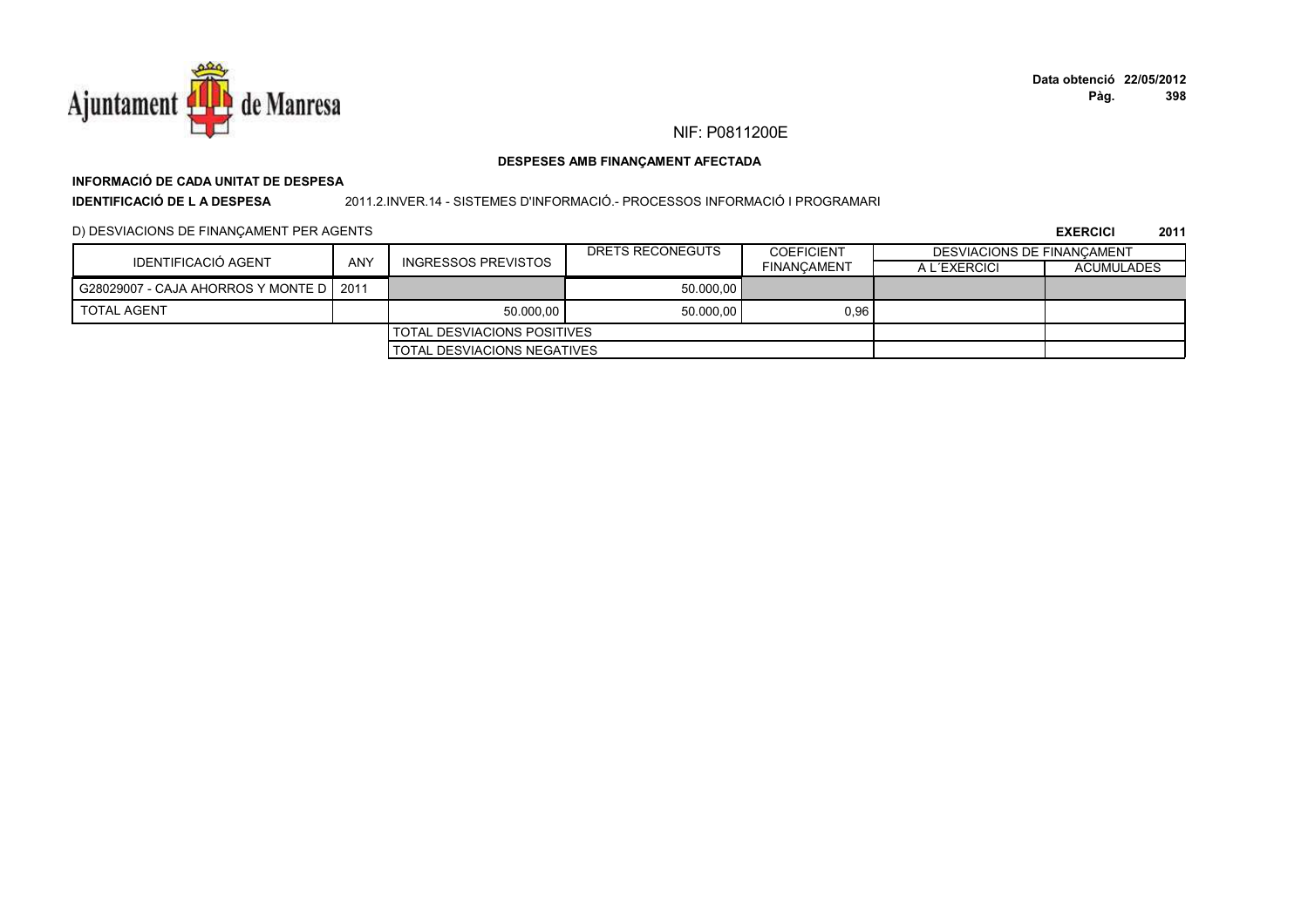![](_page_248_Picture_0.jpeg)

## **INFORMACIÓ DE CADA UNITAT DE DESPESA**

**IDENTIFICACIÓ DE L A DESPES**2011.2.INVER.15 - PARC CENTRAL.- EDIFICIS I ALTRES CONSTRUCCIONS

## A) DADES GENERALS IDENTIFICATIUS

**EJERCICIO<sup>2011</sup>**

| <b>DATA INICI</b><br>1 / 2011<br><b>DURADA</b><br>4 anvs<br>1.00<br>COEFICIENT FINANCAMENT TOTAL | I APLICACIONES PRESUPUESTARIAS<br>.76100 - Diputació de Barcelona<br>.91301 - A llarg termini | LAGENTES FINANCIADORES<br>P0800000B - DIPUTACIO DE BARCELONA<br>LA28000719 - BANCO CREDITO LOCAL |
|--------------------------------------------------------------------------------------------------|-----------------------------------------------------------------------------------------------|--------------------------------------------------------------------------------------------------|
|                                                                                                  | .79100 - Fons de desenv. Regional. Parc Central<br>.76700 - Aportació Consorci Parc Central   | LEUROPA - SUBVENCIO UNIO EUROPEA<br><b>IALTRES - ALTRES SUBVENCIONS</b>                          |

## B) GESTIÓ DE LA DESPESA

| <b>ANY</b>   | DESPESES PREVISTES | DESPESA COMPROMESA | <b>OBLIGACIONS</b><br><b>RECONEGUDES</b> | DESPESA PENDENT |
|--------------|--------------------|--------------------|------------------------------------------|-----------------|
| 2011         |                    |                    | 500.469.30                               |                 |
| <b>TOTAL</b> | 1.717.312.00       | 1.717.311.63       | 500.469.30                               | 1.216.842.70    |

| ANY          | <b>INGRESSOS PREVISTOS</b> | <b>INGRESSOS</b><br><b>COMPROMESOS</b> | DRETS RECONEGUTS | <b>INGRESSOS PENDENTS</b> |  |
|--------------|----------------------------|----------------------------------------|------------------|---------------------------|--|
| 2011         |                            |                                        | 1.667.312.63 I   |                           |  |
| <b>TOTAL</b> | 1.717.312.63               | 500.000.00                             | l.667.312.63 l   | 50.000.00                 |  |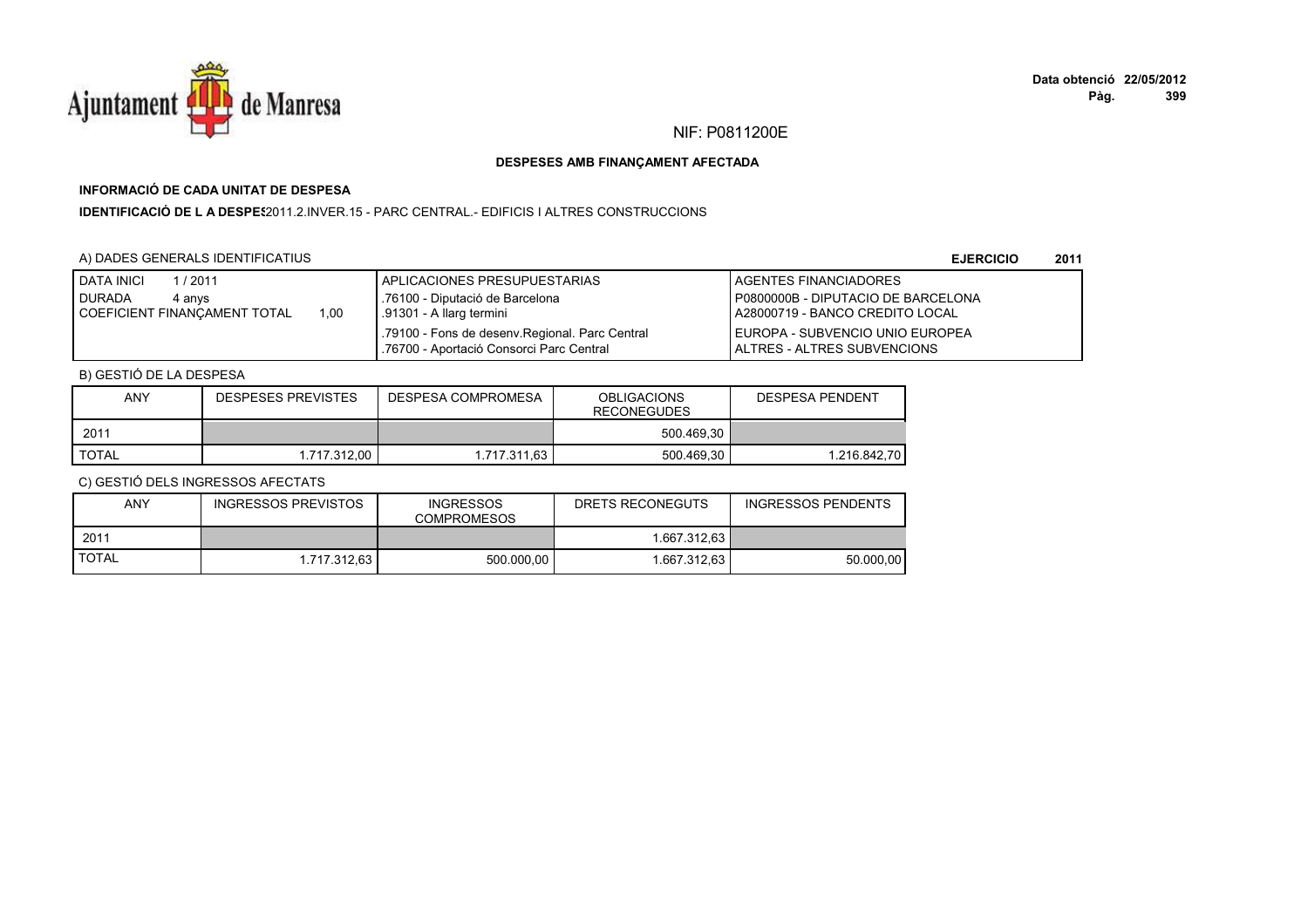![](_page_249_Picture_0.jpeg)

## NIF: P0811200E

### DESPESES AMB FINANÇAMENT AFECTADA

## INFORMACIÓ DE CADA UNITAT DE DESPESA

**IDENTIFICACIÓ DE LA DESPESA** 

### 2011.2. INVER.15 - PARC CENTRAL.- EDIFICIS I ALTRES CONSTRUCCIONS

### D) DESVIACIONS DE FINANÇAMENT PER AGENTS

|                                    |            |                                    | DRETS RECONEGUTS                   | <b>COEFICIENT</b>  | <b>DESVIACIONS DE FINANCAMENT</b> |                   |
|------------------------------------|------------|------------------------------------|------------------------------------|--------------------|-----------------------------------|-------------------|
| <b>IDENTIFICACIÓ AGENT</b>         | <b>ANY</b> | <b>INGRESSOS PREVISTOS</b>         |                                    | <b>FINANCAMENT</b> | A L'EXERCICI                      | <b>ACUMULADES</b> |
| P0800000B - DIPUTACIO DE BARCELONA | 2011       |                                    | 363.837,21                         |                    |                                   |                   |
| <b>TOTAL AGENT</b>                 |            | 363.837,21                         | 363.837,21                         | 0,21               | 257.805.60                        | 257.805,60        |
| A28000719 - BANCO CREDITO LOCAL    | 2011       |                                    | 125.801.00                         |                    |                                   |                   |
| <b>TOTAL AGENT</b>                 |            | 125.801.00                         | 125.801,00                         | 0,07               | 89.139,32                         | 89.139,32         |
| EUROPA - SUBVENCIO UNIO EUROPEA    | 2011       |                                    | 727.674,42                         |                    |                                   |                   |
| <b>TOTAL AGENT</b>                 |            | 727.674.42                         | 727.674.42                         | 0,42               | 515.611.20                        | 515.611,20        |
| ALTRES - ALTRES SUBVENCIONS        | 2011       |                                    | 450.000,00                         |                    |                                   |                   |
| <b>TOTAL AGENT</b>                 |            | 500.000,00                         | 450.000,00                         | 0,29               | 304.287.02                        | 304.287,02        |
|                                    |            | <b>TOTAL DESVIACIONS POSITIVES</b> |                                    | 1.166.843,14       | 1.166.843,14                      |                   |
|                                    |            |                                    | <b>TOTAL DESVIACIONS NEGATIVES</b> |                    |                                   |                   |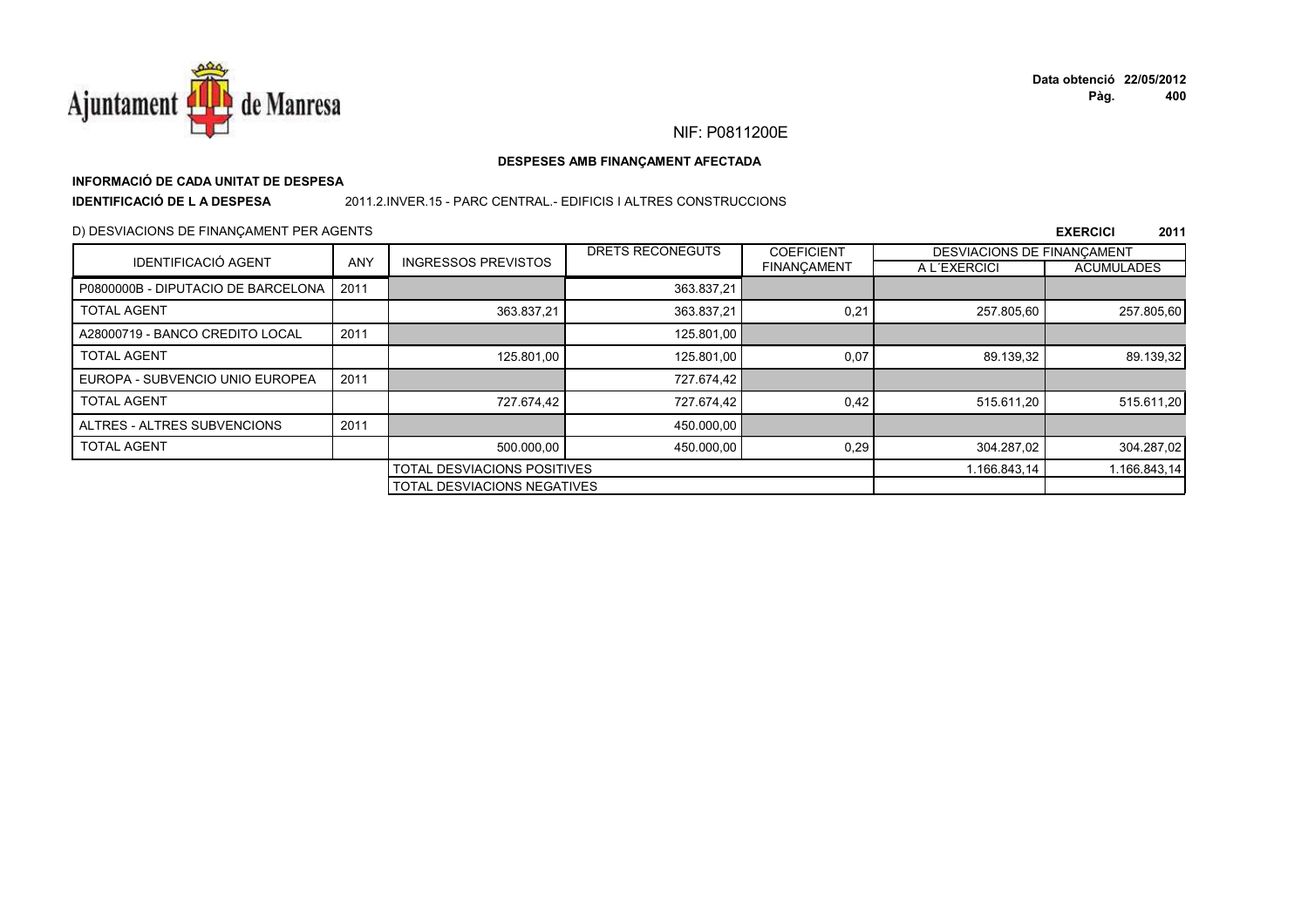![](_page_250_Picture_0.jpeg)

# **INFORMACIÓ DE CADA UNITAT DE DESPESA**

**IDENTIFICACIÓ DE L A DESPES**2011.2.INVER.16 - ESTRUCTURA GENERAL.- EDIFICIS I ALTRES CONSTRUCCIONS

### A) DADES GENERALS IDENTIFICATIUS

**EJERCICIO<sup>2011</sup>**

| <b>I DATA INICI</b><br>1/2011<br><b>I DURADA</b><br>4 anvs | APLICACIONES PRESUPUESTARIAS<br>.75082 - Noves Cases per a Nous Oficis | <b>I AGENTES FINANCIADORES</b><br>I S0811001G - GENERALITAT DE CATALUNYA |
|------------------------------------------------------------|------------------------------------------------------------------------|--------------------------------------------------------------------------|
| 1,00<br>COEFICIENT FINANCAMENT TOTAL                       |                                                                        |                                                                          |

## B) GESTIÓ DE LA DESPESA

| <b>ANY</b>   | <b>DESPESES PREVISTES</b> | DESPESA COMPROMESA | <b>OBLIGACIONS</b><br><b>RECONEGUDES</b> | DESPESA PENDENT |
|--------------|---------------------------|--------------------|------------------------------------------|-----------------|
| 2011         |                           |                    | 19.868,72                                |                 |
| <b>TOTAL</b> | 25,000.00                 | 24.866.02          | 19.868,72                                | 5.131.28        |

| <b>ANY</b>   | <b>INGRESSOS PREVISTOS</b> | <b>INGRESSOS</b><br><b>COMPROMESOS</b> | DRETS RECONEGUTS | <b>INGRESSOS PENDENTS</b> |
|--------------|----------------------------|----------------------------------------|------------------|---------------------------|
| 2011         |                            |                                        | 25.000.00        |                           |
| <b>TOTAL</b> | 25,000.00                  |                                        | 25,000,00        |                           |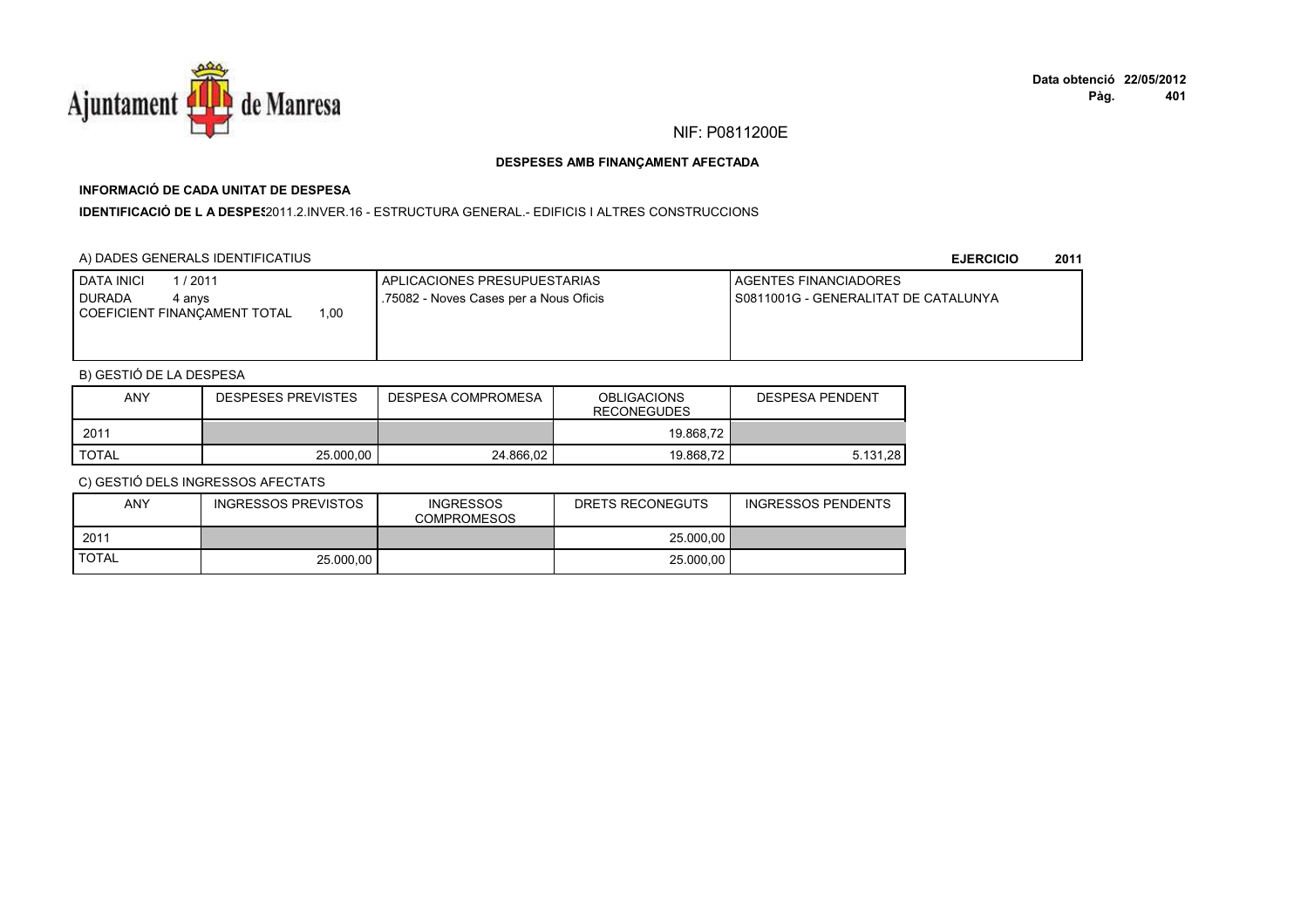![](_page_251_Picture_0.jpeg)

## NIF: P0811200E

### DESPESES AMB FINANÇAMENT AFECTADA

## INFORMACIÓ DE CADA UNITAT DE DESPESA

**IDENTIFICACIÓ DE LA DESPESA** 

### 2011.2.INVER.16 - ESTRUCTURA GENERAL.- EDIFICIS I ALTRES CONSTRUCCIONS

### D) DESVIACIONS DE FINANÇAMENT PER AGENTS

|                                           |     |                                    | DRETS RECONEGUTS | <b>COEFICIENT</b>  | <b>DESVIACIONS DE FINANCAMENT</b> |                   |
|-------------------------------------------|-----|------------------------------------|------------------|--------------------|-----------------------------------|-------------------|
| <b>IDENTIFICACIÓ AGENT</b>                | ANY | INGRESSOS PREVISTOS                |                  | <b>FINANCAMENT</b> | A L'EXERCICI                      | <b>ACUMULADES</b> |
| S0811001G - GENERALITAT DE CATALUN   2011 |     |                                    | 25.000.00        |                    |                                   |                   |
| <b>TOTAL AGENT</b>                        |     | 25.000.00                          | 25,000.00        | 1.00               | 5.131.28                          | 5.131,28          |
|                                           |     | <b>TOTAL DESVIACIONS POSITIVES</b> |                  |                    | 5.131.28                          | 5.131,28          |
| TOTAL DESVIACIONS NEGATIVES               |     |                                    |                  |                    |                                   |                   |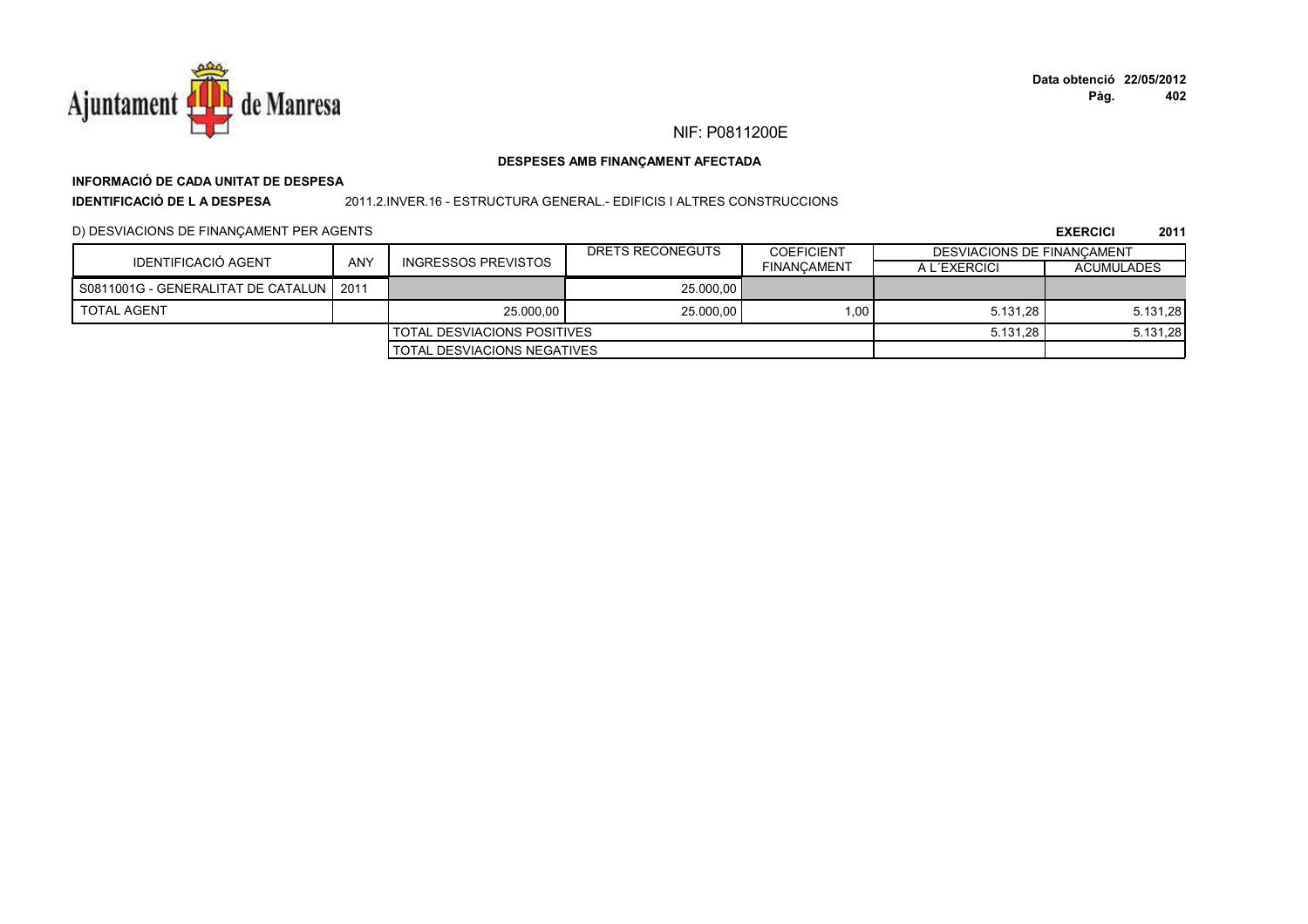

# **INFORMACIÓ DE CADA UNITAT DE DESPESA**

I**DENTIFICACIÓ DE L A DESPE**§2011.2.INVER.17 - LLARS INFANTS, INFANTIL I PRIMARIA.- EDIFICIS I ALTRES CONSTRUCCIONS

# A) DADES GENERALS IDENTIFICATIUS

**EJERCICIO<sup>2011</sup>**

| 1 / 2011<br>DATA INICI<br><b>DURADA</b><br>4 anvs<br>00،،<br>COEFICIENT FINANCAMENT TOTAL | APLICACIONES PRESUPUESTARIAS<br>.91301 - A llarg termini | <b>I AGENTES FINANCIADORES</b><br>I G08169815 - CAIXA D'ESTALVIS DE CATALUNYA |
|-------------------------------------------------------------------------------------------|----------------------------------------------------------|-------------------------------------------------------------------------------|
|                                                                                           |                                                          |                                                                               |

# B) GESTIÓ DE LA DESPESA

| <b>ANY</b>   | <b>DESPESES PREVISTES</b> | <b>OBLIGACIONS</b><br>DESPESA COMPROMESA<br><b>RECONEGUDES</b> |           | <b>DESPESA PENDENT</b> |
|--------------|---------------------------|----------------------------------------------------------------|-----------|------------------------|
| 2011         |                           |                                                                | 30.996.83 |                        |
| <b>TOTAL</b> | 30.996.83                 | 30.996.83                                                      | 30.996.83 |                        |

| <b>ANY</b>   | INGRESSOS PREVISTOS | <b>INGRESSOS</b><br><b>COMPROMESOS</b> | DRETS RECONEGUTS | <b>INGRESSOS PENDENTS</b> |
|--------------|---------------------|----------------------------------------|------------------|---------------------------|
| 2011         |                     |                                        | 30.996.83        |                           |
| <b>TOTAL</b> | 30.996.83           |                                        | 30.996.83        |                           |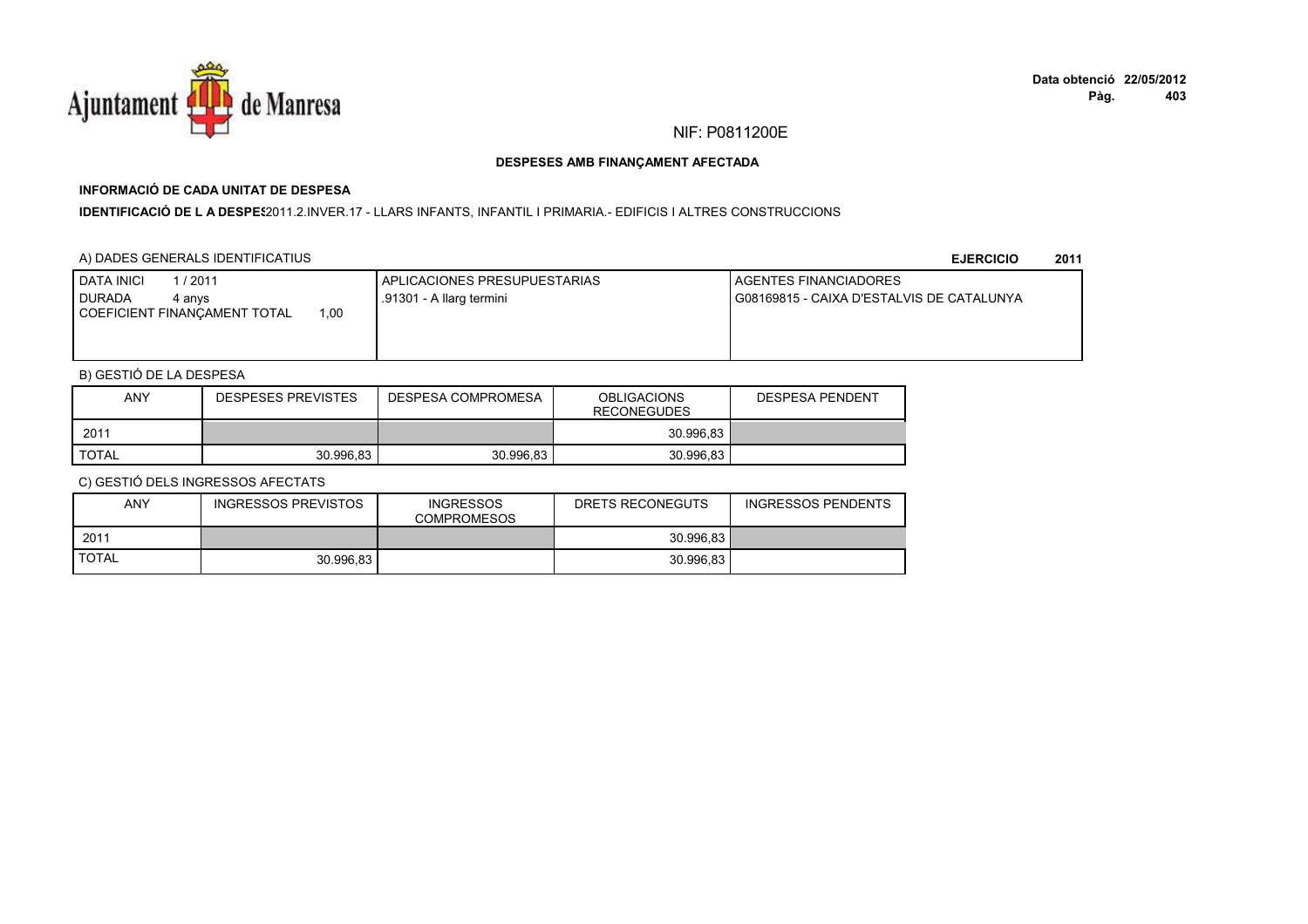

# **INFORMACIÓ DE CADA UNITAT DE DESPESA**

**IDENTIFICACIÓ DE L A DESPESA**

### 2011.2.INVER.17 - LLARS INFANTS, INFANTIL I PRIMARIA.- EDIFICIS I ALTRES CONSTRUCCIONS

# D) DESVIACIONS DE FINANÇAMENT PER AGENTS

|                                     |            |                             | DRETS RECONEGUTS | <b>COEFICIENT</b>  | DESVIACIONS DE FINANCAMENT |                   |
|-------------------------------------|------------|-----------------------------|------------------|--------------------|----------------------------|-------------------|
| IDENTIFICACIÓ AGENT                 | <b>ANY</b> | INGRESSOS PREVISTOS         |                  | <b>FINANCAMENT</b> | A L'EXERCICI               | <b>ACUMULADES</b> |
| G08169815 - CAIXA D'ESTALVIS DE CAT | 2011       |                             | 30.996.83        |                    |                            |                   |
| <b>TOTAL AGENT</b>                  |            | 30.996.83                   | 30.996.83        | 1,00               |                            |                   |
|                                     |            | TOTAL DESVIACIONS POSITIVES |                  |                    |                            |                   |
|                                     |            | TOTAL DESVIACIONS NEGATIVES |                  |                    |                            |                   |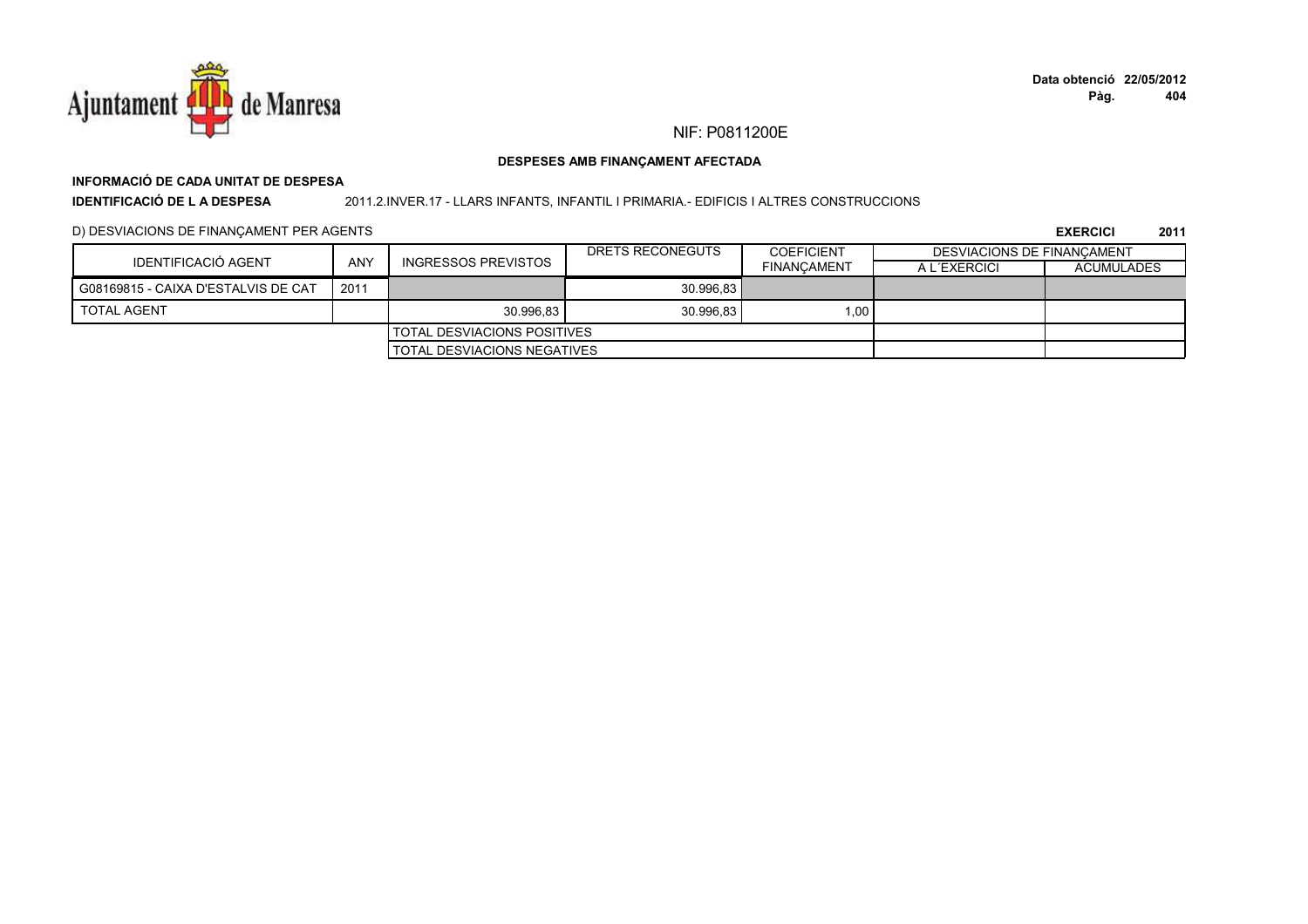

# **INFORMACIÓ DE CADA UNITAT DE DESPESA**

I**DENTIFICACIÓ DE L A DESPES**2011.2.INVER.18 - ARQUEOLOGIA I PROTECCIÓ DEL PATRIMONI.- EDIFICIS I ALTRES CONSTR.

# A) DADES GENERALS IDENTIFICATIUS

**EJERCICIO<sup>2011</sup>**

| <b>DATA INICI</b><br>/ 2011<br><b>DURADA</b><br>4 anvs<br>00.1<br>COEFICIENT FINANCAMENT TOTAL | APLICACIONES PRESUPUESTARIAS<br>.91301 - A llarg termini | AGENTES FINANCIADORES<br>G08169815 - CAIXA D'ESTALVIS DE CATALUNYA |
|------------------------------------------------------------------------------------------------|----------------------------------------------------------|--------------------------------------------------------------------|
|                                                                                                |                                                          |                                                                    |

# B) GESTIÓ DE LA DESPESA

| <b>ANY</b>   | <b>DESPESES PREVISTES</b> | DESPESA COMPROMESA | <b>OBLIGACIONS</b><br><b>RECONEGUDES</b> | <b>DESPESA PENDENT</b> |
|--------------|---------------------------|--------------------|------------------------------------------|------------------------|
| 2011         |                           |                    | 24.788,56                                |                        |
| <b>TOTAL</b> | 24.788.56                 | 24.788.56          | 24.788.56                                |                        |

| <b>ANY</b>   | INGRESSOS PREVISTOS | <b>INGRESSOS</b><br><b>COMPROMESOS</b> | DRETS RECONEGUTS | <b>INGRESSOS PENDENTS</b> |
|--------------|---------------------|----------------------------------------|------------------|---------------------------|
| 2011         |                     |                                        | 24.788.56        |                           |
| <b>TOTAL</b> | 24.788.56           |                                        | 24.788.56        |                           |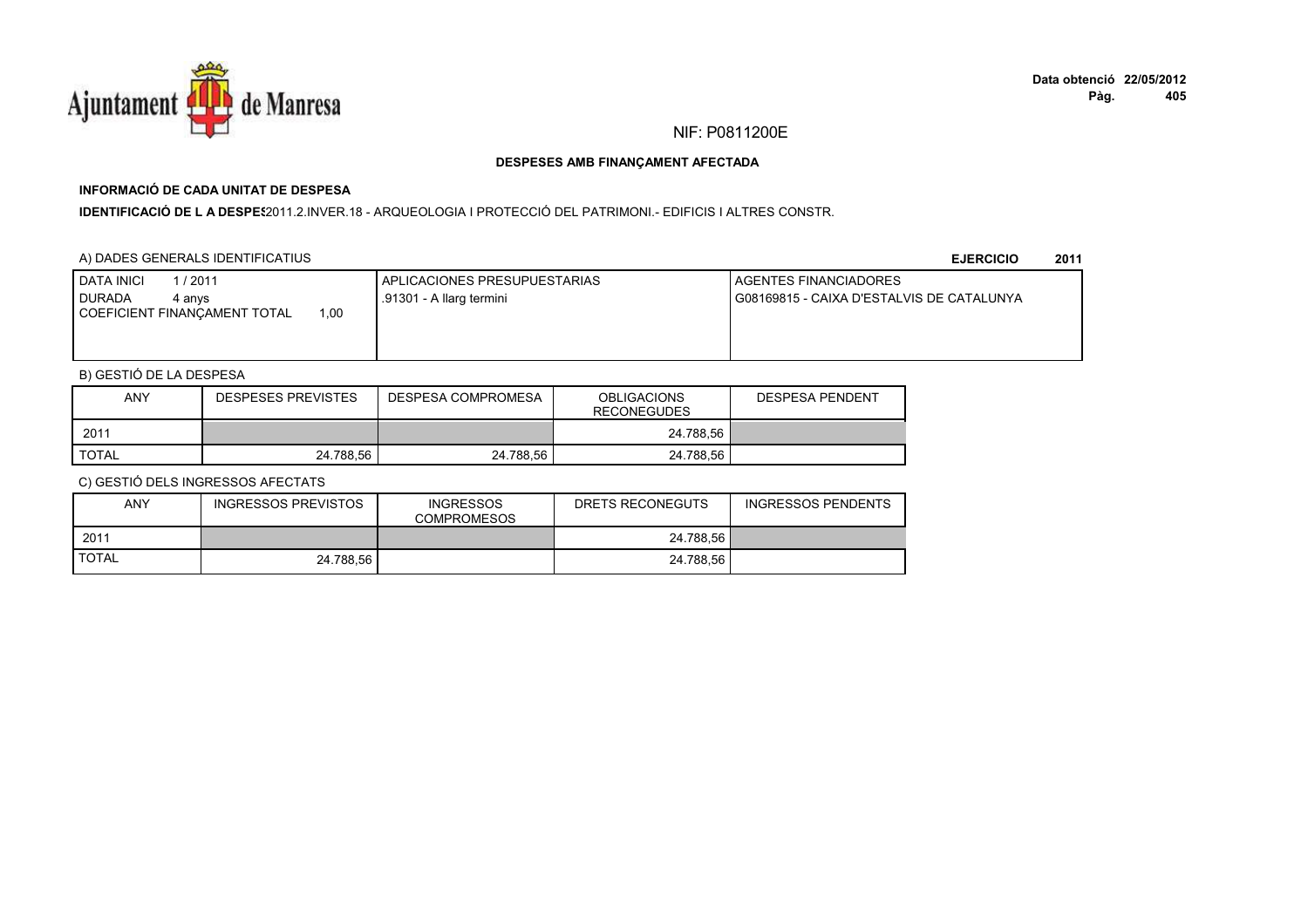

# **INFORMACIÓ DE CADA UNITAT DE DESPESA**

**IDENTIFICACIÓ DE L A DESPESA**

2011.2.INVER.18 - ARQUEOLOGIA I PROTECCIÓ DEL PATRIMONI.- EDIFICIS I ALTRES CONSTR.

# D) DESVIACIONS DE FINANÇAMENT PER AGENTS

|                                     |            |                                      | DRETS RECONEGUTS | <b>COEFICIENT</b>  | DESVIACIONS DE FINANCAMENT |                   |
|-------------------------------------|------------|--------------------------------------|------------------|--------------------|----------------------------|-------------------|
| IDENTIFICACIÓ AGENT                 | <b>ANY</b> | <b>INGRESSOS PREVISTOS</b>           |                  | <b>FINANCAMENT</b> | A L'EXERCICI               | <b>ACUMULADES</b> |
| G08169815 - CAIXA D'ESTALVIS DE CAT | 2011       |                                      | 24.788.56        |                    |                            |                   |
| <b>TOTAL AGENT</b>                  |            | 24.788.56                            | 24.788.56        | 1,00               |                            |                   |
|                                     |            | <b>I</b> TOTAL DESVIACIONS POSITIVES |                  |                    |                            |                   |
|                                     |            | <b>TOTAL DESVIACIONS NEGATIVES</b>   |                  |                    |                            |                   |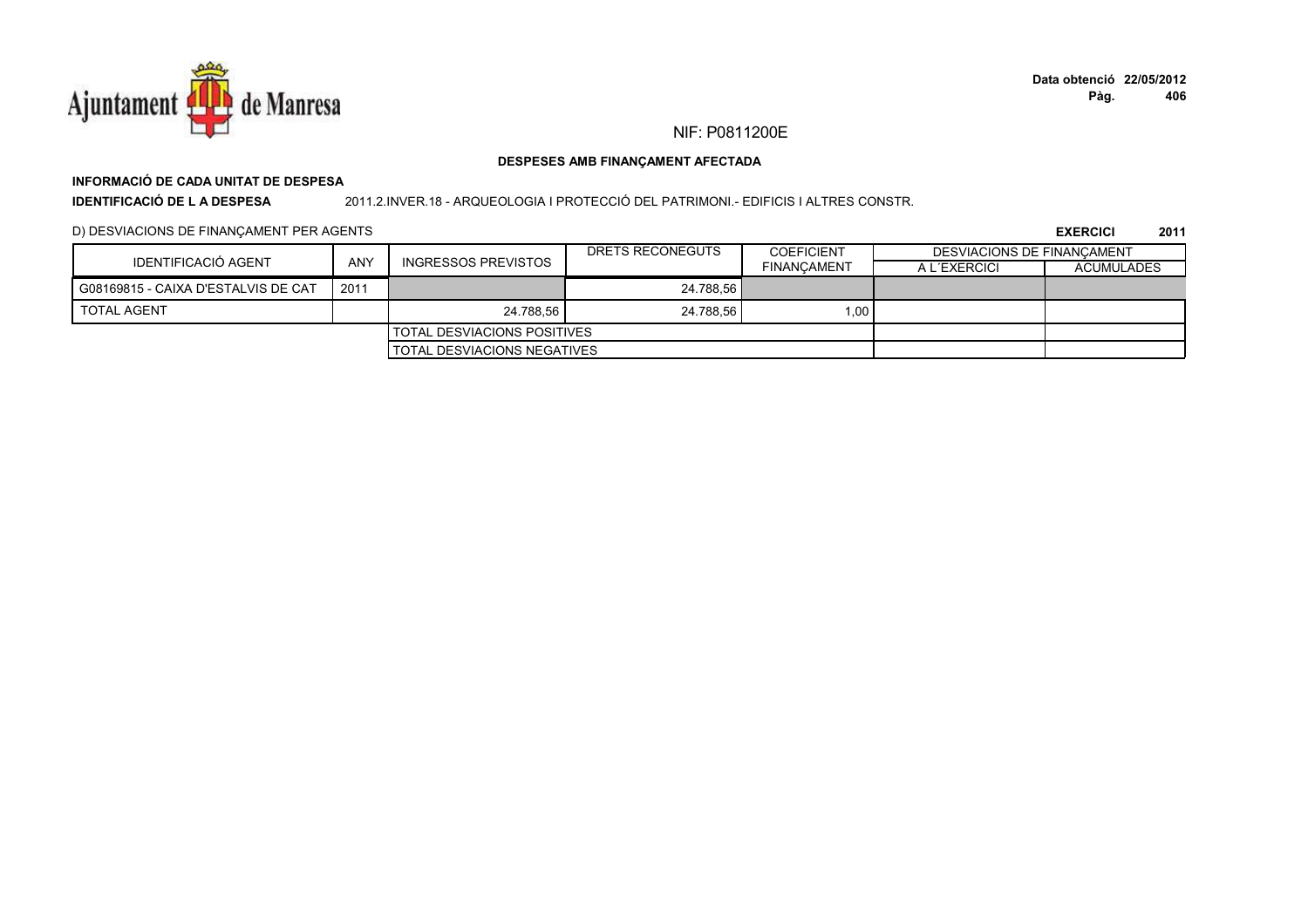

# **INFORMACIÓ DE CADA UNITAT DE DESPESA**

**IDENTIFICACIÓ DE L A DESPES**2011.2.INVER.19 - ALCALDIA.- EDIFICIS I ALTRES CONSTRUCCIONS

# A) DADES GENERALS IDENTIFICATIUS

**EJERCICIO<sup>2011</sup>**

| <b>I DATA INICI</b><br>/2011          | I APLICACIONES PRESUPUESTARIAS | LAGENTES FINANCIADORES                             |
|---------------------------------------|--------------------------------|----------------------------------------------------|
| <b>DURADA</b><br>4 anvs               | .91301 - A llarg termini       | A28000727 - BANCO POPULAR ESPAÑOL, SA              |
| .00<br>I COEFICIENT FINANCAMENT TOTAL |                                | A48265169 - BANCO BILBAO VIZCAYA ARGENTARIA S.A.   |
|                                       |                                | I G28029007 - CAJA AHORROS Y MONTE DE PIEDAD DE MA |
|                                       |                                | I G08169815 - CAIXA D'ESTALVIS DE CATALUNYA        |

# B) GESTIÓ DE LA DESPESA

| <b>ANY</b> | <b>DESPESES PREVISTES</b> | DESPESA COMPROMESA | <b>OBLIGACIONS</b><br><b>RECONEGUDES</b> | <b>DESPESA PENDENT</b> |
|------------|---------------------------|--------------------|------------------------------------------|------------------------|
| 2011       |                           |                    | 198.369,16                               |                        |
| TOTAL      | 198.369.16                | 198.369.16         | 198.369.16                               |                        |

| ANY          | INGRESSOS PREVISTOS | <b>INGRESSOS</b><br><b>COMPROMESOS</b> | DRETS RECONEGUTS | <b>INGRESSOS PENDENTS</b> |
|--------------|---------------------|----------------------------------------|------------------|---------------------------|
| 2011         |                     |                                        | 198.369.16       |                           |
| <b>TOTAL</b> | 198.369.16          |                                        | 198.369.16       |                           |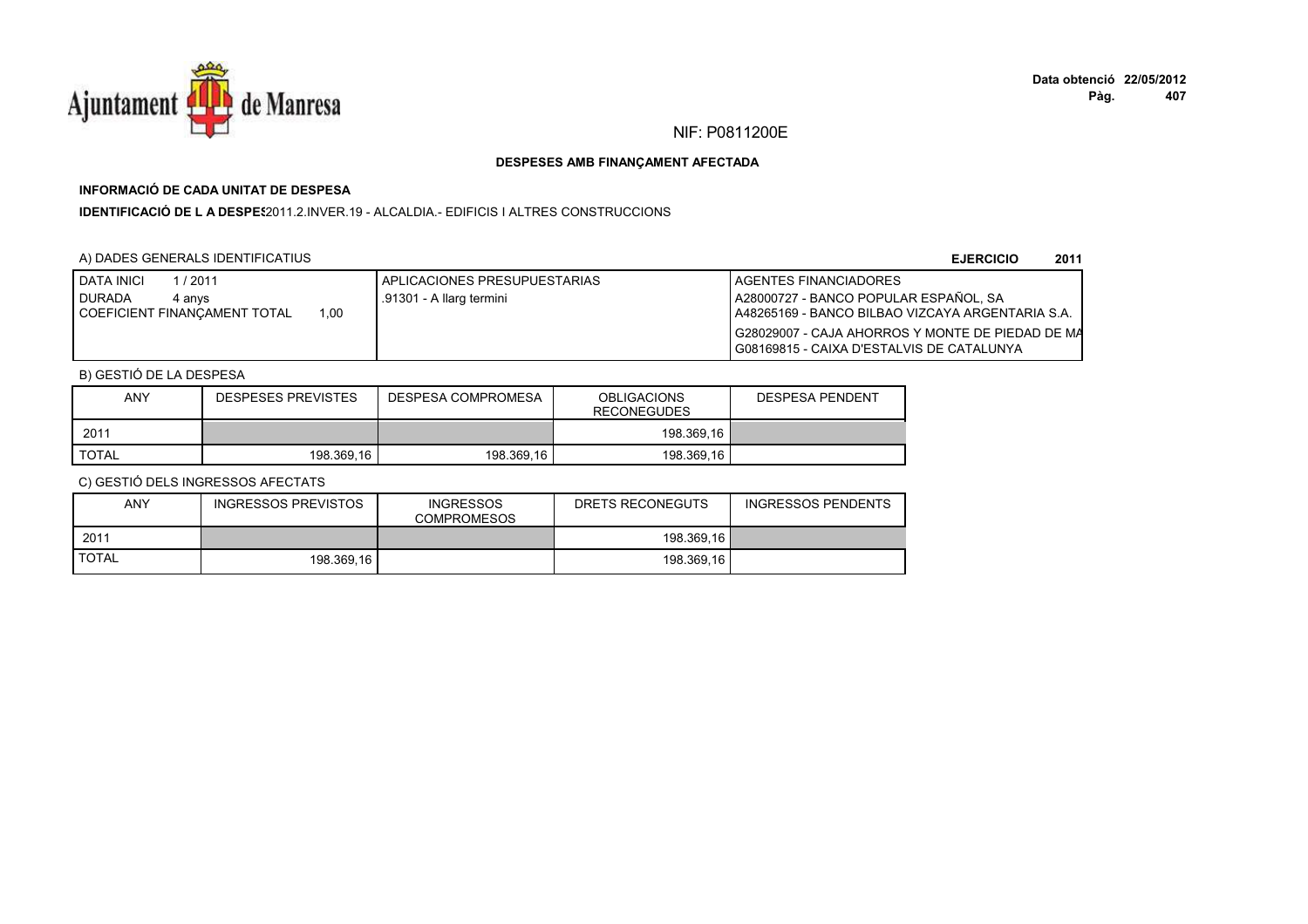

# **INFORMACIÓ DE CADA UNITAT DE DESPESA**

**IDENTIFICACIÓ DE L A DESPESA**

2011.2.INVER.19 - ALCALDIA.- EDIFICIS I ALTRES CONSTRUCCIONS

# D) DESVIACIONS DE FINANÇAMENT PER AGENTS

|                                     |      | <b>INGRESSOS PREVISTOS</b>  | DRETS RECONEGUTS | <b>COEFICIENT</b> | DESVIACIONS DE FINANÇAMENT |                   |
|-------------------------------------|------|-----------------------------|------------------|-------------------|----------------------------|-------------------|
| <b>IDENTIFICACIÓ AGENT</b>          | ANY  |                             |                  | FINANÇAMENT       | A L'EXERCICI               | <b>ACUMULADES</b> |
| A28000727 - BANCO POPULAR ESPAÑOL.  | 2011 |                             | 12.146,87        |                   |                            |                   |
| <b>TOTAL AGENT</b>                  |      | 12.146,87                   | 12.146,87        | 0,06              |                            |                   |
| A48265169 - BANCO BILBAO VIZCAYA AR | 2011 |                             | 10.009,69        |                   |                            |                   |
| <b>TOTAL AGENT</b>                  |      | 10.009,69                   | 10.009,69        | 0,05              |                            |                   |
| G28029007 - CAJA AHORROS Y MONTE D  | 2011 |                             | 1.624,00         |                   |                            |                   |
| <b>TOTAL AGENT</b>                  |      | 1.624,00                    | 1.624,00         | 0,01              |                            |                   |
| G08169815 - CAIXA D'ESTALVIS DE CAT | 2011 |                             | 101.180,34       |                   |                            |                   |
| <b>TOTAL AGENT</b>                  |      | 101.180,34                  | 101.180,34       | 0,51              |                            |                   |
| G43003938 - CAIXA TARRAGONA         | 2011 |                             | 50.217,52        |                   |                            |                   |
| <b>TOTAL AGENT</b>                  |      | 50.217,52                   | 50.217,52        | 0,25              |                            |                   |
| F04001475 - CAJA MAR CAJA RURAL, SO | 2011 |                             | 22.030,15        |                   |                            |                   |
| <b>TOTAL AGENT</b>                  |      | 22.030,15                   | 22.030,15        | 0,11              |                            |                   |
| G03046562 - CAJA DE AHORROS DEL ME  | 2011 |                             | 1,16             |                   |                            |                   |
| <b>TOTAL AGENT</b>                  |      | 1,16                        | 1,16             | 0,00              |                            |                   |
| PRESTECNOU - PRESTEC A CONCERTA     | 2011 |                             | 1.159,43         |                   |                            |                   |
| <b>TOTAL AGENT</b>                  |      | 1.159,43                    | 1.159,43         | 0,01              |                            |                   |
|                                     |      | TOTAL DESVIACIONS POSITIVES |                  |                   |                            |                   |
|                                     |      | TOTAL DESVIACIONS NEGATIVES |                  |                   |                            |                   |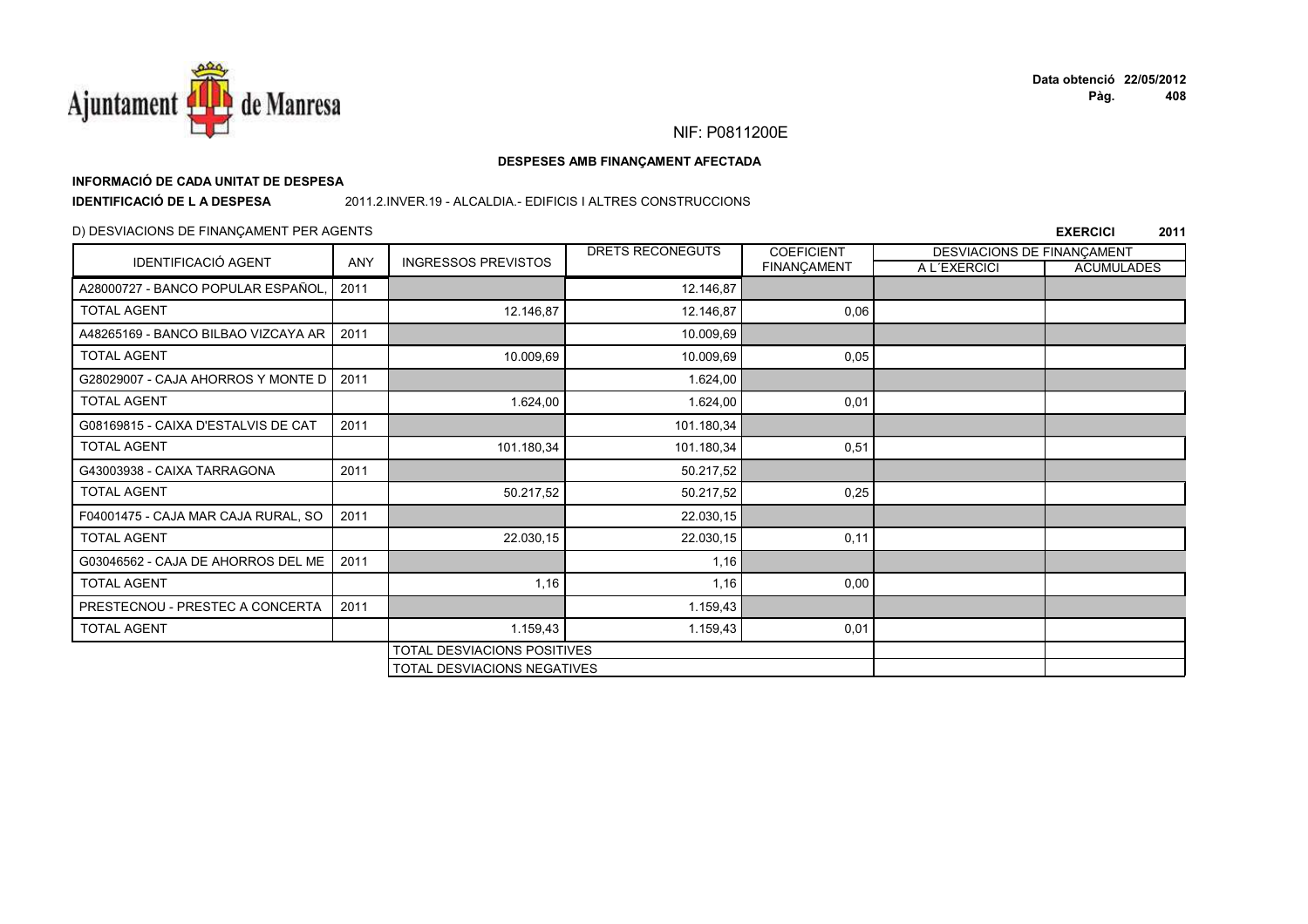

# **INFORMACIÓ DE CADA UNITAT DE DESPESA**

**IDENTIFICACIÓ DE L A DESPES**2011.2.INVER.20 - HABITATGE.- APORTACIÓ A FORUM

# A) DADES GENERALS IDENTIFICATIUS

### **EJERCICIO<sup>2011</sup>**

| <b>DATA INICI</b><br>1 / 2011<br>I DURADA<br>4 anvs<br>COEFICIENT FINANCAMENT TOTAL<br>1.00 | I APLICACIONES PRESUPUESTARIAS<br>.91301 - A llarg termini | <b>I AGENTES FINANCIADORES</b><br>A48265169 - BANCO BILBAO VIZCAYA ARGENTARIA S.A.<br>F04001475 - CAJA MAR CAJA RURAL, SOC. COOP. CREDIT |
|---------------------------------------------------------------------------------------------|------------------------------------------------------------|------------------------------------------------------------------------------------------------------------------------------------------|
|                                                                                             |                                                            |                                                                                                                                          |

# B) GESTIÓ DE LA DESPESA

| ANY   | DESPESES PREVISTES | DESPESA COMPROMESA | <b>OBLIGACIONS</b><br><b>RECONEGUDES</b> | <b>DESPESA PENDENT</b> |
|-------|--------------------|--------------------|------------------------------------------|------------------------|
| 2011  |                    |                    | 1.315.312.59 l                           |                        |
| TOTAL | 1.315.312.59       | 1.315.312.59       | 1.315.312.59                             |                        |

| ANY          | INGRESSOS PREVISTOS | <b>INGRESSOS</b><br><b>COMPROMESOS</b> | DRETS RECONEGUTS | <b>INGRESSOS PENDENTS</b> |
|--------------|---------------------|----------------------------------------|------------------|---------------------------|
| 2011         |                     |                                        | 1.315.312.59     |                           |
| <b>TOTAL</b> | 1.315.312.59        |                                        | 1.315.312.59     |                           |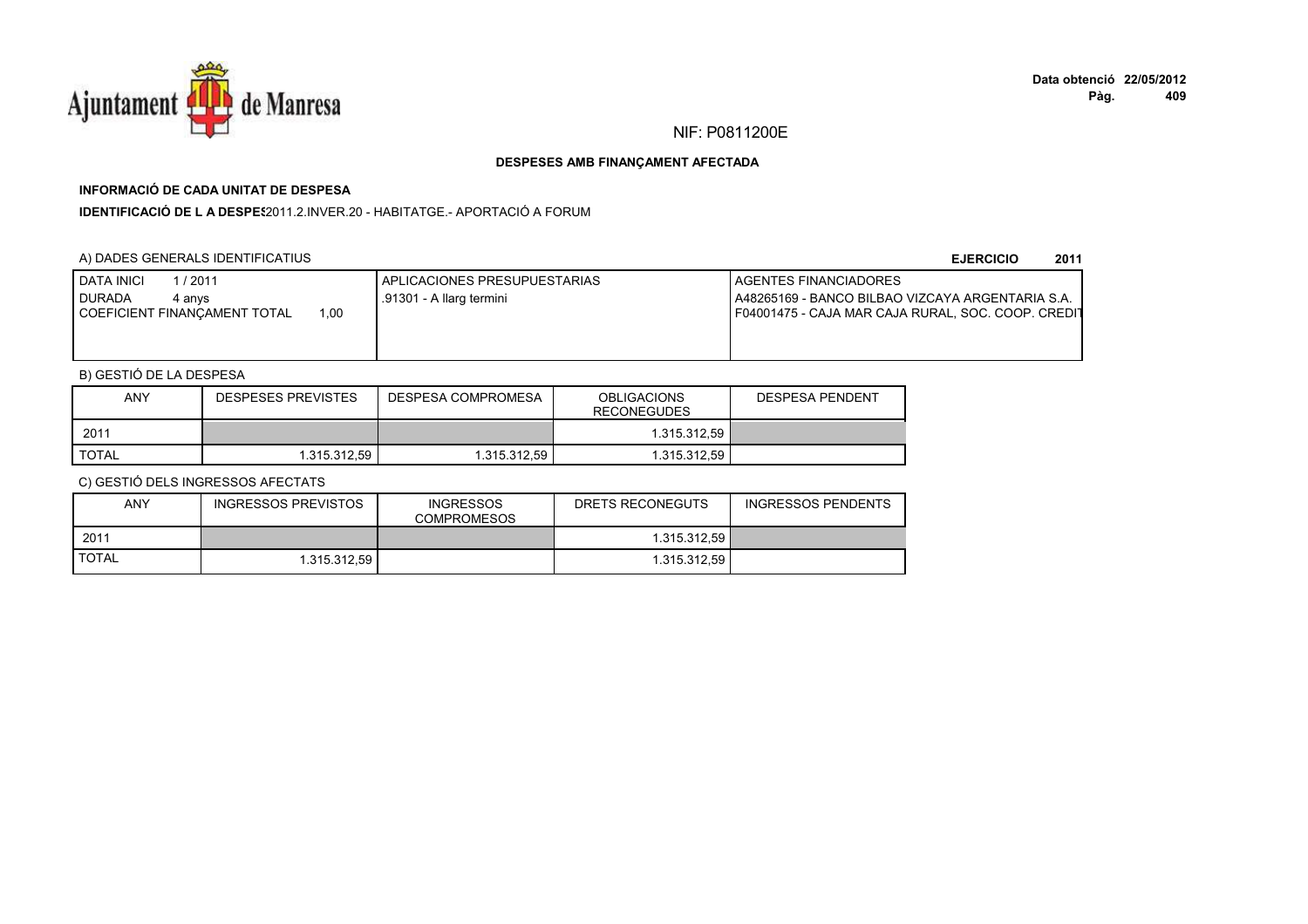

# **INFORMACIÓ DE CADA UNITAT DE DESPESA**

**IDENTIFICACIÓ DE L A DESPESA**

2011.2.INVER.20 - HABITATGE.- APORTACIÓ A FORUM

D) DESVIACIONS DE FINANÇAMENT PER AGENTS

|                                            |                                    |                            | DRETS RECONEGUTS | <b>COEFICIENT</b>  | DESVIACIONS DE FINANCAMENT |                   |
|--------------------------------------------|------------------------------------|----------------------------|------------------|--------------------|----------------------------|-------------------|
| <b>IDENTIFICACIÓ AGENT</b>                 | <b>ANY</b>                         | <b>INGRESSOS PREVISTOS</b> |                  | <b>FINANCAMENT</b> | A L'EXERCICI               | <b>ACUMULADES</b> |
| A48265169 - BANCO BILBAO VIZCAYA AR   2011 |                                    |                            | 801.026.59       |                    |                            |                   |
| <b>TOTAL AGENT</b>                         |                                    | 801.026.59                 | 801.026,59       | 0,61               |                            |                   |
| F04001475 - CAJA MAR CAJA RURAL, SO        | 2011                               |                            | 514.286,00       |                    |                            |                   |
| <b>TOTAL AGENT</b>                         |                                    | 514.286.00                 | 514.286.00       | 0,39               |                            |                   |
| <b>TOTAL DESVIACIONS POSITIVES</b>         |                                    |                            |                  |                    |                            |                   |
|                                            | <b>TOTAL DESVIACIONS NEGATIVES</b> |                            |                  |                    |                            |                   |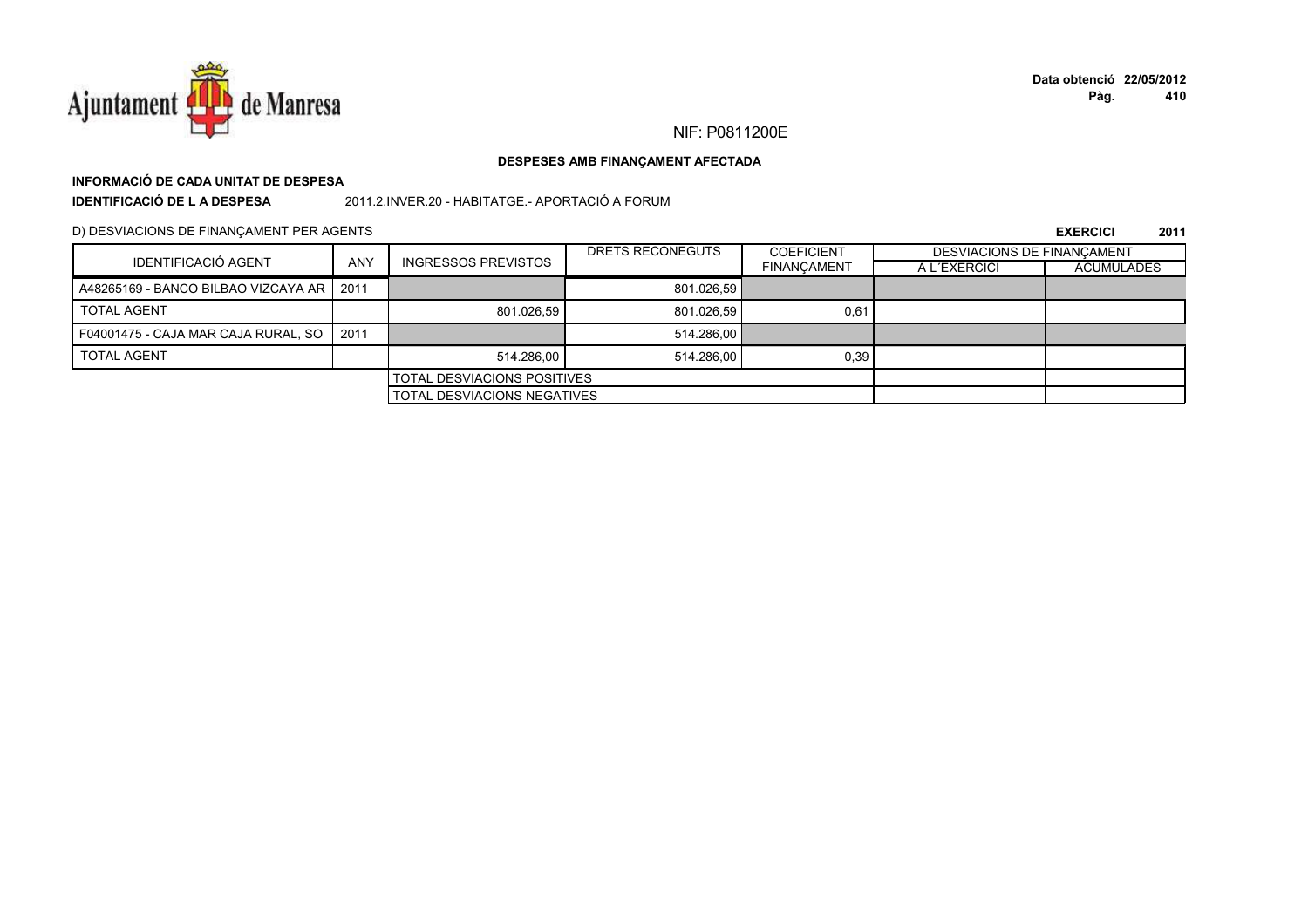

# **INFORMACIÓ DE CADA UNITAT DE DESPESA**

IDENTIFICACIÓ DE L A DESPES2011.2.INVER.22 - PROMOCIÓ TURÍSTICA.- AIGÜES DE MANRESA, S.A.

# A) DADES GENERALS IDENTIFICATIUS

**EJERCICIO<sup>2011</sup>**

| DATA INICI<br>1/2011<br>DURADA<br>4 anvs<br>1,00<br>COEFICIENT FINANCAMENT TOTAL | APLICACIONES PRESUPUESTARIAS<br>75080 - Altres transf. de capital de la GENCAT<br>.91301 - A llarg termini | AGENTES FINANCIADORES<br>I S0811001G - GENERALITAT DE CATALUNYA<br>I G08169815 - CAIXA D'ESTALVIS DE CATALUNYA |
|----------------------------------------------------------------------------------|------------------------------------------------------------------------------------------------------------|----------------------------------------------------------------------------------------------------------------|
|----------------------------------------------------------------------------------|------------------------------------------------------------------------------------------------------------|----------------------------------------------------------------------------------------------------------------|

# B) GESTIÓ DE LA DESPESA

| <b>ANY</b>   | <b>DESPESES PREVISTES</b> | DESPESA COMPROMESA | <b>OBLIGACIONS</b><br><b>RECONEGUDES</b> | DESPESA PENDENT |
|--------------|---------------------------|--------------------|------------------------------------------|-----------------|
| 2011         |                           |                    |                                          |                 |
| <b>TOTAL</b> | 275.500.00                | 275.500.00         |                                          | 275.500.00      |

| <b>ANY</b>   | <b>INGRESSOS PREVISTOS</b> | <b>INGRESSOS</b><br><b>COMPROMESOS</b> | DRETS RECONEGUTS | <b>INGRESSOS PENDENTS</b> |
|--------------|----------------------------|----------------------------------------|------------------|---------------------------|
| 2011         |                            |                                        | 275.500.00       |                           |
| <b>TOTAL</b> | 275.500.00                 |                                        | 275.500.00       |                           |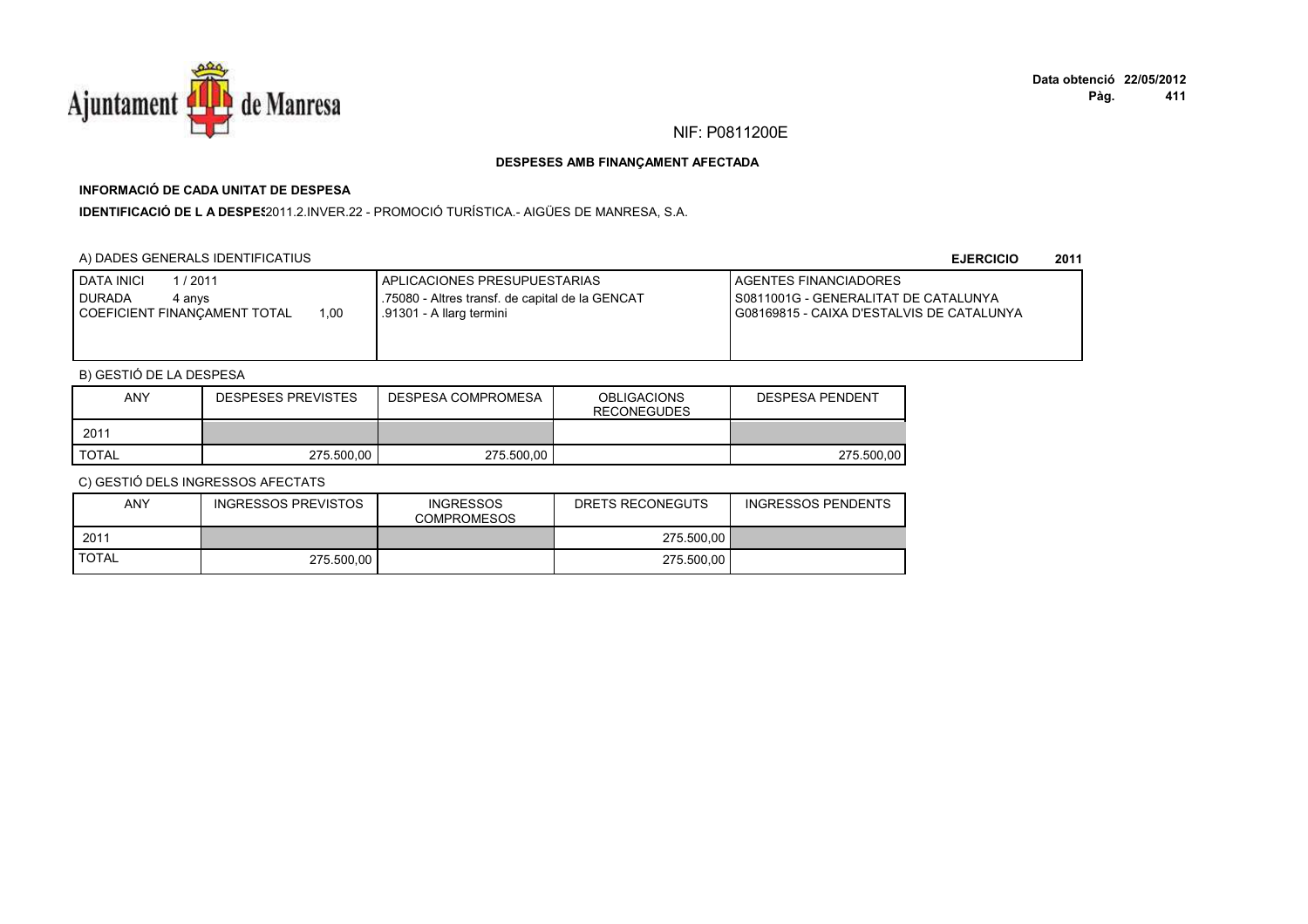

# **INFORMACIÓ DE CADA UNITAT DE DESPESA**

**IDENTIFICACIÓ DE L A DESPESA**

2011.2.INVER.22 - PROMOCIÓ TURÍSTICA.- AIGÜES DE MANRESA, S.A.

D) DESVIACIONS DE FINANÇAMENT PER AGENTS

|                                           |                                    |                            | DRETS RECONEGUTS | <b>COEFICIENT</b>  | <b>DESVIACIONS DE FINANCAMENT</b> |                   |
|-------------------------------------------|------------------------------------|----------------------------|------------------|--------------------|-----------------------------------|-------------------|
| IDENTIFICACIÓ AGENT                       | <b>ANY</b>                         | <b>INGRESSOS PREVISTOS</b> |                  | <b>FINANCAMENT</b> | A L'EXERCICI                      | <b>ACUMULADES</b> |
| G08169815 - CAIXA D'ESTALVIS DE CAT       | 2011                               |                            | 135,500.00       |                    |                                   |                   |
| <b>TOTAL AGENT</b>                        |                                    | 135,500.00                 | 135.500.00       | 0.49               | 135.500.00                        | 135.500,00        |
| S0811001G - GENERALITAT DE CATALUN   2011 |                                    |                            | 140.000.00       |                    |                                   |                   |
| <b>TOTAL AGENT</b>                        |                                    | 140.000.00                 | 140.000.00       | 0.51               | 140.000.00                        | 140.000,00        |
| <b>TOTAL DESVIACIONS POSITIVES</b>        |                                    |                            | 275.500.00       | 275.500,00         |                                   |                   |
|                                           | <b>TOTAL DESVIACIONS NEGATIVES</b> |                            |                  |                    |                                   |                   |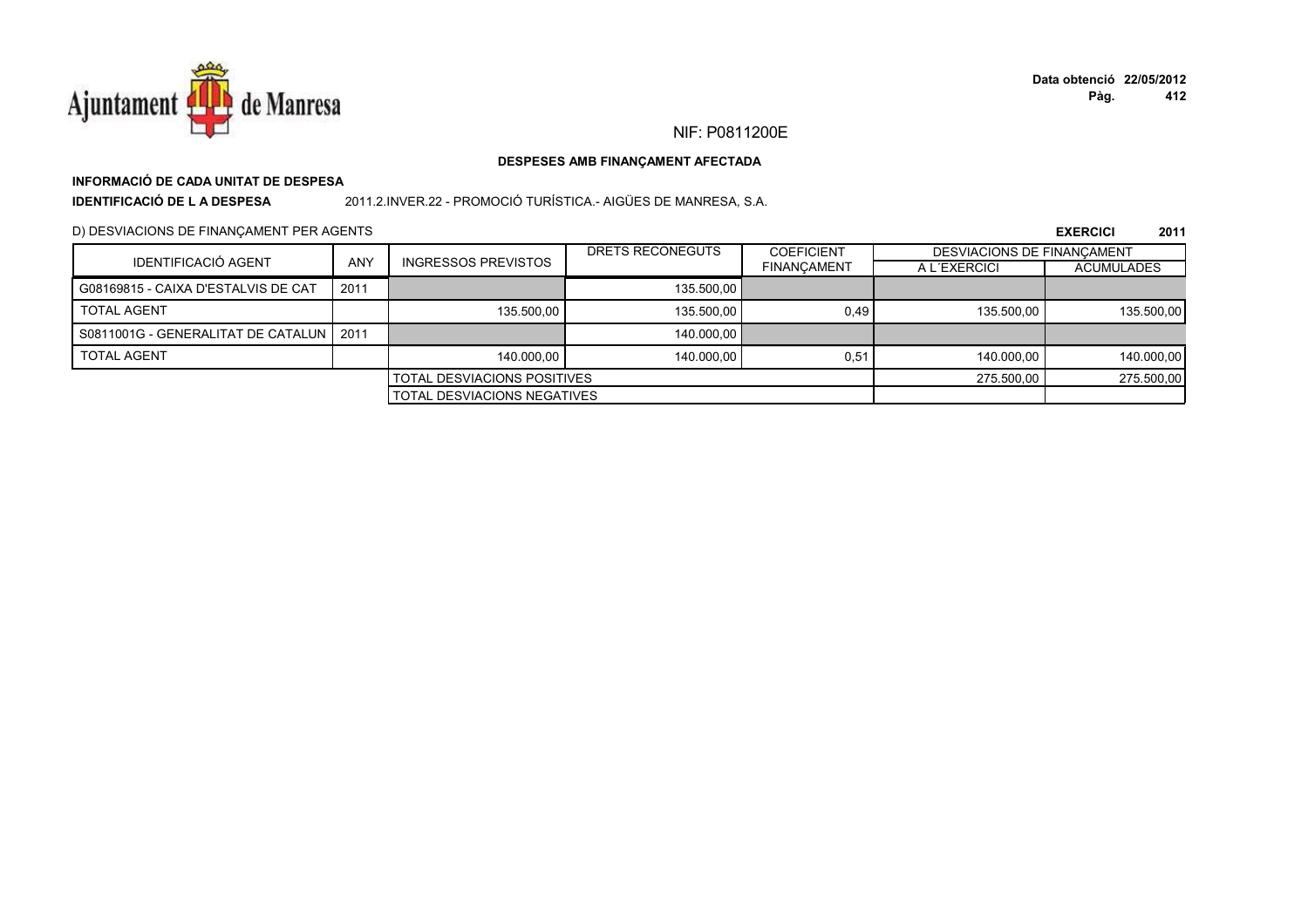

# **INFORMACIÓ DE CADA UNITAT DE DESPESA**

**IDENTIFICACIÓ DE L A DESPES**2011.2.INVER.23 - ALCALDIA.- APORTACIÓ CONSORCI AGULLA

# A) DADES GENERALS IDENTIFICATIUS

### **EJERCICIO<sup>2011</sup>**

| 1,00<br>COEFICIENT FINANCAMENT TOTAL | <b>DATA INICI</b><br>/ 2011<br><b>DURADA</b><br>4 anvs | APLICACIONES PRESUPUESTARIAS<br>.91301 - A llarg termini | <b>I AGENTES FINANCIADORES</b><br>I PRESTECNOU - PRESTEC A CONCERTAR |
|--------------------------------------|--------------------------------------------------------|----------------------------------------------------------|----------------------------------------------------------------------|
|                                      |                                                        |                                                          |                                                                      |

# B) GESTIÓ DE LA DESPESA

| ANY          | DESPESA COMPROMESA<br>DESPESES PREVISTES |           | <b>OBLIGACIONS</b><br><b>RECONEGUDES</b> | <b>DESPESA PENDENT</b> |
|--------------|------------------------------------------|-----------|------------------------------------------|------------------------|
| 2011         |                                          |           | 27.753.00                                |                        |
| <b>TOTAL</b> | 27.753.00                                | 27.753.00 | 27.753.00                                |                        |

| <b>ANY</b>   | INGRESSOS PREVISTOS | <b>INGRESSOS</b><br><b>COMPROMESOS</b> | DRETS RECONEGUTS | INGRESSOS PENDENTS |
|--------------|---------------------|----------------------------------------|------------------|--------------------|
| 2011         |                     |                                        | 27.753.00        |                    |
| <b>TOTAL</b> | 27.753.00           |                                        | 27.753.00        |                    |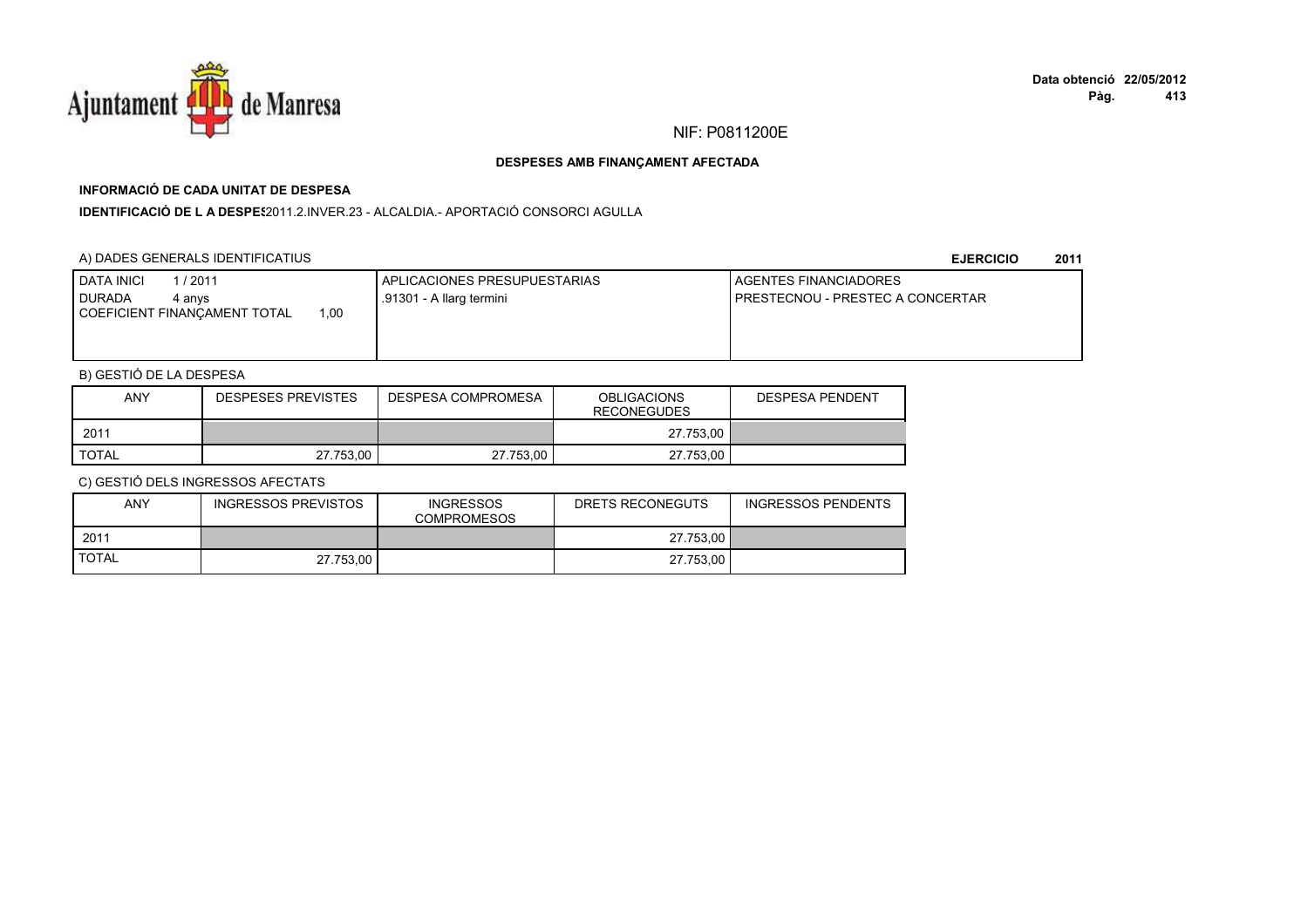

# **INFORMACIÓ DE CADA UNITAT DE DESPESA**

**IDENTIFICACIÓ DE L A DESPESA**2011.2.INVER.23 - ALCALDIA.- APORTACIÓ CONSORCI AGULLA

D) DESVIACIONS DE FINANÇAMENT PER AGENTS

|                                    |                             |                                | DRETS RECONEGUTS | <b>COEFICIENT</b>  | DESVIACIONS DE FINANCAMENT |                   |
|------------------------------------|-----------------------------|--------------------------------|------------------|--------------------|----------------------------|-------------------|
| IDENTIFICACIÓ AGENT                | <b>ANY</b>                  | <b>INGRESSOS PREVISTOS</b>     |                  | <b>FINANCAMENT</b> | A L'EXERCICI               | <b>ACUMULADES</b> |
| PRESTECNOU - PRESTEC A CONCERTA    | 2011                        |                                | 27.753.00        |                    |                            |                   |
| <b>TOTAL AGENT</b>                 |                             | 1.00<br>27.753.00<br>27.753.00 |                  |                    |                            |                   |
| <b>TOTAL DESVIACIONS POSITIVES</b> |                             |                                |                  |                    |                            |                   |
|                                    | TOTAL DESVIACIONS NEGATIVES |                                |                  |                    |                            |                   |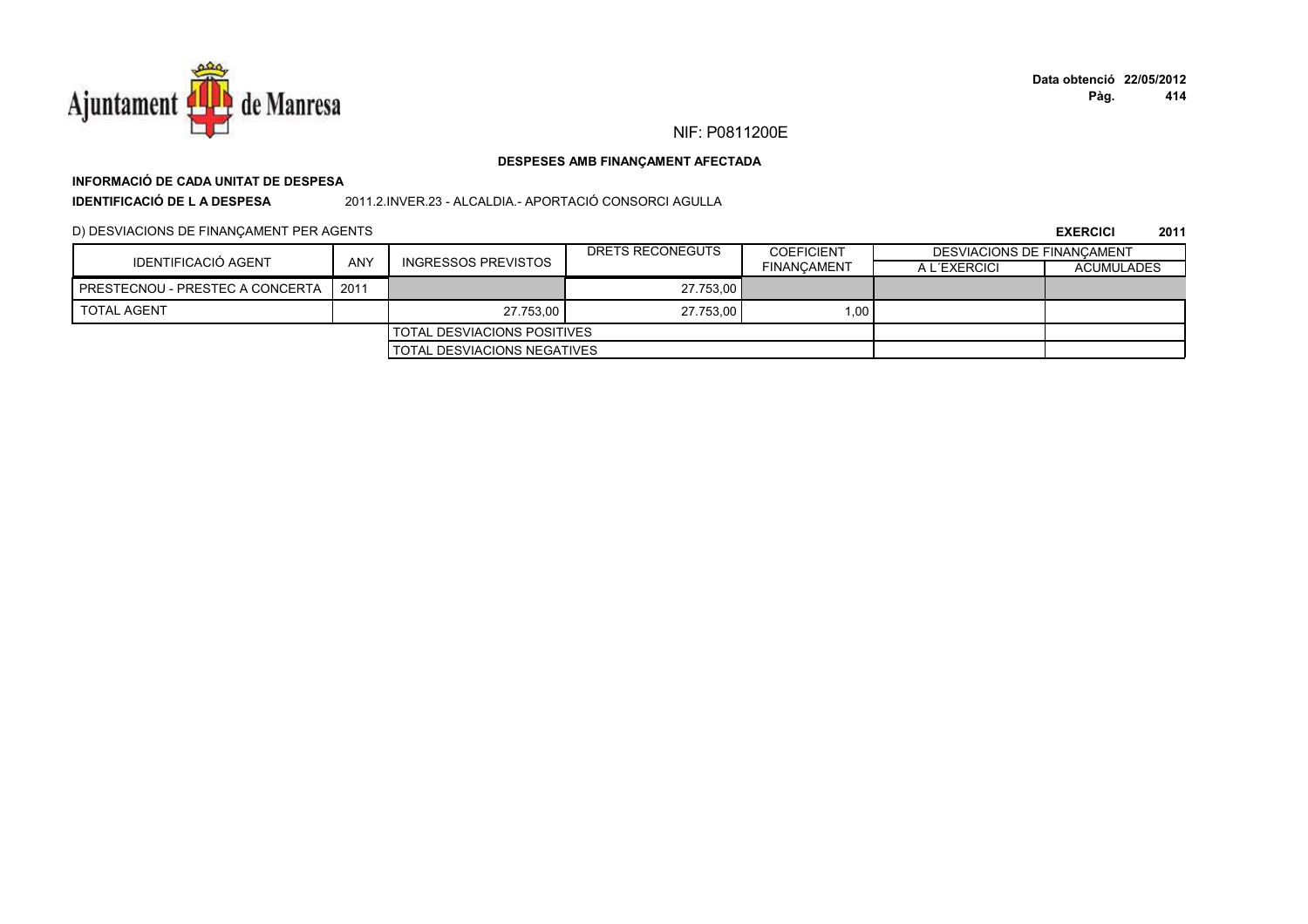

# **INFORMACIÓ DE CADA UNITAT DE DESPESA**

**IDENTIFICACIÓ DE L A DESPES**2011.2.INVER.24 - ARQUEOLOGIA I PROTECCIÓ DEL PATRIMONI.- ALTRES TRANSFERÈNCIES

# A) DADES GENERALS IDENTIFICATIUS

**EJERCICIO<sup>2011</sup>**

| 1/2011<br><b>I DATA INICI</b><br>I DURADA<br>4 anvs<br>00.1<br>COEFICIENT FINANCAMENT TOTAL | APLICACIONES PRESUPUESTARIAS<br>.91301 - A llarg termini | <b>I AGENTES FINANCIADORES</b><br>G08169815 - CAIXA D'ESTALVIS DE CATALUNYA |
|---------------------------------------------------------------------------------------------|----------------------------------------------------------|-----------------------------------------------------------------------------|
|                                                                                             |                                                          |                                                                             |

# B) GESTIÓ DE LA DESPESA

| <b>ANY</b>   | <b>DESPESES PREVISTES</b> | DESPESA COMPROMESA | <b>OBLIGACIONS</b><br><b>RECONEGUDES</b> | <b>DESPESA PENDENT</b> |
|--------------|---------------------------|--------------------|------------------------------------------|------------------------|
| 2011         |                           |                    | 94.250.00                                |                        |
| <b>TOTAL</b> | 94.250.00                 | 94.250.00          | 94.250.00                                |                        |

| <b>ANY</b>   | INGRESSOS PREVISTOS | <b>INGRESSOS</b><br><b>COMPROMESOS</b> | DRETS RECONEGUTS | <b>INGRESSOS PENDENTS</b> |
|--------------|---------------------|----------------------------------------|------------------|---------------------------|
| 2011         |                     |                                        | 94.250.00        |                           |
| <b>TOTAL</b> | 94.250.00           |                                        | 94.250.00        |                           |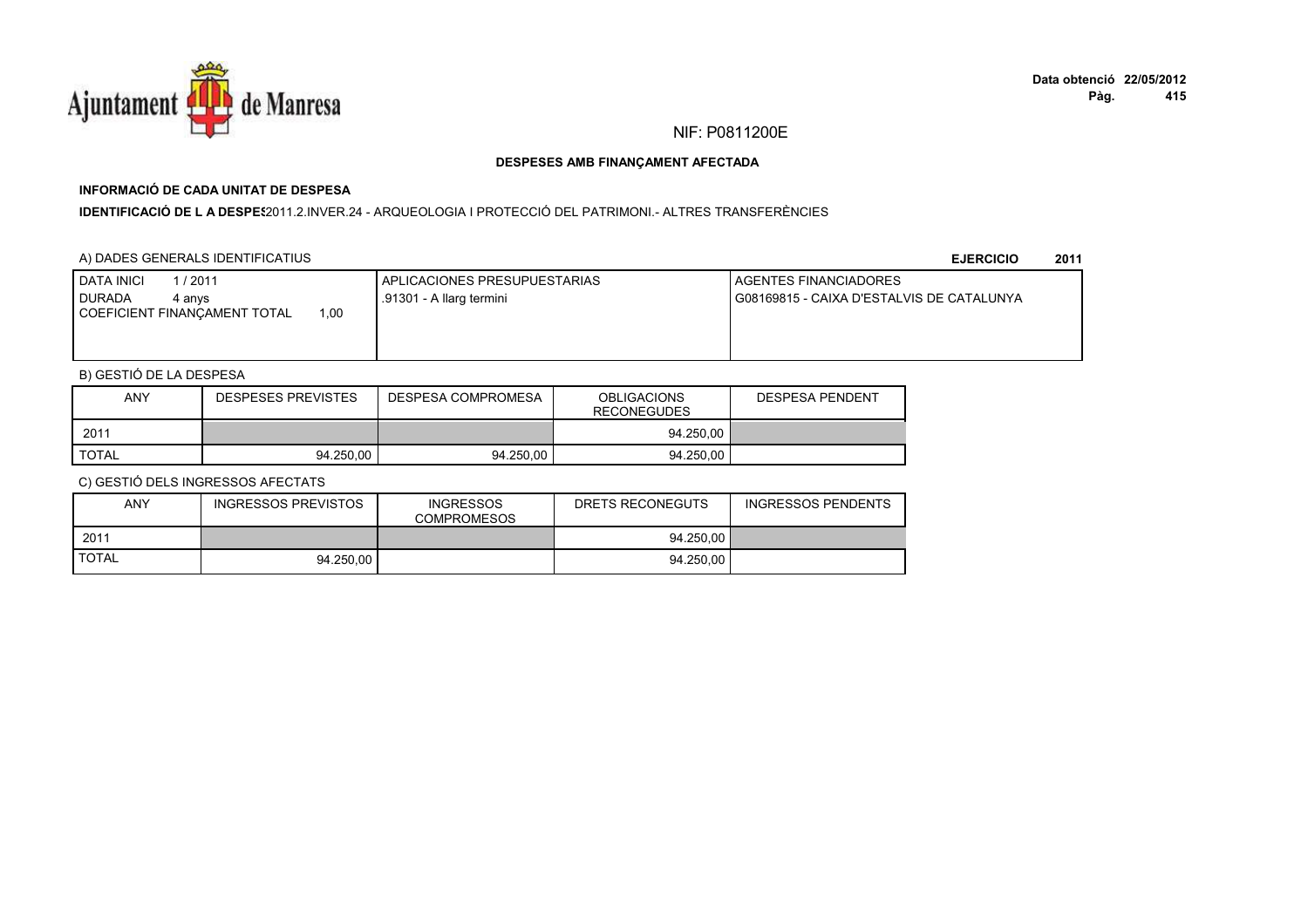

# **INFORMACIÓ DE CADA UNITAT DE DESPESAIDENTIFICACIÓ DE L A DESPESA**

2011.2.INVER.24 - ARQUEOLOGIA I PROTECCIÓ DEL PATRIMONI.- ALTRES TRANSFERÈNCIES

# D) DESVIACIONS DE FINANÇAMENT PER AGENTS

|                                     |      |                                    | DRETS RECONEGUTS | <b>COEFICIENT</b>  | DESVIACIONS DE FINANCAMENT |                   |
|-------------------------------------|------|------------------------------------|------------------|--------------------|----------------------------|-------------------|
| IDENTIFICACIÓ AGENT                 | ANY  | INGRESSOS PREVISTOS                |                  | <b>FINANCAMENT</b> | A L'EXERCICI               | <b>ACUMULADES</b> |
| G08169815 - CAIXA D'ESTALVIS DE CAT | 2011 |                                    | 94.250.00        |                    |                            |                   |
| <b>TOTAL AGENT</b>                  |      | 94.250.00                          | 94.250.00        | 1.00               |                            |                   |
|                                     |      | TOTAL DESVIACIONS POSITIVES        |                  |                    |                            |                   |
|                                     |      | <b>TOTAL DESVIACIONS NEGATIVES</b> |                  |                    |                            |                   |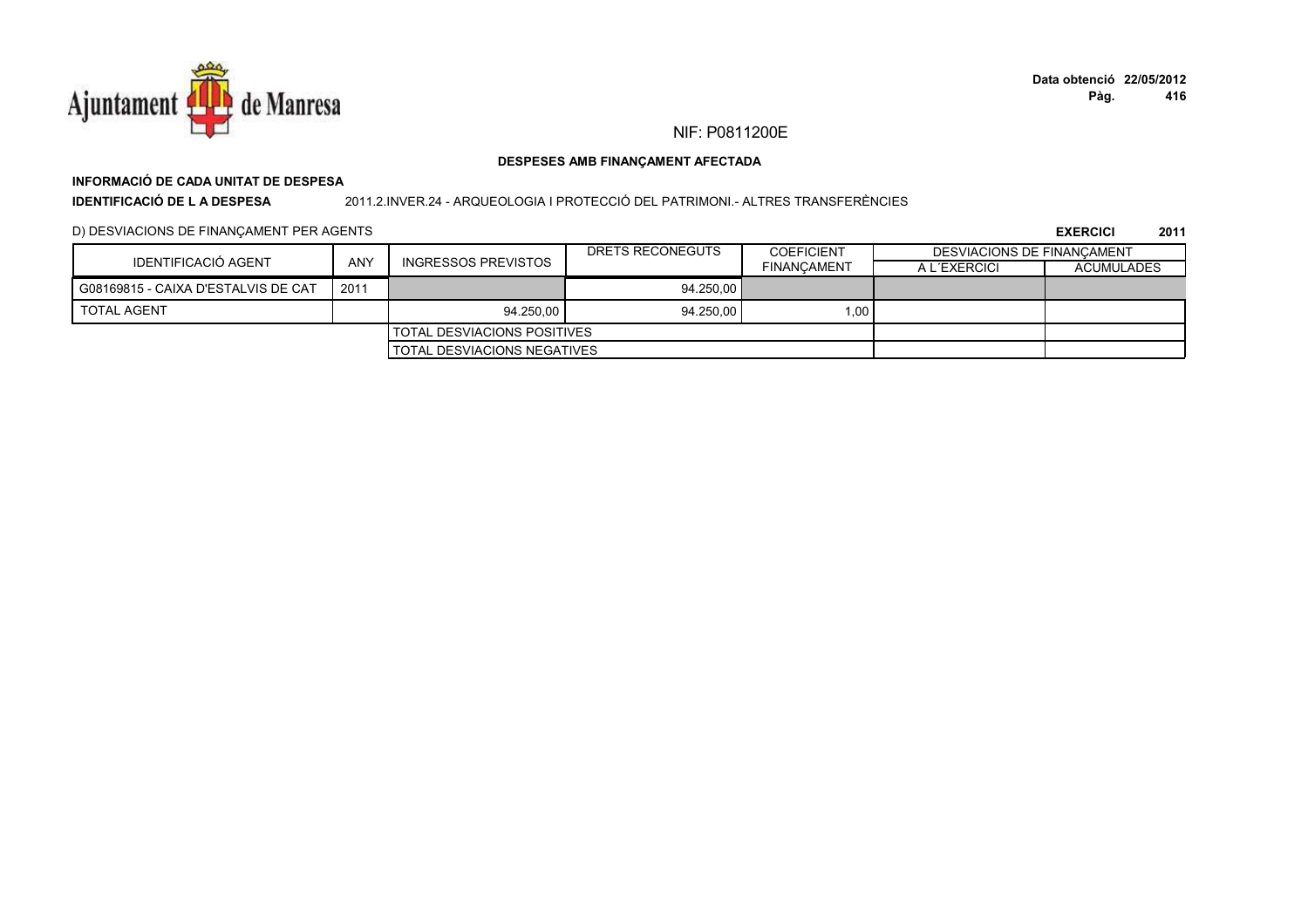

# **INFORMACIÓ DE CADA UNITAT DE DESPESA**

## **IDENTIFICACIÓ DE L A DESPES**2011.2.INVER.25 - MILLORES I MANTENIMENT EXTRAORDINARI.- ALTRES TRANSFERÈNCIES

# A) DADES GENERALS IDENTIFICATIUS

**EJERCICIO<sup>2011</sup>**

| 1 / 2011<br><b>DATA INICI</b><br><b>DURADA</b><br>4 anvs<br>00،،<br>COEFICIENT FINANCAMENT TOTAL | I APLICACIONES PRESUPUESTARIAS<br>.91301 - A llarg termini | <b>I AGENTES FINANCIADORES</b><br>I G08169815 - CAIXA D'ESTALVIS DE CATALUNYA |
|--------------------------------------------------------------------------------------------------|------------------------------------------------------------|-------------------------------------------------------------------------------|
|                                                                                                  |                                                            |                                                                               |

# B) GESTIÓ DE LA DESPESA

| <b>ANY</b>   | <b>DESPESES PREVISTES</b> | DESPESA COMPROMESA | <b>OBLIGACIONS</b><br><b>RECONEGUDES</b> | <b>DESPESA PENDENT</b> |
|--------------|---------------------------|--------------------|------------------------------------------|------------------------|
| 2011         |                           |                    | 120.000.00                               |                        |
| <b>TOTAL</b> | 120.000.00                | 120.000.00         | 120.000.00                               |                        |

| ANY          | INGRESSOS PREVISTOS | <b>INGRESSOS</b><br><b>COMPROMESOS</b> | DRETS RECONEGUTS | INGRESSOS PENDENTS |
|--------------|---------------------|----------------------------------------|------------------|--------------------|
| 2011         |                     |                                        | 120.000.00       |                    |
| <b>TOTAL</b> | 120,000,00          |                                        | 120.000.00       |                    |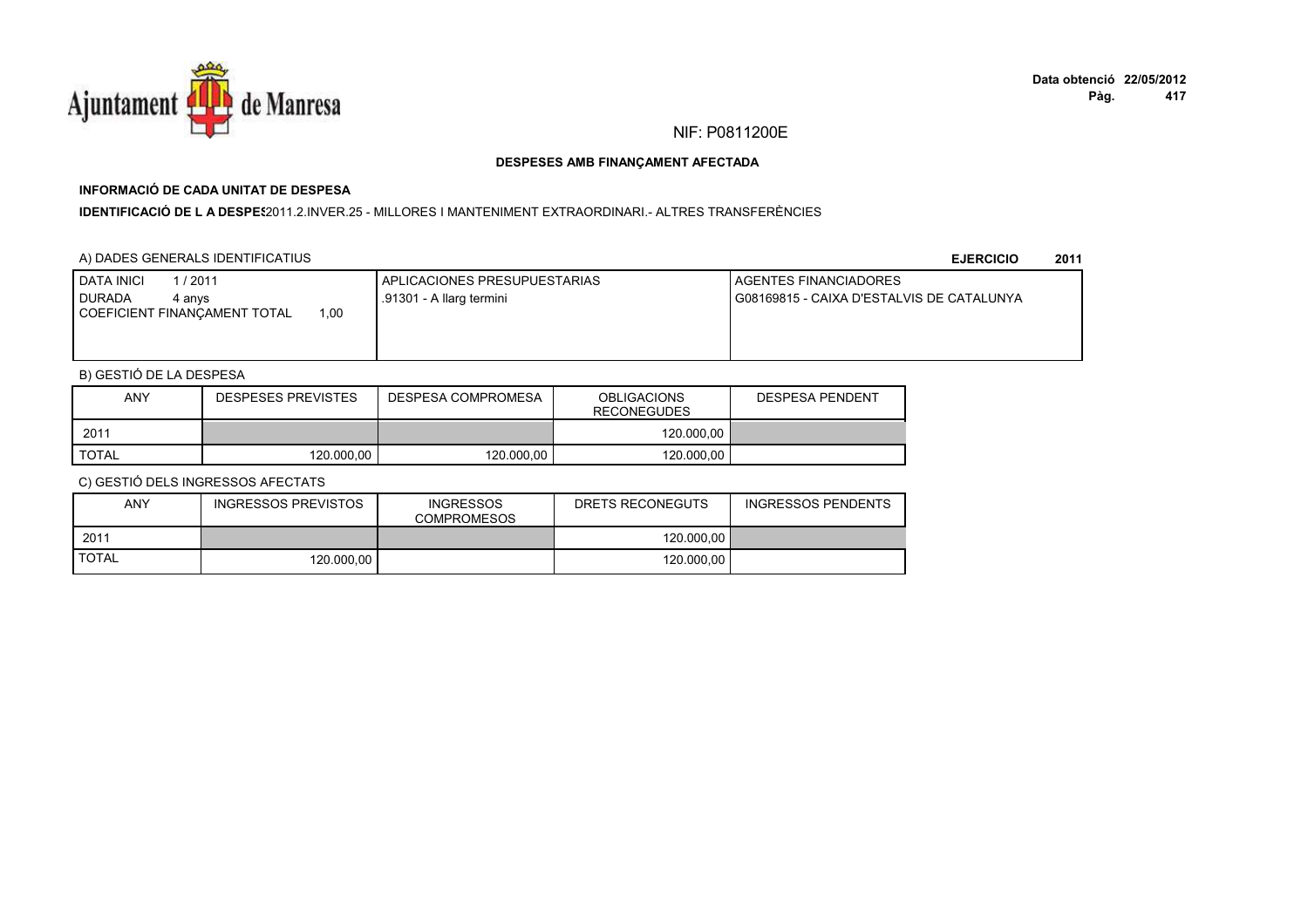

# **INFORMACIÓ DE CADA UNITAT DE DESPESA**

**IDENTIFICACIÓ DE L A DESPESA**

### 2011.2.INVER.25 - MILLORES I MANTENIMENT EXTRAORDINARI.- ALTRES TRANSFERÈNCIES

# D) DESVIACIONS DE FINANÇAMENT PER AGENTS

|                                     |      |                                    | DRETS RECONEGUTS | <b>COEFICIENT</b>  | DESVIACIONS DE FINANCAMENT |                   |
|-------------------------------------|------|------------------------------------|------------------|--------------------|----------------------------|-------------------|
| <b>IDENTIFICACIÓ AGENT</b>          | ANY  | INGRESSOS PREVISTOS                |                  | <b>FINANCAMENT</b> | A L'EXERCICI               | <b>ACUMULADES</b> |
| G08169815 - CAIXA D'ESTALVIS DE CAT | 2011 |                                    | 120,000.00       |                    |                            |                   |
| <b>TOTAL AGENT</b>                  |      | 120.000.00                         | 120,000.00       | 1.00               |                            |                   |
|                                     |      | I TOTAL DESVIACIONS POSITIVES      |                  |                    |                            |                   |
|                                     |      | <b>TOTAL DESVIACIONS NEGATIVES</b> |                  |                    |                            |                   |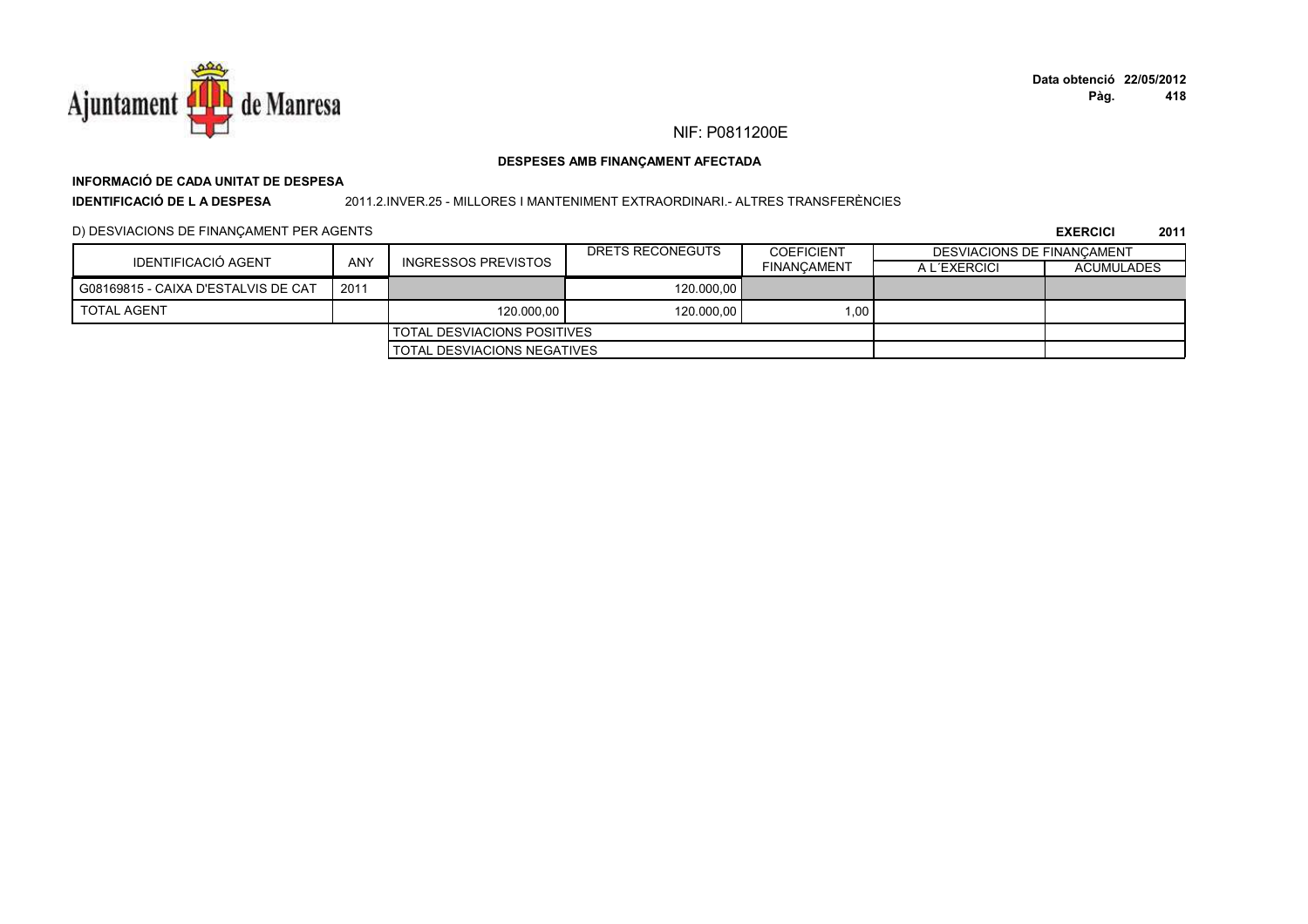

# **INFORMACIÓ DE CADA UNITAT DE DESPESA**

**IDENTIFICACIÓ DE L A DESPES**2011.2.INVER.26 - EMPRESA I INNOVACIÓ.- ALTRES TRANSFERÈNCIES

# A) DADES GENERALS IDENTIFICATIUS

**EJERCICIO<sup>2011</sup>**

| <b>DATA INICI</b><br>1/2011<br><b>I DURADA</b><br>4 anvs<br>1.00<br>COEFICIENT FINANCAMENT TOTAL | APLICACIONES PRESUPUESTARIAS<br>.91301 - A llarg termini | <b>LAGENTES FINANCIADORES</b><br>LA48265169 - BANCO BILBAO VIZCAYA ARGENTARIA S.A. |
|--------------------------------------------------------------------------------------------------|----------------------------------------------------------|------------------------------------------------------------------------------------|
|                                                                                                  |                                                          |                                                                                    |

# B) GESTIÓ DE LA DESPESA

| <b>ANY</b> | <b>DESPESES PREVISTES</b> | DESPESA COMPROMESA | <b>OBLIGACIONS</b><br><b>RECONEGUDES</b> |  |
|------------|---------------------------|--------------------|------------------------------------------|--|
| 2011       |                           |                    | 175.000.00                               |  |
| TOTAL      | 175.000.00                | 175.000.00         | 175,000.00                               |  |

| ANY          | INGRESSOS PREVISTOS | <b>INGRESSOS</b><br><b>COMPROMESOS</b> | DRETS RECONEGUTS | <b>INGRESSOS PENDENTS</b> |
|--------------|---------------------|----------------------------------------|------------------|---------------------------|
| 2011         |                     |                                        | 175.000.00       |                           |
| <b>TOTAL</b> | 175.000.00          |                                        | 175,000.00       |                           |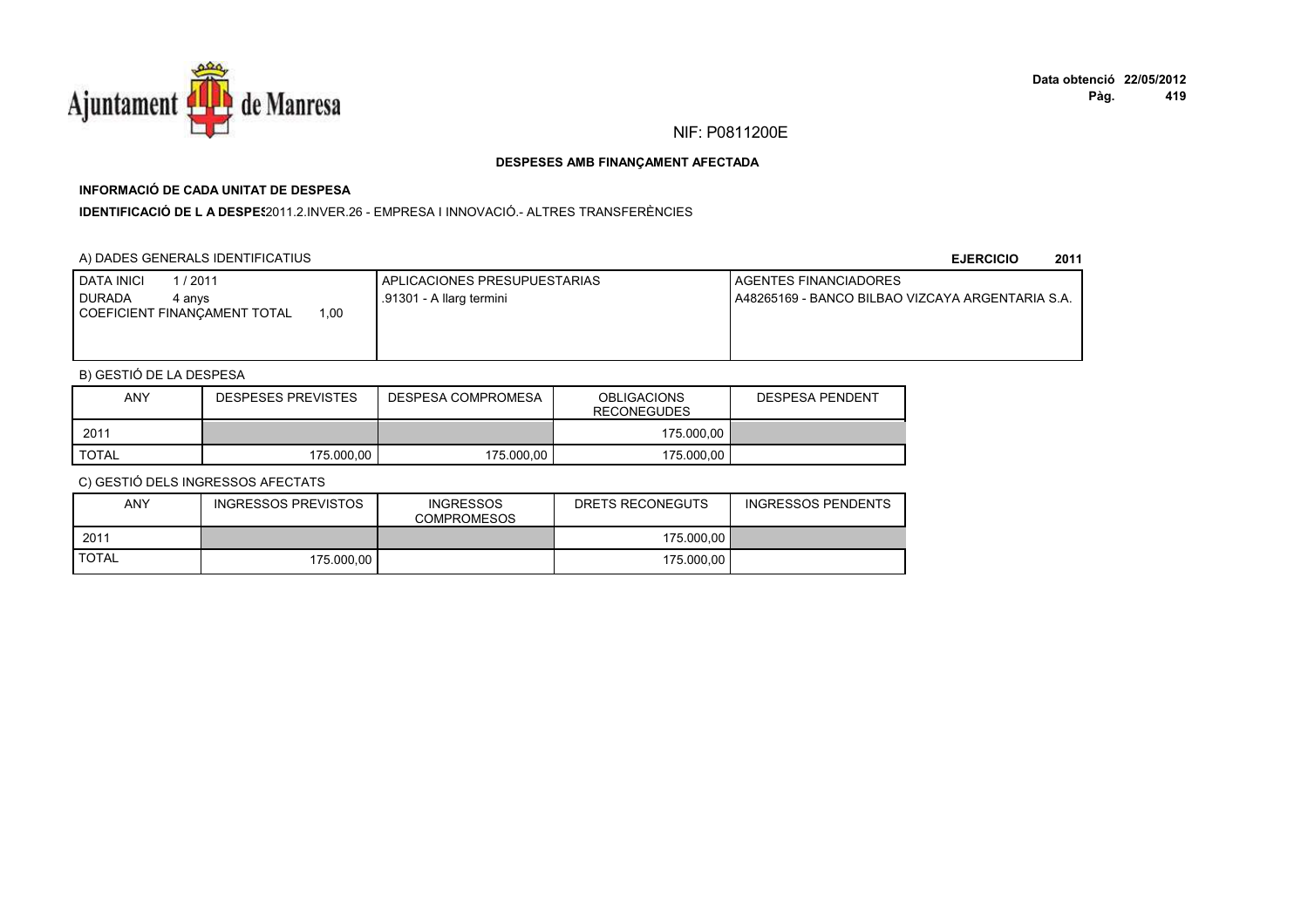

# **INFORMACIÓ DE CADA UNITAT DE DESPESA**

**IDENTIFICACIÓ DE L A DESPESA**

2011.2.INVER.26 - EMPRESA I INNOVACIÓ.- ALTRES TRANSFERÈNCIES

# D) DESVIACIONS DE FINANÇAMENT PER AGENTS

|                                            | ANY<br>INGRESSOS PREVISTOS |                                    | DRETS RECONEGUTS | <b>COEFICIENT</b>  | DESVIACIONS DE FINANCAMENT |                   |
|--------------------------------------------|----------------------------|------------------------------------|------------------|--------------------|----------------------------|-------------------|
| IDENTIFICACIÓ AGENT                        |                            |                                    |                  | <b>FINANCAMENT</b> | A L'EXERCICI               | <b>ACUMULADES</b> |
| A48265169 - BANCO BILBAO VIZCAYA AR   2011 |                            |                                    | 175,000.00       |                    |                            |                   |
| <b>TOTAL AGENT</b>                         |                            | 175,000.00                         | 175,000.00       | 1.00               |                            |                   |
|                                            |                            | I TOTAL DESVIACIONS POSITIVES      |                  |                    |                            |                   |
|                                            |                            | <b>TOTAL DESVIACIONS NEGATIVES</b> |                  |                    |                            |                   |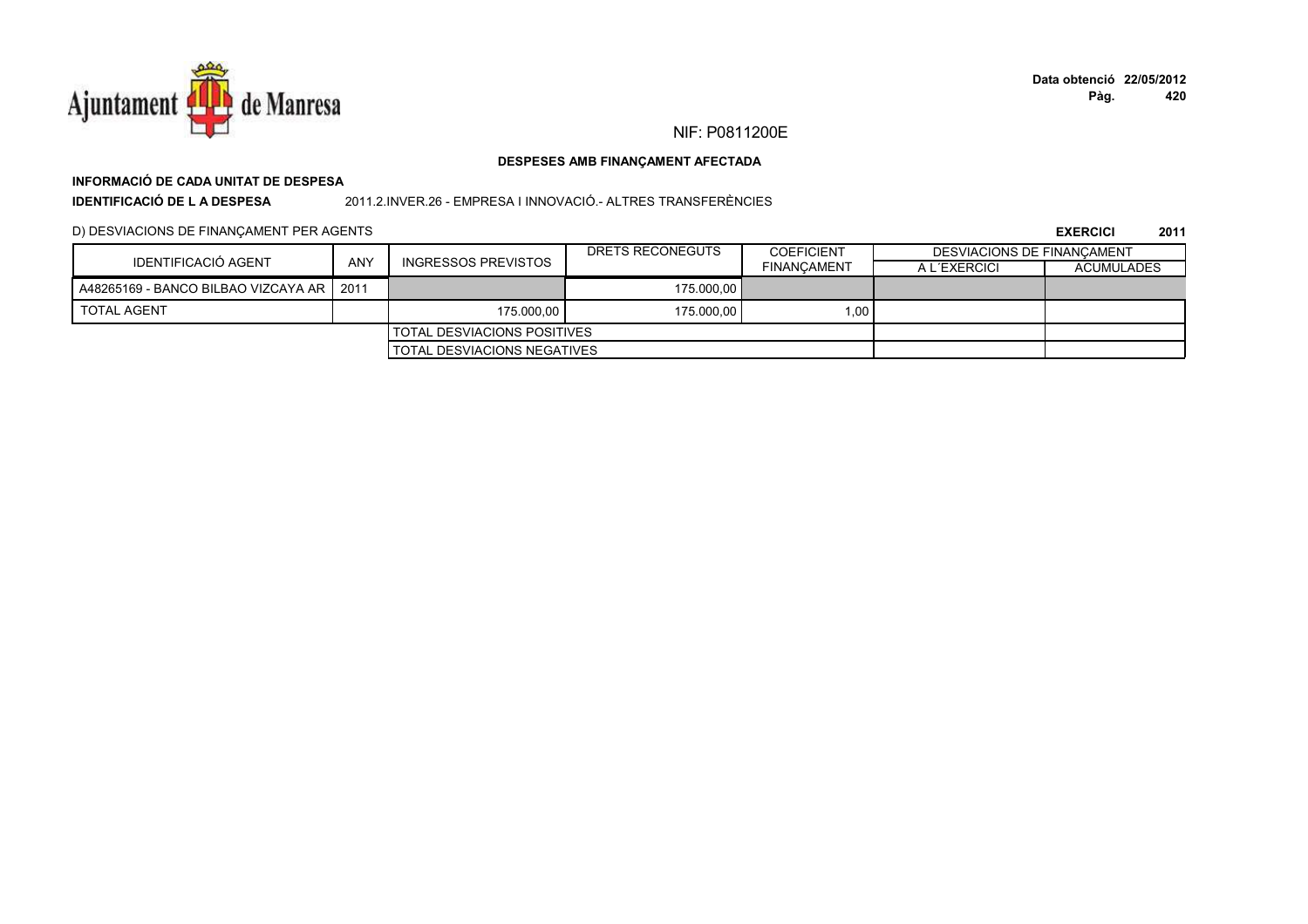

# **INFORMACIÓ DE CADA UNITAT DE DESPESA**

I**DENTIFICACIÓ DE L A DESPES**2011.2.INVER.27 - ALTRES EDIFICIS ADMINISTRATIUS.- EDIFICIS I ALTRES CONSTRUCCIONS

# A) DADES GENERALS IDENTIFICATIUS

**EJERCICIO<sup>2011</sup>**

| <b>DATA INICI</b><br>1 / 2011<br><b>DURADA</b><br>4 anvs<br>0,63<br>COEFICIENT FINANCAMENT TOTAL | APLICACIONES PRESUPUESTARIAS<br>.91301 - A llarg termini | <b>I AGENTES FINANCIADORES</b><br>LA48265169 - BANCO BILBAO VIZCAYA ARGENTARIA S.A.<br>I G08169815 - CAIXA D'ESTALVIS DE CATALUNYA |
|--------------------------------------------------------------------------------------------------|----------------------------------------------------------|------------------------------------------------------------------------------------------------------------------------------------|
|                                                                                                  |                                                          |                                                                                                                                    |

# B) GESTIÓ DE LA DESPESA

| <b>ANY</b> | <b>DESPESES PREVISTES</b> | DESPESA COMPROMESA | <b>OBLIGACIONS</b><br>RECONEGUDES | DESPESA PENDENT |
|------------|---------------------------|--------------------|-----------------------------------|-----------------|
| 2011       |                           |                    | 24.122.08                         |                 |
| TOTAL      | 24.122,08                 | 24.122.08          | 24.122.08                         |                 |

| <b>ANY</b>   | INGRESSOS PREVISTOS | <b>INGRESSOS</b><br><b>COMPROMESOS</b> | DRETS RECONEGUTS | <b>INGRESSOS PENDENTS</b> |
|--------------|---------------------|----------------------------------------|------------------|---------------------------|
| 2011         |                     |                                        | 15.305.12        |                           |
| <b>TOTAL</b> | 15.305.12           |                                        | 15.305.12        |                           |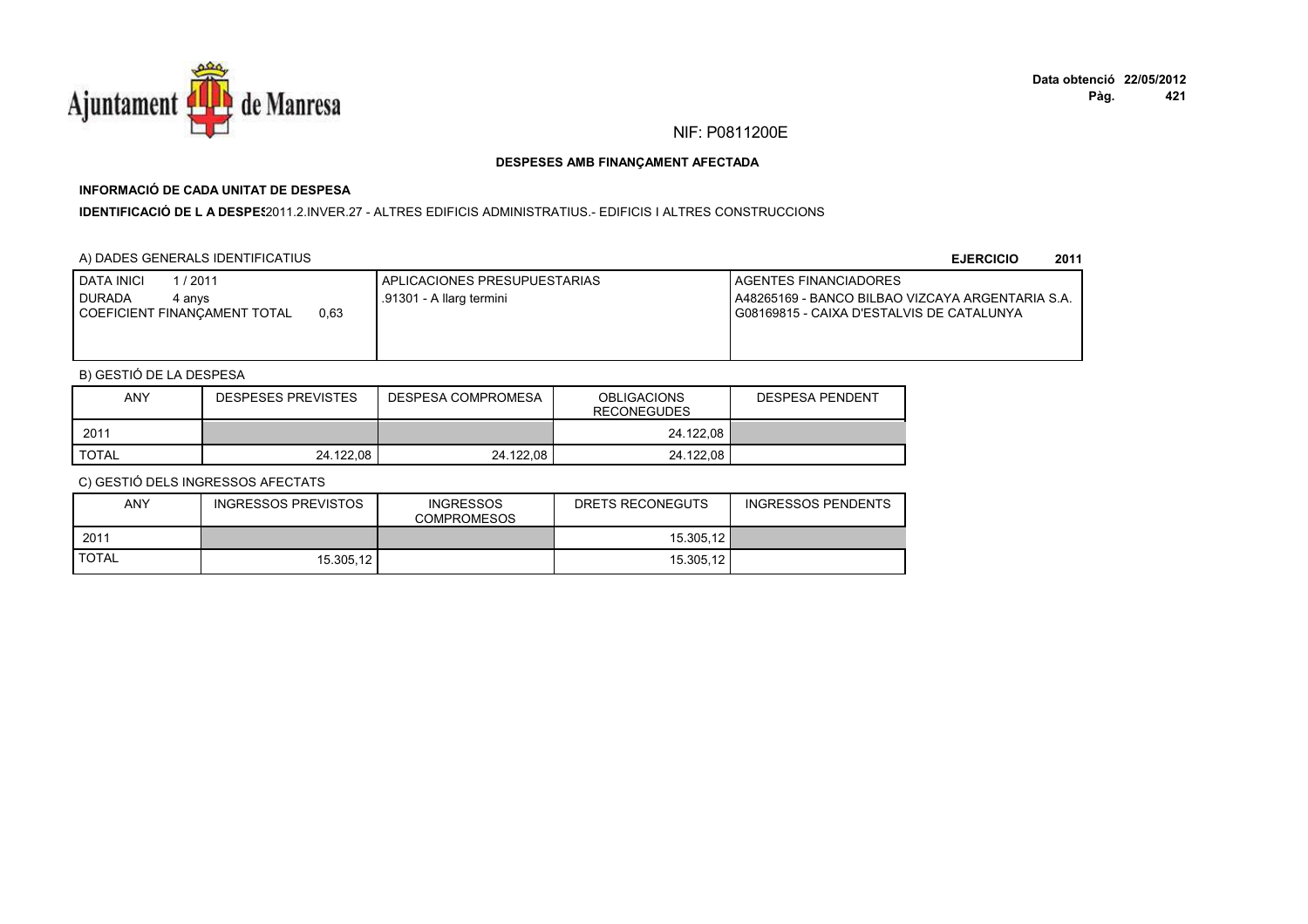

# **INFORMACIÓ DE CADA UNITAT DE DESPESA**

**IDENTIFICACIÓ DE L A DESPESA**

### 2011.2.INVER.27 - ALTRES EDIFICIS ADMINISTRATIUS.- EDIFICIS I ALTRES CONSTRUCCIONS

D) DESVIACIONS DE FINANÇAMENT PER AGENTS

|                                            |            |                             | DRETS RECONEGUTS | <b>COEFICIENT</b>  |              | DESVIACIONS DE FINANCAMENT |  |
|--------------------------------------------|------------|-----------------------------|------------------|--------------------|--------------|----------------------------|--|
| <b>IDENTIFICACIÓ AGENT</b>                 | <b>ANY</b> | <b>INGRESSOS PREVISTOS</b>  |                  | <b>FINANCAMENT</b> | A L'EXERCICI | <b>ACUMULADES</b>          |  |
| A48265169 - BANCO BILBAO VIZCAYA AR   2011 |            |                             | 10.523.06        |                    |              |                            |  |
| <b>TOTAL AGENT</b>                         |            | 10.523.06                   | 10.523.06        | 0,44               |              |                            |  |
| G08169815 - CAIXA D'ESTALVIS DE CAT        | 2011       |                             | 4.782.06         |                    |              |                            |  |
| <b>TOTAL AGENT</b>                         |            | 4.782.06                    | 4.782.06         | 0,20               |              |                            |  |
| <b>TOTAL DESVIACIONS POSITIVES</b>         |            |                             |                  |                    |              |                            |  |
|                                            |            | TOTAL DESVIACIONS NEGATIVES |                  |                    |              |                            |  |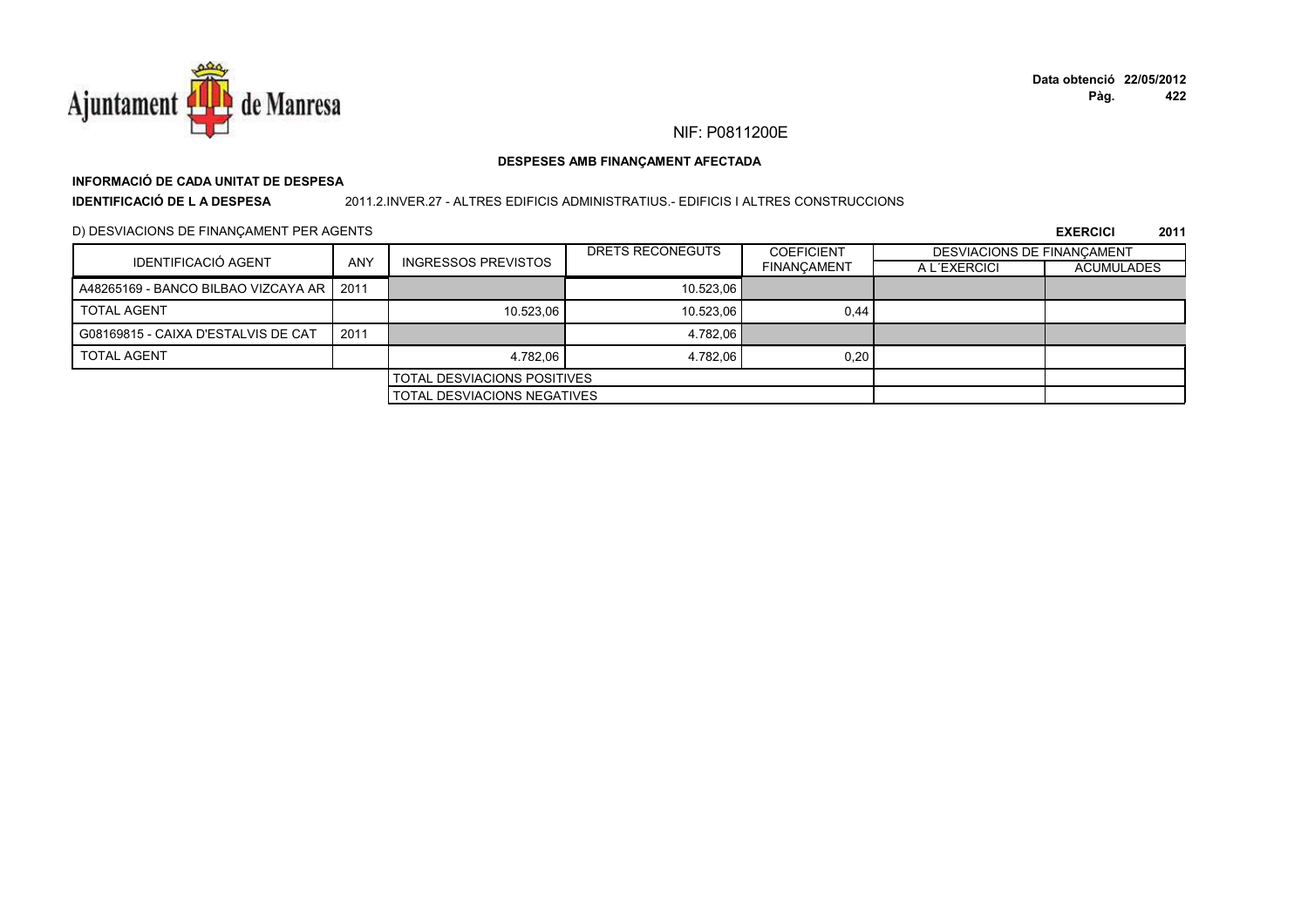

# **INFORMACIÓ DE CADA UNITAT DE DESPESA**

**IDENTIFICACIÓ DE L A DESPE**\$2011.2.INVER.28 - INVERSIONS EN ESPAIS PÚBLICS.- ALTRES TRANSFERÈNCIES

# A) DADES GENERALS IDENTIFICATIUS

**EJERCICIO<sup>2011</sup>**

| 1/2011<br><b>I DATA INICI</b><br>I DURADA<br>4 anvs<br>00.1<br>COEFICIENT FINANCAMENT TOTAL | APLICACIONES PRESUPUESTARIAS<br>.91301 - A llarg termini | <b>I AGENTES FINANCIADORES</b><br>G08169815 - CAIXA D'ESTALVIS DE CATALUNYA |
|---------------------------------------------------------------------------------------------|----------------------------------------------------------|-----------------------------------------------------------------------------|
|                                                                                             |                                                          |                                                                             |

# B) GESTIÓ DE LA DESPESA

| ANY          | <b>DESPESES PREVISTES</b> | DESPESA COMPROMESA | <b>OBLIGACIONS</b><br><b>RECONEGUDES</b> | <b>DESPESA PENDENT</b> |
|--------------|---------------------------|--------------------|------------------------------------------|------------------------|
| 2011         |                           |                    | 13.350.00                                |                        |
| <b>TOTAL</b> | 13.350.00                 | 13.350.00          | 13.350.00                                |                        |

| <b>ANY</b>   | INGRESSOS PREVISTOS | <b>INGRESSOS</b><br><b>COMPROMESOS</b> | DRETS RECONEGUTS | <b>INGRESSOS PENDENTS</b> |
|--------------|---------------------|----------------------------------------|------------------|---------------------------|
| 2011         |                     |                                        | 13.350.00        |                           |
| <b>TOTAL</b> | 13.350.00           |                                        | 13.350.00        |                           |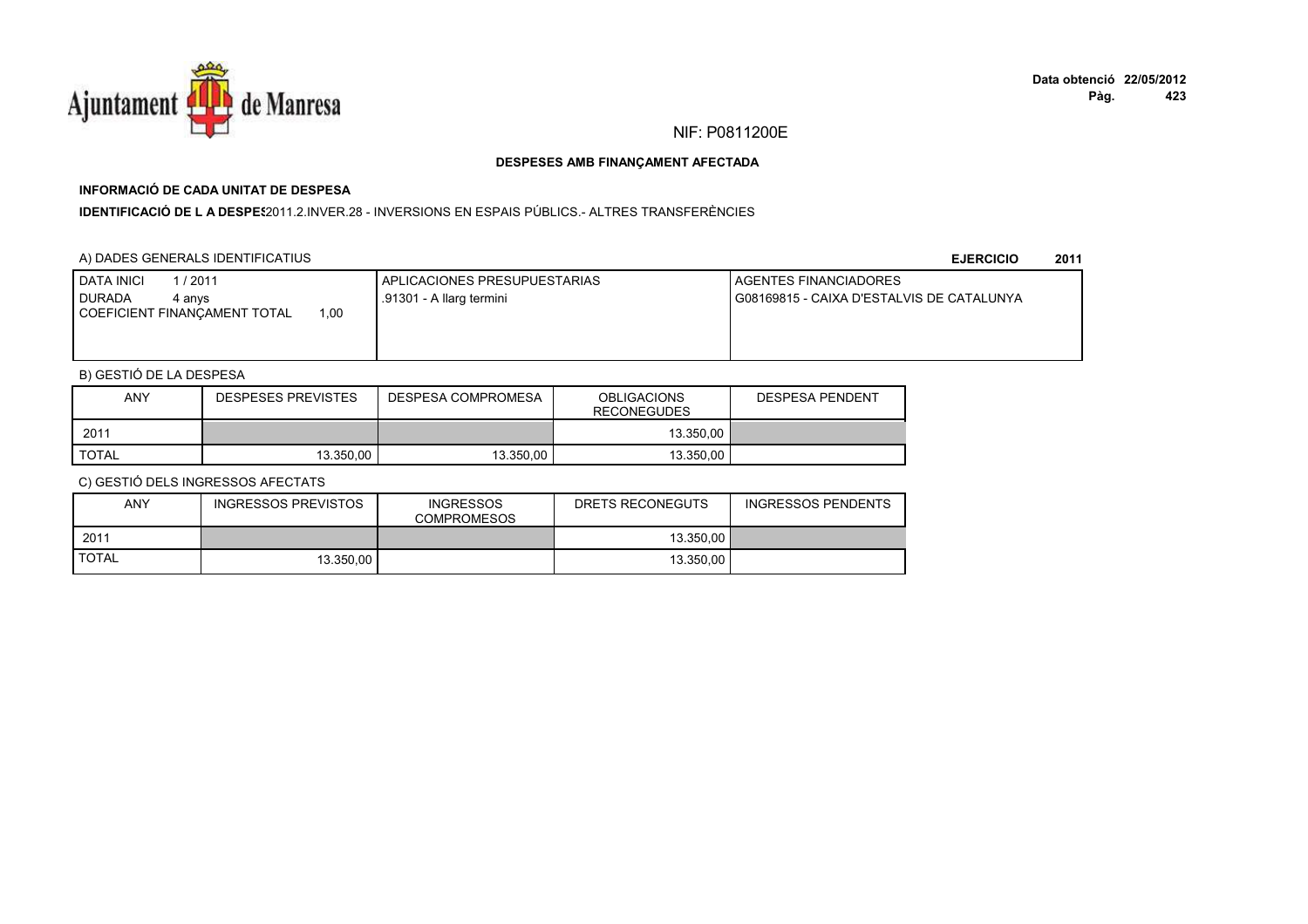

# **INFORMACIÓ DE CADA UNITAT DE DESPESA**

**IDENTIFICACIÓ DE L A DESPESA**

## 2011.2.INVER.28 - INVERSIONS EN ESPAIS PÚBLICS.- ALTRES TRANSFERÈNCIES

# D) DESVIACIONS DE FINANÇAMENT PER AGENTS

|                                     |      |                             | DRETS RECONEGUTS | <b>COEFICIENT</b>  | DESVIACIONS DE FINANCAMENT |                   |
|-------------------------------------|------|-----------------------------|------------------|--------------------|----------------------------|-------------------|
| IDENTIFICACIÓ AGENT                 | ANY  | INGRESSOS PREVISTOS         |                  | <b>FINANCAMENT</b> | A L'EXERCICI               | <b>ACUMULADES</b> |
| G08169815 - CAIXA D'ESTALVIS DE CAT | 2011 |                             | 13.350.00        |                    |                            |                   |
| <b>TOTAL AGENT</b>                  |      | 13.350.00                   | 13.350,00        | 1.00               |                            |                   |
|                                     |      | TOTAL DESVIACIONS POSITIVES |                  |                    |                            |                   |
| TOTAL DESVIACIONS NEGATIVES         |      |                             |                  |                    |                            |                   |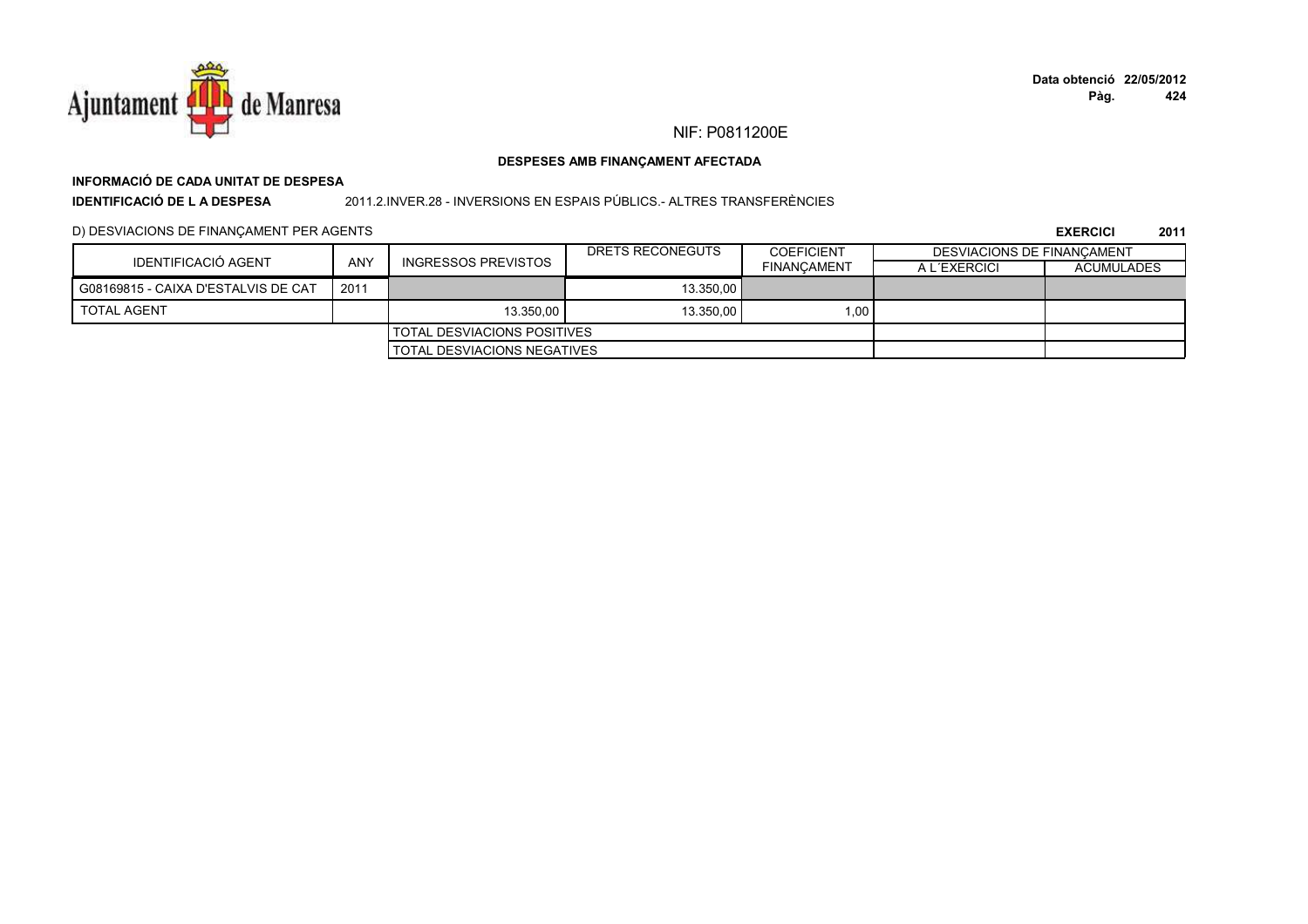

# **INFORMACIÓ DE CADA UNITAT DE DESPESA**

**IDENTIFICACIÓ DE L A DESPES**2011.2.INVER.29 - SISTEMES PRODUCTIUS LOCALS.- PROJECTES COMPLEXES

# A) DADES GENERALS IDENTIFICATIUS

**EJERCICIO<sup>2011</sup>**

| l / 2011<br>DATA INICI<br><b>DURADA</b><br>4 anvs<br>COEFICIENT FINANCAMENT TOTAL | 1.00 | I APLICACIONES PRESUPUESTARIAS<br>.78001 - Aportació Fundació CTM<br>I .72002 - De l'Adm.Gral de l'Estat (Minist.de Ciencia e Innovacil S2800568D - MINISTERIO DE CIENCIA E INNOVACION | <b>LAGENTES FINANCIADORES</b><br><b>IALTRES - ALTRES SUBVENCIONS</b> |
|-----------------------------------------------------------------------------------|------|----------------------------------------------------------------------------------------------------------------------------------------------------------------------------------------|----------------------------------------------------------------------|
|                                                                                   |      |                                                                                                                                                                                        |                                                                      |

# B) GESTIÓ DE LA DESPESA

| <b>ANY</b> | <b>DESPESES PREVISTES</b> | <b>OBLIGACIONS</b><br>DESPESA COMPROMESA<br><b>RECONEGUDES</b> |           | <b>DESPESA PENDENT</b> |
|------------|---------------------------|----------------------------------------------------------------|-----------|------------------------|
| 2011       |                           |                                                                | 38.668.76 |                        |
| TOTAL      | 54.000.00                 | 38.668.76                                                      | 38.668.76 | 15.331.24              |

| <b>ANY</b>   | INGRESSOS PREVISTOS | <b>INGRESSOS</b><br><b>COMPROMESOS</b> | DRETS RECONEGUTS | <b>INGRESSOS PENDENTS</b> |
|--------------|---------------------|----------------------------------------|------------------|---------------------------|
| 2011         |                     |                                        | 54.000.00        |                           |
| <b>TOTAL</b> | 54.000.00           |                                        | 54.000.00        |                           |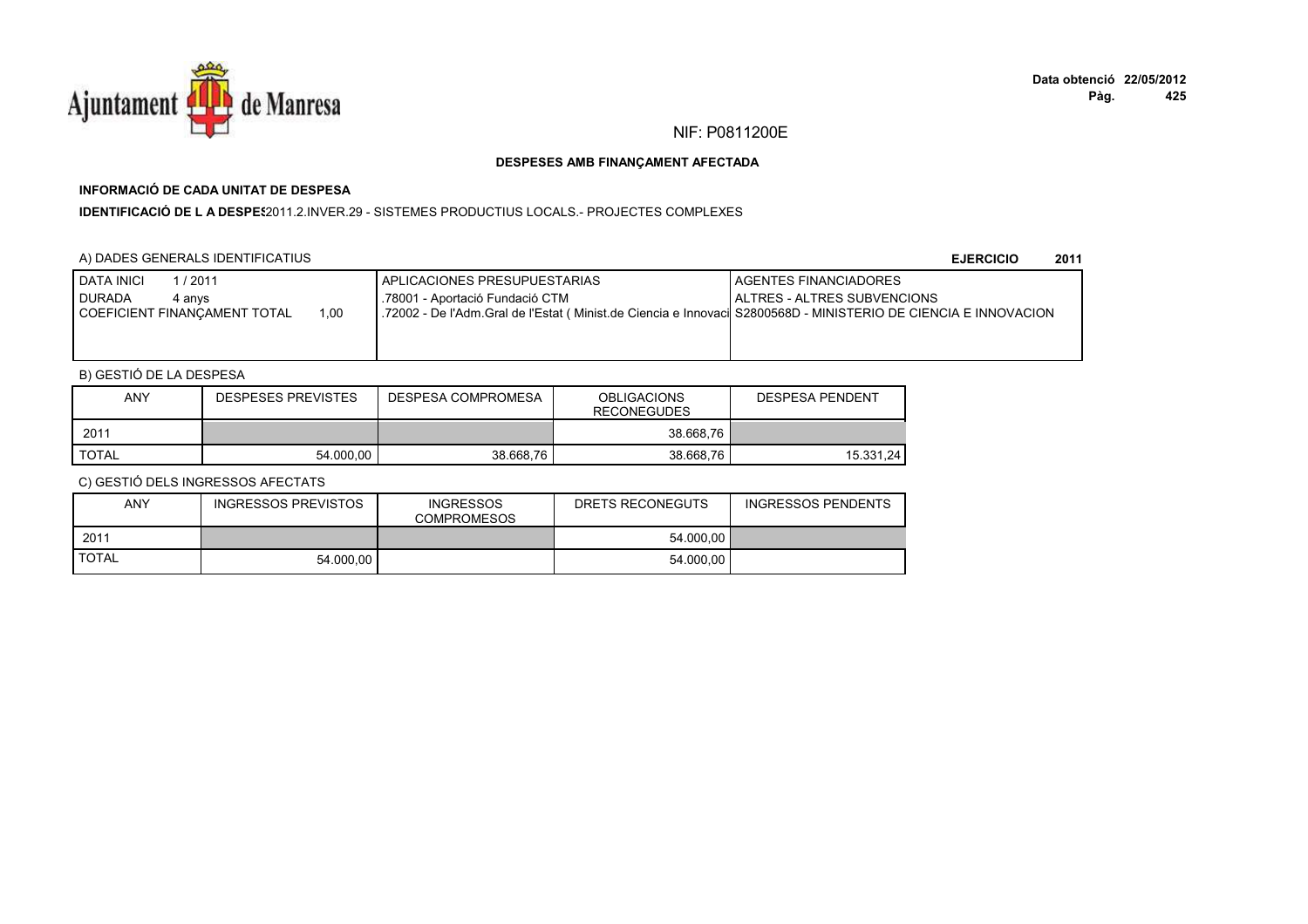

# **INFORMACIÓ DE CADA UNITAT DE DESPESA**

**IDENTIFICACIÓ DE L A DESPESA**

### 2011.2.INVER.29 - SISTEMES PRODUCTIUS LOCALS.- PROJECTES COMPLEXES

D) DESVIACIONS DE FINANÇAMENT PER AGENTS

|                                     |      |                            | DRETS RECONEGUTS | <b>COEFICIENT</b>  | DESVIACIONS DE FINANCAMENT |                   |
|-------------------------------------|------|----------------------------|------------------|--------------------|----------------------------|-------------------|
| <b>IDENTIFICACIÓ AGENT</b>          | ANY  | <b>INGRESSOS PREVISTOS</b> |                  | <b>FINANCAMENT</b> | A L'EXERCICI               | <b>ACUMULADES</b> |
| S2800568D - MINISTERIO DE CIENCIA E | 2011 |                            |                  |                    |                            |                   |
| <b>TOTAL AGENT</b>                  |      |                            |                  | 0,00               |                            |                   |
| ALTRES - ALTRES SUBVENCIONS         | 2011 |                            | 54.000.00        |                    |                            |                   |
| <b>TOTAL AGENT</b>                  |      | 54.000.00                  | 54.000.00        | 1.00               | 15.331.24                  | 15.331,24         |
| <b>TOTAL DESVIACIONS POSITIVES</b>  |      |                            | 15.331.24        | 15.331,24          |                            |                   |
| <b>TOTAL DESVIACIONS NEGATIVES</b>  |      |                            |                  |                    |                            |                   |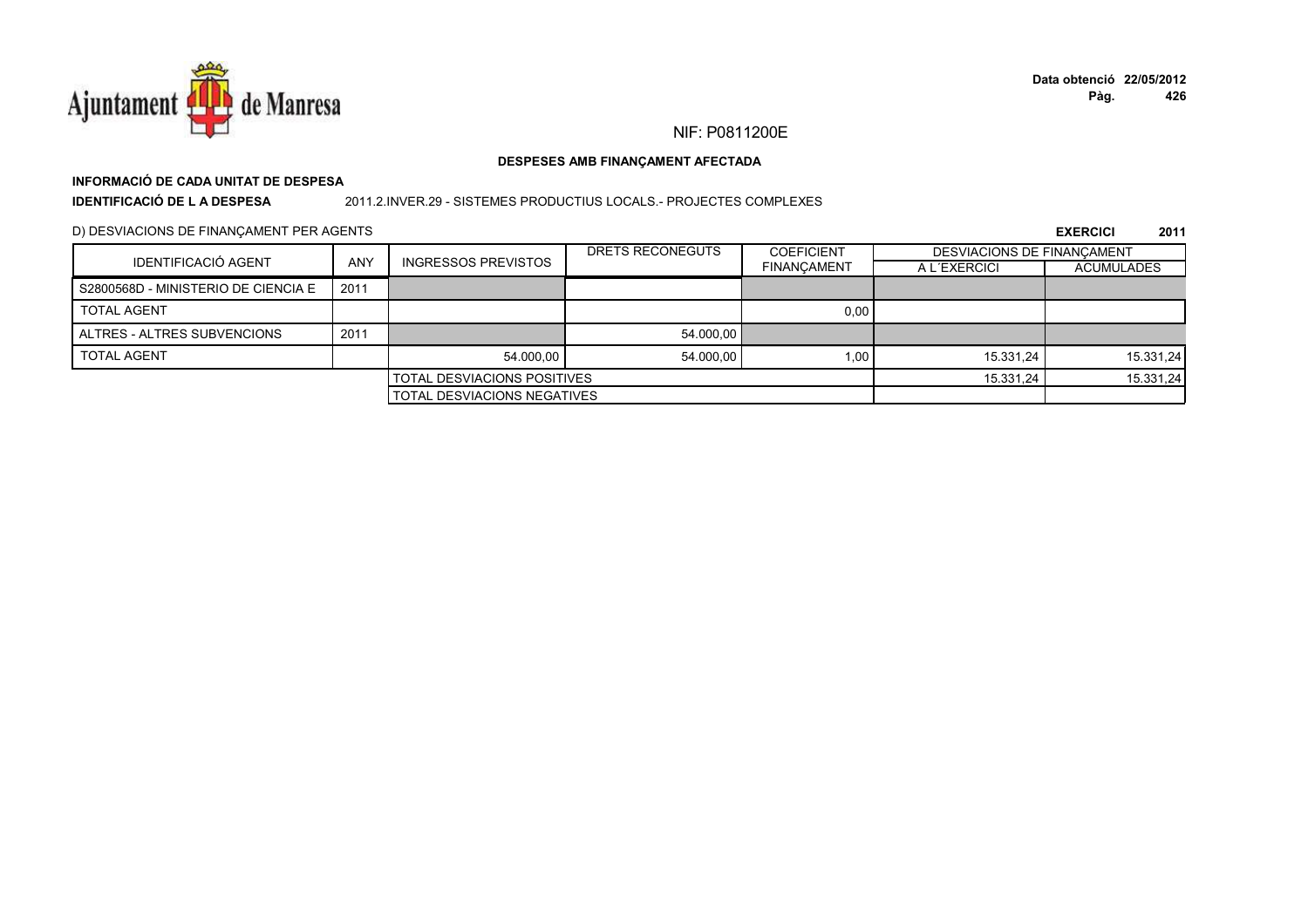

# **INFORMACIÓ DE CADA UNITAT DE DESPESA**

I**DENTIFICACIÓ DE L A DESPE**\$2011.2.INVER.30 - MUSEUS.- MAQUINARIA, INSTAL.LACIONS I UTILLATGE

# A) DADES GENERALS IDENTIFICATIUS

**EJERCICIO<sup>2011</sup>**

| /2011<br>DATA INICI<br><b>DURADA</b><br>4 anvs<br>00,ا<br>COEFICIENT FINANCAMENT TOTAL | APLICACIONES PRESUPUESTARIAS<br>.75080 - Altres transf. de capital de la GENCAT | <b>LAGENTES FINANCIADORES</b><br>I S0811001G - GENERALITAT DE CATALUNYA |
|----------------------------------------------------------------------------------------|---------------------------------------------------------------------------------|-------------------------------------------------------------------------|
|                                                                                        |                                                                                 |                                                                         |

# B) GESTIÓ DE LA DESPESA

| <b>ANY</b>   | <b>DESPESES PREVISTES</b> | DESPESA COMPROMESA | <b>OBLIGACIONS</b><br><b>RECONEGUDES</b> | DESPESA PENDENT |
|--------------|---------------------------|--------------------|------------------------------------------|-----------------|
| 201'         |                           |                    | 8.640.32                                 |                 |
| <b>TOTAL</b> | 8.700.00                  | 8.640.32           | 8.640.32                                 | 59.68           |

| <b>ANY</b>   | <b>INGRESSOS PREVISTOS</b> | <b>INGRESSOS</b><br><b>COMPROMESOS</b> | DRETS RECONEGUTS | <b>INGRESSOS PENDENTS</b> |
|--------------|----------------------------|----------------------------------------|------------------|---------------------------|
| 2011         |                            |                                        | 8.700,00         |                           |
| <b>TOTAL</b> | 8.700.00                   |                                        | 8.700.00         |                           |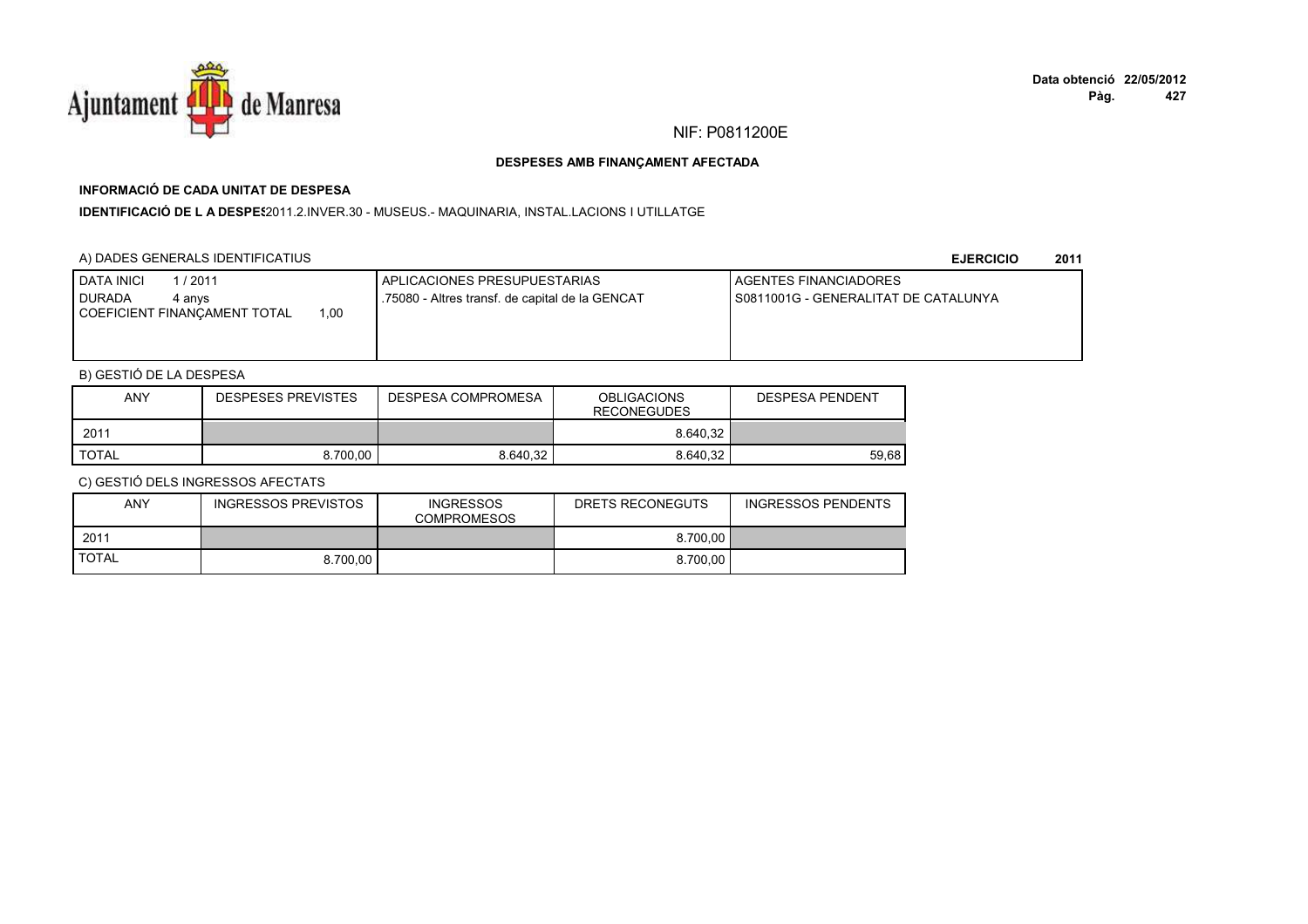

# **INFORMACIÓ DE CADA UNITAT DE DESPESA**

**IDENTIFICACIÓ DE L A DESPESA**

2011.2.INVER.30 - MUSEUS.- MAQUINARIA, INSTAL.LACIONS I UTILLATGE

# D) DESVIACIONS DE FINANÇAMENT PER AGENTS

|                                           |     |                                    | DRETS RECONEGUTS | <b>COEFICIENT</b>  | <b>DESVIACIONS DE FINANCAMENT</b> |                   |
|-------------------------------------------|-----|------------------------------------|------------------|--------------------|-----------------------------------|-------------------|
| IDENTIFICACIÓ AGENT                       | ANY | INGRESSOS PREVISTOS                |                  | <b>FINANCAMENT</b> | A L'EXERCICI                      | <b>ACUMULADES</b> |
| S0811001G - GENERALITAT DE CATALUN   2011 |     |                                    | 8.700.00         |                    |                                   |                   |
| TOTAL AGENT                               |     | 8.700.00                           | 8.700.00         | 1.00               | 59.68                             | 59,68             |
|                                           |     | <b>TOTAL DESVIACIONS POSITIVES</b> |                  |                    | 59,68                             | 59,68             |
|                                           |     | <b>TOTAL DESVIACIONS NEGATIVES</b> |                  |                    |                                   |                   |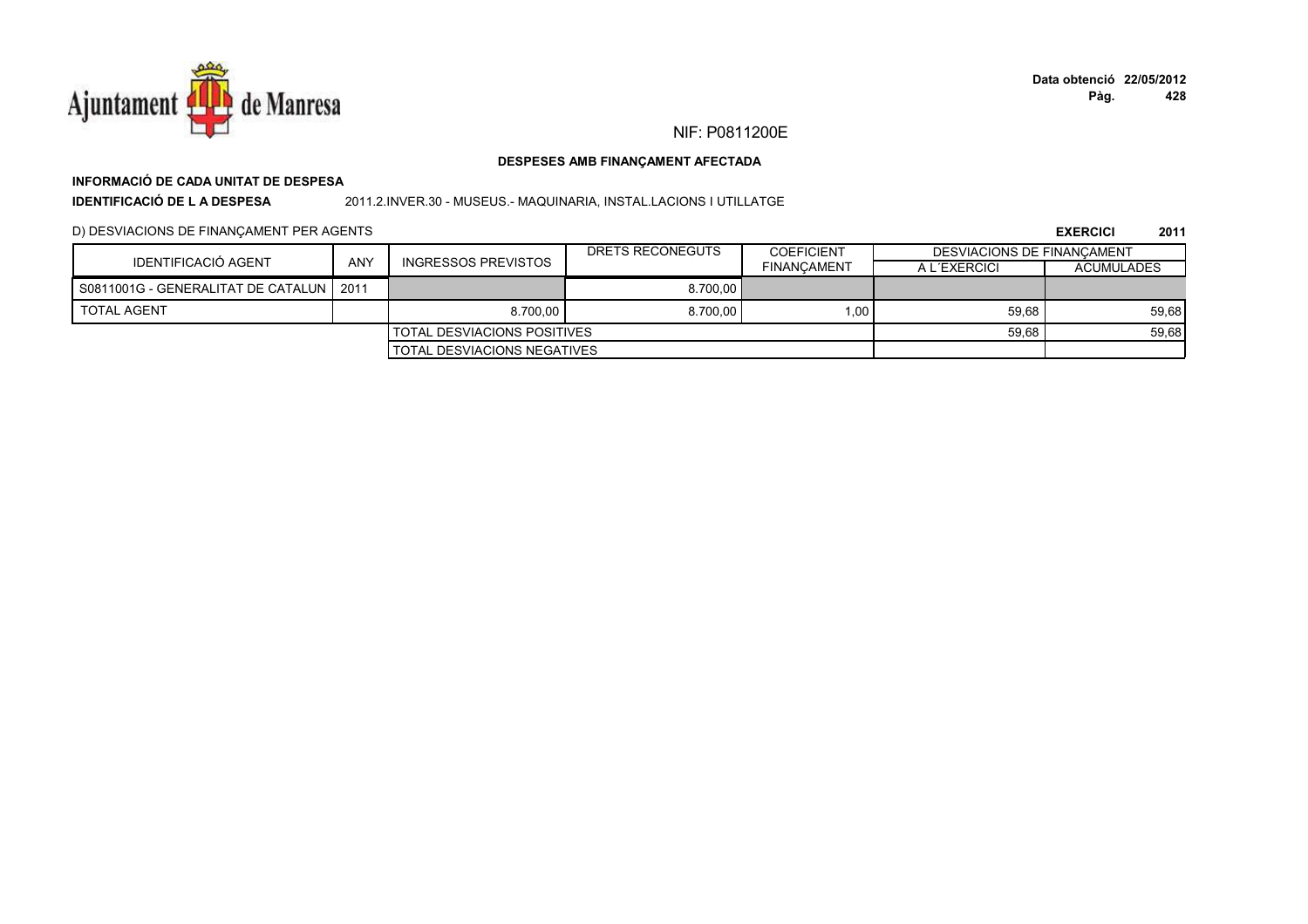

# **INFORMACIÓ DE CADA UNITAT DE DESPESA**

**IDENTIFICACIÓ DE L A DESPES**2011.2.INVER.31 - Parc Central Espai motor (Fase 3)

# A) DADES GENERALS IDENTIFICATIUS

**EJERCICIO<sup>2011</sup>**

| / 2011<br><b>DATA INICI</b><br><b>DURADA</b><br>4 anvs | I APLICACIONES PRESUPUESTARIAS<br>.76100 - Diputació de Barcelona | <b>LAGENTES FINANCIADORES</b><br>P0800000B - DIPUTACIO DE BARCELONA           |
|--------------------------------------------------------|-------------------------------------------------------------------|-------------------------------------------------------------------------------|
| 1.00<br>COEFICIENT FINANCAMENT TOTAL                   | .79100 - Fons de desenv. Regional. Parc Central                   | LEUROPA - SUBVENCIO UNIO EUROPEA                                              |
|                                                        | .91301 - A llarg termini                                          | G08169815 - CAIXA D'ESTALVIS DE CATALUNYA<br>LA28000719 - BANCO CREDITO LOCAL |

# B) GESTIÓ DE LA DESPESA

| ANY          | <b>DESPESES PREVISTES</b> | DESPESA COMPROMESA | <b>OBLIGACIONS</b><br><b>RECONEGUDES</b> | <b>DESPESA PENDENT</b> |
|--------------|---------------------------|--------------------|------------------------------------------|------------------------|
| 2011         |                           |                    |                                          |                        |
| <b>TOTAL</b> | 118.000.00                | 63.538.46          |                                          | 118,000.00             |

| ANY          | <b>INGRESSOS PREVISTOS</b> | <b>INGRESSOS</b><br><b>COMPROMESOS</b> | DRETS RECONEGUTS | INGRESSOS PENDENTS |
|--------------|----------------------------|----------------------------------------|------------------|--------------------|
| 2011         |                            |                                        | 118.000.00       |                    |
| <b>TOTAL</b> | 118.000.00                 |                                        | 118,000.00       |                    |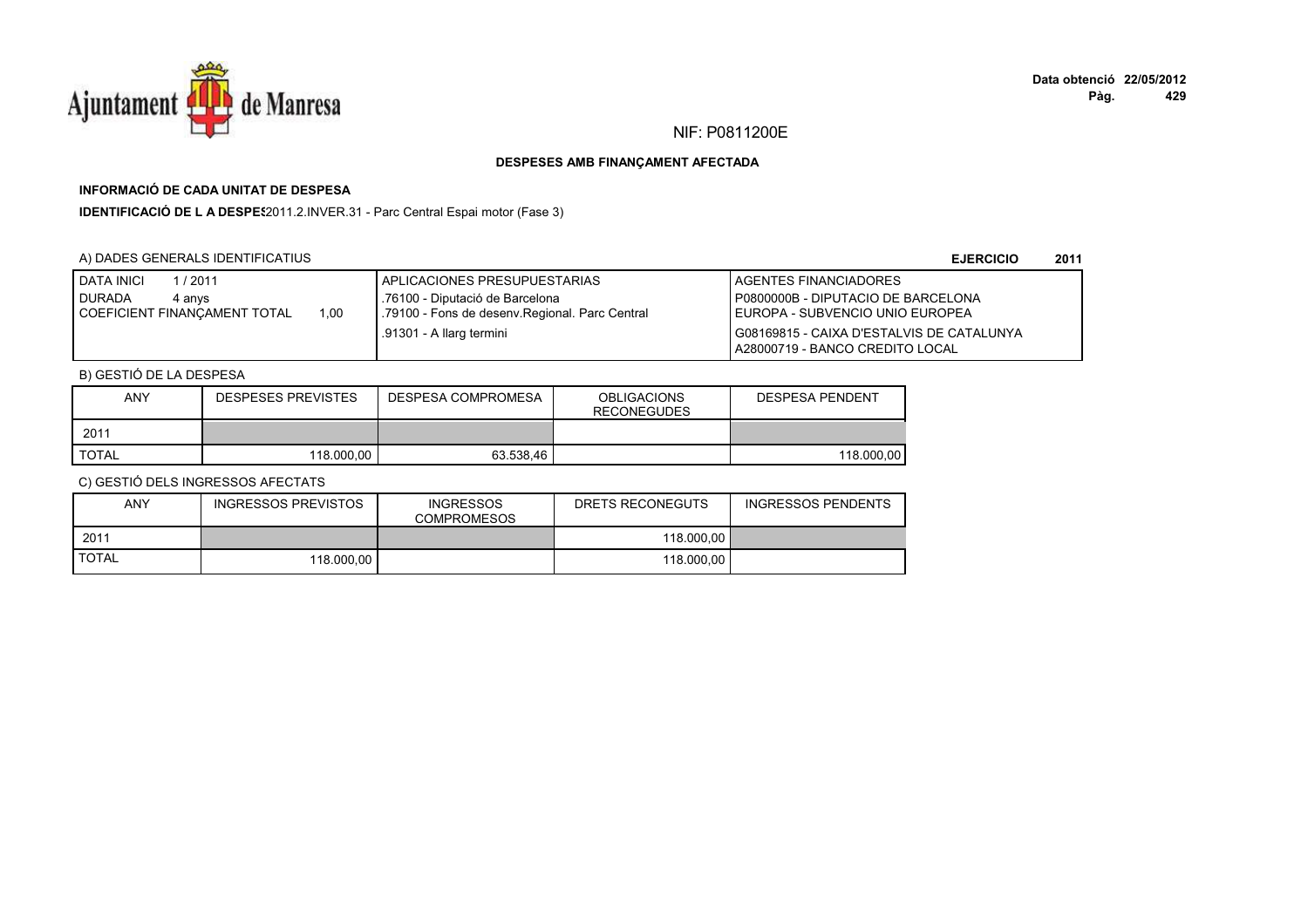

# **INFORMACIÓ DE CADA UNITAT DE DESPESA**

**IDENTIFICACIÓ DE L A DESPESA**

2011.2.INVER.31 - Parc Central Espai motor (Fase 3)

# D) DESVIACIONS DE FINANÇAMENT PER AGENTS

|                                     |            |                                    | <b>DRETS RECONEGUTS</b> | <b>COEFICIENT</b>  | <b>DESVIACIONS DE FINANCAMENT</b> |                   |
|-------------------------------------|------------|------------------------------------|-------------------------|--------------------|-----------------------------------|-------------------|
| <b>IDENTIFICACIÓ AGENT</b>          | <b>ANY</b> | <b>INGRESSOS PREVISTOS</b>         |                         | <b>FINANCAMENT</b> | A L'EXERCICI                      | <b>ACUMULADES</b> |
| G08169815 - CAIXA D'ESTALVIS DE CAT | 2011       |                                    | 1.281,21                |                    |                                   |                   |
| <b>TOTAL AGENT</b>                  |            | 1.281.21                           | 1.281.21                | 0,01               | 1.281,21                          | 1.281,21          |
| P0800000B - DIPUTACIO DE BARCELONA  | 2011       |                                    | 25.000,00               |                    |                                   |                   |
| <b>TOTAL AGENT</b>                  |            | 25.000,00                          | 25.000,00               | 0,21               | 25.000,00                         | 25.000,00         |
| A28000719 - BANCO CREDITO LOCAL     | 2011       |                                    | 41.718.79               |                    |                                   |                   |
| <b>TOTAL AGENT</b>                  |            | 41.718.79                          | 41.718.79               | 0,35               | 41.718.79                         | 41.718.79         |
| EUROPA - SUBVENCIO UNIO EUROPEA     | 2011       |                                    | 50.000,00               |                    |                                   |                   |
| <b>TOTAL AGENT</b>                  |            | 50.000.00                          | 50.000,00               | 0,42               | 50.000,00                         | 50.000,00         |
|                                     |            | TOTAL DESVIACIONS POSITIVES        |                         | 118.000,00         | 118.000,00                        |                   |
|                                     |            | <b>TOTAL DESVIACIONS NEGATIVES</b> |                         |                    |                                   |                   |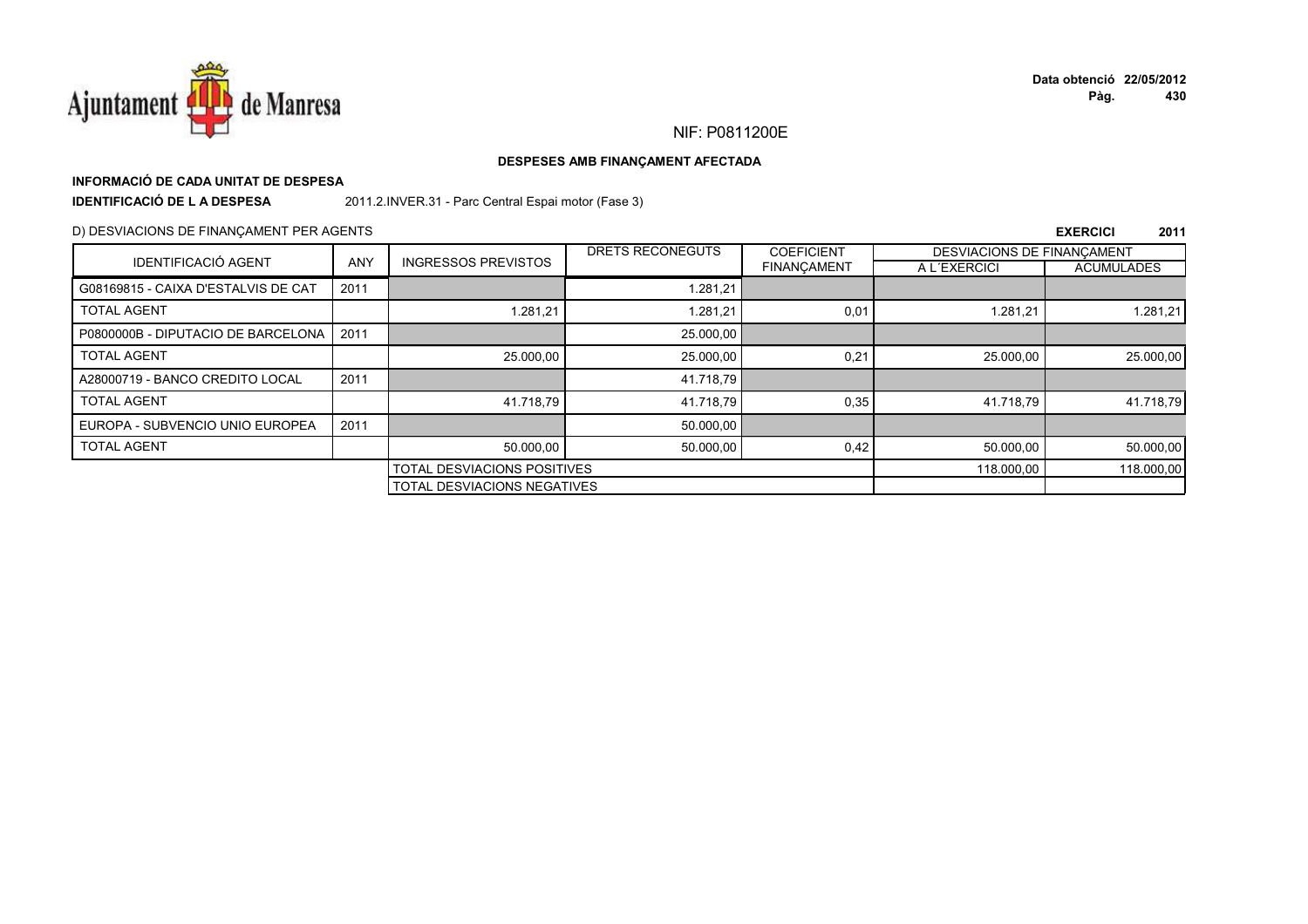

# **INFORMACIÓ DE CADA UNITAT DE DESPESA**

IDENTIFICACIÓ DE L A DESPES2011.2.INVER.32 - Manteniment via pública.- Renovació ferms i voreres

# A) DADES GENERALS IDENTIFICATIUS

**EJERCICIO<sup>2011</sup>**

| DATA INICI<br>/ 2011<br><b>DURADA</b><br>4 anvs<br>0.55<br>COEFICIENT FINANCAMENT TOTAL | APLICACIONES PRESUPUESTARIAS<br>.91301 - A llarg termini | AGENTES FINANCIADORES<br>I G28029007 - CAJA AHORROS Y MONTE DE PIEDAD DE MA |
|-----------------------------------------------------------------------------------------|----------------------------------------------------------|-----------------------------------------------------------------------------|
|                                                                                         |                                                          |                                                                             |

# B) GESTIÓ DE LA DESPESA

| ANY          | <b>DESPESES PREVISTES</b> | DESPESA COMPROMESA | <b>OBLIGACIONS</b><br><b>RECONEGUDES</b> | <b>DESPESA PENDENT</b> |
|--------------|---------------------------|--------------------|------------------------------------------|------------------------|
| 2011         |                           |                    | 109.850.52                               |                        |
| <b>TOTAL</b> | 109.850.52                | 109.850.52         | 109.850.52                               |                        |

| ANY          | <b>INGRESSOS PREVISTOS</b> | <b>INGRESSOS</b><br><b>COMPROMESOS</b> | DRETS RECONEGUTS | <b>INGRESSOS PENDENTS</b> |
|--------------|----------------------------|----------------------------------------|------------------|---------------------------|
| 2011         |                            |                                        | 60.000.00        |                           |
| <b>TOTAL</b> | 60.000.00                  |                                        | 60.000.00        |                           |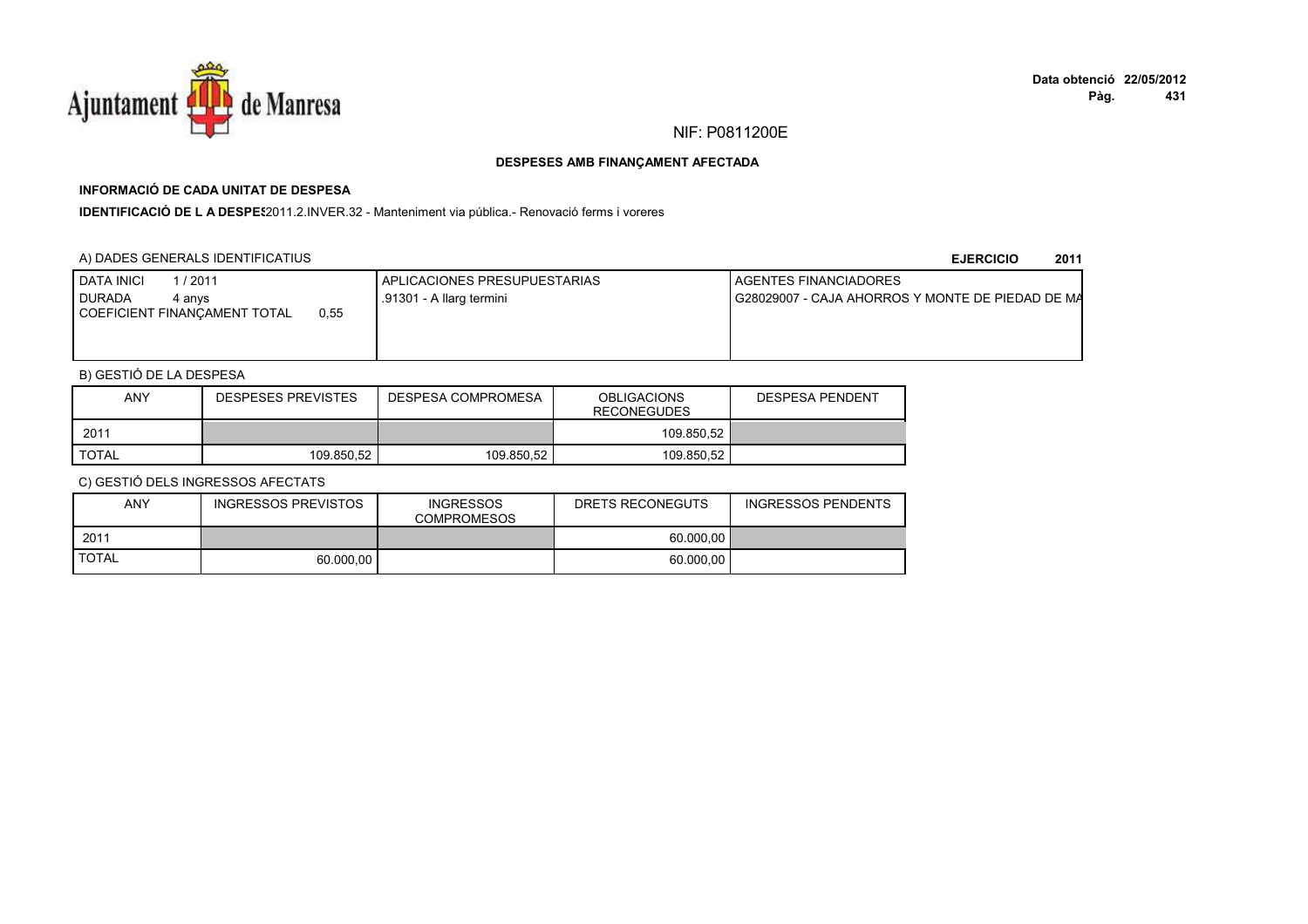

# **INFORMACIÓ DE CADA UNITAT DE DESPESA**

**IDENTIFICACIÓ DE L A DESPESA**

2011.2.INVER.32 - Manteniment via pública.- Renovació ferms i voreres

# D) DESVIACIONS DE FINANÇAMENT PER AGENTS

|                                           |     |                                    | DRETS RECONEGUTS | <b>COEFICIENT</b>  | DESVIACIONS DE FINANCAMENT |                   |
|-------------------------------------------|-----|------------------------------------|------------------|--------------------|----------------------------|-------------------|
| IDENTIFICACIÓ AGENT                       | ANY | INGRESSOS PREVISTOS                |                  | <b>FINANCAMENT</b> | A L'EXERCICI               | <b>ACUMULADES</b> |
| G28029007 - CAJA AHORROS Y MONTE D   2011 |     |                                    | 60.000,00        |                    |                            |                   |
| <b>TOTAL AGENT</b>                        |     | 60.000.00                          | 60.000,00        | 0,55               |                            |                   |
|                                           |     | <b>TOTAL DESVIACIONS POSITIVES</b> |                  |                    |                            |                   |
|                                           |     | <b>TOTAL DESVIACIONS NEGATIVES</b> |                  |                    |                            |                   |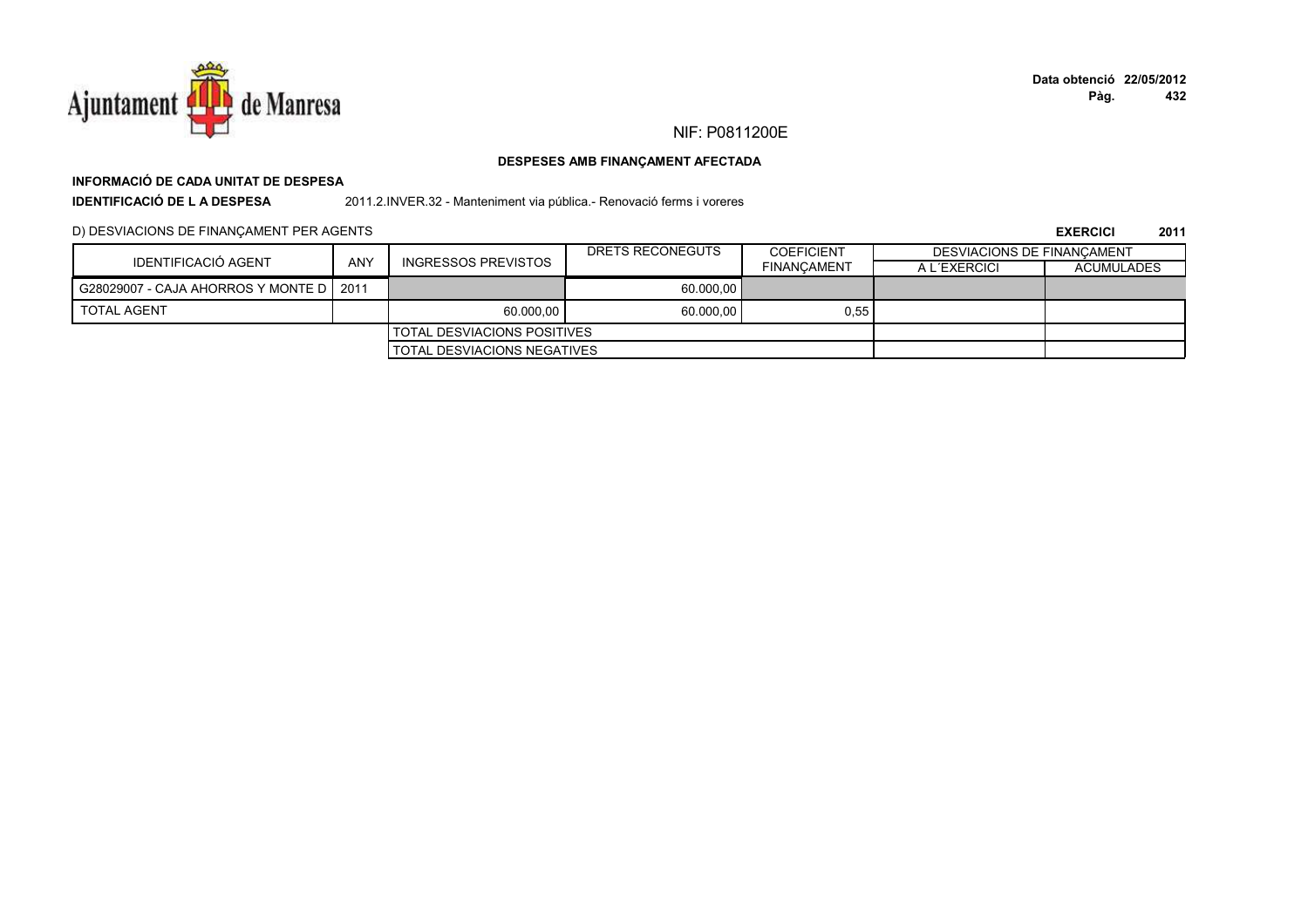

# **INFORMACIÓ DE CADA UNITAT DE DESPESA**

IDENTIFICACIÓ DE L A DESPE<sup>2</sup>2011.2.INVER.33 - Inversions en espais públics.-C. Escodines i St. Bartomeu

# A) DADES GENERALS IDENTIFICATIUS

**EJERCICIO<sup>2011</sup>**

| <b>DATA INICI</b><br>1/2011<br><b>I DURADA</b><br>4 anvs<br>1,00<br><b>COEFICIENT FINANCAMENT TOTAL</b> | APLICACIONES PRESUPUESTARIAS<br>.91301 - A llarg termini | <b>I AGENTES FINANCIADORES</b><br>G08169815 - CAIXA D'ESTALVIS DE CATALUNYA |
|---------------------------------------------------------------------------------------------------------|----------------------------------------------------------|-----------------------------------------------------------------------------|
|                                                                                                         |                                                          |                                                                             |

# B) GESTIÓ DE LA DESPESA

| <b>ANY</b>   | <b>DESPESES PREVISTES</b> | DESPESA COMPROMESA | <b>OBLIGACIONS</b><br><b>RECONEGUDES</b> | DESPESA PENDENT |
|--------------|---------------------------|--------------------|------------------------------------------|-----------------|
| 2011         |                           |                    |                                          |                 |
| <b>TOTAL</b> | 94.544.38                 | 63.594.91          |                                          | 94.544.38       |

| <b>ANY</b>   | INGRESSOS PREVISTOS | <b>INGRESSOS</b><br><b>COMPROMESOS</b> | DRETS RECONEGUTS | INGRESSOS PENDENTS |
|--------------|---------------------|----------------------------------------|------------------|--------------------|
| 2011         |                     |                                        | 94.544,38        |                    |
| <b>TOTAL</b> | 94.544.38           |                                        | 94.544.38        |                    |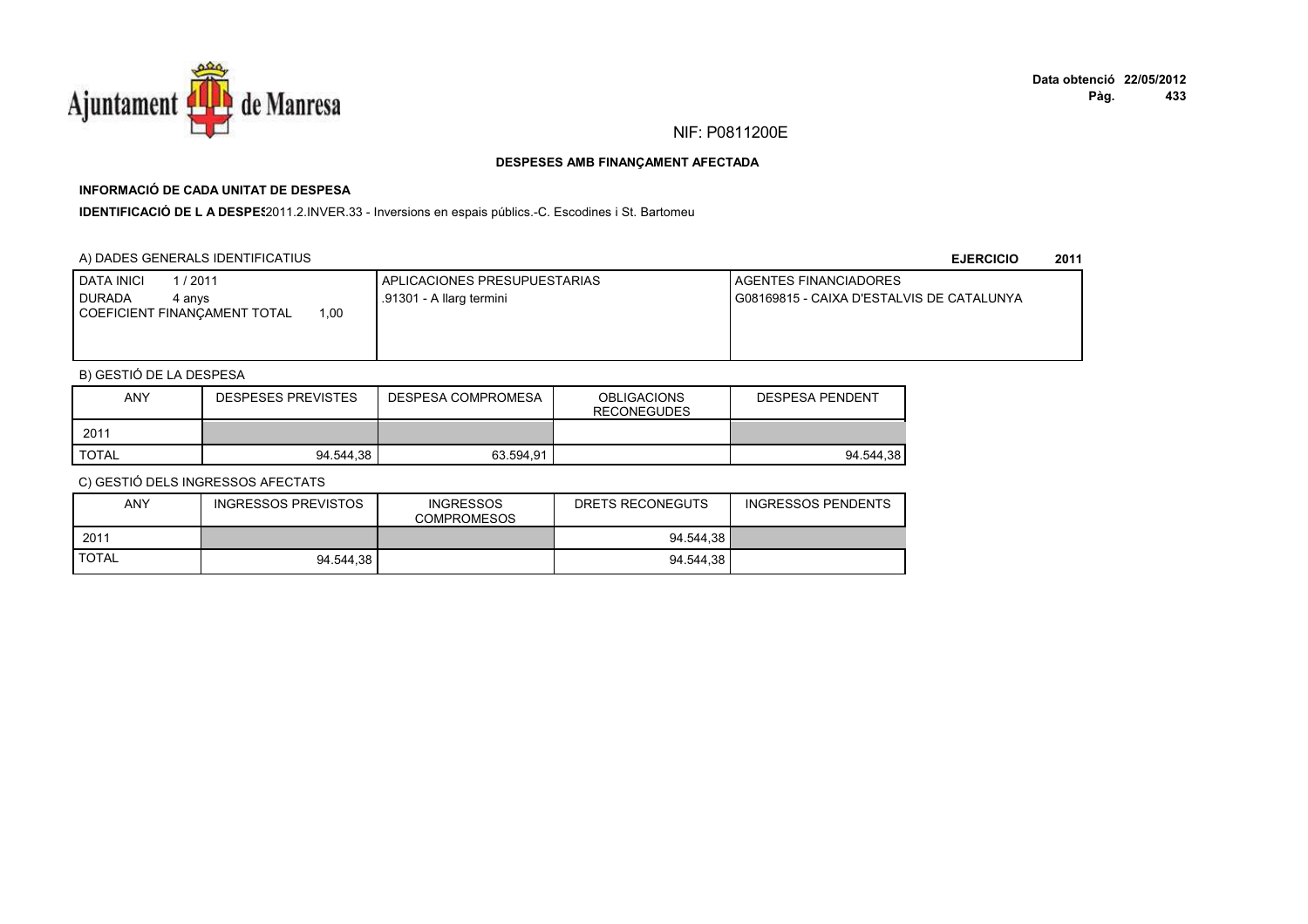

# **INFORMACIÓ DE CADA UNITAT DE DESPESA**

**IDENTIFICACIÓ DE L A DESPESA**

2011.2.INVER.33 - Inversions en espais públics.-C. Escodines i St. Bartomeu

# D) DESVIACIONS DE FINANÇAMENT PER AGENTS

|                                     |      |                             | DRETS RECONEGUTS | COEFICIENT         | <b>DESVIACIONS DE FINANCAMENT</b> |                   |
|-------------------------------------|------|-----------------------------|------------------|--------------------|-----------------------------------|-------------------|
| IDENTIFICACIÓ AGENT                 | ANY  | INGRESSOS PREVISTOS         |                  | <b>FINANCAMENT</b> | A L'EXERCICI                      | <b>ACUMULADES</b> |
| G08169815 - CAIXA D'ESTALVIS DE CAT | 2011 |                             | 94.544.38        |                    |                                   |                   |
| <b>TOTAL AGENT</b>                  |      | 94.544.38                   | 94.544.38        | 1.00               | 94.544.38                         | 94.544,38         |
|                                     |      | TOTAL DESVIACIONS POSITIVES |                  | 94.544.38          | 94.544,38                         |                   |
|                                     |      | TOTAL DESVIACIONS NEGATIVES |                  |                    |                                   |                   |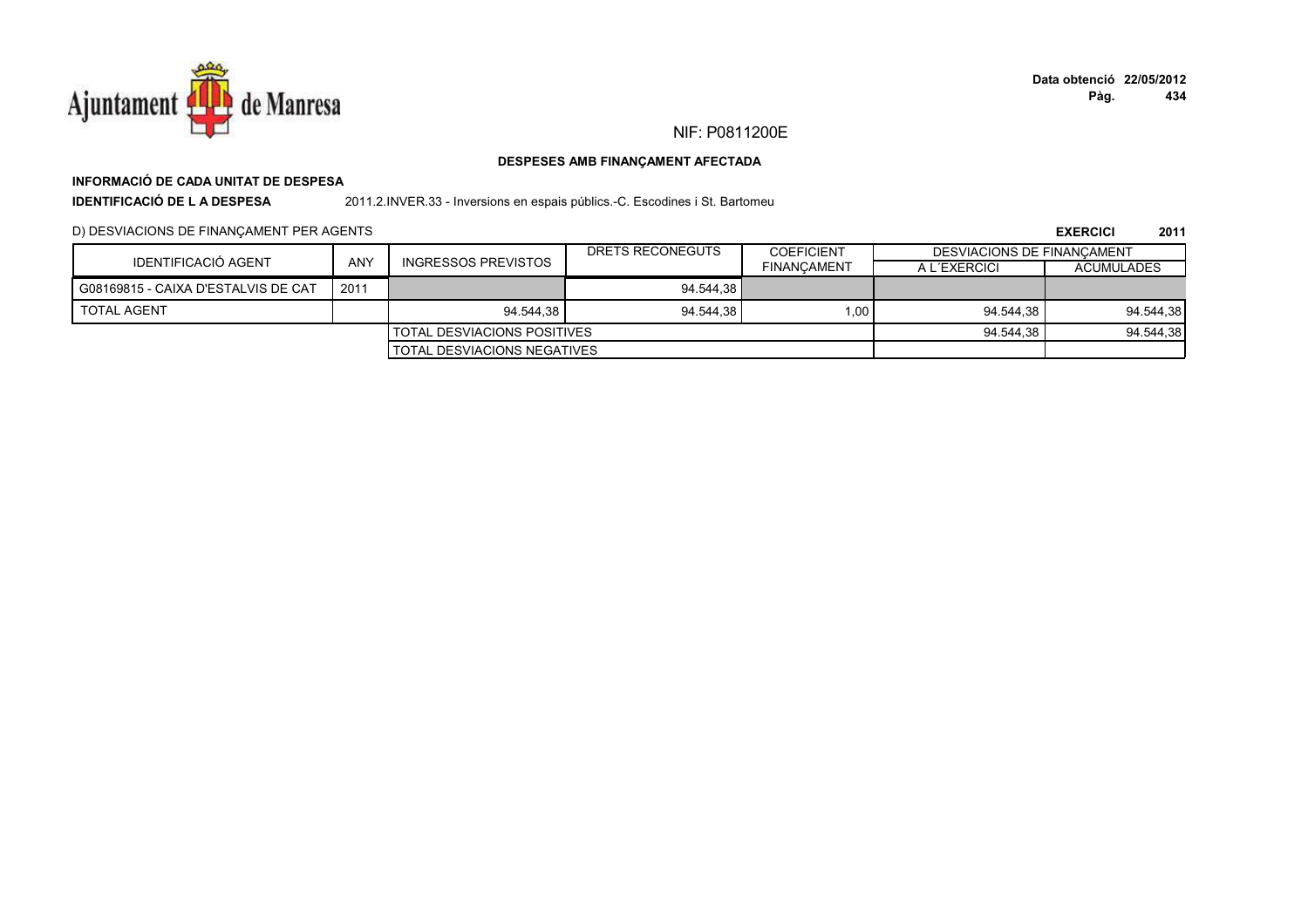

# **INFORMACIÓ DE CADA UNITAT DE DESPESA**

I**DENTIFICACIÓ DE L A DESPE**\$2011.2.INVER.34 - INVERSIONS EN ESPAIS PÚBLICS.- ALTRES TRANSF. (Església Xup)

# A) DADES GENERALS IDENTIFICATIUS

**EJERCICIO<sup>2011</sup>**

| <b>I DATA INICI</b><br>1/2011<br><b>I DURADA</b><br>4 anvs<br>00, ا<br>COEFICIENT FINANCAMENT TOTAL | APLICACIONES PRESUPUESTARIAS<br>.91301 - A llarg termini | AGENTES FINANCIADORES<br>G08169815 - CAIXA D'ESTALVIS DE CATALUNYA |
|-----------------------------------------------------------------------------------------------------|----------------------------------------------------------|--------------------------------------------------------------------|
|                                                                                                     |                                                          |                                                                    |

# B) GESTIÓ DE LA DESPESA

| ANY   | <b>DESPESES PREVISTES</b> | DESPESA COMPROMESA | <b>OBLIGACIONS</b><br><b>RECONEGUDES</b> | <b>DESPESA PENDENT</b> |
|-------|---------------------------|--------------------|------------------------------------------|------------------------|
| 2011  |                           |                    | 1.925.52                                 |                        |
| TOTAL | .925.52                   | .925.52            | 1.925.52                                 |                        |

| <b>ANY</b>   | INGRESSOS PREVISTOS | <b>INGRESSOS</b><br><b>COMPROMESOS</b> | DRETS RECONEGUTS | <b>INGRESSOS PENDENTS</b> |
|--------------|---------------------|----------------------------------------|------------------|---------------------------|
| 2011         |                     |                                        | 1.925.52         |                           |
| <b>TOTAL</b> | .925.52             |                                        | 1.925.52         |                           |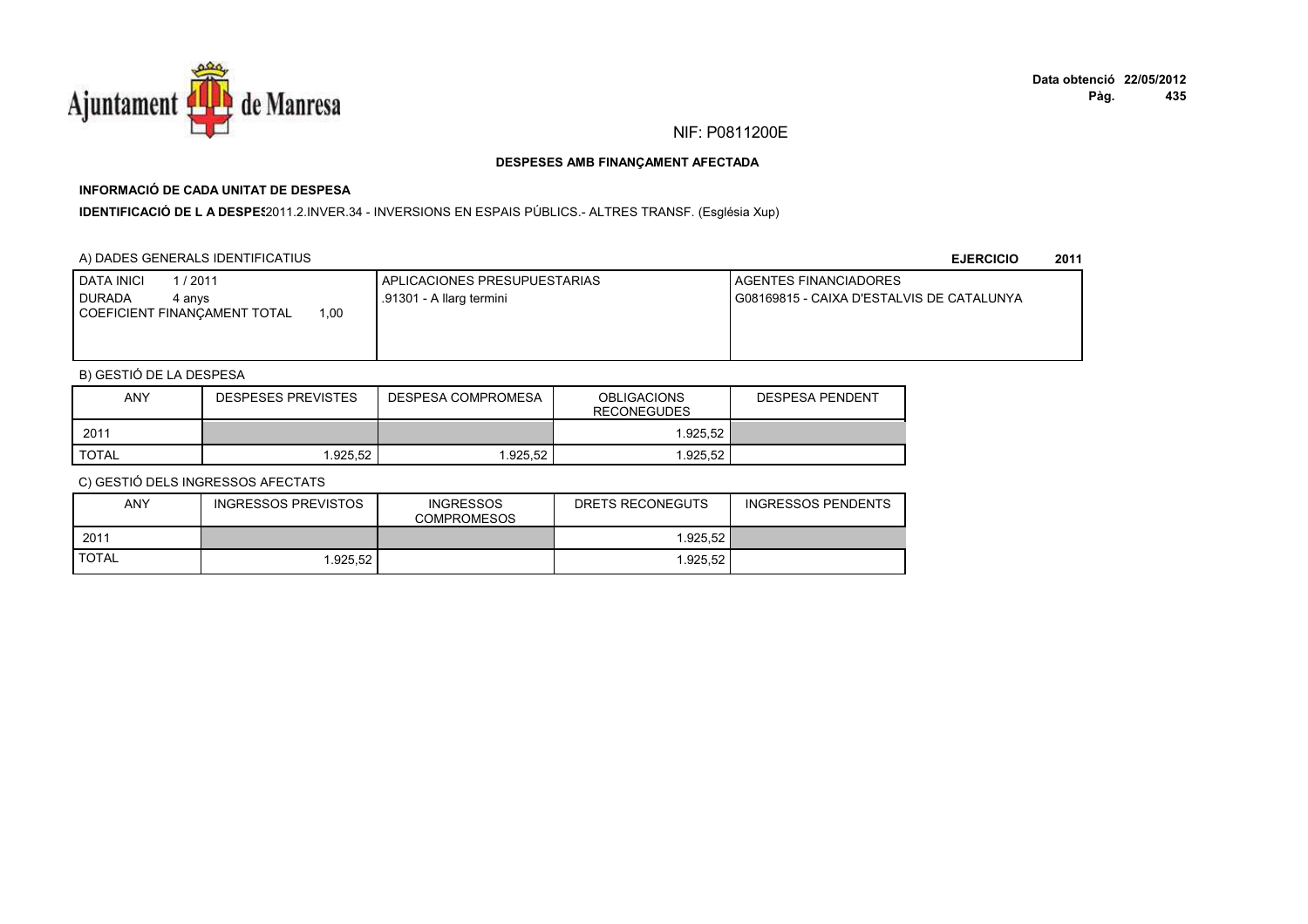

# **INFORMACIÓ DE CADA UNITAT DE DESPESA**

**IDENTIFICACIÓ DE L A DESPESA**

2011.2.INVER.34 - INVERSIONS EN ESPAIS PÚBLICS.- ALTRES TRANSF. (Església Xup)

# D) DESVIACIONS DE FINANÇAMENT PER AGENTS

|                                     |      |                                    | DRETS RECONEGUTS | <b>COEFICIENT</b>  | <b>DESVIACIONS DE FINANCAMENT</b> |                   |
|-------------------------------------|------|------------------------------------|------------------|--------------------|-----------------------------------|-------------------|
| IDENTIFICACIÓ AGENT                 | ANY  | <b>INGRESSOS PREVISTOS</b>         |                  | <b>FINANCAMENT</b> | A L'EXERCICI                      | <b>ACUMULADES</b> |
| G08169815 - CAIXA D'ESTALVIS DE CAT | 2011 |                                    | 1.925.52         |                    |                                   |                   |
| <b>TOTAL AGENT</b>                  |      | 1.925.52                           | 1.925.52         | 1.00               |                                   |                   |
|                                     |      | I TOTAL DESVIACIONS POSITIVES      |                  |                    |                                   |                   |
|                                     |      | <b>TOTAL DESVIACIONS NEGATIVES</b> |                  |                    |                                   |                   |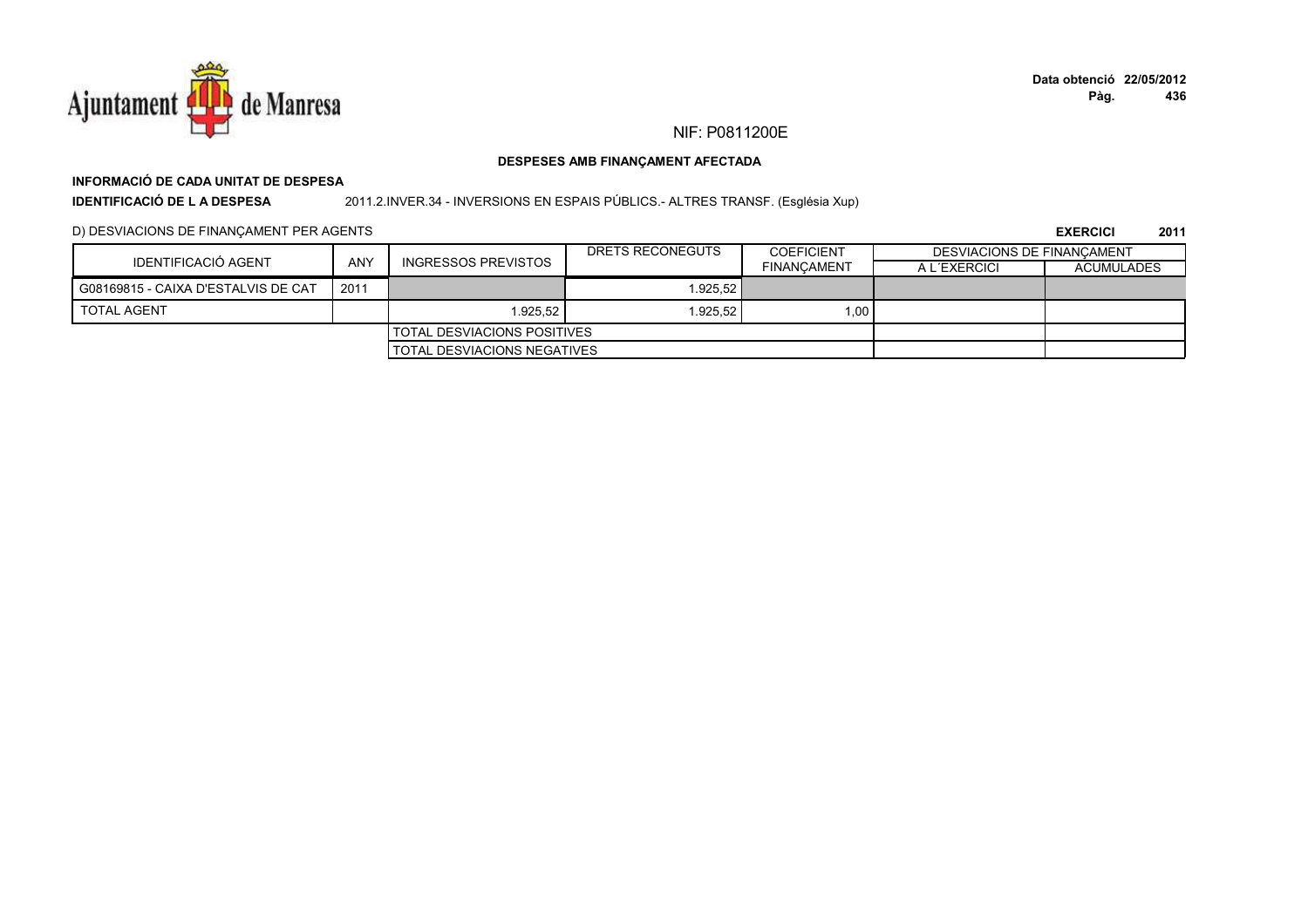

# **INFORMACIÓ DE CADA UNITAT DE DESPESA**

IDENTIFICACIÓ DE L A DESPE<sup>2</sup>2011.2.INVER.35 - MUSEUS.- ALTRES TRANSFERÈNCIES (Museu Cinteria)

# A) DADES GENERALS IDENTIFICATIUS

**EJERCICIO<sup>2011</sup>**

| <b>DATA INICI</b><br>/2011             | APLICACIONES PRESUPUESTARIAS | <b>I AGENTES FINANCIADORES</b>                     |
|----------------------------------------|------------------------------|----------------------------------------------------|
| <b>DURADA</b><br>4 anvs                | .91301 - A llarg termini     | A28000719 - BANCO CREDITO LOCAL                    |
| 1.00<br>I COEFICIENT FINANCAMENT TOTAL |                              | LA82892993 - DEXIA SABADELL BANCO LOCAL            |
|                                        |                              | G08169815 - CAIXA D'ESTALVIS DE CATALUNYA          |
|                                        |                              | I G28029007 - CAJA AHORROS Y MONTE DE PIEDAD DE MA |

# B) GESTIÓ DE LA DESPESA

| <b>ANY</b> | <b>DESPESES PREVISTES</b> | DESPESA COMPROMESA | <b>OBLIGACIONS</b><br><b>RECONEGUDES</b> | <b>DESPESA PENDENT</b> |
|------------|---------------------------|--------------------|------------------------------------------|------------------------|
| 2011       |                           |                    | 150.000.00                               |                        |
| TOTAL      | 150,000.00                | 150.000.00         | 150,000.00                               |                        |

| ANY          | INGRESSOS PREVISTOS | <b>INGRESSOS</b><br><b>COMPROMESOS</b> | DRETS RECONEGUTS | <b>INGRESSOS PENDENTS</b> |
|--------------|---------------------|----------------------------------------|------------------|---------------------------|
| 2011         |                     |                                        | 150.000.00       |                           |
| <b>TOTAL</b> | 150,000.00          |                                        | 150.000.00       |                           |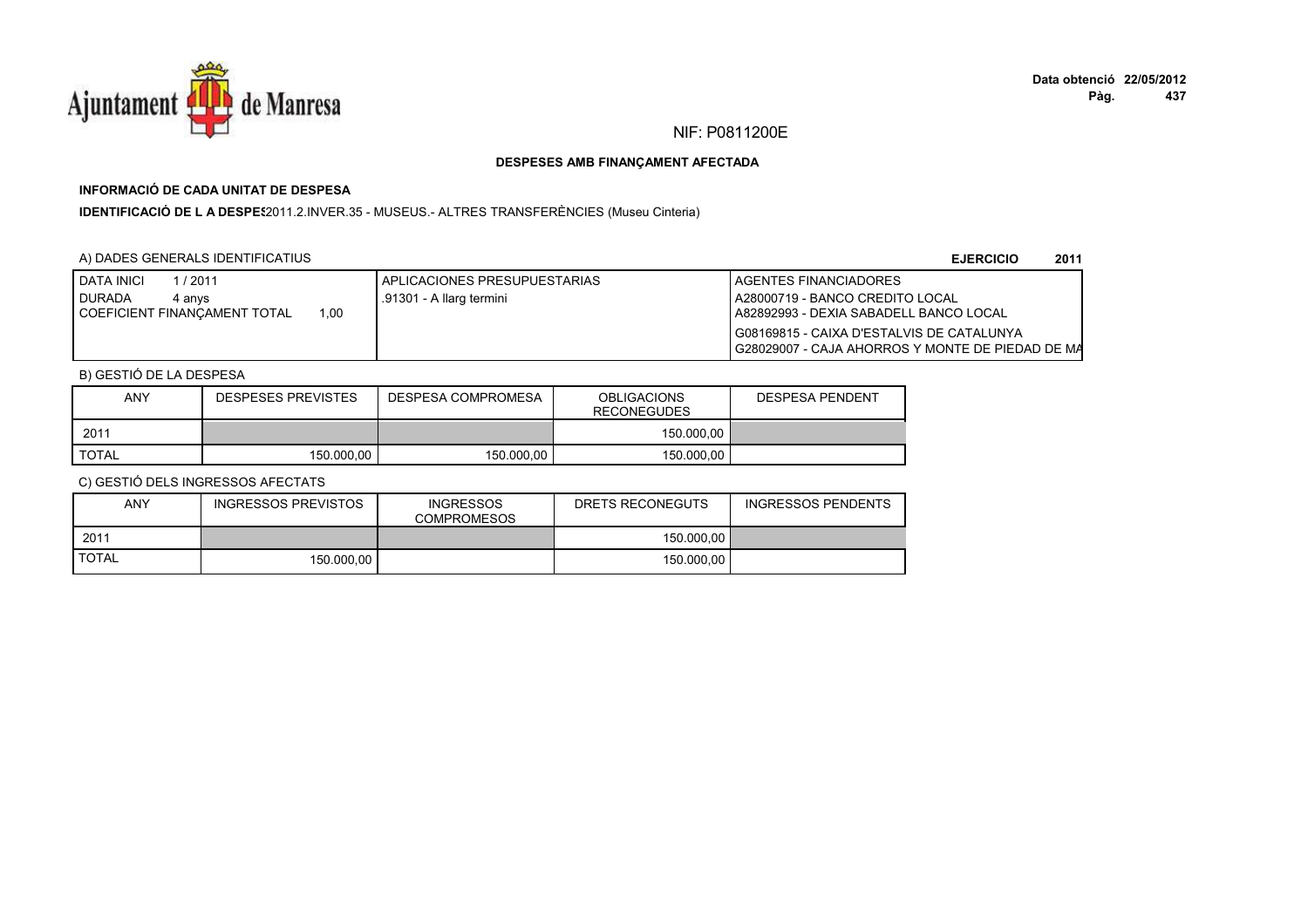

# **INFORMACIÓ DE CADA UNITAT DE DESPESA**

**IDENTIFICACIÓ DE L A DESPESA**

# 2011.2.INVER.35 - MUSEUS.- ALTRES TRANSFERÈNCIES (Museu Cinteria)

# D) DESVIACIONS DE FINANÇAMENT PER AGENTS

|                                            |                                    |                                    | DRETS RECONEGUTS | <b>COEFICIENT</b>  | DESVIACIONS DE FINANCAMENT |                   |
|--------------------------------------------|------------------------------------|------------------------------------|------------------|--------------------|----------------------------|-------------------|
| <b>IDENTIFICACIÓ AGENT</b>                 | <b>ANY</b>                         | <b>INGRESSOS PREVISTOS</b>         |                  | <b>FINANÇAMENT</b> | A L'EXERCICI               | <b>ACUMULADES</b> |
| G28029007 - CAJA AHORROS Y MONTE D         | 2011                               |                                    | 3.170,74         |                    |                            |                   |
| <b>TOTAL AGENT</b>                         |                                    | 3.170,74                           | 3.170,74         | 0,02               |                            |                   |
| G08169815 - CAIXA D'ESTALVIS DE CAT        | 2011                               |                                    | 1.180,89         |                    |                            |                   |
| <b>TOTAL AGENT</b>                         |                                    | 1.180,89                           | 1.180,89         | 0,01               |                            |                   |
| A28000719 - BANCO CREDITO LOCAL            | 2011                               |                                    | 56.164,95        |                    |                            |                   |
| <b>TOTAL AGENT</b>                         |                                    | 56.164,95                          | 56.164,95        | 0,37               |                            |                   |
| G43003938 - CAIXA TARRAGONA                | 2011                               |                                    | 30.560,52        |                    |                            |                   |
| <b>TOTAL AGENT</b>                         |                                    | 30.560,52                          | 30.560,52        | 0,20               |                            |                   |
| A82892993 - DEXIA SABADELL BANCO LO   2011 |                                    |                                    | 58.922,90        |                    |                            |                   |
| <b>TOTAL AGENT</b>                         |                                    | 58.922,90                          | 58.922,90        | 0,39               |                            |                   |
|                                            |                                    | <b>TOTAL DESVIACIONS POSITIVES</b> |                  |                    |                            |                   |
|                                            | <b>TOTAL DESVIACIONS NEGATIVES</b> |                                    |                  |                    |                            |                   |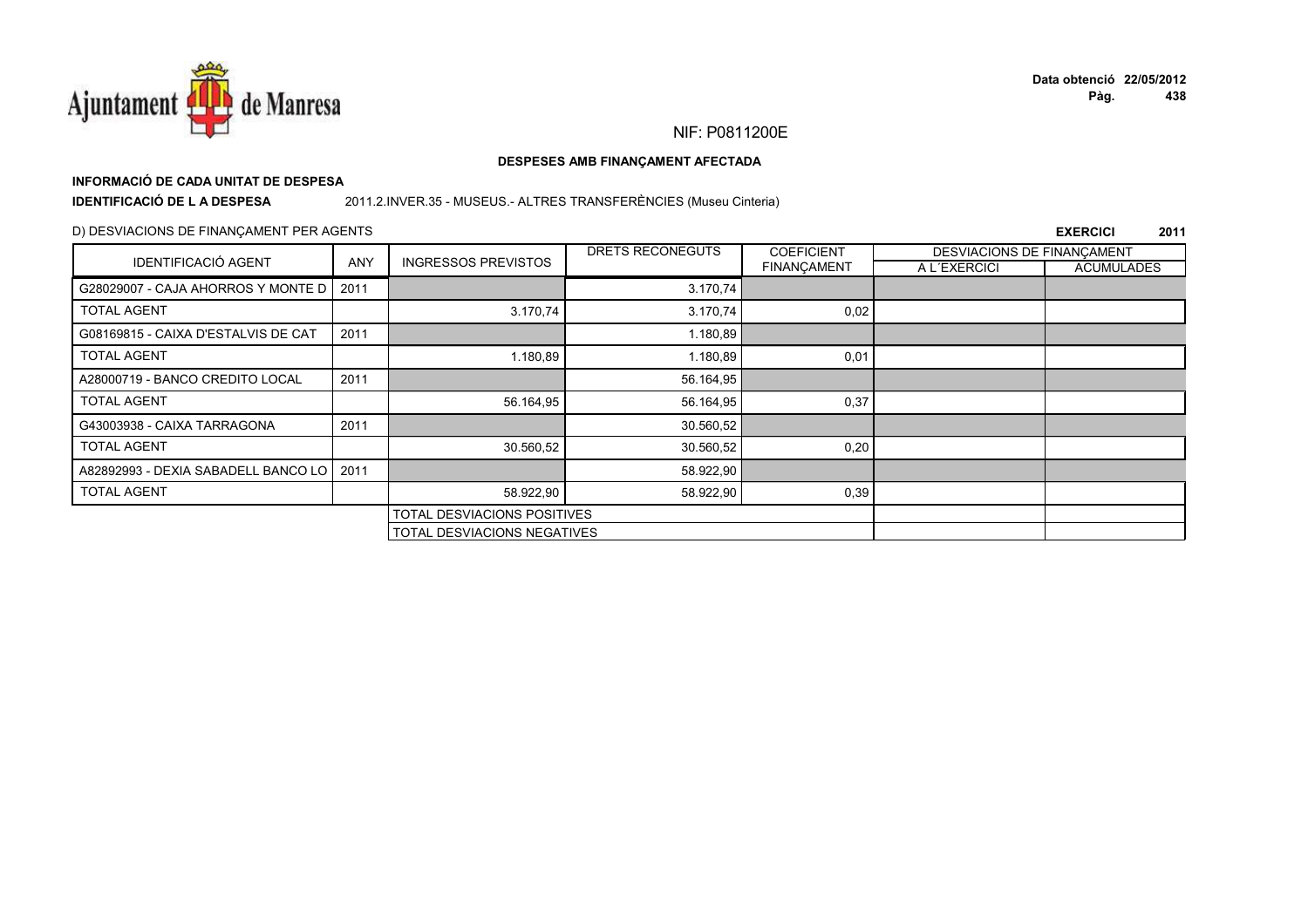

# **INFORMACIÓ DE CADA UNITAT DE DESPESA**

I**DENTIFICACIÓ DE L A DESPE**\$2011.2.INVER.36 - FIRES, MERCATS I ALTRES.- ALTRES TRANSFERÈNCIES

### A) DADES GENERALS IDENTIFICATIUS

**EJERCICIO<sup>2011</sup>**

| <b>I DATA INICI</b><br>1/2011<br><b>I DURADA</b><br>4 anvs<br>00, ا<br>COEFICIENT FINANCAMENT TOTAL | APLICACIONES PRESUPUESTARIAS<br>.91301 - A llarg termini | AGENTES FINANCIADORES<br>G08169815 - CAIXA D'ESTALVIS DE CATALUNYA |
|-----------------------------------------------------------------------------------------------------|----------------------------------------------------------|--------------------------------------------------------------------|
|                                                                                                     |                                                          |                                                                    |

# B) GESTIÓ DE LA DESPESA

| ANY          | <b>DESPESES PREVISTES</b> | DESPESA COMPROMESA | <b>OBLIGACIONS</b><br><b>RECONEGUDES</b> | <b>DESPESA PENDENT</b> |
|--------------|---------------------------|--------------------|------------------------------------------|------------------------|
| 2011         |                           |                    | 59.572.82                                |                        |
| <b>TOTAL</b> | 59.572.82                 | 59.572.82          | 59.572.82                                |                        |

| <b>ANY</b>   | INGRESSOS PREVISTOS | <b>INGRESSOS</b><br><b>COMPROMESOS</b> | DRETS RECONEGUTS | <b>INGRESSOS PENDENTS</b> |
|--------------|---------------------|----------------------------------------|------------------|---------------------------|
| 2011         |                     |                                        | 59.572.82        |                           |
| <b>TOTAL</b> | 59.572.82           |                                        | 59.572.82        |                           |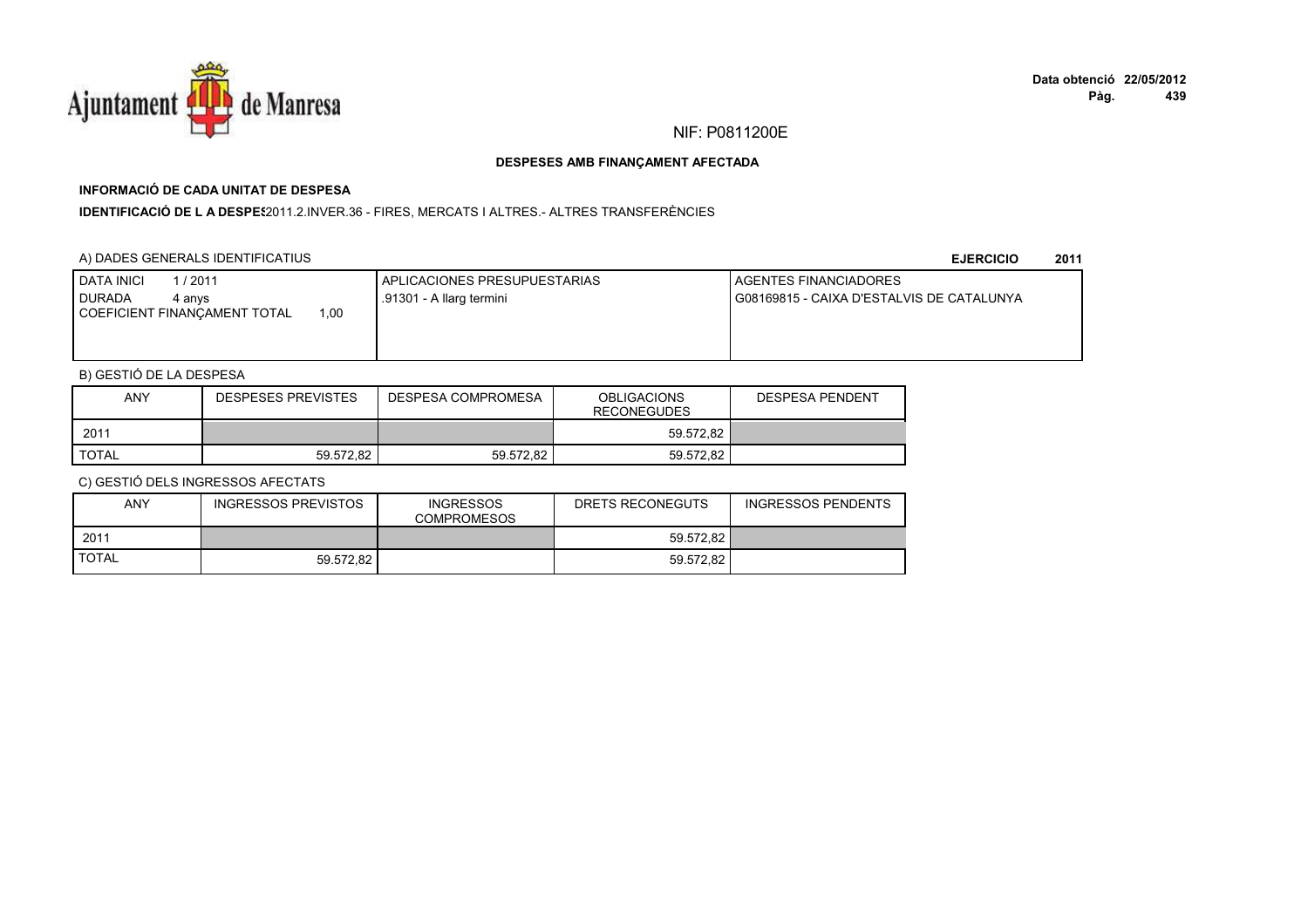

# **INFORMACIÓ DE CADA UNITAT DE DESPESA**

**IDENTIFICACIÓ DE L A DESPESA**

2011.2.INVER.36 - FIRES, MERCATS I ALTRES.- ALTRES TRANSFERÈNCIES

### D) DESVIACIONS DE FINANÇAMENT PER AGENTS

|                                     |            |                                      | DRETS RECONEGUTS | <b>COEFICIENT</b>  | DESVIACIONS DE FINANCAMENT |                   |
|-------------------------------------|------------|--------------------------------------|------------------|--------------------|----------------------------|-------------------|
| <b>IDENTIFICACIÓ AGENT</b>          | <b>ANY</b> | INGRESSOS PREVISTOS                  |                  | <b>FINANCAMENT</b> | A L'EXERCICI               | <b>ACUMULADES</b> |
| G08169815 - CAIXA D'ESTALVIS DE CAT | 2011       |                                      | 59.572.82        |                    |                            |                   |
| <b>TOTAL AGENT</b>                  |            | 59.572.82                            | 59.572.82        | 1.00               |                            |                   |
|                                     |            | <b>I TOTAL DESVIACIONS POSITIVES</b> |                  |                    |                            |                   |
|                                     |            | <b>I TOTAL DESVIACIONS NEGATIVES</b> |                  |                    |                            |                   |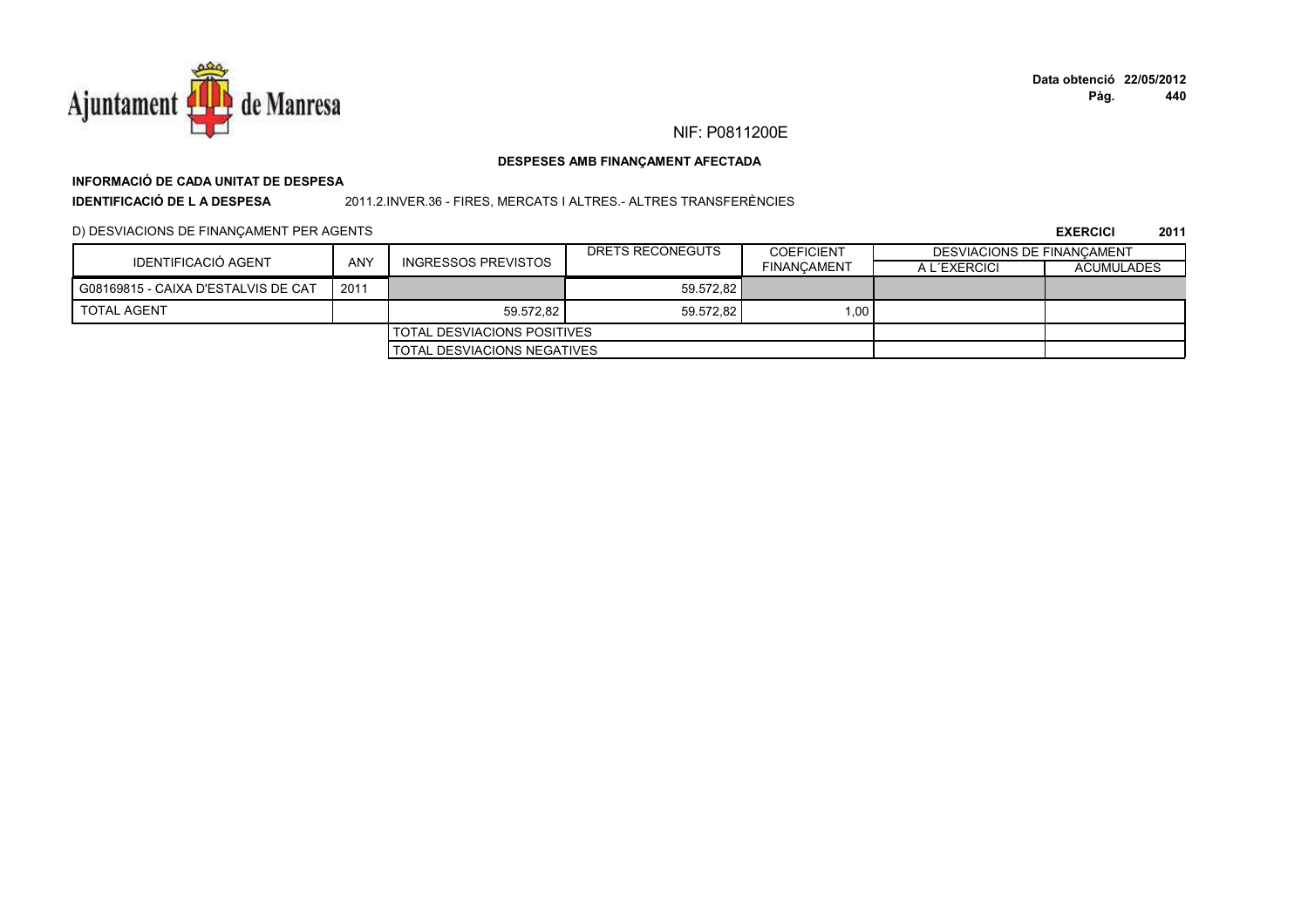

# **INFORMACIÓ DE CADA UNITAT DE DESPESA**

**IDENTIFICACIÓ DE L A DESPES**2011.2.INVER.37 - EMPRESA I INNOVACIÓ.- MOBILIARI

### A) DADES GENERALS IDENTIFICATIUS

#### **EJERCICIO<sup>2011</sup>**

| <b>I DATA INICI</b><br>1/2011<br><b>DURADA</b><br>4 anvs | I APLICACIONES PRESUPUESTARIAS<br>.91301 - A llarg termini | <b>LAGENTES FINANCIADORES</b><br>G08169815 - CAIXA D'ESTALVIS DE CATALUNYA |
|----------------------------------------------------------|------------------------------------------------------------|----------------------------------------------------------------------------|
| 1.00<br>COEFICIENT FINANCAMENT TOTAL                     |                                                            |                                                                            |

# B) GESTIÓ DE LA DESPESA

| ANY   | <b>DESPESES PREVISTES</b> | DESPESA COMPROMESA | <b>OBLIGACIONS</b><br><b>RECONEGUDES</b> | <b>DESPESA PENDENT</b> |
|-------|---------------------------|--------------------|------------------------------------------|------------------------|
| 2011  |                           |                    | 8.993.68                                 |                        |
| TOTAL | 8.993.68                  | 8.993.68           | 8.993.68                                 |                        |

| ANY          | INGRESSOS PREVISTOS | <b>INGRESSOS</b><br><b>COMPROMESOS</b> | DRETS RECONEGUTS | <b>INGRESSOS PENDENTS</b> |
|--------------|---------------------|----------------------------------------|------------------|---------------------------|
| 2011         |                     |                                        | 8.993.68         |                           |
| <b>TOTAL</b> | 8.993.68            |                                        | 8.993.68         |                           |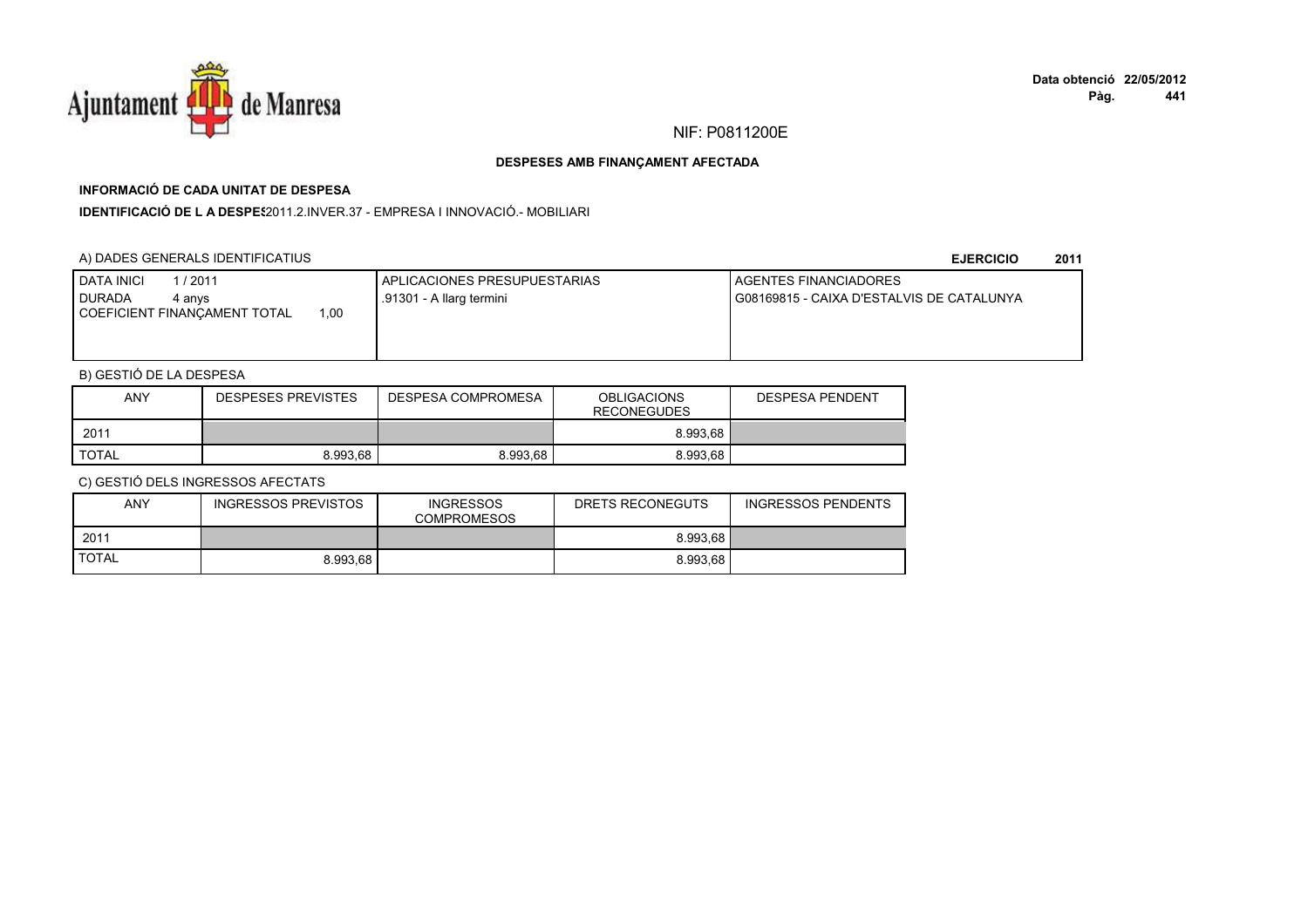

# **INFORMACIÓ DE CADA UNITAT DE DESPESA**

**IDENTIFICACIÓ DE L A DESPESA**2011.2.INVER.37 - EMPRESA I INNOVACIÓ.- MOBILIARI

D) DESVIACIONS DE FINANÇAMENT PER AGENTS

|                                     |            |                                    | DRETS RECONEGUTS | <b>COEFICIENT</b>  | DESVIACIONS DE FINANCAMENT |                   |
|-------------------------------------|------------|------------------------------------|------------------|--------------------|----------------------------|-------------------|
| IDENTIFICACIÓ AGENT                 | <b>ANY</b> | <b>INGRESSOS PREVISTOS</b>         |                  | <b>FINANCAMENT</b> | A L'EXERCICI               | <b>ACUMULADES</b> |
| G08169815 - CAIXA D'ESTALVIS DE CAT | 2011       |                                    | 8.993.68         |                    |                            |                   |
| <b>TOTAL AGENT</b>                  |            | 8.993.68                           | 8.993,68         | 1.00 <sub>1</sub>  |                            |                   |
|                                     |            | <b>TOTAL DESVIACIONS POSITIVES</b> |                  |                    |                            |                   |
|                                     |            | <b>TOTAL DESVIACIONS NEGATIVES</b> |                  |                    |                            |                   |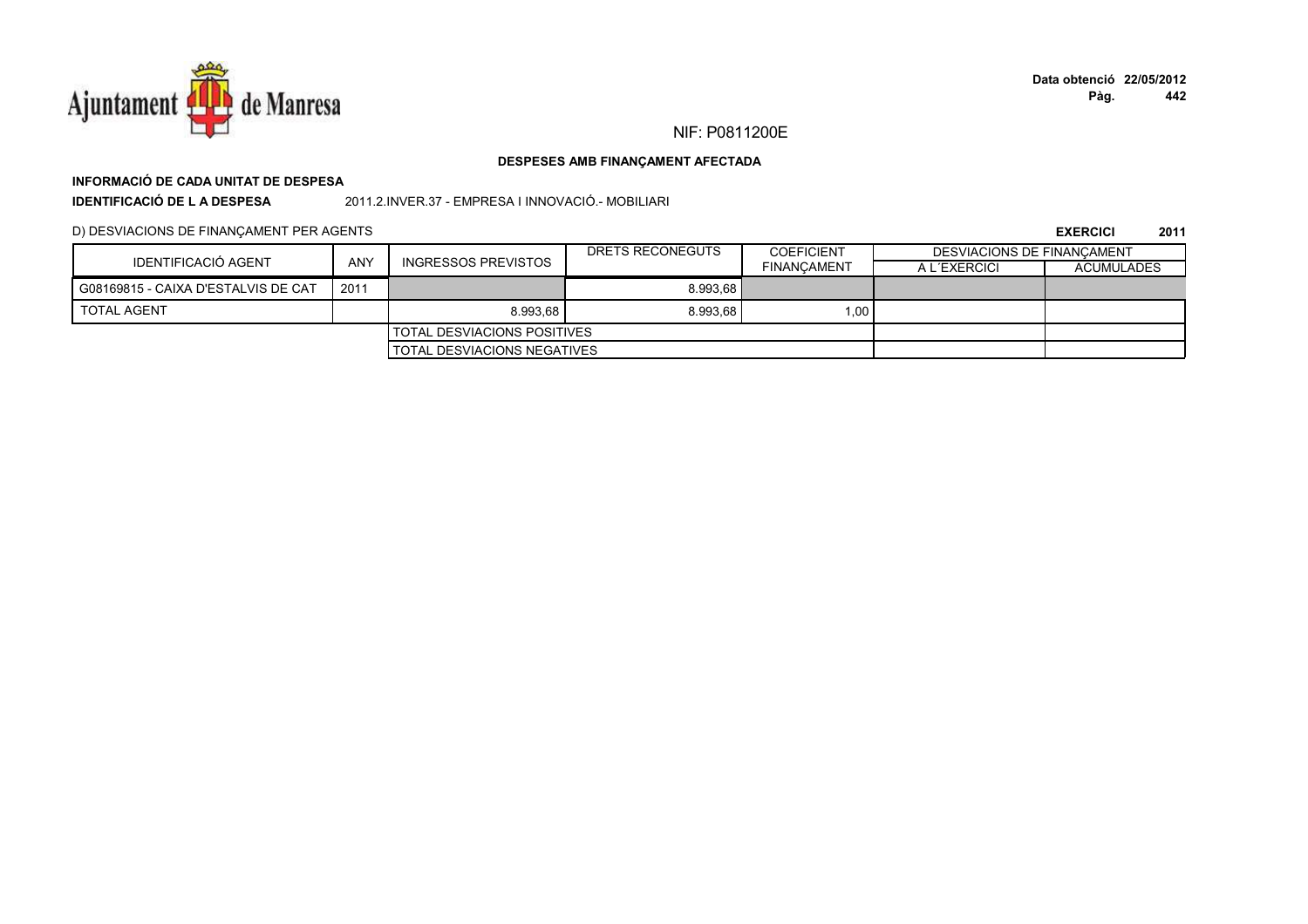

# **INFORMACIÓ DE CADA UNITAT DE DESPESA**

**IDENTIFICACIÓ DE L A DESPES**2011.2.INVER.38 - EDIFICIS ADMINISTRATIUS.- MOBILIARI

### A) DADES GENERALS IDENTIFICATIUS

#### **EJERCICIO<sup>2011</sup>**

| <b>I DATA INICI</b><br>1/2011<br><b>I DURADA</b><br>4 anvs | I APLICACIONES PRESUPUESTARIAS<br>.91301 - A llarg termini | <b>I AGENTES FINANCIADORES</b><br>I G08169815 - CAIXA D'ESTALVIS DE CATALUNYA |
|------------------------------------------------------------|------------------------------------------------------------|-------------------------------------------------------------------------------|
| 0.62<br>COEFICIENT FINANCAMENT TOTAL                       |                                                            |                                                                               |

### B) GESTIÓ DE LA DESPESA

| ANY   | <b>DESPESES PREVISTES</b> | DESPESA COMPROMESA | <b>OBLIGACIONS</b><br><b>RECONEGUDES</b> | <b>DESPESA PENDENT</b> |
|-------|---------------------------|--------------------|------------------------------------------|------------------------|
| 2011  |                           |                    | 13.787.72                                |                        |
| TOTAL | 13.787.72                 | 13.787.72          | 13.787.72                                |                        |

| <b>ANY</b>   | <b>INGRESSOS PREVISTOS</b> | <b>INGRESSOS</b><br><b>COMPROMESOS</b> | DRETS RECONEGUTS | <b>INGRESSOS PENDENTS</b> |
|--------------|----------------------------|----------------------------------------|------------------|---------------------------|
| 2011         |                            |                                        | 8.500.00         |                           |
| <b>TOTAL</b> | 8.500.00                   |                                        | 8.500.00         |                           |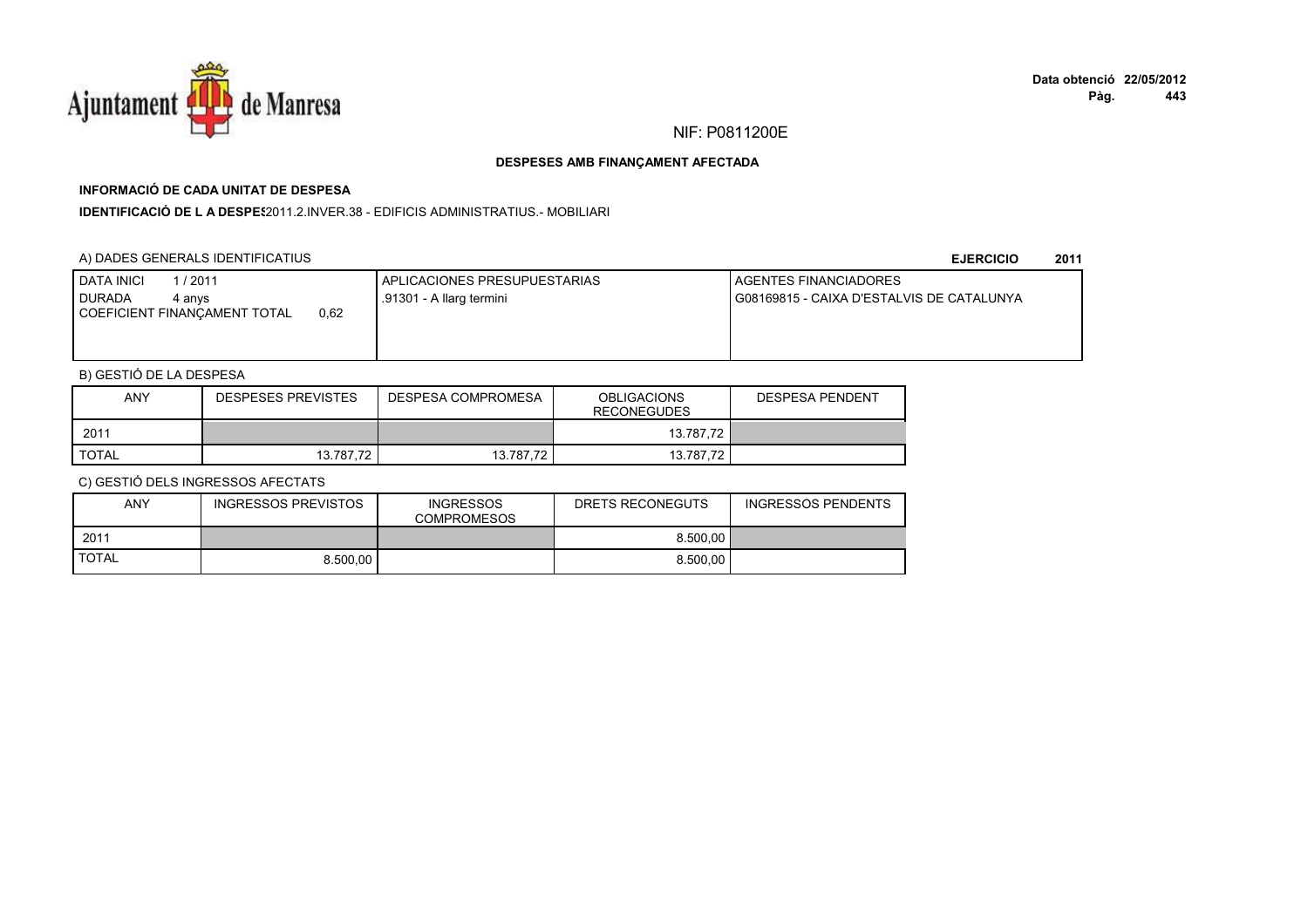

**Pàg. Data obtenció22/05/2012444**

#### **DESPESES AMB FINANÇAMENT AFECTADA**

# **INFORMACIÓ DE CADA UNITAT DE DESPESA**

**IDENTIFICACIÓ DE L A DESPESA**

2011.2.INVER.38 - EDIFICIS ADMINISTRATIUS.- MOBILIARI

D) DESVIACIONS DE FINANÇAMENT PER AGENTS

|                                     |      |                                    | DRETS RECONEGUTS | <b>COEFICIENT</b>  | DESVIACIONS DE FINANCAMENT |                   |
|-------------------------------------|------|------------------------------------|------------------|--------------------|----------------------------|-------------------|
| IDENTIFICACIÓ AGENT                 | ANY  | <b>INGRESSOS PREVISTOS</b>         |                  | <b>FINANCAMENT</b> | A L'EXERCICI               | <b>ACUMULADES</b> |
| G08169815 - CAIXA D'ESTALVIS DE CAT | 2011 |                                    | 8.500.00         |                    |                            |                   |
| <b>TOTAL AGENT</b>                  |      | 8.500.00                           | 8.500,00         | 0,62               |                            |                   |
| I TOTAL DESVIACIONS POSITIVES       |      |                                    |                  |                    |                            |                   |
|                                     |      | <b>TOTAL DESVIACIONS NEGATIVES</b> |                  |                    |                            |                   |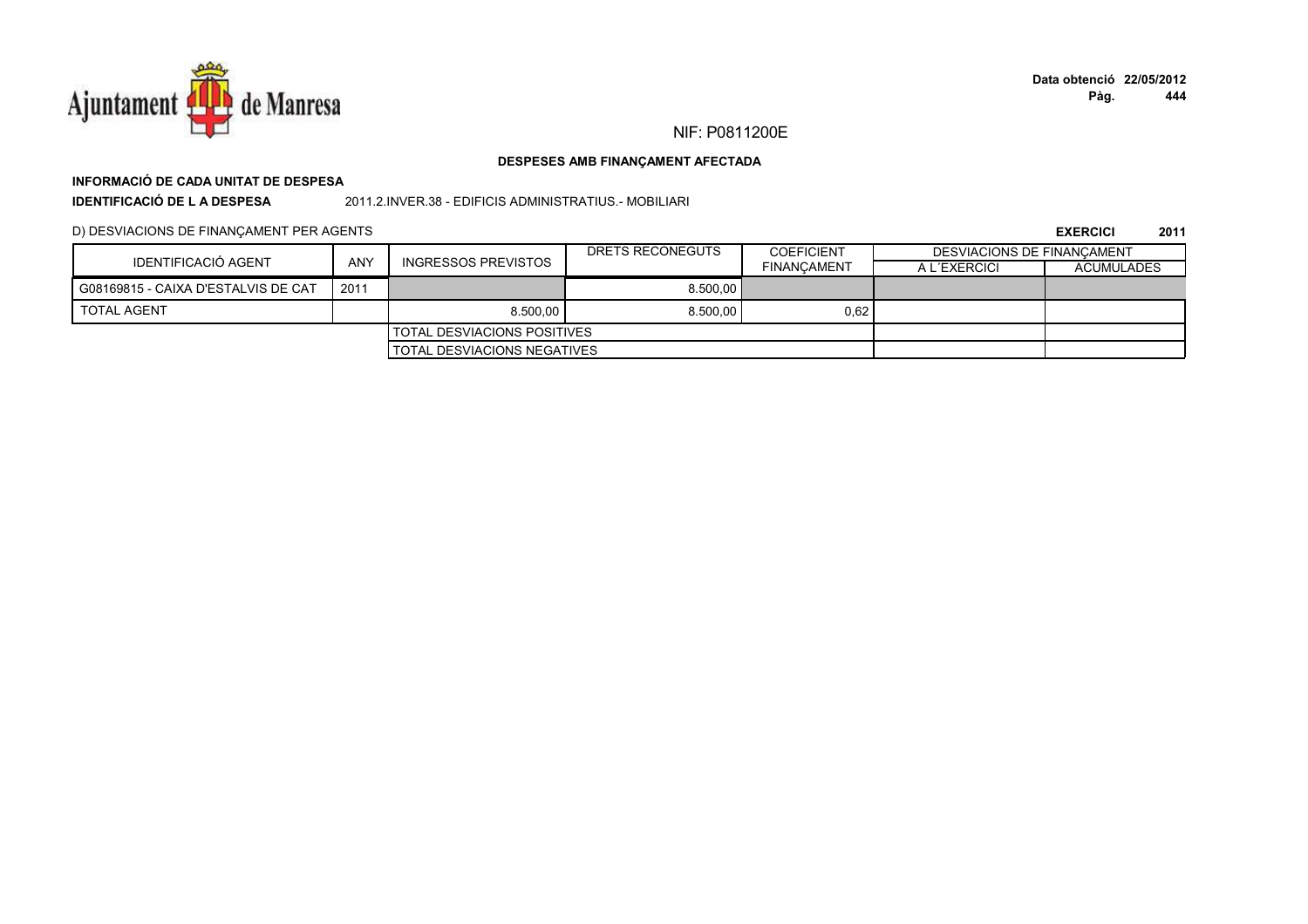

# **INFORMACIÓ DE CADA UNITAT DE DESPESA**

**IDENTIFICACIÓ DE L A DESPES**2011.2.INVER.39 - DIRECCIÓ TERRITORI.- ALTRES TRANSFERÈNCIES

### A) DADES GENERALS IDENTIFICATIUS

**EJERCICIO<sup>2011</sup>**

| <b>DATA INICI</b><br>1/2011<br><b>I DURADA</b><br>4 anvs<br>0.72<br>COEFICIENT FINANCAMENT TOTAL | APLICACIONES PRESUPUESTARIAS<br>.91301 - A llarg termini | AGENTES FINANCIADORES<br>G08169815 - CAIXA D'ESTALVIS DE CATALUNYA |
|--------------------------------------------------------------------------------------------------|----------------------------------------------------------|--------------------------------------------------------------------|
|                                                                                                  |                                                          |                                                                    |

# B) GESTIÓ DE LA DESPESA

| ANY          | <b>DESPESES PREVISTES</b> | DESPESA COMPROMESA | <b>OBLIGACIONS</b><br><b>RECONEGUDES</b> | <b>DESPESA PENDENT</b> |
|--------------|---------------------------|--------------------|------------------------------------------|------------------------|
| 2011         |                           |                    | 8.197.15                                 |                        |
| <b>TOTAL</b> | 8.197.15                  | 8.197.15           | 8.197.15                                 |                        |

| <b>ANY</b>   | INGRESSOS PREVISTOS | <b>INGRESSOS</b><br><b>COMPROMESOS</b> | DRETS RECONEGUTS | <b>INGRESSOS PENDENTS</b> |
|--------------|---------------------|----------------------------------------|------------------|---------------------------|
| 2011         |                     |                                        | 5.937.91         |                           |
| <b>TOTAL</b> | 5.937.91            |                                        | 5.937.91         |                           |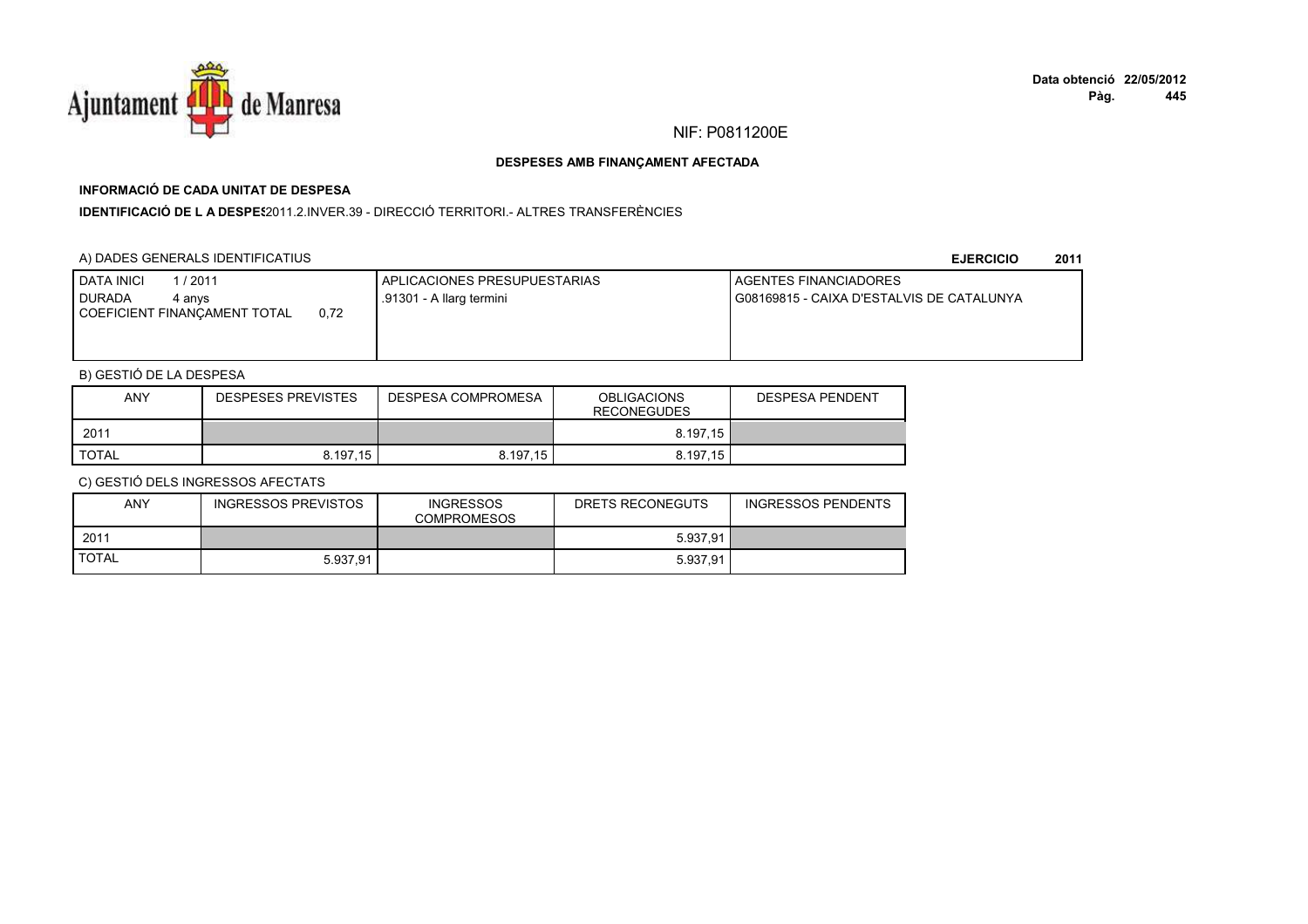

# **INFORMACIÓ DE CADA UNITAT DE DESPESA**

**IDENTIFICACIÓ DE L A DESPESA**

2011.2.INVER.39 - DIRECCIÓ TERRITORI.- ALTRES TRANSFERÈNCIES

### D) DESVIACIONS DE FINANÇAMENT PER AGENTS

|                                     |      |                                    | DRETS RECONEGUTS | <b>COEFICIENT</b>  | DESVIACIONS DE FINANCAMENT |                   |
|-------------------------------------|------|------------------------------------|------------------|--------------------|----------------------------|-------------------|
| IDENTIFICACIÓ AGENT                 | ANY  | INGRESSOS PREVISTOS                |                  | <b>FINANCAMENT</b> | A L'EXERCICI               | <b>ACUMULADES</b> |
| G08169815 - CAIXA D'ESTALVIS DE CAT | 2011 |                                    | 5.937.91         |                    |                            |                   |
| <b>TOTAL AGENT</b>                  |      | 5.937.91                           | 5.937,91         | 0,72               |                            |                   |
|                                     |      | I TOTAL DESVIACIONS POSITIVES      |                  |                    |                            |                   |
|                                     |      | <b>TOTAL DESVIACIONS NEGATIVES</b> |                  |                    |                            |                   |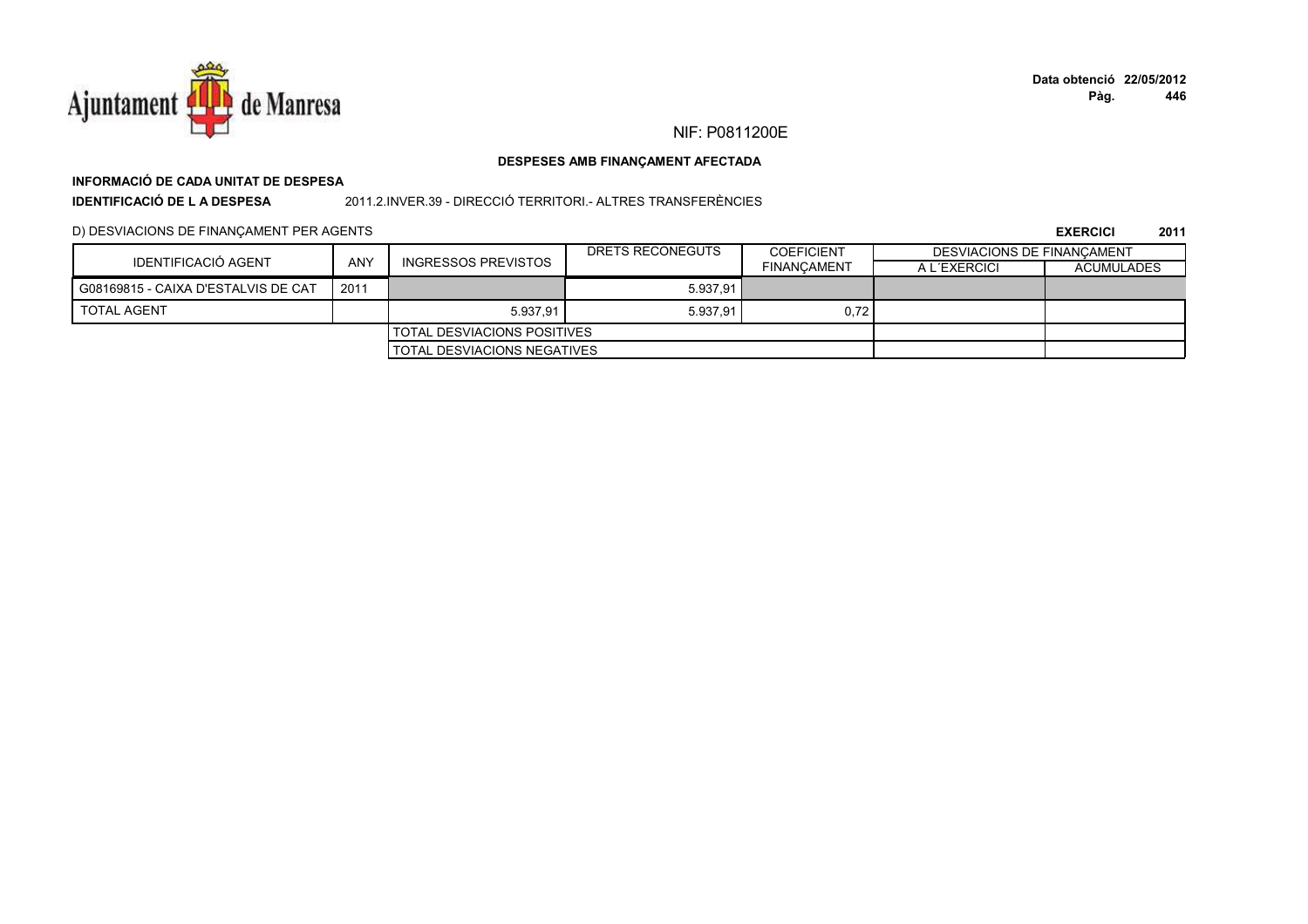

# **INFORMACIÓ DE CADA UNITAT DE DESPESA**

**IDENTIFICACIÓ DE L A DESPES**2011.2.INVER.40 - COMPLEX NORD.- APORTACIÓ A EMPRESES PRIVADES

### A) DADES GENERALS IDENTIFICATIUS

**EJERCICIO<sup>2011</sup>**

| <b>DATA INICI</b><br>/2011<br><b>DURADA</b><br>5 anvs<br>1.00<br>COEFICIENT FINANCAMENT TOTAL | APLICACIONES PRESUPUESTARIAS<br>.75080 - Altres transf. de capital de la GENCAT<br>.76100 - Diputació de Barcelona | <b>I AGENTES FINANCIADORES</b><br>S0811001G - GENERALITAT DE CATALUNYA<br>P0800000B - DIPUTACIO DE BARCELONA |
|-----------------------------------------------------------------------------------------------|--------------------------------------------------------------------------------------------------------------------|--------------------------------------------------------------------------------------------------------------|
|                                                                                               |                                                                                                                    |                                                                                                              |

# B) GESTIÓ DE LA DESPESA

| ANY          | <b>DESPESES PREVISTES</b> | DESPESA COMPROMESA | <b>OBLIGACIONS</b><br><b>RECONEGUDES</b> | DESPESA PENDENT |
|--------------|---------------------------|--------------------|------------------------------------------|-----------------|
| 2011         |                           |                    |                                          |                 |
| <b>TOTAL</b> | 1.278.000.00              |                    |                                          | 1.278.000.00    |

| ANY          | INGRESSOS PREVISTOS | <b>INGRESSOS</b><br><b>COMPROMESOS</b> | DRETS RECONEGUTS | <b>INGRESSOS PENDENTS</b> |
|--------------|---------------------|----------------------------------------|------------------|---------------------------|
| 2011         |                     |                                        | 1.278.000.00     |                           |
| <b>TOTAL</b> | 1.278.000.00        |                                        | 1.278.000.00     |                           |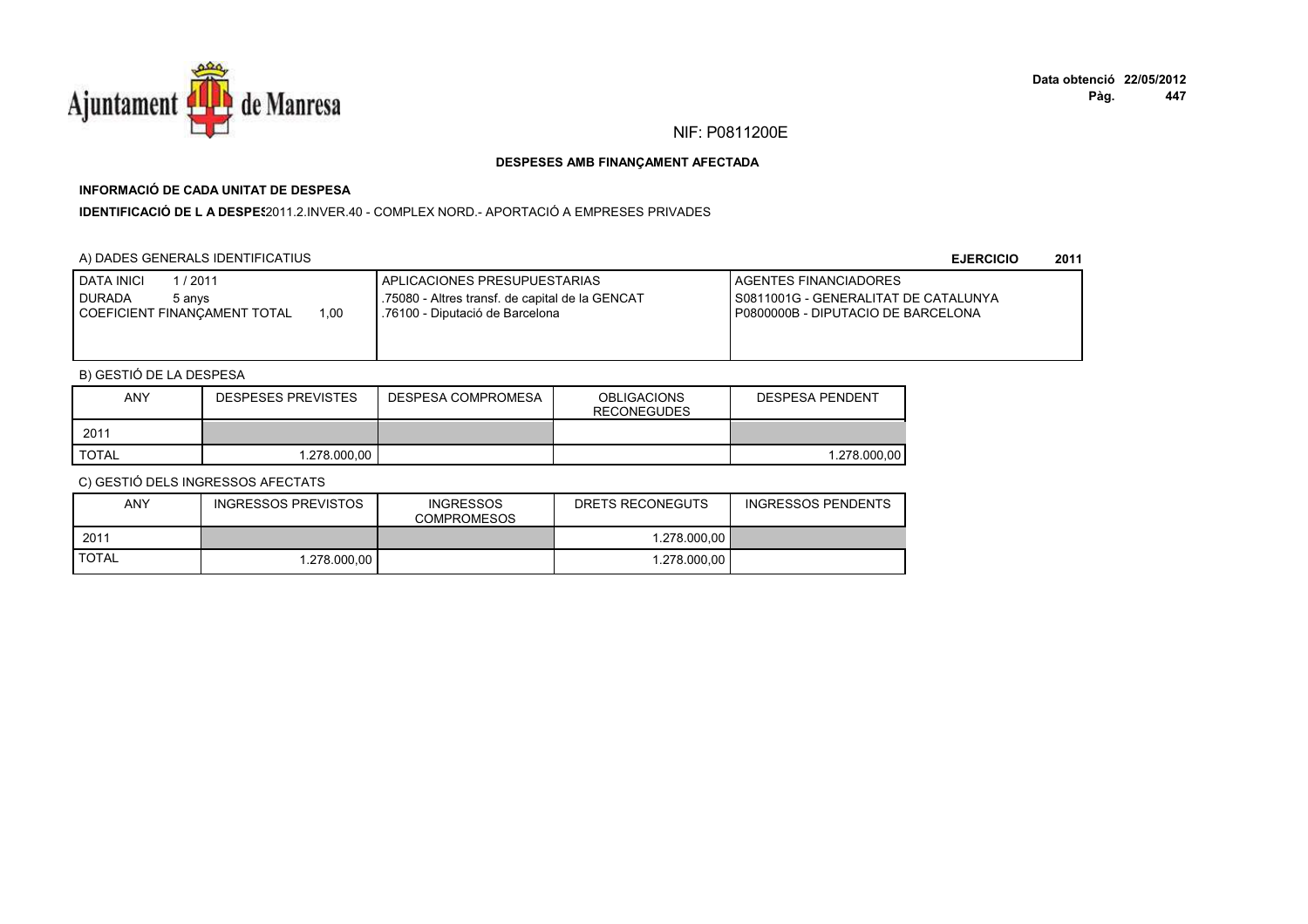

# **INFORMACIÓ DE CADA UNITAT DE DESPESA**

**IDENTIFICACIÓ DE L A DESPESA**

2011.2.INVER.40 - COMPLEX NORD.- APORTACIÓ A EMPRESES PRIVADES

D) DESVIACIONS DE FINANÇAMENT PER AGENTS

|                                           |                                    |                             | DRETS RECONEGUTS | <b>COEFICIENT</b>  |              | <b>DESVIACIONS DE FINANCAMENT</b> |  |
|-------------------------------------------|------------------------------------|-----------------------------|------------------|--------------------|--------------|-----------------------------------|--|
| IDENTIFICACIÓ AGENT                       | <b>ANY</b>                         | INGRESSOS PREVISTOS         |                  | <b>FINANCAMENT</b> | A L'EXERCICI | <b>ACUMULADES</b>                 |  |
| P0800000B - DIPUTACIO DE BARCELONA        | 2011                               |                             | 500.000,00       |                    |              |                                   |  |
| <b>TOTAL AGENT</b>                        |                                    | 500.000.00                  | 500.000.00       | 0.39               | 500.000.00   | 500.000,00                        |  |
| S0811001G - GENERALITAT DE CATALUN   2011 |                                    |                             | 778,000.00       |                    |              |                                   |  |
| <b>TOTAL AGENT</b>                        |                                    | 778,000.00                  | 778,000.00       | 0.61               | 778,000.00   | 778.000,00                        |  |
|                                           |                                    | TOTAL DESVIACIONS POSITIVES |                  |                    | 1.278.000.00 | 1.278.000,00                      |  |
|                                           | <b>TOTAL DESVIACIONS NEGATIVES</b> |                             |                  |                    |              |                                   |  |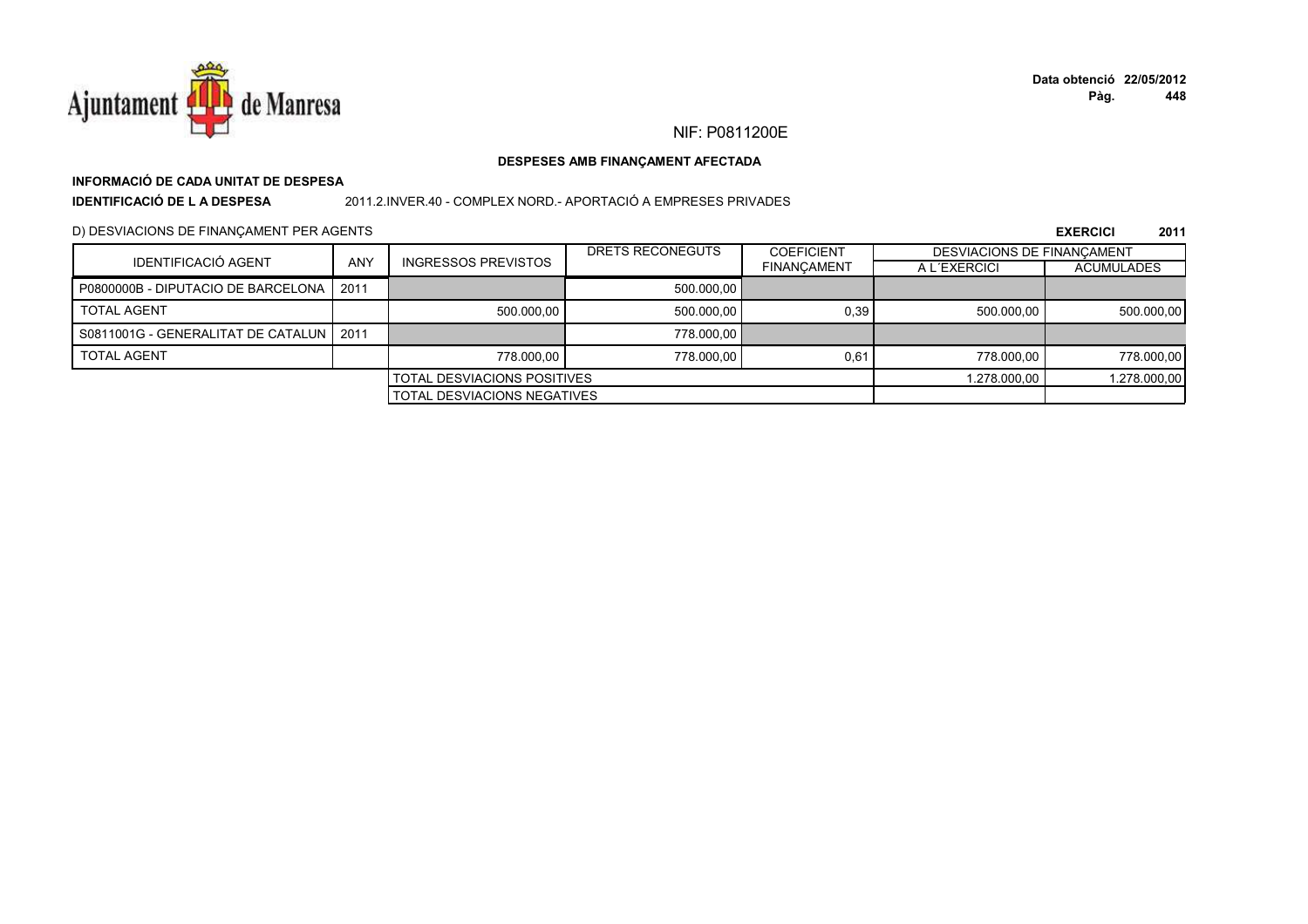

# **INFORMACIÓ DE CADA UNITAT DE DESPESA**

**IDENTIFICACIÓ DE L A DESPES**2011.8.FICTI.1 - SOBRANTS EXERCICI 2011

### A) DADES GENERALS IDENTIFICATIUS

**EJERCICIO<sup>2011</sup>**

| <b>DATA INICI</b><br>. / 2011        | I APLICACIONES PRESUPUESTARIAS | <b>I AGENTES FINANCIADORES</b>                     |
|--------------------------------------|--------------------------------|----------------------------------------------------|
| <b>DURADA</b><br>4 anvs              | I.91301 - A llarg termini      | A48265169 - BANCO BILBAO VIZCAYA ARGENTARIA S.A.   |
| 9.00<br>COEFICIENT FINANCAMENT TOTAL |                                | I G28029007 - CAJA AHORROS Y MONTE DE PIEDAD DE MA |
|                                      |                                | I G08169815 - CAIXA D'ESTALVIS DE CATALUNYA        |
|                                      |                                | A28000719 - BANCO CREDITO LOCAL                    |

## B) GESTIÓ DE LA DESPESA

| ANY          | <b>DESPESES PREVISTES</b> | DESPESA COMPROMESA | <b>OBLIGACIONS</b><br><b>RECONEGUDES</b> | <b>DESPESA PENDENT</b> |
|--------------|---------------------------|--------------------|------------------------------------------|------------------------|
|              |                           |                    |                                          |                        |
| <b>TOTAL</b> |                           |                    |                                          |                        |

| <b>ANY</b>   | INGRESSOS PREVISTOS | <b>INGRESSOS</b><br><b>COMPROMESOS</b> | DRETS RECONEGUTS | <b>INGRESSOS PENDENTS</b> |
|--------------|---------------------|----------------------------------------|------------------|---------------------------|
| 2011         |                     |                                        | 181.524.86       |                           |
| <b>TOTAL</b> | 181.524.86          |                                        | 181.524.86       |                           |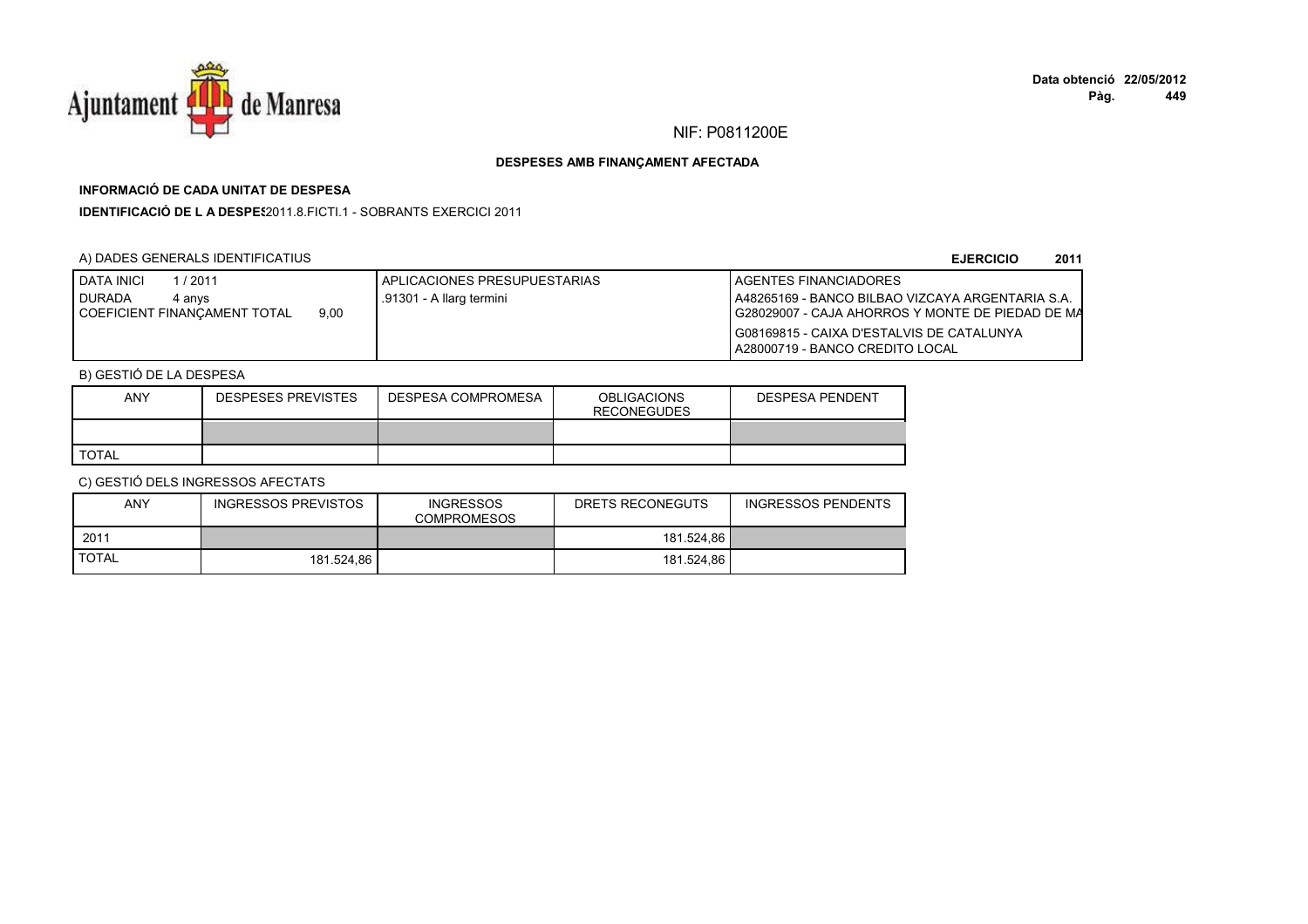

**EXERCICI <sup>2011</sup>**

### NIF: P0811200E

#### **DESPESES AMB FINANÇAMENT AFECTADA**

### **INFORMACIÓ DE CADA UNITAT DE DESPESA**

**IDENTIFICACIÓ DE L A DESPESA**

2011.8.FICTI.1 - SOBRANTS EXERCICI 2011

#### D) DESVIACIONS DE FINANÇAMENT PER AGENTS

IDENTIFICACIÓ AGENT ANY INGRESSOS PREVISTOS DRETS RECONEGUTS COEFICIENT T | A L´EXERCICI | ACUMULADES DESVIACIONS DE FINANÇAMENTA48265169 - BANCO BILBAO VIZCAYA ARR 2011 18.025,28 TOTAL AGENTT 18.025,28 18.025,28 18.025,28 18.025,28 18.025,28 1,00 18.025,28 1,00 18.025,28 18.025,28 G28029007 - CAJA AHORROS Y MONTE DD 2011 7.831,72 TOTAL AGENTT 7.831,72 7.831,72 1,00 7.831,72 7.831,72 G08169815 - CAIXA D'ESTALVIS DE CAT**T** 2011 37.740,63 TOTAL AGENT 37.740,63 37.740,63 1,00 37.740,63 37.740,63 A28000719 - BANCO CREDITO LOCALL 2011 36.973,46 TOTAL AGENT 36.973,46 36.973,46 1,00 36.973,46 36.973,46 A39000013 - BANCO SANTANDER CENTRA <sup>2011</sup> 94,14 TOTAL AGENTT 34,14 94,14 94,14 94,14 94,14 94,14 94,14 94,14 94,14 94,14 G43003938 - CAIXA TARRAGONAA 2011 2011 2011 2012 2014 TOTAL AGENT 11,68 11,68 1,00 11,68 11,68 F04001475 - CAJA MAR CAJA RURAL, SO0 2011 **45.719,25** TOTAL AGENTT 45.719,25 45.719,25 1,00 45.719,25 45.719,25 A82892993 - DEXIA SABADELL BANCO LOO 2011 2011 2.881,69 TOTAL AGENT 2.881,699 2.881,69 2.881,69 2.881,69 2.881,69 2.881,69 PRESTECNOU - PRESTEC A CONCERTAA 2011 2011 2012 2012 2013 2022 2023 2024 2014 TOTAL AGENTT 32.247,01 32.247,01 1,00 32.247,01 32.247,01 TOTAL DESVIACIONS POSITIVESS 181.524,86 181.524,86 181.524,86 181.524,86 181.524,86 181.524,86 181.524,86 1 TOTAL DESVIACIONS NEGATIVES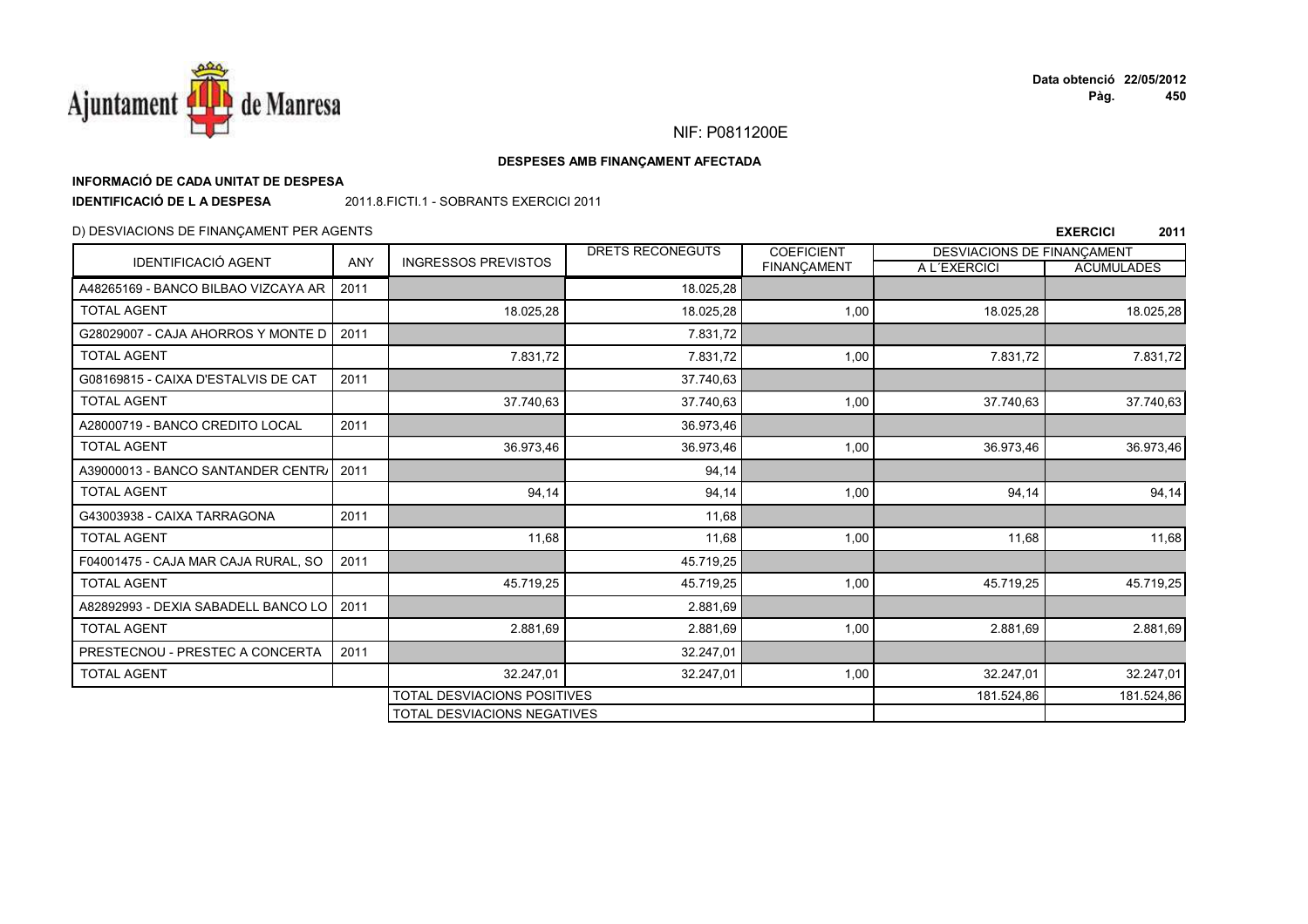# **20.5. Romanent de Tresoreria.**

Es presenta la informació sobre el romanent de tresoreria amb el detall que es contempla en el quadre adjunt.

El romanent de tresoreria de l'exercici 2011 ha estat calculat d'acord amb la normativa legal vigent. Aquest càlcul compleix el principi d'imatge fidel de la situació financera de l'Entitat, entenent el romanent com a capacitat de l'Entitat per generar nova despesa en el proper exercici.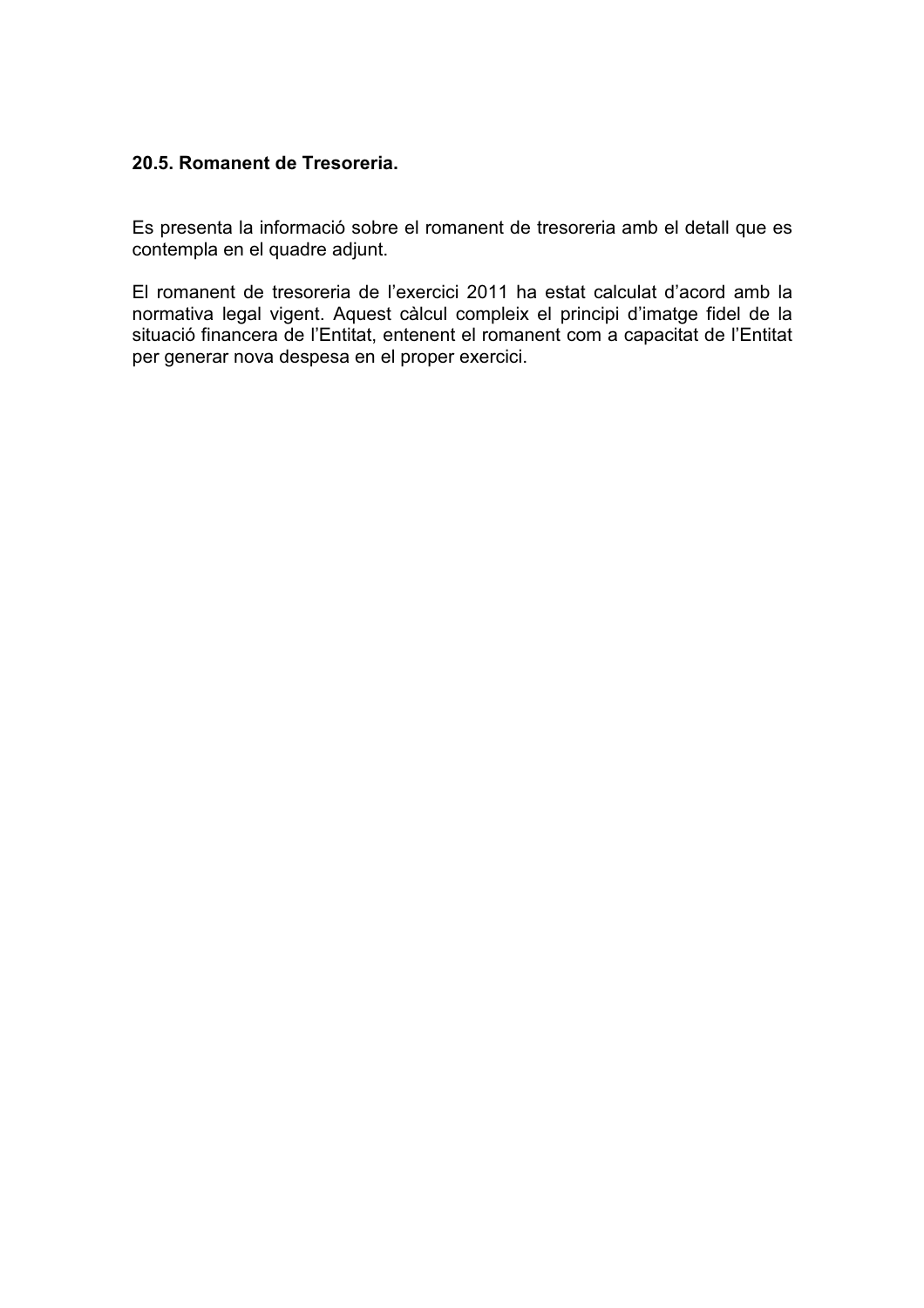



### **ESTAT DEL romanent DE TRESORERIA**

| <b>COMPONENTS</b>                                                 |               | <b>IMPORTS</b><br><b>ANY</b> |               | <b>IMPORTS</b><br><b>ANY ANTERIOR</b> |  |
|-------------------------------------------------------------------|---------------|------------------------------|---------------|---------------------------------------|--|
| 1. Fons líquids                                                   |               | 3.638.920,80                 |               | 6.239.999,63                          |  |
| 2. Drets pendents de cobrament                                    |               | 27.424.891,49                |               | 24.351.451,52                         |  |
| + del Pressupost corrent                                          | 15.693.197,49 |                              | 13.515.893,06 |                                       |  |
| + del Pressupost tancat                                           | 12.273.401,24 |                              | 11.405.412,23 |                                       |  |
| + d'Operacions no pressupostàries                                 | 156.959,49    |                              | 170.750,74    |                                       |  |
| - cobraments realitzats pendents d'aplicació definitiva           | 698.666,73    |                              | 740.604,51    |                                       |  |
| 3. Obligacions pendents de pagament                               |               | 23.998.061,22                |               | 22.782.900,68                         |  |
| + del Pressupost corrent                                          | 21.261.021,72 |                              | 19.412.457,76 |                                       |  |
| + del Pressupost tancat                                           | 656.526,43    |                              | 564.817,34    |                                       |  |
| + d'Operacions no pressupostàries                                 | 2.080.513,07  |                              | 2.806.302,35  |                                       |  |
| - pagaments realitzats pendents d'aplicació definitiva            |               |                              | 676,77        |                                       |  |
| I. romanents de tresoreria total (1 + 2 - 3)                      |               | 7.065.751,07                 |               | 7.808.550,47                          |  |
| II. Saldos de dubtós cobrament                                    |               | 3.971.021,41                 |               | 2.426.982,98                          |  |
| III. Excés de finançament afectat                                 |               | 7.001.045,59                 |               | 14.796.230,41                         |  |
| IV. romanent de tresoreria per a despeses generals (I - II - III) |               | $-3.906.315.93$              |               | -9.414.662,92                         |  |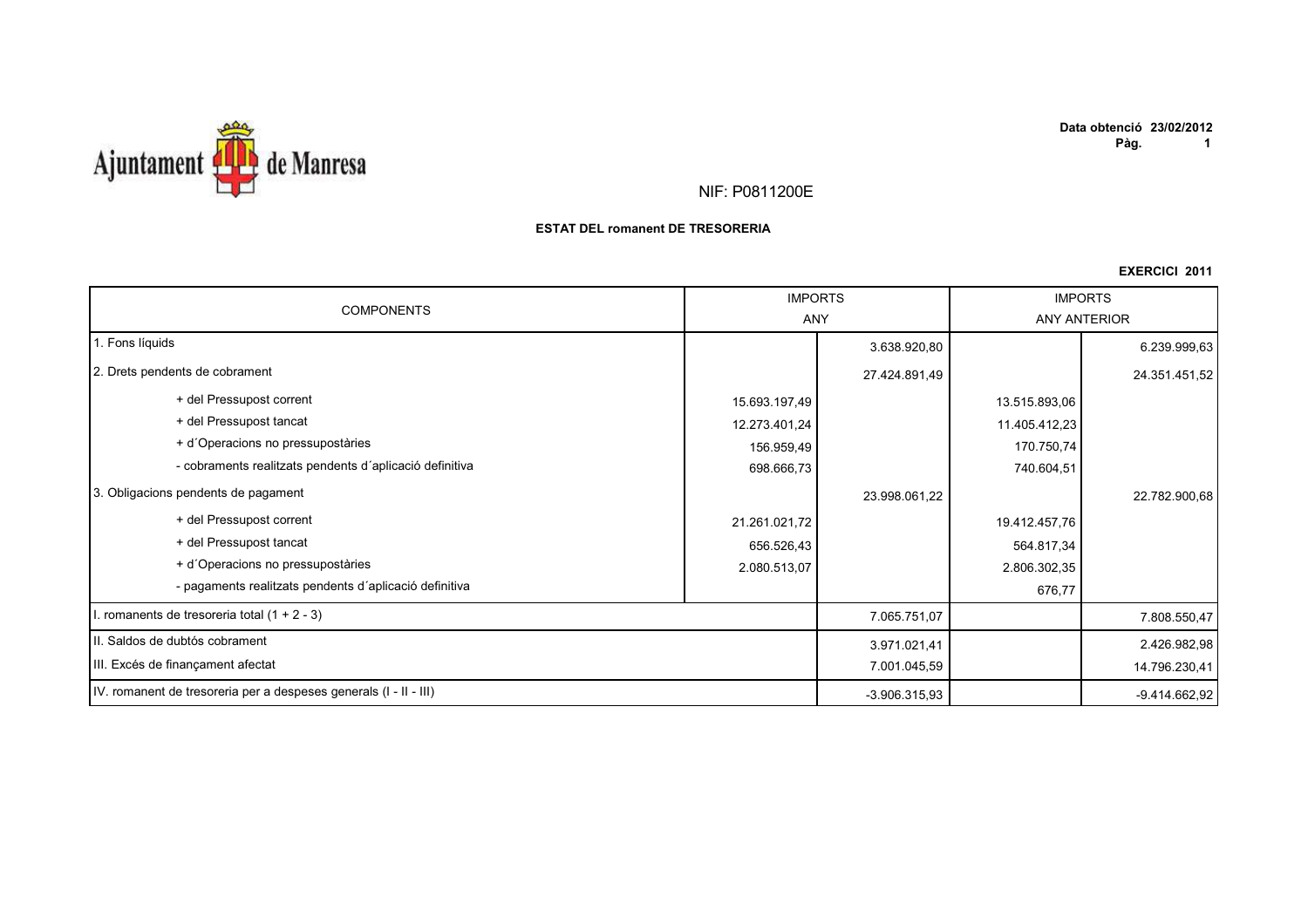# **21. INDICADORS**

**21.A. Indicadors financers i patrimonials.**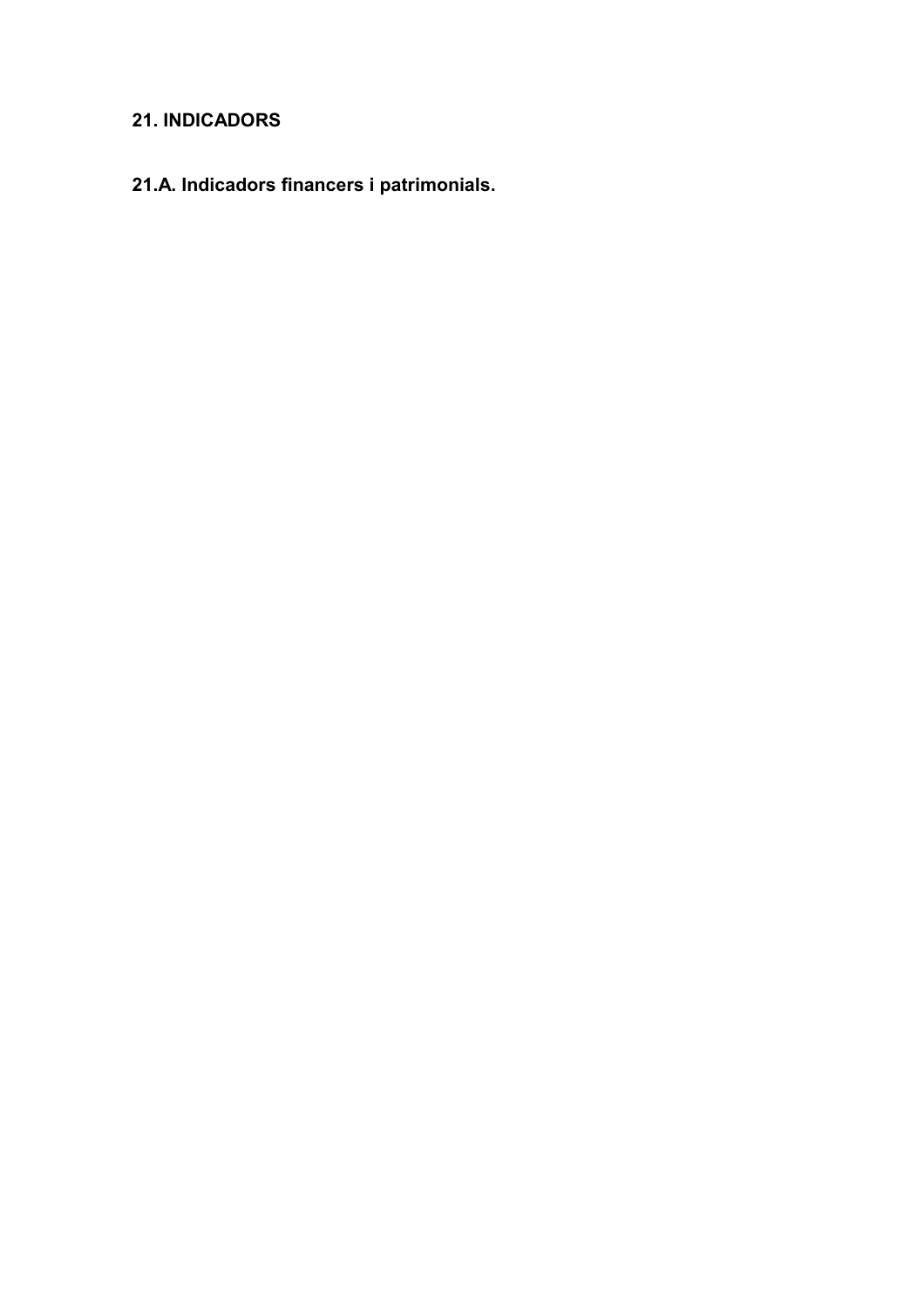

# **INDICADORS FINANCERS I PATRIMONIALS**

| <b>EXERCICI</b> | 2011                        |                                  |                     |                                                   |
|-----------------|-----------------------------|----------------------------------|---------------------|---------------------------------------------------|
|                 | LIQUIDITAT IMMEDIATA        |                                  | <b>FONS LÍQUIDS</b> |                                                   |
|                 |                             | OBLIGACIONS PENDENTS DE PAGAMENT |                     |                                                   |
|                 | <b>LIQUIDITAT IMMEDIATA</b> |                                  | <b>FONS LÍQUIDS</b> | <b>OBLIGACIONS PENDENTS DE</b><br><b>PAGAMENT</b> |
|                 | 0, 15                       |                                  | 3.638.920,80        | 23.998.061,22                                     |

|                                           |                     | (FONS LÍQUIDS + DRETS PENDENTS DE COBRAMENT ) |                                              |                                                   |  |  |
|-------------------------------------------|---------------------|-----------------------------------------------|----------------------------------------------|---------------------------------------------------|--|--|
| SOLVÈNCIA A CURT TERMINI                  |                     | OBLIGACIONS PENDENTS DE PAGAMENT              |                                              |                                                   |  |  |
| <b>SOLVÈNCIA A CURT</b><br><b>TERMINI</b> | <b>FONS LÍQUIDS</b> |                                               | <b>DRETS PENDENTS DE</b><br><b>COBRAMENT</b> | <b>OBLIGACIONS PENDENTS DE</b><br><b>PAGAMENT</b> |  |  |
| 1,13                                      | 3.638.920,80        |                                               | 23.453.870,08                                | 23.998.061,22                                     |  |  |

| PASSIU EXIGIBLE (FINANCER)      |                                   |                |  |  |  |  |
|---------------------------------|-----------------------------------|----------------|--|--|--|--|
| ENDEUTAMENT PER HABITANT        | N. D. HABITANTS                   |                |  |  |  |  |
| <b>ENDEUTAMENT PER HABITANT</b> | <b>PASSIU EXIGIBLE (FINANCER)</b> | N. D¿HABITANTS |  |  |  |  |
| 1.079,73                        | 82.695.454,09                     | 76.589         |  |  |  |  |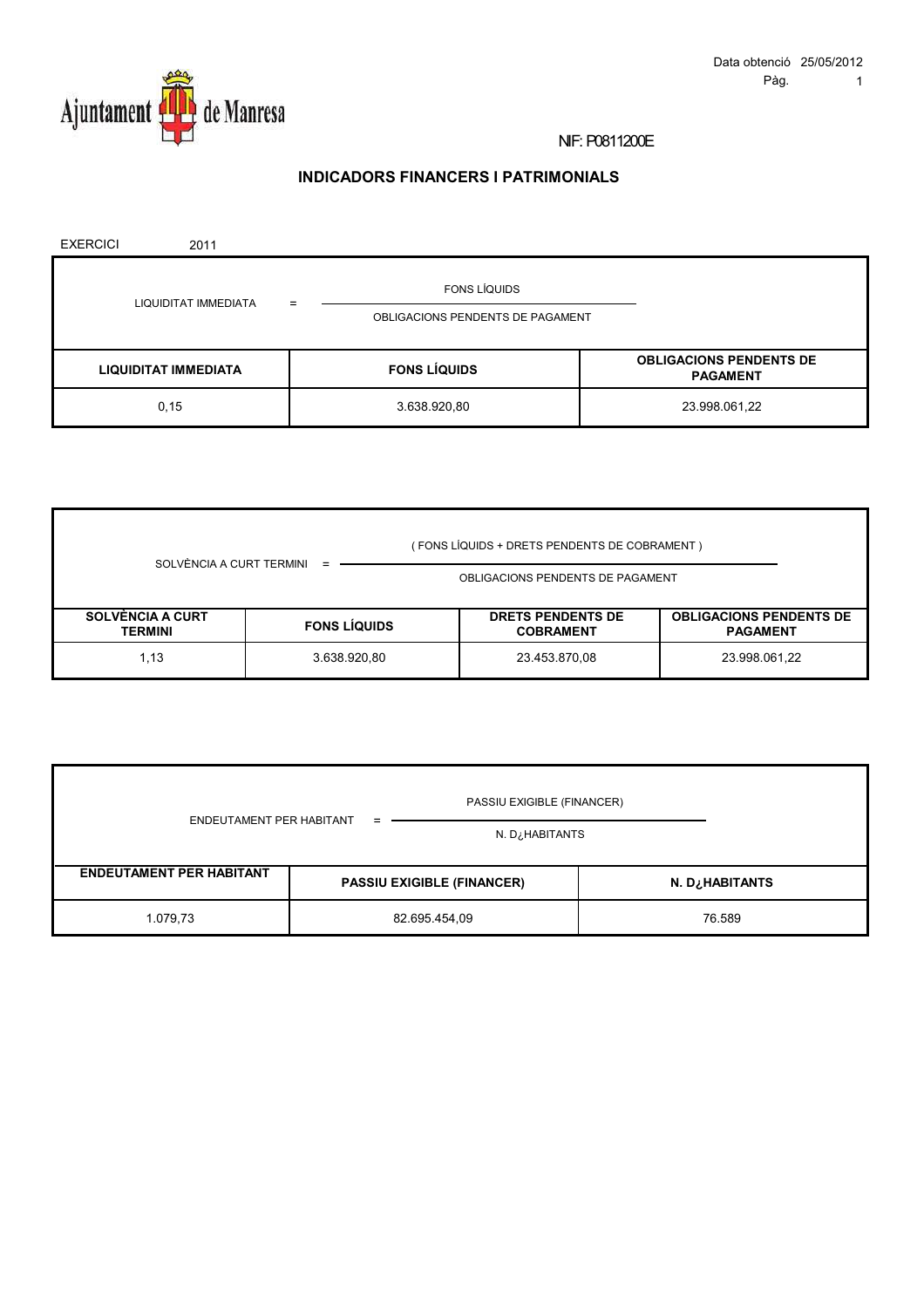# **21.B. Indicadors pressupostaris.**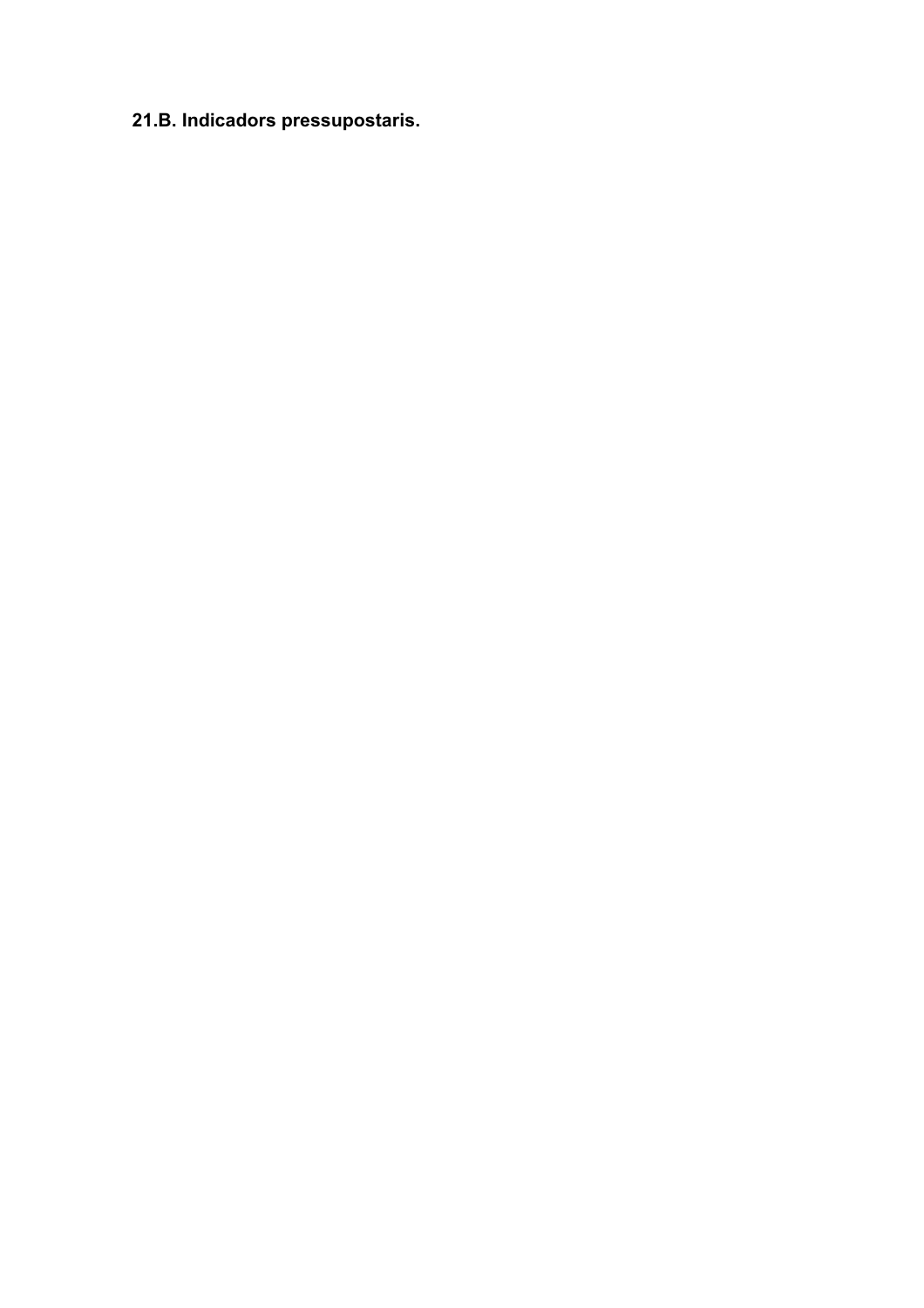

# **INDICADORS PRESSUPOSTARIS**

# **DEL PRESSUPOST CORRENT**

| EXECUCIÓ DEL PRESSUPOST DE DESPESES   | OBLIGACIONS RECONEGUDES NETES<br>$=$ |  | CRÈDITS DEFINITIUS |
|---------------------------------------|--------------------------------------|--|--------------------|
| EXECUCIÓ DEL PRESSUPOST DE DESPESES I | OBLIGACIONS RECONEGUDES NETES        |  | CRÈDITS DEFINITIUS |
| 0.71                                  | 77.902.587.36                        |  | 110.105.937.50     |

| REALITZACIÓ DE PAGAMENTS<br>$=$ PAGAMENTS LÍQUIDS<br>OBLIGACIONS RECONEGUDES NETES |                   |                               |  |  |
|------------------------------------------------------------------------------------|-------------------|-------------------------------|--|--|
| REALITZACIÓ DE PAGAMENTS                                                           | PAGAMENTS LÍQUIDS | OBLIGACIONS RECONEGUDES NETES |  |  |
| 0.73                                                                               | 56.641.565.64     | 77.902.587.36                 |  |  |

| <b>DESPESA PER HABITANT</b> | N. D. HABITANTS               |                |
|-----------------------------|-------------------------------|----------------|
| <b>DESPESA PER HABITANT</b> | OBLIGACIONS RECONEGUDES NETES | N. D¿HABITANTS |
| 1.017,15                    | 77.902.587.36                 | 76.589         |

| INVERSIÓ PER HABITANT<br>OBLIGACIONS RECONEGUDES NETES (Cap. VI i VII)<br>N. D. HABITANTS<br>$=$ |                                               |                 |  |  |  |
|--------------------------------------------------------------------------------------------------|-----------------------------------------------|-----------------|--|--|--|
| INVERSIÓ PER HABITANT                                                                            | OBLIGACIONS RECONEGUDES NETES (Cap. VI i VII) | N. D. HABITANTS |  |  |  |
| 169.41                                                                                           | 12.974.889.78                                 | 76.589          |  |  |  |

| ESFORC INVERSOR<br>$=$ | OBLIGACIONS RECONEGUDES NETES (Cap. VI i VII)<br>OBLIGACIONS RECONEGUDES NETES |                               |  |  |
|------------------------|--------------------------------------------------------------------------------|-------------------------------|--|--|
| <b>ESFORC INVERSOR</b> | OBLIGACIONS RECONEGUDES NETES (Cap. VI i VII)                                  | OBLIGACIONS RECONEGUDES NETES |  |  |
|                        | 12.974.889.78                                                                  | 77.902.587.36                 |  |  |

| PERÍODE MEDI DE PAGAMENT | $=$ 365 $\star$ (OBLIGACIONS PENDENTS DE PAGAMENT (Cap. II y VI) | OBLIGACIONS RECONEGUDES NETES (Cap. II y VI) |
|--------------------------|------------------------------------------------------------------|----------------------------------------------|
| PERÍODE MEDI DE PAGAMENT | OBLIGACIONS PENDENTS DE PAGAMENT (Cap. II y VI)                  | OBLIGACIONS RECONEGUDES NETES (Cap. II y VI) |
| 184.08                   | 15.433.054.09                                                    | 30.601.652.57                                |

| EXECUCIÓ DEL PRESSUPOST D'INGRESSOS            | DRETS RECONEGUTS NETS<br>$=$ |  | PREVISIONS DEFINITIVES |
|------------------------------------------------|------------------------------|--|------------------------|
| EXECUCIÓ DEL PRESSUPOST D'<br><b>INGRESSOS</b> | DRETS RECONEGUTS NETS        |  | PREVISIONS DEFINITIVES |
|                                                | 79.362.618.67                |  | 110.105.937.50         |

| REALITZACIÓ DE COBRAMENTS | $=$           | RECAPTACIÓ NETA | DRETS RECONEGUTS NETS |
|---------------------------|---------------|-----------------|-----------------------|
| REALITZACIÓ DE COBRAMENTS |               | RECAPTACIÓ NETA | DRETS RECONEGUTS NETS |
| 0.80                      | 63.669.421.18 |                 | 79.362.618.67         |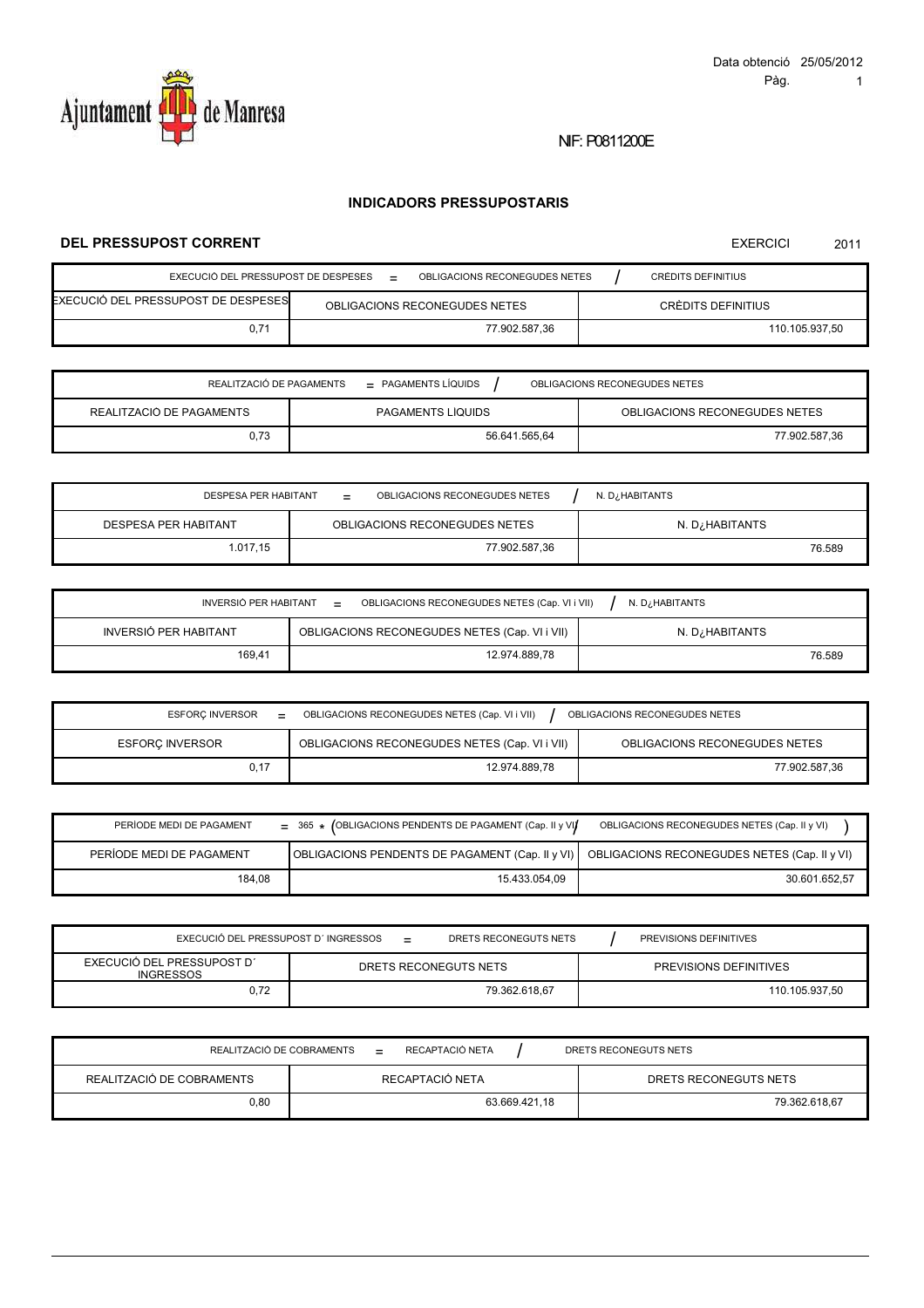

# **INDICADORS PRESSUPOSTARIS**

| <b>AUTONOMIA</b> | $=$  | DRETS RECONEGUT NETS (dels cap I, II, III, V, VI, VIII i<br>transferències rebudes) | DRETS RECONEGUTS NETS TOTALS |
|------------------|------|-------------------------------------------------------------------------------------|------------------------------|
| <b>AUTONOMIA</b> |      | DRETS RECONEGUT NETS (dels cap I, II, III, V,<br>VI. VIII i transferències rebudes) | DRETS RECONEGUTS NETS TOTALS |
|                  | 0.75 | 59.912.384.49                                                                       | 79.362.618.67                |

| AUTONOMIA FISCAL<br>$=$ | DRETS RECONEGUTS NETS D. INGRESSOS TRIBUTARIS           | DRETS RECONEGUTS NETS TOTALS |
|-------------------------|---------------------------------------------------------|------------------------------|
| AUTONOMIA FISCAL        | DRETS RECONEGUTS NETS D. INGRESSOS<br><b>TRIBUTARIS</b> | DRETS RECONEGUTS NETS TOTALS |
| 0.56                    | 44.127.366.82                                           | 79.362.618.67                |

| MITJANA DE PERÍODE DE<br>$365 *$<br>$=$<br>CODDAMENT | DRETS PENDENTS DE COBRAMENT cap I, II, III | DRETS RECONEGUTS NETS cap I, II, III |
|------------------------------------------------------|--------------------------------------------|--------------------------------------|
| MITJANA DE PERÍODE DE COBRAMENT                      | DRETS PENDENTS DE COBRAMENT cap I, II, III | DRETS RECONEGUTS NETS cap I, II, III |
| 59,67                                                | 8.040.987.89                               | 49.190.307.02                        |

| SUPERÀVIT (o DÈFICIT) PER HABITANT<br>RESULTAT PRESSUPOSTARI AJUSTAT<br>N. D. HABITANTS |                                |                 |  |  |
|-----------------------------------------------------------------------------------------|--------------------------------|-----------------|--|--|
| SUPERÀVIT (o DÈFICIT) PER HABITANT                                                      | RESULTAT PRESSUPOSTARI AJUSTAT | N. D. HABITANTS |  |  |
| 107,30                                                                                  | 8.217.710,53                   | 76.589          |  |  |

| CONTRIBUCIÓ DEL PRESSUPOST AL ROMANENT DE<br><b>TRESORERIA</b> | ROMANENT DE TRESORERIA PER A DESPESES<br><b>GENERALS</b> |                                                          |
|----------------------------------------------------------------|----------------------------------------------------------|----------------------------------------------------------|
| CONTRIBUCIÓ DEL PRESSUPOST AL<br>ROMANENT DE TRESORERIA        | RESULTAT PRESSUPOSTARI AJUSTAT                           | ROMANENT DE TRESORERIA PER A DESPESES<br><b>GENERALS</b> |
| $-2.10$                                                        | 8.217.710.53                                             | $-3.906.315.93$                                          |

## **DE PRESSUPOSTOS TANCATS**

| REALITZACIÓ DE PAGAMENTS<br>SALDO INICIAL D¿OBLIGACIONS (+/- Modificacions i Anul·lacions)<br>- PAGAMENT<br>$\sim$ |                  |                                                                                |  |  |
|--------------------------------------------------------------------------------------------------------------------|------------------|--------------------------------------------------------------------------------|--|--|
| REALITZACIÓ DE PAGAMENTS                                                                                           | <b>PAGAMENTS</b> | SALDO INICIAL D <sub>i</sub> OBLIGACIONS<br>(+/- Modificacions i Anul·lacions) |  |  |
| 0.97                                                                                                               | 19.201.553.17    | 19.858.079.60                                                                  |  |  |

| REALITZACIÓ DE COBRAMENTS | $=$ | COBR. |       |               | SALDO INICIAL DE DRETS (+/- Modificacions i Anulacions) |
|---------------------------|-----|-------|-------|---------------|---------------------------------------------------------|
| REALITZACIÓ DE COBRAMENTS |     |       | COBR. |               | SALDO INICIAL DE DRETS (+/- Modificacions i             |
| 0.46                      |     |       |       | 10.325.877.84 | 22.599.279.08                                           |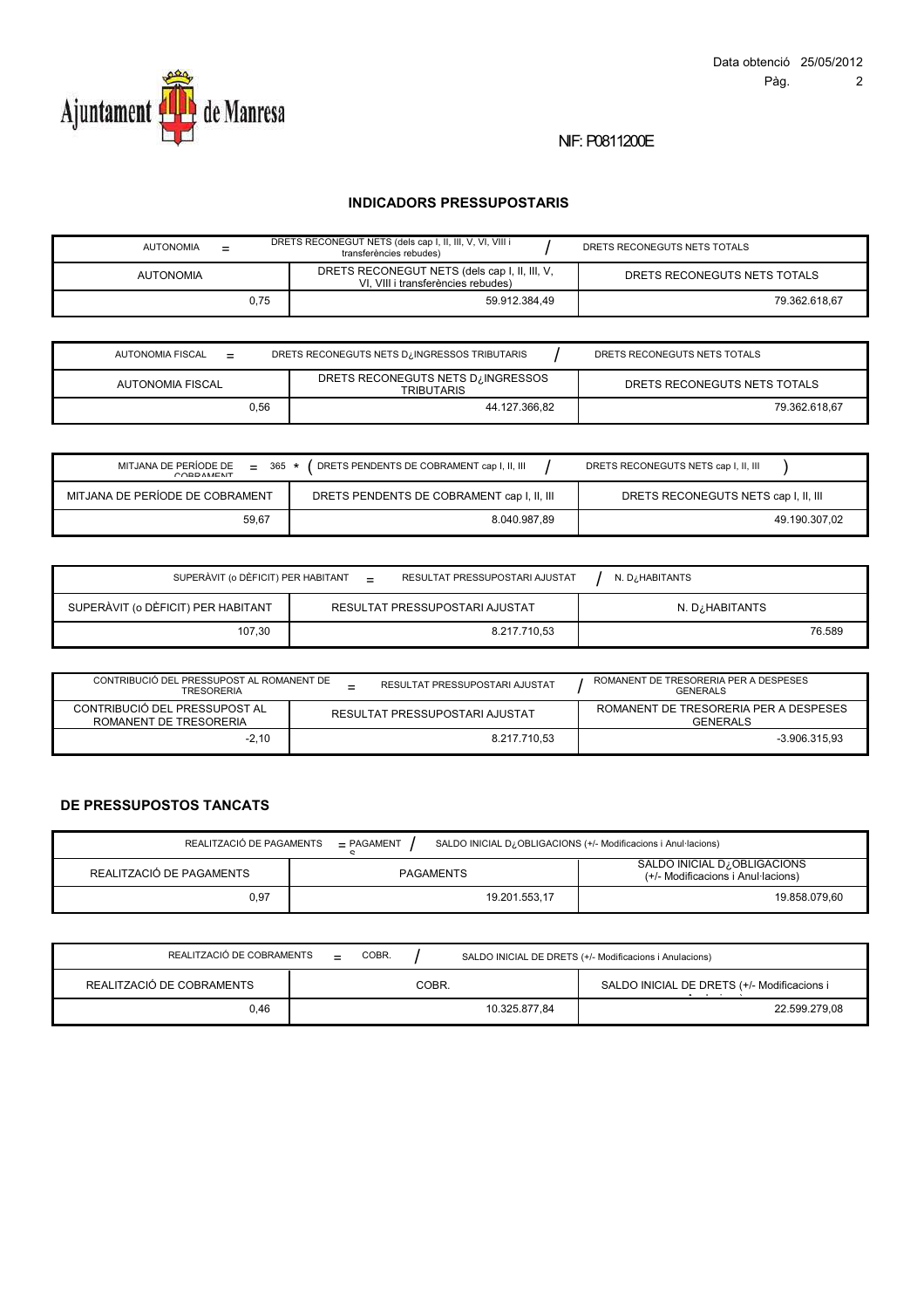# **21.C INDICADORS DE GESTIÓ 2011**

# **Grua Municipal:**

Cost Servei/número habitants = 282.963,45 /76.751 = **3,69€ per habitant**  Cost Servei/número prestacions = 282.963,45/1.294 = **218,67€ per prestació** 

# **Recollida d'escombraries i residus sòlids urbans:**

Cost Servei/número habitants = 4.609.073,96/76.751 = **60,05€ per habitant**

# **Cementiri Municipal i Serveis Fúnebres:**

Cost Servei/numero habitants = 364.711,36/76.751 = **4,75€ per habitant**

# **Conservatori Professional de Música:**

Cost Servei/número habitants = 2.013.583,13/76.751 = **26,24€ per habitant** 

# **Escola Municipal d'Art:**

Cost Servei/número habitants = 579.736,971/76.751 = **7,55€ per habitant** 

# **Assistència domiciliària Serveis Socials:**

. Cost Servei/número habitants = 781.165,13/76.751 = **10,18€ per habitant**

# **Serveis Culturals i Esportius:**

Cost Servei/número habitants = 1.018.246,16/76.751 = **13,27€ per habitant**